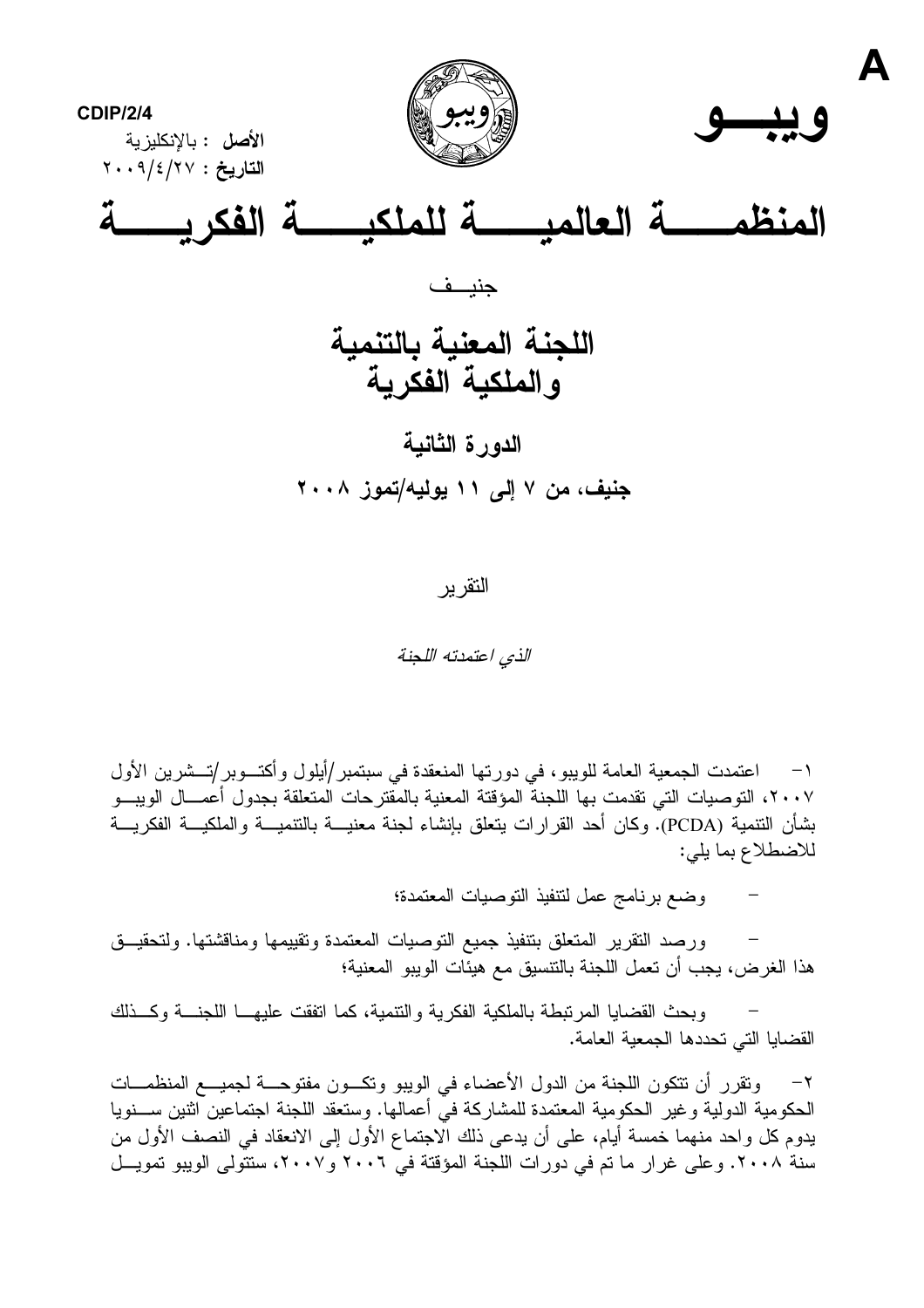اشتراك ممثلين من البلدان النامية، بما فيها البلدان الأقل نموا، والبلدان المنتقلة إلـــى نظـــام الاقتـــصـاد الحر، لحضور اجتماعات اللجنة. وعلاوة على ذلك، ولأغراض الاجتماع الأول للجنة، سيعدّ الــــرئيس الراهن للجنة المؤقتة وثائق عمل أولية، بما فيها مشروع برنامج عمل بالنشاور مع الـــدول الأعـــضاء والأمانة. وينبغي أن يتناول مشروع برنامج العمل جملة أمور منها المنطلبات من حيث الموارد المالية والبشرية لتضمينها في صياغة ميزانية الويبو. ونرفع اللجنة تقاريرها وأي نوصيات لها إلى الجمعيـــة العامة على أساس سنوي. وعقدت اللجنة دورتها الأولى من ٣ إلى ٧ مـــارس/أذار ٢٠٠٨. وعقــدت دورتها الثانية من ٧ إلى ١١ يوليه/تموز ٢٠٠٨.

وكانت الدول النالية أسماؤها ممثلة: أفغانستان وألبانيا والجزائر والأرجنتين وأرمينيا وأستراليا  $-\tau$ والنمسا وبنغلاديش وبربادوس وبيلاروس وبلجيكا وبنن وبوتسان والبوســنة والهرســك وبوتــسوانا والبرازيل وبلغاريا وبوركينا فاصو والكاميرون وكندا وشيلي والصين وكولومبيا والكونغو وكوستاريكا وكوت ديفوار وكوبا وقبرص والجمهورية التشيكية وجمهوريسة الكونغسو الديمقراطيسة والسدانمرك وجيبوتي وإكوادور ومصر والسلفادور وغينيا الاستوائية وإستونيا وأثيوبيا وفنلندا وفرنسا وألمانيا وغانا واليونان وغينيا-بيساو وهايتي والكرسى الرسولي والهند وإندونيسيا وإيران (جمهورية – الإســـلامية) والعراق وإيرلندا وإسرائيل وإيطاليا وجامايكا واليابان وكينيا وقيرغيزستان ولاتفيا وليسونو وليتوانيــا ولكسمبرغ ومدغشقر وماليزيا والمكسيك والمغرب وميانمار ونيبال وهولندا ونيجيريا والنرويج وغُمان وباراغواي والفلبين والبرنغال وقطر وجمهورية كوريا ورومانيا والاتحاد الروسي ورواندا والمملكة العربية السعودية وسنغافورة وسلوفاكيا وسلوفينيا وجنوب أفريقيا وإسبانيا وســـري لانكـــا والـــسودان والسويد وسويسرا والجمهورية العربية السورية وتايلند وجمهوريسة مقسدونيا اليوغسلافية السسابقة وترينيداد وتوباغو وتونس وتركيا وأوكرانيا والمملكة المتحدة وجمهورية تنزانيا المتحــدة والولايـــات المتحدة الأمريكية وأوروغواي واليمن (١٠١).

واشتركت المنظمات الحكومية الدولية التالية الذكر في الدورة بصفة مراقب: الاتحاد الأفريقــي  $-\xi$ واللجنة الأوروبية والمكتب الأوروبي للبراءات والمنظمة الإسلامية للتربية والعلم والثقافــة ومنظمـــة المؤتمر الإسلامي ومركز الجنوب والأمم المتحدة ومؤتمر الأمم المتحدة للتجارة والتتمية (الأونكتـــاد) ومنظمة التجارة العالمية (٩).

وشارك ممثلون عن المنظمات غير الحكومية النالية الذكر في الدورة بـــصفة مراقـــب: لجنــــة  $-\circ$ الممثلين وفنانبي الأداء ومركز قانون البيئة الدولمي ومركز الدراسات الدولية للملكية الصناعية وائتلاف المجتمع المدني والشبكة العالمية لصناعة العلوم النباتية والجمعية الأيبيرية الأمريكية اللاتينيـــة لفنــــاني الأداء وفرقة عمل الشعوب الأصلية في مجال نكنولوجيا المعلومات والانصالات وجمعيـــة مهندســــي العالم ومعهد السياسات الابتكارية والجمعية الدولية المعنية بتعزيز الندريس والبحث في مجال الملكيـــة الفكرية والجمعية الدولية للمحامين والمركز الدولمي للتجارة والتتمية المستدامة وغرفة التجارة الدوليـــة ومركز الأبحاث في قانون البيئة الدولي والاتحاد الدولي لجمعيات موزعي الأفلام والاتحـــاد الــــدولـي لجمعيات منتجى الأفلام والاتحاد الدولي لجمعيات المكتبات ومعاهــدها والاتحـــاد الـــدولي لجمعيـــات المنتجين الصبدليين والاتحاد الدولي لصناعة الفونوغرامات والجمعية الدولية الأدبية والفنيـــة وشـــبكة السياسات الدولية والجمعية الدولية للناشرين والرابطة الدولية للعلامات التجارية والاتحاد الدولمي للفيديو والمؤسسة الدولية للإيكولوجيا المعرفية وجمعية أمريكا اللاتينية للصناعات الصيدلية وجمعية الأطبـــاء بلا حدود ومنظمة مستشاري الملكية الفكرية للمصلحة العامة والجمعية الاتحادية لدراســات القـــانون والسياسات العامة واللجنة الدولية لمهنود الأمريكتين وشبكة العالم الثالث (٣١).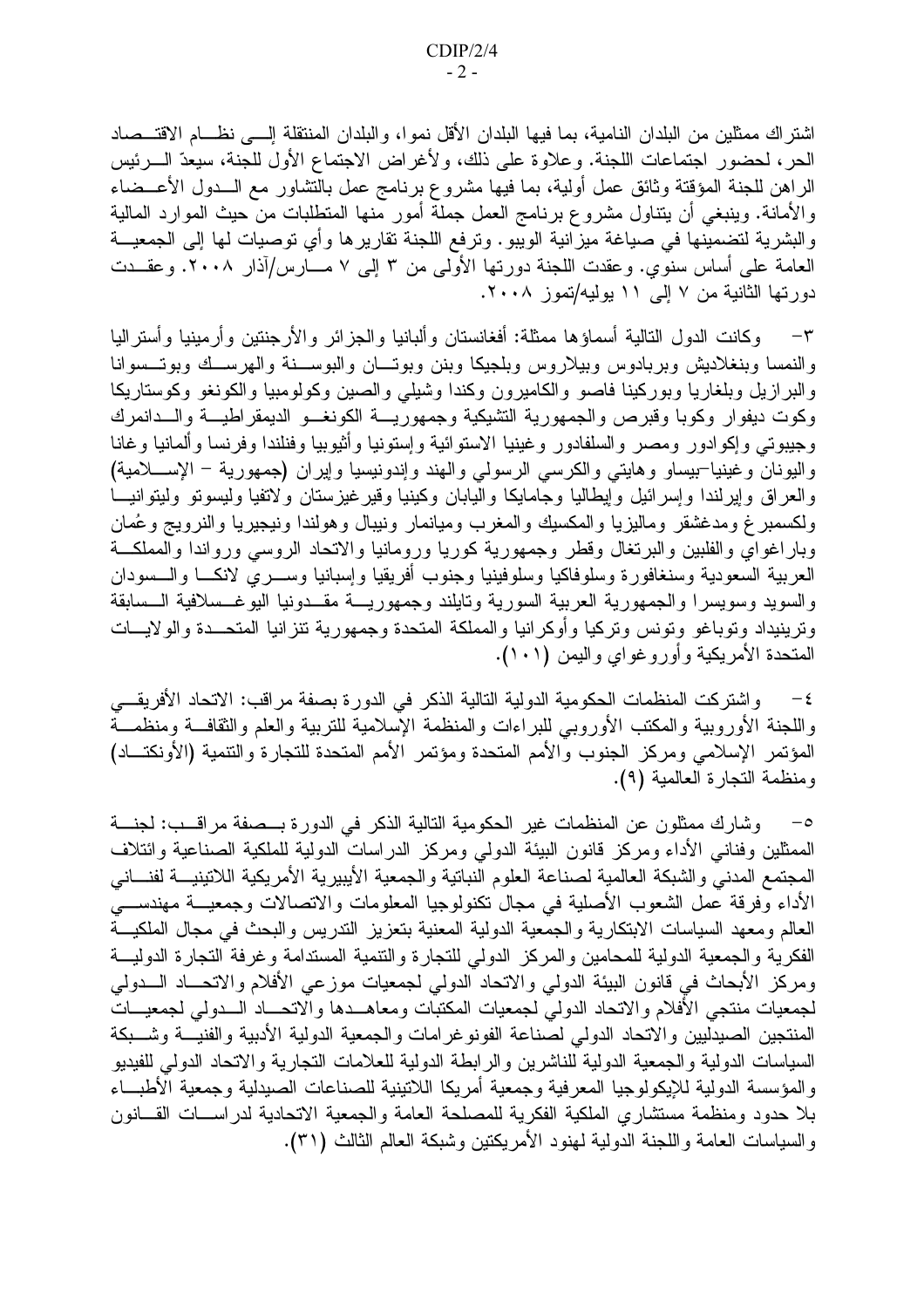وشارك ممثلون عن المنظمات الوطنية غير الحكومية التالية الذكر في الدورة بصفة مراقــب:  $-\mathbf{1}$ الرابطة الأمريكية للصناعة البيولوجية ومؤسسة الحدود الإلكترونيـــة ومؤســـسة جيتوليـــو فارغــــاس و الجمعية الدولية للمطاعم والفنادق ور ابطة المكتبات لحق المؤلف والجمعية البر تغالية للمؤلفين (٢).

> ونرد قائمة بأسماء المشتركين في الدورة في المرفق الثاني لهذا النقرير .  $-\vee$

> > البند الأول من جدول الأعمال: افتتاح الاجتماع

^− رحبِ الرئيس بالحاضرين في ٍالدورة الثانية للجنة المعنية بالنتمية والملكية الفكرية وتمنى لمهــم أسبو عا حافلا بالإنجاز ات. وشر ح قائلا إن خطة اللجنة كانت تقتضي الاستمر ار في إعداد برنامج عمل لنتفيذ النوصيات المعتمدة وذكَّر أَيضاً بأن بعض الأعمال قد نم الاتفاق عليها بصورة عامة أثناء الدورة الأولى للجنة في مارس/آذار وأثناء الدورة غير الرسمية التـــي عقـــدتها اللجنــــة لمـــدة يـــومين فـــي أبريل/نيسان. وأبلغ الرئيس الحاضرين في الاجتماع بما أجراه من مشاورات مع المنسقين الإقليميـــين في ٣٠ يونيه/حزيران من هذه السنة واقتُرَح فيها أنَّ يستخدموا في اجتماع يوليه/تموز الإجراءات ذاتها التي انتبعوها في اجتماع مارس/آذار . وأردف الرئيس قائلاً إنه أطلع المنسقين الإقليميين في مـــشاوراته معهم على أنه سيطلب إلى السيد فرانسيس غوري المدير العام المنتخب أن يخاطب بإيجاز المشاركين في اللجنة صبيحة هذا اليوم بشأن استكمال البند الثالث من جدول الأعمال.

وذكر الرئيس أنه وفقا للقواعد والإجراءات الخاصة باللجنة، فإنه بمكن لها أن نتفق، إذا ر غبت  $-9$ في ذلك، على حضور ممثلين عن منظمات حكومية دولية ومنظمات غير حكومية في دوراتها بـــصفة مرَّاقبين *مؤقتين* لسنة واحدة. وأفاد الرئيس بأن الأمانة تلقت طلباً واحداً فقط باسم اللجُّنة الدولية لـهنـــود الأمريكتين التي تتخذ من سويسر ا مقر اً لها. ولما لم يصدر ٍ أي اعتر اض على قبول اللجنة المـــذكور ة، فإنها اعتمدت بصفة مر اقب *مؤقت* لسنة واحدة.

البند ٢ من جدول الأعمال: اعتماد جدول الأعمال (الوثيقة .CDIP/2/1 Prov)

+ ا = اقتر ح الرئيس أنه بالنظر إلى العدد الكبير من المواضيع التي سوف تتاقش، ينبغـــي تكـــريس خمسة أيام بطولها للمناقشات المتعلقة بالنوصيات المعتمدة. ولهذا، فقد اقترح أن يعتمد الحــضور فـــي نهاية الدورة موجزاً من إعداد الرئيس بدلاً من اعتماد مشروع تقرير . وأضاف قائلاً إن هذا ما حـــدث أيضا في الاجتماعات الحكومية الدولية المنعقدة بين الدورات والمتعلقة بجدول أعمـــال الويبـــو بـــشأن النتمية واجتماعات اللجنة المؤقتة المعنية بالمقترحات المتعلقة بجدول أعمال الويبسو بسشأن التتميسة. وسبكون موجز الرئيس جزءاً منكاملاً من مشروع النقرير الذي ستعده الأمانة في وقت لاحق. وأضاف أن مشروع النقرير الذي سيحوى أيضاً مداخلات الحاضرين سيرسل بعدئذ إلى البعثات الدائمة للـــدول الأعضاء وسيكون متاحا في شكله الإلكتروني على موقع الويبو الإلكتروني للتعليق عليـــه. واســـتطرد قائلا إنه سيُنظر لاحقًا في مشروع النقرير المنقح لكي يُعتمد في بداية الدورة المقبلة للجنة. ولما لم يكن ثمة مطلب بإدخال تعديلات على جدول الأعمال، فقد تم إقرار ه.

البند ٣ من جدول الأعمال: اعتماد مشروع نقرير الدورة الأولى للجنة المعنية بالتنمية والملكية الفكرية (الو ثيقة (CDIP/1/4 (Prov.))

١١– وذكَّر الرئيس بأنه في ٢١ أبريل/نيسان ٢٠٠٨، عُمِّم النقرير الصادر عن الدورة الأولى وطَّلب الإدلاء بتعليقات حتى موعد أقصاه ٥ مايو/أيار ٢٠٠٨. ولما لم تتلق الأمانة أية تعليقات ولم يكن هناك اعتر اضات علبه، تأكد اعتماده.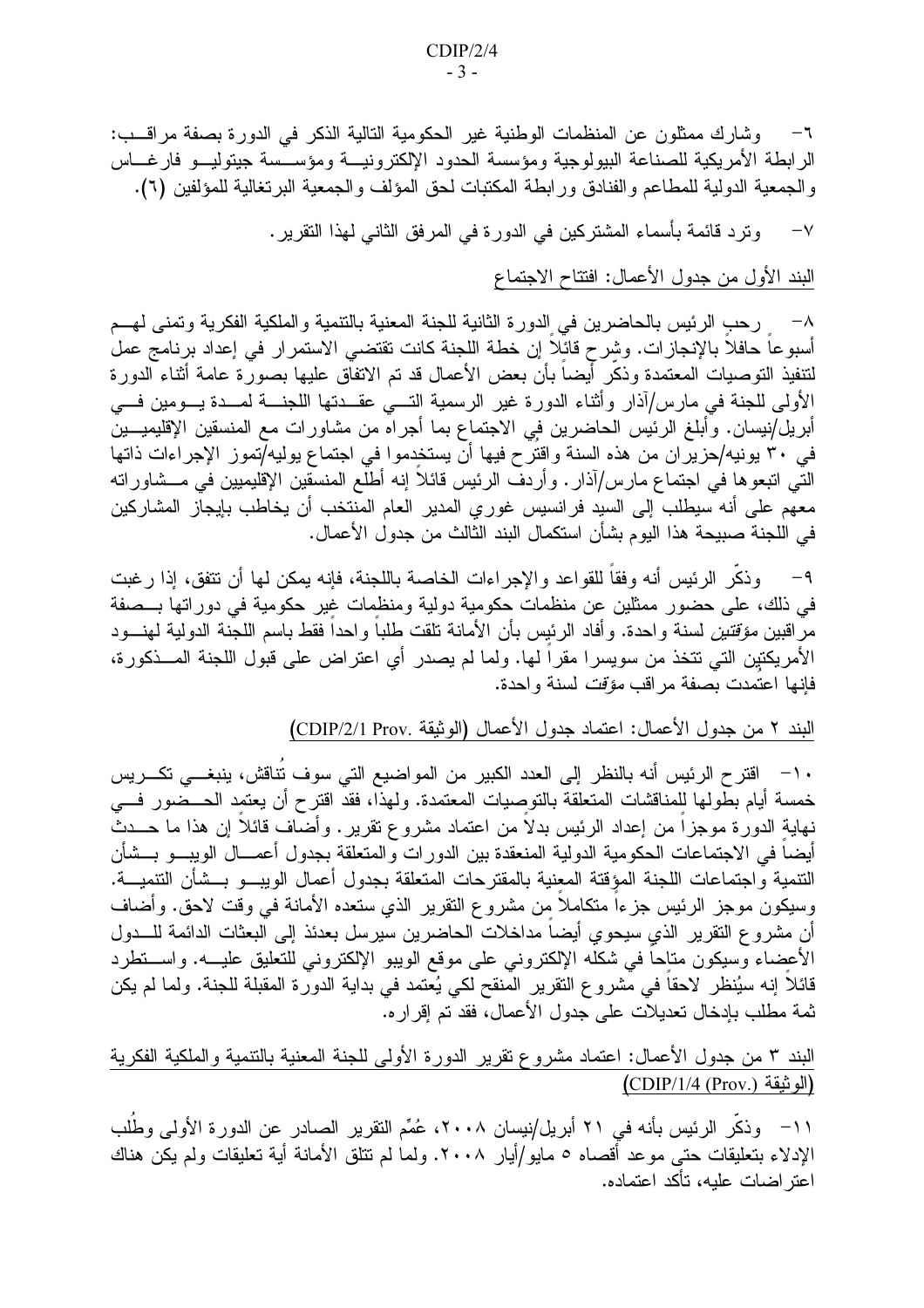البند ٤ من جدول الأعمال: النظر في برنامج العمل لتنفيذ التوصيات المعتمدة

١٢– دعا الرئيس المدير العام المنتخب السيد فرانسيس غوري إلى مخاطبة اللجنة. وشــكر الـــسيد غوري الوفود لإتاحة الفرصة له لكي يتحدث أمامها بإيجاز، وشكر بداية السفير كلارك تحديدا لإعطائه هذه الفرصة. وشكره أيضاً لما أبداه من حكمة وواقعية في نوجيه المنظمة للتوصل إلـــي نوافـــق فـــي الأراء بشأن اعتماد جدول الأعمال بشأن النتمية ولإدارته لمها في الوقت الراهن من أجـــلٍ نتفيـــذ هـــذا النوافق في الآراء. وأعاد المدير العام المنتخب التأكيد من جديد على ما يوليه شخـــصياً مـــن أهميـــة لجدول الأعمال بشأن النتمية الذي يعتبر نطوراً كبيراً على صعيد المنظمة. وقال إن المنظمة قد حققت إنجازًا كبيرًا إذ أقرت بالإجماع جدول الأعمال هذا وإنها حظيت بفرصة كبيرة لتتـــاول دور الملكيـــة الفكرية في التتمية و لا سيما ما قد تساهم فيه الملكية الفكرية من أجل تضييق الثغر ة في المعار ف ور أب الصدع في الهوة الرقمية. وأعرب عن اعتقاده الراسخ أن نجاح نتفيذ جدول الأعمال بشأن التنمية أمر حيوي لنتعُم المنظمة بمستقبل ناجح، وأن أعظم النحديات التي تواجهها حالياً هي نتفيذ جدول الأعمـــال وإعداد برنامج عمل يضمن نتفيذ هذا الجدول كما ينبغي. وأكد أن برنــــامج عصــل المنظمـــة المقبـــل سيراعي بالكامل ما اتخذته الدول الأعضاء من قرارات في اجتماع اللجنة التي التأمت في مارس/آذار فضلا عن القرارات التي سنتخذ في سياق الأسبوع الجاري. وذكر السيد غوري بمـــسألتين كــــان قـــد تطرق اليهما في سياق الأشهر الماضية. وأول هاتين المسألتين التوصية رقم ٨ التـــي تتتـــاول تـــوفر النكنولوجيات المكشوف عنها عن طريق نظام البراءات وتحسين الهياكل الأساسية لا سيما في البلـــدان النامية لضمان استفادتها من تلك التكنولوجيات. وقال إن هناك الكثير من العناصــــر المرتبطـــة بهـــذا المشروع الواسع ومنها رقمنة مجموعات البراءات ونشرها ونوفير محركات البحسث والنكنولوجيسات العالمية عن طريق بوابة مركزية والأهم من هذا وذاك توفير التدريب الملائم علـــي الانتفـــاع بـهـــذه النكنولوجيات بما ينسجم مع الأولويات والموارد الاقتصادية في البلدان الناميـــة. ومـــضـي يقـــول إن الحصول على الوثائق العلمية مسألة بالغة الأهمية على صلة بهذه التوصية. وأفاد بأن هناك عددا هائلاً من الوثائق العلمية الجديدة التي تصدر سنويا في أنحاء العالم، ويراجع الخبراء حـــوالي ١,٣ مليـــون مؤلف منها وهناك مقالات تكنولوجية علمية وطبية. وأردف قائلا إنه، في عالم البراءات، يـــشار إلــــي هذه الوثائق على أنها وثائق خلاف وثائق البراءات، إلا أن عددا متزايدا من الاختراعات تـــشير إلــــي وثائق علمية كما لو أنها استوحيت منها أو أنها نقنية صناعية سابقة، في مقابل اختراعات، لا سيما في مجال علوم الحياة تُستمد فيها النكنولوجيات من العلوم الأساسية. وقال إن برنامج العمل ينطوي علــــي عنصر بالغ الأهمية يتعلق بإيجاد الطرائق الكفيلة بضمان نفاذ البلدان النامية إلى هذا المخزون السذاخر بالمعلومات، ليس لمكاتب الملكية الفكرية فحسب، بل لمعاهد البحث والجامعات أيضاً.

١٣– وأشار السيد غوري أيضا إلى النوصية رقم ١٠ التي نتناول مسائل مننوعة ذات صلة بتحسين الهياكل الأساسية لمكاتب الملكية الفكرية في البلدان النامية لكي تتمكن من المشاركة بشكل أفضل فـــي الاقتصاد القائم على المعارف. وذكَّر السيد غوري بأن جدول الأعمال بشأن التنمية ليس مجرد مـــسألة تكوين الكفاءات بل إنه يتطلب مراعاة البعد النتموي على جميع مستويات المنظمة. وفي هذا الـــصدد، أكد للوفود عزمه الإشراف شخصيا على عمل المنظمة فيما يتصل بجدول الأعمال بـــشأن التتميـــة لا لإبراز أهميته وحسب، بل لأنه من المناسب أيضا ضمان نتسيق جميع أنشطة المنظمــــة فيمــــا يتعلــــق بجدول الأعمال هذا. وأما بالنسبة لعملية وضع ميزانية المنظمة، فقد ذكر السيد غوري الدول الأعضاء بأن المدير العام، الدكتور كامل إدريس، كان قد اقترح في ضوء المرحلة الانتقالية أن يِتأجـــل انعقـــاد اجتماع لجنة البرنامج والميزانية حتى وقت متأخر من هذه السنة بعد أن كـــان مقـــررا فــــي موعـــده الاعتيادي في سبتمبر/أيلول. واستطرد قائلا إن جميع منسقى المجموعات قد أحيطوا علمــــا بــــاقتراح المدير العام وناقشوه فيما بينهم. ولـهذا، كان من المرجح أن ينعقد اجتماع لـجنة البرنامج والميزانية فـي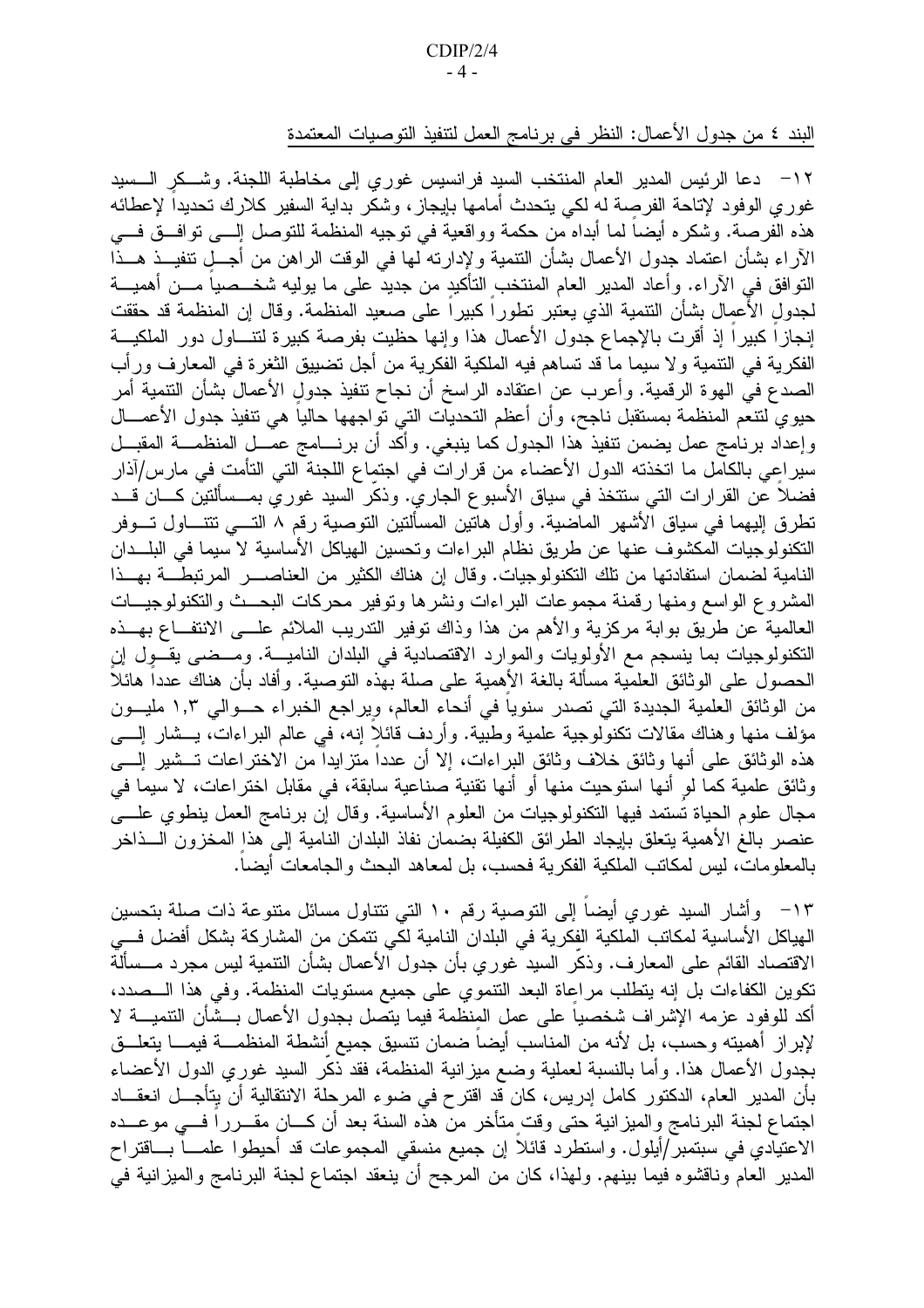ديسمبر/كانون الأول من هذه السنة من أجل النظر في مراجعة برنامج المنظمـــة وميزانيتهـــا لـــسنة ٢٠٠٩. وأكد السيد غوري للجميع أن ما سيتخذ من قرارات ذات صلة بجدول الأعمال بشأن التنميـــة هذا الأسبوع ستتجلَّى بوضوح في ما ستضعه الأمانة من مقترحات تتعلَّق بمراجعة البرنامج والميزانية لسنة ٢٠٠٩. وطمأنَ أيضاً الوفود أن الموارد الكافية ستكون متاحة من المبزانيـــة لمهــذا الغـــرض إذا تطلب أي من القرارات المعتمدة في سياق هذا الأسبوع أو القرارات الصـادرة عن اجتماع مارس/آذار النتفيذ هذه السنة. وذكَّر السيد غوري أن اللجنة تجتاز مرحلة حاسمة في سعيها لإيجاد الوسائل الكفيلة بتنفيذ القرارات بشكل عملـى فـى بدايـة جدول الأعمال بشأن النتمية علـى الأقل، واختتم الـــسيد غـــوري معربا عن أمله في أن نثمر مداولات اللجنة. وقال إنه يتطلع لمتابعة عمل اللجنة خلال الأسبو ع.

١٤ - وعلق وفد البر ازيل على ما أبداه نائب المدير العام السيد فرانسيس غوري من ملاحظات حول الإجراءات التي ستتخذ مستقبلاً من أجل تنفيذ جدول الأعمال بـــشأن التتميـــة. ورحـــب الوفــد بهـــذه الملاحظات واصفًا لِباها بالمثيرة للاهتمام، إلا أنه شدد على أن جدول الأعمال من منظـــوره مفهـــوم فضفاض. وشرح قائلاً إن المناقشات الجارية قد أبرزت حقيقة مفادها أن جدول الأعمال ليس برنــــامج للمساعدة التقنية فقط، بل هو أيضاً برنامج يهدف إلى تغيير ثقافة منظمة لكي تعاصر القـــرن الواحـــد والعشرين. واستطرد قائلا إن جدول الأعمال أطلق في منظمة اعتادت أن نكون محاميا يـــسهر علــــي تعزيز حماية الملكية الفكرية لأصحاب الحقوق، ومنظمة تعبر عن ذاتها بطريقــة واضـــحة وتـــسعى لتحقيق جميع أهداف منظومة الأمم المتحدة. وأضاف وفد البرازيل قائلا إنهـــا منظمـــة تؤيـــد أيـــضا المكونات الأخرى للعقد الاجتماعي للملكية الفكرية المتمثلة في تعزيز السياسات الاجتماعيــــة أو علــــي الأقل إدراكها لها من دون أن تتعدى عليها فضلا عن سعيها لتحقيق توازن ملائم بين مصالح القطـــاع الخاص والحكومات من جهة والمستهلكين وعامة الناس من جهة أخرى. وأكــد الوفــد علـــي وجـــود مو اضبع أعم لا يمكن ايجاد حلول لها عن طريق نتفيذ أنشطة ملموسة فقط. ورحب الوفــد بالأنـــشطة المتمثَّلة في إرساء نظام الكشف عن التكنولوجيا وتحسينه، وقال إن هذه الأنشطة مدرجة في بند عنوانه الكشف الكافي وكان يبحث فيها في إطار اللجنة الدائمة المعنية بقانون البراءات، وقــد أعـــرب عـــن سعادته لمناقشتها في اللجنة المعنية بالنتمية والملكية الفكرية. وعبَّر الوفد عن أمله في مساعدة اللجنـــة على نطبيق جدول الأعمال بشأن النتمية. وأخيرًا، استطرد الوفد قائلًا إنه يريد، مـــع كـــل الاحتـــرام الواجب للسيد غوري وتوخيا للدقة، أن يُشار في موجز الرئيس وفي نقرير الاجتمـــاع إلــــي الوضـــــع الحالي للسيد غوري بوصفه مرشحا لكي تعينه الجمعية العامة في منصب المدير العام للويبو. وتمنسي الوفد له التوفيق وقال إنه على يقين من أن المدير العام سيكون إلى جانبهم لمساعدتهم على نتفيذ جدول الأعمال مستقبلاً، إلا أنه لم يصبح بعد المدير العام المنتخب كما أشار إلى ذلك الرئيس.

١٥– وأحيط الرئيس علماً بالتعليقات وقال إنه سيستشير الأمانة في مثل هذه المِسائل. وهنأ الــــرئيس السيد غوري بالأصالة عن اللجنة على نجاحه في الانتخابات التي نظمت مؤخرا وقال إنه يتطلع إلـــي العمل معه على جدول الأعمال بشأن التنمية. ثمَّ أفسح الرئيس المُحال أمام الوفود لأخذ الكلمة والإدلاء بالتصريحات بشأن در اسة البرنامج.

١٦– وتحدث وفد فرنسا بالنيابة عن المجموعة الأوروبية ودولها الأعضاء السبع والعشرين وقال إن الدورة الأولى للجنة المعنية بالتنمية والملكية الفكرية سمحت بدراسة برنامج العمل ومكنت مـــن تنفيـــذ التوصيات الخمس والأربعين بعقلية بناءة ومنفتحة. ولهذا فإن المناقشات ستستمر في الـــدورة الثانيـــة بأكبر قدر من الرعاية الفعالة. وفيما يتعلق بالتوصيات المعتمدة والواردة في الفئات، أعاد الوفد التأكيد على النز امه بمواصلة المناقشات البناءة والمثمرة ودراسة برنسامج العمـــل فـــي إطارهــــا لأن نتفيـــذ التوصيات المعتمدة أمر أساسي مع مراعاة التحليل المتعلق بالانعكاسات على الميزانية. وأعرب الوفــد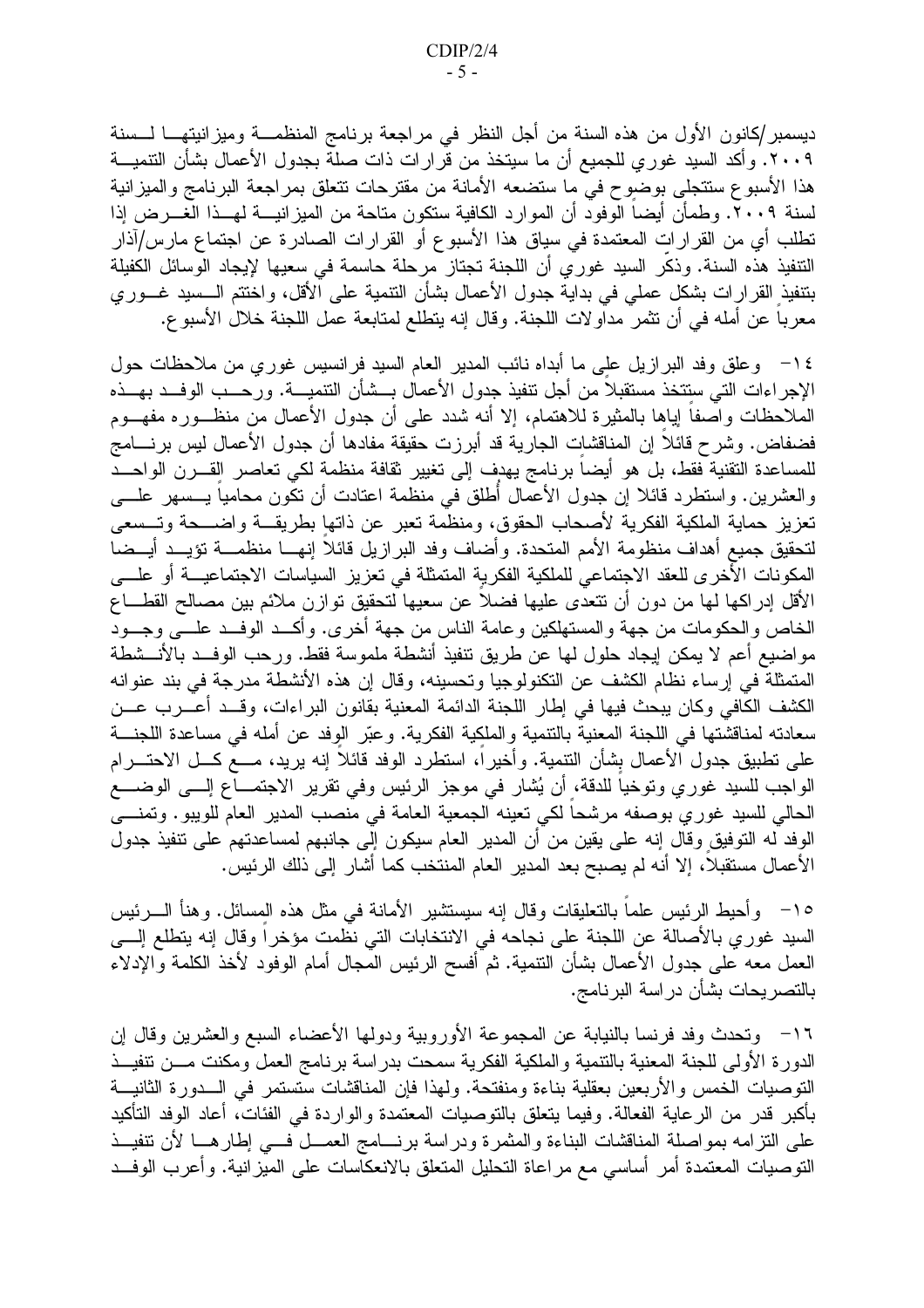عن سروره لمواصلة المناقشات حول جدول أعمال الويبو بشأن النتمية في جو تعاوني يمهد للنوصــــل إلىي توافق في الآراء.

١٧– وتحدث وفد باكستان بالنيابة عن مجموعة بلدان آسيا معلناً حدوث نقدم ملحوظ بـــشأن جـــدول الأعمال منذ سنة ٢٠٠٦. وقال إن هذا البرنامج كشف عن أوجه التوافق وســمح بحــل الكثيــر مـــن الخلافات ولكن لا يجب أن نكتفي بما أحرز حتى الآن. ودعا الوفد إلى العمل على نتفيــذ النوصـــيات الخمس والأربعين نتفيذاً فعلياً في أبكر وقت ممكن. وقال الوفد إنه لا يجب تجزئة التتمية بل يجب من باب أولى إدماجها في جميع أنشَّطة الويبو. واستطرد قائلاً إن نتفيذ نوصيات جدول الأعمـــال ليـــست غاية في حد ذاتها، بل عملية مستمرة تأخذ موافقة جميع الدول الأعضاء في الحسبان. وأعرب الوفــد عن ثقته من أنه مع تنفيذ جدول الأعمال تنفيذا فعليا ستعكس أنشطة الوبيو حقيقة تطلعــات ومخـــاوف الدول الأعضاء كافة. وفيما يتعلق بشكل الإجراءات المتعلقة بالمداولات أثناء الدورات، أكد وفد بلـــدان آسيا عن تأييده لنهج الرئيس في مناقشة التوصيات. وقال الوفد إنه مع تقدم المناقشات ستنـــشد الــــدول الأعضاء في المجموعة الحصول على إيضاحات بشأن المساعدات المالية والبشرية لتنفيــذ الأنـــشطة المقترحة فضلاً عن إنشادها إيضاحات بشأن توصيات محددة أخرى. وأكد وفد بلدان آسيا أنه يأمل في رصد مخصصات مناسبة من الميزانية من أجل نتفيذ جميـــع التوصــــيات. ويعتقـــد الوِفــد أن جميـــع التوصيات الخمس والأربعين متساوى من حيث الأهمية وأنه يجب تنفيذها بكاملها داعياً إلى تنفيــذ ١٩ توصية في أبكر وقت ممكن من دون أن يترتب عنها أية آثار مالية. وأما تتفيــذ التوصـــيات الـــست والعشرين المتبقية، فقد صرح وفد باكستان أن مجموعة بلدان آسيا تبحث ما إذا كان النهج الذي يطلق عليه اسم "الحصاد المبكر " سيأتي بثمار ه أم لا وقال الوفد إنه سيتقدم باقتر احات ملموسة في هذا الصدد مع تقدم المناقشات.

١٨− وتحدث وفد الجزائر باسم مجموعة البلدان الأفريقية وأعلن عن قبوله للمنهجية التي اقترحهـــا الرئيس معتبرًا إياها نهجا جيدًا للغاية. وقال الوفد إن التوصيات الخمس والأربعين متساوية من حيــث أهميتها وأمل في أن نتمكن اللجنة مع نهاية الدورة من الوفاء بالنز اماتها والنوصل إلى نتائج نرفعها إلى الجمعية العامة لتنفيذ المقتر حات المعنية.

١٩– وذكَّر وفد الصين بأن عملية جدول الأعمال بشأن النتمية التي انطلقت في سنة ٢٠٠٤ لم تكـِــن سهلة على الدوام إلا أن الإنجازات التي تحققت ما نزال ماثلة "ليراها الجميع". وأردف الوفد قـــائلا إن الدول الأعضاء اتفقت على اعتماد ٤٥ نوصية وقد تأسست هيئة دائمة للتعامل مع تنفيــذ المقترحـــات المعتمدة. وأضاف أن الصين بوصفها بلدا ناميا نتطلع إلى نتفيذ هذه الاقتراحات المتفق عليهــــا نتفيـــذا فعليا. ويعتقد الوفد أن جميع البلدان النامية بما فيها الصين والبلدان الأقل نمـــوا ستـــستفيد مـــن هـــذه التوصيات. وقال الوفدِ إن بلدهِ لاحظ مِع الارتياح طوال المناقشات التـــي أجراهــــا أن جميـــع الــــدول الأعضاء سلكت مسلكا منفتحا ونعاونيا وأعربت جميعها عن وجهات نظر وجيهة بشأن العلاقـــة بـــين النتمية والمساعدة التي نقدمها الملكية الفكرية. وفي الوقت ذاته، قال الوفد إن بلده يشعر بالسعادة وهـــو يلاحظ استمر ار المناقشات المفيدة وتعمقها. وأكد الوفد أن النتمية هي أحد أعظم الشواغل التبي تواجـــه البلدان النامية. وأردف الوفد قائلاً إن النتمية مسألة مهمة شغلت المجتمع الدولي كثيـــراً وهـــي أيـــضا مسألة عملية ينبغي لوكالات الأمم المتحدة أن تحاول إيجاد حلول لها. ور أي الوفد أنه ينبغـــي للويبـــو بوصفها وكالة متخصصة مسؤولة عن أنظمة الملكية الفكرية أن تكون منبـــراً فعليـــاً للمناقـــشات وأن تضمن للبلدان النامية وللبلدان الأقل نموا من خلال جهودها الفعالة الاستفادة فعليا من أنظمــــة الملكيــــة الفكرية. وأعرب الوفد عن سروره للجهود الجبارة التي بذلها الأعضاء في المناقشات وعـــن تقـــديره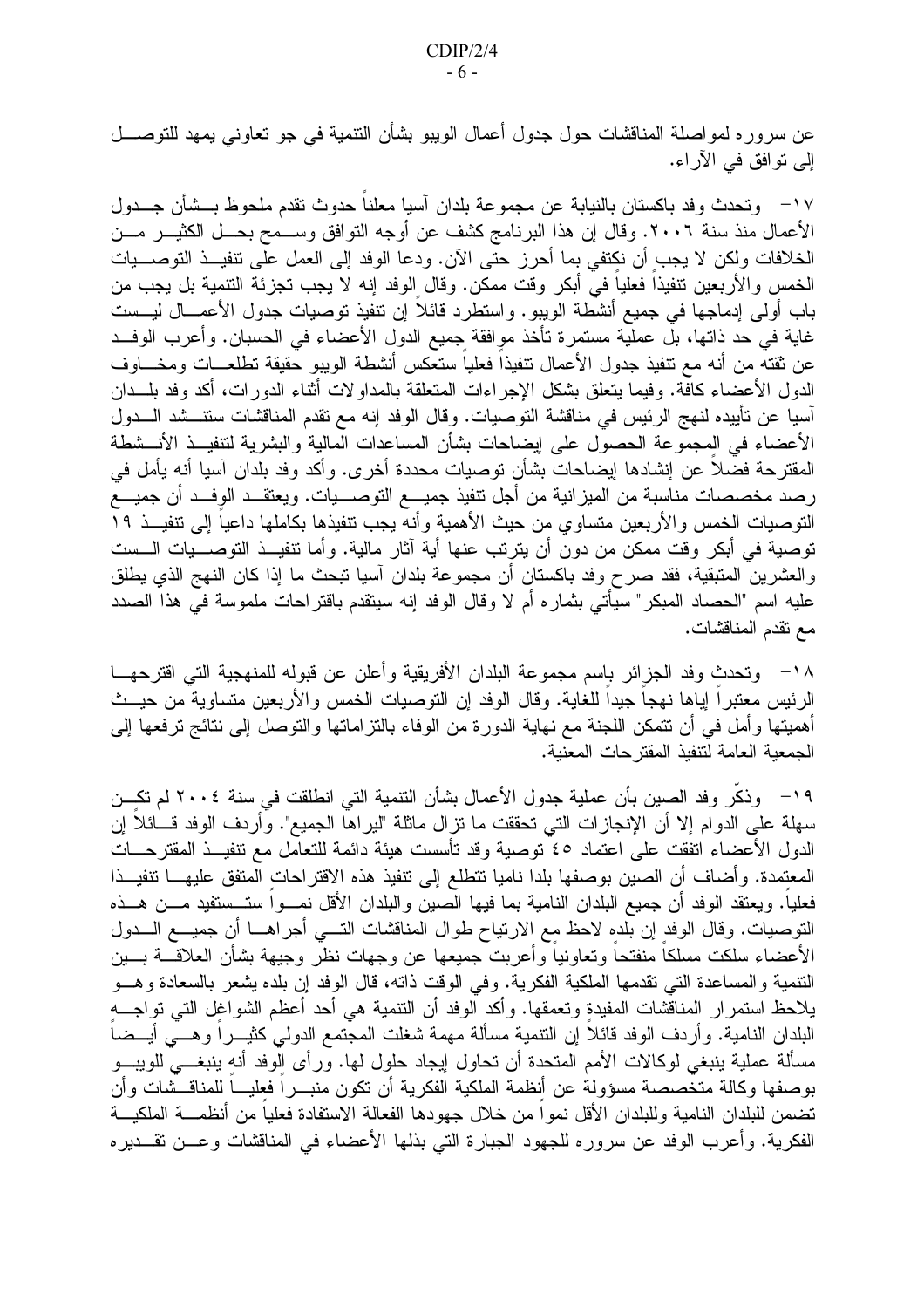لتعاونهم. وأمل الوفد في أن تستمر جميع الجهات بالعمل مدفوعة بالرغبة في التوصل إلـــي أرضــــية مشتركة وأن نفعل ما في وسعها لإيجاد حلول مقبولة نلقى استحسان الجميع.

٢٠ - وعلَّق وفد نيجيريا الأهمية على جدول الأعمال بالنسبة إلى البلدان النامية التي ترغــب فـــي الانتفاع بالملكية الفكرية لتسريع التتمية لديها. وأضاف قائلاً إنه ليس بمقدور أي بلد لا يمتلك الهياكـــل الأساسية ولا يحظى بالتدريب المناسب لكي يستوعب نظرية الملكية الفكرية بكاملها أن يكون طرفا في النقدم المحرز على المستوى العالمي. وأعرَّب الوفد عن بالغ رضاه مما أبداه المدير العام المنتخب من النزام بضمان نتفيذ جدول الأعمال بطريقة جد منزنة. بيد أن الوفد أعرب عن شعوره بأن الحـــصول على التكنولوجيا من دون توفير سبل النفاذ إلى أسس النتائج البحثية لن يفيد إلا البلدان التي تملك هـــذه النكنولوجيا. واستطرد قائلا إن تمكن الجميع من الحصول على نتائج الأبحاث التي تحتكر هـــا البلـــدان المتقدمة سيساعدهم على الدخول إلى ميدان النتمية. وقال إنه يدرك أن هذا الاجتماع قد لا يعطي بالفعل الأولوية للمجالات التي صدرت توصيات بشأنها في إطار جدول الأعمال، ولكن مهما يكن الموضـــو ع المطروح ينبغي للوفود أن تسعى دائما للحصول على العناصر الرئيسية اللازمـــة للهياكـــل الأساســـية للنتمية وعلى مستوى المساعدة المتاح لتكوين الكفاءات في مجال النكنولوجيا وبسالطبع علسى مرافسق التدريب التي يمكن توفير ها.

٢١– وقال وفد كندا إنه يتطلع إلى استمرار نطوير برنامج عمل متوازن مع نتفيذ التوصيات الخمس والأربعين بطريقة فعالة وعملية ومتأنية. ورحب الوفد بما أبداه المدير العام المنتخب مـــن تعليقـــات. وأحاط الوفد علماً بالتقييم المالي وبتقييم الموارد الإنسانية في الوثيقة CDIP/2/2 وقال إنه يتطلـــع إلــــي توفر المزيد من التحليلات في هذا الشأن. وقال الوفد إنه على الرغم من وجود الكثير مما ينبغي إنجازه في خضم هذا الأسبوع، فإنه يستبشر خيرًا بما تم إرساءه من أسس أنثاء الدورة الأولى المعقـــودة فــــي مارس/آذار وقال إنه يصبو للعمل بشكل بناء من أجل المساعدة في تنفيذ هدف اللجنة في إعداد برنامج عمل لنتفيذ التوصيات الخمس والأربعين.

٢٢– وقال وفد الـهند إنـه يشعر بـالارتياح من مراعاة عملية النتفيذ مراعاة كـاملـة ومن أن الويبو قـــد أكدت على توفير ما يلزم من موارد. ودعا الوفد إلى مراعاة البعد النتموي ونتفيذ المقترحات الخمــس والأربعين بكاملها. وفيما يتعلق بالفئات النبي تشير إلى عملية وضع المعايير، أعرب الوفد عن اعتقـــاده أن هذا المقترح ليس مقترحا للتتفيذ *في ذاته* ولكنه مجموعة من المبادئ التوجيهية التي يجب أن تشكل هيئة الويبو بكاملها ونظام الويبو بكامله للإشراف والتنفيذ. واعتبر الوفد أن عملية وضع المعايير عملية مهمة للغاية طالما أنها نوجه النفاوض على الصكوك.

٢٣– وأعرب وفد كولومبيا عن دعمه لإدماج البعد النتموي في مجال الملكية الفكرية ولتحقيق المزيد من الإبداع والنتمية. وشدد الوفد أيضا على أن عددا من المقترحات يستدعى رصد موارد بشرية وتقنية ومالية فضلا عن الندريب النقني.

٢٤− وتحدث وفد نايلند مشيراً إلىي أن الدورة الأولى للجنة المعنية بالتنمية والملكية الفكرية نطرقــت إلى العديد من المبادئ العامة التي اقترحت لتوجه دفة المداولات في اللجنة وأعرب عن ســـعادته لأن بعض هذه النقاط المقترحة ستساعد على نوجيه عمل اللجنة وهي تبدأ دورتها الثانية. وعبّر الوفد عـــن دعمه لمبادرة إجراء تقييم باحتياجات البلدان ومطالبها علىي أن تُستعرض وتُحدث دورياً. وقال الوفد إن هذا الأمر سيساعد البلدان النامية والبلدان الأقل نمواً في صياغة خطط واستراتيجيات وطنيـــة للملكيـــة الفكرية بما يتمشى مع أهداف النتمية المتصلة بها، وليس هذا فحسب، بل سيساعد الويبو أيـــضا فـــي صياغة خطة عملها للسنوات القادمة. وفي الوقت ذاته، وافق الوفد على تــضمين التوصــــية رقـــم ٨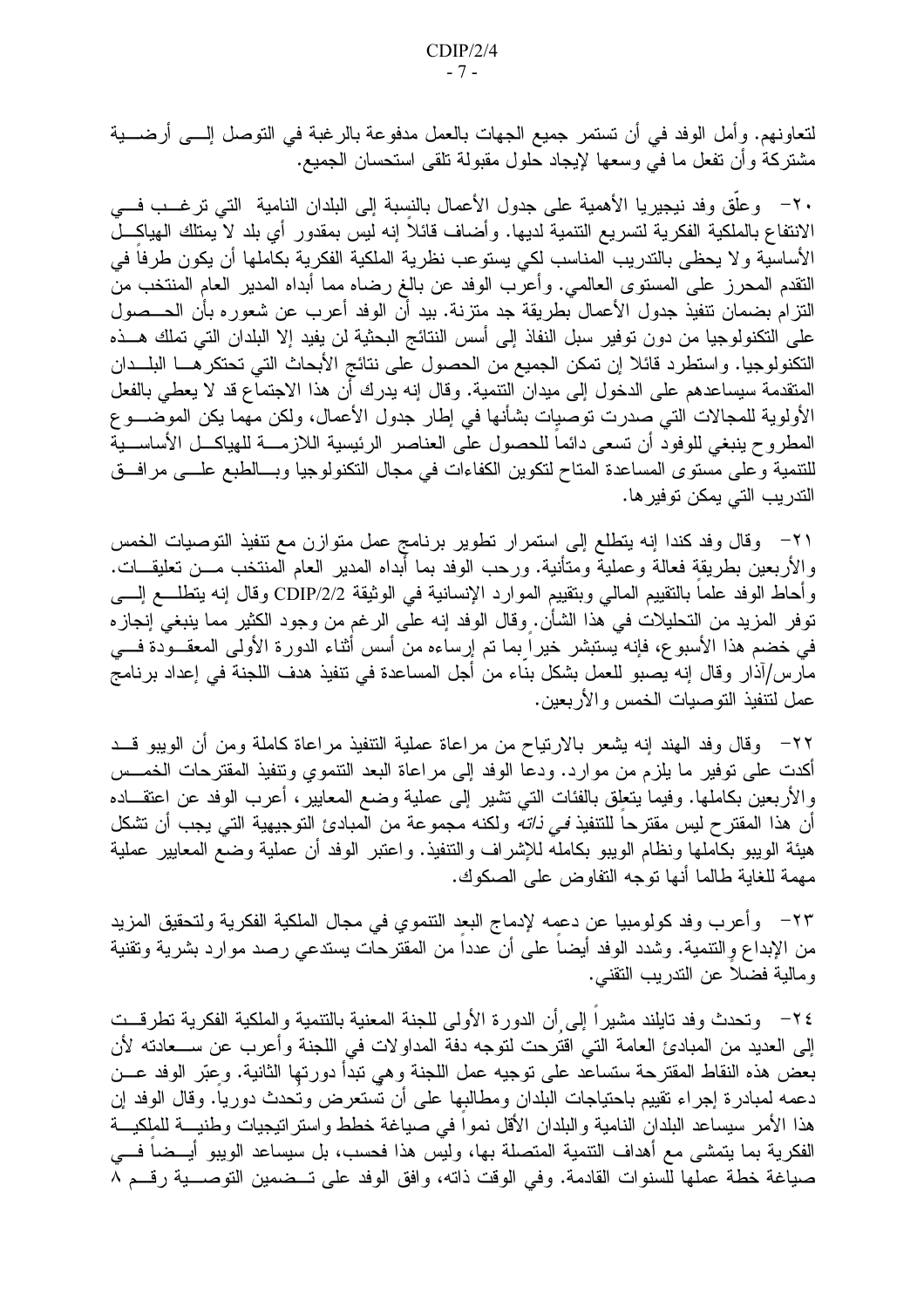مواصفات در اسة في سياق نيسير الحصول على المعلومات العلمية والنقنية. وفيما يتعلق بخطة العمـــل المقبلة، أعرب الوفد عن قناعته بمزايا وضع قائمة شاملة بالخيارات المتعلقة بمختلف أنواع المـــساعدة النقنية التـى نقدمها الويبو. وأضـاف أن هذا الأمر سيكون بمثابة مبادئ توجيهية جيدة نفيد فَــِـي إعـــداد خطة عمل لكل بلد على حدة بعد استكمال تقييم الاحتياجات بشكل معمق. وشدد الوفد تحديدا علــــي أن جدول الأعمال بشأن التنمية، لما كان مسألة شاملة نفوق أنشطة ومشاريع بعينها، فإن خطة عمل اللجنة لا بد وأن نوضع على أساس مراعاة جميع الاحتياجات اللازمة لتطوير نظام الملكية الفكرية. ومــضيي يقول إنه ينبغي لخطة العمل أن نتسجم مع السياسات النتموية الاجتماعية والاقتصادية لكل بلـــد لكـــي يزداد إلى أقصبي حد أثر ها وجوانب مرونتها لدى التنفيذ. وعبَّر الوفد عن بعض المخـــاوف المتـــصلة بالميزانية وبالجوانب الإجرائية التي تعرقل طريق التقدم. واستند الوفد إلى النص المنقح ليحيط علمــا بالموارد البشرية والمنطلبات المالية الواردة في بعض التوصيات، بيد أنه استــصعب المّوافقـــة علــــى تخصيص ميزانية للتوصيات الواردة في الفئة ألف من دون التحري عما إذا كانت ستتوفر أموال كافية للفئات الأخرى. ولهذا طلب الوفد إلى الأمانة نزويده بالمزيد من الإيضاحات بشأن المبزانيـــة الكليـــة المخصصة للجنة. ولاحظ على وجه الخصوص أن أنشطة الويبو التنمويـــة يجـــب أن تـــوازن بـــين المناطق. وأضاف الوفد أنه ينبغي، لدى دراسة ميزانية الويبو، النأكيد علـــي منافعهـــا علـــي التنميـــة الاجتماعية والاقتصادية في جميع البلدان النامية. وأشار الوفد إلى أنه لن يُكرس إلا حيزاً صغيراً نسبياً من إجمالي الميزانية لتحقيق ٍالهـدفين الاســـتراتيجيين ١ و٢. وعلـــي اعتبـــار أن هـــذين الهـــدفين الاستر اتيجيين ينسجمان تماما مع الاحتياجات الكبيرة للدول الأعضاء، فإنسه ينبغـــي الاهتمــــام بـهمــــا وإعطاؤهما أولوية في الميزانية السنوية الحالية المقترحة وفي مشاريع الميزانيات المقبلة. وقال الوفــد إنه متفائل بإحراز نقدم بشأن الفئات المتبقية وإنه على استعداد للمساهمة مساهمة كلية في بلـــوغ هـــذا الهدف، ومضـى يقول إنه يظل واقعياً بمعنـى أنه قد لا يكون ممكناً الانتهاء من المداولات بحلول نهايــــة الدورة نظرًا لنعقد المسائل. ولهذا فإنه سيطلب نوضيحات بشأن الجوانب الإجرائية وما ســـيتخذ مـــن خطوات تالية. وأعرب الوفد عن رغبته تحديدا في معرفة ما إذا كانت اللجنة سترفع للموافقة مجموعة من النوصيات التي ناقشتها الجمعية العامة للويبو واتفقت عليها هذه السنة من أجل البدء بتنفيذها فـــوراً وما إذا كانت سنوافق بعدئذ على استمرار المناقشات بشأن فئات أخرى في دورات لاحقة للجنة. وقـــال إن المقترحات المتبقية سترفع بعدئذ إلى الجمعية العامة للويبو في السنة التالية. وشدد الوفد على أهمية بسط أنشطة الويبو في مجال النتمية على لجان الويبو الأخرى ونفادي عزلها في جهة واحدة. ومــضي يقول إنه كما شهدنا في الأسبو ع المنصر م، فقد ناقشت اللجنة الدائمة المعنية بقانون البر اءات مسائل من قبيل أهداف السياسة العامة وأنشَّطة وضع المعايير من جانب اللجنة المعنية بالتنمية والملكية الفكريــــة. وأضاف أنه من الواضح أن جدول الأعمال بشأن النتمية لم ينشأ من العـــدم ولـــم يكـــن فقـــط أســـير المناقشات الدائر ة في اللجنة ولكنه في الواقع جزءا لا يتجزأ من أنشطة الويبو . وأقرّ بجلاء أن الملكيـــة الفكرية لم تعد نتطوي فقط على وضع القواعد وإنفاذ الإدارة بل هي بالأحرى أداة أساسية في التنميـــة الاجتماعية والاقتصادية. ولهذا فإن العمل الذي اضطلعت به اللجنة يعبر عــن التطلعـــات المـــشتركة لغالبية الدول الأعضاء. وختم بالقول إنه لهذا السبب نقع على عانق هذه الدول ضمان اعتمـــاد جـــدول الأعمال بكامله والمضي قدماً به بكل أبعاده.

٢٥– وأشار وفد اليابان إلى أن الدول الأعضاء ناقشت النوصيات الواردة في الفئة ألف مناقشة بناءة في الدورة الأولى للجنة في مارس/أذار وفي المشاورات غير الرسمية في أبريل/نيسان. ومضـي يقول إن الفئة ألف نشمل مجالين مهمين في جدول أعمال الويبو بشأن الننمية ألاً وهمـــا المـــساعدة النقنيـــة ونكوين الكفاءات. وأضاف أنه يولى أهمية خاصة لهذه المجالات وأنه لتحقيق هذا الغرض ما انفك يقدم المساعدة لمنطقة آسيا والمحيط الهادئ تحديدا. وأكد الوفد أن اليابان افتتحت أيضا صناديق اســـتئمانية جديدة مخصصة لتوسيع النعاون المالي تحديدا بحيث نطال بلدان أفريقيا والبلدان الأقل نموا. وبيّن الوفد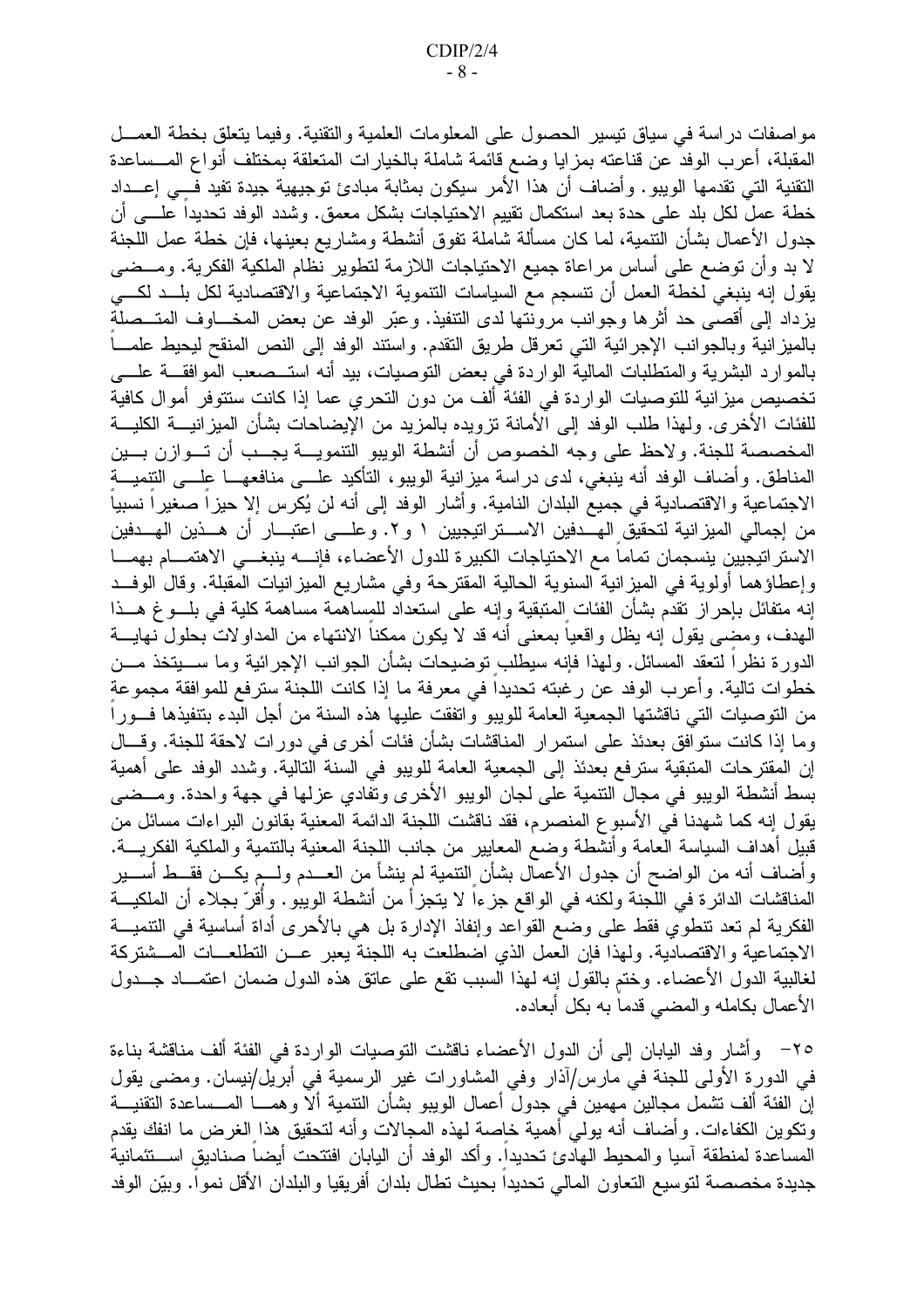أن محاولته الجديدة نتسجم مع خطة العمل المعتمدة في مؤتمر طوكيو الدولي الرابـــع بـــشأن التتميـــة الأفريقية الذي انعقد في أيار/مايو في اليابان حيث ناقش المشاركون من خارج اليابان ومـــن ٥١ بلـــدا أفريقيا جميع المسائل التتموية. وقال الوفد إن بلده ما فتيٍّ يساهم في زيادة الموارد من خارج الميزانية وأعرب عن أمله من أن نشجع هذه المبادرة الدول الأعضاء الأخرى على إنشاء صـــناديق مـــشابهة. وأوضح الوفد أن البراءات وأنظمة الملكية الفكرية جزء مـــن الهياكـــل الأساســـية للملكيـــة الفكريــــة الضرورية للبلدان النامية والبلدان المتقدمة أيضاً من أجل تحقيق النتمية الاقتصادية. وفي هذا الــسياق، قال الوفد إن اليابان نجحت في إرساء "دورة الإبداع الفكري" استناداً إلى أنظمتهـــا المحليـــة للملكيـــة الفكرية وانتزعت بموجبها مكانا للمنافسة الصناعية في الأسواق الدولية. وأضاف الوفــد أن مـــشاطرة اليابان للأمثلة التجارية الناجحة التي نجمت عن دورات الإبداع الفكري سمح لـــشركاء التنميــــة بـــأن يستخدموها بحيث ساعدتهم على تحقيق التتمية الاقتصادية المستدامة في بلدانهم. ومضىي يقول إن تتظيم دورات الإبداع الفكري كان مفيدا أيضا للبلدان النامية إذ أدى إلى تعزيز نقل التكنولوجيـــا والاســــتثمار المباشر من الشركات ومؤسسات البحث في البلدان المتقدمة إلى أسواق البلدان النامية. وفيمـــا يتعلـــق بتنفيذ التوصيات المتفق عليها، أعلن الوفد أنه ينبغي للويبو ولدولها الأعضاء أن تنظر في كيفية تحقيق النتائج المأمولة والتحكم بالنفقات وأعباء العمل في الوقت ذاته. واقتر ح الوفد أن نتحكم الويبو بالنفقـــات وبأعباء العمل عن طريق تحديد كيفية استخدام ما نفذته أساسا من اِجر اءات فعلية. وفيما يتعلق بعمليـــة وضع المعايير ، نبه الوفد إلى أنه يجب السماح لكل لجنة على حدة بالتعامل مع هذه المسائل على أساس خبرتها الخاصة وبطلب من الدول الأعضاء. والوفد إذ ينظر في النتائج التي حققتها اللجنة يشجع الويبو على نتفيذ أنشطتها المنتوعة المتصلة بالنتمية على نحو فعلي وملموس عن طريق الاستفادة من البرامج المتاحة. وأعرب الوفد عن أمله في أن تسفر المناقشات في هذه الدورة عن نتائج بناءة.

٢٦– وتحدث وفد البر ازيل قائلا إنه كان صريحا على الدوام في التعبير عن وجهات نظـــره بـــشأن الطابع العام لجدول الأعمال بشأن النتمية خلال أربع سنوات ما انفك يتحدث فيها عـــن هـــذا الجـــدول ويناقشه ويعمل على نطبيقه ويتفق على ما يدور بشأنه، وقال إنه يحاول حاليا إنجاز خطة عمل لنطبيق جدول الأعمال هذا. ولأن هذا هو الاجتماع الثانبي المخصص لإجراءات العمل فـــإن الوفـــد يــــرى أن يستغني عن الإدلاء ببعض التصريحات العامة ويكتفي بتلخيص العمل الذي استهل في الاجتماع الأخير بطريقة عملية جدًا. ومع ذلك، فقد حظيت بعض النقاط المشار إليها بموافقة الوفد. وأبدى الوفد رغبتـــه في التأسيس على الفرضية التي طرحها وفد نيجيريا فيما يتعلق بالالتزامات المترتبة ليس على الإدارة فقط بل على المنظمة في حد ذاتها. ومضـي يقول إن المنظمة تضم أعضـاء قطعوا النّزامات لا من أجل نتفيذ بضعة جوانب من جدول الأعمال بل جدول الأعمال بكامله. وذكر الوفد بما نوصلوا إليــــه مـــن اتفاق حول النوصيات الخمس والأربعين، وهو يشمل ست فئات واســـعة المجـــالات وكانـــت مـــسألة المساعدة النقنية أولى المسائل فيها. ومع أن الوفد يرى أن المساعدة النقنية مسألة بالغة الأهمية، فإنهــا لا نشكل إلا سدس جدول الأعمال بشأن التنمية. وأعرب الوفد عن شعوره قائلا إنه مهما نكـــن الإدارة المقبلة للمنظمة، تتلخص الرسالة المهمة الموجهة إليها في أن خطة العمل وجدول الأعمـــال يجـــب أن يكونا تحت إدارة الدول الأعضاء لكي تكون هذه الخطة المتفق عليها هي ما يجب على الإدارة المقبلـــة تنفيذه. واستطرد الوفد قائلا إنه ليس من مهام الإدارة وطاقمها فقط تحديد ماهية جدول الأعمـــال بـــل المسؤولية في هذا الأمر نقع على عاتق أعضاء اللجنة لنتفيذ خطة العمل التي لم يدخروا جهــدا فـــي إعدادها وإقرارِها في إطار عملية النوصل إلى نوافق في الأراء، وهي عملية يلتزم وفد البرازيل بهــَا النَّز اما ناما. وأعرب الوفد عن أمله في العمل من أجل النوصل لنوافق فـــي الأراء بأفـــضل الطــــرق البناءة. وأشار الوفد إلى الموضوع الذي طرحه وفد الهند قائلا إن جدول الأعمال بشأن التتميــــة هــــو برنامج جامع نجري في إطاره المناقشات المتعلقة بالكثير من المواضيع ونتداولها لجان الويبو المختلفة بما في ذلك اللجان الدائمة. ومضبي يقول إن مسألة المعلومات المتعلقة بالبر اءات وتعميم هذه المعلومات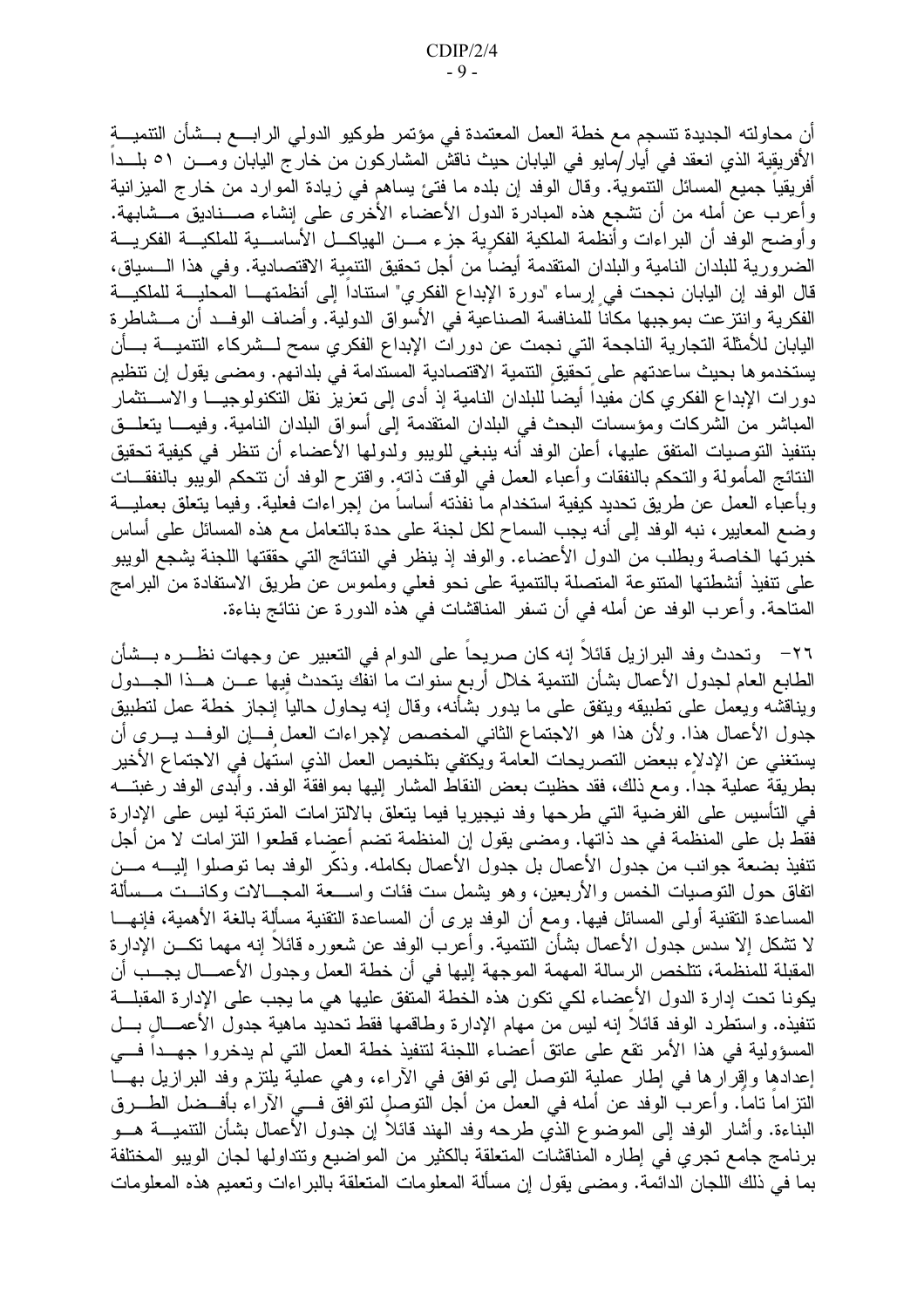هما، كمثالين، عنصران من عناصر برنامج عمل اللجنة الدائمة المعنية بقانون البراءات. وقال الوفــد إنه يتفق مع مداخلة وفد اليابان من حيث إن مبادئ وضع المعايير ينبغي أن نكون من صــــنع هيئــــات محددة مسؤولة عن وضعها. وأضاف قائلا إن عمل اللجنة ومناقشاتها ينبغي أن يؤثران في عمل هــذه الجهات وبهذه الطريقة سيحاول الوفد أن يفسر الطابع الشمولي للعمل الذي نقوم به. وإذا كـــان لمهـــذه المهيئات شواغل بشأن تحقيق النوازن والنتمية فيما يتعلق بالعمل الجاري في اللجنــــة الدائمــــة المعنيــــة بقانون البر اءات أو في اللجنة الدائمة المعنية بحق المؤلف والحقوق المجاورة أو أيسة هيئسة أخسر ي، فيجب ليجاد سبل دائمة للتعبير عن هذه الشواغل وإطلاع الأطراف المختصة عليها لكي يُنظـــر فيهـــا وندرج في مناقشات هذه الهيئات المحددة. وسيكون الوفد سعيدا بوضع أليات نعمل بهذه الطريقة ويأمل في أن يعطي اللجنة المعنية بالنتمية والملكية الفكرية دورها المهم الذي تستحقه مع احتـــرام الكفـــاءات الخاصة لكل هيئة من هيئات الويبو. وأضاف الوفد أن هذا الأمر يمكن أن تناقشه الهيئـــات بإســــهاب ونعده وهي نبذل الجهد في سبيل إنجاز برنامج عملها. وأعرب الوفد عن نأييده المطلق لوجهات نظـــر وفد تايلند من أن جدول الأعمال مسألة شاملة. ويرى الوفد أن هذا الأمر يفرض تحدياً على اللجنة من حيث إنها لا نتعامل مع مسائل منفصلة بعضها عن بعض. فاللجنة نتعامل بالأحرى مع برنامج شــــامل نتداخل فيه شريحة واسعة من الشواغل المتعلقة بالملكية الفكرية بما فيها شواغل لا تتسصل مباشـــرة بنظام الملكية الفكرية ولكنها ترتبط به بعدة طرائق. وأكد الوفد أن المبز انية والجوانب الإجرائية مهمة للغاية وربما نطلب الأمر النطرق إليها بمزيد من النفصيل. وأبدى الوفد أيضاً نأييده لوفد نايلند بـــشأن ضرورة الحصول على المزيد من التوضيحات عن الخطوات اللاحقة طالما أنه من الواضح أن الوفود لن نتمكن على الأرجح من استكمال العمل بشأن جميع الفئات في غضون الأيــــام الخمـــسة المقبلـــة. وأعرب عن شعوره بأهمية عنصر النوازن بين المناطق وشدد مرة أخرى علىي أن جميــــع المواضــــيع تشكل كتلة واحدة يجب معالجتها. و لاحظ الوفد تركيز التصر يحات السابقة على مسألة المساعدة التقنية ولكنه أكد أنه ينبغي لهم التوصل إلى توافق في الأراء على جميع التوصيات الخمس والأربعين التسي نشكل جدول الأعمال بشأن النتمية. وقال الوفد إنه لن يؤيد أية "معالجة مجتزأة" لجـــدول الأعمـــال ولا نفكيكه. واقترح خطة عمل نعتمد نهجا متأنيا وتعالج النتائج الجزئية كما لو أنهـــا أصــــبحت "جــــاهزة للحصاد". وقال الوفد إنه ينظر بواقعية لإمكانية التوصل إلى اتفاق بشأن جميـــع التوصــــيات الخمـــس والأربعين في فترة قصيرة ولكن يجب علينا أن نضع في الاعتبار أن جميع التوصيات هـــي جميعهـــا جز ء من العملية بكاملها.

٢٧– وأعرب وفد إيران (الجمهورية–الإسلامية) عن رأيه في ضرورة تسريع ونيرة تنفيذ التوصيات المتفق عليها وإبرازها بجميع جوانبها في أنشطة الويبو. وفي هذا الصدد، أكد الوفد على أهمية التقرير المتعلِّق بتنفيذ التوصيات المتفق عليها الذي رفعته اللجنة إلى الجمعية العامة للويبو. ومضىي يقــول إن من شأن هذا النقرير أن يسهل العمل على الدول الأعضاء وِيعطيها رؤية واضحة لكي نتمكن اللجنـــة من إنجاز أعمالها. وأعرب الوفد عن استعداده للتعاون تعاونا بناءً مع اللجنة للانخراط فـــي مناقـــشات جوهرية لرصف الطريق أمام نتفيذ جميع التوصيات.

٢٨– وصرح وفد سرى لانكا أن عملية جدول الأعمال بشأن النتمية تسير على ما يـــرام وأضــــاف قائلا إن حكومة بلده نقدر اعتراف المدير العام المنتخب بأهمية هذه التوصيات. وأمل الوفد فسي أن يعمل المدير العام المنتخب على تنفيذ جميع التوصيات عند استلام منصبه. ومضى يقـول إن مــسائل النتمية من أكبر التحديات جسامة في مواجهة كثير من الدول. وأضاف أنه على الرغم من هذه الحقيقة، ثمة توافق دولي على ضمان نقل التكنولوجيا إلى البلدان النامية فالفجوة المعرفيــة والهــوة الرقميــة الشاسعة لا نزالان نفصلان بين الدول الموسرة والدول المعوزة. ودعا الوفد إلى بذل كافة الجهود مـــن أجل نطبيق ندابير نصحيحية في هذا الشأن. وأضاف أن دور الويبو في هذه العمليـــة أساســــي وبــــالـغ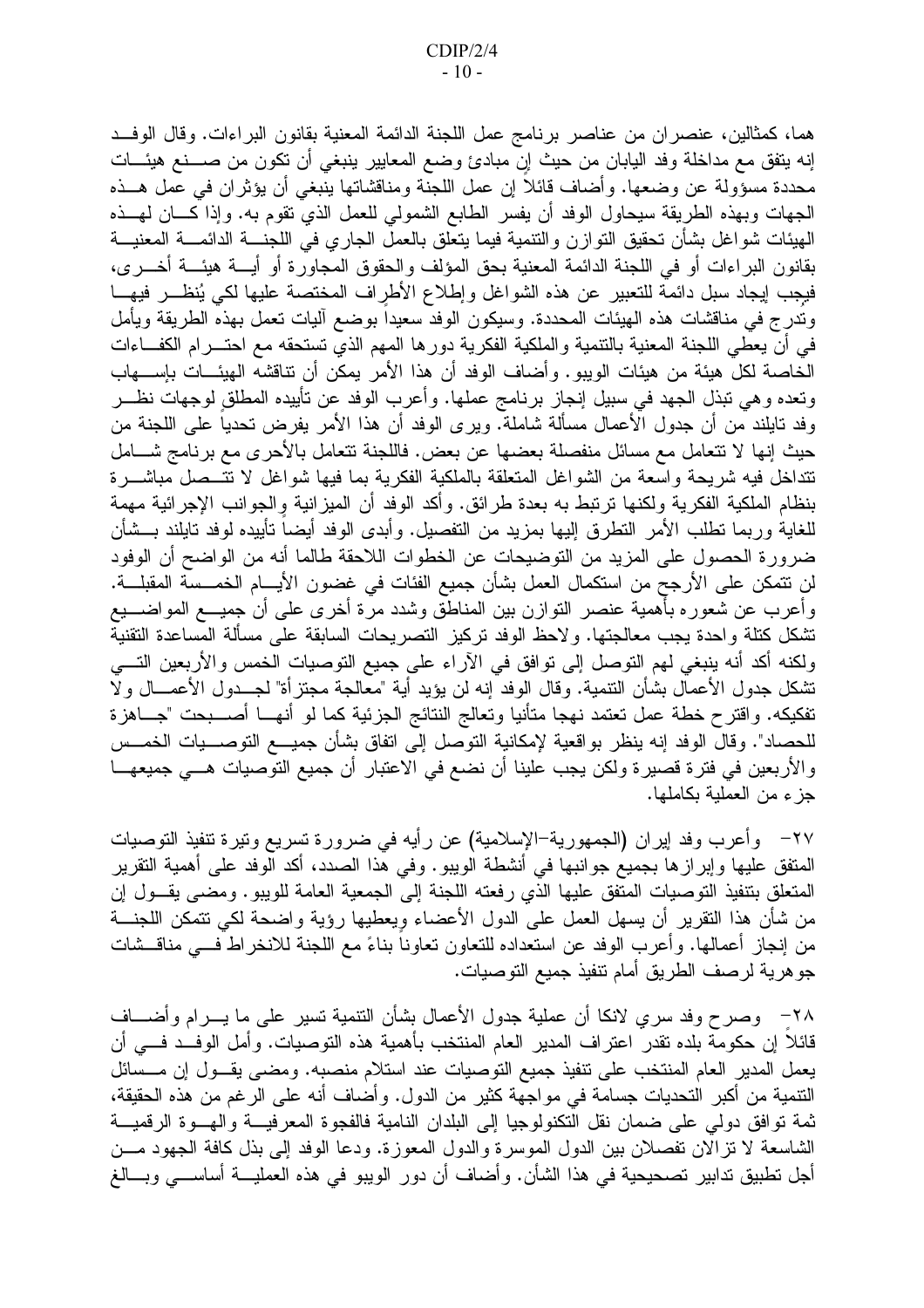الأهمية. وأكد أن التوصيات المقترحة والمتاحة للدول الأعضاء إذا ما نفذت بشكل صـــحيح وبـــالتزام وإخلاص سيكون لها أثار على المدى البعيد. وفيما يتعلق بتوصيات اللجنة، أمل الوفد فـــي أن تتخـــذ الويبو إجراءات كفيلة بنتفيذ التوصيات التسع عشرة فوراً من دون أن يترتب عنها أعباء مالية. وأعرب الوفد عن اعتقاده من أن الاجتماع سيتمخض عن توافق في الآراء بشأن التوصيات التي تحددت فيهـــا منطلبات مالية. وقال الوفد إنه يثق في قدرة الدول الأعضاء على التفاهم على أرضية مشتركة بـــشأن النوصيات الواردة في الفئتين ألف وباء اللتان ستناقشان في أواخر الأسبوع. وأعـــرب عـــن اعتقـــاده بأهمية تحديد إطار زمني ملائم لتنفيذ هذه المقترحات.

٢٩– وصرح وفد النرويج قائلاً إنه يعلق أهمية كبيرة على عمل اللجنة الذي سيساعد البلدان الناميـــة على الاستفادة من الملكية الفكرية في تحقيق تتميتها الاقتصادية وسيذكي الوعي بمسائل التتمية المتصلة بالملكية الفكر ية.

٣٠- وأكد وفد كوبا قائلاً إن عدداً من المسائل التبي ينظر فيها يجب أن نُدرج فـــي خطـــة العمـــل المتعلقة بالمقترحات. ومضىي يقول إن أحد هذه العناصَّر هو تأمين أدوات أتمتة مجانيةٌ تسمح بترجمـــة وثيقة البراءة بالإضافة إلى أدوات وتجهيزات أتمتة لتحليل المعلومات على أساس نُظمها التكُّنولوجيـــة. وأعرب الوفد عن اعتقاده بأنه من الأهمية البالغة بمكان الحصول على المصنفات المرتبطة بالبراءات ور أي أن حشد الموارد من الموازنة لا ينبغي أن يمنع الويبو بأية طريقة عن زيادة إنفاقها على برامج النعاون من أجل نتفيذ مقترحاتها الخمسة والأربعين لصالح النتمية على اعتبـــار أن الـصــصول علــــي الموارد المالية مرتبط بأهداف محددة أيضا. وأبدى الوفد اعتقاده بأنه ينبغي للجنة أن تكون حاضرة في جميع مظاهر المنظمة لا سيما عندما يتعلق الأمر بعمل مختلف اللجان الدائمة فيها وينبغي لها أيضا أن تصبو إلى ما هو أبعد من التعاون لتحقق النتمية الاجتماعية الاقتصادية في كل بلد من البلدان.

٣١– وأعرب وفد الولايات المتحدة الأمريكية عن سروره للمشاركة في الدورة الثانية للجنة. وقـــال إنه راض عن النصريح الذي أدلمي به المدير العام المنتخب وعن النزامــــه بمجمـــل العمليــــة وحـــسه المتحمس للعمل. وأبرز الوفد تأكيد المدير العام على ما يمكن أن يصدر عن عمل اللجنة مـــن نتـــائج عملية وواقعية. ومضـي يقول إنه يعتبر عمل اللجنة شعارًا برمز إلـي ما تفعله من أجل أن يكون عملها واقعيا ويأتني بنتائج واضحة. ولاحظ الوفد مع التقدير ما اعتمدته اللجنة من نهج متبصر وقـــائم علــــي النداول في عملها وقال إنه يشعر ببالغ السعادة أن يعمل بهذه الروح مع اللجنة من أجل تحقيـــق هـــذه الأهداف.

٣٢– وأعرب ممثل رابطة مكتبات حق المؤلف عن النزام رابطته بمعالجة مسائل حق المؤلف النسي تهم مجتمع المكتبات على الصعيد الوطنبي والدولمي وتهم عامة الناس. وأعرب ممثـــل الرابطـــة عـــن امتنانه للرئيس وللأمانة للجهود التبي يبذلونها منذ مارس/أذار من أجل تعديل التوصيات المعتمدة فسي الدورة الأولى وتقديم نقرير مرحلي عما ينفذونه من نوصيات في الوقت الراهن. وأكد نأييده الراســـخ لأهداف هذه العملية ولما أحرزته من نجاحات ودعمه المشاركة في تنفيذ الأنشطة التي حـــسنت قـــدرة البلدان النامية والبلدان الأقل نموا على الاستفادة استفادة كاملة من النظام العـــالمـي للملكيـــة الدوليـــة. وشجعت الرابطة الدول الأعضاء على النظر في إشراك مجتمع المكتبات الدولي في الجهود المحليـــة للمساعدة النقنية ونكوين الكفاءات والتبي من شأنها أن نساعد على نعزيز الأهداف في الحصول علــــي المعلومات وتحقيق نهج منزن لحماية الملكية الفكرية. ومضىي يقول إن أمنـــاء المكتبـــات يواجهـــون احتياجات حقيقية للأفراد والمنظمات الذين يستخدمون مواد مشمولة بحق المؤلف لأغـــراض إبداعيــــة وتعليمية وإعلامية. وأضاف أنه يمكن لأمناء المكتبات أن يضطلعوا بدور إيجابي فسي الجهسود التسي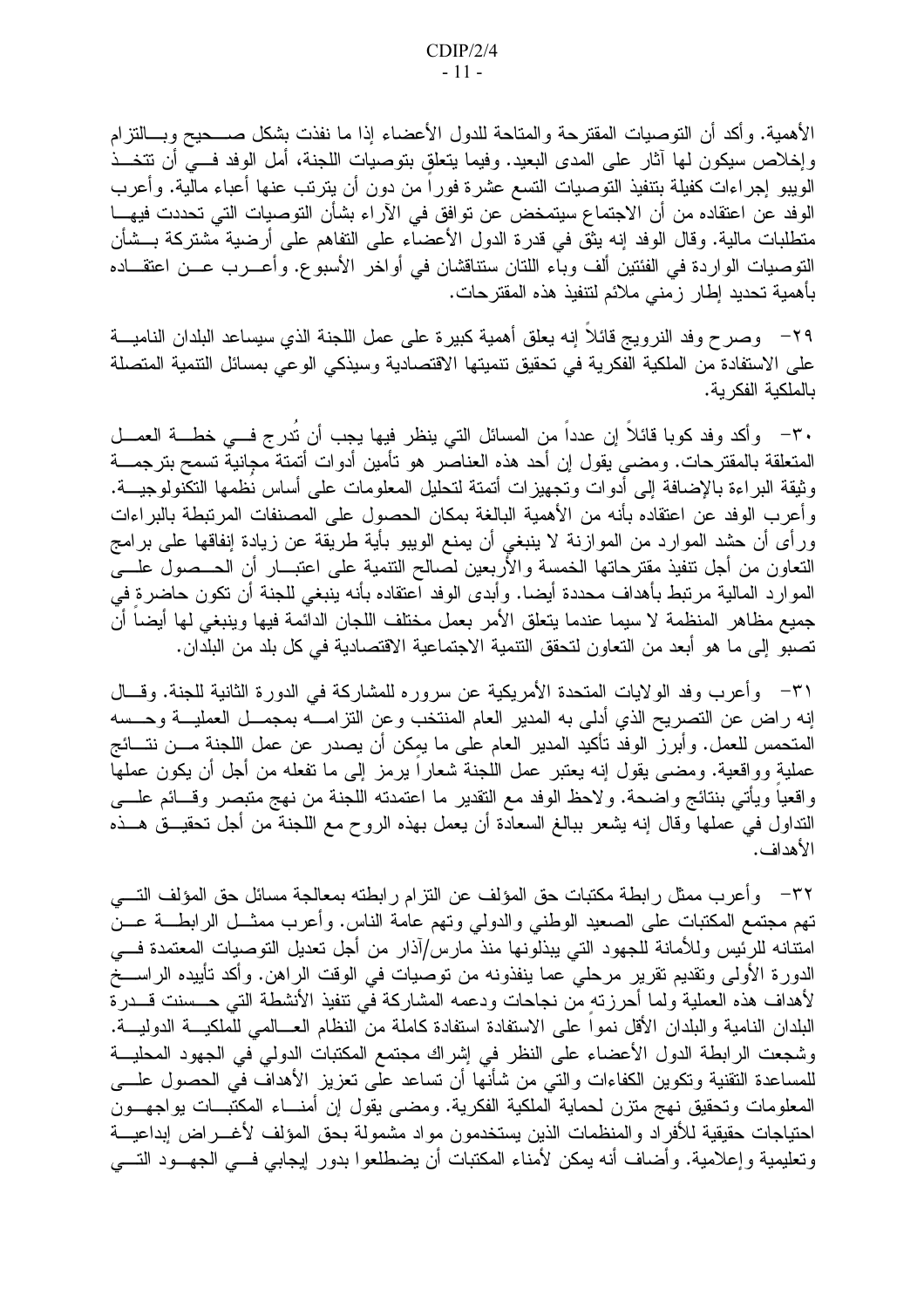تبذلها الويبو . وفي هذا الصدد، أعرب ممثل الرابطة عن تقديره للإشارة الواردة في إطسار الأنـــشطة المقترحة للتوصية رقم ١٠ والتي تمهد لخلق روابط بين معشر المنتفعين والمهنيـــين. ولاحـــظ ممثـــل الرابطة أن جدول الأعمال بشأن النتمية يمثل نطورا لفكرة نكرس المفهوم القائل إن الحـــصـول علــــي المواد النعليمية والمعلوماتية وسيلة ضرورية لتحقيق النقدم المادي والرفاه الاجتماعي. ومضىي يقول إن تعزيز المصلحة العامة من خلال تسويق الملكية الفكرية وحمايتها هو وسيلة نحو تحقيق التقدم المسادي والرفاه الاجتماعي. وأضاف أنه لكي يصبح هذا ممكنا ينبغي أولا أن يكون هنالــك إبـــداعات فكريـــة ولتحقيق هذا ينبغي بذل جهود صادقة لتقليص مستوى الحماية وتبسيط استخدام الأفسراد مسن البلسدان النامية والبلدان الأقل نموا للمواد التبي ستكون دعامات النتمية. وأوصبي ممثل الرابطـــة بـــالنظر فــــي إضافة تعديل لتذييل برن بوصفه جزءا من هذه الاستراتيجية وفرض تقييدات واستثناءات وظيفية على قوانين حق المؤلف الوطنية. وأضاف أن هذا الأمر هو خطوة نرى الرابطة أنها أساسية لنجاح جــدول الأعمال وهي نأمل بأن توضحها المناقشات المتعلقة بالتوصيات التسع والثلاثين المتبقية.

٣٣– وأشاد ممثل مؤسسة الحدود الإلكترونية بما أحرزته الدول الأعضاء من تقــدم فـــى الـــسنوات الثلاث الماضية وأمل في أن نسود روح النية الحسنة في مناقشات الأسبوع المتعلقة بوضع خطة عمل لتنفيذ جميع التوصيات الخمس والأربعين الواردة في جدول الأعمال بشأن الميزانيـــة. وقـــال ممثـــل المؤسسة إن جدول الأعمال استقطب اهتمام الكثير من الجهات من خارج جنيف لأن صــــياغة قواعـــد منوازنة للملكية الفكرية لنلبية احتياجات جميع سكان العالم مسألة نكتسى أهمية عالمية. ومضى يقــول إن المؤسسة ترغب في التعليق على أربع مجموعات من التوصيات وعلى الإجراء المقتـــرح للتتفيـــذ الو ار دة في مصفوفة الوثائق التي أعدتها الأمانة. وأيد الممثل دعوة الويبو إلى البدء في مناقشات بشأن كيفية نتيسير سبل حصول البلدان النامية والبلدان الأقل نمواً على المعارف والتكنولوجيـــا مـــن أجـــل النهوض بالإبداع والابتكار فيها ونبسيط الجوانب المتعلقة بالملكية الفكرية في تكنولوجيـــا المعلومـــات والاتصالات والمخصصة لأغراض النتمية في التوصيتين ١٩ و٢٧. وقال إنه من الضروري أن تخلق القوانين الدولية المتعلقة بحق المؤلف والبراءات بيئة تشجع على الابتكار التكنولوجي والتنمية البشرية. واستطرد قائلا إن الاستثناءات والتقييدات في مجال حق المؤلف ضرورية لحصول الطلاب والجامعات و المكتبات على المعار ف في هذا المجال. و أضاف أنها ضر ورية أيضا لاستنباط تكنولوجيات مبتكـــر ة جديدة في مجال المعلومات والاتصالات من شأنها أن ندعم مشاطرة المعارف من دون قيـــود، وهـــذه النكنولوجيات هي من قبيل أجهزة الروبوت ومنصات قوية لاستضافة المحتويـــات مثـــل @YouTube ومحركات البحث الإلكترونية والأدوات التعاونية المستخدمة لتكوين الموسوعة الإلكترونيسة العالميسة ويكيبيديا (@Wikipedia Global Encyclopedia). وأعرب عن اعتقاده أن هذه النكنولوجيات نفتح أفاق جديدة للتتمية والتعلم عن بعد. وأضاف أن إيجاد بيئة للابتكار يتطلب وجود تقييدات واســـتثناءات فــــي مجال حق المؤلف وفهم معمق لأثر الأنظمة المتشددة لتدابير الحماية التكنولوجية في الابتكار وفسرض تقييدات على مسؤولية مطوري نكنولوجيات المعلومات والاتصالات ووسطاء الشبكات. ورحب ممثـــل المؤسسة بالنقرير المقترح لتنفيذ التوصية رقم ٢٧. واقترح أن تجتمع الويبو في منتــدى مفتـــوح مــــع ممثلين عن الصناعات التكنولوجية لتحصيل الدلائل العلمية عن العراقيل المتصلة بالملكية الفكرية أمام الابتكار التكنولوجي وإيرادها في التقرير . وفيما يتعلق بالتوصية رقم ٤٥، أعرب ممثل المؤسسة عـــن قلقه إزاء مقترحين يتعلقان بإنفاذ حق المؤلف ويُروِّج لهما حاليا في مختلف المحافل العالمية المــسؤولة عن وضع السياسات. وتحدث الممثل عن المهام النكنولوجية الملقاة علـــي عـــانق مـــزودي خــــدمات الإنترنت والوسطاء لاختراق الاتصالات الالكترونية بحثا عن مواد يحتمل أن تنتهك حق المؤلف وعن مقترحات تطلب إلى مزودي الخدمات أن يقطعوا خط الاتصال عن المواطنين إذا تكـــررت ادعــــاءات صاحب الحقوق بانتهاك حق المؤلف. وأعرب ممثل المؤسسة عن اعتقاده أن هذين الاقتراحين يهددان تطور التكنولوجيا في حد ذاتها التي يمكن أن نيسر التعليم والنتمية في إطار التوصية رقم ٢٧ فــضلا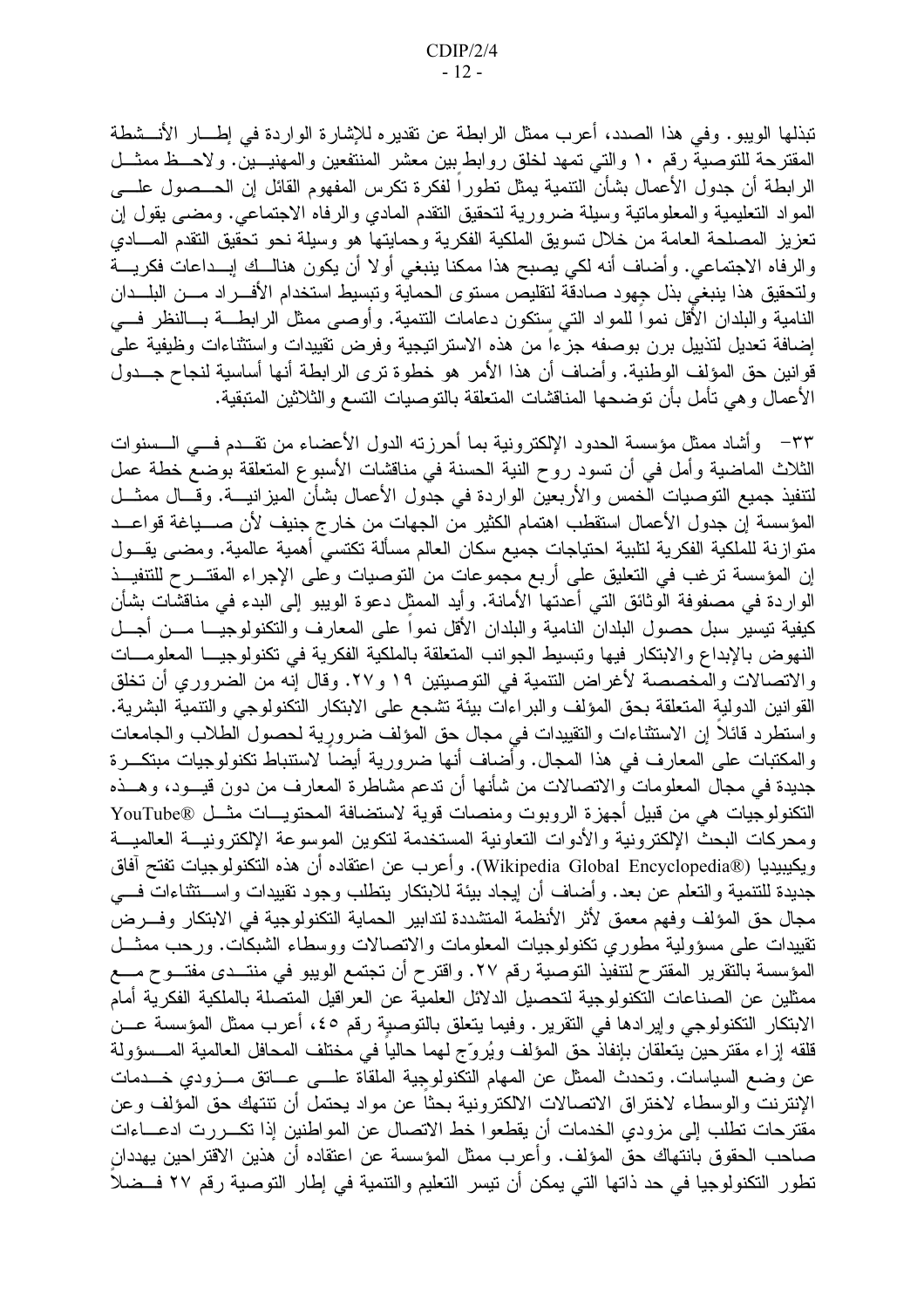عن تهديدهما للحريات المدنية الأساسية وحقوق المواطنين في الخصوصية مما يسفر عن نشوء طبقـــة من المواطنين تمنع من النفاذ إلى الإنترنت تلبية لاحتياجات فريق خاص من أصحاب المصالح فتحـــرم من المشاركة في الحياة المدنية والثقافية. وأبدى الممثل قلقه أيضا من أن هذين المقتـــرحين ســــيبطئان ونيرة الابتكار التكنولوجي ويقودان إلى التفكك الاجتماعي. وأعرب عن تأييـــده للتوصــــيات المتعلقـــة بضمان السيادة الوطنية للدول الأعضاء فيما يتعلق بالتقييدات والاستثناءات الملائمة لمستوى التنمية في البلد ومر اعاة جو انب المر ونة في الاتفاقات الدولية للملكية الفكرية في التوصيتين ١٧ و ٢٢. و أعـــر ب أيضا عن تأييده لتعزيز عملية وضع المعايير التي يرى أنها نؤمن الحماية المتينة للملك العـــام وتـــوفر بالإضافة إلى ذلك الدلائل بشأن تحديد الموضوع المحمى بحق المؤلف وترشد الدول الأعــضاء إلـــي كبغية حماية الملك العام وإلى النقيبدات والاستثناءات القائمة ضد التعدي عن طريـــق تـــأمين الحمايــــة القانونية الشديدة للتدابير النكنولوجية التي يتخذها أصحاب المصالح وإلى المعلومات المتعلقة بالمقاربات المختلفة المعتمدة من الدول الأعضاء لتسهيل انتفاعها بالمصنفات غير المحمية بحق المؤلف. ومــضبي يقول إن الويبو يمكن أن تزود الدول الأعضاء بالمعلومات المتعلقة بالفوائد التي ستكتسب من التعلـــيم والبحث العلمي في مجال الابتكارات المفتوحة والنماذج الابتكارية من وحـــي المنتفـــع. وأضــــاف أن أصـحاب المصـالـح النابعين للويبو في البلدان المنقدمة يستكشفون هذه الشرائح الجديدة من الابتكار وهي نملك مقومات نسمح بتغيير شكل النعاون والابتكار جذريا في البلدان النامية. واستطرد قائلاً إنه يمكـــن للويبو أن تدرس أنماط الابتكار الجديدة لتحديد أثر الترخيص الموحد بتكاليف معاملــــة منخفـــضـة وأن تستقصبي السياسة التبي ينفذها كل من الولايات المتحدة الأمريكية وأوروبا وأستراليا والبرازيل وكنـــدا، بوصفها سياسة منفتحة ومتاحة لعامة الناس. وقال إن الويبو لكي نساعد الدول الأعضاء علـــي تحديـــد كيفية إدارة نتائج الأبحاث الممولة من الحكومات من أجل النهوض بالابتكار والتعلــيم علـــي الوجـــه الأكمل، فإنها يمكن أن تطلب إعداد در اسة تتعلق بالمكاسب المحتملة من إعفاء أنشطة البحث ر ســـمياً من حقوق البر إءات. ومضبي يقول إنه كما أقرت ورقة المعلومات الأساسية الـــصادرة عـــن منظمـــة النعاون والننمية في الميدان الاقتصادي، يمكن لهذا الإعفاء أن يفيد الكثير من السياسات العامة المهمة. واستطرد قائلاً إن كل ما يحتاج إليه العلماء هو إجراء أبحاثهم بحرية من دون أن يخشوا تورطهم في قضايا قانونية. وفيما يتعلق بالنقييم، أعرب ممِثل المؤسسة عن اعتقاده أن نجاح جدول الأعمال يــــرتبط بتقييم أنشطة الويبو النتموية نقييماً موضوعياً ويتسم بالمصداقية. ومضـى يقول إن المؤسسة تتفق مـــع التوصية رقم ٣٣ التي تعزز قدرة الويبو على إجراء تقييمات موضوعية لأثر هذه الأنـــشطة. بيـــد أن الممثل أعرب عن قلقه من عدم كفاية المناقشات بشأن معايير تقييم التوجــــه التنمــــوي لعمــــل الويبــــو ولا سيما ما يتصل منها بنتمة التوصية ١٩. وأبدى الممثل تأييده لاعتماد تدابير ملموسة تضمن شفافية المساعدة النقنية التي تقدمها الويبو وأنشطتها لوضع المعايير في التوصية رقم ٥. وأعرب الممثل عـــن قلقه من أن أحد الصكوك الرئيسية لبرنامج الويبو للمساعدة التقنيـــة ألا وهـــو قـــانون حـــق المؤلـــف النموذجي، لم يعد متاحاً للاستعراض علىَّ موقع الويبو الإلكتروني. وقال إنه يتوقع ، في إطار الالتزام بالشفافية وفقاً للتوصية رقم ٥، أن يتاح هذا القانون في قسم عام يتعلق بموقع المساعدة التقنية المقتر ح إعداده إلى جانب النقرير الذي يجري تحضيره والذي يحوي تفسيرا لجوانب المرونة القائمة بموجــب الاتفاق المتعلق بجوانب الملكية الفكرية المتصلة بالتجارة (اتفاق تريبس) المشار إليه في الفقرة ١٠ من مصفوفة وثائق الأمانة لصالح التوصية رقم ١. وأعرب الممثل عن أمله في ألا تستخدم تقديرات التكلفة أساسا لتعطيل إنشاء قاعدة بيانات شفافة لمواد المساعدة النقنية أو تأخيرها. وقال إنه يعتقد أن الحصول على وثائق محددة بشأن المساعدة النقنية بحيث لا نتعلق ببلد بعينه أمر ضروري لكي يقيّم عامة الناس النزام الويبو بنقديم المساعدة النقنية المحايدة وسوف يؤدي في نهاية الأمر إلى تعزيز قدرة الويبو على نلبية احتياجات مواطني دولها الأعضاء كافة.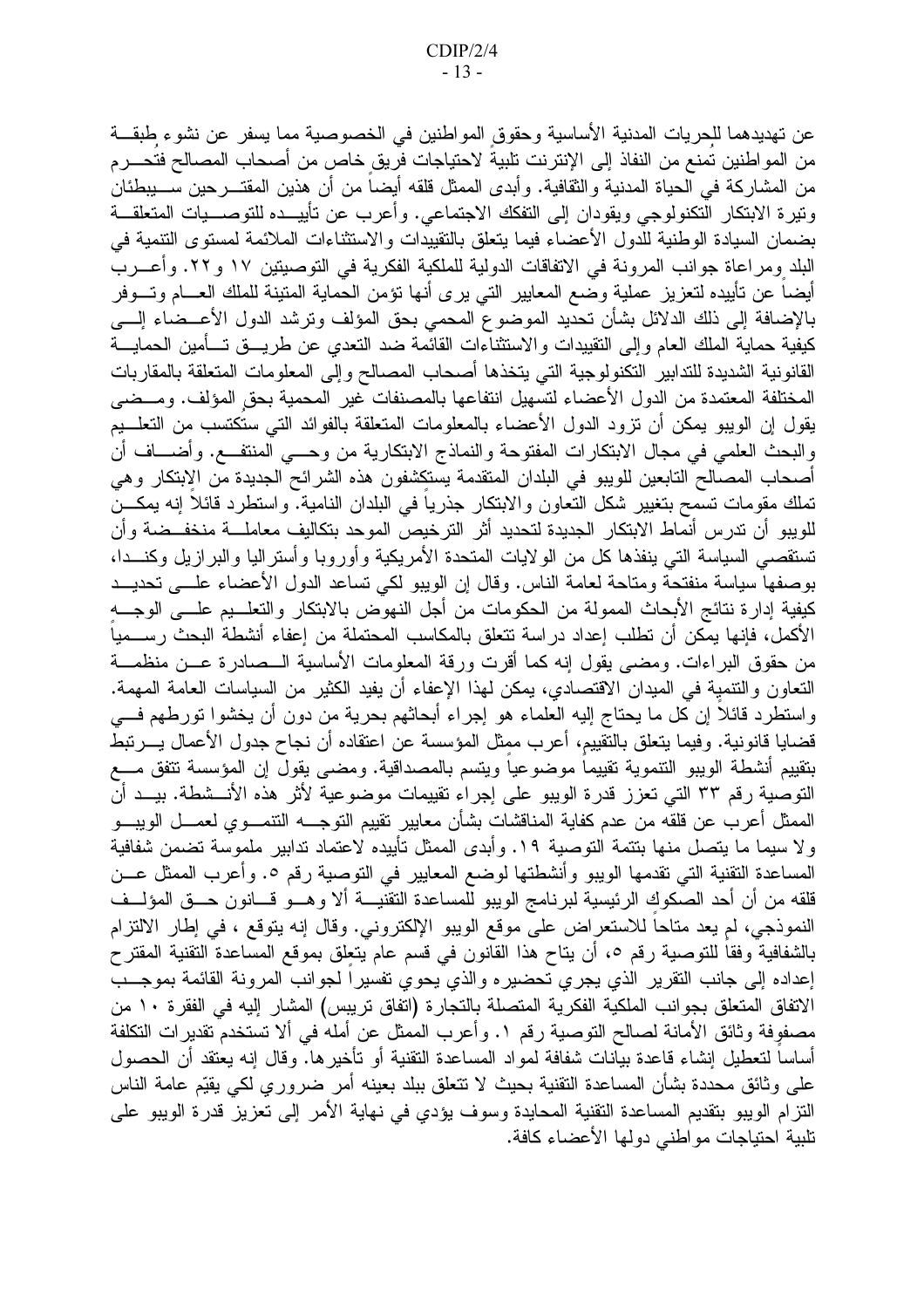٣٤ – وأعلن ممثل غرفة التجارة الدولية أن مؤسسته تساهم بشكل فاعل في المناقشات المتعلقة بإعداد جدول الأعمال بشأن النتمية، وأنها نواظب على مساهمتها البناءة في المناقشات الجارية بشأن نتفيـــذه. وقال إنه خلال السنوات الثلاث الماضية نظمت غرفة التجسارة اجتماعسات الهسدف منهسا السسماح للأشخاص العاملين في مجال الملكية الفكرية في البلدان النامية أو معها بتشاطر خبر اتهم الملموسة مع الخبراء بشأن كيفية نحويل نظام الملكية الفكرية إلى نظام يعمل فعليا لصالح النتمية. وأعــــرب ممثــــل الغرفة الدولية عن أمله في أن تسهم حلقات النقاش هذه في تحسين فهم أنواع السياسات التي يمكـــن أن تساعد في تحقيق أهداف جدول الأعمال في الانتفاع من نظام الملكية الفكرية من أجل تعزيز التتميـــة. ومضيي يقول إن الويبو نمر الأنِ في مرحلة مهمة لكي نقرر كيفية نتفيذ المقترحات الخمس والأربعين في جدول الأعمال. وأردف قائلا إن غرفة النجارة الدولية قد ناشدت خلال هذه المناقشات الوفـــود أن تعتمد نـهجا واقعيا وعمليا لكـي تضمن تطبيق تدابير التتفيذ بما يحفز التتمية. واقترح بصفة خاصــــة أن تضع الوفود في اعتبار ها ما يلي من نقاط: ( أ ) إن الهدف من مقترحات جدول الأعمال هو ضــــمان أن يساعد نظام الملكية الفكرية في تحفيز النتمية والنقدم في جميع الدول الأعضاء في الويبو طالمــــا أن النتمية هي الشغل الشاغل لكل بلد. وقال إنه حتى في البلدان التي نرسخ فيها نظام الملكية الفكرية منــذ فترة من الزمن، لم يُستغل هذا النظام على الأغلب استغلالا كافيا. (ب) ينبغي أن يركز التتفيذ علـــي تدابير عملية محددة وأن يستند، قدر الإمكان، إلى الدروس المستفادة من تجـــارب مختلــف البلـــدان. واستطرد قائلاً إن الطابع الحكومي الدولي للويبو ولشبكاتها من أصحاب المصالح سيجعل منها منتــدى مثاليا لتبادل المعلومات بشأن النجارب العملية. (ج) ولكي يكون النتفيذ فعالا وفي أوانــــه، ينبغــــي أن نكون مقترحات النتفيذ واقعية وقابلة للتحقيق فيما يتعلق بموارد الويبو وبولايتها. (د) ينبغي للويبو ألا تضيع الوقت وتهدر الموارد عن طريق "العودة إلى نقطة الانطلاق"، بل حري بها أن ترتكز إلسي مـــا أنجزتُه سابقاً المنظمات الأخرى. وقال إن منظمات أخرى قامت بالعمل أو نقوم به سواء في القطـــاع العام أم الخاص وهو عمل برنبط بمسائل نطرقت إليها المقترحات. ومضىي يقول إنه من المفيد للويبـــو ولدولها الأعضاء أن تخزن هذا العمل بداية لكي نرى ما إذا كانت الآليات المتاحة تفي بالغرض قبـــل اتخاذ قرار باستهلال مبادرات منفصلة في المجال ذاته. (a) ولما كانت حماية الملكية الفكرية شـــرطاً لا مناص منه للتنمية في اقتصاد اليوم القائم على المعارف، فإن هذه الحماية لا يمكـــن أن تنـــشأ مـــن العدم. وشدد على أن حماية الملكية الفكرية يجب أن تُعزز بالإدارة الاقتصادية الرشيدة وغير ذلك مـــن السياسات الملائمة في مجالات من قبيل التعليم والعلم والنكنولوجيا والثقافة والسسياسات السضريبية والأنظمة الاستثمارية والإنتاج والحوافز التقنية والتجارة والمنافسة. وأكــد علـــى ضـــرورة التـــزام الحكومات بوضع هياكل أساسية فعالة لمعالجة حقوق الملكية الفكرية والانتفاع بهـــا. وخـــتم قــــائلا إن غرفة التجارة الدُّولية وضعت ملاحظات أدق بشأن بعض المقترحات الواردة في جدول الأعمال ويمكن العثور عليها في الورقة التي أعدتها.

٣٥– وأعرب ممثل مركز قانون البيئة الدولمي عن سعادته بطريقة رئاسة الدورات القليلة الماضــــية وببيان المدير العامل المنتخب الذي شارك في مناقشات مفتوحة لمشاركة المجتمع المدنى وبُثت علسى الإنترنت. وأمل ممثل المركز في أن يواظب السيد غوري على العمل بهذا الانفتاح وأن نكون اللجنــــة وسائر هيئات الويبو مراة لـهذا الانفتاح والشفافية. وحث ممثل مركز قانون البيئة الدولـي علـي العمل من أجل تسريع وتيرةٍ الانتقال إلى تنفيذ ما قررته اللجنة من مسائل. وأكد أن توصيات جـُـدول الأعمـــال منفق عليها أساساً وأن الوقت لم يعد يسمح "بخجل لا داعي له ولا بحرص لا مبرر له". وأعرب عـــن اعتقاده أن أحد العناصر الأساسية في جدول الأعمال تقتضي أن نستند عملية وضــــع المعــــابير إلــــي الوقائع، لا أن تعتمد على بيانات جوفاء عن الإيمان بعطاء نظام الملكية الفكرية. ولتحقيق هذه الغايــــة، ناشد الأمانة أن تعتمد على الخبراء ولا سيما الاقتصاديين الذين يعملون في مؤسسات مرموقة لـــضمان إجراء الدر اسات وأن تبحث عن الأسباب والعلاقات السببية بين سياسات محددة فسى مجسال الملكيسة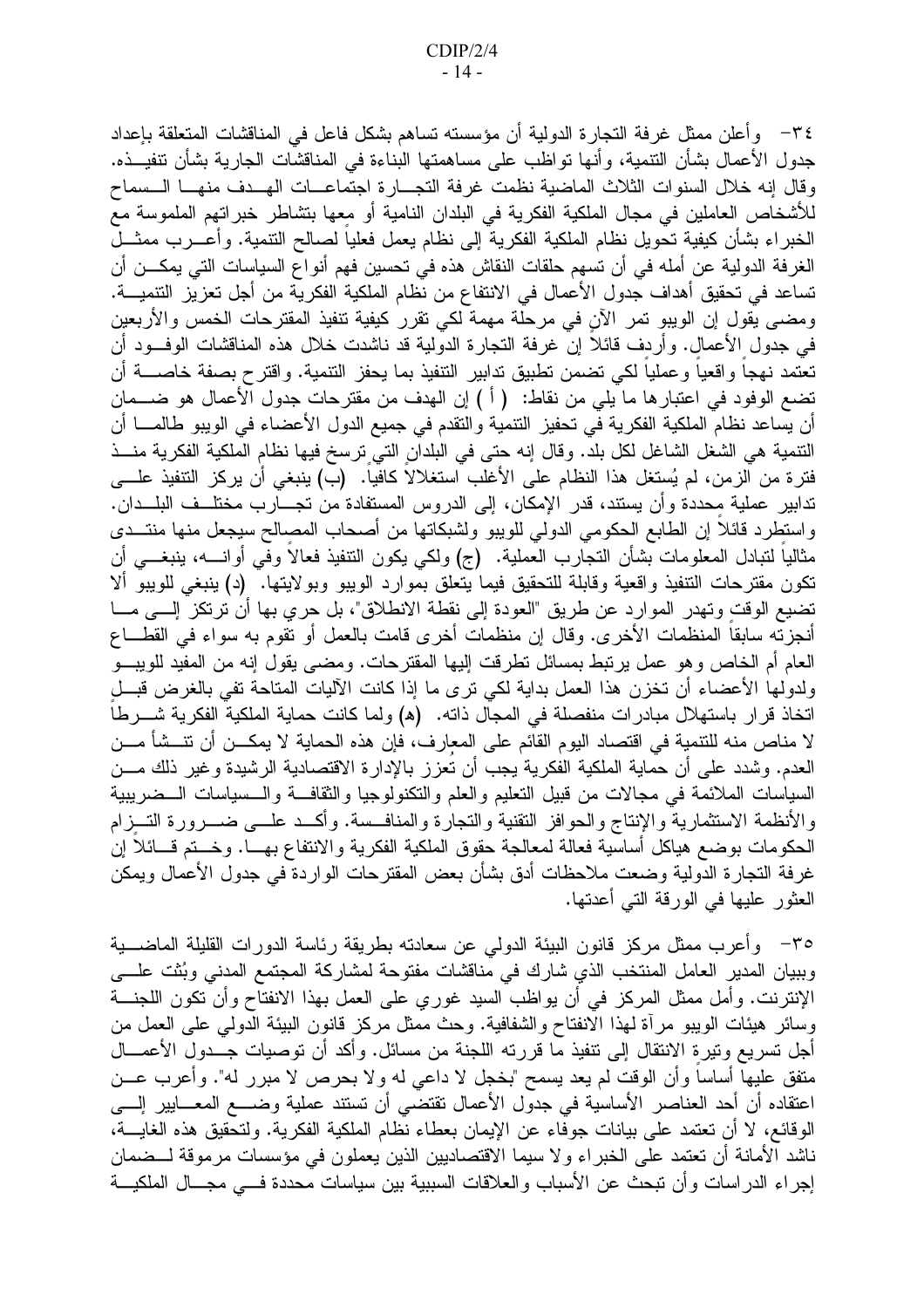الفكرية ونتائج إيجابية محددة في مجال التتمية. وحث ممثل المركز الويبسو علسي تزويسد أصسحاب المصالح بجميع البيانات والوقائع التي قامت عليها السياسات وارتكزت إليها المساعدة التقنية بما يفيــد الشفافية والمساءلة. وقال إن الويبو ليست مؤسسة معزولة وهي ملزمة أيضا نجـــاه دولهـــا الأعـــضاء باحترام معايير حقوق الإنسان. وفيما يتعلق بالحقوق الاقتصادية والاجتماعية، قال الممثل إنسه ينبغسي للويبو أن نشارك في إنفاذ هذه الحقوق ندريجيا بما في ذلك الحق في الصحة والحق في النعليم والحـــق في المشاركة في الحياة الاجتماعية للمجتمع. وأكد الممثل أيضاً على أن للويبو النز امات أيــضـاً تجـــاه حقوق السكان الأصليين. ومضـى يقول إن أحد العناصرِ المـهمة في الإنفاذ الندريجي لـهذه الحقوق هـــو إجراء تقييمات بوقعها لضمان ألا نؤثر السياسات سلبا في حقوق الإنسان. وأضاف أنه ينبغي للويبو أن تعتمد على الخبراء لكي نضمن إجراء هذه التقييمات قبل وضع المعايير واعتمــاد الــسياسات. وقـــال الممثل إنه يأمل في انتشار التنمية كما نفهمها في منظومة الأمم المتحدة الواسعة وليس الاكتفاء بتعزيز الملكية الفكر ية فقط.

٣٦– وتحدث ممثل الاتحاد الدولي لجمعيات المكتبات ومعاهدها قائلا إن الاتحاد يمثل كبار المكتبات ومعاهد المكتبات في أنحاء العالم منذ سنة ١٩٢٧ وإنه إذ يمثل ٧٠٠ ١ منظمة عضو موزعة في ١٥٠ بلدا فإنه يتحدث باسم مئات الألوف من أمناء المكتبات المحترفين في أرجاء المعمورة. وأعـــرب عـــن نفاؤله من أن تحقيق الوعود المقطوعة في جدول الأعمال بشأن النتمية سيعود بالنفع على الصالح العام ويفيد أحكام نفاذ المكتبات، وهي أحكام ستتناولها أنشطة الويبو التنفيذية. وأكد تأييـــد الاتحــــاد لتحقيـــق توازن حقيقي بين حقوق أصحاب الملكية الفكرية وحقوق المنتفعــين بهـــا. ورأى ممثـــل الاتحـــاد أن المكتبات هيّ أصحاب مصالح في جميع أنظمة الملكية الفكرية لأنها تعد صلة الوصل المباشــــرة مــــع معشر المنتفعين. وقال إن استمرار حضور الاتحاد في اجتماعات الويبو جعله يتمتع بصلاحيات وهـو لهذه السبب يقدم خبراته من أجل دعم الأنشطة المتعلقة بجدول أعمال التتمية. وفيما يتعلق بالتوصــــية رِ قم ٨ تحديداً، أقر ممثل الاتحاد بأهمية الصلات بين مؤسسات البحث التابعة لـــــه فــــى تـــأمين نفـــاذ متخصص لقواعد بيانات البراءات . ومضبي يقول إن أمناء المكتبات الذين يعملون في كليـــات العلـــوم والهندسة خبراء في البحث والإرشاد في مجال البراءات مما يجعلهم شركاء ومستشارين محتملين في خدمة الويبو من أجل نتفيذ جدول الأعمال. وفيما يتعلق بالتوصية رقم ١٠، أكد ممثل الاتحـــاد دعمــــه لتحقيق نوازن عادل بين حماية الملكية الفكرية والمصلحة العامة. وقــال إن الاتحــاد يـــسمح بتعبئـــة المكتبات ومؤسسات مماثلة من أجل إذكاء الوعبي على الصعيد المحلي من خلال نهيئة المواد التدريبية وتنمية القدرات والموارد البشرية. وأبدى ممثل الاتحاد تحفظه على التوصيتين ٢٧ و٢٨ بشأن تنفيــذ جوانب تكنولوجيا المعلومات والاتصالات المرتبطة بالملكية الفكرية. وأعرب عن اعتقاده أن الملكيـــة الفكرية جزء من سياسة عامة معقدة ودقيقة على المسنوى الوطني والاجتماعي والثقافي ممسا يسسمح بتفاوت مستويات النفاذ ونتوع الأغراض. وخلص إلىي أنـــــه ينبغــــي نطــــوير نكنولوجيــــا المعلومــــات والانصالات لنتجاوب مع نعقيد سياسة الإعلام الوطنبي الدقيقة ونتمشى مع الملكية الفكرية.

٣٧– وأبلغ الرئيس الحاضرين في الاجتماع أنه في مناقشاته غير الرسمية مع الدول الأعضاء اقتر ح أن نتبقى الدورات كافة رسمية وأن يذكر النقرير المفصل الذي ستعده الأمانة مداخلات الدول الأعضاء بالكامل. وطلب إلى الوفود أن نوجز بياناتها ومداخلاتها.

٣٨– وأعرب وفد البرازيل عن رغبته في معرفة ما إذا جمعت الأمانة المعلومـــات الـــواردة فــــي الوثائق الإعلامية من جديد أم أنها استقت المعلومات من الوثائق المتاحة أم من وثائق الميز انية أم مـــن الموقع الإلكتروني. وتساءل الوفد عما إذا كانت الوثائق جديدة بالكامل أم أن ثمة بنود يمكـــن العثـــور عليها في مكان ما من مجموعة الوثائق المتاحة.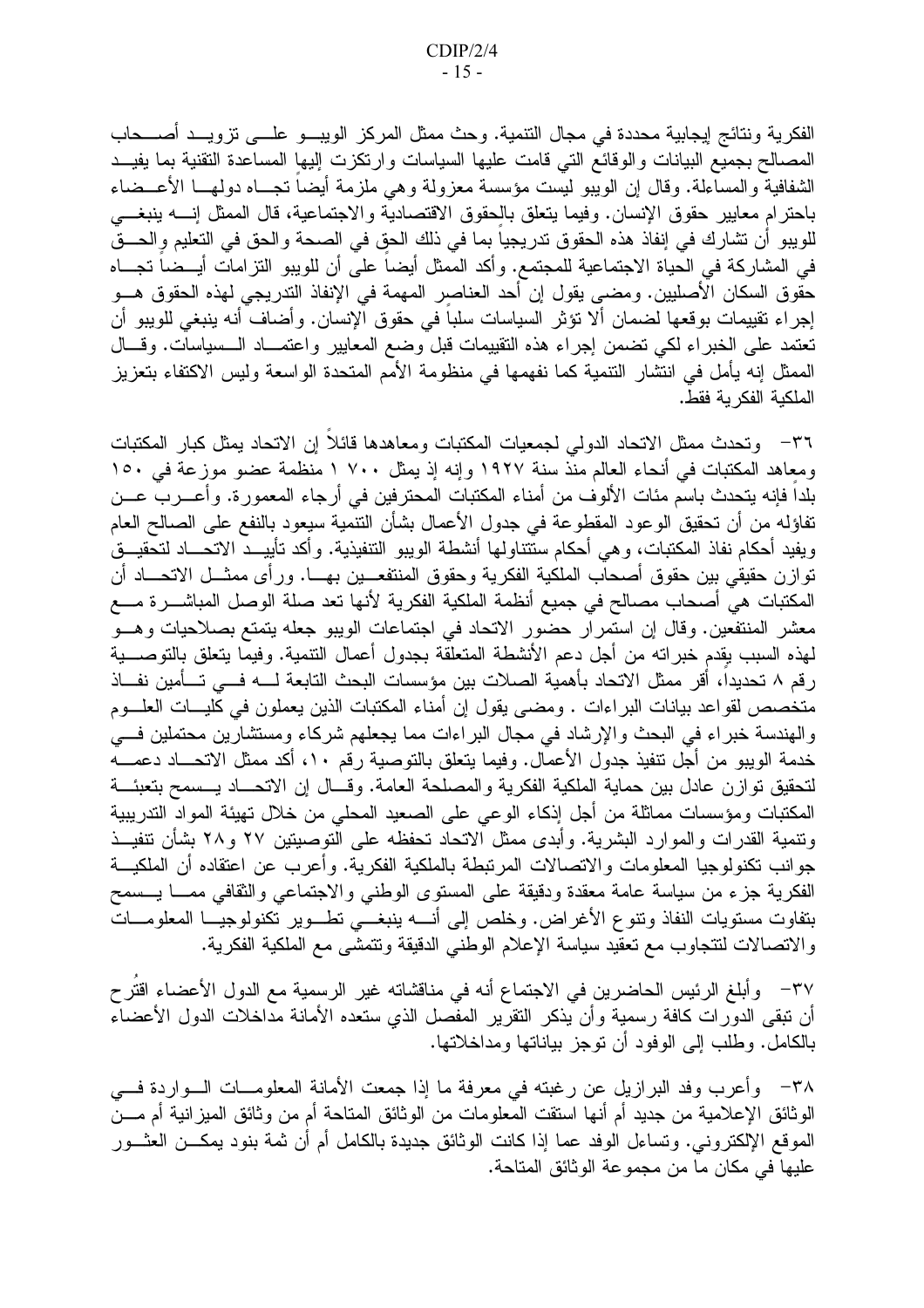٣٩ - وشرحت الأمانة قائلة إن الوثيقة CDIP/2/2 هي النص المنقح المتعلق بالمناقشات التي انعقدت في الدورة الأولى للجنة في مارس/آذار ٢٠٠٨. وأضافت أن الوثيقة CDIP/2/3 هـــي وثيقـــة مكملـــة للمُعلومات الواردة في الوثَّيقة CDIP/2/2. وأكدت الأمانة أن تلك الوثائق قد أعدت بطلَّب عاجـــل مـــن مختلف الوفود أثناء الاجتماع الأول في مارس/آذار . وأما الوثيقة CDIP/2/INF/1 فهي نتعلق بالتوصية المعتمدة رقم ١٠. والوثيقة CDIP/2/INF/2 المتصلة بالتوصية رقم ٢ في قائمــة التوصــيات الــست والعشرين، فهي ورقة نحوي معلومات عن حشد موارد من خارج الميزانية واستخدامها. ونتص الوثيقة CDIP/2/INF/3 المتعلقة بالتوصية رقم ٨ على شروط الدراسة المتصلة بهذه التوصية.

· ٤- وأعلن وفد جمهورية كوريا أنه تقدم أثناء اجتماع اللجنة السابق بعدة مقترحات لتتفيــذ جـــدول الأعمال و أنه فهم في سياق المناقشات أن تلك المقترحات قد حظيــت بالمو افقـــة و أن هـــذا الاجتمـــاع سيتناول تخصيص الميزانية لتتفيذ تلك المقترحات. ورأى أن الوثيقة CDIP/2/2 لم تشر مع ذلك إلى ما نقدم به من مقترحات محددة. وطلب الوفد إيضاحات عن وضع نلك المقترحات وما إذا أوردت الوثيقة جميع مقترحاته أم أن الأمر ترك للدول الأعضاء أو للأمانة كي تنفذ البرنامج بالتفصيل.

٤١– وشرحت الأمانة قائلة إن مناقشات مطولة جرت فعلياً بشأن جميع هذه البنود في الدورة الأولى وورد بعض الأمور في مجموعة أنشطة اقترحتها الويبو نتعلق بكل توصـــية مـــن هـــذه التوصــــيات. وأضافت أنه على أساس مناقشات الدورة الأولى للجنة، نقحت الأمانة النص وحاولت ما وسعها الأمــــر إبراز ما ورد في الوثائق المقدمة في ذلك الوقت من أفكار ومقترحات.

٤٢ – وطلب وفد الولايات المتحدة الأمريكية إيضاحات عن بعض المعلومات التي أُرفقت بتوصــــيات محددة بشأن الموارد النقنية والبشرية والمالية. وقال الوفد إن الاجتماع ركز أولاً عُلـــي مهـــام كانـــت تقتضـى من الوفود أن نتسق مـع هيئات الويبو المختصـة بمـا فيها لـجنة البرنـامج والميز انيـة. واستمـع الوفد بإصغاء إلى ما أدلمي به المدير العام المنتخب من معلومات بشأن لجنة البرنامج والمبزانية التي تأجـــل عملها في هذه السنة الانتقالية إلى ديسمبر/كانون الأول. وقال الوفد إنه يريد معرفة إلى أي مدى يمكن اعتبار المعلومات حول الموارد البشرية والمالية معلومات عن تخصيص الموارد المتاحــــة أو إعــــادة تخصيصها وما هي الألية التي ستقترح من أجل المضبي قدما في مهمة نتسيق المناقـــشات مــــع لـجنــــة البرنامج والميزانية.

٤٣ - وصرحت الأمانة أن مكتب المراقب سيوضح مسألة الإجراءات اللازمة لتكريس المزيــد مـــن الموارد البشرية والمالية كما أثارها وفد الولايات المتَّحدة الأمريكية وعدد من الوفود الأخرى.

٤٤– واقترح الرئيس أن نُتاقش مسائل الإجراءات والمميزانية التي أثارها وفــد الولايـــات المتحـــدة الأمريكية في وَّقت لاحق من هذا الأسبوع في إطار موضوع "العمل المقبل".

٤٥– وقال وفد الولايات المتحدة الأمريكية إنه يريد تعزيز فهمه لما أرفــق بأنـــشطة محـــددة مـــن معلومات بشأن الموارد البشرية والمالية. وأضاف أنه بريد أن نجري المناقشات في إطار واسع يجـــب إعداده بموجب ولاية الجمعية العامة من أجل نتسيق هذه المعلومات والإبلاغ عنها من خـــلال اللجنـــة المناسبة التي يعتقد بأنها لجنة البرنامج والميزانية. وطلب الوفد ايضاحات عن هذا الأمر الذي يعتقد أنه أساسي لإنجاز العمل تحت إدارة الجمعية العامة.

٤٦ -- وأعرب وفد سويسرا عن تأييده لآراء وفد الولايات المتحدة الأمريكية ودعا إلى تقديم المزيــد من الإيضاحات حول مختلف الميز انيات المخصصة ومختلف التوصيات المناقشة. وطلب أيضا مز يسدا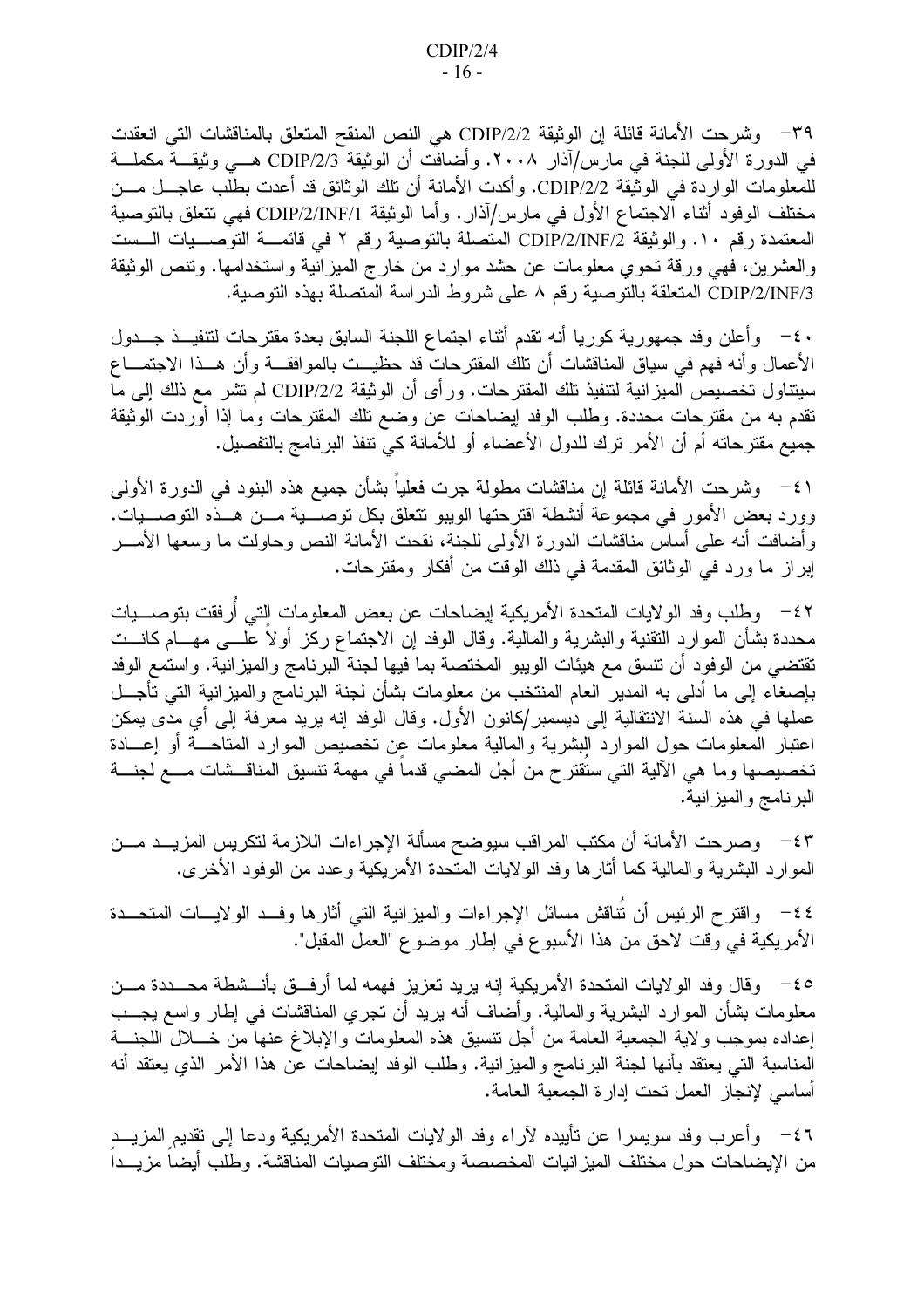من الإيضاحات عن دور لجنة البرنامج والميزانية وعن تقسيم العمل بينها وبين اللجنة المعنية بالتنميـــة والملكية الفكرية من أجل الاتفاق على الميزانية التي قدمتها الأمانة. وأضاف الوفد أن من شــــأن هـــذه الإيضاحات أن نيسر المناقشات حول كل ميزانية مخصصة لكل توصية. وطلب الوفد أيــضاً إجـــراء مناقشات موجزة بحضور مكتب المراقب في الويبو لأن هذا الأمر سيسلط الضوء على نقـــسيم العمـــل وسيسهل المناقشات حول الميزانيات المحددة المخصصة لتوصيات بعينها.

٤٧ - وأشار وفد البرازيل إلى مسألة الولاية التي أثارها وفد الولايات المتحدة الأمريكية وقال إنهــا تتص بشكل أساسي على أن تضـع اللجنة، حسبما هو مفترض، برنـامج عمل لتتفيذ التوصيات المعتمدة. وقال إنه ينبغي للجنة فوق ذلك أن نرصد تنفيذ جميع التوصيات المعتمدة ونقيِّمهـــا وتناقـــشها وتـــضع تقارير ها بشأنها وأن نتسق مع هيئات الويبو المختصة لتحقيق هذا الغرض. ومضبى يتحدث عن وجود ولاية واضحة نتص على أن تعد اللجنة تقريرا عن هذه التوصيات وأن ترفعها سنوياً إلـــى الجمعيـــة العامة التـي ستجتمع قبل انعقاد اجتماعات لـجنة البرنـامـج والميزانية. وأكد الوفد أن اللـجنة لن تعقـــد أي اجتماع قبل التئام الجمعية العامة طالما أن هناك قراراً بتأجيل اجتماع اللجنة حتى ديسمبر/كانون الأول من هذا العام. واستطرد قائلاً إن الولاية العامة بشأن النتسيق مع سائر هيئات الويبو المختصة لم ولـــن نحول دون إعداد الوفود نقاريرها عن النوصيات ورفعها إلى الجمعية العامة طالما أن هذا الأمر هـــو العنصر الأساسي في ولاية اللجنة المعنية بالنتمية والملكية الفكرية.

٤٨ - ودعا الرئيس أعضاء الأمانة لشرح عملية وضع الميزانية وعلاقتها بنتائج عمل اللجنة المعنية بالنتمية والملكية الفكرية.

٤٩ - وقالت الأمانة إن وفقاً لنظام الويبو المالي ولائحته، يجب أن يعرض مـــشروع الميزانيـــة أولاً علـى لـجنة البرنـامج والمميزانية التـي تضـع توصـياتـها وترفعها إلـى جمعيات الدول الأعضـّاء فـــى الويبـــو للنظر فيها والموافقة عليها. وقال إن هذه اللجنة نراجع المقترحات المفصلة بشأن الميزانية وعناصــــر مثل نلك التي ينظر فيها حاليا المشاركون من أجل المضبي قدما حسبما هو متفق عليه في الأساس.

٥٠ - وشكر وفد الولايات المتحدة الأمريكية الأمانة على ما قدمته من ايضاحات وأعرب عن اعتقاده بأن الأمور يجب أن تسير على هذا النحو . وذكر الوفد بأن عملية وضع البرنامج والميزانية لهذه السنة ستكون مختلفة بشكل طفيف طالما أن الجمعية العامة ستنعقد قبل لجنة البرنامج والمبز انيــــة. وتـــساءل الوفد عن كيفية حصول لجنة البرنامج والميزانية على هذه الأرقام وإرسالها لاحقا إلى الجمعية العامــــة وعما إذا كان ثمة عملية أخرى نراجع بموجبها اللجنة ما سيتم الاتفاق عليه أو ثمة آلية أخرى مختلفة.

٥١ – وقالت الأمانة إنه بدلاً من النظر في هذه المسألة على أنها عمليتين مختلفتين، يمكن اعتبار هـــا في الواقع مسألة لوضع العملية على مراحل. وأضافت أن اللجنة المعنية بالنتميـــة والملكيـــة الفكريـــة سنراجع جوهر هذه العملية وستقدم نقريرها إلى الجمعية العامة في سبتمبر/أيلــول للموافقـــة عليـــه. ومضت نقول إن الأثار المالية لهذه المقترحات ستصبح حينها جزءا من مقترح الميزانية وسيرفع لكي نتظر فيها لجنة البرنامج والميزانية في دورتها المقبلة في ديسمبر/كانون الأول. وأضافت أن مقتـــر ح المبز انية والنوصية التي ستقترحها لجنة البرنامج والميزانية بشأنه سيرفعان حينئذ لموافقـــة جمعيـــات الدول الأعضاء في الويبو في دورتها المقبلة.

٥٢– وطلب وفد البرازيل بعض الإيضاحات عن تخصيص الموارد لأنشطة جدول الأعمال بـــشأن النتمية. وقال إنه يفهم أن اللجنة المعنية بالنتمية والملكية الفكرية واحدة من لجان الويبـــو الدائمــــة وأن وضع النوصيات ورفعها إلىي الجمعية العامة جزء من ولايتها. وأعرب الوفد عن اعتقاده بأن الوفـــود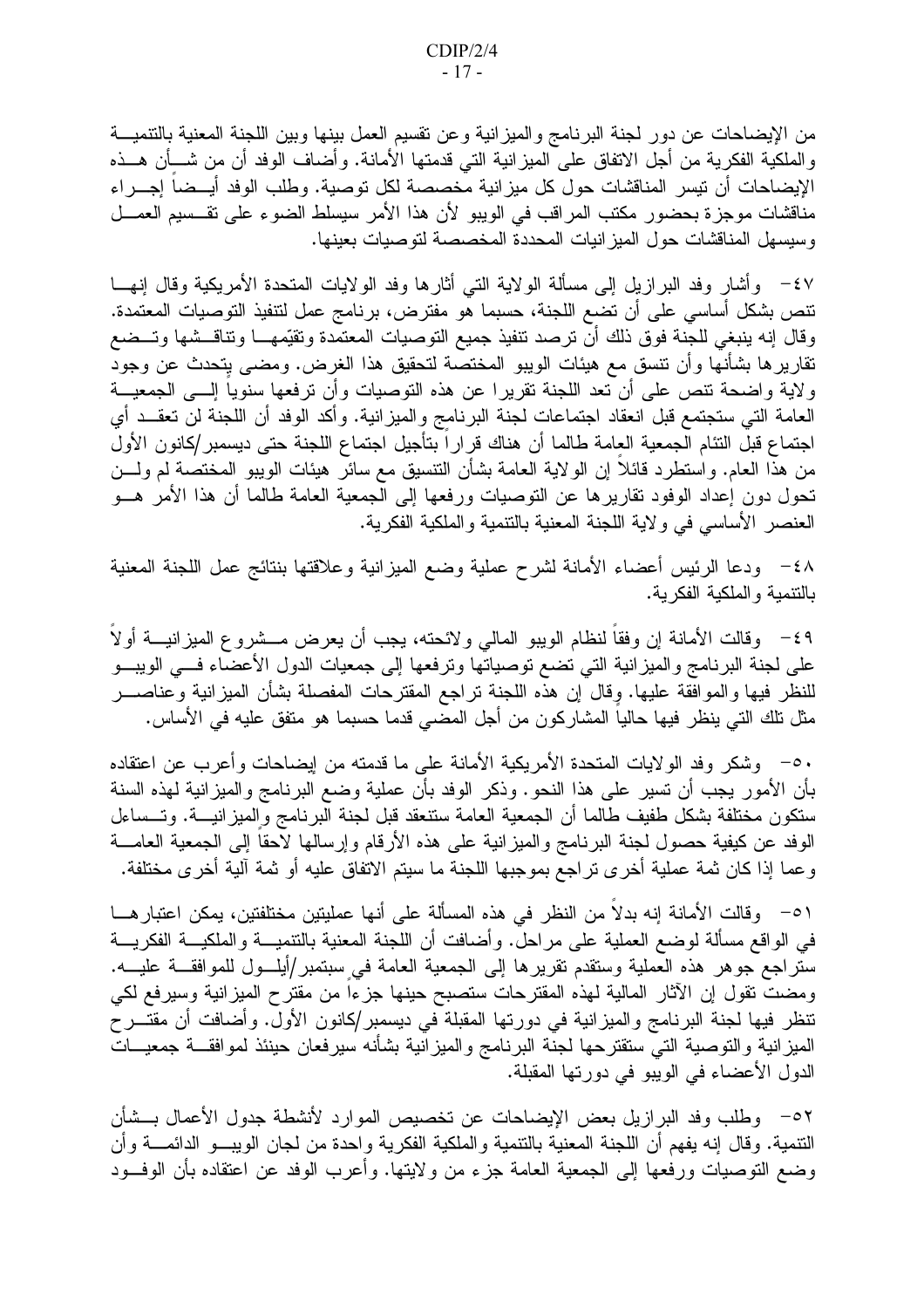تجتمع هنا لا للاتفاق فقط عل*ى طريقة العمل* بشأن العلاقة بين هذه اللجنة والجمعية العامة وبين هـــذه اللجنة ولجنة البرنامج والميزانية. وتساءل عما سيعيق وفود اللجنة المعنية بالتنمية والملكية الفكرية عن التوصل إلى قرار على أساس التوصيات الخمس والأربعين بشأن كيفية تخصيص الميز انية المعنية بعد أن نقرر الجمعية العامة أو لجنة البرنامج والميزانية تخصيص ميزانية محددة للبرامج المتصلة بأنشطة جدول الأعمال. وأكد الوفد أنه ينبغي للجنة المعنية بالنتمية والملكية الفكرية ألا نتدخل في أنشطة لجنة البرنامج والميزانية، واستطرد فقال متسائلا إنه بعد أن نقرر لـجنة البرنامج والميزانية والـجمعية الـعامة تخصيص مبلغ محدد من الموارد للجنة المعنية بالنتمية والملكية الفكرية ولأنشطة جدول الأعمال كيف ستخصص هذه اللجنة هذه الموارد لأنشطة جدول الأعمال.

٥٣ - وأكدت الأمانة أن الجمعية العامة نوافق على تخصيص موارد لأنشطة وبرامج محددة وتتخــذ قراراً بشأن شكل استخدام هذه الأموال فضلاً عن إعدادها آليات محددة من أجل رصـــد نتفيـــذ هـــذه البر امج والأنشطة. وتساءلت الأمانة عما إذا كانت هذه المسائل مهمة بحيث تستدعى إعادة النظر فيهـــا ومناقشتها في سياق اللجنة المعنية بالنتمية والملكية الفكرية. وذكرت الأمانة أيـــضا بـــأن مـــن بـــين المقترحات التي عرضت على الجمعيات لكي نتظر فيها سنة ٢٠٠٧ من أجل اســـتخدام الاحتياطيـــات المتاحة مُقترَحا بإنشاء صندوق معين لتنفيذ أنشطة جدول الأعمال بشأن التنمية.

0٤ - واقترح الرئيس عندئذ الانتقال إلى الوثيقة CDIP/2/2 التي تنطوي على مسائل الموارد البشرية والمالية واقترح النظر في هذه المسائل على التوالي. وطلب إلى الأمانة أن تستهل المناقـــشات بـــشأن النوصية رقم ٢ الواردة في قائمة النوصيات الست والعشرين.

٥٥– وأعرب وفد الولايات المتحدة الأمريكية عن رغبته في إبداء تعليقات عامة يعتقد بأنها تنطبــق على ما أنجز من عمل حتى الآن. وأضاف أن الرئيس طلب إلى الوفود أن تركز انتباهها على الموارد البشرية والمالية، ومع ذلك فإن الوفد لا يستطيع أن يستبعد تماماً إجراء مناقـــشات جوهريــــة. وأبـــدى رغبته في معرفة طريقة توفير أموال للموارد ومن أية مصادر . وأعرب عن اعتقاده بأنه سيكون مـــن المفيد نقديم بعض المعلومات عن كل بند على حدة وأن هذا الأمر سيشكل قاعدة لمناقشات مثمرة.

النظر في التوصية رقم ٢ في قائمة التوصيات الست والعشرين

٥٦ – استهلت الأمانة المناقشات بشأن النوصية رقم ٢ وأشارت إلى الوثيقـــة CDIP/2/INF/2 وإلــــى جزئها الذي ينص على تقديم شروحات عن الترتيبات الراهنة للصناديق الاستئمانية وإلى جزئها الثاني الذي يتناول حشد الموارد من خارج الميزانية وإلى جزئها الثالث الذي ينظر في ما يمكن اللجوء إليــــه من خيار ات مستقبلا. وقالت الأمانة إن الصفحة ١٢ من هذه الوثيقة تشير إلى إمكانيــــة عقـــد مــــؤتمر للمانحين لمدة يومين وهو موضوع أثير في الدورة الأولى للجنة المعنية بالنتميــــة والملكيــــة الفكريــــة. وأكدت الأمانة على أن المراد به من هذا هو توفير مؤشرات تقريبية لما يمكن أن تكون عليه تكـــاليف استضافة هذا الحدث وأنه استنادا إلى ممارسات لجان الويبو الدائمة تقــدر هــذه التكــاليف بحـــوالي ١٤٠ ١٤٠ فرنك سويسري. ويشمل هذا الرقم تكاليف المؤتمر الأنشطة من قبيل الترجمة الفورية وسفر المشاركين الذين تُمول نفقاتهم. وأضافت الأمانة أن المبلغ الآخر الوارد في الوثيقة هو ٥٠٠٠٠ فرنك سويسري وهو يشمل نكلفة إرسال بعثات إلىي البلدان والمنظمات المانحة والبعثات المخصصة لمناقسشة طرائق حشد الموارد من خارج الميزانية. وأردفت الأمانة أن الويبو لا تفكر فقط في البلدان بـــل فـــي المنظمات المانحة أيضاً بحيث لا يشمل مبلغ ٥٠٠٠٠ فرنك سويسري البعثات المرسلة إلـــى البلـــدان المانحة فقط بل إلى المنظمات المانحة أيضا من قبيل المؤسسات المصرفية فـــى أفريقيـــا أو أمريكـــا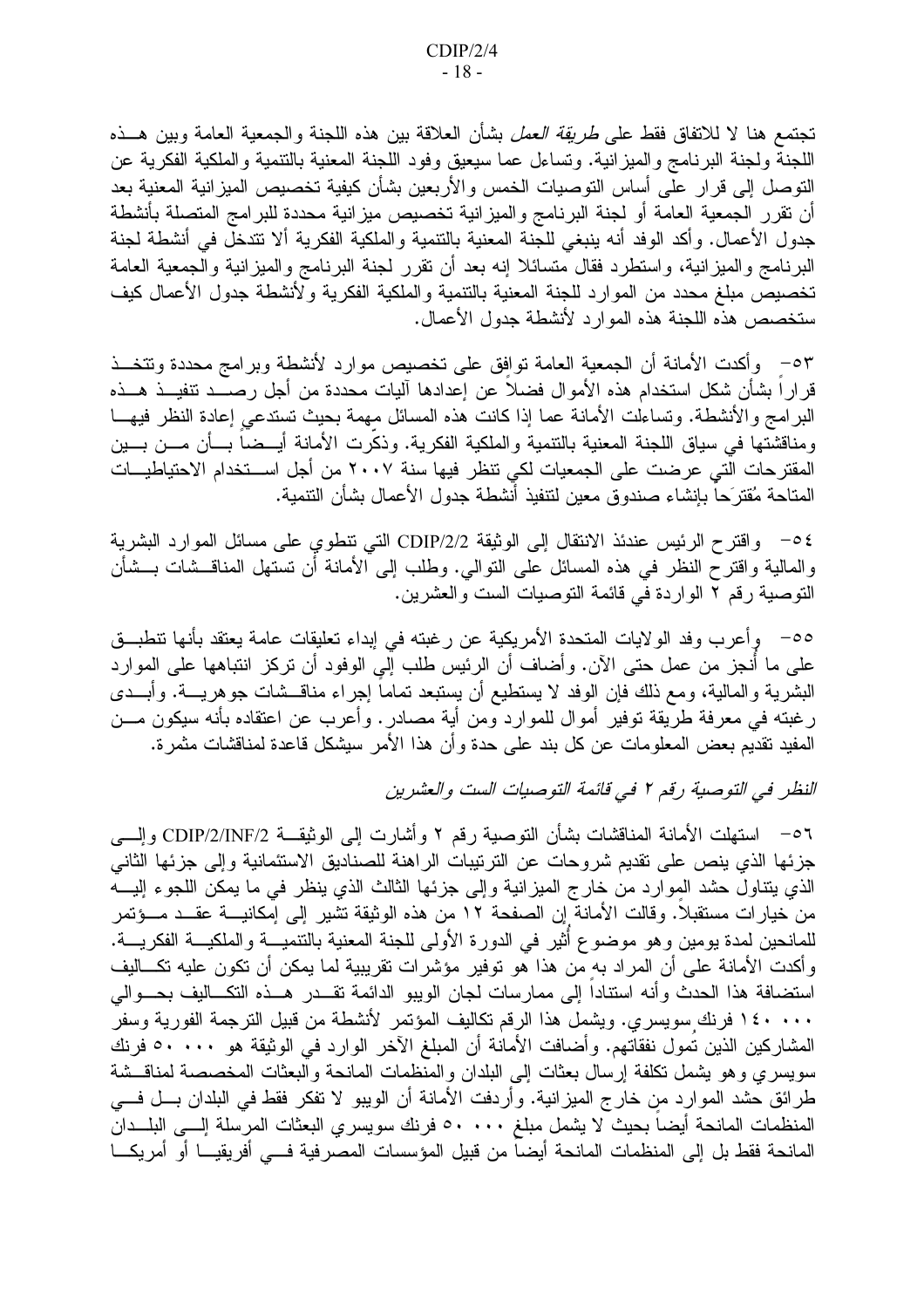اللاتينية أو آسيا أو أية منظمات يحتمل أن تكون مانحة وأن تهتم بالمساهمة في أنشطة الويبو بقدر مـــا يكون البعد التتموي لمهذه الأنشطة معنياً بالأمر على الأقل.

٥٧– وتساءل وفد البرازيل عن شكل مؤتمر المانحين الذي تتصوره الويبو وما إذا كان الأمر يتعلق بعقد مؤتمر بين أمانة الويبو والمانحين أو بين أمانة الويبو والمانحين وشريحة واســـعة مـــن أعـــضاء الويبو .

٥٨- وطلبت الأمانة من الدول الأعضاء أن تقدم الإرشاد حول الطريقة التي ترغــب فــي تنظــيم المؤتمر بها. وقالت إن الشكل المطروح للنظر فيه في الوثيقة يعكس مؤتمراً واسعاً يـــضم مـــستفيدين ومانحين محتملين فضلا عن أمانة الويبو . واستطرد قائلا إن الفكرة بالنسبة للويبو تتلخص في قـــدرتها على عرض بعض أنشطتها المفيدة للمستفيدين المحتملين بحيث يتمكنون من تحديد احتياجــــاتهم التــــي تحظى بالأولوية وللمنظمات والبلدان المانحة بحيث تتعرف على مكامن أولوياتها.

٥٩– وأيد وفد الأرجنتين الرأي القائل إنه ينبغي لمؤتمر المانحين أن يكون مفتوحاً لمشاركة جميـــع الدول الأعضاء وأبدى رغبته في أن يعقد في جنيف.

٦٠– وطلب وفد باكستان لِبضاحات عن تمويل مشاركة عدد مـــن ممثلـــي البلـــدان الناميــــة مـــن المخصصات التي تبلغ ١٤٠ ١٤٠ فرنك سويسري وعن معايير المشاركة وعدد المشاركين المنتظرين ممن تمول نفقاتهم.

٦١– وطلب وفد ألمانيا إلى الأمانة تزويده ببعض الإيضاحات عن مؤتمر المانحين. ومع أن لجنـــة البرنامج والمبزانية ما زالت بحاجة إلى إقرار المسائل المتعلقة بالتمويل والمبزانية، فقد تساءل الوفــد عما إذا كانت المخصصات البالغة ٥٠٠٠٠ فرنك سويسري و ١٤٠٠٠٠ فرنك سويسري نرمي إلى تحقيق نفس الهدف، ألا وهو استقطاب أموال المانحين. وقال إذا كان الأمر كذلك فإنه يعتقــد بإمكانيـــة تحقيق نو ع من النآزر في هذا الشأن. وتساءل الوفد عما إذا كان من الضروري وجود نهجين أو ما إذا كان اعتماد نهج المسار الواحد غير كاف.

٦٢– وقال وفد فرنسا إن الفكرة من تنظيم مؤتمر للمانحين، كما يفهمها، هو تــشجيع النـــاس علــــى النبرع أو المساهمة في برامج وأنشطة المساعدة النقنية. ومع أن الوفد اعتبر أن عقد هذا المؤتمر لمهذه الأسباب فكرة جيدة، أقر أن أهداف هذا المؤتمر ليست واضحة بما فيه الكفاية من حيـــث إن أولويــــات الأمور قد نبدلت على ما يبدو، ونساءل الوفد قائلاً إنه إذا كانت الفكرِة هي دفع النــــاس إلــــى وضــــع البرامج، أليس من الحرى أن يكون الهدف الأساسي المتوخي محدداً بوضوح لكي نرى ما إذا كانــت نلك هي الطريقة المثلي للمضـي قدما؟ أي هل الأهداف والغايات المنصـوص عليها في الفقرات الأخيرة للوثيقة ولا سيما الفقرتان ٤١ و٤٢، تمثِّل أفضل الطرائق لتحقيق أهداف الوثيقة؟ ومضىي الوفد يتساءل عما إذا لم يكن من الأفضل تنظيم منتدى يمكن خلاله طرح بعض المبادرات والتدابير التي لقيت نجاحاً في الماضيي. وأعرب الوفد عن تطلعه لتبادل الآراء أو إبراز الأفكار الجيدة التي يمكن اســـتخدامها أو إعادة استخدامها أو نسليط الضوء على الصعوبات المواجهة من دون اقتراح حلول جامدة أو الاستباق إلى تحديد احتياجات البلدان في المستقبل وهي احتياجات نتغير ، بحكم تعريفها، مع تقدم الـــزمن ولمهـــا أبعاد واقعية بالضرورة. ونساءل الوفد عما إذا لم يكن من الأفضل القيام بندريبات من قبيـــل أنـــشطة إعمال الفكر أو إدماج الأفكار بما يشجع الناس على القيام بمبادرات بدلاً من اعتماد تدريبات مبرمجــــة ذات طبيعة بيروقر اطية أو منهجية والتي ستلغى في النهاية كل ما أبدي من أفكار جيدة وستز ج بالوفود في عملية مر هقة للغاية. واختتم قائلاً إنّ تلك كانت شواغله بالنسبة لشكل المؤتمر المقترح.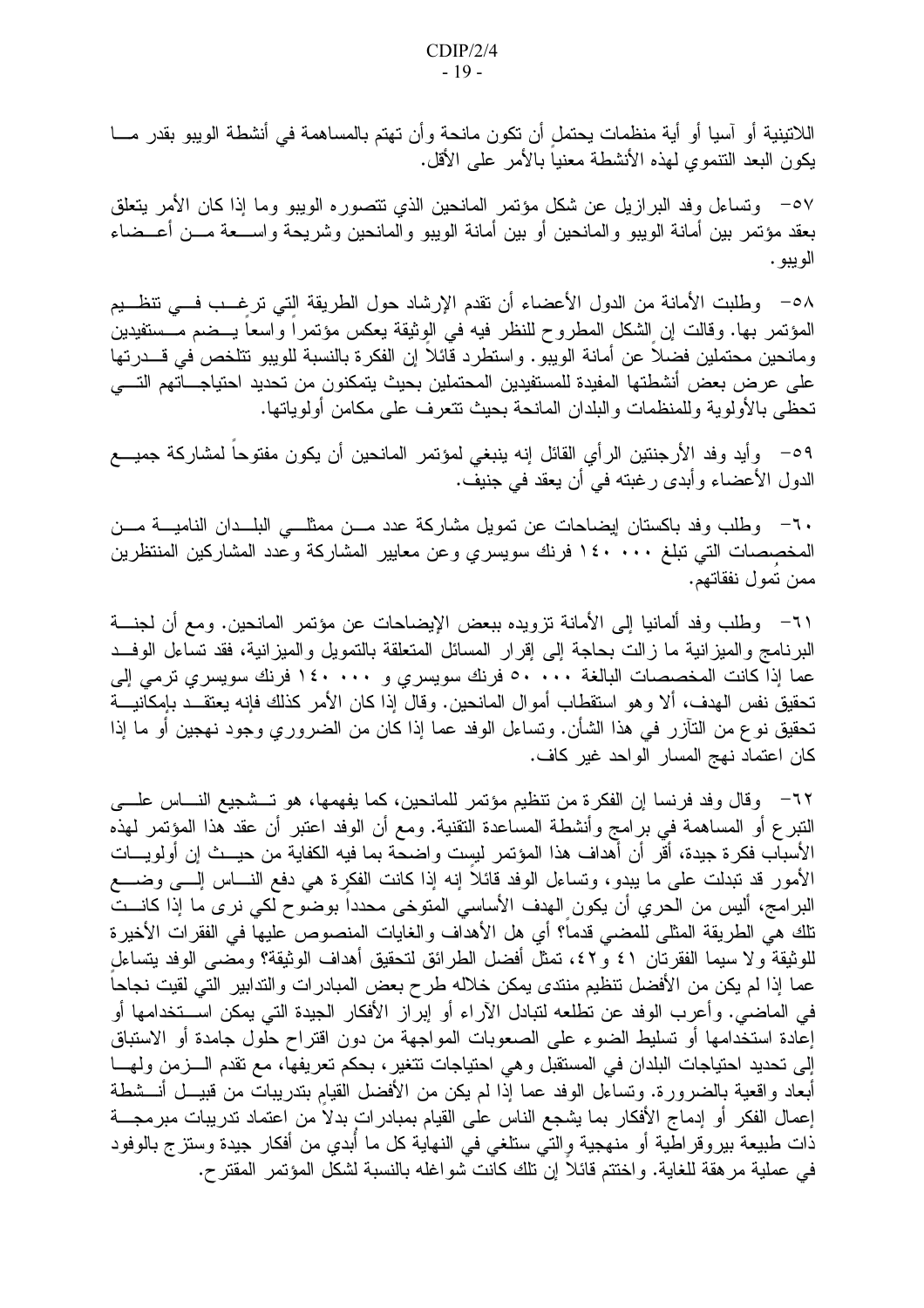٦٣– وأعرب وفد اليابان أيضـاً عن رغبته في التعليق بإيجاز ِعلـى مؤتمر المانحين. وأبدى اعتقـــاده بأن استخدام الموارد المتاحة من خارج الميزانية استخداما فعالا يستدعى من كل مكتب إقليمــــي فــــي الويبو أن يجمع المطالب أو البرامج التي نتطلب التنفيذ في كل بلد في المنطقـــة المعنيـــة وأن يرتبهـــا حسب أولويتها. وأكد الوفد فـي هذا الشأن علـي ضـرورة وضـع ألية تسمح للمكاتب الإقليميــــة بتـــشاطر المعلومات مع المانحين. والوَّفد إذ أَيَّدٍ وضبِع هذه الأليةٍ أعرب عن اعتقاده بأن مؤتمر المانحين حسبما نشير إليه الوثيقة يمكن أن يكون أمراً سابقاً لأوانه نوعاً ما. ورأى الوفد أنه إذا نوسعت المشاركة فـــي هذا المؤتمر لتضم جميع الأطراف الأخرى بالإضافة إلى الجهات المانحة والجهات المستفيدة، سيتوجه هذا المؤتمر إلى نتسيقِ أنشطة الصناديق الاستئمانية متجاوزاً بذلك نطاق جمع المعلومات. وقال الوفــد إنه إذا كان الأمر فعلا كذلك، فإن العملية ستستغرق وقتا طويلا وقد تعيق هذه الآلية تقديم المساعدة في وقتها المحدد. ولهذا السبب طلب الوفد إيلاء عناية فائقة لدراسة شروط عقد مؤتمر المانحين وأهدافه.

٦٤− وتحدث وفد السلفادور عن مخصصات الميزانية ور أي أن القرار المتخذ لبدء المناقشات بـــشأن الموارد البشرية والمالية قرار بناء وهو بمثابة مؤشر إيجابي لتنفيذ جدول الأعمـــال بـــشأن التنميـــة. وأعرب الوفد عن اعتقاده أن هذا القرار سيضفى نوعاً من الدينامية على التنفيذ. وفيما يتعلق بمـــؤتمر المانحين، رأى الوفد أنه يشكل فكرة رائعة ولكنه قال إنه لا يعتقد بأن على اللجنــــة المعنيــــة بالتنميـــة والملكية الفكرية أن نتنظر حتى يقدم المانحون الأموال كي نبدأ نشاطها. وقال إن هذه المبادرات قد نبدأ اعتبارًا من سبتمبر/أيلول قبل انعقاد مؤتمر المانحين أو قبل تخصيص الأموال فعليا.

٦٥– وردت الأمانة على وفد باكستان وصرحت قائلة إن المخصصاتِ البالغـــة قيمتهـــا ١٤٠ ١٤٠ فرنك سويسر ي تشمل ٢٦ بلدا مشاركا ممولة نفقاته. وردت الأمانة أيضا علــــى وفـــد ألمانيــــا بـــشأن الإجراءات والبعثات المرسلة إلى المانحين مؤكدة أنها نسعى لتحقيق الأهداف التي ذكرها الوفد. وقالت الأمانة إنه في حالة قبول مقترح عقد مؤتمر للمانحين، يجب العمل على وضع مقترح واف تسرد فيــــه النكاليف بالتفصيل ويخضع للإجراءات الطبيعية ويرفع للجمعية العامة للويبو ويعسرض علسى لجنسة البرنامج والميزانية للنظر ُّفيه. وقالت الأمانة إن الـهدفَّ من البعثات المرسلة إلى المـــانحين هـــو فـــي الواقع النزويج للمؤتمر ومساعدة المانحين على حشد الموارد من خارج الميزانية. ومضت تقول إنهــا أخذت في الاعتبار ملاحظات الوفد الفرنسي بشأن طبيعة أو نوع المناقشات والحوار والحاجــــة إلــــي نفادي إجراءات باهظة النكلفة، وقالت إنها ندعو الدول الأعضاء لنقديم الإرشاد بشأن هـــذه المـــسائل. وأضافت الأمانة أنها أعلنت أيضآ أن الهدف ليس نتظيم مؤتمر للمانحين ليكون هيئـــة تنـــسق عمـــل الصناديق الاستئمانية بل هو اقتراح يهدف إلى تحديد مصادر مانحة وصناديق أموال جديــدة لتوســـيع قاعدة المانحين في المنظمة.

٦٦– وقال وفد نايلند إنه يود إثارة بضع نقاط. وأعرب أولا عن نأييده لوفد الأرجنتين الذي دعا إلى عقد هذا المؤتمر في جنيف. واقترح الوفد أن ينعقد هذا المؤتمر مقترنا باجتماع الجمعية العامة للويبـــو من أجل النوفير . وأبدى الوفد اعتقاده بأن ينبغي أن يكون باب المشاركة في مؤتمر المانحين مفتوحـــا على مصراعيه أي أن يتمكن سائر الأعضاء من المشاركة فيه وأن يأخذ برأيهم فضلا عن الاســـتماع إلى ما يرغب المانحون في تمويله من الِأنشطة المعروضة عليهم. وأخيرا، بالإشارة إلى المخصصات البالغة ٥٠٠٠٠ فرنك سويسري التي ستستخدم لاستجلاب المزيد من المانحين وقد يـــشمل منظمـــات أخر ي لم نقدم المنح للويبو من قبل، قال الوفد إنه بالنظر إلى بند الميز انية في وثيقة البرنامج والميز انية المعتمدة للفترة ٢٠٠٨-٢٠٠٩، فإنه يعتقد بأن هذه المسألة قد تمت تغطيتها أساسا وأنه لا ينبغي لمهــذا السبب إضافة عبء إضافي إلى التكاليف المتعلقة بجدول الأعمال بشأن التتمية.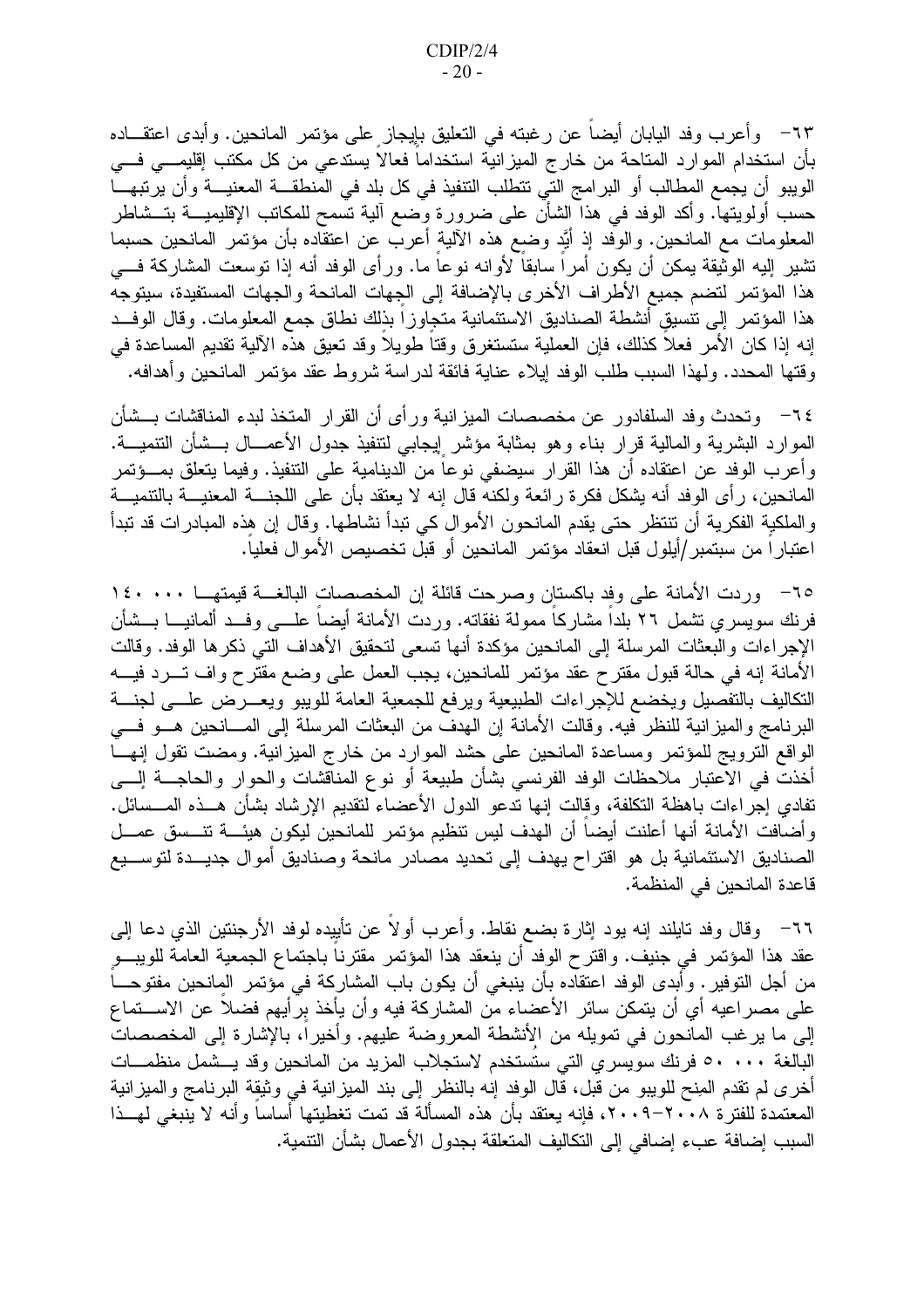٦٧- وأعرب وفد البرازيل عن رغبته في التعليق على المقترحين. ويتعلق الاقتـــراح الأول الـــذي يؤيده وفد البرازيل ببعثات الترويج التي تعتزم الويبو إرسالها إلى البلدان المانحة والمنظمات المانحــة والتي تبلغ مخصصاتها ٥٠٠٠٠ فرنك سويسري، ويرى وفد البرازيل أنها نتسجع تماما مع التوصـــية التـَّى نشجع أمانـة الويبو علـى إنشاد المزيد من النمويل للأنشطـة المنصلـة بالنتميـة. وأعرب الوفـــد عـــن اعتقاده بأنه من المفيد فعلا إرسال هذه البعثات. وأيد الوفد التعليق الذي بدر عن وفد الأرجنتين الـــذي ير ِي أن مؤتمر ِ المانحين يجب أن يكون مفتوحاً للمشاركة فيه وينبغي أن ينعقد في جنيــف. و أضــــاف قالَكً إنه إذا كانت اللجنة المعنية بالتنمية والملكية الفكرية تعتقد بأن مؤتمر المانحين لا يزال فكرة سابقة لأوانها، ينبغي لمها أن نتظر فيما قاله وفد فرنسا بشأن وضع شروط له وألا نحاول فقط عقــد مـــؤتمر للمانحين، بل أن نتظم أيضاً منتدى أو نظاهرة واسعة لا نتتاول أنشطة التمويل ونقديم المنح فقط، بـــل تعزيز أنشطة المساعدة التقنية وتكوين الكفاءات التي وضعتها في الويبو. وفي المحصلة، قال الوفد إن اللجنة إذا أر ادت أن نقرر استبعاد فكرة عقد مؤتمر للمانحين، ينبغي لها أن نتظر في المبادرة الثانية ألا و هي نتظيم منتدى مفتوح يتناول التمويل أولاً ومن ثم أنشطة نكوين الكفاءات من أجل الـــسعى لـجمــــع هانين المسألتين في تظاهرة واحدة فقط.

٦٨– وبعد أن أجابت الأمانة على أسئلة الوفود، دعا الرئيس جميع الوفود إلى اعتبار الموارد المالية منطقية والموافقة عليها في سياق الأهداف المنشودة من أجل اعتماد التوصية رقم ٢.

٦٩– وأعرب وفد فرنسا عن رغبته في توضيح الاستنتاجات التي جرى التوصل إليها. ورأى عـــدم وجود إشكالات تعترض المبادئ الرئيسية للمقترح، ولكنه شدد على أنها تحتاج إلى نشذيب بسيط نوعاً ما وأن نكون محددة بشكل أدق لكي نتفادى "السير في الاتجاه الخاطئ". ومـــع أن الوفــد لا يعـــارض العملية المتفق عليها، فهو يفضل ألا يستنتج الرئيس أن المقترح المعروض في هذه اللحظة غير قابـــل للتغبير .

· ٧- وهنأ وفد نونس الأمانة على إبرازها أولوية الوثيقة المعدة جيــدا CDIP/2/INF/2 وتفــصليلها. وأبدى رغبته في لفت انتباه اللجنة إلى أنها لن تستفيد كثيراً من أن نبدأ فـــي هـــذه الـــدورة مراجعـــة القرارات المعتمدة وإعادة النظر فيها، طالما أن بعض القرارات والتوصيات قد أقرت في سياق الدورة الأولى. وأعرب عن اعتقاده بأنه سيكون من المفيد أكثر الاحتفاظ بالنوصيات المعتمدة أساسا والنظـــر بعدئذ في جوانب الموارد البشرية والمالية فقط. ولهذا فقد اقترح الوفد المثابرة علـــي هـــذه الطريقـــة. واستطرد قائلا إن السير بغير هذا الاتجاه سيخلق شعورا بأن الوفود لن تستكمل أبدا عمليـــة مراجعـــة الو ثبقة.

٧١− وأعرب وفد ألمانيا عن دعمه لبيان وفد فرنسا، وأحاط علما بنعليق الرئيس الذي قال إن إعداد النلخيص وصبياغة النتائج سيكونان رهناً بعملية لاحقة ألا وهي عملية وضع المبزانية كما أشارت إلىي ذلك الأمانة. وفيما يتعلق بالمخصصات البالغة قيمتها ٥٠٠٠٠ فرنك سويسري المرصودة للبعثات إلى البلدان المانحة، تساءل الوفد عما إذا كانت هذه النفقات نفقات لمرة واحدة كما هو الأمر بالنسبة لمؤتمر المانحين. وقال إن الوثيقة تذكر أنها تكاليف سنوية إلا إذا أشير إلى خلاف ذلك ولهذا دعا الوفــد إلـــي نقديم الإيضاحات بهذا الشأن.

٧٢– وأكدت الأمانة أن النفقات المخصصة لمؤتمر المانحين وللبعثات نفقات تدفع لمرة واحدة.

٧٣– وأعرب الرئيس من جديد عن رغبته في التركيز على الأرقام المطروحة. وأيد بيان الولايـــات المتحدة الأمريكية الذي نصح بضرورة عدم تناول الأرقام بمعزل عن الأنشطة المقترحة بسبب وجـــود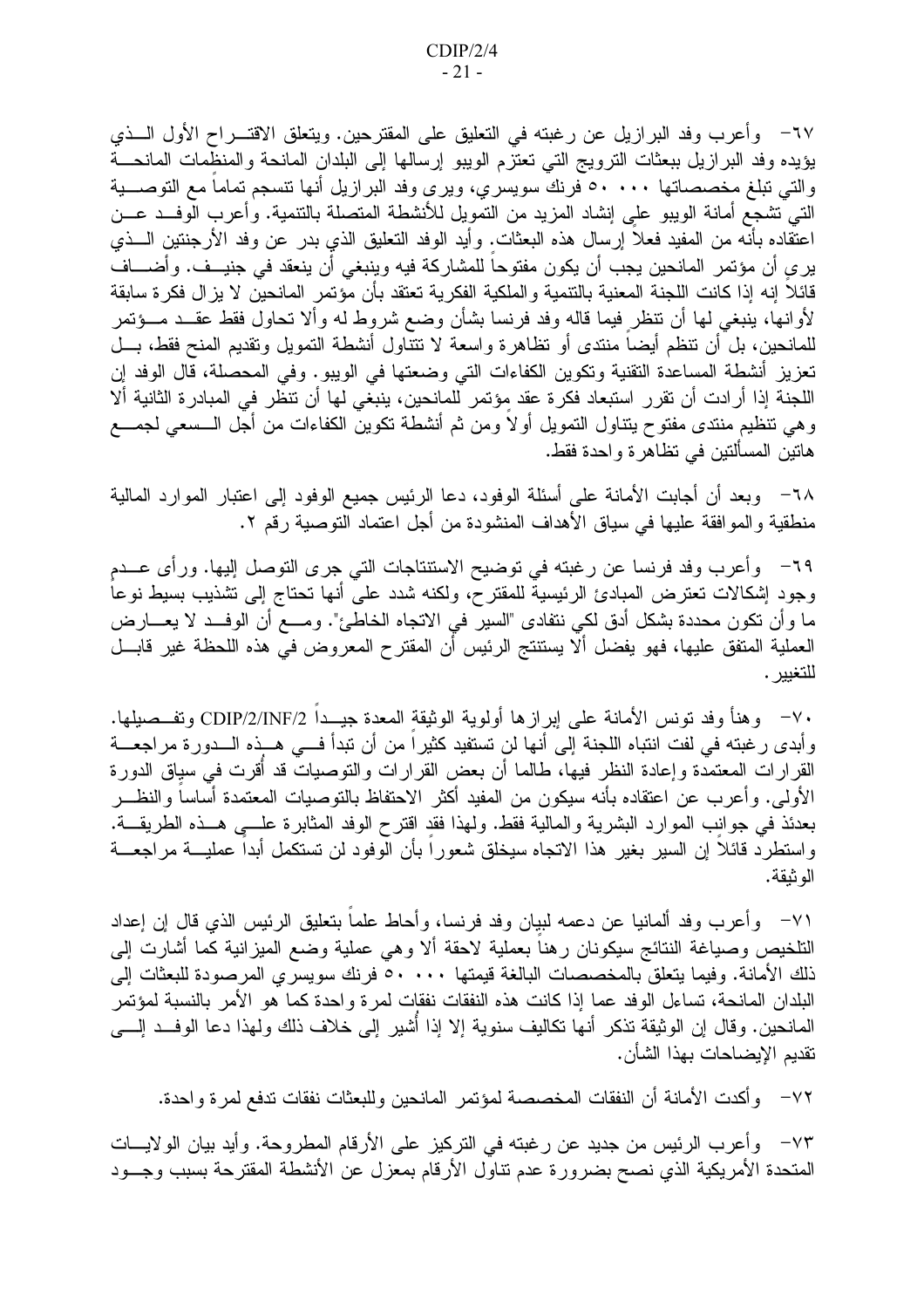ترابط بينهما. وأكد الرئيس أن بعض الوفود أثارت مسائل مفصلة بشأن المؤتمر في حد ذاته ومكـــان انعقاده والمشاركة فيه وما إلى ذلك، وهي في اعتقاده نفاصيل يمكن نتاولها في مرحلة لاحقـــة. وفيمـــا يتعلق بقبول الأنشطة المقترحة، وكما جرى الأمر في الماضي، ستُقدم شروحات عن كيفية تأمين هــذه الأرقام. وقال إن اللجنة ستمضي في عملها قدماً ما أن يوافق على أرقام المبالغ المخصـــصـة للبعثـــات ولمؤتمر المانحين بوصفها مخصصات معقولة. وأشار إلى وجود تفاصيل تحتاج إلىي المناقسشة ولكـــن فيما يتعلق بالأرقام المطروحة والأنشطة، تساءل الوفد عما إذا كانت الوفود راضية لاعتماد التوصــــية رقم ۲.

٧٤– وأيد وفد فرنسا فكرة المضبي بالعمل قدما والعودة في مرحلة لاحقة للنظـــر فـــي التفاصــــيل. وأعرب مع ذلك عن رغبته في إثارة موضوع أخر يتعلق بشكل مؤتمر المانحين وبأهدافـــه ورأى أن يكون محددا بشكل أدق.

٧٥– وأوصبي وفد نونس بأن نطلب اللجنة إلى الأمانة إعداد مقترح يُرفع إلى الجمعية العامة المقبلة للويبو بشأن عقد مؤتمر للمانحين ومراعاة جميع ما اقترحته الوفود من نقاط وما أعربــت عنــــه مـــن شواغل.

٧٦— وأعرب وفد الولايات المتحدة عن رغبته في تأييد بيان وفــد فرنــسا. ورأى أن "الاســـتجابة المتر ددة نوعاً ما في القاعة" ترتبط على ما يبدو بحقيقة أن الوفود ترى حيزاً فقط من صورة الأمـــور ولكن الأهداف والمنهجيات غير واضحة تمام الوضوح ولا أرقام المخصصات المتصلة بهـــا كـــذلك. وأضاف أنه إذا وافق وفد على أرقام محددة، بمقدوره أن يخصها بالمنهجية وبما يمكن إنجازه، ولمهــذا فإن الو فد أر اد فقط أن يعكس أفكار و فد فر نسا.

٧٧– وختم الرئيس المناقشة بشأن البند وطلب إلى الأمانة أن تعمل وفق ما اقتُرح. وسيُقدم مقتـــرح مفصل بشأن مؤتمر المانحين إلى الجمعية العامة. وطلب الرئيس عندئذ إلى الأمانة أن تبدأ المناقــشات بشأن النوصية رقم ٥ في قائمة النوصيات الست والعشرين.

النظر في التوصية رقم ٥ في قائمة التوصيات الست والعشرين

٧٨ – فيما يتعلق بالتوصية رقم ٥، ذكَّرت الأمانة أنه يجب عليها البدء في تــصميم قاعـــدة بيانـــات موحدة وإعدادها لنتفيذ أنشطة المساعدة النقنية ونكوين الكفاءات، وأن نقوم بتحديثها دورياً بطريقتين ألا وهما: إضافة معلومات عامة ومعلومات مفصلة ومحددة نشمل، عند الاقتضاء، أنشطة محددة تبعاً لمنح الدول الأعضاء المعنية التصريح المناسب بذلك. وذكَّرت الأمانة أيضاً بأنه لتنفيــذ التوصـــية المعنيـــة روعيت الحاجة إلى إعداد مشروع بشمل ثلاثة أنواع من المهام على الأقل. وسيكون من الــضروري وجود خبيرين استشاريين ومنسق مشروع ومحلل تجاري. وقالت إن منسق المشروع سيكون مـــسؤولا عن نصميم مشروع قاعدة البيانات بأكمله ونتفيذه. وسيركز المحلل النجاري على المساعدة في اتخـــاذ الخطوات المطلوبة على الأجل الطويل وفي تحليلها وتكييفها مع الاحتياجات. ومن المتوقع أيضا وجود عضو من الويبو من الفئة المهنية لاستيعاب العمل بكامله ويكون مسؤولا أيضا عـــن صــــيانـة قاعــــدة البيانات وتحديثها وهي قاعدة مخصصة لتحصيل المعلومات والبيانات وتجميعها عند الاقتضاء. وقالت الأمانة إن تكاليف الخبيرين الاستشاريين غير متكررة بينما تكاليف الموظف من الفئة المهنية تكـــاليف نتكرر سنوبا.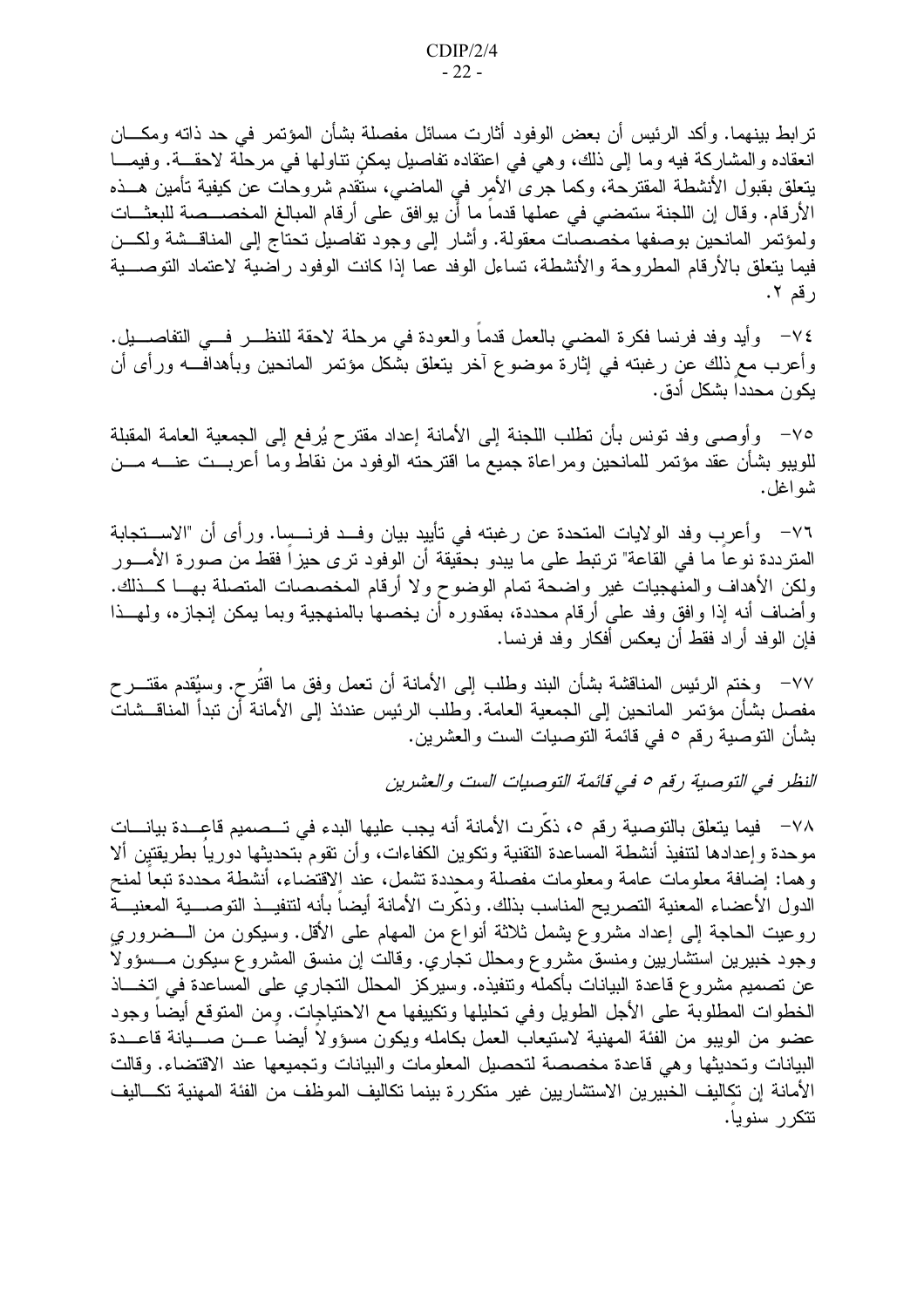٧٩– وذكَّر وفد الأرجنتين بأنه قدم ورقة غير رسمية أثناء انعقاد الدورة الأولى للجنة المعنية بالتنمية والملكية الفكرية. وفيما يتعلق بالتوصية، قال الوفد إن الموقع الإلكتروني ينبغي أن يشمل إدارة الويبـــو المسؤولة عن أنشطة المساعدة التقنية واسم المشروع وموجزا به وقيمة نفقاته ومقصد أنشطة المساعدة النقنية والبلد والوكالة المستفيدة منه. ولاحظ الوفد بأن الوثيقة المقدمة لا تحتوي على جميع هذه البيانات وطلبت إدراج المعلومات فيها.

٨٠– وأعربت الأمانة عن رغبتها في إعداد مشروع وأنها ستراعى في مرحلة إعداده جميع وجهات النظر المهمة التي أعرب عنها في الوثيقة غير الرسمية.

٨١− وطلب وفد سويسرا أن نورد الوثيقة مبلغ ٣٠٠ · ٣٠٠ فرنــك سويـــسري الموافـــق للتمويـــل المخصص للخبيرين الاستشاريين ومبلغ ١٧٨ ٠٠٠ فرنك سويسرى كنفقات عاديسة تغطسي تكساليف الموظف الإدار ي، لأنه قد يُخيل للبعض أن هاتين التكلفتين مختلفتين.

٨٢– وأكدت الأمانة أن مبلغ ٣٠٠ ٣٠٠ فرنك سويسري مرصود كمبلغ غيـــر متكـــرر للخبيـــرين الاستشاريين بينما يخصص مبلغ ١٧٨ ٠٠٠ فرنك سويسري للموظف المسؤول عن استيعاب ترتيبات العمل وإدارته في مرحلة لاحقةً. وأكدت الأمانة أن ما أبداه وفد سويسرا من تعليقات ستراعى حـــسب الأصول في الوثيقة.

٨٣ - وأعرب وفد الولايات المتحدة الأمريكية عن رغبته في إثارة نقطة سبق وأن نوقـــشت. وذكـــر بأنه جرى التفاوض بعناية على التوصية رقم ٥ وأن الأطراف نبادلت الآراء بشأن اســـتخدام عبـــارة "معلومات عامة" لأنه كان ثمة شواغل جدية نتعلق بكتمان هوية الجهات المستفيدة أعرب عنهـــا فـــي المفاوضات بشأن هذه التوصية. وأبدى الوفد اعتقاده بضرورة إتاحة معلومات مفــصلة عـــن أنـــشطة محددة من أنشطة المساعدة النقنية فقط بناء على طلب الدول الأعضاء وفقط بعد موافقة الدولة والجهة المستفيدة المعنية، كما يقتضيه النص في صيغته المتفق عليها. وأعرب عن اعتقاده بـــضرورة التقيـــد بالصيغة المتفق عليها. وقال إنه عندما نسمع عن أنشطة فإنها يجب أن نكون وثيقة الـــصلة بالاتفـــاق المبرم في هذه المفاوضات.

٨٤– وختم الرئيس المناقشات حول التوصية رقم ٥ معلنا أن اللجنة وافقت على الأنشطة المقترحـــة وعلى المنطلبات المنعلقة بالموارد، رهنا بعملية وضع الميزانية.

النظر في التوصية رقم ٨ الواردة في قائمة التوصيات الست والعشرين

٨٥– عرضت الأمانة الأنشطة المقترحة تحت التوصية رقم ٨ الواردة في قائمة التوصـــيات الـــست والعشرين والتبي نتقسم إلىي شقين ألا وهما "إعداد دراسة لتنفيذ هذه التوصية" و"اســـنرانتيجيات تحـــسين النفاذ إلى قواعد بيانات البراءات واستخدامها". وذكرت أن الدورة الأولى للجنة ناقشت هذه التوصــــية وأن عدداً من التعليقات قد أدخل على عدد من الأنشطة المقترحة المعروضة في الوثيقـــة CDIP/2/2. ومضت نقول إن المقترح الرئيسي الذي صدر عن الدورة السابقة يتلخص في أن الأمانة ســـتعد مهـــام الدراسة ونرفعها إلى الدورة الثانية للجنة. وأضافت أن هذه المهام الواردة في الوثيقـــة CDIP/2/INF/3 تشير إلى إعداد دراسة تخرج عنها توصية تتعلق بكيفية نفاذ مكاتب البراءات إلـــى قواعــد البيانـــات المتخصصة بما في ذلك قواعد بيانات البراءات لأغراض البحث والفحص. وقالت إن المهـــام تــــرتبط بصفة أساسية بتحليل طلب مكاتب البر اءات واحتياجاتها يتبعه تحليلا بالعرض، أي بما هو متاح مـــن قواعد بيانات البراءات وقواعد البيانات المتخصصة. وأردفت قائلة إن هذه القواعد تنقسم إلـــي قواعـــد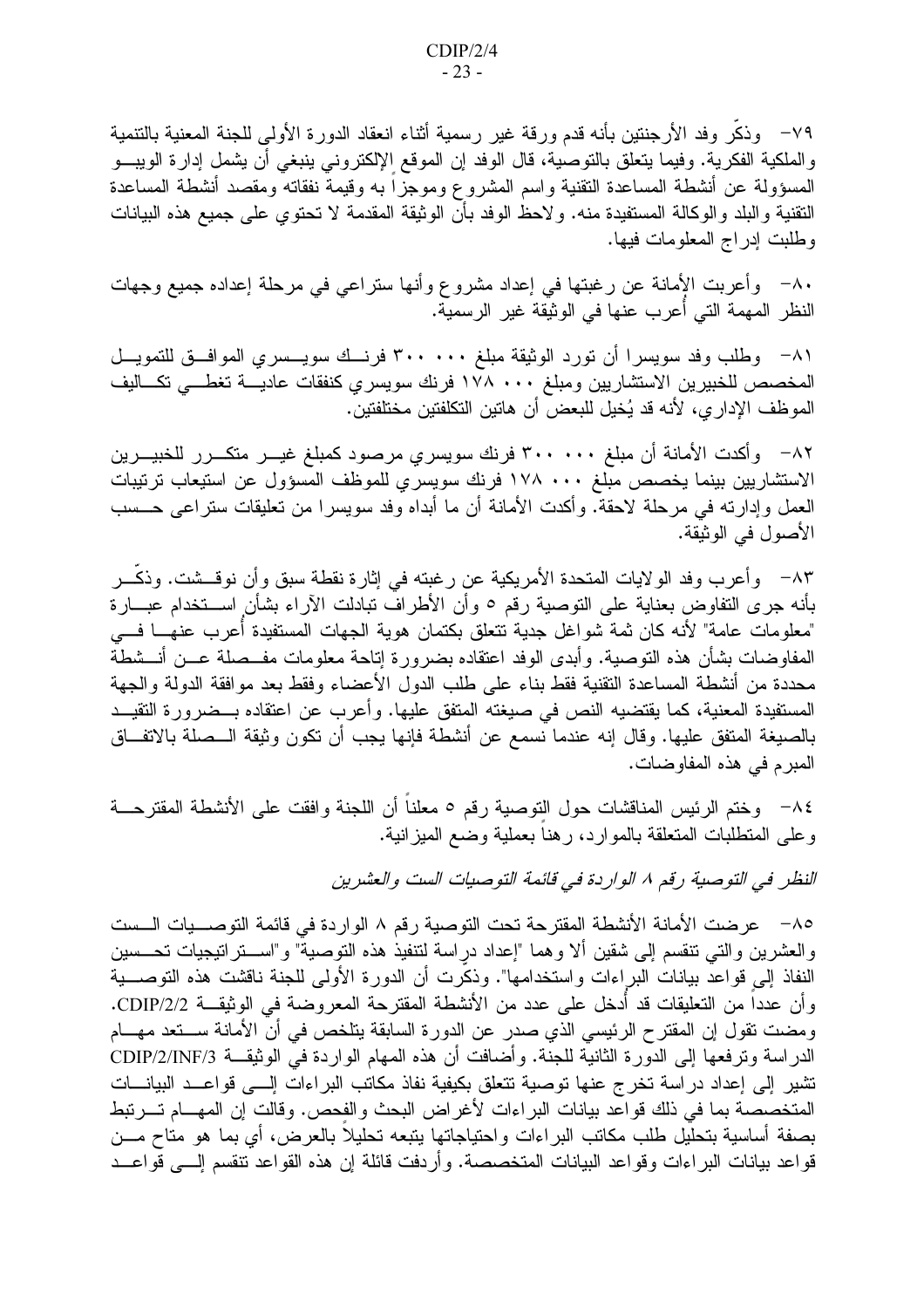بيانات تجارية وقواعد بيانات مجانية وإلى موارد وخدمات تقدمها فعلياً الويبو. وقالت إن نتسائج هسذه الدراسة ستكون إصدار نوصية بكيفية تنفيذ المقترح، وستنطوي هذه التوصية على مزيد من المعلومات المفصلة بشأن أية قواعد بيانات ستكون متاحة وشروط إتاحة هذه القواعد والنفقات بطبيعة الحال مسع مراعاة أمور مثل حقوق الملكية الفكرية المتصلة بهذه القواعد. وقالت الأمانــــة إن المــــوارد البـــشرية والمالية المتصلة بإعداد هذه الدراسة موثقة في المرفق الثاني من الوثيقة CDIP/2/3. وأضافت أن هذه الموارد نشمل النفقات المخصصة لخبير استشاري واحد لفترة ثلاثة أشهر ويبلغ مجموعهـــا ٤٠٠٠٠ ٤٠ فرنك سويسري. وفيما يتعلق بالتوصية الأخرى المذكورة، وضحت الأمانة أنها ستخصص لها نفقـــات تدفع لمرة واحدة فقط يُضاف إليها نفقات سفر للتمكن من زيارة مزودي قواعد البيانات وربما مكاتــب الملكية الفكر ية.

٨٦- وأبدى وفد فرنسا رغبته في التعليق على الجزء الثاني من التوصية رقم ٨ التي تحمل عنـــوان "استراتيجيات تحسين النفاذ إلى قواعد بيانات البراءات واستخدامها". وقال إنه يفهم أن هنـــاك أنـــشطة متوقع اتخاذها في قطاع المساعدة التقنية وتكوين الكفاءات لاتخاذ مبادرات كفيلة بزيادة قدرة عدد مـــن مؤسسات البحث والمراكز الإعلامية التي لم تستخدم بما يكفي حتى الآن المعلومات الواردة في قواعد بيانات البراءات. وأضاف أن ثمة مشاريع رائدة أيضا ومنها نقديم الإرشاد والنجهيزات على الـــصعيد الإقليمي بقيمة ٣٠٠ ٠٠٠ فرنك سويسري، ونزويد المراكز الإعلاميــة المعنيــة بالملكيــة الفكريـــة بتجهيزات بقيمة ٢٠٠ ٠٠٠ فرنك سويسري، وتنظيم أربع ورشات تدريبية إقليمية وأربـــع ورشـــات وطنية بقيمة ٢٠٠ ٠٠٠ فرنك سويسري فضلاً عن النكاليف العادية المتصلة بالموظفيْن، أحدهما مـــن الفئة المهنية والأخر من فئة الخدمات العامة ويشرف خبير استشاري واحــد علـــي نتفيــذ المـــشروع بمجمله. وقال الوفد إنه يعتقد أن المشاريع الرائدة مهمة للغاية وإن كانت في بعض الأحيـــان حـــساسة وطموحة وتصبح بالنالي مكلفة وصعبة التتفيذ من الناحية التقنية. وذكَّر الوفَّد بما واجهته المنظمة مـــن صعوبات في تنفيذ شبكة الويبو ولهذا فقد طلب إيلاء أهمية قصوى للمــسائل المتــصلة بـــالإجراءات والآليات المتَّاحة وإتاحة البيانات بالمجان، حيثما أمكن. وقال الوفد إنه يستشهد بمثال قاعــدة البيانـــات المدعوة esp@cenet وأعرب عن اعتقاده بأنه سيكون من الجيد الاستفادة كثيرا من مصدر المعلومات هذا بدلاً من إعادة اختراع أنظمة معقدة وليست فاعلة بالضرورة.

٨٧ - وطلب الوفد إلى الأمانة أن توضح أية نفقات ندفع لمرة واحدة وأية نفقات نتكرر .

٨٨– وشرحت الأمانة قائلة إن نفقات المستشاريْن البالغة ٤٠٠٠٠ فرنسك سويسسري و١٥٠٠٠٠ فرنك سويسري بالإضافة إلى الميزانية المخصصة للسفر بقيمة ٥٠ ٠٠٠ فرنسك سويسسري تسشكل جميعها نفقات تدفع لمرة واحدة، في حين أن نفقات الموظفين نفقات متكررة ويتم تخـــصيص ميز انيــــة سنوية لأنشطتهما.

٨٩– وأعرب وفد البرازيل عن رغبته في إبداء نوضيح واحد قائلا إنه في الدورة الماضية ذكر بأنه كان قد طلب وضع عقد نموذجي يمكن استخدامه كمرجع ويمكن أن يساعد مكاتب الملكية الفكرية فــــى البلدان النامية عندما نتفاوض مع مالكي قواعد بيانات خاصة أو مكاتب الملكية الفكرية الأخرى. وقال الوفد إنه يود الحصول على مزيد من المعلومات من الأمانة حول كيفية إعداد هذه العقود النموذجيـــة. وأعرب الوفد عن اعتقاده الراسخ بأن هذا العقد النموذجي ينبغي ألا يكون إجبارياً أو ملزماً ولكـــن أن يكون مرجعاً مهماً وأداة قيمة لمكاتب الملكية الفكرية في البلدان النامية.

+ 9− وأوضحت الأمانة بداية أن المهام التي وضبع مشروعها والواردة في الوثيقـــة CDIP/2/INF/3 أشارت في عدة أماكن و لا سيما في الفقر ة الفر عية (د) إلى إمكانية إعادة استخدام ما يتوفر من قواعــد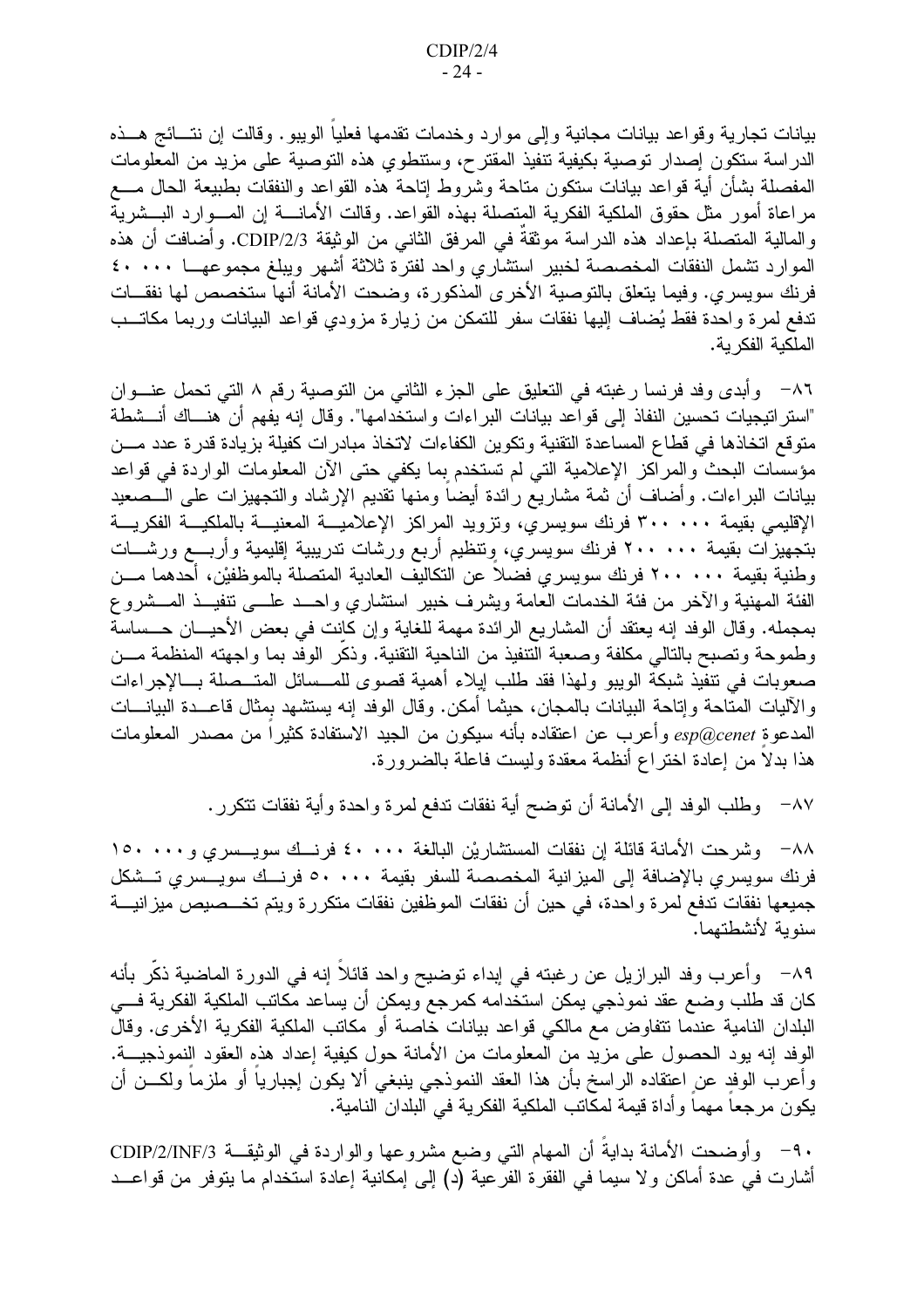بيانات وخدمات. ولهذا السبب، أعربت الأمانة عن أملها في أن نكون الفكرة التي فهمتها هي أن هــذا المشروع، إذا قدر له أن يتحقق، لن يكون مشروعا محفوفا بالمخاطر ينطوي على وضع برمجيات من الألف إلى الياء. وردا على تساؤل وفد البرازيل، قالت الأمانة إن العقود النموذجية قد ذكرت أيضا في الوثيقة CDIP/2/INF/3 تحت الفقرة (ه)(٣). وفيما يتعلق بالمهام، قالت الأمانة إنه يُفتـــرض بــــالخبير الاستشار ي أن يضع مقترحات بشأن كيفية إعداد هذه العقود النموذجية. وشددت قائلة إنه من الصعوبة البالغة بمكان تقديم معلومات إضافية في هذا الوقت بسبب عدم وجود سوابق من حيث قواعد البيانـــات النجارية أو قواعد بيانات البراءات. وأُضافت الأمانة أن كل مكتب يفاوض على مواصفات وشـــروط النفاذ إلى هذه القواعد ولهذا فإن فكرة إبرام عقود نموذجية مع مزودي قواعد البيانات فكـــرة جديـــدة ولهذا يصعب نقديم معلومات إضافية عما سنكون عليه هذه العقود.

11− وفيما يتعلق بمجمل النفقات المذكورة في الصفحة ٤ من الوثيقة CDIP/2/2، تساءل وفد تايلنــد عما إذا كانت هذه النفقات نتعلق بالمشروع الرائد الذي تعـــده المنظمـــة الأفريقيــــة للملكيـــة الفكريــــة والمستخدم كمثال في الفقرة الفرعية (أ). وأما بالنسبة للفقرة الفرعية (ج)، تساءل الوفد أيضاً عمـــا إذا كان الأمر يستدعي تخصيص ميز انية إضافية في حالة أر اد أحد العمل على مـــشاريع دون إقليميــــة أو إقليمية مع الإشارة بصفة خاصة إلى المشروع (المشاريع) الواردة تحــت التوصـــية رقــم ٨ بقيمـــة ۰۰۰ ۶۰ فرنك سويسري و ۰۰۰ ۵۰ فرنك سويسري.

٩٢– وأعربت الأمانة عن اعتقادها أن وفد تايلند كان يشير في الواقع إلى شـــيئين. أولا، أن مبلـــغ ٩٠٠٠٠ فرنك سويسري المؤلف من ٥٠٠٠٠ و٤٠٠٠٠ فرنك سويسري يتعلق بالجزء الأول مـــن التوصية، بينما يرتبط الجزء الثاني من النفقات المقدر ة بمبلغ ٧٠٠ ٢٠٠ فرنك سويـــسر ي بـــالفقر تين الفرعيتين (أ) و(ج). وأقرت الأمانَّة أن المثال الوارد في الفقَّرة (ج) ما كان ينبغـــي أن يـــصـاغ بهـــذا الشكل. وقالت إنه من المتوقع إطلاق هذا المشروع بين دول الويبو الأعضاء من أجل تحـــسين تبــــادل المعلومات بين المركز ومقر المنظمة الأفريقية للملكية الفكرية والبلدان السنة عـــشر الأعـــضـاء فـــي المنظمة. وسينتقل مخزون المعلومات عبر المركز إلى البلدان الستة عشر الأعضاء في حين أن قاعدة المشروع ذاته ستنطبق مع بعض التعديلات في حالة المنظمة الإقليمية الأفريقية للملكيــــة الفكريــــة لأن النظام يختلف بشكل طفيف عن نظام المنظمة الأفريقية للملكية الفكرية. وشددت الأمانة علـــي وجـــود نظامين إقليميين مختلفين في المنطقة الأفريقية بحيث إن النفقات ترتبط بما سيوضع من مخططات مـــن أجل تحسين قدر ة هاتين المنظمتين على الحصول على المعلومات المتعلقة بالبر اءات. ومضت الأمانــــة تقول إنه ينبغي أثناء القيام بهذه الأمور إيلاء عناية فائقة لكلمة الحرص الذي عبر عنه وفد فرنسا مـــن حيث أنه ينبغي أن نتفادى "العودة إلى نقطة الانطلاق" وأن نحاول الاستفادة من كل ما أتيح لنــــا مــــن أدوات ومعلومات. وقال إن وفد فرنسا ذكر بصورة خاصة قاعدة البيانات ''esp@cenet'' ولكنه أشـــار أيضا إلى مشاريع أخرى نفذت في المنظمة في الماضي وتحديداً فـــي حالـــة تكنولوجيـــا المعلومـــات والاتصالات. وختمت الأمانة قائلة إنها أخذت علماً بكلمة الحرص التي ينبغي مراعاتها في العملية.

٩٣- وفيما يتعلق بالنقطة (ب) من الصفحة ٤ في الوثيقة 2/2/CDIP التي ذكرت وتوقعــت إمكانيـــة إطلاق مشاريع رائدة في بلد أو بلدان مختارة، طلب وفد إندونيسيا نوضيحات بشأن أليــــة أو معــــايير اختبار البلد أو البلدان.

٩٤– وأوضحت الأمانة أنه على غرار سائر الأنشطة المنفذة في الويبو ولا سيما في ســـياق اللجنـــة المعنية بالنتمية والملكية الفكرية حيث تم التفاوض على مبادئ المساعدة النتمويــة، ســيعتمد إطـــلاق المشاريع الرائدة على طلبات نقدمها الدول الأعضاء وتخضع لمشاورات ومناقشات. وأكــدت الأمانــــة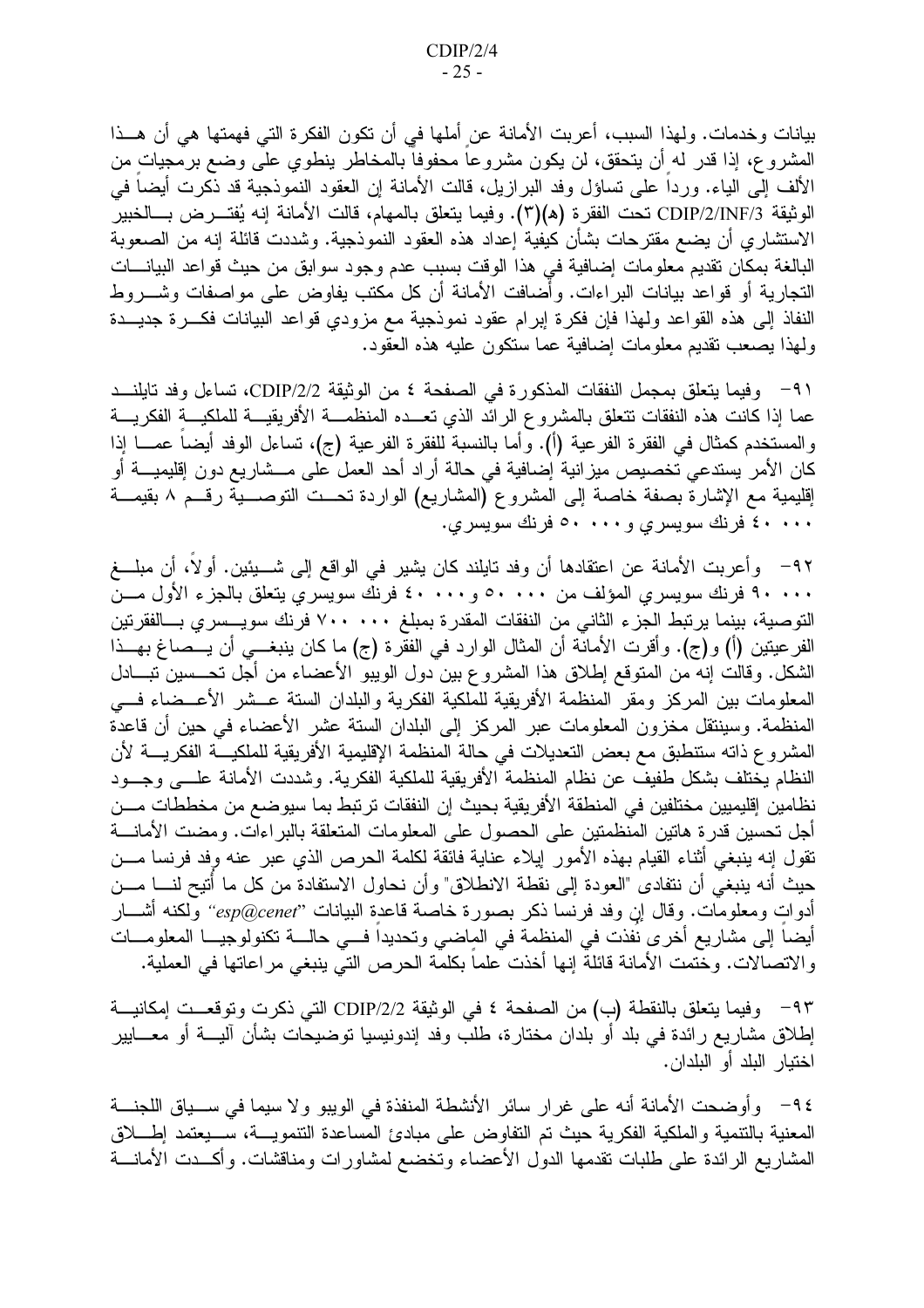على عدم وجود أحكام مسبقة عن البلد الذي قد يتم اختيار ه من حيث ما إذا كانت الحاجة تـــدعو إلــــي اتخاذ هذه المبادر ة تجاهه أم لا.

٩٥- وأعرب وفد السودان عن رغبته في إبداء ملاحظة بـــشأن المعـــارف النقليديــــة والـــصناعية. ونساءل عما إذا كانت المنظمة نقدم لهذه المعارف فضلاً عــن المــصنفات الفنيـــة وأشـــكال النعبيـــر الفولكلوري الدعم المناسب والمساعدة الملائمة.

٩٦– وأكدت الأمانة لوفد السودان أن أنشطة المنظمة نغطي بالفعل وبشكل جيد هــذا الطيــف مـــن الحقوق المذكور ة بكامله.

٩٧– وشكر وفد سويسرا الأمانة على إعادة صياغة كامل النص الذي نوقش في مارس/آذار . ورأى أنه أصبح أوضح وأدق. وأبدى اعتقاده أنه أصبح من الأسهل فهم طبيعة أهداف المنظمة ومناقـــشتها. وأعرب عن أمله في الحصول على مزيد من المعلومات عن النشاط الوارد في الفقرة (ج) "التـــشجيع على إنشاء قواعد بيانات دون إقليمية أو إقليمية أو أقاليمية في مجال الملكية الفكرية". وقال إنه لا يشكّ في جدوى هذا النشاط في بعض المناطق ولكنه أبدى رغبته في معرفة المناطق المعنية بالأمر وما إذا كان قد صدر عنها مطلب بتحليل احتياجاتها وكيفية إنشاء قواعد البيانات هذه. وأضاف الوفد أنه مـــن غير الواضح له ما هي الميزانية المخصصة لهذا النوع من النشاط الوارد في الفقـــرة (ج). وتـــساءل الوفْد أيضاً عن الجملة الأخيرة في التوصية ألا وهي "تقديم خدمات استشارية وإنشاء مراكز إعلاميـــة للملكية الفكرية لا سيما في البلدان الأقل نموا". ومع أن الوفد لم يبد اعتراضه على هذا النشاط، أعرب مرة أخرى عن رغبته في معرفة ما نقصده الأمانة بتقديم خدمات استشارية وإنشاء مراكز إعلامية وما إذا كانت ثمة ميز انية محددة مخصصة لهذا النشاط تحديداً. وفيما يتعلق بمجمل الميز انية المتوقعة فسي إطار هذه التوصية، أعرب الوفد عن اعتقاده بأنها تشمل عدد كاف من الأنشطة من قبيـــل مــــا يلــــي: (أ) القيام بالعديد من المبادرات الرائدة، (ب) ونوخي إطلاق مشاريع رائدة أخــــري، (ج) وتحــــسين العديد من قواعد البيانات، (د) ونقديم الندريب (۵) ووضع أليات ونقديم خدمات استشارية. وتـــساءل الوفد عما إذا كانت الميزانية المخصصة، وإن كانت كبيرة، ستكفي لتغطية هذه الشريحة الواسعة مـــن الأنشطة. وأضاف علاوة على ذلك أنه سيكون من المفيد تحديد جدول زمني لتنفيذ هذه الأنشطة. وقال إن إضافة عمود إلى الوثيقة تحت اسم "جدول زمني لتتفيذ الأنشطة" سيحدد بوضوح موعــد اســـتحقاق هذه النفقات أي كل سنتين أو ثلاث سنوات أو عشر سنوات على سبيل المثال. والوفد مع أنه يدرك أن الوقت المناسب لم يحن بعد لهذا الأمر، أعرب عن رغبته في اقتراح إدراج عدد من العواميد الإضافية لكي تصبح الوثيقة أشمل. وأضاف أن أحد العواميد سيشير إلى الجهة الفاعلة في الويبو بينمـــا يـــشمل العمود الآخر مقياس النجاح. وأعلن الوفد عن نيته العودة إلى هذه المواضيع العامة في مرحلة لاحقة.

٩٨– وقالت الأمانة في معرض ردها على الأسئلة التي طرحها وفد سويسرا إن ما حاولت الويبـــو القيام به هو تصميم "استراتيجيات لتحسين النفاذ إلـــي قواعـــد البيانــــات واســـتخدامها"، أي تـــصميم استر اتيجية تحمل نهجاً جديدة لتعميم الانتفاع بمعلومات الملكية الفكرية ولا سيما معلومـــات البــــراءات ووثائقها من دون الاقتصار على ذلك فقط. والويبو إذ فعلت هذا إنمـــا كانـــت تـــستهدف عـــددا مـــن المؤسسات من قبيل مكانب الملكية الفكرية وقطاع الإبداعات ومؤسسات البحث والنطوير والمؤسسات الأكاديمية والشركات الصغيرة والمتوسطة . وقالت الأمانة إن الأنشطة المذكورة في إطار الفقرات من (أ) إلى (ﻫ) مخصصة لتكريس هذه الاستر اتيجية من خلال تحديد عدد من المستفيدين المحتملـــين مـــن قبيل مؤسسات البحث وذلك رداً على التعليق بشأن الفقرة (ج) التي نتص على ضرورة تحسين إنـــشاء قواعد بيانات دون إقليمية وإقليمية. وأعربت الأمانة عن اعتقادها بضرورة التأكيد على تحسينها كمـــا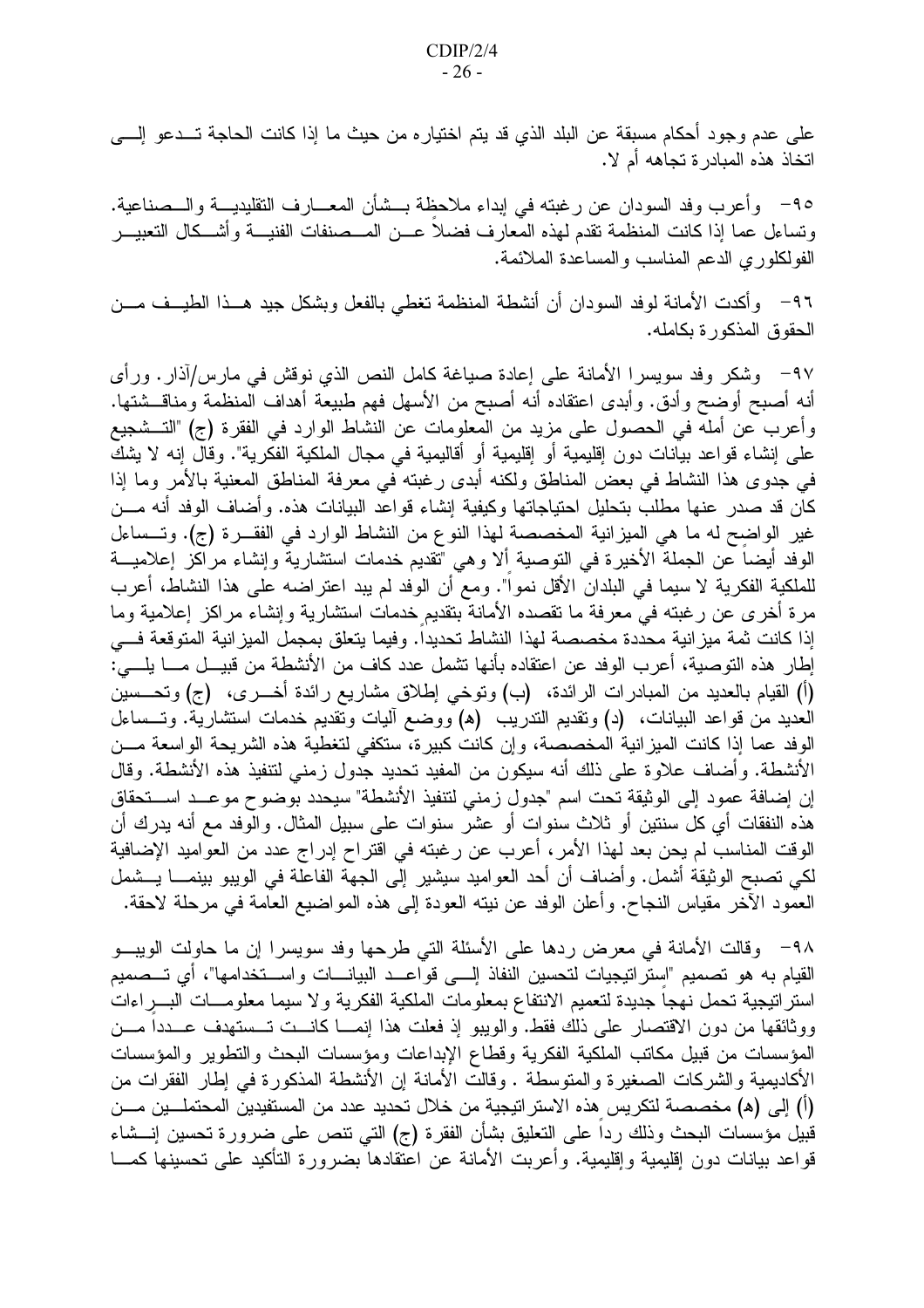كانت نطالب بذلك الكثير من مؤسسات البحث في البلدان النامية. وأكدت الأمانة أيضاً على أهمية نقديم المساعدة للمؤسسات العلمية في هذه المنطقة من أجل تسهيل القدرة على الحصول علـــي المعلومـــات المتعلقة بالبراءات وعلى قواعد البيانات وتحسينها.

٩٩– وأشارت الأمانة إلى المساعدة المتعلقة بالحصول على الوثـــائق وقالــت إن المـــؤتمر بحـــث موضوعا يمكن أن يخص مسألة وضع البرمجيات، ولكنه يمكن أن يتعلق أيـــضا بالرقمنــــة أو تــــوفير التجهيزات أو ربما يشير إلى المعارف التقليدية مثلاً، من قبيل المكتبة الرقمية المتعلقة ببعض معـــارف البلد التقليدية، وهو موضوع تعتقد الأمانة بضرورة تحسينه. وأضافت أن عملية التحسين لا تعنـــي أن نقوم الويبو بمفردها بكل شيء. ومضت نقول إنه ربما يجب على الأمانة أن نقوم بدور ريـــادي فـــي نيسير الأمور معتمدة في ذلك على مشاركة سائر أصحاب المصالح وعلى "تقديمهم" مـــوارد إضــــافية. وهي، على هذا الأساس، تعتقد بأن النفقات البالغة ٧٠٠ . ٧٠٠ فرنك سويسري نفقات متواضعة. ورأت الأمانة أن الطريقة الجيدة لدعم الناس وزيادة قدراتهم لكي يتمكنوا من تقديم الخدمات هي تدريبهم أولا، الأمر الذي يفسر الإشارة إلى الندريب في الفقرة (د). وأخيراً فإن الأمانة في ردها على سؤال وفد كندا بالنسبة للخدمات الاستشارية والمراكز الإعلامية في مجال الملكية الفكرية المتوقع تقديمها وإنشاؤها في البلدان النامية، بقدر ما نكون هذه البلدان معنية، أكدت على أن شعبة البلدان الأقل نموا فـــي المكتـــب الدولي قد تلقت عدداً من المطالب تتعلق بهذه الوحدات تحديداً. وأعلنت الأمانة أن هذه الوحــدات قـــد تكون في العادة جزءا من مكتب البراءات أو قد لا تتوفر فيه، وهي في أغلب الحالات غيـــر متـــوفرة فيه، وغالبًا ما نقترن هذه الوحدات بالعمل والتكنولوجيا أو بالمؤسسات الجامعية، وهي أيضا وحــدات تحتوي على مخزون من المعلومات البالغة الأهمية التي تتعلق بمعلومات البـــراءات دون أن تقتـــصر عليها وهي تسمح بإبراز دور المركز المعنى. واستشهدت الأمانة بأمثلة عن هذه المراكز التبي أنـــشأت في جمهورية نتزانيا المتحدة وأثيوبيا وكمبوديا، وأشارت إلى عدد من المطالب المعلقة من رواندا مثلاً. وقال الوفد إن ما سعينا لتحقيقه هو تغطية شريحة واسعة من المطالب التي يمكن أن تصدر عن بلـــدان نامية فيما يتعلق بموضوع معلومات البراءات البالغ الأهمية أو المعلومات الواردة في قواعــد بيانـــات البراءات. وقالت الأمانة أنها ستضطلع بدور ريادي في هذا الميدان وفي ضمان أن يـــصبح أصــــحاب المصـالـح في وضـع يمكنـهم من دعم البلدان التـي لم تعالـج طلباتها بـعد.

١٠٠– وشكر وفد سويسرا الأمانة على تقديمها شروحات مفصلة. وقال إنه يفهم أن الأنشطة المتوقعة فعلياً في إطار الفقرات من (أ) إلى (ب)، التي نشمل بعض الاستر انيجيات الأساسية المطلـــوب النظــــر فيها، لن يجري نتفيذها بالضرورة، بل هي عبارة عن أمثلة فقط. وأضاف الوفد أن مبلـــغ ٧٠٠ ٧٠٠ فرنك سويسري مبلغ إجمالـي والعديد من هذه الأنشطة وليس بالضرورة كلـها يمكن أن يُنفــذ. ومـــضـي يقول إن معنى تنفيذها هو تقديم الإرشاد للبلدان بشأن هذه المسائل من دون أن تضطر الويبو إلى تحمل جميع التكاليف والقيام بالعمل. واستطرد الوفد قائلا إن الويبو لما كانت مسؤولة عن نتفيذ خطة العمل، يجب عليها أن نتصرف بوضوح ويجب أن نكون ولايِتها أيضاً محددة بوضوح. وأشار الوفد إلىي أهمية وضع قائمة بالأمثلة عما يمكن تحقيقه وميزانيته أيضاً وأكد على أن هذه القائمة ليست قائمة بوعود فـي حد *ذاتها و*لكنها نبين أن هذه الأنشطة متاحة بالفعل للدول الأعضاء عند الطلب. وفيما يتعلـــق بقواعـــد البيانات دون الإقليمية أو الإقليمِية أو الأقاليمية للبحث في مجال الملكية الفكرية، والتي يمكن أن تكون مفيدة، تساءل الوفد عما إذا قد أُجري تحليل لمعرفة ما إذا كان إنشاء المزيد من قواعد البيانات بـــشأن مسائل البراءات هو أفضل وسيلة نسمح بالنفاذ إليها بتكلفة معقولة. وقال إن إنـــشاء وتـــشغيل قاعـــدة البيانات الأوروبية قد كلُّف مبالغ طائلة، ولهذا فإن الوفد يرغب في استخدام أفضل منهج لنفاذ المناطق إلى قو اعد البيانات بتكلفة معقولة.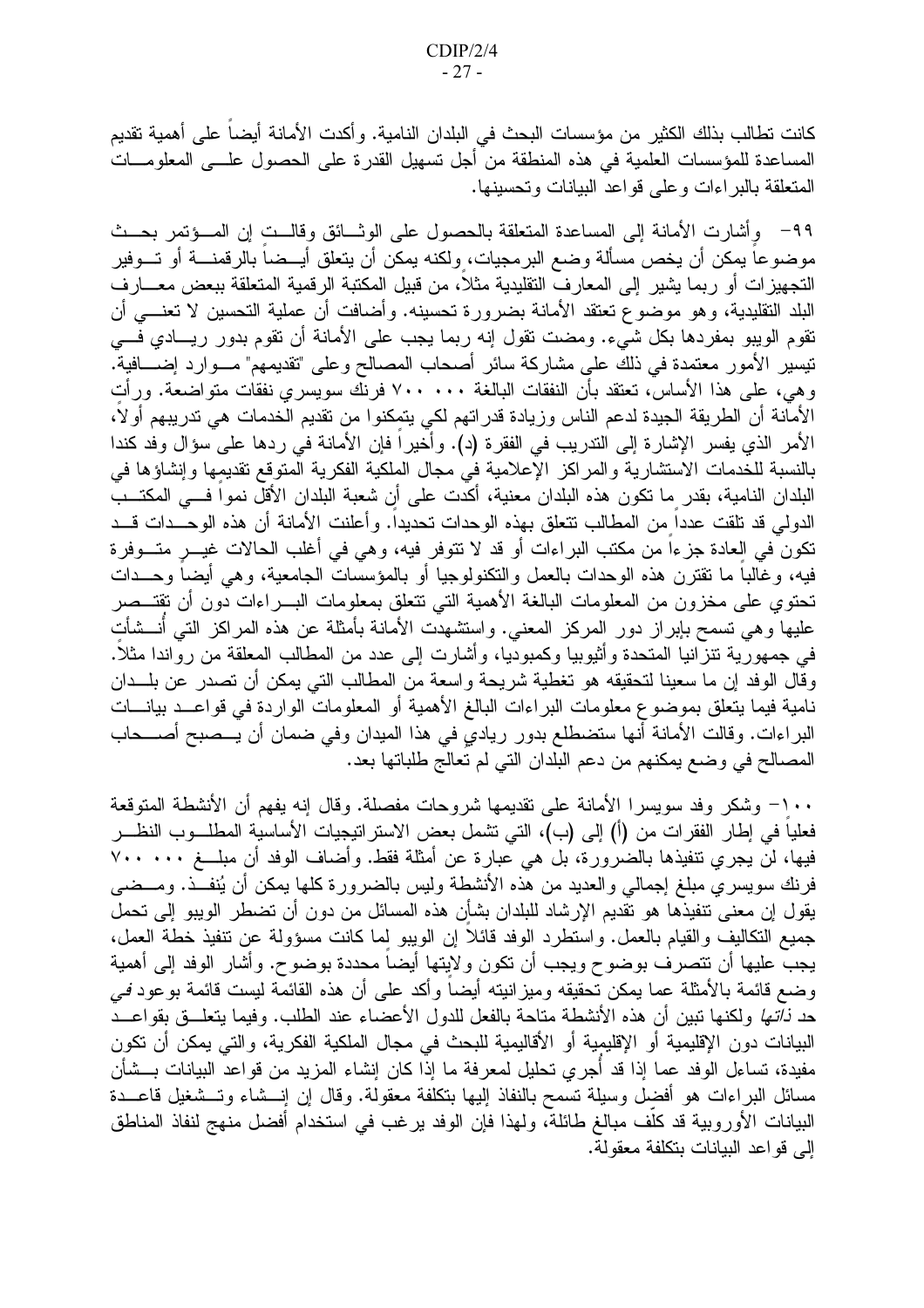١٠١– وأعرب وفد كولومبيا عن رغبته في إبداء بضع ملاحظات حول التوصية رقم ٨. وأشار إلـــي ما قاله في الدورة الأولى للجنة وأكد من جديد عن قلقه من طريقة نتاول هـــذا الموضــــو ع. وقــــال إن النشاطين الواردين في الوثيقة CDIP/2/2 لا يعكسان على ما يبدو الهدف من اقتراح وفــده، ألا وهـــو تيسير سبل نفاذ مكاتب الملكية الفكرية الوطنية إلى قواعد البيانات المتخصصة من أجل القيام بالبحـــث في البراءات. وأضاف أن النشاط الأول يتناول طريقة إجراء الدراسة من أجل تنفيذ التوصـــية النــــي ستبدى اللجنة رأيها فيها بالنظر إلى الوثيقة CDIP/2/INF/3. وأردف قائلاً إن النشاط الثـــاني يتنـــاول الندابير الكفيلة بتحسين النفاذ إلى قواعد بيانات البراءات واستخدامها، ويتوخى منها أن تحسن الانتفـــاع بالمعلومات المتعلقة بالملكية الفكرية ولا سيما المعلومات والوثـــائق المتعلقـــة بـــالبراءات، وأن نفيـــد القطاعات التي تعتمد على الإبداع والمعاهد الأكاديمية ومؤسسات البحث والتطوير والشركات الصغيرة والمنوسطة. وقال إن وفد بلاده وإن كان لا يعارض هذا النوع من الأنشطة، قلق من التركيـــز بـــشكل أكبر ِ علي النشاط الثاني ومن تخصيص الوقت لإعداد در اسة و احدة فقط كهدف أساسي للمقتـــر ح، ألا وهي تأمين النفاذ إلى قواعد البيانات للبحث في البراءات. وأشار الوفد أيضاً إلى ما قاله فـــى الــــدورة الأولى للجنة وقال إن المجموعة الثانية من الأنشطة نشمل وكالات أخـــرى مـــن قبيـــل المؤســـسات الأكاديمية والشركات الصغيرة والمنوسطة من بين هيئات أخرى، وهذا الأمر لا ينسجم مـــع المقتـــر ح الذي يذكر المكاتب الوطنية بوصفها المستفيد الوحيد من الأنشطة لأن هذه القواعد قد صُممت لتيــسير البحث في حالة النقنية الصناعية السابقة من أجل تحسين البراءات. وقال إنه بالعودة إلى النشاط الأول، نقدم الوثيقة CDIP/2/IND/3 التعليمات المتعلقة بصياغة وثيقة الدراسة التي ستمكن الوفود من تطبيــق التوصية رقم ٨، مع أن التوصية المذكورة تقتصر على دراسة تبرز الجوانب التاليـــة: ( أ ) إعـــداد تحليل بالاحتياجات لكل بلد على حــدة (ب) واســتعراض فواعــد بيانـــات البـــراءات المتخصـــصة (ج) ومقارنة التحليلات بين قواعد البيانات ذات القيمة المضافة مقارنة مع قواعد البيانـــات المجانيـــة (د) وإبراز المسائل والتوصيات التي ستنطوي عليها الدراسة (a) وتخصيص الموارد اللازمة البشرية والمالية. ورأى الوفد أن هذه الجوانب ملائمة ونتسجم مع احتياجات البلدان وهـــي تـــستخدم المــــوارد البشرية والمالية للبلدان على النحو الأمثل. ولكن الوفد رأى أيضاً أن الهدف الرئيسي مـــن التوصــــية يكمن أساسا في البند (ج) وهو تحديدا "استعراض قواعد البيانات المتخصصة للمـــصنفات مـــن غيـــر البراءات". وأضاف أن الجانب المهم الآخر في النوصية رقم ٨ هو معرفة إلى أي مدى، في المجـــال النكنولوجي، تشكل التكنولوجيا المتعلقة بمصنفات مسن غيس البسراءات مسن قبيسل البيوتكنولوجيسا والمستحضرات الصبدلانية وتكنولوجيا المعلومات، المصدر الرئيــسى لمعلومــات التقنيـــة الــسابقة، وبخلاف وثائق البراءات المتاحة بالمجان لمكاتب البراءات، فإن هذه المصنفات ليست مجانية مما يزيد صعوبة نفاذ الكثير من البلدان النامية إلى المعلومات اللازمة لإجراء الأبحاث في البراءات. ولهذا، فقد أعرب الوفد عن قلقه من النهج المطروح في النوصية رقم ٨ ورغب في العودة إلى روح المقترح كما يرد في المقتر ح PCDA/1/3 من أجل تشذيب الأنشطة المقترحة فيه الموجهة نحو إبرام اتفاق تنظمــــه الويبو مع الشركات التجارية التي ستمكن المكاتب الوطنية من النفاذ إلى قواعد بيانات هذه الـــشركات شهريا وبالمجان.

١٠٢– وطلب الرئيس إلى وفد كولومبيا أن يوضح ما إذا كان يرى أن الدراسة تبدد شواغله وتستجيب لأولوياته. ورأت الأمانة أن الهدف من الدراسة هو استكشاف الخيارات المتاحة ومسائل من قبيل حقوق الملكية المقترنة بقواعد البيانات المتخصصة.

١٠٣- وفيما يتعلق بالتوصية رقم ٨، ألا وهي النفاذ إلى قواعد البيانات، أعرب وفــد نيجيريـــا عـــن اعتقاده بأن الفقرة (ب) نتتاول إمكانية إطلاق مشروعات متوازية في البلدان النامية من أجـــل إنـــشاء مراكز إعلامية في مجال الملكية الفكرية. وقال الوفد إن مجرد استخدام قواعد البيانات يصعب عمليـــة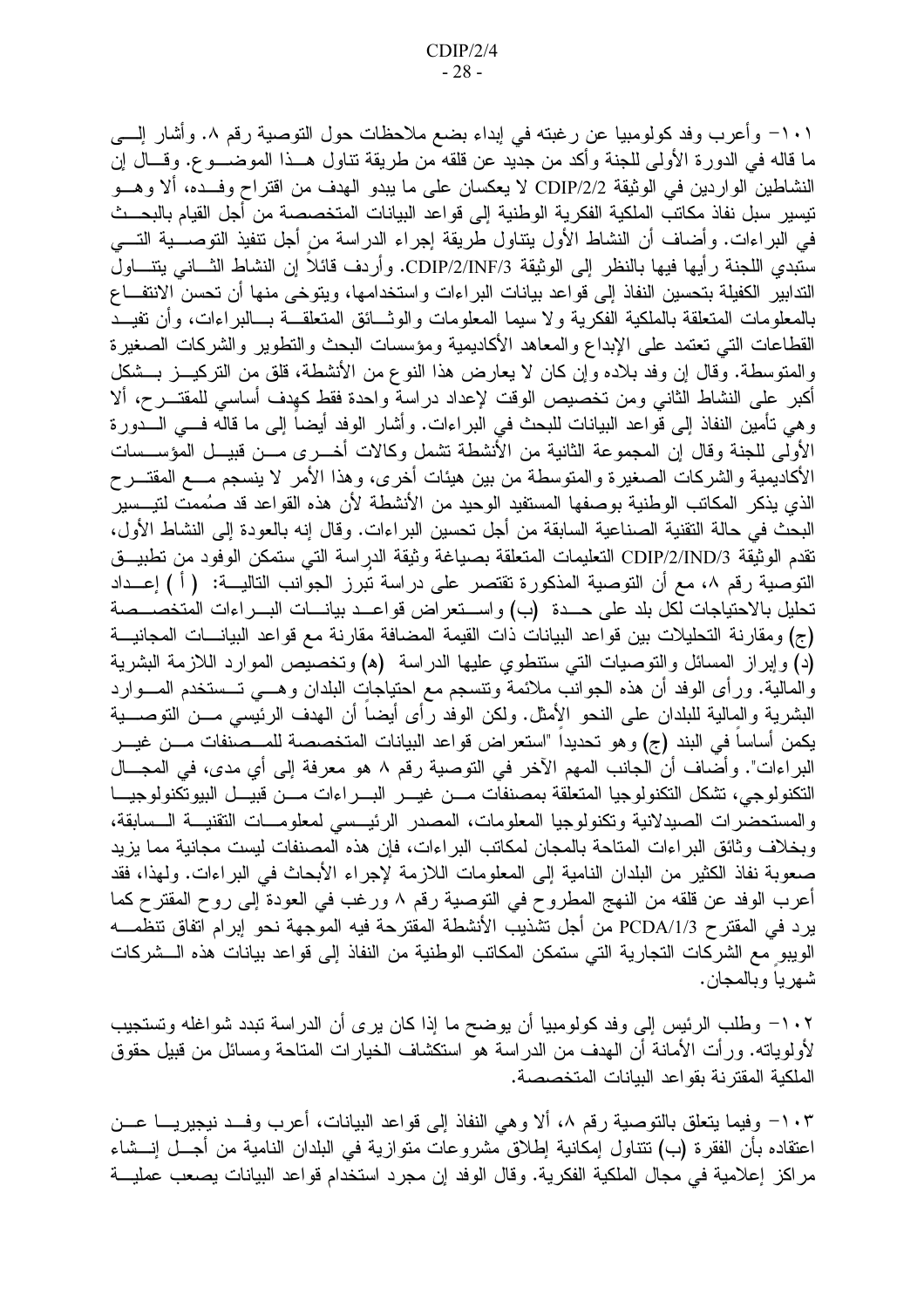النفاذ كما يتوخاها مشروع المساعدة التقنية وتكوين الكفاءات. ولهذا، فإن الوفد لا يرى إنجاز هذا الأمر بمجرد "توخيه" لأن التوخي لا يقصد به هنا المضبي قدما. وأضاف أن إطلاق المشاريع الريادية سيجعل تحقيق هذا الهدف ممكنا. ولهذا فقد دعا الوفد إلى إعداد مشروعات ريادية كفيلة بتحسين النفاذ إلـــى قواعد البيانات. وقال إن عدم معالجة مسألة قواعد البيانات يعتبر خللا كبيرا. ومضىي يقول إنه ينبغـــي لجميع البلدان أن نتصل بقواعد البيانات هذه سواء أكانت نملك هذه القواعد أم لا. وأردف أنه بالنـــسبة للبلدان التي لا تمتلكها، تدعو الحاجة بوضوح إلى مساعدتها على تحقيق هذا الأمر . ومضىي يقــول إن الويبو وإن كان لا يُتوقع منها القيام بكل الأمور، فإن معارفها في هذا المجال من حيث تقديم الإرشـــاد والمساعدة النقنية مجدية. وقال إن الربط بهذه القواعد والنفاذ إليها لن يحدث في النهايــــة إذا لــــم يكــــن للبلدان القدرة على القيام بهذا الأمر وأنه إذا كان التوجه العام لهذه التوصيات من قبيل تحسين إنـــشاء قواعد بيانات دون إقليمية وإقليمية وأقاليمية للبحث في الملكية الفكرية قد صيغ بعنايـــة، فإننــــا عنــــدما نمحص فيها لا نعرف تماما ما المقصود بكلمة "تحسين" لأن التحسين قد لا يفضي في بعض الأحيـــان إلى نتائج جوهرية. وأعرب الوفد عن اعتقاده أن ما قيل يشكل تقديرات لما يمكن توقعه مـــن تـــدابير للمساعدة، والمبالغ الواردة مبالغ متواضعة، بل ربما هي قليلة للغاية لكي تسمح بالتفكير فيما يمكـــن أن نؤول إليه من نتائج. وشكر الوفد الأمانة على جهودها في توضيح فهم التوجهات التي يجب اعتمادهـــا ولكنه طلب المزيد من التوضيح.

١٠٤– وأوجز الرئيس المناقشات التبي دارت مشددا على أن الأمانة قدمت أمثلة عما يمكن فعله. وقال إن وفد سويسرًا كان قد علق على طبيعة المعلومات الإضافية التي ينبغي أن تصاحب مشروعات مـــن هذا النوع. وأشار إلى أن وفدي أستر اليا وسويسر ا تقدما باقتراح يدعو إلــــى تـــوفير نمـــوذج يمكـــن استخدامه لتحصيل بعض المعلومات المطلوبة عند الوصول إلى المرحلة النهائيـــة لإعـــداد وثيقـــة المشروع، ولـهذا، يُتوقع النقدم بالمزيد من المعلومات إلى اللـجنة. وأشارت الأمانـة إلـــي عـــدم وجـــود اعتراض على الأرقام المطروحة التي كانت محط تركيز المناقشات في هذه المرحلـــة، ولمهــذا قـــال الرئيس إن المقترحات اعتمدت عموما وبمقدور هم الآن الانتقال إلى المرحلة التاليــــة اعتمــــادا علــــي المو ار د المالية و البشر بـة المذكور ة.

النظر في التوصية رقم ٩ في قائمة التوصيات الست والعشرين

١٠٥– استهلت الأمانة المناقشات بشأن التوصية رقم ٩ في قائمة التوصيات الست والعشرين قائلة إنها تتناول فكرة توفير أداة كفيلة بتقييم الاحتياجات وتلبية تلك الاحتياجات والموارد. وشددت الأمانة علـــي ضرورة بلورة هذه الفكرة ولمهذا الغرض أكدت على الحاجة إلى توفير منسق استشاري لإجراء تحليـــل مفصل بالمتطلبات. ولتحقيق هذا الأمر، قالت الأمانة إنه جرى تخصيص ميزانية تـــدفع مــــرة واحــــدة لخبير استشاري ولموظف من الفئة المهنية يقوم في وقت لاحق بالإشراف على العملية. وفيما يتعلَّــق بمهارات الخبير الاستشاري، أكدت الأمانة على ضرورة امتلاكه للمعارف في مجال الملكية الفكريـــة وليس في نكنولوجيا المعلومات نظرا لنص المقترح الأصلبي.

١٠٦– وشكر وفد البر ازيل الأمانة على ما قدمته من ايضاحات بشأن المهار ات المطلوب توفر ها فـــي الخبير الاستشاري. وأضاف أنه لا ينبغي لهذا الخبير أن يتمتع بمهارات في مجـــال الملكيــــة الفكريــــة وحسب، بل بكل ما يلزم من مهارات تخوله فهم الاحتياجات الخاصة للبلدان النامية في مجال الملكيـــة الفكرية، أي شخصا قادر ا على فهم احتياجات النتمية المتصلة بالملكية الفكرية لتحسين الابتكار وتعزيز النتمية.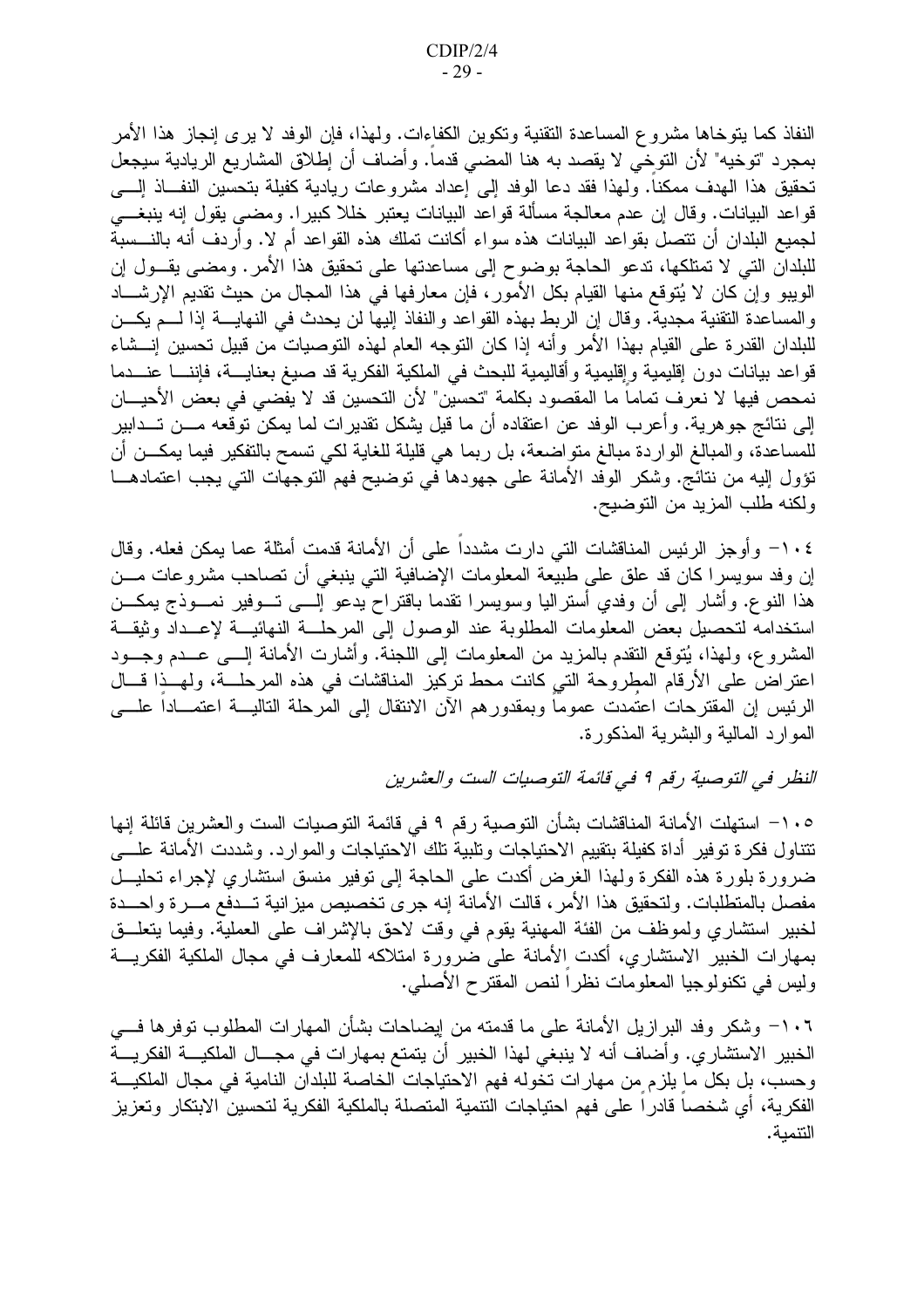١٠٧- وقال وفد كولومبيا إنه لا يعترض على التوصية باستخدام أليسة تعساون يمولهــا المسانحون المنتظرون. ولكنها شددت على أن مسألة الفارق الرقمي مسألة مهمة وأن تمويلها كهدف من الأهداف التي تحظي بالأولوية يرتبط باستحداث هياكل أساسية وتطوير ها لتقليص الفجوة الرقمية. وقال إنسه لا يفهم تماما دور الويبو في هذه العملية. وأضاف أن النشاط المقترح في الوثيقة CDIP/2/2 هو على مـــا يبدو اقتراح باستحداث أداة نشخيص فاعلة لتقييم احتياجات البلدان التنموية من الملكية الفكرية. وطلب الوفد أن يكون الهدف المقترح واضحا وضوح التوصية. وقال إنه لا يتمنى الوصول إلى وضع تنعــدم فيه المساهمات الكفيلة بتحسين حصول المواطنين على التكنولوجيا الرقمية. وأكد من جديد أنه لا يمكنه تأييد المقترح لأنه لا يعتقد أن دور الويبو ينصب فعلياً على نقليص الفجوة الرقميـــة. وقـــال إن هـــذه الأنشطة تحدث في منتديات أخر ي تتناول مسائل تتجاوز الملكية الفكرية. ولهذا السبب طلب أن يـــشير هذا المقترح المحدد إلى ما ستقوم به الويبو في هذا المجال من أجل توسيع نطاق بـــرامج مـــساعدتها النقنية من أجل نقليص الفجوة الرقمية. وقال إن تفاصيل المقترح في الوضع الــــراهن غيــــر واضـــــحة بالنسبة له.

١٠٨– وأضاف وفد جنوب أفريقيا أنه بالنظر إلى البيان الذي أدلى به وفد البرازيل، قد تـــود الويبـــو التعاقد مع اقتصـادي يفهم مسائل الملكية الفكرية.

١٠٩– وقال وفد نيجيريا إنه درس الفقرة بشكل مختلف تماما عما فعلته الوفود التبي أخـــذت الكلمـــة سابقًا، وأنها في رأيه واضحة جدًا. ومضي يقول إن الفقرة نتص على أن الويبو ستساعد فـــي عمليـــة التتسيق مع الدول الأعضاء مع الإشارة بصفة خاصة إلى استحداث قاعدة بيانات لتلبيـــة الاحتياجــــات النتموية المتصلة بالملكية الفكرية بما يتاح من موارد. وأقر الوفد بأن كل مسألة ترتبط بجدول الأعمال بشأن النتمية نتطلب نوفر بعض المعارف الاقتصادية وقد أشير إلى هذا الأمــــر بمنتهــــى الوضــــوح. وتساءل عن وجود قاعدة بيانات تقدم المساعدة للعثور على مسائل الملكية الفكرية من حيــث علاقتهـــا بالاحتياجات النتموية تحديداً. وأضاف أن هذا الأمر من شأنه أن يسفر عن إدارة الموارد إدارة فاعلــــة، وهذا هو الهدف المبتغي. وقال إن الموارد إذا ما أديرت بشكل فاعل وإذا ما تمكنـــا مـــن تلبيـــة تلـــك الاحتياجات التتموية، فإن هذا الأمر ربما يردم الهوة الرقمية. ولهذا فإن أول إجراء ينبغي القيام بــــــه لا يتعلق بالفجوة الرقمية بل بمعالجة المسائل المتصلة بجدول الأعمال بشأن التتمية من حيــث علاقتهـــا الخاصة بالملكية الفكرية وحينئذ يمكن تقليص هذه الفجوة الرقمية. وأضاف الوفد أن القول إن الويبو لا علاقة لها بالفجوة الرقمية خطأ كبير لأن فكرة الملكية الفكرية بكاملها تتمحور حول الرقمنة. وقال إنسه لا يرى ضرورة فرض قيود على النص الذي نقدمت به الأمانة.

١١٠– وأعرب وفد إسبانيا عن اعتقاده بأنه ينبغي للجنة أن تتوخى جانب الحذر عند اقتـــراح أنـــشطة لكي نتفذها الأمانة وأن تضمن عدم نداخل العمل أو ازدواجيته. وقال إن الأنشطة المقترحة للتوصــــية رقم ٩ يمكن أن تكون مثالا لتداخل العمل ولهذا فإن الوفد يدعو إلى اتخاذ تدابير تكفل عدم حدوث هذا النو ع من التداخل. ومضـي يقول إن أول التدابير يتعلق بوضـع آلية تشخيص فاعلة للتمييز بين توصية وتوصية أخرى من المتوقع النظر فيها لاحقا. وذكر الوفد البند ٣ من التوصية رقم ١٠ فــي الوثيقـــة CDIP/2/INF/1 مشيرًا إلى إمكانية وجود بعض التداخل فيه. وقال إن الأمانة يمكن أن تنخرط كتـــدبير آخر في أنشطة رصد أليات الدعم الممكنة للبلدان النامية من أجل تقييم احتياجاتها والتحـــسينات التـــي يمكن إدخالها على أنظمة ملكيتها الصناعية على الصعيد الوطني. وأشار الوفد إلى التوصــــية رقـــم ٩ المتعلقة بجمع البيانات من المانحين وقال إنه يرى أنها نسخة مزدوجة للتوصية رقم ٥ التـــي تقتـــر ح إعداد مشروع لتصميم قاعدة بيانات نحوي جميع أنشطة النعاون. ولهذا اعتبر الوفد أن من الضروري مراجعة التوصية رقم ٩. وأعرب عن اعتقاده بأن الأمر لا يتعلق بكل بساطة بازدواجيـــة المهـــام أو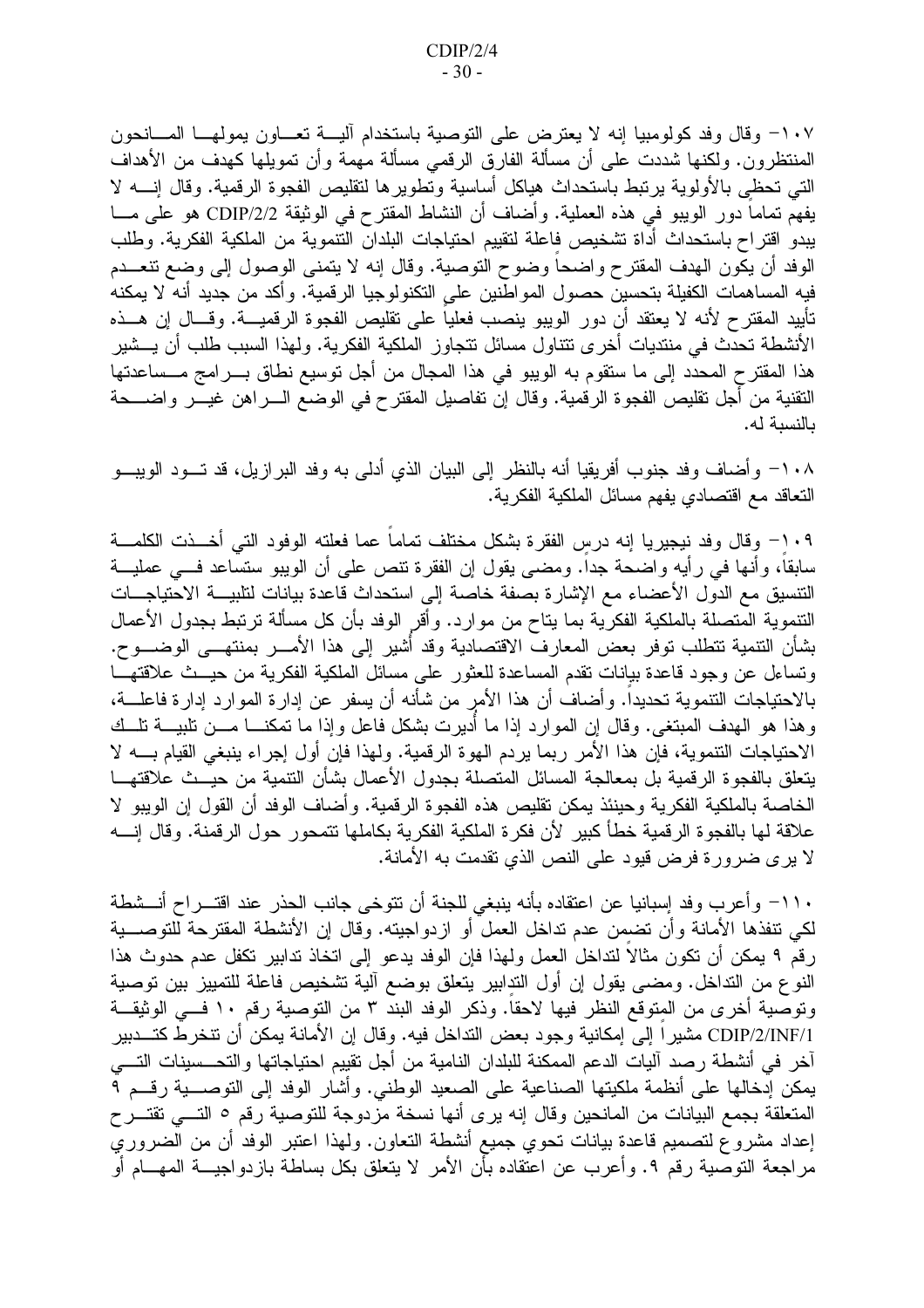الالتزامات ولكن بتداخل أنشطة تنفيذ التوصيات. وأضاف الوفد أن ثمة تأثيرات من الميزانيـــة علــــى النوصية قيد المراجعة بالنظر إلى أنه من المتوقع تعيين خبير استشاري ومنسق وموظف مـــن الفئـــة المهنية بمبلغ إجمالي قيمته ٩٠٠٠٠ فرنك سويسري. وقال الوفد إنه لا يعرف إلى أي مدى سينـــسجم تخصيص هذه الموارد المالية والبشرية مع الالتزام بتنفيذ التوصية رقم ٥، التي يتوقع أن يخصص لها خبير استشاري وموظف من الفئة المهنية بمبلغ إجمالي قيمته ٣٠٠ ٠٠٠ فرنك سويسري. وأعرب عن اعتقاده بأن مسألة الازدواجية تحمل شقين من التداعيات: فمن ناحية ينبغي للجنة ألا تكرر ما التزمـــت به في توصية أخر ى ومن ناحية أخر ى لا ينبغي أن يكون هناك ازدواجية في النفقات التي تخصـــصـها بل أن تسعى للاقتصاد في النفقات.

111 - وأعرب وفد الولايات المتحدة الأمريكية عن اعتقاده بأن مهمة اللجنة، في ما يتعلـــق بالنـــشاط المقترح للفئة ألف، التوصية رقم ٩، هي نتفيذ التوصيات كما انفقت عليها الجمعية العامة واعتمــدتها. وفي هذا الصدد، أعرب الوفد عن اعتقاده بأن الجملة الأولى: "لاقتراح إنشاء أدوات تـــشخيص فاعلــــة لتقييم الاحتياجات التتموية للبلدان في مجال الملكية الفكرية" تحتاج إلى مزيد من التوضــــيح. وأضــــاف الوفد أنه مع كون الجملة الافتتاحية متماشية على ما يبدو مع روح التوصية رقم ٩، لم يرد في الصيغة المتفق عليها والمعتمدة استخدام كلمات "أدوات نشخيص فاعلة". وعلاوة على ذلك، أعرب الوفد عـــن اعتقاده بأن الاقتر اح الذي أعد خلال عملية المفاوضة كان بحيث أن "تشخيص" الاستر اتيجية (إن صح النعبير) التي اعتمدها البلد يكون بمثابة "تشخيص ذاتي" وأن الدول الأعضاء ذاتها ستحدد احتياجاتهـــا النتموية في مجال حماية الملكية الفكرية؛ وبعد استكمال عملية التحديد الذاتي ستقوم في قاعدة البيانـــات آلية محايدة نسبيا للسوق بنتسيق هذه الاحتياجات مع الجهات المانحة الجاهز ة. ومع ذلك، أضاف الوفد قائلاً إنه يبدو عند قراءة النشاط المقترح أنه يتجاوز هذا المفهوم. وعليه، دعـــا الوفــد إلــــى بعــض التوضيحات حول معنى عبارة "أدوات تشخيص فاعلة"، مثل معرفة من يقوم بإعدادها إن لم يكن ذلــك الدول الأعضاء، وصلتها بصيغة التوصية المتفق عليها والمعتمدة.

١١٢– وأعرب وفد البرازيل أيضاً، موافقاً لوفد الولايات المتحدة الأمريكية، عن رغبته في الحـــصول على نوضيحات إضافية حول ماهية "أدوات النشخيص". وأعلن الوفد أنه لا يوافق على خلفية ما قالــــه وفد الولايات المتحدة من أنه ليس بإمكان البلدان الحصول على أدوات التشخيص. وأعرب الوفد عـــن اعتقاده بأن البلدان النامية أو البلدان الأقل نموا يمكن لها أن تلتمس خبرة الويبو ومساعدتها لتـــشخيص احتياجاتها. وأضاف الوفد قائلاً إن عديداً من الوفود أعلنت أن تتفيذ كافة الأنشطة المتعلقة بالمـــساعدة النقنية سيتم بناء على الطلب، وإذا قرر بلد على المستوى الوطني أن يلتمس مـــن الويبـــو تـــشخيص احتياجاته الخاصــة فإن لـه الصـلاحيـة فـي ذلك. وذكرت الوفود أيضـا أن بـإمكان البلـــد أن يقــــرر القيــــام بالنقييم الذاتي. وأكد الوفد أنه لا يرى مانعا من النماس البلد مساعدة من الويبو على نشخيص احتياجاته ويعتبر هذا الالتماس معقولا وممكنا، مشددا على أنه ينبغي للجنة أن نضع في اعتبارها أنها نعمل بناء على المبدأ الأساسي الذي هو إنجاز الأنشطة المتعلقة بالمساعدة التقنية عنَّد الْطلب. ثم دعا الوفد إلــــى نوضيح حول فحوي عبارة "أدوات نشخيص فاعلة".

١١٣– والنمس وفد جنوب أفريقيا أيضاً توضيحاً في ما يتعلق بأدوات التـــشخيص. وقـــال إن معظـــم البلدان النامية، لا سيما في أفريقيا، استنادا إلى النشاط المقترح لـهذه النوصية، سيعانـي مـــن صــــعوبات كبيرة لفهم ما تسعى إلى إنجازه في الميدان. وأضاف الوفد أن من الممكن إقامة علاقة بـــين الاقتـــراح ذاته، على نحو غير مباشر، وبين التوصية رقم ٥ التي تشير إلى أن الويبو يجب أن تعرض معلومات عامة عن الأنشطة المتعلقة بالمساعدة التقنية. وأعرب الوفد عن اعتقاده بأن الشفافية عنـــصـر حاســـم بالنسبة لأي نشاط يتم إنجازه وأن من الواجب إتاحة المعلومات للدول الأعضاء للاطلاع. وقال الوفــد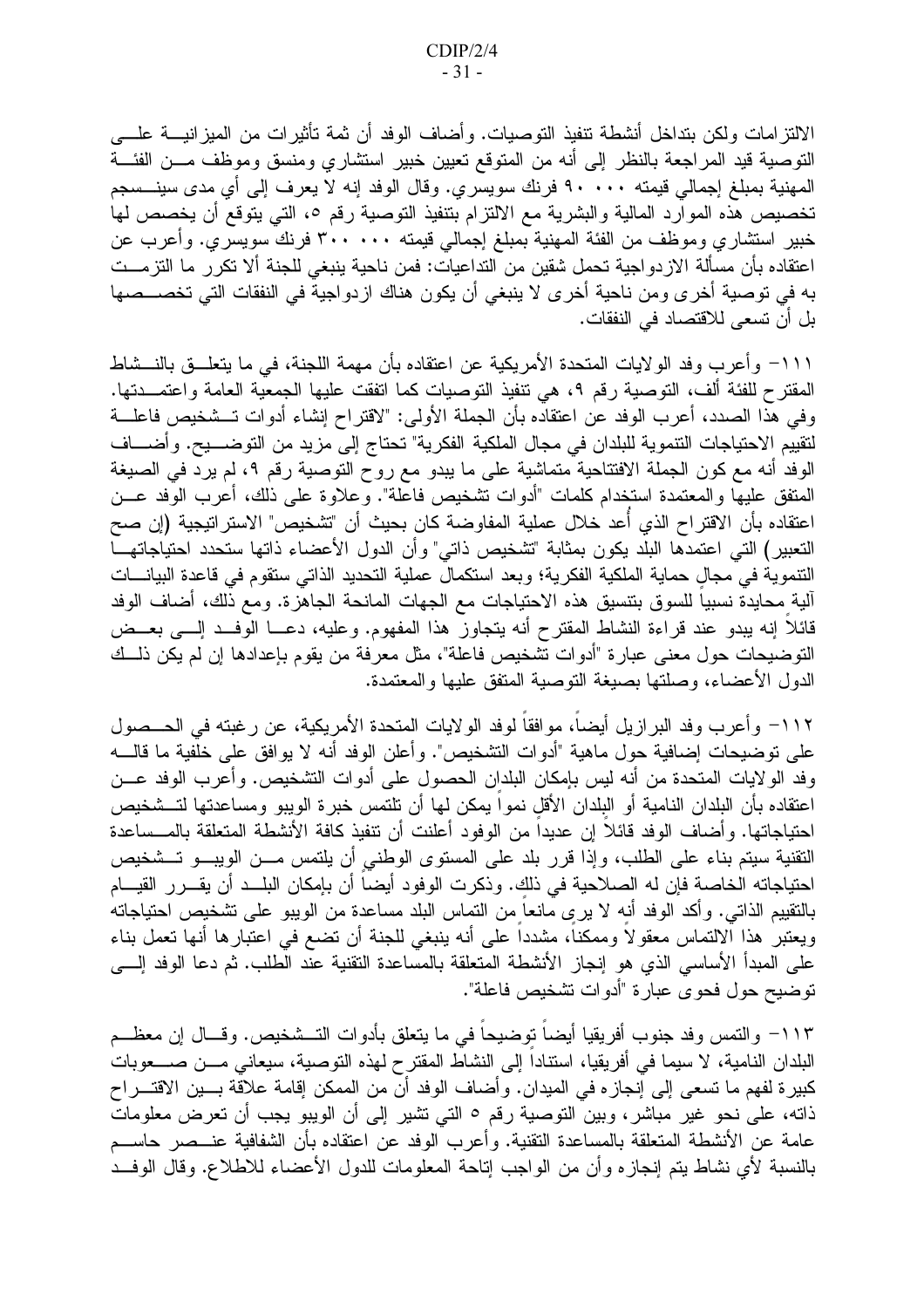إن إتاحة هذه المعلومات للدول الأعضاء ستكون مفيدة لعرض أفضل الممارسات بشأن طبيعة الأنشطة التي يتم إنجاز ها في البلد "ألف"، مثلا، لكي يتعلم البلد "باء" أيضا من تلك الممارسات.

١١٤– والنَّمس الرئيس من الأمانة أن نتصدى لقضية النكر ار والازدواجية في التوصية رقـــم ٩ وأن توضح أيضاً الاقتراح بشأن إعداد "أدوات تشخيص فاعلة".

١١٥– وقالت الأمانة إنها حاولت حقيقة، في إطار مجهودها الأول لاقتـــراح الأنـــشطة وصــــياغتها، استجابة لمختلف التوصيات المقدمة، تجنب دمج الأنشطة والحفاظ على التوصيات كل واحدة على حدة. وشدد الوفد على أنه، نتيجة للطبيعة الشاملة للتنمية، فإن إمكانية الازدواجية بين مختلف الشعب لا تز ال موجودة. وفي ما يتعلَّق بالتوصية رقم ٥، أعربت الأمانة عن اعتقادها بأنها تعالج مجموعة من القضايا المختلفة. وفي هذا الصدد، نقدم الأمانة المعلومات الموجودة ونقوم بإعداد الأدوات مـــن أجـــل نقـــديم المعلومات وإتاحتها للدول الأعضاء، كما عبر عن ذلك وفد الولايات المتحدة الأمريكية، باتفــاق مـــع الدول الأعضاء المعنية. وفي ما يتصل بالتوصية رقم ٩، أعربت الأمانة عن اعتقادهـــا بـــأن الــــدول الأعضاء طلبت إلى المكتب الدولي إعداد قاعدة مشتركة تتكــون مـــن أداة تـــشخيص وآليـــة لتقيـــيم الاحتياجات. وستتولى الدول الأعضاء ذاتها إعداد آلية تقييم الاحتياجات أو يقوم بذلك المكتب الـــدولي، عند الطلب. وشددت الأمانة على أن الأنشطة المتعلقة بالمساعدة النقنية قائمة على الاحتياجـــات ويـــتم الاضطلاع بها بناء على طلب من الدول الأعضاء. وأضاف الوفد أن اللجنة المعنية بالملكية الفكريسة والتنمية أعلنت هذا المبدأ المجرد ودعمتها في الاجتماع الأخير للجمعية العامة للويبـــو. وتـــشير إلــــي أنشطة محددة مثل البعثات الاستشارية، أي الَّخبرة الاسَّتشارية التي يقدمها المكتب الـــدولي، أو دعـــوة الخبراء الخارجيين إلى دعم المكتب الدولي في ما يتعلق بمجالات محددة للملكية الفكرية وكذلك طائفة من الأنشطة المحتملة التي تختلف طبعا باختلاف الوضع السائد في البلد المعنى. وشددت الأمانة أيضا على عدم وجود حل بناسب جميع البلدان وأن من الضروري مراعـــاة الميـــزة النتـافــسية لكـــل بلـــد وخصائصه من أجل تحديد طائفة الأنشطة التي يجب إدراجها. وذكرت الأمانة أيضا القضايا المتعلقـــة بالرصد والنقرير والتقييم والتنفيذ. واستطردت الأمانة مبيّنة أن القاعدة ستتألف من "أدوات التشخيص" التبي ستكون بمثابة ألية التنسيق التبي تجمع البلدان المحتملة التبي نقدمت بالالتماس والبلــدان المانحـــة المحتملة في حوار بشأن نو ع المساعدة ومستواها وكذلك "الممولين"، أي البلدان التي تمول المـــساعدة. ومن الممكن، في إطار هذه العملية، أن يعرب أكثر من بلد واحد أو بلدين عن رغبتهما في الاجتمـــاع لتقديم مساعدة مخصصة، وهذا ما يفسر استخدام عبارة "مركز تبادل المعلومات". ومضت الأمانة فسي تفصيلها تقول إن الهدف هو مشاركة البلدان وضمان اضطلاعها على ظروفها الخاصة لكي نتوصـــل إلى بعض المواصفات المناسبة للبلدان المانحة والبلدان المستفيدة. وأعربت الأمانة عن اعتقادهـــا بـــأن الفكرة الرئيسية في التوصية رقم ٩ تختلف عنها في التوصيةٍ رقم ٥. وشددت الأمانة أيضا علـــى أن مجموعة المهارات اللازمة لتتفيذ هذه التوصيات مختلفة أيضا، مما أيده وفد كل من البرازيل وجنـــوب أفريقيا. واختتمت الأمانة كلمتها قائلة إن كلا الوفدين أشار إلى ضرورة وجود متخصصين في مجـــال الملكية الفكرية يفهمون كيفية ارتباطها بالتنمية.

١١٦– واقترح الرئيس تحويل عبارة "أدوات تشخيص فاعلة" إلى "تدابير تفاعلية". وأعرب الرئيس عن اعتقاده بأن ذلك سيوضح أنها ندابير جمعت بها الويبو البلـــدان المـــستفيدة والبلـــدان المانحــــة لتقيـــيم الاحتياجات ثم تقدمت بعد ذلك نحو ألية لتبادل المعلومات تعد جزءا من هذه التدابير . وقال الرئيس إن الأنشطة المقترحة متفق عليها، مع مر اعاة الإجر اءات العادية المتعلقة بالميز انية.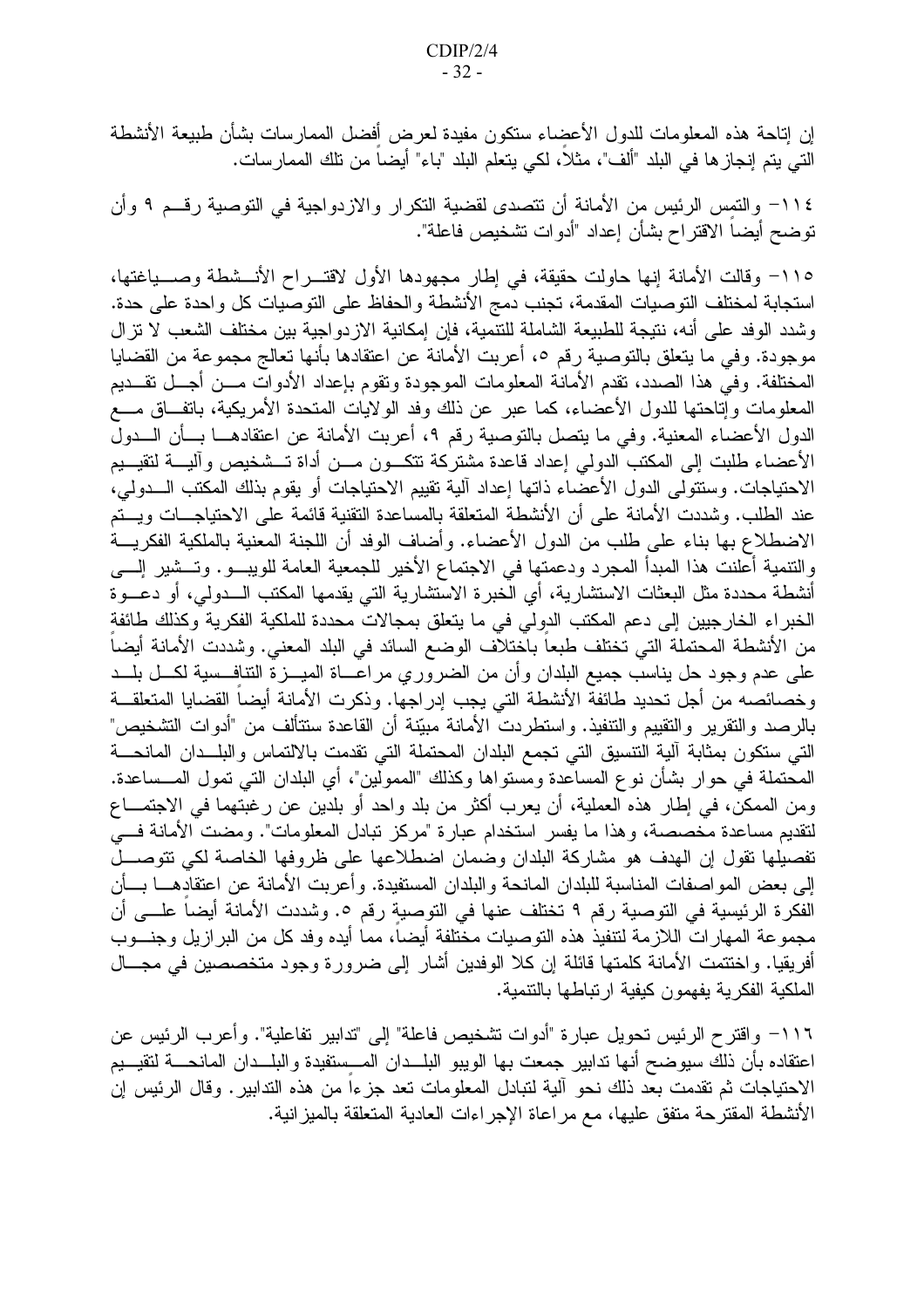النظر في التوصية رقم ١٠ الواردة في قائمة التوصيات الست والعشرين

١١٧– ركزت الأمانة، مستهلة المناقشة حول التوصية رقم ١٠ الواردة في قائمة التوصـــيات الـــست و العشر بن، على أن نطوير ٍ قدرة المؤسسات الوطنية للملكية الفكرية ونعزيز ها، سواء فــــى مؤســـسات الملكية الفكرية أو غيرها، يشملان طائفة عريضة من الأنشطة بما فيها تطوير البنسي التحتيـــة وبنــــاء المؤسسات وتطوير الموارد البشرية وإيجاد روابط بين المنتفعين والأوساط المهنية وغيـــر ذلـــك مـــن المجالات. وتُطلب هذه الأنواع من الأنشطةِ بطبيعة الحال لفائدة مجموعة البلدان الوارد ذكرها وتمثـــل هذه البلدان ما يزيد عن ١٥٥ دولة عضوا في المنظمة. وأضافت الأمانة أن التوصية رقم ١٠ تطلــب من الويبو أيضاً مساعدة الدول الأعضاء علىٌ إنشاء بني تحتية للملكية الفكرية ذات فعالية وذات جدوى من حيث التكلفة والاضطلاع بدور ها الجديد المتمثل في المساهمة في التتمية والتوجه نحو الخـــدمات. وإذا قامت الويبو بذلك ساهمت في إنشاء نظام فعال ومتوازن للملكية الفكريـــة، كمـــا ورد ذلـــك فـــي التوصية نفسها، من خلال استعمال عبارة "النهوض بتوازن عادل بين حماية الملكية الفكرية والمصلحة العامة". وركزت الأمانة على التشديد، خلال المنتدى بشأن النتمية ونوجيه خـــدمات الملكيـــة الفكريــــة المنعقدة في جنيف بتاريخ ١ و ٢ يوليه/تموز ٢٠٠٨، على المقاربة سالفة الذكر . وصرحت الأمانة بأن الموارد المالية الموجودة ليست مناسبة للشروع في البرامج والأنشطة الكفيلة بتنفيذ هذه التوصــــيات إذ أنها نتطلب مبادرات جديدة وكذلك تعميق المساعدة التقنية وتوسيعها. وذكرت الأمانة أيضاً أن الوفود، بينما نتظر في التوصية رقم ١٠، قد ترغب أيضا في الرجوع إلى الوثيقة CDIP/2/INF/1 التي تقــدم جدول الخيارات. وتم إعداد الوثيقة المذكورة، بناء علَّى طلب بعض الوفود، أثناء الدورة الأولى للجنـــة المعنية بالتنمية والملكية الفكرية وتتضمن نوع البر امج التبي يمكن للأمانسة أن تسضطلع بهسا لتنفيــذ التوصية.

11۸ - وأعرب وفد السودان عن اعتقاده، في ما يتعلق بالمساعدة التقنية، بضرورة تـــشخيص موحـــد وتحديد احتياجات البلدان. وأعلن الوفد أيضاً أنه سيناقض نفسه وأن ما يعتقده في الحقيقـــة هـــو أن لا حاجة إلى تشخيص موحد بل من الضروري تحديد احتياجات البلدان على النحو التالي: لا بد للبلدان أن تدل الويبو على احتياجاتها إذ لا تبقى هذه الاحتياجات كما هي بل تتطور بتطـــور أوضــــاع البلـــدان وتغيرها. وعليه، خلص الوفد إلى أنه لا يمكن إجراء تشخيص موحد ما دام أنه لا يوجد حـــل يناســـب جميع الأوضاع.

1١٩– وأشار وفد نونس إلى نص التوصية رقم ١٠ مقتبسا إياه: "تساعد الويبو الدول الأعضاء علـــي تطوير كفاءاتها المؤسسية الوطنية في مجال الملكية الفكرية وتحسينها من خلال المضيي فسي تطــوير البنبي التحتية وغير ها من المرافق". وعليه، التمس الوفد من الأمانة أن تطور الجانـــب المــــادي مـــن المساعدة واقترح طائفة من الأنشطة. وأضاف الوفد قائلا إنه يتوقع حصر الجانب المادي من المساعدة ولم ير في الوثيقة بعنوان "المعلومات والموارد البشرية الإضافية" أي إشارة إلى تكلفة الجانب المسادي للبنية المادية وتكلفتها من حيث الموارد المالية والبشرية. وشرح الوفد أنه إذا كان مبلـــغ ١,٥ مليـــون فرنك سويسري المخصص للمساعدة التقنية هو المتاح لكل من المساعدة التقنية والمــساعدة المتعلقـــة بالبني التحتية فإنه يعتقد أن هذا المبلغ غير كافٍ لتغطية الأنشطة المذكورة.

١٢٠– وأشار وفد جنوب أفريقيا إلى التعليقات التي أدلي بها عدة وفود أخرى في ما يتعلق بسد الفجوة الرقمية ورأى أنه لا ينبغي للويبو أن نتورط في هذه المسألة. وأكد الوفد من جديد أن النموذج المقــدم في النوصية رقم ١٠ بشأن أتمتة المكاتب والبرنامج الحاسوبي لتعزيز جمعيات الإدارة الجماعية يتناول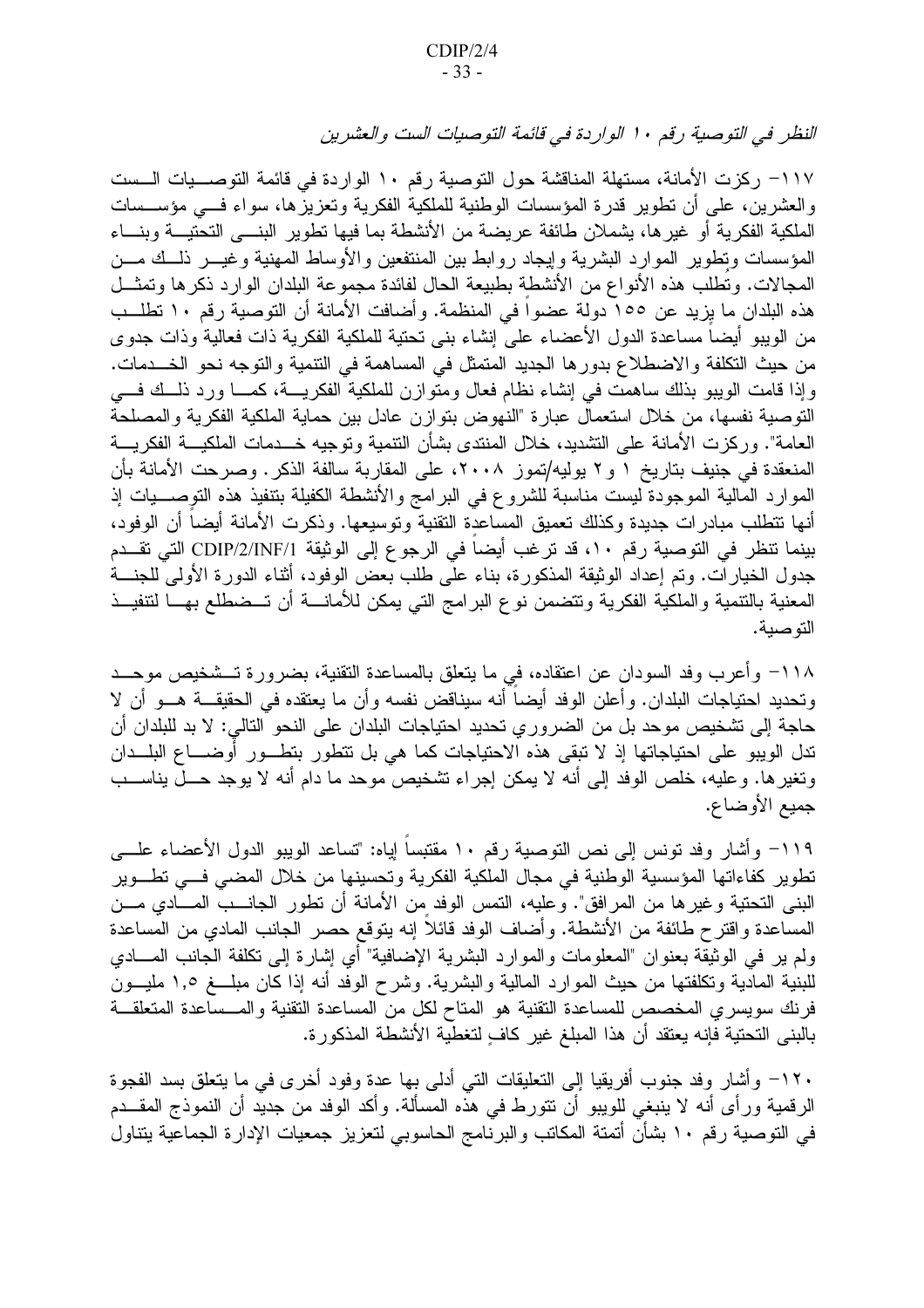مباشرة مسألة سد الفجوة الرقمية. وأردف الوفد قائلاً إن الكلام لا يدور حول وصلات الإنترنت عالية السرعة أو الكابلات رغم أنها نشكل أمثلة نمطية يمكن الإشارة إليها كمحاولة لسد الفجوة الرقمية.

١٢١– وأقر وفد البرازيل، في ما يتعلق بجدول الخيارات، بأن هناك حوالي ١٣ برنامجا ورد وصفها في الوثيقة. وصرح الوفد بأنه على وعي بالأنشطة النقليدية المتعلقة بالمـــساعدة التقنيـــة المخصـــصة للأهداف العامة المتمثلة في تعزيز المكاتب الوطنية للملكية الفكرية في البلدان النامية والبلــدان الأقـــل نمواً وتعزيز قدرة مكاتب الملكية الفكرية على حماية الملكية الفكرية بتقديم خدمات الملكيــــة الفكريــــة للمنتفعين. وأعرب الوفد، مع ذلك، عن قلقه إزاء ما يمكن تسميته بالأنشطة الجديدة أو غيـــر التقليديـــة المتعلقة بالمساعدة التقنية. وأوضح الوفد أنه يشير بعبارة "الأنشطة الجديدة المتعلقة بالمساعدة التقنيـــة" إلى أنشطة المساعدة النقنية التي نركز على نعزيز المبدعين والمخترعين في البلدان النامية والبلــدان الأقل نمواً لحماية إبداعاتهم. وتشكك الوفد في ما إذا كانت أنشطة المساعدة التقنية المشار إليهـــا فـــي التوصية تعكس حقيقة الطريقة التي يمكن بها تعزيز القدرة الوطنية للبلدان النامية مــن خـــلال هـــذه الأنشطة.

١٢٢– وأعرب وفد الكاميرون عن اعتقاده بأن التوصية رقم ١٠ تشير إلى أن الدول الأعضاء ينبغـــي لمها أن تحاول تكوين كفاءات مؤسسية وطنية في مجال الملكية الفكرية وبالتالي فإنها تشير في الواقـــع إلى البني التحتية. بيد أن الوفد لاحظ عند استعراض الوثيقة CDIP/2/INF/1 أنها رغسم "وفرتهـــا" لا تتضمن أية إشارة إلى الطريقة التي ستقوم بها الدول الأعضاء بتطوير البنبي التحتية. وعليـــه، تـــساءل الوفد عما تشير إليه الوثيقة بالضبط وعن كيفية إنجازه.

١٢٣– وأعلن وفد الأرجنتين اعتقاده بأن الوثيقة تتناول مختلف البرامج التي انخرطت فيها الويبـــو أو لا نزال نتخرط فيها أو من الممكن أن نتخرط فيها. والنمس الوفد نوضيحاً بشأن الأنشطة التي لم يـــتم الشروع فيها بعد والأنشطة المزمع إنجازها لتتفيذ التوصية رقم ١٠.

١٢٤– وِالنَّمس وفد فرنسا، منحدثاً باسم الجماعة الأوروبية والدول السبع والعشرين الأعضاء فيهـــا، نوضيحاً في ما يتعلق بوثيقة المعلومات حول الموارد البشرية والمالية. وتساءل الوفد عمـــا إذا كــــان بإمكان الأمانة أن نشرح مجموع الأرقام المقدمة للتمييز بين النفقات التي نتم بدفعة واحــدة والنفقـــات المتكررة. وأضاف الوفد قائلا إن هذا التمييز سيسهل لمعظم الوفود قراءة الوثيقة وفهمها.

١٢٥– وأعرب وفد الصين، مشيراً إلى المشروع الرابع في الوثيقة CDIP/2/INF/2، عن اعتقاده بـــأن الهدف الرئيسي للتوصية رقم ١٠ هو مساعدة الدول الأعضاء على تعزيز كفاءاتها المؤسسية في مجال الملكية الفكرية. وأردف الوفد قائلا إن المشروع يشير إلى تعزيز أليات التعاون بين مؤسسات الملكيـــة الفكرية على أساس إقليمي ودون إقليمي. وقال الوفد إن اللجنة، انطلاقا من فئات الأنشطة التي تمــت مناقشتها لحد الآن في التوصية قيد الاستعراض، تحدثت عن تتسيق الأنـــشطة بـــين مختلــف آليـــات النعاون. وفي هذا السياق، النَّمس الوفد من الأمانة بعض النوضيحات حول الولاية المعنيـــة. وأعــــرب الوفد أيضـاً عن اعتقاده بأن الاهتمام في هِذه النوصية ينصب على النتسيق في مجال الملكيــــة الفكريــــة وأن التتسيق في حد ذاته يعد نشاطاً معقداً جداً. وبالتالي تساءل الوفد عن الطريقة التي نتوى بها الأمانة الإقدام على مهمة تتسيق معينة.

١٢٦– وأثنى وفد نيجيريا على الأمانة لقيامها بإعداد كتيب جدول الخيارات بشأن التوصية رقــم ١٠ النتي رأى الوفد أنها نقع في صميم نطلعات البلدان النامية والبلدان الأقل نموا. واستطرد الوفد قائلا إنه، نظرًا إلى كمية العمل التي من المعتزم الاضطلاع بها بموجب هذه التوصية ونظرًا إلى فهــم أهميـــة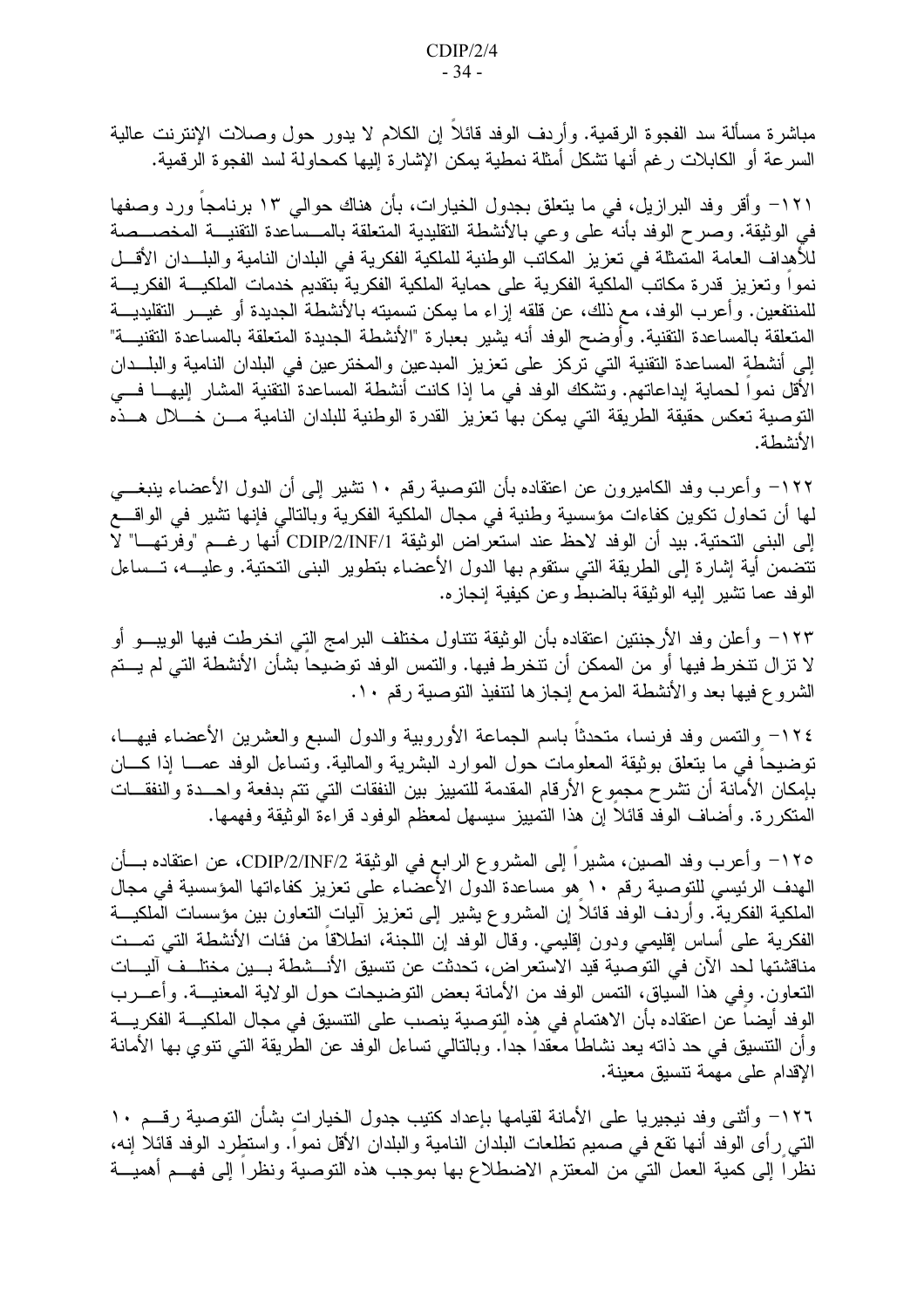الهياكل الأساسية للموارد البشرية في البلدان الأقل نمواً وفي الدول النامية، يعتقد أن تقديرات المــــوارد المالية المقترحة متواضعة جدا ويجب زيادتها.

١٢٧– وتحدثت الأمانة عن الأنشطة المتعلقة بالتدريب في مجال الملكية الفكرية. وصر ح الوفد بـــأن التوصية رقم ١٠ نذكر الكفاءات المؤسسية في مجال الملكية الفكرية وكذلك الموارد البــشرية وهـــي مهمة جدا لدعم مؤسسات الملكية الفكرية. وأضافت الأمانة أن برنامج الويبو يركز على نطوير الموارد البشرية في سياق تطوير الملكية الفكرية والانتفاع بها لأغراض التنمية. ويتجلى ذلك في اقتراح الويبو عدداً من الَّخيار ات في الوثيقة، بما فيها بعض الأنشطة المحددة في مـــا يتعلـــق بفاحـــصـي البــــراءات والعلامات النجارية. وأردفت الأمانة قائلة إن الأنشطة لا تنحصر بالضرورة على بـــرامج التـــدريب الواسعة وأن هناك، نتيجة للتطور الأخير في العضوية، تحولا ملموسا فـــي الاســـتر اتيجية والرؤيـــة المتعلقتين بتطوير الموارد البشرية. وأشارتٌ الأمانة إلى أن عديداً من الوفوَّد أشارت قبل ذلــك إلـــي وجوب صياغة البرامج بطريقة تلبي احتياجات البلدان المستفيدة وطلباتها، بـــالنظر خاصــــة إلــــي أن احتياجات الدول الأعضاء تطورت وتغيرت بشكل ملموس خلال السنوات العشر الماضية. واعترفــت الأمانة بأنه، بينما لا يزال بعض البلدان بحاجة إلى تدريب أساسي للموظفين الحكوميين، فإن بعــضها الأخر يحتاج إلىي تعليم أكثر كثافة وأوسع نطاقا يصل حتى إلىي المدارس الابتدائية لتعليم البنين والبنات أهمية الإبداع والابتكار في سياق الملكية الفكرية. وأضافت الأمانة قائلة إن عدة مستــشارين وخبـــراء قاموا بصياغة واستعراض استراتيجية في ميدان تعليم الملكية الفكرية. وأعربت الأمانة عن اعتقادهـــا بأن من الضروري نكوين الوعي بالملكية الفكرية لدى واضـــعي الـــسياسات والقـــادة والمستــشارين الحكوميين للنظر في تعليم الملكية الفكرية في سياق التنمية والنمو الاقتصاديين. ومضت الأمانة تقــول إنها قامت بصياغة برنامج سمته "برنامج وضع السياسات". وتم تتظيم محافل حول السياسات في هــذا المجال نظم أخرها بالنعاون مع الحكومة الصينية ويهدف إلى إناحة منندى لرؤســاء مكانـــب الملكيـــة الفكرية من البلدان الأفريقية والسلطات الصينية لمشاطرة خبرات بعضهم مع بعض. وأشارت الأمانــــة بالتحديد إلى الأنشطة الواردة في الوثيقة CDIP/2/2 وأشارت إلى أن هذه الأنشطة رامية إلـــي تعزيـــز مجالات التمستها الدول الأعضاء تحديدا في سياق جدول الأعمال بشأن التنمية. واقترحت الأمانة تعيين موظفين إضافيين من الفئات المهنية وفئات الخدمات العامة للاضـــطلاع بالأنـــشطة مــــع المنظمـــات الشريكة. وأضافت الأمانة أنها ستوسع نطاق برامجها لتشمل عددا من المؤسسات المعنية مـــن أجـــل تعزيز مؤسسات الملكية الفكرية في ما يتعلق بالالتماسات التي تقدمها الجامعات، على سـبيل المثــال، لطلب المساعدة على إنشاء دورات جديدة لتعليم الملكية الفكرية وإعداد مواد تعليمية معيارية. وأعلنــت الأمانة بخصوص هذا المجال، أنها ستستخدم موارد إضافية، كما هو مقترح، لتعزيز أنشطتها وجعل المواد التعليمية في متناول تلك الجامعات. واختتمت الأمانة كلمتها قائلة إنها قدمت عرضاً موجزاً عن الأنشطة المقترحة في الوثيقة وإنها لن تسترسل في التفاصيل، كسبا للوقت، إلا أنهـــا ســـتكون ســـعيدة بالاجابة على أبة أسئلة.

١٢٨– وأعلن وفد فرنسا أنه يعلق أهمية كبيرة على النوصية رقم ١٠ التي تعد طموحة حسب رأيــــه. وأعرب الوفد عن رغبته في تسليط الضوء على بضعة عناصر يرى أن من الواجب على اللجنــــة أن تلتفت إليها عندما يتعلق الأمر بالتتفيذ، ألا وهي فائدة إطار زمني أو جدول للتتفيذ وتحديد وقت معـــين للتقييم.

١٢٩– وأعلنت الأمانة، في معرض تفاصيلها المتعلقة بأنشطتها، أن الأنشطة المشار إليها في الصفحة ٧ نرمي أساسا إلى دعم الدول الأعضاء في إبداع الملكية الفكرية وحمايتها وتـــسويقها كواحـــد مـــن الأصول الاقتصادية لمواطنيها. وأشارت الأمانة إلى مداخلة وفد البرازيل الذي ذكر أهمية إعداد برامج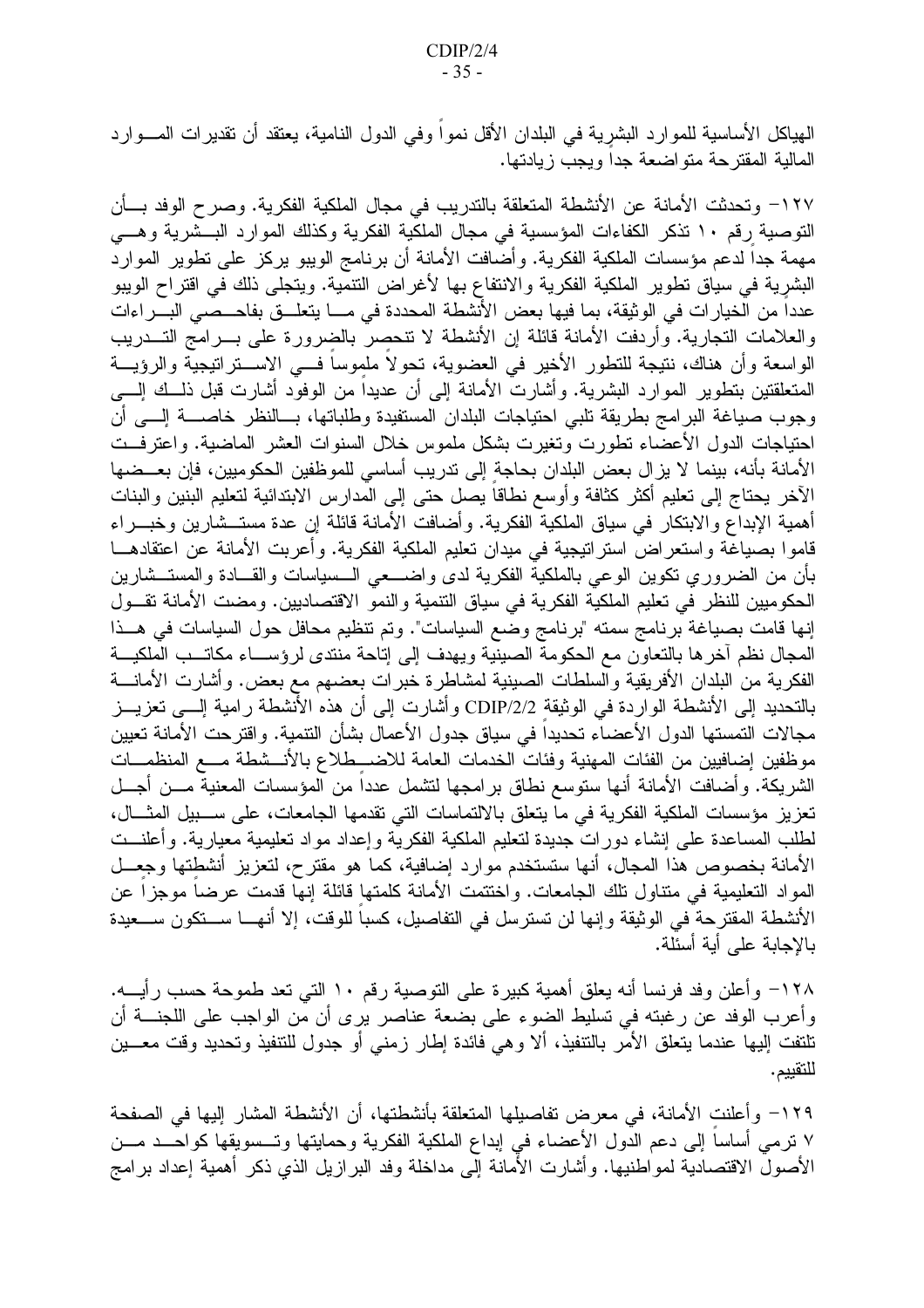تتيح للبلدان أن نشارك في النظام بوصفها بلداناً مبدعة. ومضت الأمانة نشرح أن البـــرامج تـــستهدف أساسا المؤسسات والجامعات والشركات القائمة على النكنولوجيا وحاضنات الشركات والحدائق العلمية، من بين مؤسسات أخر ي. وأضافت الأمانة أن هذه المؤسسات مر اكز لتكوين المعرفة، لا ســــيما فــــي البلدان النامية حيث يخصَّص معظم الاستثمارات للمؤسسات العامة ولمهذا السسبب يتكسون الجمهسور المستهدف من الجامعات ومؤسسات البحث والنطوير . وفي هذا الـــسياق، أعلنـــت الأمانــــة أنــــه يـــتم الاضطلاع بأنشطة في إطار برامج التدريب والحلقات الدراسية وأن الويبو نتلقى طلب منتزايــدا مـــن الدول الأعضاء. واستطردت الأمانّة قائلة إن مجموع الموارد المشار إليهـــا فـــي الوثيقـــة CDIP/2/2 ستخصص للاضطلاع بالأنشطة الرئيسية. وهذه الأنشطة هي النالية: ( أ ) برامج حول الاستراتيجيات الوطنية في مجال الملكية الفكرية؛ (ب) وحلقات عمل بشأن السياسات المؤسسية في مجـــال الملكيـــة الفكرية للجامعات ومؤسسات البحث والنطوير؛ (ج) برامج الندريب في مجال صياغة البراءات (وفي هذه الحالة سنكون صياغة البراءات في شكل يجمع بين الندريب النفاعلي المباشر وبرامج النعلم عـــن بعد)؛ (د) وبر امج ناجحة لترخيص النكنولوجيا (بر امج أساسية ومنقدمة). (ه) أما فـــي مــــا يتعلـــق بالنشاط الرئيسي الخامس، أي إنشاء موقع إلكتروني يتطلب الاستعانة بخبرة متخصص يتولى تطويره، كما هو مشار ٳليه في العمود الأول من هذه الأنشطة، فقالت الأمانة إنه ينبغي معرفة أن الموقع ســـيفيد المشاركين في برامج التدريب، مثل مديري التكنولوجيا والمهنيين من مكاتب نقل التكنولوجيا وســـيتيح لمهم تبادل الأراء والنواصل ونكوين معشر للمديرين بإمكانهم أن يساعدوا بعضبهم بعضا علـــي إعـــداد البرامج والعقود وغير ذلك من القضايا المتعلقة بإدارة النكنولوجيا ۖ (و) وأخيرا، إعداد برامج تـــدريب حول نقييم الملكية الفكرية. وبينت الأمانة أن بعض نلك الأنشطة مشار إليهـــا أيـــضـاً فـــى البنـــد ١٠، الصفحة ٨ في القسم المتعلق بصياغة البراءات وترخيصها من الوثيقة العامـــة CDIP/2/1. وأشـــارت الأمانة، إضافة إلى ذلك، إلى البيان الذي أدلى به وفد الأرجنتين والذي التمس فيه من الأمانة أن تذكر الأنشطة الجديدة في الوثيقة برمتها. وفي هذا السياق، ذكرت الأمانة، على سبيل المثال، برنامج التقييم الذي يجرى إعداده وكذلك البرامج المتعلقة بصياغة البراءات ونرخيصها. وأكدت الأمانة من جديد أن هذه البرامج، رغم تمام إعدادها، لا تزال قيد التكييف والتنقيح. واختتمت الأمانة كلمتها قائلة إنها ستتيح للوفود كتيبات حول كافة برامج الندريب، أي دليل صياغة البراءات ودليـــل تــــراخيص التكنولوجيـــا الناجحة والكتيب حول الاستراتيجيات الوطنية بشأن الملكية الفكرية والدراسة بشأن الجـــرد الحـــسابـي للملكية الفكرية (منهجية لتقييم احتياجات البلدان في ما يتعلق بصياغة استر اتيجيات وطنية بشأن الملكية الفكرية في سياق السياسات الاقتصادية والصناعية والتعليمية والتجارية).

١٣٠– وفي ما يتصل بالصناعات الإبداعية، شددت الأمانة على أنها تشكل مجالاً مهماً بالنسبة للبلدان النامية وأطلعت على البرامج التي نتوى الشروع فيها. وأردفت الأمانة قائلة إنها ستقترح نوعين مـــن الأنشطة لتتفيذ التوصية رقم ١٠. والنشاط الأول هو نتظيم مائدتين مستدير تين تشارك فيهما المؤسسات الداعمة للصناعات الإبداعية حيث يمكن نتاول القضايا المتعلقة بالإدارة والجوانب الاقتصادية وتمويــل المشروعات الإبداعية. وأعربت الأمانة عن اعتقادها بأن المسألة المتعلقـــة بـــالتركيز المحـــدد علــــي المشروعات الإبداعية مسألة جديدة بالنسبة لبعض البلدان وقالت إنها قامـــت باســـتنباط أدوات يمكـــن إعدادها ونقديمها كبرنامج. وفي ما يتعلق بالأنشطة الأخرى، أضافت الأمانة أنها نتمثل فسي حلقــات دراسية وطنية. ويمكن نركيز هذه الحلقات على قياس وقع الملكية الفكرية على الصناعات الإبداعيـــة ومساهمتها في الاقتصاد الوطني. وأعلنت الأمانة أنها نتمتع ببعض الخبرة في هذا الميدان وأن الحلقات الدر اسية في مجال تكوين الكفاءات تثير اهتماما ملموسا لدى البلدان النامية التي يتزايد عدد طلباتها في هذا الصدد. ومضت الأمانة تقوِل إن هناك عدة مسائل طرحت في القاعة كان معظمها مثيرا للاهتمـــام ونتفاوت من مسائل محددة جدا إلى أسئلة مفاهيمية إلى حد كبير . وفي هذا الـــسياق ذكـــرت الأمانــــة المسائل التبي أثارها كل من وفد الأرجنتين ووفد البرازيل في ما يتعلـــق بمـــدى اخـــتلاف الأنـــشطة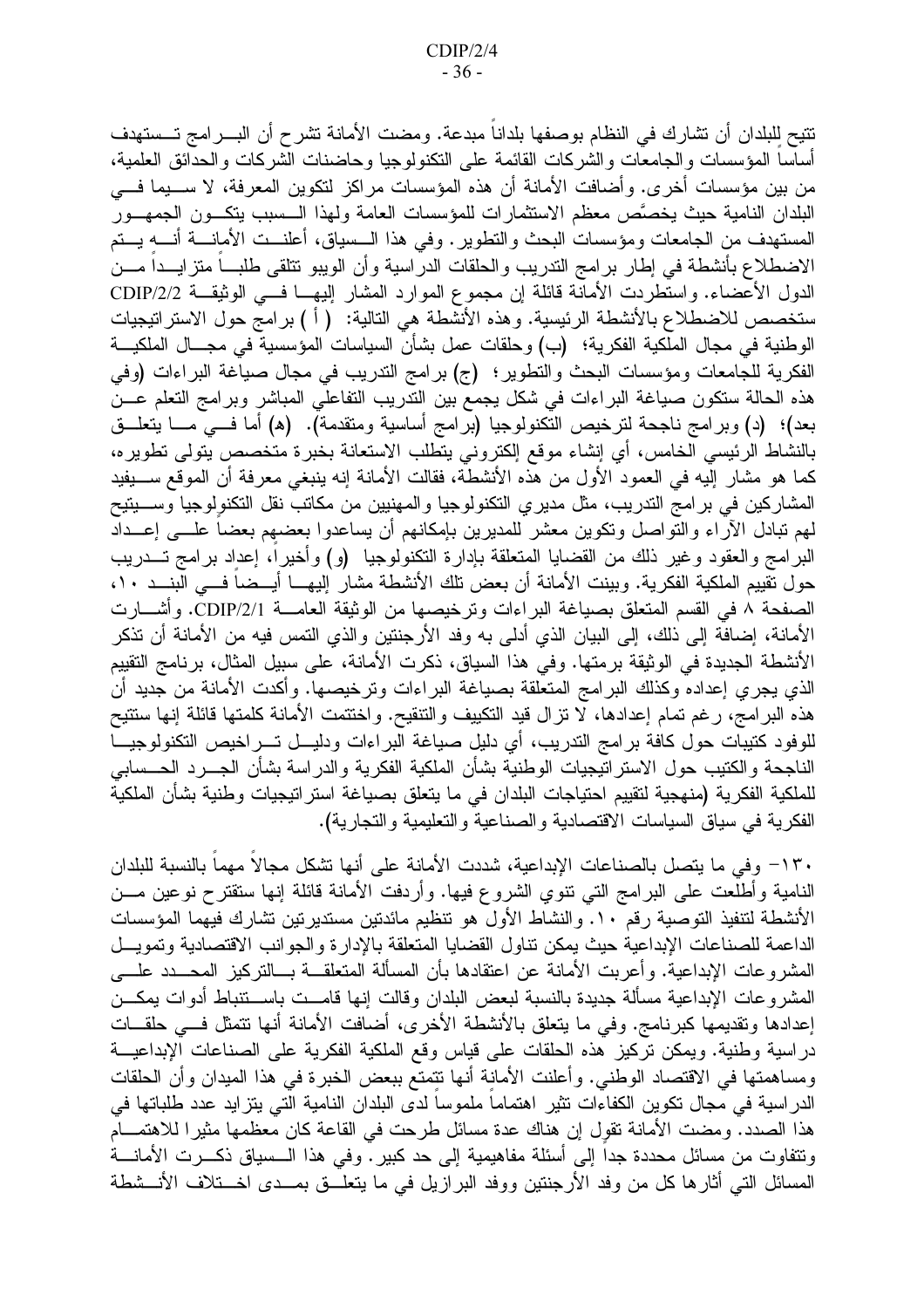المقترحة الجديدة منها وغير التقليدية. وصرحت الأمانة بأن النشاط المقدم سيكون في الواقع من نفــس القبيل، سواء كان في شكل حلقة دراسية أو مائدة مستديرة. غير أن العنصر الجديد ســـيكون التركيـــز على كيفية الانتفاع بالأدوات والنتائج التي حققتها البلدان النامية بالنسبة لاحتياجاتها الخاصة. وأردفــت الأمانة قائلة إن من غير الممكن في هذه المرحلة الاسترسال في موضوع الحلقات الدراسية والموائـــد المستديرة لأنها ستكون خاصة بالبلدان التبي ستنظم فيها. واختتمت الأمانة كلمتها قائلة إنها نقترح أربعة أنشطة في هذا الصدد، ألا وهي حلقتان دراسيتان ومائدتان مستديرتان وأنها لا تعتقـــد أن نتفيـــذّ هـــذه الأنشطة يتطلب موظفين مهنيين إضافيين. إلا أن الأمانة أضافت أن الوضــــع، اســـتتاداً إلــــى الخبــــرة الماضِية ونِنيجة لكمية العمل النمويني الذي ينطوي عليها نتظيم الأنشطة لفترة سنة واحدة، قد ينطلــب نوعا واحدا من الموظفين التقنيين بتكاليف عادية. وفي ما يتعلق بالتماس التوضيحات عن التكاليف التي نتم بدفعة واحدة والنكاليف المنكررة، شرحت الأمانة أن الأنشطة التبي يتم الاضطلاع بها خلال فتـــرة سنة واحدة ستحتاج إلى خبير من فئة الخدمات العامة لفترة سنة واحدة. أما في مـــا يتـــصل بتكـــاليف الأنشطة فأعربت الأمانة عن اعتقادها بأن الأنشطة ستتمثل في برنامج لمدة سنة واحدة ستبلغ تكاليف ۲٤٠ ٠٠٠ فر نك سويسر ي أو ٦٠٠٠٠ فر نك سويسر ي لكل حلقة در اسية أو مائدة مستدير ة.

١٣١– و في ما يتعلق بالأنشطة المرتبطة بالشركات الصغيرة والمتوسطة، بينــت الأمانـــة ضـــرورة تغطية اللغات الست الرسمية في الأمم المتحدة للتعامل بوجه فعال مع قطاع الـــشركات فـــي أي بلـــد وبالتالي ضرورة تكوين فريق بإمكانه أن يعمل بكافة اللغات الست. واستطردت الأمانة قائلة إن اللغات التي يتَّم التركيز عليها هي اللغات العربية والروسية والصينية، إذ أنها قادرة علـــي العمـــل باللغـــات الإنكليزية والفرنسية والإسبانية. وقالت الأمانة إنها لم نتمكن لحد الآن من إنجاز أي عمل ميداني فعال في البلدان الناطقة باللغات الروسية والصينية والعربية. وشددت الأمانة أيضاً علـــي ضـــرورة إتاحـــة موارد مالية لترجمة محتوى المنشورات الثمانية المختلفة التي أعدتها عبر السنوات ومنها أربعة ضمن سلسلة دلائل الملكية الفكرية لقطاع الأعمال. وصرحت الأمانة بأن هذه المنشورات متاحة ببعض لغات الأمم المتحدة الرسمية ويجب نكييفها مع القانون الوطنبي وإناحة أمثلة وطنية. وأضافت الأمانة أن هناك النماسات عالقة من ٢٦ بلداً مختلفاً لترجَّمة وتكييف واحد أو أكثر من هذه المنشورات، إلى جانب ١٤ بلدا آخر قدمت التماسات لترجمة أو تكييف البر امج العشرة للعرض التصويري حول الملكية الفكريــــة. واختتمت الأمانة بقولها إنه إذا أريد نلبية هذه الالتَّماسات على أساس اقتسام التكاليف فلا بد من موارد أكثر مما أشير إليه، إذ أن هذه التكاليف متكررة. وأضافت الأمانة أن من الضروري بالتـــالـي إتاحــــة موارد أكثر مما هو مطلوب في الوثيقة.

١٣٢– وأعرب وفد فرنسا عن رغبته في النظر في نقطتين مهمتين حول تتفيــذ التوصـــية رقـــم ١٠ وأعلن أن النقطة الأولى نتعلق بالجدول الزمني لتنفيذ التوصية. وأضاف الوفد أن الأنشطة المقترحة قد نؤدي إلى نوقعات أكبر مما هو مقترح في الوقت الراهن والعكس بالعكس. وعلاوة على ذلـــك، قـــال الوفد إن الصعوبات المتعلقة بالتنفيذ في بعض الأحيان قد تعني أن الأنشطة المزمع إنجازها خلال فترة من الزمن قد نواجه مشكلات وأنه قد يتعذر احترام المهل لأسباب مختلفة نرتبط بتنوع البلـــدان النــــي يجري فيها نتفيذ الأنشطة. وعليه، أعرب الوفد عن اعتقاده بأنه لو وُجد جدول زمنــــيّ لكـــان يحتمـــلّ وجوب إجراء نقييم في مرحلة من المراحل مما سيسهل رصده، مع وضع الموارد غير المستخدمة في الاعتبار أو الطلبات التبي لم نتم تلبيتها من جهة أخرى. وأعلن وفد فرنسا عن يقينه بأن الأمانة نظرت في المسألة ولكنه يريد أن يلفِت انتباهها إليها لكي تضعها في الاعتبار عند صياغة التقريـــر المتعلـــق بالنتفيذ. واسترسل الوفد قائلا إن الجدول الزمني قد يكون بمثابة مفهوم نقييم مفيد لنقديم صورة إجمالية عما يِجري. وصرح الوفد بأن من الممكن من خلال العروض المقدمة ملاحظة وجود خطة لفتـــرة ١٢ شهراً المقبَّلة، إلا أنَّ الوفد سيعود إلى هذه المسألة في مرحلة لاحقة في المناقشات بشأن محتوى الوثيقة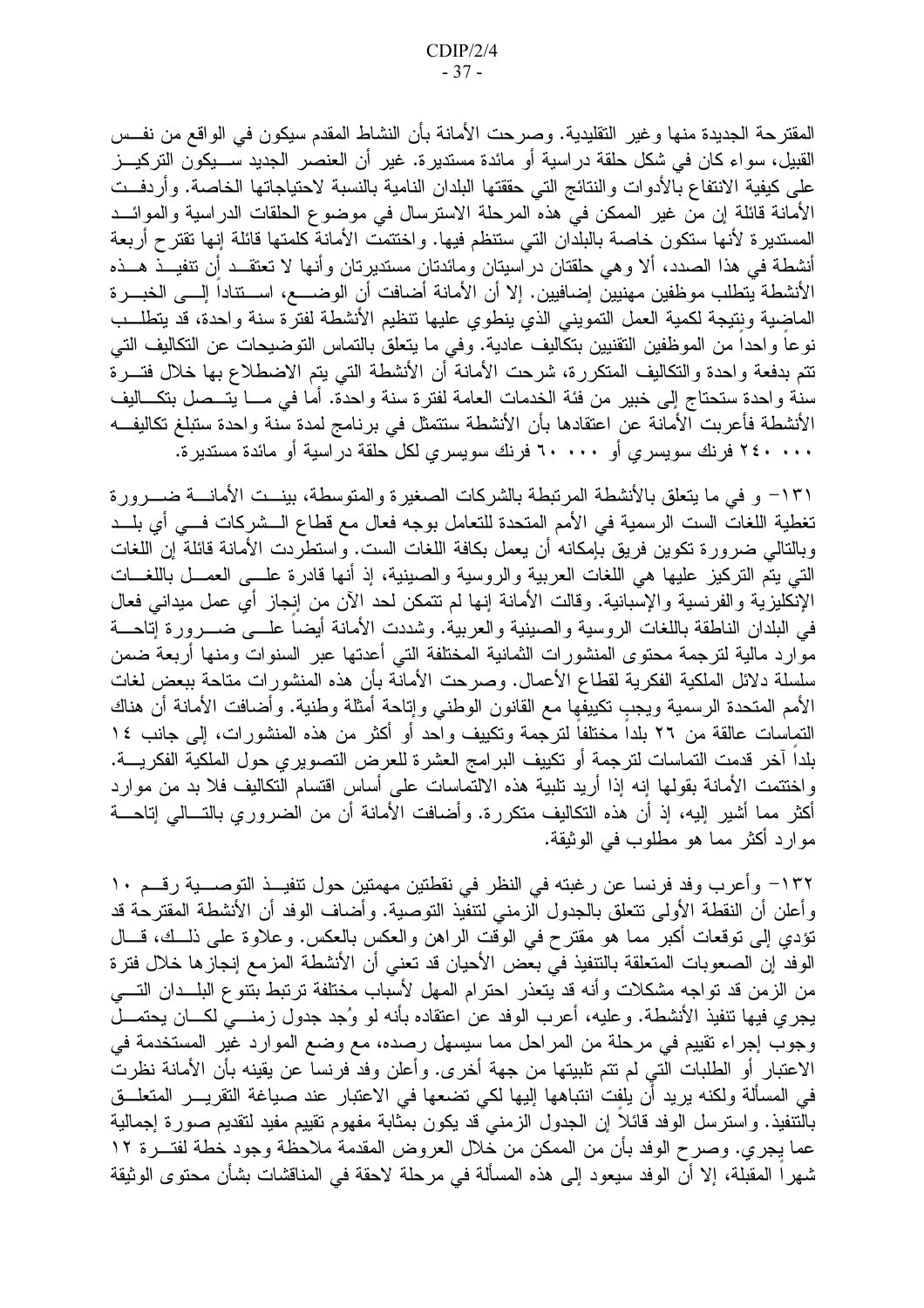CDIP/2/INF/1. وأوضح الوفد أن في النشاط رقم ١١ إشارة إلى نزويج وإنشاء مراكـــز للمعلومـــات المتعلقة بإدارة الملكية الفكرية وأنه سيكون ممتنا للحصول على مزيد من التوضيحات في مــــا يتعلــــق بمعنى هذه الجملة وفحواها. وأشار الوفد على وجه التحديد إلى إنشاء قواعد بيانات دولية نرمى إلــــى اكتشاف ما إذا كانت هناك أية إحالة بين هذه القواعد وغيرها من قواعد البيانات بشأن البراءات المشار إليها أثناء المناقشات السابقة. وأضاف الوفد أنه لو أتيحت هذه الإحالة لكان من الممكن عندئذ، بإنـــشاء قاعدة البيانات، استخدام المعلومات الموجودة وضمان عمل الإدارة المسؤولة عــن قاعــدة البيانـــات بالتعاون مع غير ها من الإدار ات السالفة الذكر .

١٣٣– وشدد وفد باكستان، مشيراً إلى الوثيقة 2/2/DIP التي تتضمن إشارة إلى مختلــف الأنـــشطة والندريب الذي نقدمه الويبو ، على أن الوثيقة تشير إلى البرامج التي تتجلَّى في الوثيقة CDIP/2/INF/1 النبي نزكز على وضع نظام متوازن للملكية الفكرية. وأكد الوفد اعتقاده بأن هناك إشارة إلـــي وضــــع نظام متوازن للملكية الفكرية في كافة أنواع التدريب تقدمها الأكاديمية بطبيعتها المتنوعة، إلا أن الوفد طلب نوضيحا حول كيفية قيامها بذلك. ونساءل الوفد بالتحديد عما إذا كانت الأكاديمية نقـــدم مبــــادئ توجيهية دولية وما إذا كانت تعالج أنظمة الملكية الفكرية الخاصة التبي يجب وضعها علـــي المـــستوى الوطنـى ومـا هو النوازن المفضلّ. أمـا النساؤل الثانـي فيتعلق بالشركات الصـغيرة والمنوسطة والمبـــالـغ التي وردت في الوثيقة CDIP/2/2. وطلب الوفد من الأمانة توضيحاً بشأن عدم ظهور المبلغ الكامـــل المطلوب لمجموع الأنشطة التي ترغب الشعبة في الاضطلاع بها وماذا تخطط للمستقبل.

١٣٤- وفي ما يتعلق بمراكز السياسة بشأن المعارف التقليدية، أعلن وفد السودان أن بلــده أنــشأ ٢٦ مركز اً تعالج المعارف النقليدية والفولكلور . وأضاف الوفد أن هناك أنشطة جارية في السودان ولكنهـــا تفتقر إلى مشاركة حيوية أو نوجيه من قبل الويبو. وصرح الوفد أيضا بأن الويبو شاركت وســـاهمت قليلًا في الندريب ولكن ليست هناك ألية تعاون رسمية بين هذه المراكز والمنظمة. وتساءل الوفد عمـــا إذا كانت الوفود الدائمة في الويبو نشطة قدر إمكانها في ما يتعلق بالتعاون. وبالنسبة للاســـتثمار فـــي الملكية الفكرية، تساءل الوفد أيضاً عما إذا كان من الممكن مساعدة الشركات الصغيرة والمتوسطة في السودان لكي تستفيد من هذه الأنظمة.

١٣٥– وشكر وفد جامايكا الأمانة على تقديم المستجدات حول الأنشطة المعتزم تتفيذها في تلك الفئــــة. وأعلن الوفد أن جامايكا انخرطت في استراتيجية تمكنها من الوصول إلى حالة بلد متقدم لغايــــة ســــنة ٢٠٣٠ وبدأت نتظر في الدور المتكامل الذي يمكن أن نلعبه الملكية الفكرية في هذا الـــصدد. وأردف الوفد أن بعض الأنشطة المزمع إنجازها في الوثيقة قد نكون مفيدة لجامايكا، ولا سيما على المـــستوى دون الإقليمي في الجماعة الكاريبية والسوق المشتركة لمنطقة البحر الكاريبي، بما أن إطار هذا التعاون موجود. وأشار الوفد إلى الوثيقة CDIP/2/2/INF وتساءل عن مدى إمكانية قيام الأمانة بحساب النتائج المرنقبة بمزيد من التفاصيل من حيث الأعداد. وأعرب الوفد عن وعيه بأن بعض الأنـــشطة طويلــــة الأجل وبعضها قصيرة الأجل. وعليه، فإنه يود أن يحصل على توضيحات، في مـــا يتعلـــق بالنتــــائج المرنقبة، حول مدى إمكانية قيام الأمانة بحساب عدد النتائج التي يُتوقع تحقيقهـــا مـــن بعـــض تلـــك الأنشطة. وأعلن الوفد أيضا أنه لا يعرف ما إذا كان من الممكن تحقيق ذلــك ولكـــن أحـــد الجوانـــب الحاسمة من النتيجة هو مدى إمكانية حسابها وليس الجانب الكيفي منها فحسب ولكن أيضا وقعها الكمي المرتقب. واختتم الوفد كلمته ملتمساً من الأمانة أن تؤكد ما إذا كان من الممكن حساب الأنشطة وتحديد الأنشطة التي يمكن حسابها بمزيد من التفصيل.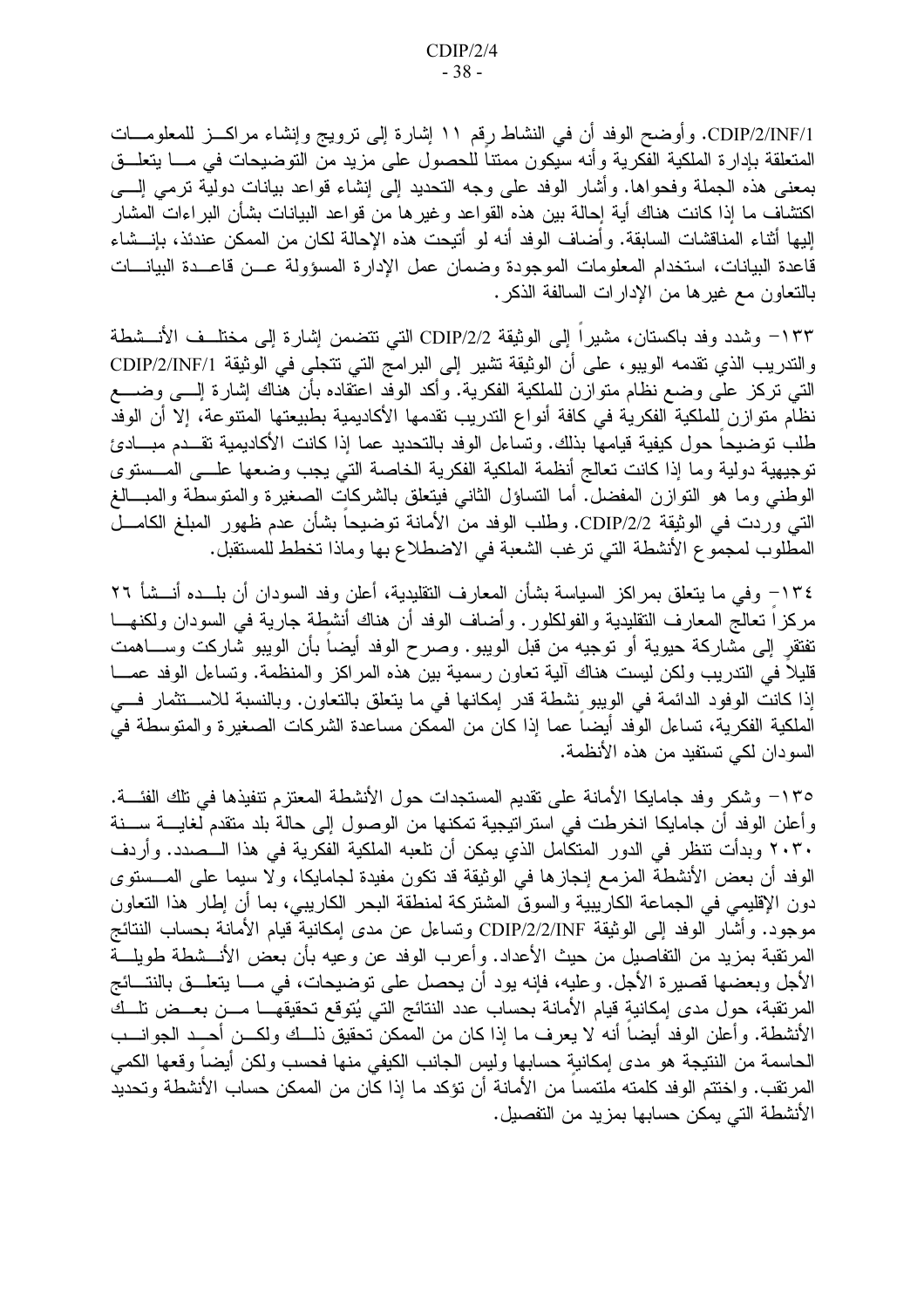١٣٦– وأشاد وفد البرازيل بالأمانة لتفصيلها، بصورة فعالة، الأنشطة المزمع إنجازهــا فـــي إطـــار النوصية رقم ١٠. وقال الوفد إنه نظر في الأرقام المقدمة وأن رد فعله الأول، آخذا في الاعتبار طائفة عريضة من الأنشطة المربقبة فيها، هو القول بأن الأرقام المقترحة معقولة وحذرة إلى حد كبير . وشكر الوفد الأمانة على شرح التركيز الجديد أو الإضافي لأنشطة الويبو المتعلقة بالمساعدة التقنية. وأعـــرب الوفد عن اعتقاده بأن تعزيز كفاءات صغار المخترعين والشركات الصغيرة والمتوسطة فسي البلـــدان النامية لحماية إبداعاتهم الشخصية يشكل واحدا من أهداف جدول الأعمال بشأن التنمية. وأكـــد الوفـــد اعتقاده أيضاً بأن شكل الأنشطة لا يزال تقليديا رغم التركيز الجديد.

١٣٧– وأعرب وفد جمهورية كوريا عن رغبته في التعليق على الأنشطة المقترحة في التوصية رقـــم ١٠ مشيرا إلى أنه تساءل في وقت سابق عن حالة بعض الاقتراحات التي تقدم بها في الدور ة الـــسابقة للجنة. وأشار الوفد إلى أن الأمانة لم توضح أن من الممكن بيان أي إسقاط للاقتراحات فـــى الوثيقـــة. وعليه، اقترح الوفد إعادة صياغة الوثيقة بحيث ترد فيها اقتراحاته حسول النسشاط الخساص بالنسساء والشباب. وأضاف الوفد أنه أمعن النظر في الـــوثيقتين CDIP/2/2 وCDIP/2/2/INF1/1 وكـــذلك فــــي تخصيص الموارد ولم يجد أي نشاط يرتبط مباشرة باقتراحاته. وأقترح الوف1 إدراج اقتراحاتــــه فــــي الصفحة ٦ من الوثيقة CDIP/2/2 وأن الفقرة الثانية من هذه الوثيقة قد تكون المكــــان الملائـــم لإدراج منتدى التدريب بشأن الاختر اعات للنساء والطلاب. ومضبى الوفد يقول إنه، مـــا دامـــت الاقتر احـــات صادرة عن دولة عضو، ونظرًا إلى قبول هذه الاقتراحات في الدورة الأخيرة للجنة، سيقدر ظهورهـــا في الوثيقة. وأشار الوفد أيضاً إلى اقترِاحه حول إنشاء نظام إلكِتروني للمعـــاملات المتعلقـــة بالـــسلع المخترعة الذي يعتبر ه مشروعا ضخما قد يتطلب تمويلا إضافيا. وأعرب الوفد أيضا عن اعتقاده بـــأن الصيغة المستعملة في الوثيقة ينبغي أن تتضمن إشارة إلى إبداع الملكية الفكرية واستغلالها التجـــاري. وأعلن الوفد أنه سيسعى إلى مشاورة الأمانة بشأن هذه القضية في مرحلة لاحقة.

١٣٨– واقترح وفد جنوب أفريقيا توجيه أنشطة الأكاديمية نحو احتياجات البلدان النامية مـــن حيـــث مغزى الملكية الفكرية ومختلف الأدوات المتلحة وحمايتها. وأعرب الوفد عن اعتقاده بــضرورة إدراج البعد الإنمائي في هذه الأنشطة لكي تفهمها المؤسسات الجامعية في البلدان النامية بوجه أفضل. وأردف الوفد قائلا إن ذلك سيساعد على إناحة منظور منوازن لأنظمة الملكية الفكرية ويبرهن بوضوح علـــي البعد الإنمائـي. وأعرب الوفد أيضـا عن نقديره لنرتيبات مؤتمر المانحين سابقا وكذلك العروض النــــي قدمتها الأمانة.

١٣٩– وأعلن وفد تونس أنه أصغى إلى الوفود التي تحدثت قبله وأنه يود أن يرد على ما قالته تلــك الوفود. وأشار الوفد إلى القلق الذي أعربت عنه الوفود بشأن قضية التقييم في ما يتعلق بالتنفيذ وقال إن الفئة دال نتتاول متابعة النتفيذ أو نقييمه ويعتقد بالنالي أن قلق الوفود مأخوذ بالاعتبار في هـــذه الفئـــة. وأضاف الوفد أنه لا يرى طائلا في نضمين جميع النوصيات الخِمس والأربعين عنصرا ينعلق بالنقييم لأن الفئة دال تتناول هذه القضية. وبالنسبة للموارد الإضافية، ذكر الوفد بأن الوفود "مجتمعة في اللجنة المعنية بالتنمية والملكية الفكرية وليس في لجنة البرنامج والميزانية". وفي هذا السياق، أضاف الوفد أن الغرض الرئيسي في إطار اللجنة هو النظر في البرامج وتحديد البرامج التي ترغب اللجنة في تتفيذها، مع أخذ تكاليفها في الاعتبار . واستطرد الوفد قائلا إن اللجنة ستقوم بتقييم إجمـــالـي للبــــرامج وتحيـــل تقييمها إلى لجنة البرنامج والميزانية التي ستتولى بدورها تقييم توصيات اللجنة في دورتهــا المقبلـــة. وفيما يتعلق بالحاجة إلى أنشطة لفائدة الشركات الصغيرة والمتوسطة، قال الوفد إنه قـــد ســـمع قـــول الأمانة بأن احتياجاتها تفوق ما هو مبين في الوثيقة، وإن كان الأمر كذلك فهو يتـــساءل عـــن أســــباب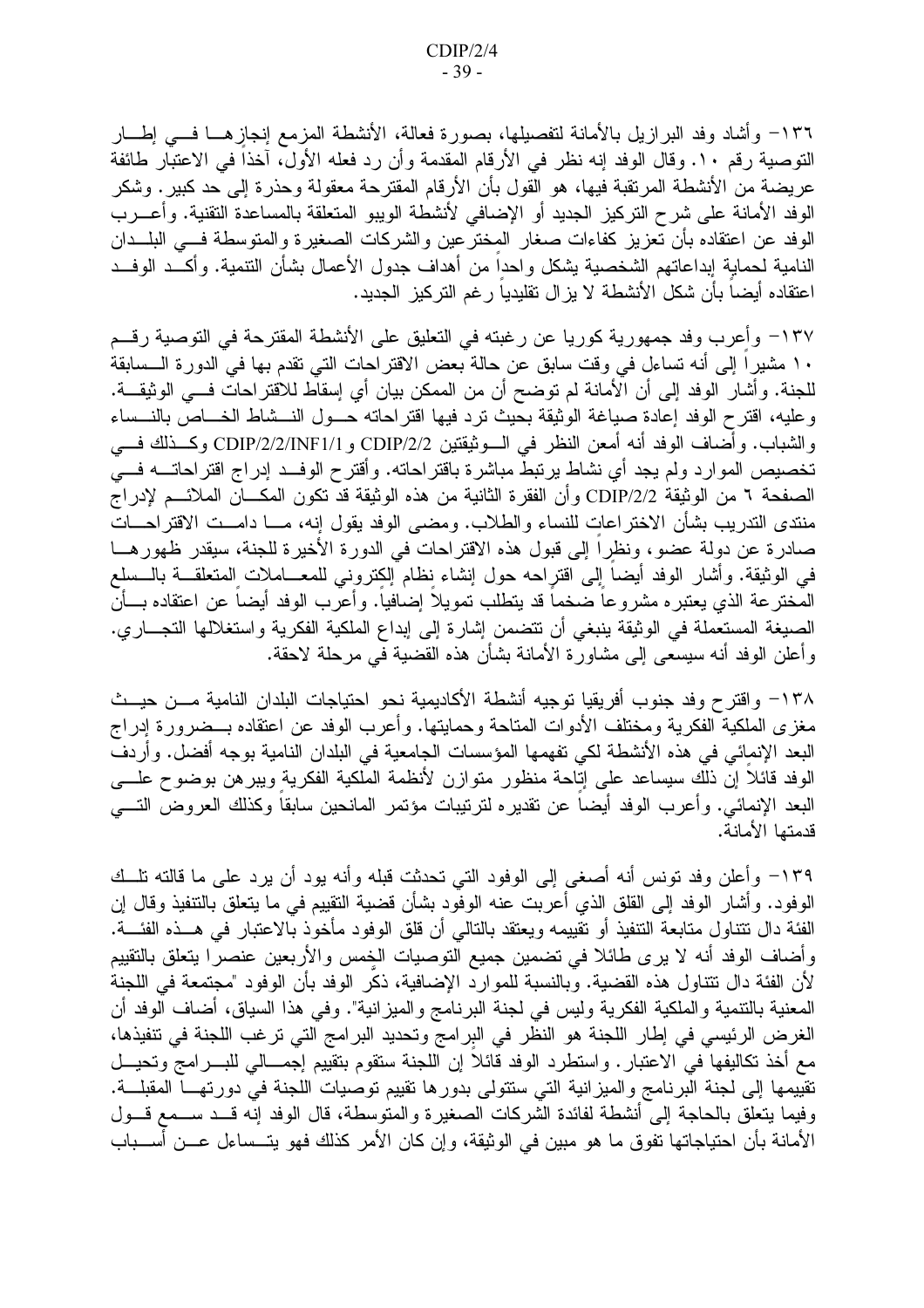العزوف عن تغطية الاحتياجات الفعلية الخاصة بالشركات الصغيرة والمتوسطة. وقال إن تلك المبسالغ لو كانت قد أدرجت في الوثيقة لأمكن تقديم اقتراح إلى لجنة البرنامج والميزانية.

١٤٠ - وأعرب وفد بنن عن نقديره للمناقشات الجارية في اللجنة. وأشار إلى الهوة الرقمية قائلا إنها موجودة دون شك وأضاف أن أصحاب الحقوق أنفسهم لا يعون حقوقهم في معظــم البلـــدان الناميــــة. واستخلص أنهم عاجزون عن الانتفاع بالملكية الفكرية وسيلة للنهوض بالتنمية بالرغم من جهود الويبو والسلطات الحكومية. ثم أشار إل الوثيقة CDIP/2/2 وأعرب عن ارتياحه إذ أخذت في الحسبان اهتمام جمعيات الإدارة الجماعية لحق المؤلف بالنهوض بالكفاءات المؤسسية. ودعا إلىي أن تسهم الويبو فسي تطوير برنامج AFRICOS الحاسوبي. وأردف الوفد أن من الضروري إدراج المساعدة التقنيـــة فـــي شكل إتاحة معدات تقنية وبر امج حاسوبية من أجل مساعدة منظمات البلدان النامية على تطوير الملكية الفكرية بطريقة تتيح تعزيز التتمُّية الاقتصادية والاجتماعية في البلد المعني. وأيد الوفد ضرورة دعــم الأنشطة الواردة في مختلف التوصيات وتعزيزها من خلال إتاحة موارد مالية وبشرية كبيرة لتمكـــين البلدان من الاستفادة إلى أقصى حد من الفوائد الإنمائية للملكية الفكرية.

١٤١– ونتاولت الأمانة مسائل أثارها كل من وفد باكستان ووفد جنسوب أفريقيسا فسي مسا يتعلسق بالأكاديمية. وبالنسبة للمسألة الأولىي التبي أثارها وفد باكستان والتبي نتعلق بطريقة نكوين تـــوازن بــــين الملكية الفكرية والمصلحة العامة، قالت الأمانة إنها قامت باستعراض برنامج التعليم والتسدريب في مجال الملكية الفكرية ومقرر هما ومنهجيتهما خلال السنوات القليلة الماضية فسي ضسوء الاحتياجسات المحددة للدول الأعضاء. وشرحت الأمانة أن هناك، في الوقت ِالراهن وفي ما يتعلق بكافة البــــرامج، قاعدة نتمثَّل في إدراج عناصر جديدة في المقرر والدعوة أيضا إلى مشاركة ممثَّلي مختلف الجوانــب المعنية. وذكرت الأمانة، مثالا على ذلك، سياسة البراءات والصحة العامة حيث دعت منظمة الـــصحة العالمية ومنظمة التجارة العالمية إلىي مشاطرة وجهات نظرهما وأرائهما مـــع المـــشاركين. وأعلنـــت الأمانة أيضا أن ممارستها هي دعوة ممثلي القطاعات الصناعية والمنظمات غير الحكومية. وذكـــرت الأمانة الندوة المشتركة بين الويبو ومنظمة الصحة العالمية لفائدة المدرسين في مجال الملكية الفكريـــة التي نظمت ذلك الأسبو ع لمناقشة عدد من قضايا سياسة الملكية الفكرية، بما فيها الصحة العامة، والتي دعى إليها ممثلون من الاتحاد الدولي لجمعيات المنتجين الصيدليين والمؤسسة الدوليــة للإيكولوجيــا المعرفية كممثلين للمنظمات غير الحكومية. وبعد تقديم عروض من قبل مختلف الممثلين، ينظم عـــادة نقاش حول القضايا يتم خلاله تبادل مختلف الاهتمامات والأراء والمحاسن والمساوئ والحجـــج، ممـــا يمكن من فهم وجهات نظر المشاركين على اختلافها بصفة أفضل. وأكدت الأمانة أنه، بعد النقاشـــات النظرية، تقدَّم آخر الدراسات الإفرادية وأحدث القضايا لبيان السياسات التي اعتمدتها بعــض الـــدول الأعضاء وإتاحة مناقشة حول النتائج الأولية لتتفيذ هذه السياسات. أما في ما يتعلق بالنقطة التبي أثارها وفد جنوب أفريقيا حول الانتفاع الاستر اتيجي بالملكية الفكرية في سياق التنمية، صرحت الأمانة بأنهـــا تحاول التصدي لهذه القضية في أنشطتها من خلال عرض قصص نجاح ودراسات إفرادية في البلدان النامية. وأعربت الأمانة عن اعتقادها بأن هذه الدراسات مهمة جدا نظرا إلىي أن البلدان النامية تعـــانـي من قيود خاصة مرتبطة بالبني التحتية للبرامج وأن من الضروري، في حدود هذه القيود، إيجاد حلول واقعية وعملية أثبتت نجاحها في مجال الملكية الفكرية. وأضافت الأمانة أنه تم استخدام حالــــة نبــــات "هوديا" في جنوب أفريقيا لبيان فائدة الاستغلال الناجح للمعارف الطبية التقليدية التي تشاطرها القبائـــل والحكومة والصناعة الصيدلية. وشددت الأمانة على أهمية تقـــديم الدراســـات الإفراديــــة والــــدروس للمشارِكين. وقالت الأمانة إن بإمكان البلدان النامية والمشاركين في بر امج تعلـــيم الملكيـــة الفكريــــة، استنادا إلى هذه الدر اسات الإفرادية المحددة، أن يتعلموا بشأن الانتفاع الاستر اتيجي بالملكية الفكريــــة.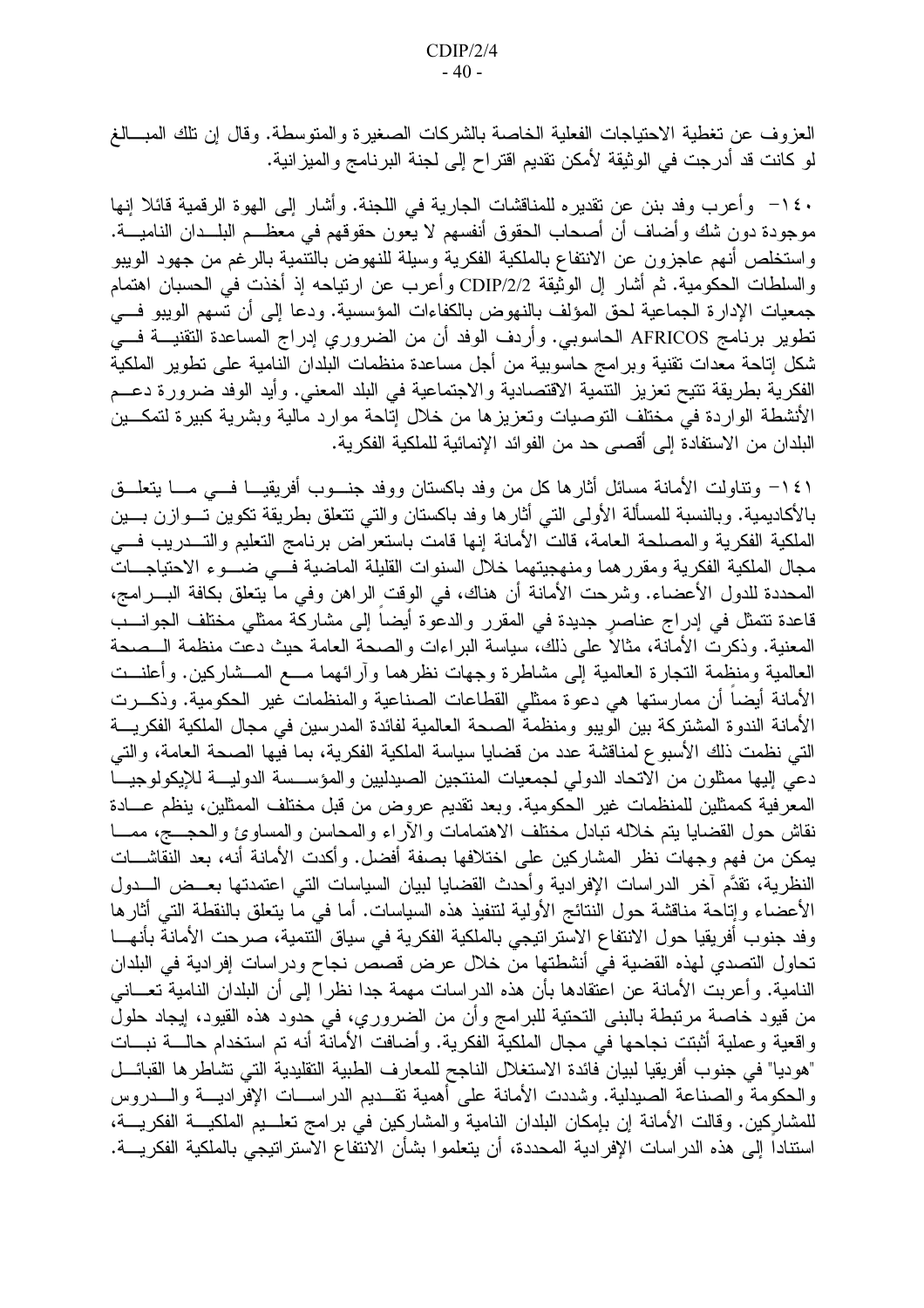واختتمت الأمانة كلمتها قائلة إن المقصود مما سبق هو التفكير في أحدث التغييرات التي تـــم إدخالهــــا على البر امج.

١٤٢ وتناولت الأمانة أيضاً البيانين اللذين أدلى بهما وفد باكستان ووفد تونس في ما يتعلـــق بعـــدم إدراج موارد بشرية ومالية ملائمة لتنفيذ النوصية رقم ١٠، معلنة أنها تحــاول أن نتـــوخي الواقعيـــة والحذر قدر الإمكان في اقتراحاتها المحتملة. بالنسبة لمعظم الأنشطة الإضافية، أضافت الأمانــــة أنــــه سبق اقتراح أن يتولى تنفيذها موظفون موجودون في شعبة الصناعات الإبداعية. واستطردت الأمانــــة قائلة إن الاستثناءات من البيان ستكون في شعبة الصناعات الإبداعية، حيث لا يوجد موظفون من فئـــة الخدمات العامة، وفي شعبة الشركات الصغيرة والمنوسطة حيث بوجد موظف واحد من الفئة المهنيـــة وموظف واحد من فئة الخدمات العامة. وأضافت الأمانة أيضا أنها تحاول إبقــاء الالتماســات التــــى نوجهها إلى الدول الأعضاء في ما يتعلق بالموارد المالية والبشرية واقعية قدر المستطاع وفي أدنبي حد ممكن، لا سيما بالنظر إلى العلاقات الموجودة بين النوصيات التي لم تناقش بعد والتسى قــد تتطلــب أنشطة يمكن الاسترشاد بها في نوصيات مختلفة وليس في نوصية معينة. وأكدت الأمانة مـــن جديـــد رغبتها في مراجعة اقتراحاتها إذا رأت الدول الأعضاء أنها غير ملائمة وأن مـــن الواجـــب تعـــديل الالتماسات المقدمة بشأن النمويل و/أو الموظفين.

١٤٣ - وقال الرئيس، رداً على التعليقات التي أدلت بها الأمانة، إنه، في بعض الأحيان، كلمـــا ازدادت الأرقام ازداد النحدي المتمثل في الحصول على موافقة ولعل من الحكمَّـــة أن نبـــدأ الأمانــــة بالنقـــاط المطروحة أمامها وتعترف بأن اللجنة في بداية عملها. وأردف الرئيس قائلاً إن اللجنة ســـتتيح فرصــــاً أخر ي لتقييم ما تم الاضطلاع به من عمل في المرحلة الأولى والنظر في ما يجب إنجاز ه مـــن عمـــل إضافي وكذلك الأنشطة الإضافية التي ينبغي القيام بها وبالتالي الموارد الماليـــة الإضــــافية اللازمـــة. واختتم الرئيس كلمته معلنا اعتقاده بأن من المعقول، رغم استجابة الأمانة بشكل معقـــول للاقتراحــــات المقدمة في وقت سابق، معالجة القضايا المطروحة أمام اللجنة في الوقت الراهن لكي يتسنى مواصــــلة البرنامج.

١٤٤ - وشكر وفد تونس الأمانة على ما قدمته من توضيحات في ما يتعلق بالاحتياجات مـــن حيـــث الموارد المالية والبشرية وأكد مِن جديد البيان الذي أدلى به في وقت سابق بأن اللجنــــة ليـــست لجنــــة البرنامج والميزانية، فينبغي إذا "مناقشة الأنشطة بدلا من الموارد المالية". وأضاف الوفد أنه إذا تطلب أحد الأنشطة مبلغاً ما من المال فمن الممكن بيان ما إذا كان هذا المبلغ معقولاً أم لا، غير أنه لا ينبغي للجنة أن نتاقش الجوانب المالية من النشاط. ومضىي الوفد يقول إنه إذا كان المطلوب عشرة مـــوظفين يجب الإشارة إلى عشرة موظفين وليس ثلاثة. وهكذا رأى الوفد أن من الواجـــب مراجعـــة التوصــــية لإدراج ما نرغب الدول الأعضاء في التوصل إليه.

١٤٥– وشدد الرئيس على أن مراجعة التوصية قد تعني عدم الموافقة عليها في الوقت الراهن ولكـــن من الممكن مراجعتها في وقت لاحق. وأشار الرئيس إلى أن للجنة خياراً في قبول الاقتراحات المقدمة إليها أو نطلب من الأمانة مراجعتها واستعراض الموارد الإضافية اللازمة وتقييمها. وصرح الــــرئيس بأنه يفضل نتاول النقاط المطروحة أمام اللجنة ومواصلة العمل، إذ أنه على يقين من وجـــود فــــرص للعودة إلى هذه القضايا ونتاولها في المستقبل. وذكر الرئيس أن عددا من الوفود يميـــل إلــــي انتظــــار معلومات إضافية من الأمانة وأنه هو الوحيد لحد الآن الذي يفضل مواصلة العمل على الاقتراح الحالي على ما يبدو . وعليه دعا الرئيس إلى الإدلاء بتعليقات على الخيار الذي يحظى بالتفضيل من الوفود.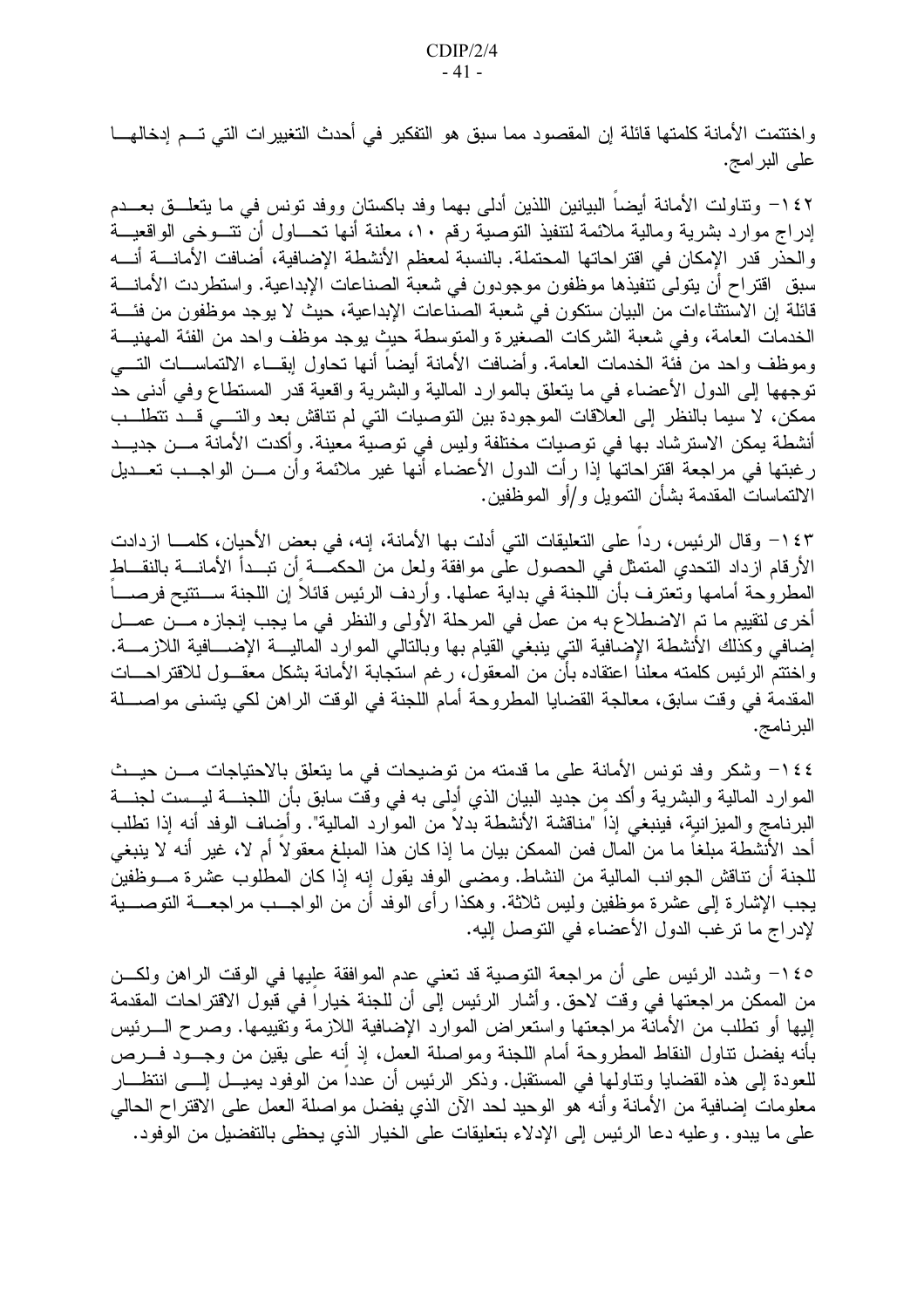١٤٦ - وأعرب وفد الصين عن اعتقاده بأن الوثيقة CDIP/2/2/INF/1 تتضمن طائفة من الأنشطة التي تعكس بوضوح الأفكار الأساسية في التوصية رقم ١٠، ألا وهي مساعدة البلدان النامية علـــي تكـــوين بناها النحتية وبالتالي دعمها. ومع ذلك ذكَّر الوفد الرئيس بأنه أثار مسألة نتعلق بالبند الرابـــع بـــشأن تعزيز أليات النعاون في ميدان الملكية الفكرية على المستويات دون الإقليمي والإقليمـــي والأقـــاليمي. ويتعلق النشاط الأول المشار إليه بنتسيق أنظمة الملكية الفكرية ورأى الوفد أن من غير الملائم إدراجه في المساعدة النقنية بما أن نتسيق أنظمة الملكية الفكرية لا يدخل في إطار المساعدة النقنية. وأعــــرب الوفد عن اعتقاده بأن نتسيق أنظمة الملكية الفكرية يندر ج ضمن عمل مختلف البلدان في مــــا يتعلـــق بوضع المعايير والتشريعات ورأى أنه ينبغي الابتعاد عن المساعدة التقنية تجنبا لالتماس موارد بشرية و مالية إضافية.

١٤٧– وأكد وفد نيجيريا من جديد موقفه الذي سبق وأن عبر عنه في ما يتعلق بضرورة إعادة النظر في إتاحة الموارد المالية في التوصية رقم ١٠، لا سيما للتجاوب مع نطاق الأنشطة الواردة في الوثيقة CDIP/2/2/INF/1. وقال الوفد إن سبب ذلك هو نفادي وجوب أي عائق منذ بدايــــة التنفيـــذ، لا ســــيما عندما يتعين البحث عن الموارد البشرية. وأعرب الوفد عن اعتقاده بأن من الواجب تمكين الشعبة من تلبية احتياجاتها لكي تتمكن من الاضطلاع بمهمتها بالطريقة التي تريد اللجنة أن يتم بها تقديم خـــدمات الويبو إلى البلدان النامية والبلدان الأقل نمواً. وأعرب الوفد عن اعتقاده بأن المراجعـــة ستـــستند إلــــي احتياجات مختلف البلدان والتماساتها، مسلطا الضوء على أنه "ليس هناك بلد يريد التأخر في جهودهـــا الإنمائية"، لا سيما في ما يتعلق بجدول الأعمال بشأن التنمية.

١٤٨ - وأعرب وفد جنوب أفريقيا عن رغبته في إقامة علاقة بين مقاربة الرئيس من وجـــوب التقـــدم والمقاربات الأخرى التبي ذكرها الرئيس في ما يتعلق بالحصول على صورة أوسع نطاقـــا. وأعــــرب الوفد عن اعتقاده بعدم وجود أي نتاقض في نتاول النقاط المطروحة أمام اللجنة والحصول فسي نفــس الوقت على صورة عما ستحصل عليه من نتائج عند مواصلة النظر في النقاط. وأعرب الوفــد عـــن اعتقاده بأن نتفيذ جدول الأعمال بشأن التتمية عمّلية وأن الطلب على الأنشطة يمكن أن يزداد أثناء تتفيذ العملية. وصرح الوفد بأن معظم البلدان ستسعى إلى استنباط أفضل الممارسات من بلدان أخرى في ما يتعلَّق بمشروع أو مبادرة قبل أن تطلب نتفيذ نشاط مماثل. وأضاف الوفد أن ذلك لا يحدث بالصدفة بل هناك عملية نؤدي إليه وأنه إذا واصلت اللجنة النظر في النقاط الأخرى سيتم تقييم الصورة بكاملها في نفس الوقت.

١٤٩– وأعلن وفد البرازيل موافقته مع كل من الرئيس ووفد جنوب أفريقيا بوجـــوب التقـــدم. وشــــدد الوفد، مع ذلك، على ضرورة التفكير حول منهجية عمل يذكر الوفود بأنها تتناول التوصيات الخمـــس والأربعين وأن هناك عدة جوانب منداخلة في هذه النوصيات. وأردف الوفد قائلا إن هناك عدة علاقات بين النوصيات الخمس والأربعين ومن ثم يجب على اللجنة أنٍ تواصل النظر في النقاط الأخرى، كمـــا قال وفد جنوب أفريقيا، لكي تحصل على "صورة أوسع نطاقا". واستطرد الوفد قائلا إن قرار النقدم في العمل لا يحتمل إذا موافقة اللجنة على التوصية وإقفالها ولكنه يدل على مجرد انخاذ قرار بالمواصـــلة بغية الحصول على صورة أوسع نطاقاً وأنه سيتم في مرحلة لاحقة إجراء تقييم إجمالي لبرنامج العمل.

١٥٠– وقال وفد فرنسا، متحدثاً باسم الجماعة الأوروبية والدول السبع والعشرين الأعضاء فيهـــا، إن العملية التي تم إجراؤها مفيدة جدا مكنت اللجنة من تبيين ماهية الجانبين من خطة العمل بوضوح، أي الجانب المنعلق بالمحتوى والجانب المتعلق بالموارد المالية. وأضاف الوفد أن المداخلة التي أدخلت بها الأمانة في وقت سابق مفيدة جدا ويعتقد أن من الضروري العودة في مرحلة لاحقة إلى الجوانب المالية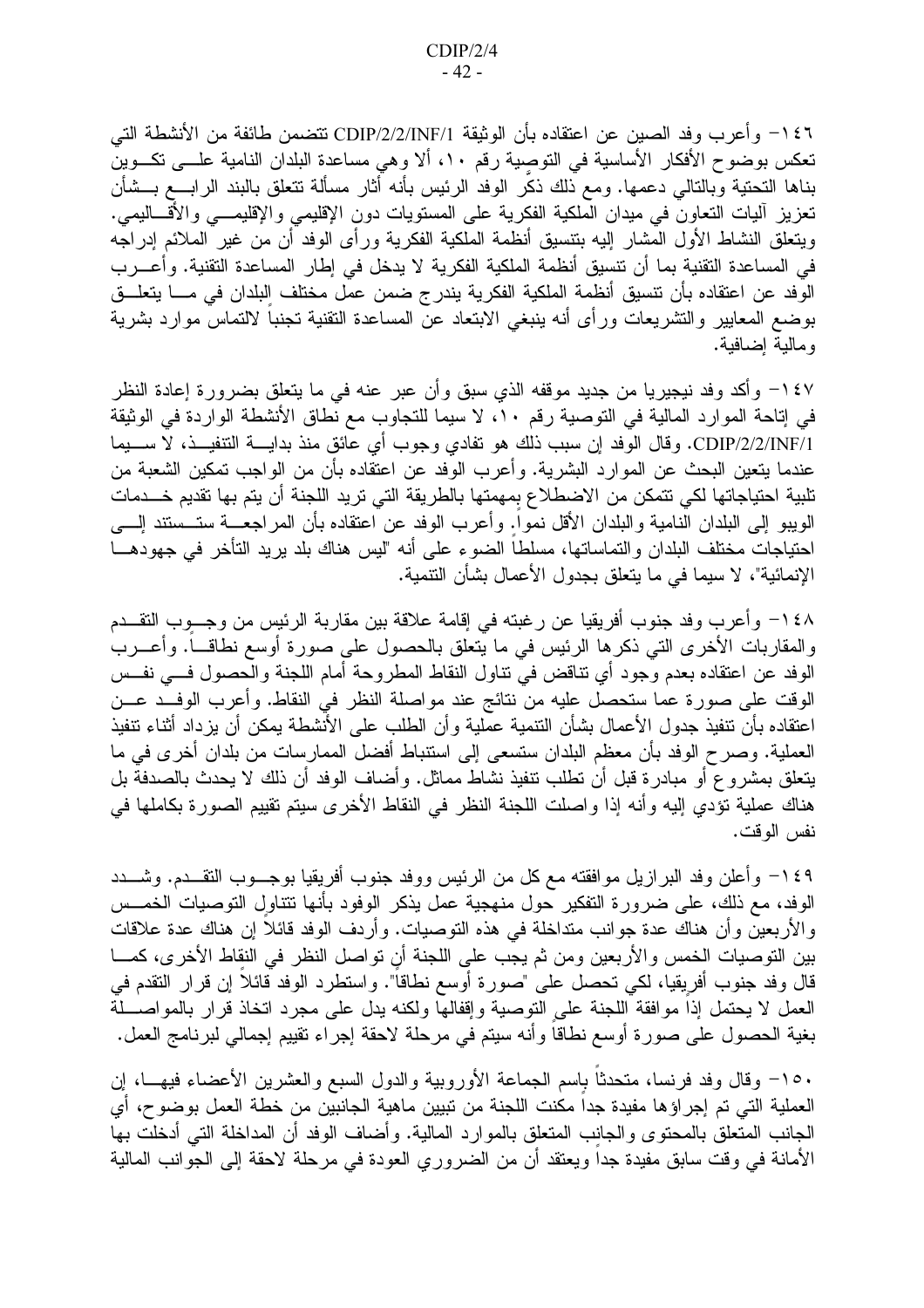المتصلة بها للنظر فيها بمزيد من التفصيل واتخاذ قرار بشأن الأرقام. ومضىي الوفد يقول إن من المفيد في المرحلة الراهنة الحصول على فكرة عن حجم الأرقام وعما سيترنب على الأنشطة من أثر وطرح أسئلة حول محتوى تلك القرارات وتتفيذها، لكي يتسنى توضيح الطريق إلى الأمام. واختتم الوفد كلمته بأن العمل الذي يجر ي الاضطلاع به مفيد جدا و أن بإمكان اللجنة أن تواصل سير ها في هـــذا المـــسار الذي سلكته.

١٥١– وأورد وفد تونس مثلاً تونسياً يقول: "عصفور بيد خير من عشرة على شجرة". وذكر الوفد هذا المثل ليشاطر أفكار كل من وفد جنوب أفريقيا ووفد البرازيل. وأعلن الوفد أيـــضـاً أن بإمكانـــــه تأييــــد الاقتراح، آخذاً في الاعتبار أن اللجنة عملية متحركة.

١٥٢– وأعرب وفد باكستان عن موافقته على البيان الذي أدلبي به وفد تونس والـــنمس مـــن الأمانــــة توضيحاً حول ما إذا كانت تفكر في إطار زمني لاستعراض الاقتراحات أو أنها منفتحة.

١٥٣- وشدد الرئيس على أن نتفيذ جدول الأعمال بشأن التنمية عملية كما أن نتفيذ التوصية رقسم ١٠ عملية. وقال إن الوفود ذكرت أهمية النقدم في التوصيات الخمس والأربعين بالنسبة للجنة مـــن أجـــل الحصول على صورة أوسع نطاقاً، مذكراً في نفس الوقت بوجود توصيات متداخلة. وأعرب الــــرئيس عن اعتقاده بأن اللجنة اجتمعت بفضل تعاونها الرائع وما تحلت به من روح جيدة وحسن نية باعتمـــاد النوصيات أولاً ثم مواصلة العمل. وأعرب الرئيس عن ثقته الكبيرة بأن مستقبل العمل مضمون وأنسه لن يسود في أي وقت من الأوقات، سواء أثناء رئاسته أو رئاسة خلفه، وضع ندخل فيــــه اللجنــــة فــــي مأزق إذ تم نتاول القضايا. وأعرب الرئيس عن حرصه على رؤية صورة أوسع نطاقاً والوصول إلــــى النوصيات الخمس والأربعين والحصول على موافقة لجنة البرنامج والميزانية والجمعية العامة للويبو، بما أن اللجنة تتقدم في عملها، وحرصه على رؤية تنفيذ عمل اللجنة. واختتم الرئيس مناقشة التوصـــية رقع ١٠ قائلاً إن اللجنة وافقت على نطاق واسع على الأنشطة والموارد البشرية والمالية اللازمة، مـــع مر اعاة الإجر اءات المتعلقة بالميز انية.

١٥٤– وانتقل الرئيس بعدئذ إلى التوصية رقم ١ الواردة في قائمة التوصيات التسع عشرة التي تمــت مناقشتها في مارس/أذار وطلب من الأمانة أن تقدم الوثيقة CDIP/2/2 التي تتـــضمن الـــنص المعـــدل للنظر فيه.

النظر في التوصية رقم ١ الواردة في قائمة التوصيات التسع عشرة

١٥٥– بينت الأمانة أن النص المعدل للتوصية رقم ١ الواردة في قائمة التوصيات التسع عشرة يتناول بعض المبادئ النوجيهية المتعلقة ببرامج الويبو للمساعدة النقنية وكذلك أليات نقديم المساعدة وعمليات تصميم البرامج وتقييمها. ووردت في النص السابق تفاصيل كثيرة عن المعلومات المتعلقـــة بأنـــشطة محددة اقترحت الأمانة الشروع فيها لتتفيذ التوصية. وقالت الأمانة إنه، استناداً إلى التعليقات التي أدلت بـها الدول الأعضـاء أثنـاء الاجتماع الأول للجنة، تم تـعديل النص وتقسيمه إلـى فئتين كبير تين. وتتنــــاول الفئة الأولى الاستراتيجية الإجمالية لتتفيذ هذه البرامج، بينما تتعلق الفئة الثانية بتعميم المبادئ. والنص المعدل متاح للتعليق عليه واعتماده. وقالت الأمانة إنه لم يتم أي تقيـــبم للمـــوارد البـــشرية والماليـــة الإضافية، كما يتجلَّى في قائمة التوصيات التسع عشرة المتفق عليها.

١٥٦- والنمس وفد البرازيل نوضيحات في ما يتعلـــق بـــالفقرة ٨ مـــن التقريـــر المـــوجز لــــدورة مارِس/آذار . فقد تم التوصل، حسبما فهمه الوفد، إلى اتفاق بشأن التوصيات التـــسع عـــشرة المحـــددة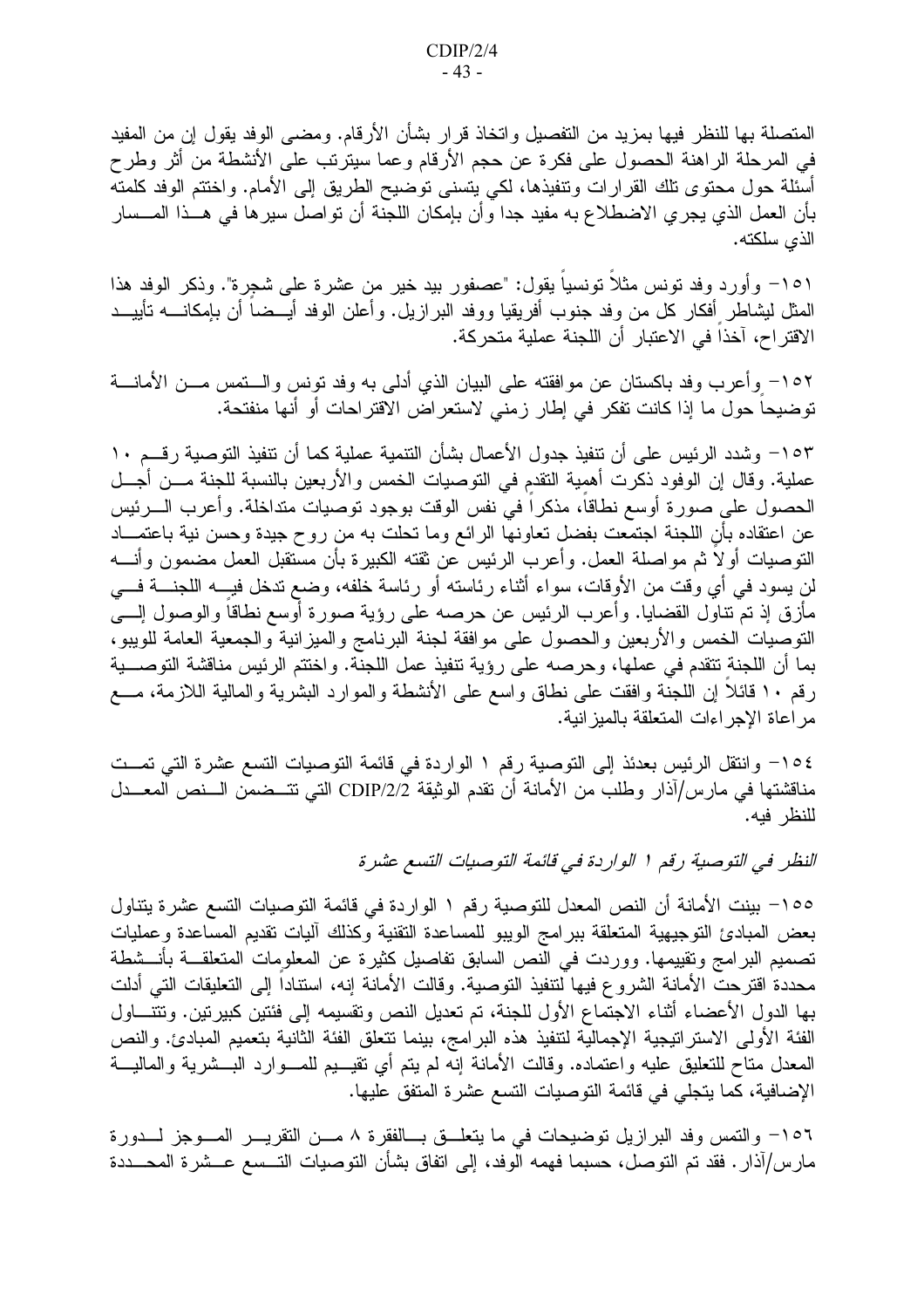لنتفيذها فوراً وقدمت الأمانة نقريراً مرحلياً متماشيا مع أية تغييرات مقترحة أو أنشطة جديـــدة لــــدورة يوليه/نموز للجنة. وأعرب الوفد عن اعتقاده بأن النقرير المرحلي يجري إصداره بالنسبة للتوصية رقم ١ وتساءل عن موعد إناحة النقرير الإجمالي عن النوصيات النسع عشرة.

١٥٧– وأعلنت الأمانة أنه نقررت مناقشة التوصيات الواردة في قائمة التوصيات التسع عشرة. ويتاح تقرير مرحلي أو نص معدل في بعض الحالات حيث تم تقديم نص معدل لكل واحدة مـــن التوصــــيات استناداً إلى المناقشات التي جرت أثناء الاجتماع. والتوصيات التي تمت مناقشاتها في الدورة الرســـمية – وتلك التبي تم النظر فيها أثناء الدورة غير الرسمية – تتناول أساســـاً بعـــض المبـــادئ التوجيهيـــة والأهداف الَّتـي تأخذها الأمانة في الاعتبار عند الاضطلاع بأنشطتها. وجرت مناقشة طويلة حول تعميم المبادئ في أنشطة المنظمة وبرامجها ومختلف الخيارات التي اقترحتها الدول الأعــضاء فـــي وقــت سابق. ونقرر أن الأمانة ستنظر في هذه الخيارات ونقدم بعضـاً منـها فـي الاجتماع المقبل. ويمكن اعتبار ذلك تقريراً مرحلياً بمعنى أن اللجنَّة أخذت في الحسبان كل النقاط التي تمت مناقشتها في المرة الأخيرة وتمخضت عن مجموعة معدلة من التوصيات جاهزة للمناقشة والنظر فيها والموافقة عليهــا. وقالــت الأمانة إن التوصيات محددة لتتفيذها فوراً وفي الدورة المقبلة للجنة سيعَد تقرير أكبر شمولاً عن الكيفية التي يتم بها تتفيذ التوصيات.

١٥٨– وأيد وفد السويد تأييداً تاماً البيانين اللذين أدلى بهما وفد فرنسا متحدثاً باسم الجماعة الأوروبية. وأعرب الوفد عن رغبته في الإدلاء بملاحظات حول نتفيذ التوصية رقم ١، باعتبارها منظورا لبعض الأنشطة المحددة المشتركة بين السويد والويبو . ومنذ سنة ٢٠٠٤، تمول الوكالـــة الـــسويدية للتعـــاون الإنمائي الدولي كل سنة ثلاثة بر امج للملكية الفكرية تمويلا كاملا. ويضم كـــل برنــــامج حـــوالي ٢٥ مشاركا من البلدان النامية والبلدان الأقل نموا. ونظمت البرامج بتعاون بين الويبو والمكتب الـــسويدي للبراءات والتسجيل. ويتضمن كل برنامج دورة تستغرق ثلاثة أسابيع في مدينة استوكهولم وتُعقد بعــد ذلك بستة أشهر دورة متابعة في أحد البلدان المشاركة. ومن العناصر الأساسية في هذه البرامج تصميم وتنفيذ ما يسمى المشاريع القطرية التي تديرها البلدان المشاركة ذاتها بتوجيه من جهة اتصال سويدية. ولغاية اليوم، تم في إطار البرنامج تصميم ونتفيذ حوالبي ٢٥٠ مشروعًا قطريًا تتتاول قضايا متنوعـــة جدا مثل مراجعة وصياغة التشريعات بشأن الملكية الفكرية والأنشطة المتعلقة بتكوين الوعى ونرقيـــة مكانب الملكية الفكرية وإنشاء جمعيات الإدارة الجماعية للملكية الفكرية والنهوض بها وتحسين أليسات الإنفاذ وصباغة سياسات الملكية الفكرية ونحو ذلك. واستندت كافة هذه المشاريع القطرية إلى مبادرات من البلدان النامية ذاتها. وبالتالي نتوجه المشاريع كلها نحو النتمية والطلب ومصممة حسب الاحتياجات المحددة للبلدان المعنية. وأعرب الوفد عن سروره بإعلان أن البرامج الثلاثية نلقت النمويل للاستمرار حتى سنة ٢٠١١. ويعني ذلك أنه عند نهاية الحلقة سيتم إكمال ٢٤ برنامجا شارك فيهـــا نحـــو ٦٠٠ شخص من البلدان النامية.

١٥٩– وأعلن وفد الجزائر أن التوصية مهمة بالنسبة للمجموعة الأفريقية إذ أنها تضم بعض المبـــادئ ذات الأهمية القصوى مثل الشفافية. وقال الوفد إن هذه المبادئ متوجهة نحو التنمية. ورغـــم أن هـــذه المبادئ نشكل في الواقع العناصر الأساسية لجدول الأعمال بشأن الننمية، أعرب الوفد عـــن ســـروره بملاحظة أن اقتراح الأمانة تعكس العنصر الذي أثارته المجموعة الأفريقية وغيرها من الوفود. وتتيح الوثيقة، كما هي، مزيداً من الوضوح وبالنالي فإن المجموعة الأفريقية مستعدة لقبولها.

١٦٠– ولفت وفد الولايات المتحدة الانتباه إلى أنه في الماضي دعم بشكل كبير التوصية رقم ١ التـــي تبين الدور المهم الذي يلعبه كل من المساعدة التقنية وتكوين الكفاءات فسي تلبيسة احتياجسات السدول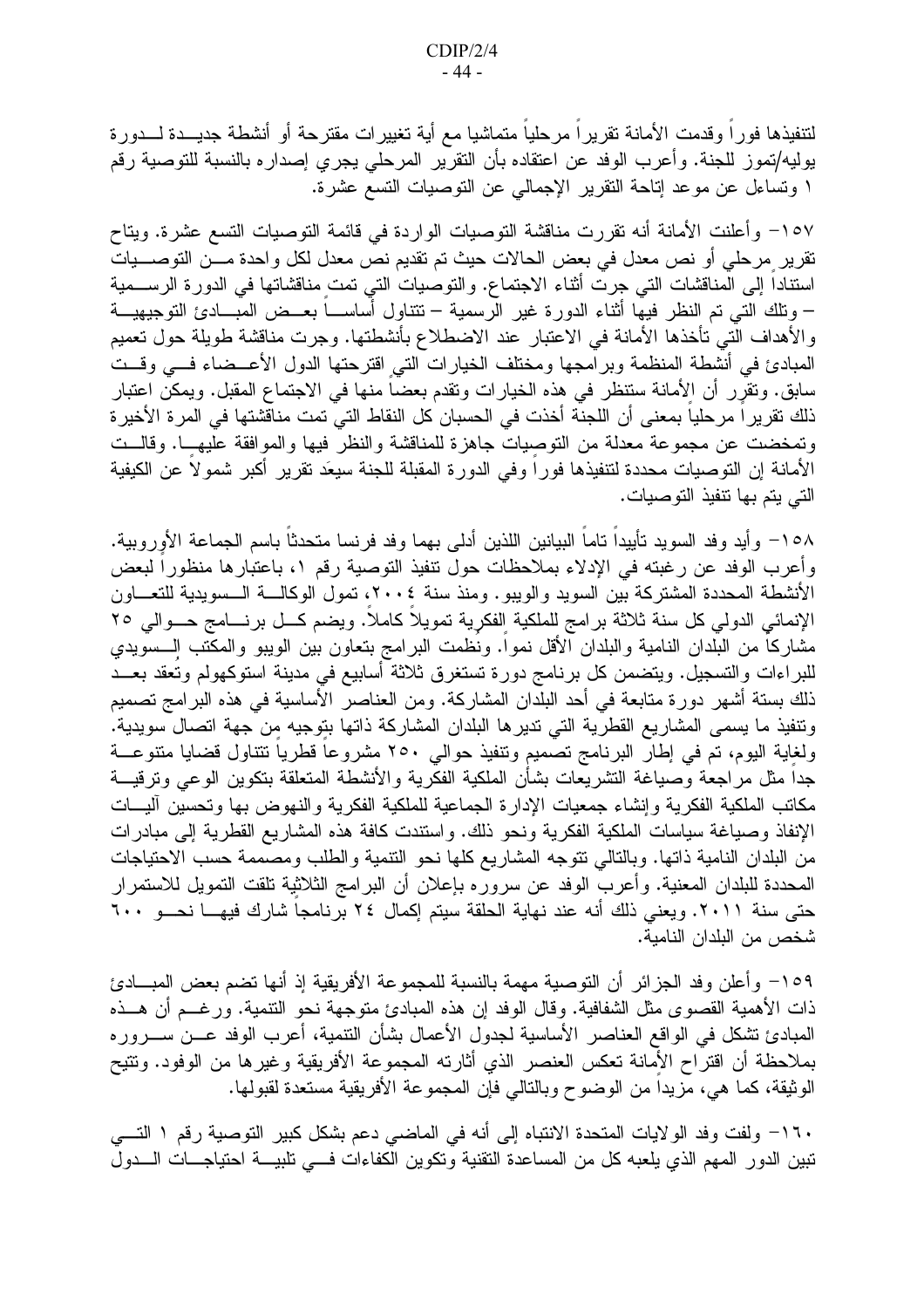الأعضاء في الويبو في ما يتعلق بالانتفاع بالملكية الفكرية باعتبار ها أداة للتتمية الاقتصادية والثقافيـــة. وقال الوفد إن السؤال المطروح أمام اللجنة لم يكن قط يدور في الواقع حول الهدف النهائي للتوصــــية بما أنها استقطبت توافقا كبيرا للأراء بل إن السؤال يدور حول "الوسائل المحددة التي يجب اعتمادهـــا لإيصال هذه الرسالة في ما يتعلق بالمساعدة التقنية". ونتاولت الدورة الأولى للجنة مناقشة مجموعة من الوسائل لم تحظ بنفس توافق الأراء على ما يبدو . وأعرب الوفد عن سروره بتعديل التوصية رقـــم ١ التـَّى تم تـحسينـها ونتقيحـها لتعكس رأي اللـجنـة حول وسائل إيصـال الرسالـة. ثم أعرب الوفد عن اعتقاده بأن بعض الوسائل ربما استفادت من مزيد من التوضيح. وفِي الصفِحة ٢ من الوثيقة CDIP/2/2، على وجه الخصوص، نتضمن الوسائل قيد المناقشة تعميما داخليا موجها إلىي كافسة المسوظفين والخبسراء الاستشاريين في الويبو. وقال الوفد إنه ليست عنده أية فكرة عن التعميم الداخلي أو ما إذا كـــان فـــي الواقع الوسيلة الملائمة لمناقشة هذه الرسالة. وأوضح الوفد أيضا أن الكلام في الفقرة (ج) يتعلق بدليل أو كتيب جديد حول المساعدة التقنية. وقال الوفد إنه يعتقد أن الهيئة صاحبة الــسلطة ســـتريد الإدلاء برأيها حول طبيعة هذه الوثيقة المهمة ونطاقها ولكن يبدو أن ذلك قضية تجري مناقـــشتها فـــي إطـــار الـهيئة. وفي الفقرة (ب) كذلك مناقشة لوثائق السياسة المقبلة. ويبدو من الملائم، مع ذلك، في نظر الوفد الدعوة إلى إجراء مزيد من المناقشات حول طبيعة هذه الوسائل.

1٦١– وأوضحت الأمانة أن التعميم الداخلي يقابل ما يسمى في منظومة الأمـــم المتحـــدة بــــالأوامر الإدارية التبي تصدرها الأمانة العامة. وفي الويبو، يرسل المدير العام تعميمات داخلية لتكملـــة نظـــام الموظفين ولائحته، على سبيل المثال. وقالت الأمانة إنه يجرى في الوقت الراهن تعميم داخلي لوثيقة تتضمن تعليقات من المكتب القانوني ومن مختلف الوحدات، تطالب الخبراء الاستشاريين والمسوظفين المؤقتين باحترام نظام الموظفين ولائحته، كما يلي: "تتضمن كافة العقود للموظفين، بمن فيهم الخبـــراء الاستشاريون والخبراء الوطنيون، الحكم التالي بشأن معايير السلوك: إن معايير السلوك التي اعتمدتها اللجنة الدولية للخدمة المدنية في سنة ٢٠٠١ وأقرتها الجمعية العامة للأمم المتحدة وأحاطت بها علمـــا لجنة الويبو للتنسيق في سنة ٢٠٠٢ ترد صراحة في هذا العقد، مرجع الوثيقة WO/CC/48/1، وكـذلك نظام موظفى الويبو ولائحته والسياسات ذات الصلة بالسلوك والالتزامات. ويذكر الموظفين مــن ذوي العقود المؤقتة بالنزاماتهم بموجب نظام موظفي الويبو، المادة ١٦، بشأن الأنشطة والمـــصالح خـــار ج المكتب الدولمي. وسيزود الموظفون بنسخ من هذا النص."

1٦٢– وفي ما يتصل بالنقطة الثانية من مداخلة وفد الولايات المتحدة الأمريكيـــة، المتعلقـــة بالـــدليل الجديد حول المساعدة النقنية، أكدت الأمانة أن الفكرة هي بكل بساطة جمع كافة المعلومات المتــصلة بالإجراءات والعمليات والنعليمات في نفس الوثيقة وكذلك مختلف الإجراءات الموجودة فسى المنظمـــة والمتعلقة بتنفيذ المساعدة. وشددت الأمانة أيضا على أن هذه الوثيقة غير موجودة لحد الآن. فلو قـــدم شخص إلى الويبو يطلب معلومات عن طريقة تقديم الخبرة التخصصية الداخلية الموجودة في المنظمة فإن من المحتمل أن يخرج له عدة أنواع من الوثائق. والفكرة تتمثَّل في إعداد موجز يحتوي على كافة الوثائق بما فيها، أولا وقبل كل شيء، المبادئ الواردة في التعميمات الداخلية. وقالــت الأمانــــة إنهـــا ستحاول ألا تقتصر بذلك وأن تتوسع في الوصف قدر الإمكان في ما يتعلق بمختلف الإجراءات المتخذة لنتفيذ برامج المساعدة النقنية. وسيشمل ذلك مختلف المجالات مثل تعريف النقيـــيم وكافـــة الـــشروح المتعلقة به أو التقييم بمساعدة بلد ومختلف أنواع أنظمة التنفيذ الموجودة. والقصد من ذلك هو الحصول على وثيقة واحدة نقدم كمرجع لمختلف الأشخاص المعنيين بعمل الويبو في مجال المـــساعدة النقنيـــة. ويوجد مثل هذه المبادئ النوجيهية في وكالات أخرى للأمم المتحدة، أي برنامج الأمم المتحدة الإنمائي وصندوق الأمم المتحدة للأطفال (اليونيسف) ومفوضية الأمم المتحدة السامية لشوّون اللاجئين.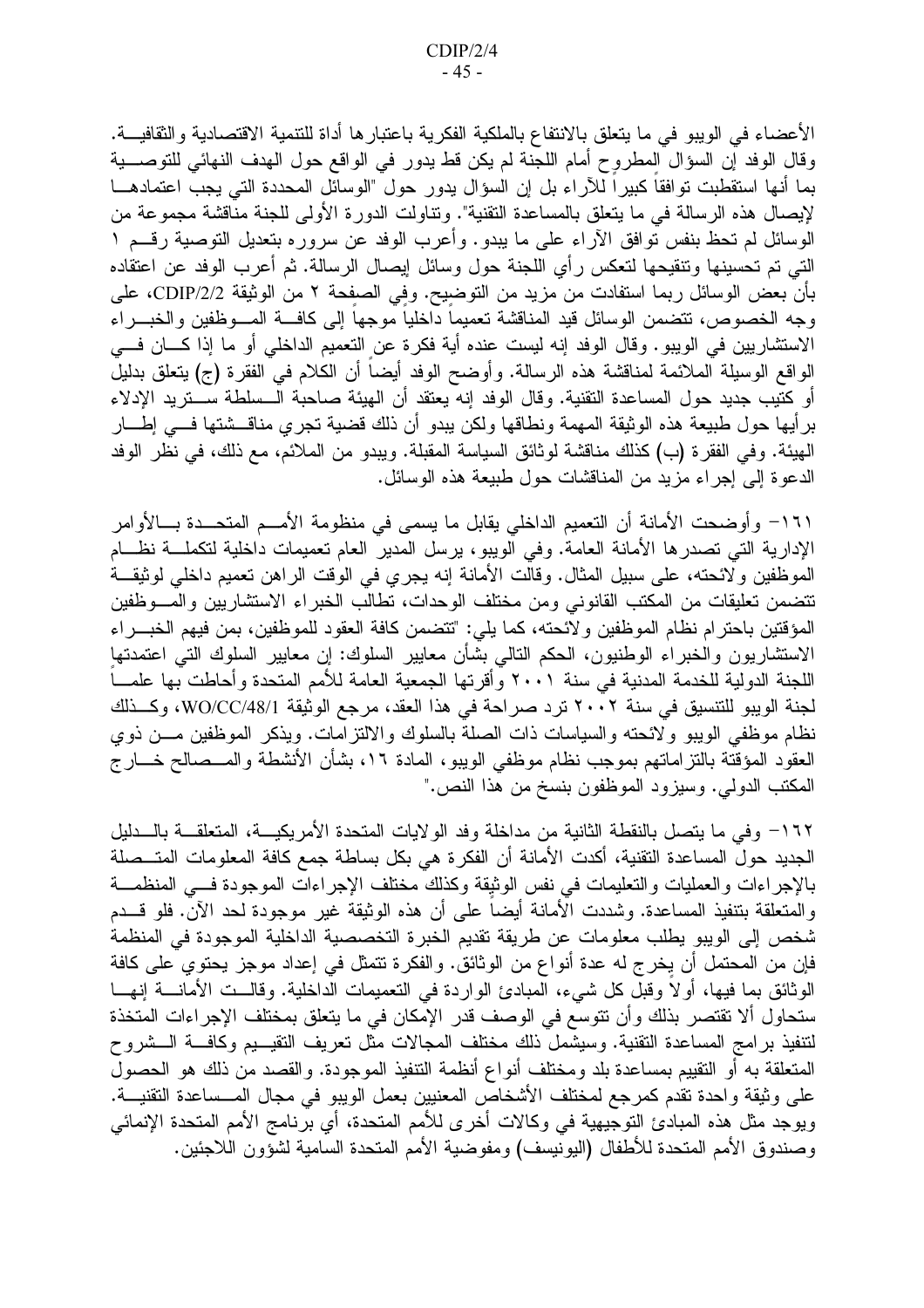١٦٣– وأعرب وفد الولايات المتحدة الأمريكية عن رغبته في إثارة مسألتين إضافيتين تتعلق أولاهمـــا بالنعميم الداخلي. وتم نبادل أراء حول النعميم الداخلي أنثاء الدورة غير الرســـمية. ولإفـــادة القاعـــة بالمناقشات، طلب الوفد أن يؤكد من جديد المسألة التي أثار ها. ولعل من المهم بطبيعــــة الحــــال إدراج الحكم المتعلق بالعقد في كافة العقود سواء كان الخبير الاستشاري يعمل على اقتراح متعلق بالمـــساعدة النقنية أو في مجال مستقل تماما عن المساعدة النقنية. وأعرب الوفد عن رغبته في تأكيد هذه المعاملة الموحدة. أما المسالة الثانية فتتعلق بأن أي دليل أو كتيب يشير إلى المبادئ العامة أو المبادئ الأساسية قد يكتسى أهمية كبيرة. ولم تسنح لحد الآن فرصة لتحليل أو فحص أي تنقيح لـهذه اللغة المتفق عليهـــا بحيث إن صيغة التقرير حول "المبادئ الأساسية" أو "المبادئ العامة" غير دقيقة وغير منظمة.

١٦٤– وأكدت الأمانة أنها نتوى إدراج الفقر ة المذكور ة في كافة العقود.

١٦٥– ودعا الرئيس وفد الولايات المتحدة الأمريكية إلى الإدلاء بتوضـــيحات حـــول بعـــض هـــذه النصوص. وقال إن النص يستند إلى النقاط التي تمت مناقشتها في الدورة غير الرســمية والمناقــشات تجري في دورة رسمية ويتوقع أن حصيلة المناقشات ستؤدي باللجنة إلى اعتماد النص رسمياً. وأعلن الرئيس أنَّه تردد عندما سمع عَّبارة "غير رسمية" في المداخلَة الأخيرِة. وتسِاءل الرئيس عما إذا كـــان وفد الولايات المتحدة الأمريكية سيكون راضيا لو أصبح النص نصا رسميا للجنة بعد التوصــــل إلــــي اتفاق .

١٦٦- ووافق وفد الولايات المتحدة الأمريكية على أنه منخرط فعلا في المسار وأن التوصيات هــي بمثابة مبادئ نرشيدية ولكنه يتشكك في استعمال عبارات "المبادئ الأساســـية" و"المبـــادئ" و"المبـــادئ العامة" التي يعتبر ها غامضة. واقترح الوفد بكل بساطة ألا يتضمن الدليل المقترح مقتطف ً مـــن هـــذه المبادئ بل إشارة إلى النص المتفق عليه في التوصية رقم ١ الواردة في الفئة ألف. وأعرب الوفد عن اعتقاده بأن هذه الصيغة المتفق عليها هي المعتمدة وبالنالبي يجب استعمالها في الدليل. وعــــلاوة علــــي ذلك، قال الوفد إن من الممكن، بغيةٍ مواصلة المناقشة، إزآلة الغموض الذي أشار إليه فـــي النقـــاط (أ) و(ب) و(ج) على النحو النالبي: بدلا من ذكر كلمات مختلفة بمعان مختلفة دون أي تحديد واضــــح، أي "المبادئ العامة" و"المبادئ الأساسية" ونحوها، يمكن الإشارة إلى المبادئ الواردة في التوصية رقـــم ١ من الفئة ألف لضمان الوضوح المطلوب في النص. وأعرب الوفد عن أمله في إثارة نقاش حول هــذه النقطة ولكن إذا أريد البحث عن وسيلة لهذا الغرض فإن اقتراحه يتيح ضـــمان الوضـــوح المطلـــوب ويبرز طبيعة النقاش في هذه المرحلة من المداولات. وصرح الوفد بأنه ليس هناك نقاش حول المبادئ الأساسية. وفي اللجان الأخر ى التي عمل فيها الوفد في الويبو ، خصصت مناقـــشات طويلــــة لتحليـــل المبادئ الأساسية. وهناك مجموعة من النوصيات دارت حولها مفاوضات مكثفة ونمت الموافقة عليهـــا واعتمادها. والسبيل إلى نوافق الأراء هو الإشارة إلى الصيغة المعتمدة بدلا من تعريفها. وقد يقتــضي تعريفها الدخول في نقاش أخر .

١٦٧– وأعرب وفد البرازيل عن اعتقاده بأن اللجنة تقدمت ولكن لا بد أن تعود على ما يبـــدو إلــــي التوصيات ما دام أن هذه التوصية تمت مناقشتها بشكل مستفيض في اجتماع مارس/آذار وفي الـــدورة غير الرسمية أيضا. وفكرت الأمانة في الأنشطة التي يجب الاضطلاع بها في ظل التوصيات بطريقـــة مرصية. أما في ما يتعلق بالمداخلة الأخيرة من وفد الولايات المتحدة الأمريكية، فرأى وفد البرازيل أن من المهم جداً الحفاظ على كلمة "المبادئ" التي تظهر في الوثيقة بشكل واضح. وتتضمن الفقرة الأخيرة إشارة إلى "المبادئ الأساسية الواردة في هذه الوثيقة". ورأى الوفد أن كلمة "المبادئ" لم تُستعمل خارج السياق. فقد استعملت لبيان أن المبادئ ناجمة عن جدول الأعمال بشأن التنمية. وقال الوفد إنه على علم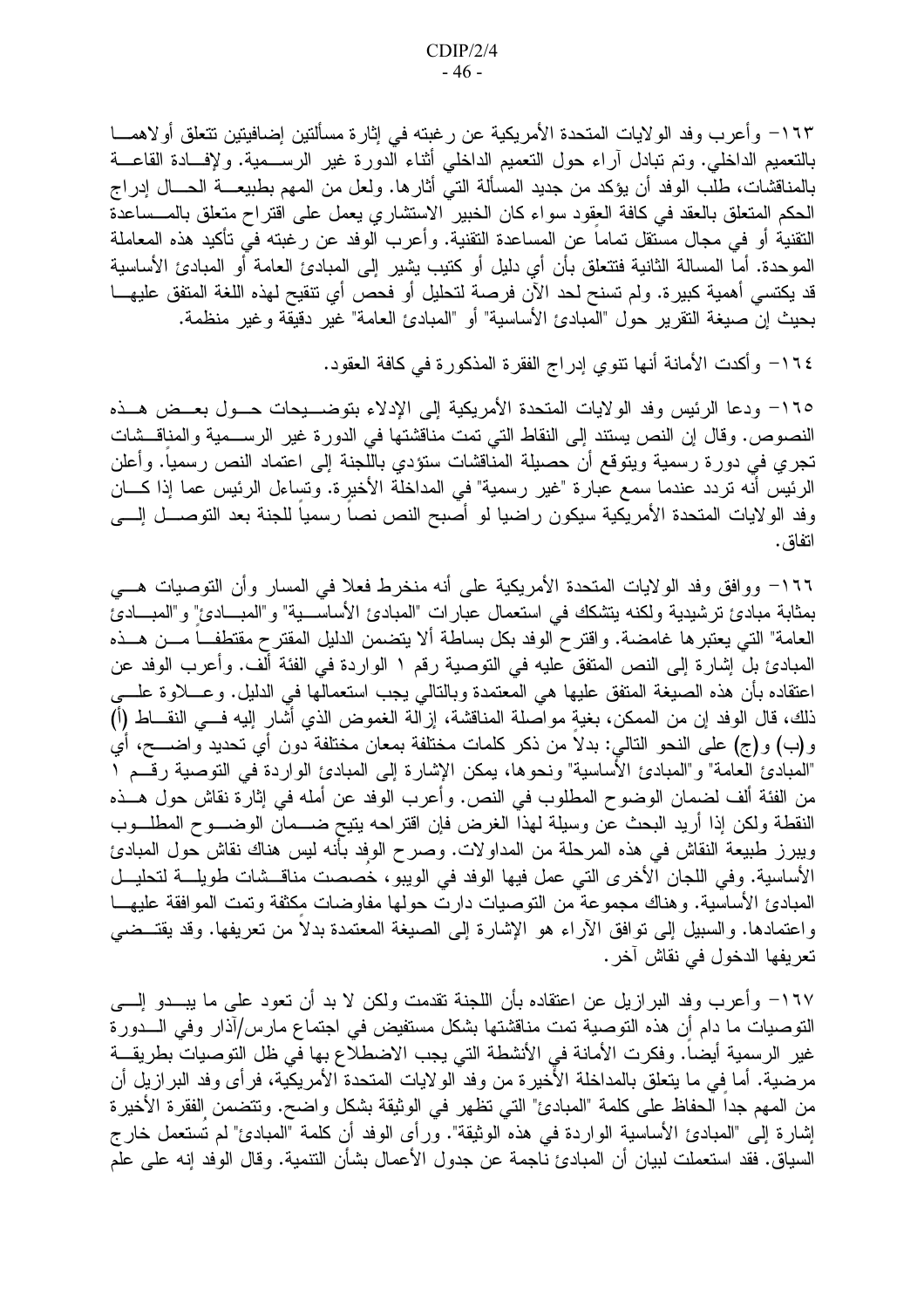بأن أصل كلمة "المبادئ" يعود إلى اللغة اللاتينية. وأضاف الوفد أنه يفهم جيداً معنى الكلمة وفي هــذا السياق نشير الكلمة إلى التوصية الأولى من جدول الأعمال بشأن التنمية. و"المبادئ" نعنـــي مــــا فـــي البداية. وعليه، فإن الوفد مرتاح باستخدام كلمة "المبادئ". واقترح الوفد نزك الصيغة كما هي.

١٦٨– ورأى وفد الأرجنتين أن مبادئ المساعدة النقنيـــة واردة فـــي التوصـــيات رقـــم ١ ورقـــم ٦ ورقم ١٣.

١٦٩– وأعلن الرئيس أن كلمة "المبادئ" وردت أربع مرات في الصفحة الثانية مــن الوثيقـــة حيــث أضيف إليها في أسفل الصفحة وصف "الأساسية". وأعرب الرئيس عن رغبته في فهم مـــا إذا كانـــت كلمة "المبادئ" تثير مشكلة أم أن كلمة "الأساسية" التي تصف "المبادئ" هي التي تثير المـــشكلة. فقـــد حددت النوصية "مبادئ". و لا شك في أن هذه "المبادئ" يجب أن تكون متوجهة نحـــو التنميـــة ونحـــو الطلب ومتسمة بالشفافية. إذاً هل استخدام كلمة "الأساسية" نعتاً هو الذي يزيد المـــشكلة حـــدة أم هـــو استعمال كلمة "المبادئ"؟

١٧٠– وأعرب وفد الولايات المتحدة الأمريكية عن سروره بتوضيح اهتمامه فـــي هــذا الموضـــو ع. وشرح الوفد أن وجهة نظره هي أنه لو لم يكن هناك نقاش لكان من الـــصعب بـــدون شـــك تعريـــف "المبادئ"، سواء كان تعريف "المبادئ العامة" في النقطة (أ) أو "المبادئ الأساسية" فـــي النقطـــة (ج). وتعريف المبادئ دون أي مناقشة أو توافق للأراء يشكل موضع قلق. وهناك موضع قلق آخر هو عدم وجود أي نوافق للأراء حول مكان المبادئ الأساسية أو العامة. ورأى بعض الوفود أنها أُثيـــرت فــــي التوصيات رقم ١ ورقم ٦ ورقم ١٣. أما بالنسبة لوفود أخرى فهي في التوصيات رقــم ١ ورقــم ١٣ ورقع ١٥ ولعل هناك تأويلات أخرى. ويسبب هذا الغموض بعض القلق ولكن لعل من الممكن تبديــد هذا القلق. وخلاصة القول، إن الوفد أعرب عن قلقه إزاء إمكانية تعريف المبادئ دون المناقشة وتوافق الآراء، سواء كانت المبادئ "عامة" أم "أساسية" ونتثبث الوفد بموقفه من أن "المبادئ" إن وُجدت أصلاً، كما هو موثق، ينبغي أن تدل على صيغة متفق عليها لا ينبغي الابتعاد عنها إلا بتوافـــق الآراء علــــي خلاف ذلك.

١٧١– وقال وفد الجزائر إنه رغم فهمه المسألة التي أثارها وفد الولايات المتحدة الأمريكية، فإنـــــه لا يتفق معه على ما قاله من أن القضية لم يسبق نتاولها إذ أنها كانت إحدى القضايا الرئيسية التـــي تـــم تناولها طوال العملية. ومنذ البداية، وأثناء المداولات والمفاوضات حول جدول الأعمال بشأن النتمية تم السعى إلى تكوين نو ع من المنهجية للتمييز بين المبادئ عن التوصيات أو المقترحات العملية. وجـــاء وقت نم فيه الاتفاق على نقسيم الوثائق النموذجية إلى وثائق "عملية" ووثائق نعلـــن "مبـــادئ". وعقـــب الاتفاق على مختلف الاقتراحات، جُمع بعض الاقتراحات العملية وبعض المبادئ وتسم الاتفاق علسى وضع جميع المبادئ العامة المتعلقة ببعض التوصيات وإحداها التوصـــية رقـــم ١. ونُوقــشت قــضية المبادئ مناقشة جادة واتفق في الوقت الراهن على مغزى كلمة "المبادئ". ولما رأى الوفــد اســـتعمال عبارة "للمبادئ العامة" في وثائق الأمانة أدرك معناها لأنه رأى أنه تــم الاتفــاق علـــي تقـــسيم هـــذه النوصيات و هذه الاقتراحات إلى توصيات واقتراحات "عملية" وأخرى من قبيل "المبادئ".

١٧٢– وشدد وفد جنوب أفريقيا على أن نقديم معلومات أساسية عن مصدر هـــذه المبــــادئ، أي مـــن اللجنة المؤقتة المعنية بالمقترحات المتعلقة بجدول أعمال الويبو بشأن التتمية، سيــساعد علـــي تفـــادي ضياع الوقت عند التعريف. واقترح الوفد أيضاً أنه لعل من الممكن تجنب تعريف "المبادئ الأساســـية" ومواصلة نتاول المبادئ العامة. وكانت الوثائق السابقة نتضمن المبادئ العامة. ولم يجد الوفد مبــادئ أساسية في هذه الوثائق ولكن من الممكن مواصلة النقاش.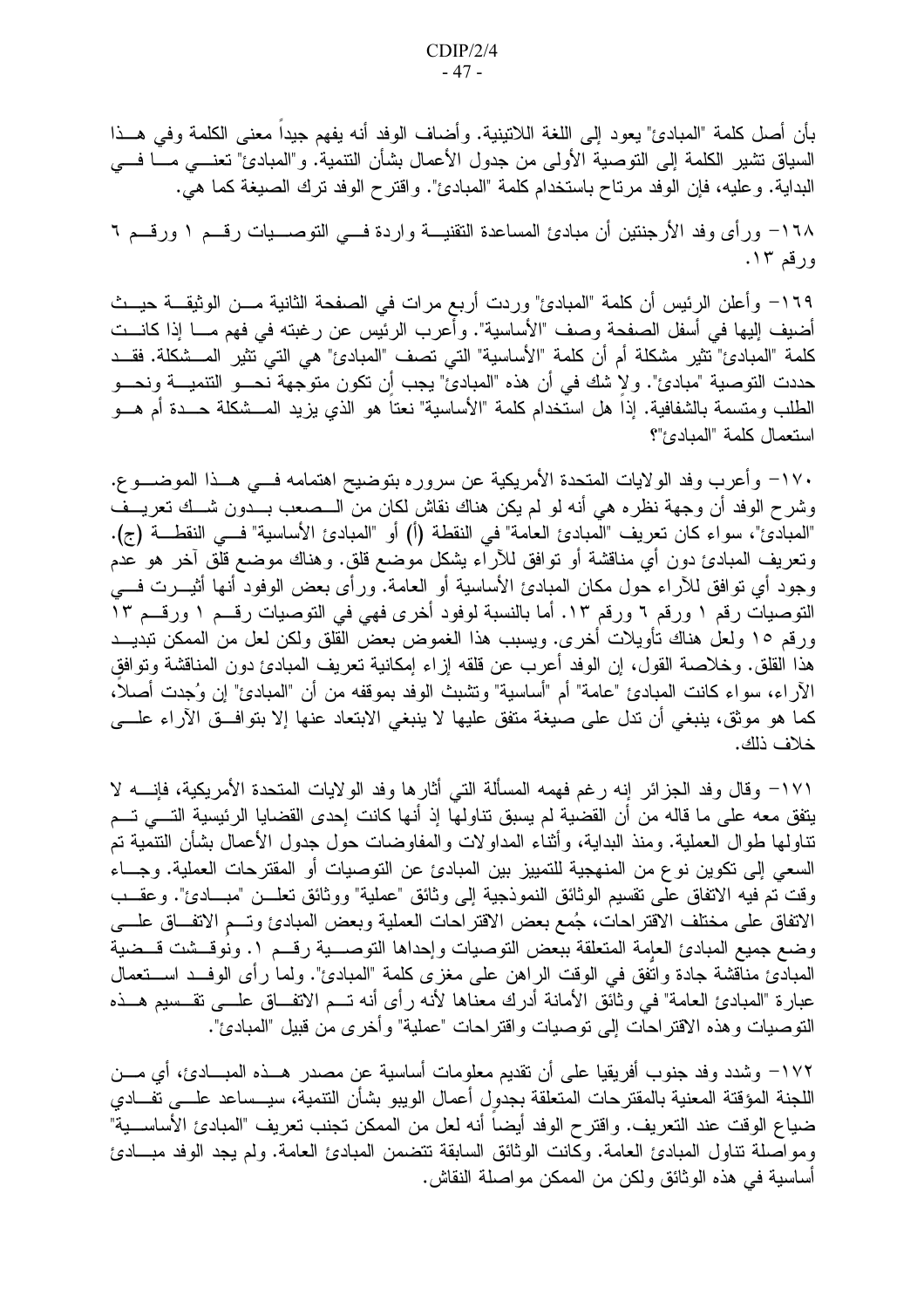١٧٣– وأيد وفد كوبا البيان الذي أدلى به وفد البرازيل في ما يتعلق بالتوصية رقم ١ ورأى أن الوثيقة ينبغي أن تبقى كما هي.

١٧٤– وتساءل الرئيس عما إذا كان من الممكن حل القضية بالاتفاق على أن المبادئ يجـــب أن تـــدل على الصيغة المتفق عليها في التوصيات. وينبغي استعمال الصيغة المتفق عليها، أي صيغة التوصيات المعتمدة، فـي أي وثيقة وورقة وتعليم داخلـي ومبدأ وارد فـي هذه الوثائق.

١٧٥– وأعرب وفد الولايات المتحدة عن اعتقاده بأن السبيل إلى توافق الآراء هو عدم وصف المبادئ و أن ندل كلمة "المبادئ"، كلما وردت في النص، على الصبغة المتفق عليها. ور أي الوفد أن ذلك معقول جدا ومتفق تماما مع ما جرى عند المفاوضة على التوصيات.

١٧٦– ولاحظ وفد البرازيل أنه لا يفهم اقتراح الرئيس ولكن بإمكانه أن يؤيده. وأعلن الوفد أن الرئيس لم ينعت كلمة "المبادئ" لأنها لا تحتاج إلى النعت إلا أن الكلمة عندما تستعمل يجب أن تدل على المتفق عليها. وتساءل الوفد عما ينوي الرئيس أن يقوم به.

١٧٧– وإقترح الرئيس أولاً حذف كلمة "الأساسية". وباعتبار التوصية رقم ١ مثالاً، يجــب أن تكــون المبادئ الواردة في هذه التوصية شفافة ومتوجهة نحو التتمية ونحو الطلب. وقال الرئيس إنه، بـــالنظر في بعض توصيات أخرى معتمدة، يمكن رؤية أنواع مماثلة ومختلفة من الكلمات التي يمكـــن تأويلهــــا بأنها "مبادئ". ولما لم تكن التوصيتان رقم ١٣ ورقم ١٥ بين يديه وذكر وفد الأرجنتين التوصية رقـــم ٢، ربما ليس من المجازفة أن يقول إن أي كلمة وردت في التوصـــيات والمتفــق عليهـــا والمعتمـــدة ويرغب البعض في استعمالها في مكان آخر بوصفها "مبادئ" لا تجدي في العملية التي تُعنى بها اللجنة لأن الأعضاء سبقٌ وأن اتفقوا على الصبغة . وقد يكفي العودة إلى هذا المثال المتوجهُ إلى التنمية الذي يشكل مبدءا وتعلن التوصية رقم ٦ المعتمدة أن "على الخبراء الاستشاريين الاستمرار في التزام الحياد والقابلية للمساءلة" وهاتان كلمتان تصفان مبادئ قد نتطبق على الخبراء الاستشاريين. أمـــا التوصــــية الأخر ي فهي التوصية رقم ١٣ التي نتص على أن "المساعدة التقنية التي تقدمها الويبو يجب أن تكـــون متوجهة نحو التتمية ونحو الطلب". ويمكن من خلال نتاول التوصيات التعرف على المبادئ استنادا إلى الصبغة المستعملة وفهم الرئيس أن وفد الولايات المتحدة الأمريكية دعا إلى بيان المبادئ حسب الصبغة المعتمدة.

١٧٨– وأعرب وفد البرازيل عن موافقته على الاقتراح الذي جاء به الرئيس والذي يقتضي بأنه كلمـــا وردت كلمة "المبادئ" في النص فإنها ندل على هذه التوصية المحددة التي نتضمن هذه المبادئ. مع أن الوفد لا يوافق على نناول الوثيقة واستبدال كلمة "المبادئ" حيثما وردت.

١٧٩– وأوضح الرئيس أنه لا يعتقد أن هناك أي دعوة إلى تغييـــر مـــصطلحات التوصــــية رقـــم ١ المعتمدة. وإنما دُعي إلى مناقشة تكميلية لتوضيح معنى "المبادئ". ولعل التغيير الوحيد الــذي ينبغـــي إدخاله على النص هو حذف الوصف "الأساسية" ولكن النص سيبقى كما هو.

١٨٠– وقال وفد الو لايات المتحدة الأمر يكية إن الرئيس عبر عن تو افق الآر اء الذي بـــدأت ملامحــــه نتجلى. وأشار الوفد إلى أن وصف المبادئ الأساسية موجود في مكان واحد آخر . واســــتخدمت كلمــــة "العامة" في الفقرة (أ) وكما أشار إليه الرئيس، وردت كلمة "الأساسية" في الجملة الثانية من الفقرة (ج). ور أى الوفَّد أن الرئيس، استناداً إلى هذا النوضيح الصغير، وجد الطريقَ إلى الأمام وأعرب الوفد عن أمله في حذف الكلمتين.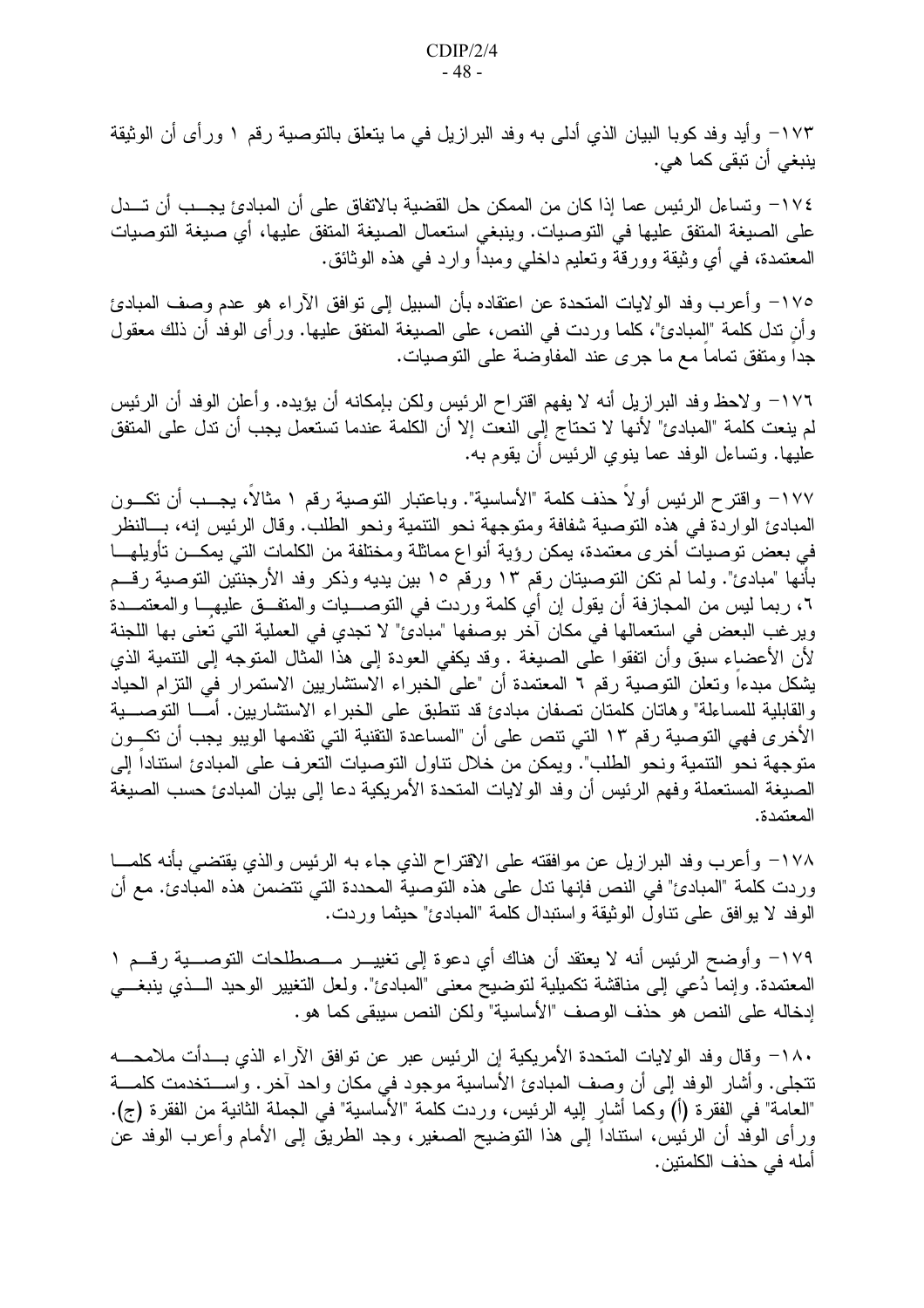١٨١– وأكد الرئيس أن كلمتي "الأساسية" و"العامة" سيتم حذفهما.

١٨٢– وطلب وفد الأرجنتين بعض التوضيحات. وتساءل عما إذا كانت أمثلة مبادئ المساعدة التقنيـــة ستبقى في النص، وإن أبقى عليها فمن الضروري أن تكون التوصية رقم ٦ من ضمن أمثلــــة مبـــــادئ المساعدة التقنية.

١٨٣– وقال الرئيس إنه لا يتنبأ بأية مشكلات قد يتسبب فيها الأخذ بالتوصية رقم ٦ لأنها تتناول الحياد والمساءلة بالنسبة للخبراء الاستشاريين. وسنبقى النوصية رقم ٦ في الــنص إذا لـــم يكـــن هنـــاك أي اعتراض على ذلك. ثم قال الرئيس إن اللجنة وافقت على الأنشطة المقترحة لتنفيذ التوصية رقم ١ مع ما أدخل عليها من تعديلات. ولفت الرئيس بعدئذ انتباه اللجنة إلى التوصيات رقم ٣ ورقم ٤ ورقـــم ٦ ورقم ٧ ورقم ١١ الواردة في قائمة التوصيات التسع عشرة التي تمت مناقشتها في دورة أبريل/نيسان.

النظر في التوصية رقم ٣ الواردة في قائمة التوصيات التسع عشرة

١٨٤– لفتت الأمانة النظر، مستهلة المناقشة حول التوصية رقم ٣، إلى ضــــرورة النهـــوض بثقافـــة الملكية الفكرية وتطوير ها وتكوين وعي أكبر بالملكية الفكرية لدى عامة الجمهور ، وهما هدفان يمكـــن تحقيقهما إلى حد كبير من خلال سلسلةٌ من الأنشطة أو التظاهرات المتعلقة بإيقاظ الوعي بدور الملكية الفكرية في التنمية ومن خلال النهوض بحوار منوازن ومناقشات مستنيرة حول قضايا الملكية الفكرية. ويمكن تحقيق هذه الأهداف بدورها عبر برامج وأنشطة مختلفة. وشددت الأمانة علـــى إتاحـــة قائمـــة توضيحية لأصحاب المصالح في هذا الموضوّع وبينت الأمانة أن القائمة مفتوحة العضوية وتوضيحية بحتة لفائدة المؤسسات الصناعية وأصحاب المصالح في الملكية الفكرية والهيئات القضائية والصحفيين والصناعات الإبداعية والجامعات ومراكز البحث ونَّحوها. وأضافت الأمانة أن هناك عنـــصراً فرعيـــاً ثانياً يساهم في نحسين دور الويبو باعتبارها مصدراً أولاً للمعلومات المتعلقة بالملكية الفكريــــة. وفـــي الحقيقة يمكن للويبو أن تصبح من جديد المصدر الرئيسي للمعلومات المتعلقة بالملكية الفكرية من خلال إعداد منتجات إعلامية إبداعية ومتنوعة ترمى إلى تلبية الاحتياجات المتنوعة لجمهور واسع متنوع. وأشارت الأمانة إلى أن النص يشير إلى استراتيجيات الاتصال مع وسائط الإعلام ومنتجات في بلـــدان محددة يمكن تصميمها بلغات البلدان المعنية. وأشارت الأمانة أيضا إلى استر اتيجية لمخاطبة الجمهـــور تستخدم كافة وسائل الإعلام والاتصال المتاحة، بما فيها بـــرامج توثيقيـــة مرئيـــة تـــساعد المبـــدعين والمختر عين على فهم القيمة الاقتصادية لمصنفاتهم. وفي ما يتصل بالنقطة الثانية الواردة في الـــصفحة ٢، أي "اعتماد الملكية الفكرية في مختلف مستويات التعليم"، لفتت الأمانة الانتباه إلى أنها بدأت تتعامل مع الجامعات لأنها مؤسسات أكاديمية مهمة إلى جانب مكاتب الملكية الفكرية. ولاحظــت الأمانــــة أن الجامعات في معظم البلدان نتيح برامج محدودة جدا حول الجوانب العامة للملكية الفكريــــة. وأعربـــت الأمانة أيضاً عن اعتقادها بأن من الضروري أولا، قبل مناقشة الجوانب التنموية للملكية الفكرية، تعليم أسس الملكية الفكرية، أي فحوى الملكية الفكرية والسبب في أهمِيتها وكيفية الانتفاع بها في المجتمـــع المدنـي وفي عالم الأعمال. وأردفت الأمانـة قائلـة إنـها تعمل حالياً مـع جامعات مختارة لمـــنح درجـــات وشهادات، كما أشير إليه بالتحديد في الوثيقة قيد النظر . ومن أمثلة ذلك المشروع المشترك بين الويبـــو وجامعة نورينو، بالاشتراك مع منظمة العمل الدولية، الذي يتلقى أيضا مساعدة ماليـــة مـــن الحكومـــة الإيطالية. وتعاونت جامعة لوند السويدية مع الويبو طوال سنوات على منح شـــهادة الماجــستير فـــي الملكية الفكرية. وفي العالم النامي أيضاً، ذكرت الأمانة المشروع المشترك بين جامعة جنوب أفريقيـــا وجامعة إندير ا غاندي الوطنية المُفتوحة في الهند. وأوضحت الأمَّانة أن هذه هي الأمثلة الأصلية الأولى لنعاون الويبو على المستوى الجامعي وذكَّرت أن الأكاديمية نخطط، بإناحة مــوارد ماليـــة وبـــشرية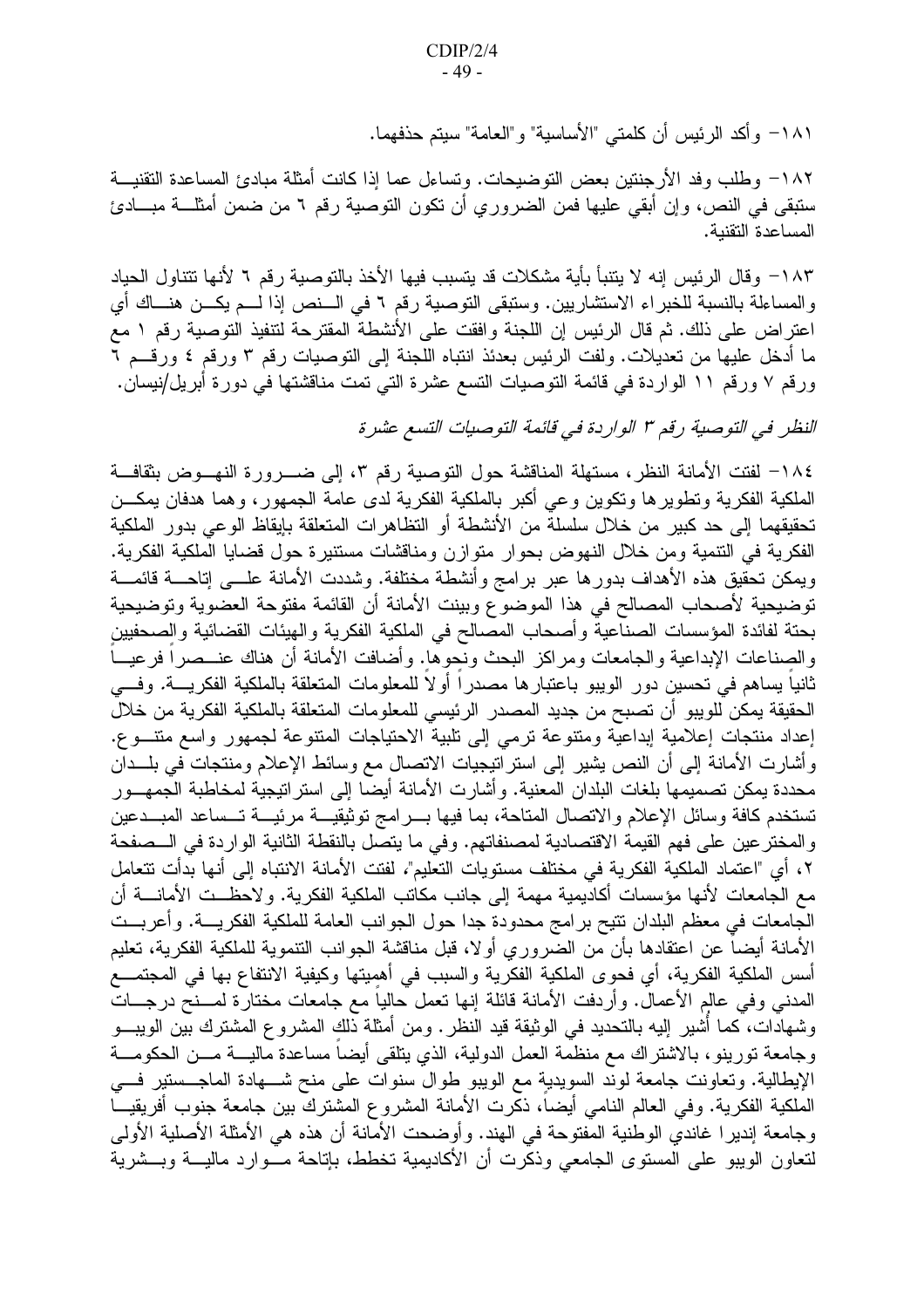إضافية، لتوسيع أنشطتها في إطار جدول الأعمال بشأن التنمية نظراً إلى الطلب الهائـــل الـــوارد مـــن الجامعات على المشورة في ما يتعلق *بالمقررات* وطرق التعليم والمواد التعليمية. ولإتاحة مزيـــد مـــن المواد الندريبية والتعليمية، أعدت الأمانة بمساعدة من خبراء في مجال التعليم دليلا بعنوان "التـــدريس في مجال الملكية الفكرية، مبادئه وطرقه" نشرته مطبعة جامعة كمبريدج ومن المزمع توزيع عدة نسخ منه على الوفود. وأوضحت الأمانة أن هذه هي الخطوة الأولى فقط نحو تكييف المواد التعليميـــة مــــع الاحتياجات والمصالح الخاصة لمختلف البلدان. وبينت الأمانة أيضاً أن الويبو على وعي كبيـــر بأنــــه ليس هناك نموذج بناسب كل الأحوال ولاكتب معيارية ولكن ستتاح على الأقل مادة تعليميــــة مـهمــــة ستستند إليها الويبو لإعداد المحتوى بالتعاون مع مختلف البلدان.

١٨٥– وفي ما يتعلق أيضاً بالفقرة الثانية، أنشأت الويبو، بغية النهوض بالتعاون بين مؤسسات الملكية الفكرية ومخاطبة الجمهور على مستويات مختلفة، محفلاً دولياً يسمى "الـــشبكة العالميــــة للمؤســـسات الأكاديمية المتخصصة في الملكية الفكرية" و هي نتيجة للمؤتمر الذي عقد في مدينة ريو دي جــــانيرو ، البر ازيل، في مارس/آذار ٢٠٠٧. وأفادت الأمانة بأن المشاركين في مؤتمر ثان عقــد فــي بيجــين، الصين، في حزير ان/يونيه ٢٠٠٨، اتفقوا في هذا الإطار على برنامج يقــوم إلـــي حــد كبيـــر علــــي الإجراءات الموضوعية ويتماشى مع النوصيات الواردة في جدول الأعمال بشأن النتمية وأن الأنـــشطة المقترحة سيتم تتفيذها واحداً تلو الآخر مع أعضاء الشبكة العالمية للمؤسسات الجامعية المتخصصة في الملكية الفكرية. وأضاف الوفد أن الجزء الأخير من الفقرة الثانية قيد النقاش يتناول برنامج النعلم عـــن بعد وهو برنامج ناجح جدا تم تصميمه للتعليم على نطاق واسع. وخلال السنتين الماضيتين، تم تدريب ٤٠ ٤٠ طالب في جميع أنحاء العالم بمختلف لغات الأمم المتحدة، أي اللغات الرسمية الست إضــــافة إلى اللغة البرنغالية، ونتوي الويبو نوسيع دورات النعلم عن بعد لنشمل دورات نخصصية نرمي إلـــي نطوير المهارات في مجال إدارة الملكية الفكرية. وأخيراً، في إطار برنامج النعلم عــن بعــد، بينــت الأمانة أن الويبو قد بدأت إعداد دورة جديدة للتعلم عن بعد لتلاميذ المدارس الابتدائية سمتها "الملكيـــة الفكرية من أجل الأطفال"، وهي مجال لدورات النعلم عن بعد يعد ضروريا للنمكن من نكملة نغطيـــة مختلف مستويات التعليم.

١٨٦– وفي ما يخص نتفيذ التوصية رقم ٣، اقترح وفد الأرجنتين أن يوجه رئيس اللجنة إلى رئـــيس لجنة البرنامج والميزانية رسالة تتضمن نص التوصية رقم ٣.

١٨٧– وأعرب وفد الولايات المتحدة عن رغبته في الإدلاء بتعليق عام ربما سيتم نتاوله في مرحلـــة لاحقة، إذ أثيرت مسألة حول ما إذا كان هذا الاقتراح سيتطلب إرسال رسالة محددة إلى لجنة البرنامج والمميز انية. وفهم الوفد، على أساس الـعرض الذي قدمته الأمانة فـي وقت سابق هذا الأسبوع، أن علــــي لجنة البرنامج والمبز انية أن نقوم باستعراض جميع توصيات اللجنة. وعليه دعا الوفد إلى نقديم بعــض التو ضيحات بخصوص هذه النقطة.

١٨٨– وأعرب وفد البرازيل عن تأييده التام للبيان الذي أدلمي به وفد الأرجنتين وشكر أيضاً الأمانــــة على نقديم قائمة مستفيضة بالأنشطة التي يمكن الاضطلاع بها بناء على التوصــــية رقـــم ٣. ورأى أن الهدف الرئيسي من النوصيات هو ضرورة نعزيز الموارد البشرية والمالية لأغراض النتمية والأنشطة المرتبطة بها. ولاحظ أن النوصية نتص في الواقع على "زيادة ما يخصص من أموال وموارد بـــشرية لبرامج المساعدة النقنية في الويبو". ورجع إلى العرض الذي قدمته الأمانــــة عـــن المـــسائل الماليـــة والإجرائية ورأى أن اللجنة قد تحدث لبسا كبيرًا بخصوص أمر راسخ. وفي حد علمه، قال إن الأمانة أعدت الاقتراح بشأن المبزانية الذي قدم فيما بعد إلى لجنة البرنامج والمبزانية التي ستطرحه بـــدورها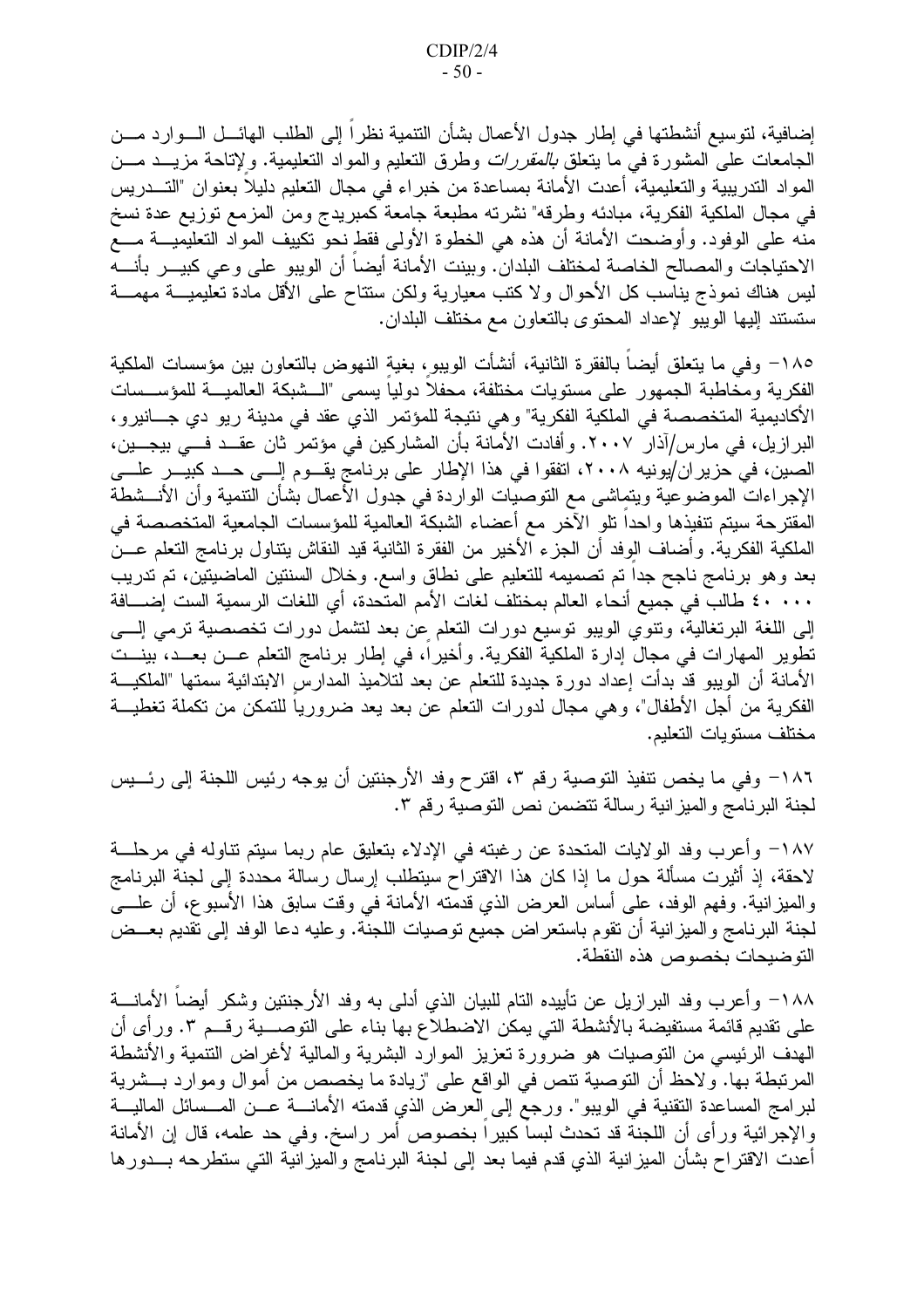بعد ذلك على الجمعية العامة. وحسب إدراكه للأمور، مضي يقول إن بإمكان اللجنة المعنيـــة بالتنميـــة و الملكية الفكرية، في حال اعتماد الجمعية العامة للميز انية و التوصية بتخصيص خمسة ملايين فرنسك سويسر ي لتنفيذ جدول الأعمال بشأن التتمية في تلك الميز انية، أن تبحث طريقة تخصيص ذلك المبلـــغ لأغر اض فرعية. ولاحظ أن هذا ما يجرى فيما يتعلق بالتوصيات الست والعشرين المتفق عليها. وفيما يتصل بالاقتراح الداعي إلى توجيه رسالة من رئيس اللجنة المعنية بالتنمية والملكية الفكرية إلى رئيس لـجنة البرنـامـج والمـيز انية، ارتـأى أن نلك الرسالـة نطلـع رئيس لـجنـة البرنـــــامـج والمـيز انيــــة علــــي نلـــك النوصيات وتجعله أيضا يدرك ضرورة زيادة ما يخصص من أموال وموارد بشرية لجدول الأعمـــال بشأن التتمية وبر اعيها.

١٨٩– واقترح الرئيس تفادي التفاصيل المتعلقة بمسألة لجنة البرنامج والميزانية واستدرك قسائلا إنسه أحيط علماً بالحجة التي قدمها وفد البرازيل. ورأى أن الرسالة في حد ذاتها لا تمثـــل مـــشكلة بـــل أن المشكلة نكمن بالأحرى في مدى وجاهة نلك الرسالة. وذكر بأن اللجنة المعنية بالنتمية والملكية الفكرية بحثت تدبيرًا ينطوي على مبلغ قدره مليوني دولار في إطار تمويل مقترح خلال دورة سابقة وأنه لـــم تثر أي مسألة بشأن توجيه رسالة. وقال إنه لا يرغب في عكوف اللجنة على مسألة توجيه رسالة إلـــي رئيس لجنة البرنامج والمبزانية لفترة طويلة. وأردف قائلا إنه يستطيع نوجيه مثل تلسك الرسسالة دون شك غيرٍ أنه تساءل عن مدى وجاهتها في سياق الصورة العامة. كما أشار إلى وجوب إعداد رســـالة عند الضرورة فقط إذا أراد أن يكون جديرا بالنقة وأضاف قائلا إنه يفقد كل مصداقيته ابتداء من اليوم الأول في حال اعتبار رسالته الأولى رسالة مسيئة بدلاً من اعتبارها رسالة جدية. وعليه، أعرب عـــن ر غبته في أن تضمن اللجنة المعنية بالتنمية والملكية الفكرية توجهه الرامي إلى فائدة اللجنة في الأمـــد الطويل. وتساءل عما إذا كان وفد الأرجنتين راضياً عن فكرة احتمال عدم ضرورة توجيه مثـــل تلـــك الرسالة على الإطلاق.

١٩٠– وذكر وفد الأرجنتين أن توجيه مثل تلك الرسالة ليس أمرا ضروريا على الإطلاق غيـــر أنــــه ر أي مع ذلك أن الرسالة مهمة من أجل إذكاء الوعبي بتلك المسألة والسماح للجنة البرنامج والمبز انيـــة بأخذ جميع القر ار ات المتخذة ضمن اللجنة المعنية بالنتمية والملكية الفكرية في الحسبان.

١٩١– وقال وفد البرازيل إنه لا يعتزم مطالبة الرئيس بإعداد رسالة عديمة الجدوى واستدرك قائلا إن الرئيس سيفهم ما يحاول بعض الوفود تحقيقه عبر تلك الرسالة إذا أخذ المسألة في عين الاعتبار مـــن وجهة النظر الأخرى. وأوضح قائلا إن الغرض المنشود هو ببساطة جعل لجنة البرنــــامج والمبز انيــــة ندرك ضرورة زيادة ما يخصص من أموال وموارد بشرية. وأيد الآراء التـي عبر عنها الرئيس بشأن احتمال خطو اللجنة المعنية بالنتمية والملكية الفكرية خطوة إلىي الوراء لتحديد الوسائل الأخـــرى التــــي يمكن الاستعانة بها لإطلاع لجنة البرنامج والميزانية على استنتاجات اللجنة. واعترف بأنه ليس خبيرا فيما يتعلق بإجراءات الويبو إلا أنه اقتر ح أن بإمكان الرئيس بحكم منصبه على الأرجـــح أن يخاطـــب رئيس الجمعية العامة بدلا من رئيس لجنة البرنامج والميزانية إذ نقع على عانق الجمعية العامة مهمـــة الإشراف على جميع اللجان في حد علمه. وسلم أيضاً بأن الفكرة التيّ مفادها أن يخاطب رئيس إحـــدى اللجان الدائمة رئيس لجنة دائمة أخرى مباشرة قد نبدو غريبة غير أنه أعرب عن اعتقاده أن أفــضل طريقة هي الاتصال برئيس الجمعية العامة وأن رئيس اللجنة يستطيع مخاطبة رئيس الجمعية العامــــة في وقت يناسبهما لنقل الرسالة المشيرة إلى الحاجة الملحة إلى زيادة الموارد البشرية والمالية إن كانت مسَأَلَة نوجيه رسالة لا تعد أفضل طريقة للاتصال.

١٩٢– وأحاط الرئيس علماً باقتراح وفد البر از پل.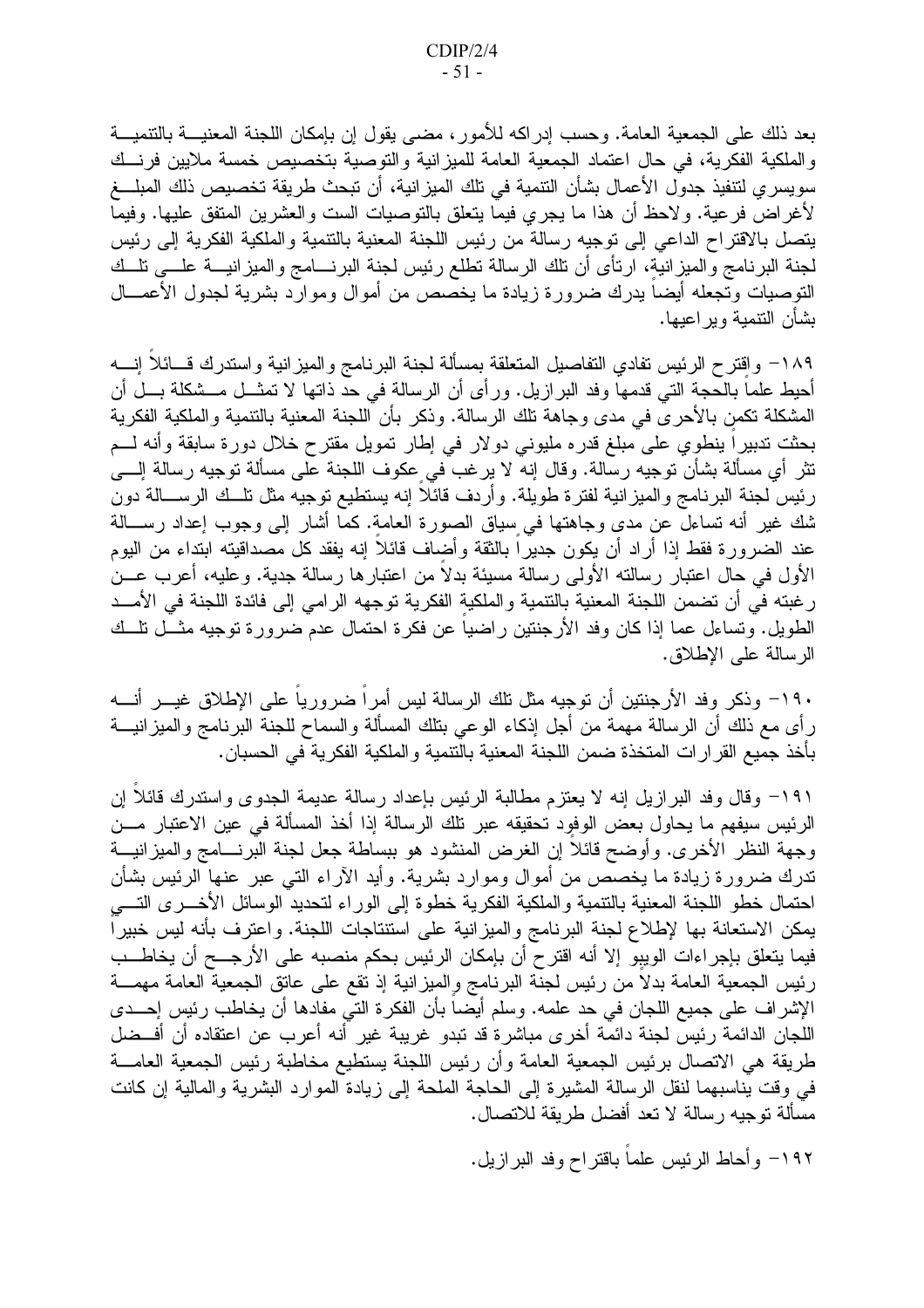١٩٣– وأعرب وفد الهند عن رغبته في ترك مسألة البت في ما إذا كان من المناسب المضي قدما في طرح النوصيات أو عدمه. وأشار إلى احتياجه إلى التفكير في مسألة ما إذا كان من الضروري توجيه رسالة إلى لجنة البرنامج والميزانية أو إلى الجمعية العامة وذكر بوجوب تقديم جميع توصيات اللجنـــة المعنية بالتنمية والملكية الفكرية إلى الجمعية العامة للموافقة عليها وتنفيذها فيما بعــد ونوجيـــه حتـــي توصيات لجنة البرنامج والميزانية إلى الجمعية العامة لكي توافق عليها أيضا. وقال إن المسألة الأخرى لا نرتبط بعنصر الموارد المالية من النوصيات فحسب وإن الأمر الذي يكتسي أهمية أكبر على ما يبدو هو التفكير في وسيلة لتطبيق توصيات اللجنة النهائية ووضع نلك الوسيلة. واسترسل قائلا إن الجمعية العامة للويبو ستعقد اجتماعا قبل اجتماع لجنة البرنامج والميزانية لحسن الحظ ممـــا يعنـــي أيـــضا أن توصيات اللجنة المعنية بالتنمية والملكية الفكرية ستطرح على الجمعية العامة قبل تقديمها إلسي لجنسة البرنامج والميزانية لمراجعة الميزانية. وفي هذا الحال، مضى يقول إن لجنة البرنامج والميزانية ستود الإحاطة علما بنوصيات الجمعية العامة التبي نكون قد اعتمدت نوصيات اللجنة المعنية بالتنمية والملكية الفكرية. وبصفة عامة، لاحظ أنه يتعين على اللجنة أن تضع آلية ملائمة لتنفيذ التوصيات حتى بالنسبة إلىي الحالات التبي لا نقتضبي أي موارد مالية أو بشرية.

١٩٤– وأبدى الرئيس رغبته في التفكير في إقتراح وفد الهند وأعلن أنه سيجد وسيلة ملائمة للاتصال برئيس الجمعية العامة. ومع ذلك، أوضح قائلاً إنه سيبحث معه جميع المسائل بحثاً عاماً وإنه لن يركز على مسألة معينة لأنه ما زال لا يرى ميزة تناول أي مسألة محددة خطيا أو شـــفهيا. ورأى أن هنـــاك مسائل أخرى لها صلة أكبر بعمل اللجنة. ثم قال إن اللجنة وافقت على النص المنقح لتنفيــذ التوصـــية رِقِمِ ٣ وَإِقْتَرِ حِ الانتقالِ إِلَى النَّوْصِيةِ المعتمدةِ رِقِمٍ ٤.

## النظر في التوصية رقم ٤ الواردة في قائمة التوصيات التسع عشرة

١٩٥– استهلت الأمانة المناقشة بشأن التوصية رقم ٤ الواردة في قائمة التوصـــيات التــسع عــشرة وذكرت أن الويبو ركزت على استراتيجية ترمى إلى إعداد مضمون بلغة وأسلوب يتناسبان واحتياجات قطاع الشركات على مدى الثماني سنوات الماضية. وقالت إن ذلك المضمون أعد وأتيح ندريجيا عبـــر الموقع الإلكتروني للمنظمة أولاً وبلغات الأمم المتحدة الست قدر الإمكان. وأشـــارت إلـــي ضــــرورة ترجمة مثل ذلك المضمون بتكييفه أو دون تكييفه مع السياق الوطنبي نظرا إلىي طبيعة قطاع الـــشركات الصغيرة والمتوسطة. وأضافت قائلة إن عددا من الدراسات الإفرادية وأفضل الممارسات التي جمعــت قد حفظت أيضـاً علـى الموقـع الإلكترونـي. وأوضـحت قائلة إن الدراسات الإفرادية تتعلق بالانتفاع الفعلـي بنظام الملكية الفكرية في الاستر اتيجية التجارية المعتمدة في شركة في حـــين أن أفـــضل الممارســـات ترتبط بما تضطلع به المؤسسات الداعمة للشركات الصغيرة والمتوســطة لتوعيـــة قطـــاع الـــشركات وتكوين الكفاءات فيه بهدف الانتفاع الفعال بأدوات نظام حقوق الملكية الفكرية في إطار اســـتراتيجيات الشركات التجارية. ومضت تقولٍ إن عددا كبيراً من حلقات العمل والندوات التي تــستهدف التوعيـــة ونكوين الكفاءات قد نظمت أيضا وإن جميع العروض التبي قدمت خلال نلك الاجتماعات قـــد حفظـــت أيضا على الموقع الإلكتروني. وأشارت إلى نشرة الأخبار الإلكترونية الشهرية التي أرسلت إلـــي مـــا يناهز ٢٦٠٠٠ مشترك بلغات الأمم المِتحدةِ الست قدر المستطاع. ولفتت النظر إلى توفر مواقع اتصال بعشرة مواقع خارجية اختيرت اختيارا دقيقا لعلاقتها بقطاع الأعمال بالإضافة إلىي المسضمون المتساح مباشرة على الموقع الإلكتروني. وذكرت أيضاً أنها في طور إضافة وحدات ندريبية أخرى في السلسلة تشمل وحدة متصلة بترخيص العلامات التجارية ووحدة أخـــرى متعلقـــة بتقيـــيم الملكيـــة الفكريــــة. واسترسلت قائلة إن هناك أربعة منشورات متاحة وإنه من المزمع إضافة منشورين آخرين على الأقل بحلول آخر السنة أحدهما يتعلق بأسرار التجارة والآخر برنبط بحق الامتياز ضمن سلسلة المنشورات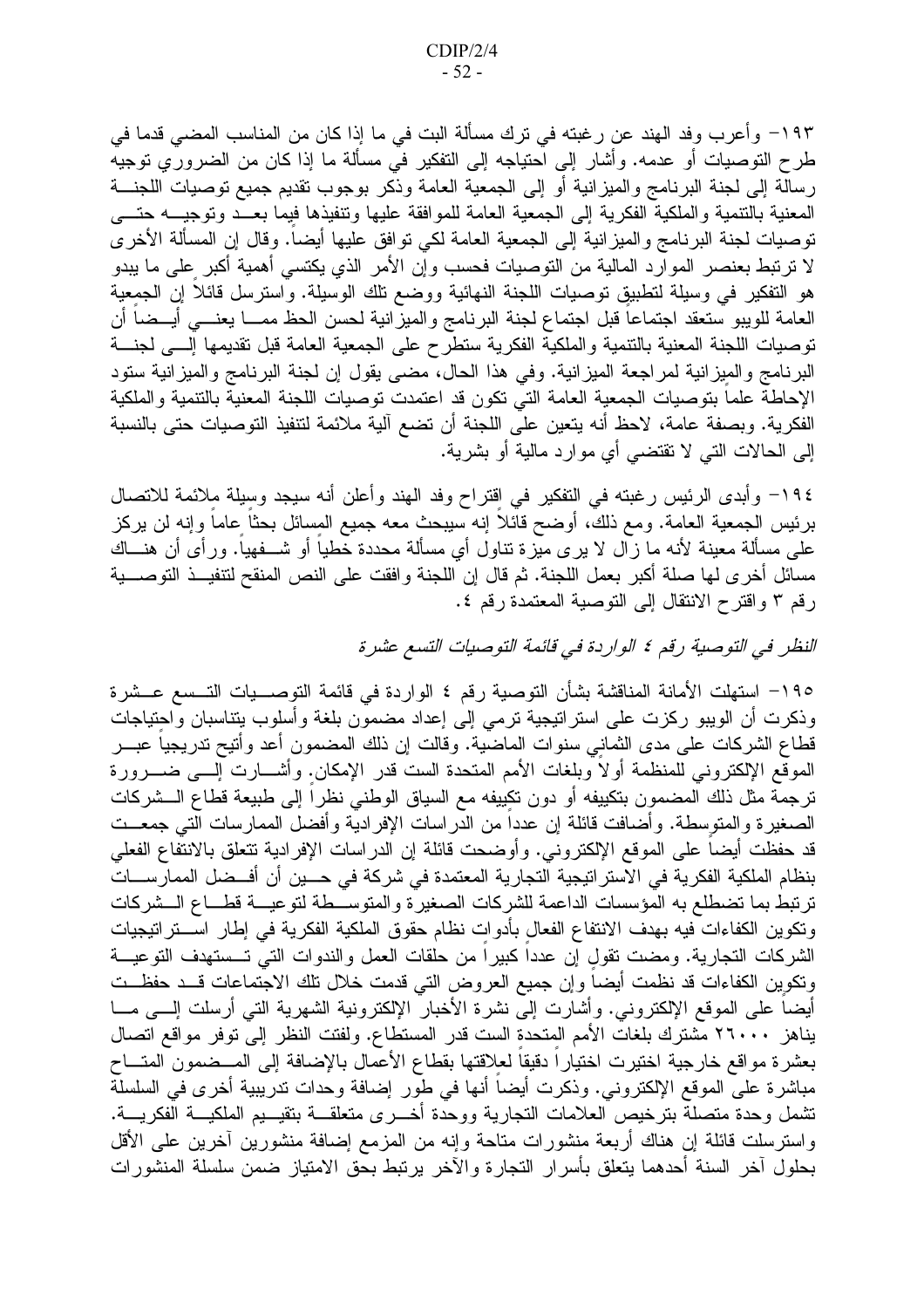التي تحمل العنوان "الملكية الفكرية في خدمة الشركات" ويمكن أيــضـاً النفـــاذ إليهـــا علــــي الموقــــع الإلكتروني. وأردفت قائلة إن النحدي الرئيسي الذي نواجهه الويبو يتمثل في النفـــاذ إلــــي مثـــل نلـــك المعلومات في جميع البلدان ولا سيما في البلدان النامية والبلدان الأقل نموا التي لا نتفذ إلى الإنترنـــت أو يكون نفاذها إلى الشبكة غير ملائم وإن من الضروري بالنالـي إناحة تلك المعلومات عبـــر قــــرص مدمج للقراءة أو على الورق. واستطردت قائلة إن الأهم من ذلك، في حـــال عـــدم إدراك الـــشركات والمؤسسات الداعمة للشركات في بعض البلدان للملكية الفكرية، هو أن علـــي الويبـــو التعــــاون مــــع الشركاء الموجودين في نلك البلدان لمساعدة المؤسسات الداعمة للشركات الصغيرة والمتوسطة المحلية على ضمان توعية قطاع الشركات باحتمال الانتفاع بسأدوات نظسام حقسوق الملكيسة الفكريسة فسي استر اتيجيات الشركات التجارية. وبالإشارة إلى الجزء المتعلق باستر اتيجية الويبو للجامعات ومؤسسات البحث من التوصية رقم ٤، ذكرت الأمانة بأن لدى الويبـــو اســـتراتيجية فـــي الواقــــع وأن المنظمـــة اضطلعت بأنشطة متعددة لتعزيز تكوين ثروات الملكية الفكرية وحمايتها وتسويقها ضسمن الجامعسات ومراكز البحث في البلدان النامية والبلدان المنتقلة إلى نظام الاقتصاد الحر. وقالت إن مراكز البحــث والجامعات هي مصادر شديدة الأهمية لتكوين المعارف في نلك البلدان وأضافت قائلة إن الويبو تسولي عناية خاصة لذلك النوع من المؤسسات وإنها تستلم عدة طلبات من الجامعــات ومؤســسات البحــث والتطوير لمساعدتها على وضع سياساتها المؤسسية المتعلقة بالملكية الفكرية. وأفادت بإعداد دليل عن طريقة نتفيذ نلك السياسات المؤسسية لذلك الغرض ومضت نقول إنه من المزمع نشره في أوائل شــــهر سبتمبر/أيلول على الأرجح. وشددت أيضا على اضطلاع الويبو بتنظيم حلقات عمل تستغرق أربعة أيام في بلدان مختلفة مثل نيجيريا وهنغاريا بالإضافة إلى إعداد الدليل. وأشارت أيضا إلى أن الويبو نظمت حلقة عمل انبعت الدليل ونناولت مسائل الملكية واقتسام المنافع وطريقة ننظيم مكانب نقل النكنولوجيــا ضمن الجامعات ومراكز البحث. ولفتت النظر إلى مبادرات أخرى تعلقت ببرامج لتدريب المحتـــرفين الذين يرغبون في العمل في مكاتب نقل النكنولوجيا ضمن الجامعات ومراكز البحــث وإلـــي بـــرامج تدريبية محددة مثل برنامج الترخيص وبرنامج صياغة البراءات وبرنامج نقييم الملكية الفكرية المتصل بتسويق الملكية الفكرية نظمت أيضا لذلك الغرض. كما لفتت الانتباه إلى المشروع الرائد الذي وضعته الويبو في كولومبيا وأفريقيا الوسطى وانطوى أساساً على نتظيم نتفيذ السياسات المؤســـسية المتعلقـــة بالملكية الفكرية وتدريب المحترفين الذين يرغبون في العمل في مكاتب نقل التكنولوجيا. وأضافت قائلة إن برنامج الويبو لتطوير الصناعات الإبداعية ودعمها يعمل على مستويين يستهدف المــستوى الأول دعم مؤسسات البحث والحكومات التي نرغب في نقيبم طاقات قطاعها الإبداعي بواسطة نلك المساعدة التقنية المبنية على المنهجية التي وضعتها الويبو منذ ست سنوات وتكلل تتفيذها بالنجاح في ١٧ بلــدا. وأردفت قائلة إن الويبو شاركت وقتئذ في إعداد تسع دراسات استقصائية إضافية وإنها استلمت أكثـــر من ١٠ طلبات لتنظيم در اسات استقصائية قطرية جديدة. وشددت على أن تلك الدر اسات الاستقـــصـائية أدت إلى تحديد مدى مساهمة القطاع الإبداعي في الاقتصاد الوطني من حيث ما يوجد مِن فرصٍ للعمل ويدر من قيمة مضافة وتجارة وعلى أن الدول الأعضاء تقدر مثل تلك الدراسات تقديرا شديدا إذ يمكن استخدامها على الفور لأغراض نكييف السياسات المتصلة بتطوير القطاع الإبداعي. واستطردت قائلـــة إن أعمال الويبو في ذلك المجال ستعتمد على النتائج المحققة في إطــــار عمليــــات تحديـــد المــــساهمة المذكور ة وإن الويبو نتظر أيضا في إعداد أدوات جديدة مبنية على الانطباعات المحصلة من الدراسات الاستقصائية القطرية. وأضافت قائلة إن تلك الأدوات الجديدة تتناول قضايا مثل جمع بيانات ملائمة أو تقييم وقع الفرص الضائعة أو بتعبير آخر أثر مستويات القرصنة في تلك الصناعات. وأكملت بيانهـــا قائلة إن المستوى الثاني لبرنامج الويبو لتطوير الصناعات الإبداعية ودعمها يتمثل في تقديم المــساعدة إلى أفراد معينين يعملون في القطاع الإبداعي من خلال إعداد أدوات ومبادئ نوجيهية مختلفة. وأفادت بحصول الويبو على انطباعات إيجابية جدا عن نلك الأدوات واستلام عدة طلبات لإعداد منتجات جديدة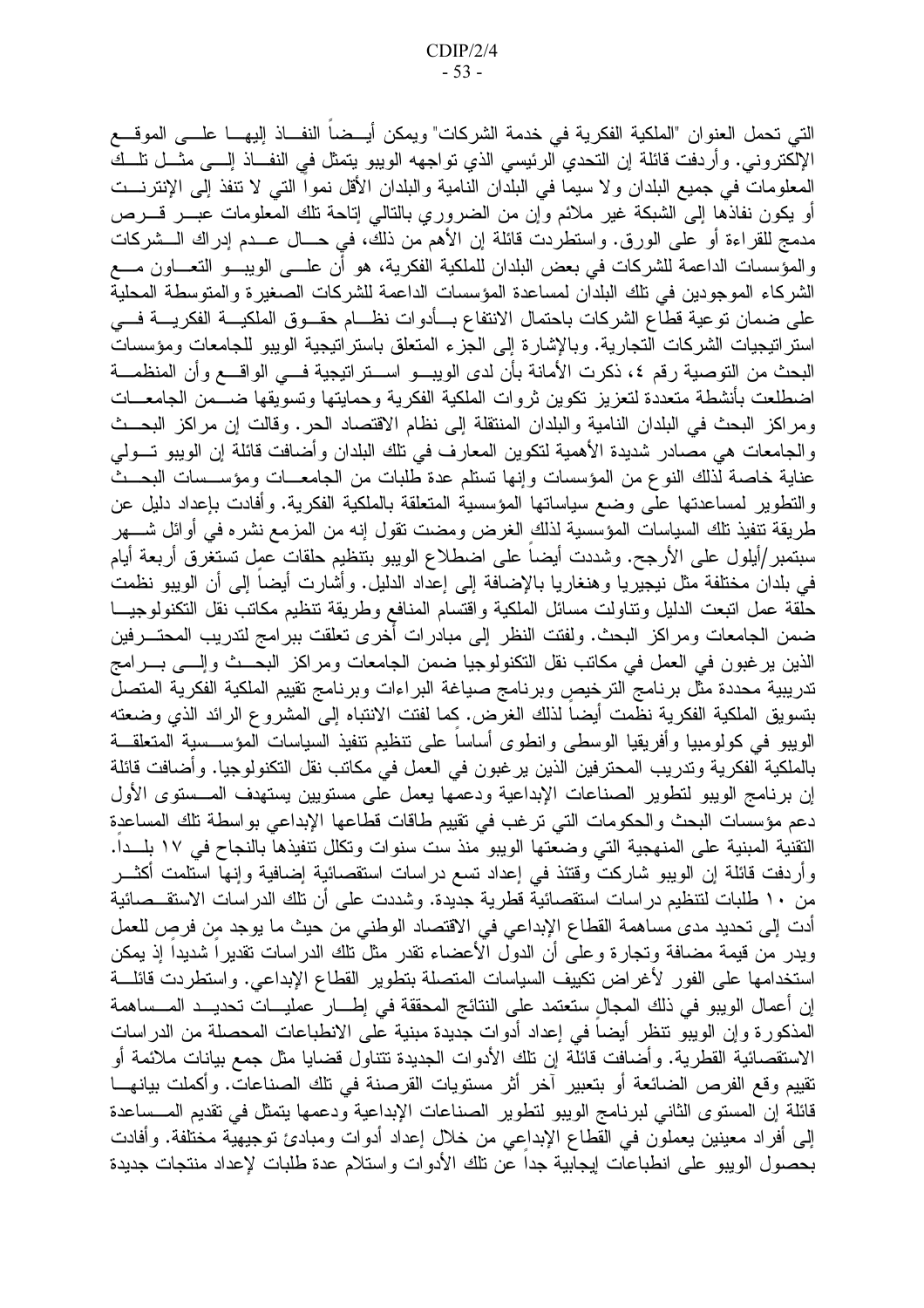ولا سيما من البلدان النامية. ونتيجة لذلك، سلطت الأضواء على سعي الويبو في الوقت الحـــالي إلــــي تصميم برامج خاصة ببلدان معينة تقوم أيضا على الأدلة التجريبية المحصلة خــــلال عمليـــات تحديـــد المساهمة في بعض تلك البلدان.

١٩٦– وأعرب وفد الولايات المتحدة الأمريكية عن سروره لدعم الأنشطة المقترحة لتنفيــذ التوصـــية رقم ٤ التي نركز في جملة أمور على الدور المهم الذي تضطلع به الشركات الصغيرة والمتوسطة في تنمية الاقتصاد بما في ذلك دورها في النهوض بالصناعات الإبداعية المحلية. ولاحظ أن نقطة انطلاق العمل الرامي إلى نكوين الثروات الوطنية في عدة بلدان هي الأفراد المبدعون والمختر عون والشركات الصغيرة والمنوسطة. وقال بالنحديد إن المبدعين والشركات الصغيرة والمنوسطة هــم أو علــــبيهم أن يكونوا في صميم نشاط ريادة الأعمال المحلي في القطاع الإبداعي المحلي في البلدان النامية. ورأى أن لمثل أولئك المبدعين ونلك الشركات الصغيرة على الصعيد المحلي القدرة علسى إدرار السدخل علسى المستوى المحلبي وإيجاد فرص للعمل حيثما نكون لازمة ورفع القاعدة الضريبية علـــي الـــرغم مـــن مواجهة تحديات خطيرة. وأعرب عن اعتقاده أن العديد من الأنشطة المبينة في التوصية لا بل مجملها يدعم ذلك الهدف المهم.

١٩٧– وذكر وفد الصين بأن التوصية رقم ٤ تقترح إيلاء المزيد من العنايـــة للـــشركات الـــصغيرة و المتوسطة وتكثيف مساعدة الدول الأعضاء من أجل وضع استر اتيجية في مجال الملكيـــة الفكريــــة. ور أي أن ذلك النشاط يكتسي أهمية كبيرة وأنه يتعين على الويبو تعزيزه. وفيما يتعلق بتكوين ثـــروات الملكية الفكرية وحمايتها وإدارتها، أشار إلى ضرورة التمييز بين مختلف الشركات لأن من المعـــروف أن الشركات الكبر ي تحقق نجاحا باهر ا بصرف النظر ٍ عن الملكية الفكرية. وبعبار ة أخر ي، قال إن ما يبدو أمرًا أساسيا هو نقديم المزيد من المساعدة إلى الشركات الصغيرة والمتوسطة. وِشدد على إنجـــاز جزء كبير من الأعمال في ذلك المجال في الصين بالتعاون مع الويبو واستدرك قائلا إن ٩٨ في المائة من الشركات الموجودة في الصين هي شركات صغيرة ومتوسطة لا تألف للملكية الفكرية وإنها تحتاج بالتالي إلى المزيد من التوجيه. وعليه، أعرب عن اعتقاده أن على الويبو زيادة مواردها المالية بغيـــة تلبية طلبات الدول الأعضاء المنز ايدة ومواصلة دعم الشركات الصغيرة والمنوسطة.

١٩٨– وأعرب وفد اليابان أيضا عن رغبته في دعم التوجه المحدد في التوصية رقم ٤ إذ يعلق أهمية قصوى على نتمية الشركات الصغيرة والمتوسطة. وعلى الرغم من ذلك، طلب الحصول على المزيــد من المعلومات عن الجزء الذي يتطرق بالتحديد إلى جمع أفضل الممارســـات والدراســـات الإفراديــــة ومشاطرتها.

١٩٩– وفيما يتصل بأفضل الممارسات، أشارت الأمانة إلى إتاحة تلــك الممارســـات علـــى الموقـــع الإلكتروني. وأكدت أن الويبو تطلب من مكاتب الملكية الفكرية الوطنية توفير ما يستجد من معلومـــات عما يحدث في الميدان كل سنتين تقريبا. وعلاوة على ذلك، قالت إن الويبو عقـــدت منتـــديات ســـنوية لمكاتب الملكية الفكرية ومؤسسات أخرى داعمة للشركات الصغيرة والمتوسطة خلال السست ســنوات الماضية وإنه من المزمع في ذلك السياق عقد المنتدى السادس في منتـــصف شــــهر ســـبتمبر/أيلـــول. ومضت نقول إن الويبو طلبت أيضا على نحو مماثل من المؤسسات الشريكة لها سواء أكانت أم لم نكن مكاتب للملكية الفكرية أن تزود الأمانة بدراسات إفراديسة أخسري. وبالنسسبة إلسي الاسستراتيجيات والدراسات الوطنية، ذكرت أيضاً أن الويبو تجري دراسات في بعض البلدان لفهم الاستراتيجية الوطنية العامة المتعلقة بتنمية الشركات الصغيرة والمتوسطة بهدف إعداد خطة عمل وطنيسة التركيبز للبلب واقتراحها عليه وأنها قدمت مثل نلك المساعدة إلى منغوليا ونيبال علما بأن النحدي الرئيسي في هـــذين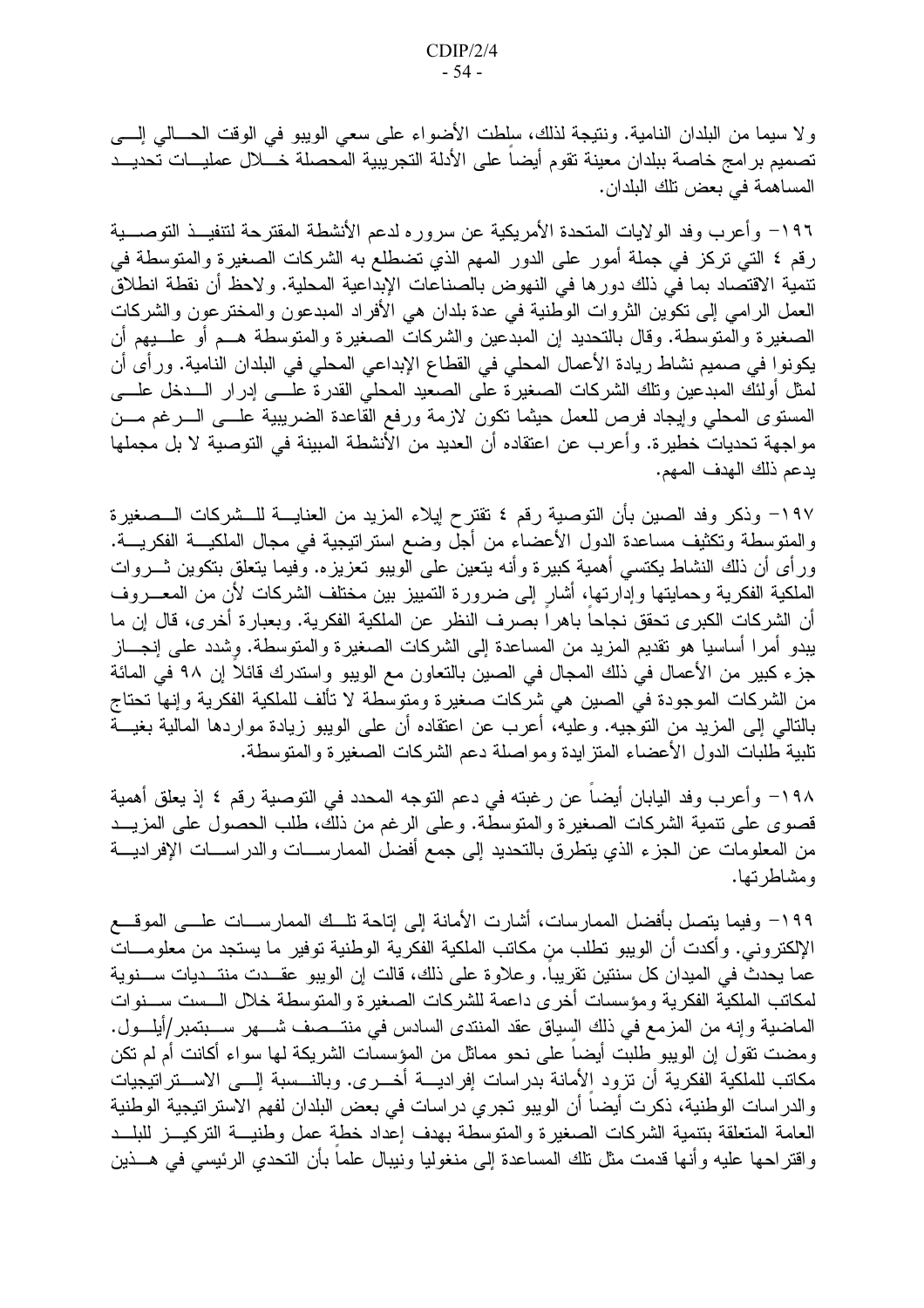البلدين هو تعيين شخص في كل مقاطعة يكون قادراً على العمل كمسؤول مؤسسي لـــدعم الـــشركات الصغير ة و المنو سطة.

٢٠٠ - ور أي الرئيس أنه تم الاتفاق على الأنشطة المقترحة وفقاً للصيغة المنقحة الواردة في التوصية المعتمدة رقم ٤ وطلب من الأمانة الانتقال إلى التوصية رقم ٦.

النظر في التوصية رقم 1 الواردة في قائمة التوصيات التسع عشرة

٢٠١– قدمت الأمانة التوصية المعتمدة رقم ٦ الواردة في قائمة التوصيات التــسع عــشرة وأطلعــت اللجنة على النقدم الملحوظ الذي أحرز في العمل على تحسين إطار النزاهة والأخلاقيات في الويبو منذ تقديم تقرير ها الأخير خلال الاجتماعات غير الرسمية التي عقدت في أبريل/نيسان ٢٠٠٨. وقالــت إن الاستعر اض الذي أجرى حتى ذلك الحين فيما يتصل بإجر اءات الويبو أدى إلى إعداد مـــسودة تقريـــر على يد الخبير الاستشاري المعين لدعم المبادرة. واسترسلت قائلة إن الاستعراض لم يستكمل بعد غير أنه نم استلام بعض النعليقات والملاحظات المثيرة للاهتمام ويجرى استكمال الاستعراض في الوقــت الحالي وتحليله على المستوى الداخلي. ومضت نقول إن العمل يتواصل أيضاً على سياســـة البيانــــات والكشوف المالية. وإضافة إلى ذلك، أشارت إلى وضع صيغ للمذكرات الاستشارية بشأن نتفيذ شـــرط الكشوف المالية الخاصة بالمديرين الوارد في لائحة الموظفين وذكرت أنه من المزمع أن ينظر أعضاء الإدارة العليا في الاختصاصات ومفهوم لمنصب مسؤول عن الأخلاقيات أو منصب مماثل في الويبو. كما أحاطت الحصور ِ علماً بأن قائمة بالخبر اء الاستشار بين المعنيين بالمساعدة التقنية هي قيد الإعداد.

٢٠٢– وأعرب وفد البرازيل عن رغبته في الحصول على توضيحات بشأن مدونة آداب السلوك بعــد أن أحاط المراجع الداخلي لحسابات الويبو اللجنة بالمعلومات عن الموضوع ذاته. وقال إنه كان ربمـــا يحاول نصفح جميع الوثائق التبي زود بها ولم ينصت بالنالي لعرض مراجع الحسابات الداخلي إنسصانا تاماً. وأردف قائلاً إنه اطلع على الجزء المتعلق بالأنشطة المرتقبة في سياق هذه التوصية من الوثيقـــة واستدرك قائلا إنه لم يجد أي إشارة إلى مدونة أداب السلوك مقارنة بالنوصية رقم ٦ التي تـــرد فيهـــا إشارة واضحة إلى المدونة. ونساءل عما إذا كانت وثيقة مدونة أداب السلوك متاحة أو غير متاحة في الو پيو .

٢٠٣- وأعربت الأمانة عن اعتقادها أن ما يشير إليه وفد البرازيل هو ما يطلب من الويبو لاعتمـــاد مدونة لأداب السلوك تفي بالمعايير الدولية ونقدم الإرشاد والمشورة إلىي الموظفين بشأن قضايا السلوك الأخلاقي والنزاهة. وقالت إن صياغة مثل هذه المدونة في الويبو هي قيد البحث وإنها نتظر في الواقع في الممارسة المتبعة في الأمم المتحدة بغية استكشاف طريقة إدراجها في نظام موظفي الويبو الــــراهن. وأكدت أنه لا نتوفر في الوقت الحالي أي مدونة من هذا القبيل في الويبو واستدركت قائلــــة إنـــــه مــــن المزمع إعداد مدونة خاصة بالمنظمة.

٢٠٤- وقال الرئيس إن اللجنة وافقت على نص التوصية رقم ٦ وطلبت من الأمانــــة الـــشروع فــــي المناقشة بشأن التوصية رقم ٧.

النظر في التوصية رقم ٧ الواردة في قائمة التوصيات التسع عشرة

٢٠٥– عرضت الأمانة التوصية رقم ٧ الواردة في قائمة التوصيات التسع عشرة والمتعلقة بالملكيـــة الفكرية وسياسات المنافسة وذكرت أن التوصية بحثت بحثاً مطولاً خلال المشاورات غير الرسمية التي جرت في أبريل/نيسان ٢٠٠٨ ووجه أثناءها طلب لتولي الأمانة إعداد مذكرة إعلامية بهــدف تــوفير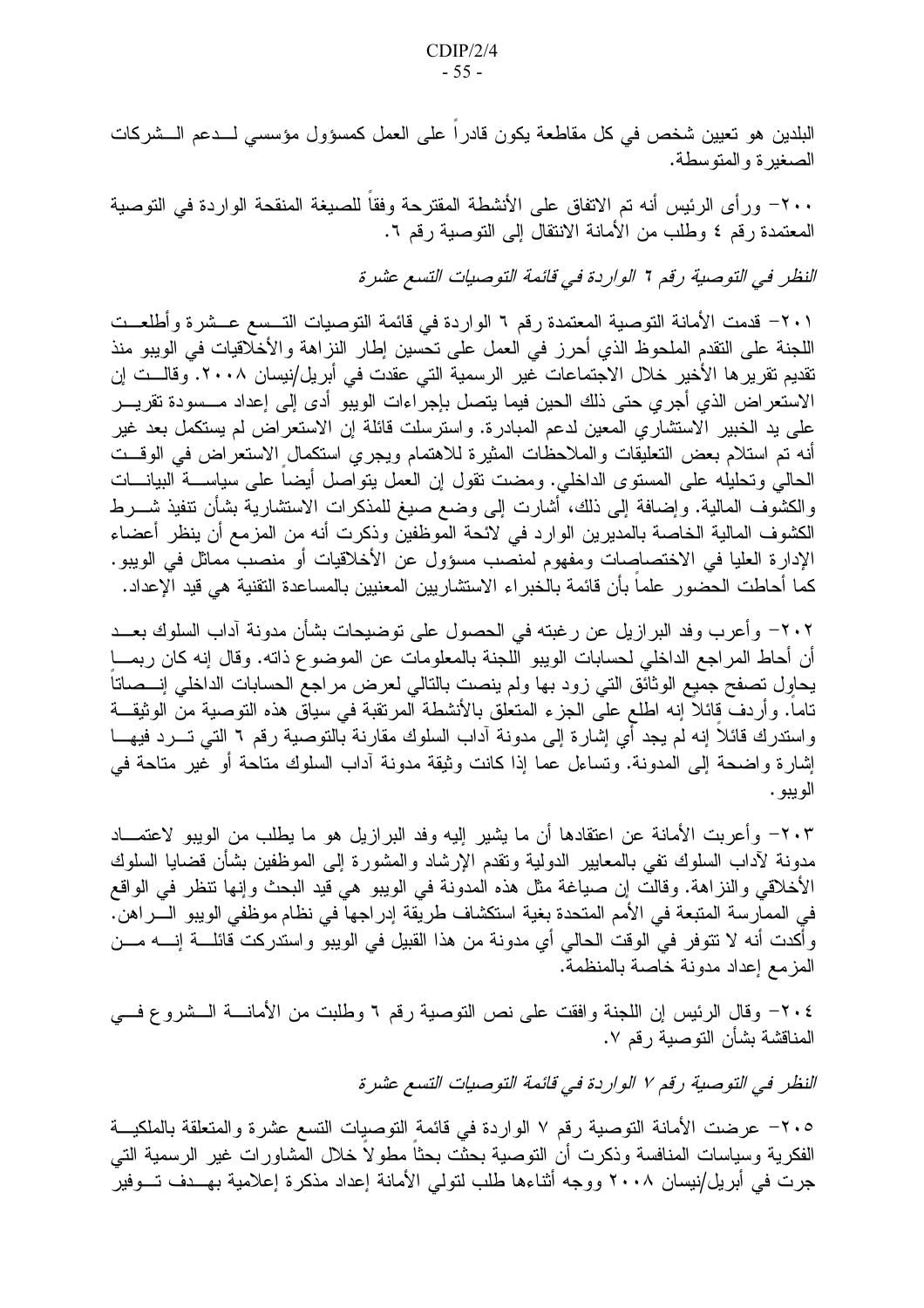التفاصيل عن الأنشطة المختلفة التي تضطلع بها الأمانة في مجال الملكية الفكرية وتتـــصل بـــسياسات المنافسة في سياق المساعدة النقنية والمشورة القانونية. وقالت إن الوثيقة متاحة فسي الوقــت الحـــالي ونوفر معلومات مستفيضة عن موضوع أوجه التلامس بين حقوق الملكية الفكرية وسياسات المنافسة في إطار أنشطة الويبو المرتبطة بالمساعدة النقنية والقانونية. وأشارت إلى نتاول مسألة المنافسة فـــي توصيات أخرى أيضا وخصت بالذكر التوصيات ٢٢ و٢٣ و ٣٢ وأوضحت قائلة إن تلك التوصيات لا نتعلَّق بالموضوع قيد البحث أي المساعدة التقنية والمشورة التشريعية. وشـــددت علـــي أن الأنـــشطة المنظمة في سياق المساعدة النقنية في ذلك المجال هي أنشطة دائمة غير أنها تباشر بناء علـــي طلـــب الدول الأعضاء. وقالت إن الدول الأعضاء نشارك مشاركة نامة في المناقشات الجارية بـــين خبـــراء الويبو والسلطات المعنية في البلدان المعنية التي تختار الطريقة التي ينبغي من خلالها تحديــد إطـــار المساعدة النشريعية وجعلها جزءا لا يتجزأ من مجموعة الأنشطة المزمع الاضطلاع بها فسي إطسار زمني معين. واستطردت قائلة إن الوثيقة تقدم عرضا موجزًا عن عدد من الاجتماعات التي عقدت في الماضيي في مختلف أنحاء العالم وتطرقت بصفة مباشرة أو غير مباشرة إلى قضايا الملكيـــة الفكريـــة وسياسات المنافسة. وشددت على مسألة توجيه عدد قليل جدا من طلبات المساعدة المتـــصلة بقـــضايا سياسات المنافسة وأوجه النلامس بين السياسات وحقوق الملكية الفكرية. وأعلنت أن من المحتمـــل ألا يظل الحال على ما هو عليه في المستقبل إذ يتوقع أن يزداد عدد الطلبات الموجهة إلى الويبـــو لتقـــديم المساعدة إلى الدول الأعضاء المهتمة في ذلك المجال. ومضت بالتالي تقول إنها قـــدمت عـــددا مـــن الاقتراحات بشأن المبادرات المحتملة الرامية إلى نتفيذ التوصية قيد الاستعراض إذ نتوقع تسجيل زيادة في الأنشطة في مجال المساعدة التشريعية بناء على طلب الدول الأعضاء وعبر الاجتماعات التي نتظم على الصعيد الإقليمي أو الأقاليمي. وذكرت أيضاً أن الجميع يدرك أن الملكية الفكرية تعــد جـــزءاً لا يتجزأ من سياسة المنافسة السليمة التبي تشدد على النرابط الأساسي بسين الملكيسة الفكريسة وقسانون المنافسة. وأعربت عن اعتقادها أن المُلكية الفكرية لا تستطيع أن تَؤدي مهمتها على نحو فعال إلا فـــي إطار نتافسي وأن المنافسة لا نزداد إلا حيثما يتوفر نظام فعال للملكية الفكرية. وأفادت بعدم استلام أي طلبات محددة للحصول على المساعدة أو المشورة بشأن طريقة الاستعانة بقانون المنافسة المتــصل بحقوق الملكية الفكرية من الدول الأعضاء حتى ذلك الحين في ذلك السياق. ولفتت أيضا النظـــر إلــــي أخذ مبادرة نرمي إلى نقديم المساعدة والمشورة إلى الدول الأعضاء ونشمل بعض القضايا المبينة فسي المذكرة الإعلامية المتصلة بالتوصية المعتمدة رقم ٧. وعليه، اقترحت وضع برنامج للمساعدة يهــدف إلى النصدي للممارسات المنافية للمنافسة ومكافحتها باستخدام اليات الملكية الفكرية المتاحة في اتفاقيـــة باريس واتفاق تريبس وأضافت قائلة إن من الأهمية بمكان أن يستهدف ذلك البرنامج تنظيم الأنـــشطة في المستقبل الرامية إلى وضع أليات لرصد الشروط المنافية للمنافسة في اتفاقات الترخيص. وسلطت الأضواء على احتمال تحمل بعض الإدارات الوطنية أعباء جديدة نتيجة لذلك نظرا إلى عــدم وجــود هيئات وطنية معنية بسياسة المنافسة في العديد من الدول الأعضاء في الويبو وقالت إن نلك الهيئـــات ضرورية لرصد الممارسات المنافية للمنافسة واتفاقات الترخيص مما يندرج في مهام المكتب السوطني للملكية الفكرية أو الهيئات المعنية بشؤون المنافسة وإن الويبو ستضطلع ببحث نلك القضايا. وأردفــت قائلة إن الويبو كلفت خبيرا برازيليا بإعداد دراسة أبرزت الخلاصة التي توصل إليها علاقات التـــرابط بين الملكية الفكرية وقانون المنافسة وإن من المتوقع نشر الدراسة قبل أخر سنة ٢٠٠٨. وشددت على أن الويبو نتظر أيضا في نتظيم اجتماعات نتعلق بالملكية الفكرية وسياسة المنافسسة بالتحديــد ومـــن المزمع نتظيم أول اجتماع منها بالنعاون مع قطاع المساعدة النقنية ونكوين الكفاءات وحكومة جمهورية كوريا في دايجون في أكتوبر/تشرين الأول ٢٠٠٨.

٢٠٦- وأبدى وفد باكستان رغبته في معرفة ما إذا كانت الويبو تعتزم إجراء مناقشات أو عقد ندوات بشأن أوجه التلامس بين الملكية الفكرية وسياسات المنافسة في جنيف. ولفت النظر إلى طرح موضوع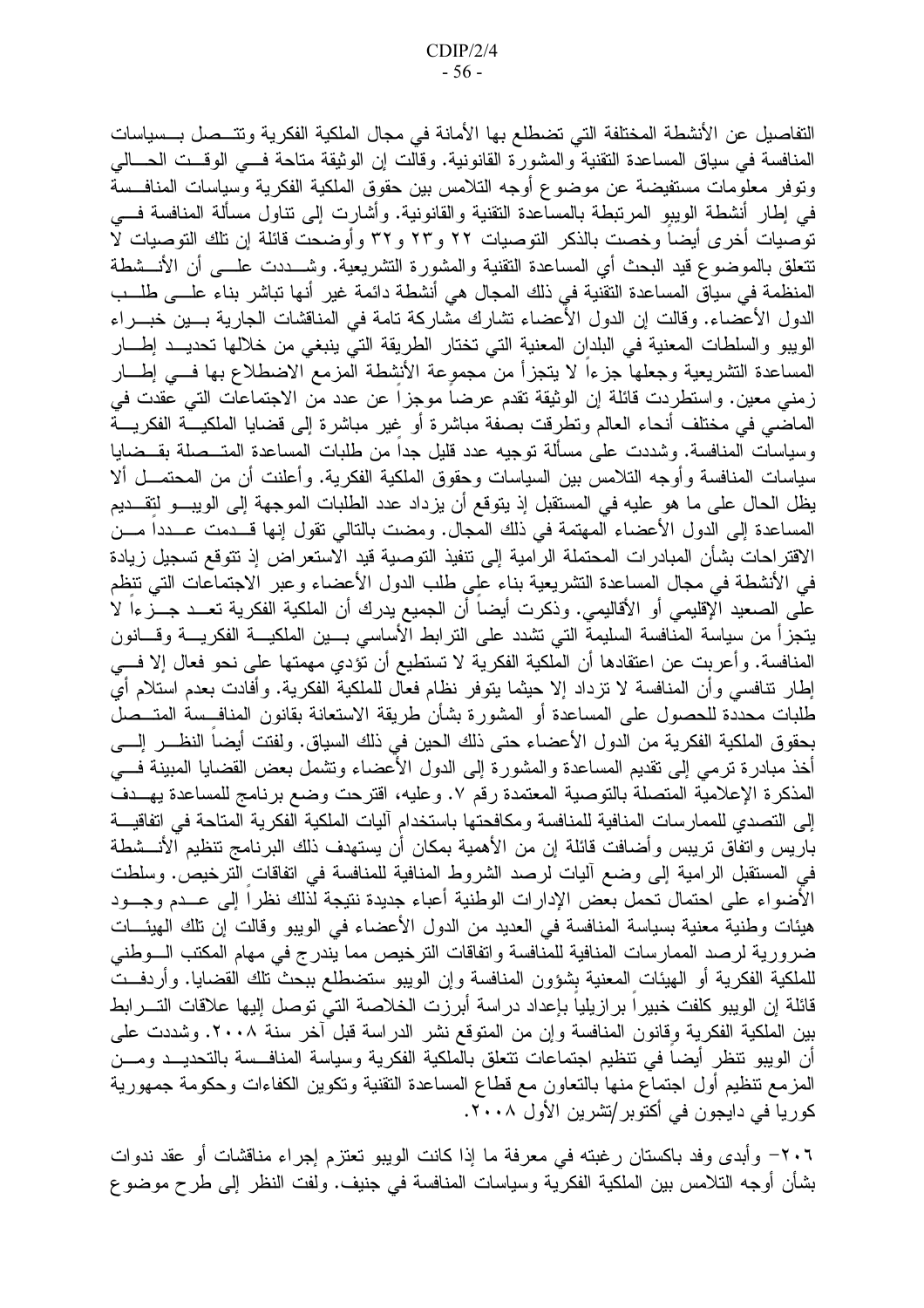أوجه التلامس خلال مفاوضات مختلفة في الويبو وذكر على سبيل المثال الاجتماع الأخير للجنة الدائمة المعنية بقانون البراءات الذي عقد في جنيف وأثيرت أثناءه نلك المسألة ونساءل عما إذا كان للويبو أي موقف فيما يتصل بتلك المسألة. ورأى أن من الضروري عقد ندوة في جنيف تستهدف الدبلوماســـيين ونتتاول تلك المسائل نظر ا إلى طبيعتها الشاملة والمتر ابطة.

٢٠٧– وأشار وفد الولايات المتحدة الأمريكية إلى طرح مجال السياسة والممارسة المنافيـــة للمنافـــسة وأوجه النلامس بينهما وبين الملكية الفكرية للبحث لأولَّ مرة أمام اللجنة بكامل أعضائها في حد علمه. وفي هذا المضمار، قال إنه يدرك أن مسؤولية تقييم نتفيذ جميع التوصيات التي تشمل هـــذه التوصــــية المهمة المتعلقة بالممارسات المنافية للمنافسة وبحث نتفيذها ورفع النقارير عن ذلسك سستكون مهمسة متو اصلة من مهام اللجنة. ولفت النظر إلى نطر ق التوصية إلى أوجه التلامس أو العلاقة بين الملكيـــة الفكرية وسياسات المنافسة وشدد على شدة تعقيد كل مجال من مجالات السياسات وعلاقات النز ابط بين الملكية الفكرية والسياسات. ورأى بالنالبي أن من المحتمل مواصلة بحث هذه النوصــــية خــــلال عـــدة سنوات واستفسر عن موعد بدء عملية المداولات بشأن نتفيذها والأسئلة التبي ينبغي طرحهـــا وبــــرامج الويبو وأنشطتها الراهنة المتصلة بهذه التوصية وطريقة تقييم تلط البسرامج لتحديسد مسدى تلبيتهسا للاحتياجات الإنمائية المرتبطة بحقوق الملكية الفكرية لدى الدول الأعضاء والسبل المحتملــــة لتحـــسين تلك البر امج والأنشطة بغية تعزيز النتمية الاقتصادية والثقافية. وأعرب عن اعتقــاده أن بعــض نلــك الأسئلة بتسم بوضوحه وأنه أحرز نقدم في الرد عليها. وأحاط علما بأن الأمانة أناحت نقطة انطـــلاق مفيدة لبحث ذلك المجال المعقد وذكر على سبيل المثال أنها نقدم المساعدة التشريعية والتقنية إلى الدول الأعضاء بناء على الطلب وحيثما يكون مناسبا لمعاونتها في منع الممارسات المنافية للمنافسة المرتبطة بالملكية الفكرية و/أو حلها. ولفت الانتباه أيضاً إلى دور الأمانة الملائم الوارد في الشرح السابق لبعض تلك الأنشطة والمتمثِّل في تقديم المشورة المناسبة. وشدد على أنه يركز أكثر على كلمة "الرصد" فـــي الشروط المتعلقة بالممارسات المنافية للمنافسة التي قد نرد في بعض العقود. وذكر بإثارة تساؤل عمــا إذا كانت أعمال رصد اتفاقات القطاع الخاص مهمة مناسبة يضطلع بها وطلب بالتالي الحصول علسي بعض التوضيحات. كما أشار إلى أن الأمانة أتاحت بعض التفاصيل عن طبيعة تلك المشورة المقدمـــة مثل النطاق المناسب لحقوق الملكية الفكرية الاستئثارية بما في ذلك الاستثناءات والتقييــدات الملائمـــة المفروضة على نلك الحقوق والخيارات القانونية الأخرى كالنراخيص الإجبارية أو التـــدابير الأخـــرى المصرح بها بناء على القواعد والمعايير الدولية والمشورة المرتبطة بتلك القواعد والمعايير التقييديـــة. وشدد مجددا على مسألة المشورة المحدودة الملائمة بالنسبة إلى منظمة دولية. ولفت النظر إلى المزيد من الأسئلة العديدة المتبقية. وأضاف قائلا إن جوانب سياسة المنافسة المرتبطة بحقوق الملكية الفكريــــة ليست في الخواء بل هي بالأحرى جزء من مجموعة معقدة من السياسات التجارية والتنظيمية التي لها أثار مهمَّة للنهوض بنقل النكنولوجيا والاستثمار الأجنبي المباشر. وأعرب بالنالي عن اعتزامه طـــرح الأسئلة ضمن هذه اللجنة وأمله أن نوجه دول أعضاء أخرى الأسئلة ذاتها. وعلى سبيل المثال، تساءل عما إذا كانت تلك الطلبات الموجهة للحصول على المساعدة وردود الويبو تأخذ فـــي الحـــسبان نلـــك الصورة العامة. وقال إن من الضروري ألا تغفل الدول الأعضاء الهدف المتمثل في تعزيـــز التتميـــة الاقتصادية وحفز الاستثمار الأجنبي المباشر ونقل التكنولوجيا وإن سياسة المنافسة لا تتـــدرج إلا فـــي ذلك الإطار أو الـهدف. وبالإضافة إلـي المسائل الـجوهرية الشائكة، مضـي يقول إن هناك أعدادا كثيـــرة من المسائل المتعلقة بالموارد التنظيمية والمالية الراسخة في هذه التوصية التي نتسم بالدرجة نفسها من الصعوبة غير أنها تكتسي أهمية كبيرة. وذكر في المقام الأول مسألة العلاقة بين الأنـــشطة المقترحـــة لتنفيذ هذه النوصية وأنشطة المنظمات الدولية الأخرى الجارية المتصلة بالمنافسة. وعلى سبيل المثال، سلط الأضواء على اضطلاع وكالات متخصصة أخرى منتمية إلى منظومة الأمــم المتحــدة بأنــشطة المساعدة التقنية في ذلك المجال. وأعرب عن أمله أن يظل أعضاء اللجنة كالمعتاد حذرين ومتنبهــين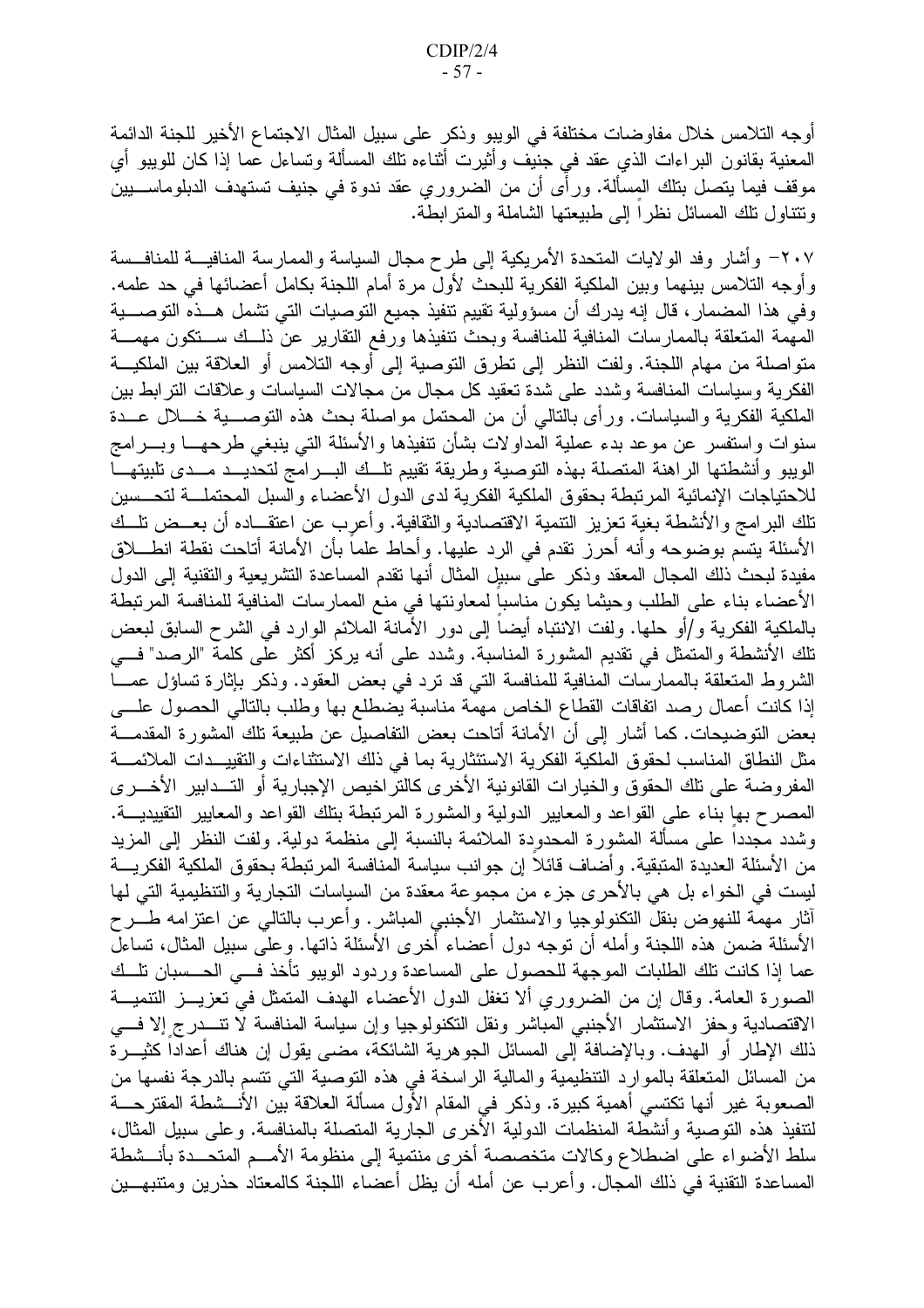لعدم نتفيذ هذه التوصية بأي طريقة من الطرق مما يؤدي إلى هدر موارد الويبو أو اســـتخدامها علــــي نحو غير فعال. وأردف قائلا إن نلك الملاحظات ما زالت في المرحلة الأولى وإنها جزء من المناقشة المتواصلة وأعرب عن نطلعه إلى الحصول على المزيد من النوضيحات بشأن القضايا التسى أثارتهـــا الأمانة واستمرار المناقشة ضمن اللجنة. وأعرب أيضا عن أمله ألا يتناول النقاش حدود حقوق الملكية الفكرية فحسب بل يتطرق أيضا إلى حدود سياسة المنافسة ودورها الملائم في ذلك المجال.

٢٠٨– وأعرب وفد جنوب أفريقيا عن اعتقاده أن التوصية قيد الاستعراض هي من أهم التوصيات ولا سيما بالنسبة إلى البلدان النامية. وقال إن الأسواق في البلدان النامية هي بالأحرى في معظم الـمـــالات صغيرة الحجم نسبيا مما يشجع أحيانا الممارسات المنافية للمنافسة التي تسؤدي إلسي ارتفساع أسسعار المنتجات بالنسبة إلى المستهلكين وعامة الجمهور . ووافق على أن هناك مصاعب جمة مـــصادفة فـــي البلدان النامية التبي نفتقر أحياناً إلى مؤسسات نعني بالعمل الفعلي لمنع نلك الممارسات وفقاً لما أشارت إليه الأمانة. كما شاطر الأمانة رأيها بشأن عدم تقديم أي طلب لتوفير المساعدة النقنية في ذلك المجـــال المعين. وفيما يتعلق بالتوصية رقم ٢٣، رأى أن من الضروري أخذ التشديد على تعزيز أوجه التلامس بين الملكية الفكرية والسياسات المنافية للمنافسة وفهمها على وجه أفضل في عين الاعتبار . وعليه، دعا إلى مناقشة نلك المسائل ومشاطرة المعلومات عن أفضل الممارسات المسجلة في بلدان أخرى. وأحاط الحضور علماً بأن البلدان المتقدمة تفوق معظم البلدان النامية خبرة في مثل تلك المسائل و أنه ينبغي لها بالتالي أن تشاطر البلدان النامية خبراتها المتعلقة بطريقة مواجهة تلك المشكلات بغية تمكـــين البلـــدان النامية من تحديد نوع المساعدة النقنية المطلوبة من الويبو. ومضى يقول إن البلدان تجد نفسمها في موقف صعب جدا حتى لطلب تلك المساعدة التقنية المحددة في غياب تلك المناقشة المعينــــة. واقتـــر ح بالتالي ضرورة إجراء مناقشة من ذلك القبيل ضمن اللجنة في المــستقبل القريـــب بهـــدف مـــشاطرة المعلو مات.

٢٠٩– وأشار وفد بنن إلى أن هناك بالأحرى فهما سلبيا للعلاقـــة بـــين مفهـــومي الملكيـــة الفكريـــة والسياسات المنافية للمنافسة في البلدان الأقل نموا. وأوضح قائلا إن نظرة بعض البلدان السلبية لـهذين المفهومين قد تفسر السبب الذي يجعل السلطات تضع معايير عالية نتسم بطابعها المستحيل في بعــض الأحيان ونؤدي في الغالب إلى غموض نلك النماذج. وأضاف قائلا إن السلطات نعتبر أحيانا الملكيـــة الفكرية كتدبير لممارسة الضغط يهدف إلى إعاقة النتمية مما يعد بالتأكيد تصورا خاطئا. ولفت أيــضا النظر إلى أن اللجنة اقترحت التوصيات بغية تشجيع فهم المسائل على نحو أفضل وتوطيــد العلاقـــات الإيجابية بين المفهومين. وأعرب بالنالي عن ارتياحه للتفسير ات التي قدمتها الأمانة حتى ذلك الحــــين واقترح ألا تقتصر الأنشطة المختارة في كل بلد من البلدان الأقل نموا على إسداء المشورة فحسب بـــل أن تشمل أيضا الاجتماعات دون الإقليمية. ولفت الانتباه على سبيل المثال إلى أن البلدان فـــي بعــض أنحاء أفريقيا شكلت تجمعات اقتصادية مثل الاتحاد الاقتصادي لبلدان غربي أفريقيا (ECOWAS) الذي يتيح منبرا اقتصاديا وسياسيا للانتفاع بالملكية الفكرية بهدف حفز التنمية الاجتماعية والاقتصادية فسي البلدان الأعضاء. ورأى بالنالـي أنه ينبغي للـجنة الموافقة فـي إطـار نتفيذ هذه النوصية علـــي اضـــطلاع الويبو بعقد اتصالات مع الاتحاد المذكور وتجمعات إقليمية أخرى مشابهة حتى تتاح للبلدان الأعـــضاء في تلك المنظمات الفرصة لفهم علاقة النفاعل الإيجابية بين الملكية الفكرية وسياسة المنافسة وما لذلك من أثر ونقدير ذلك على وجه أفضل. واختتم بيانه قائلا إن فهم هذين المفهـــومين ونطبيقهمـــا أمــــران يعز ز ان نتمية نلك البلدان.

٢١٠– وأعرب وفد كولومبيا عن قلقه لطريقة شرح تنفيذ النوصية رقم ٧ في المرفق الثالــث للوثيقـــة CDIP/1/3 حسب الصيغة الواردة في الصفحة ١٦ من النص الإسباني. وقال إن ما يسبب قلقه بالإشارة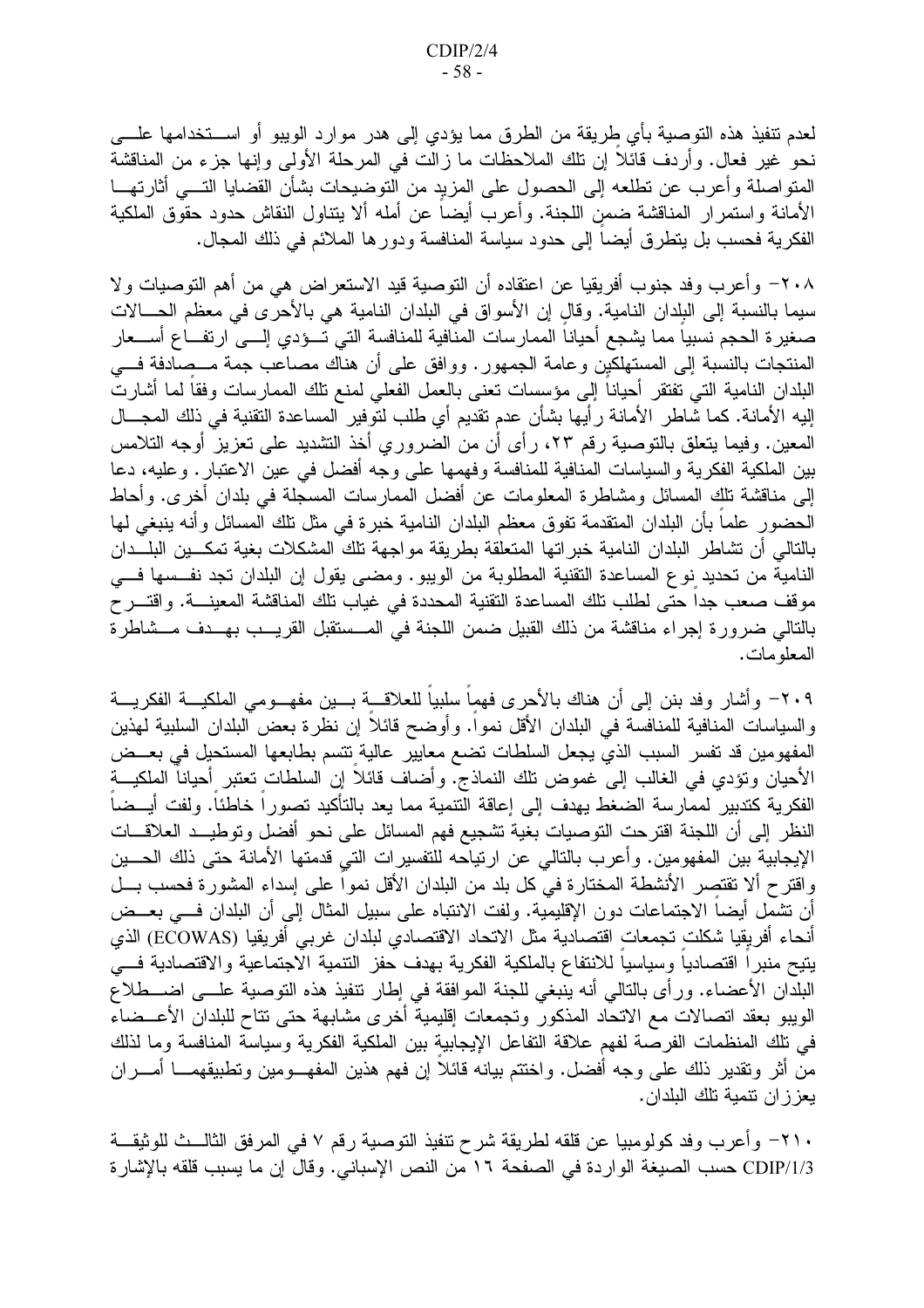إلى الممارسات المنافية للمنافسة هو أن تبدو تلك الإشارة تستهدف على الرغم من ذلك التمتع بحقـــوق استئثارية. وأعربِ بالنالي عن عدم نأبيده لنتفيذ النوصية المقترح ولا سيما عن طريق بحث الحقـــوق الاستئثارية فضلا عن فرض نقييدات واستثناءات كوسيلة لإزالة الحوافز مــن الممارســـات المنافيـــة للمنافسة.

٢١١– وأحال الرئيس وفد كولومبيا إلى الصيغة المنقحة للوثيقة قيــد النظـــر CDIP/2/INF/1 التـــي تتضمن فقرتين عن الأنشطة المر اجعة وتساءل عما إذا كان ذلك يستجيب أو لا يستجيب لمواطن قلقه. وأضاف قائلا إن الاجتماع قد يتطرق إلى مواطن قلق الوفد فيما بعد إذا لزم الأمر .

٢١٢– وهنأ وفد البرازيل الأمانة على شرح الأنشطة المضطلع بها لتنفيذ التوصية رقم ٧ التـــي رأى أنها نتتاول الموضوع الشديد الأهمية المتصل بالعلاقة بين الملكية الفكرية وسياسات المنافسة. وأوضح قائلاً إن البلدان النامية هي في طور الارتقاء باقتصاد السوق فيها وإن اكتساب الخبرة في ذلك المجـــال هو شرط مسبق لازم للنهوض باقتصاد سوق نابض بالنشاط في نلك البلدان. واتفق على أن المنافسة هي مسألة معقدة غير أن ذلك الأمر لا ينبغي أن يمنع الدول الأعضاء من فهمها بل ينبغي بالأحرى أن تحفز طبيعتها المعقدة البلدان النامية لتعزيز قدراتها وفهمها للعلاقة بين الملكية الفكرية والمنافسة. وأيد بالتالي الدعوة التي وجهها وفد باكستان إلى الويبو لعقد ندوة في جنيف تستهدف الدبلوماسيين وتتعلَّــق بمسألة الملكية الفكر ية والمنافسة.

٢١٣– ور أي وفد كوبا أن التوصية تكتسي أهمية كبيرة بالنسبة إلى البلدان النامية. وحث بالتالي الويبو على نعزيز الندابير التبي نساعد نلك البلدان على نكوين قدراتها الوطنية ومواجهة النراخيص والشروط التعسفية و لا سيما لدى تقديم المساعدة التقنية إلى البلدان النامية.

٢١٤– وشدد وفد كوستاريكا على ما يكتسيه فهم العلاقة بين المنافسة والملكية الفكريــــة مـــن أهميــــة شديدة. وذكر بأن بلده اعتمد تشريعات بشأن سياسة المنافسة سنة ١٩٩٤ وأنه أجريت بحوث كثيرة في ذلك المجال. وقال إن البلد ر أي أن من الممكن أخذ عدد من المبادر ات من خلال نتاول العلاقــــة بــــين الملكية الفكرية والمنافسة. واستدرك قائلاً إن الأعمال التي يمكن إنجازها بـــشكل ملمـــوس لمواجهـــة المسألة هي قليلة جدا نتيجة للافتقار إلى القدرات أو المعلومات المتصلة بمختلف الشركات التي جـــرى بحثها أو دراستها. وأبدى بالتالـي رغبته فـي طرح الأسئلة عن الموضوع علـــي الويبـــو ســـعيا الِــــي الحصول على نوضيحات واستفادة البلد من المساعدة في إطار بحث المسائل المعنية. وشدد على تأييده لأي مبادرة من قبيل الندوات أو المؤتمرات أو حلقات العمل تنظم لتعزيز فهم العلاقــــة بــــين الملكيــــة الفكرية وممارسات المنافسة. وأعرب عن اعتقاده أن المسألة نعتبر موضوعا يعلق بلده عليــــه أهميــــة كبيرة ولفت النظر إلىي أن العلاقة بين الملكية الفكرية والمنافسة تصبح ملموسة بـــصفة متزايـــدة لأن حقوق الملكية الفكرية ليست احتكاراً غير أنها قد تؤدي إلى سوء استخدام المراكز الغالبة مما لا يـــنجم عن الحقوق فحسب بل عن أوضاع أخرى نسود السوق.

٢١٥– ورأى وفد السودان أن التوصية رقم ٧ تكتسى أهمية فائقة لأن أوجه الــتلامس بــين حقــوق الملكية الفكرية وسياسات المنافسة هي ذات أهمية خاصة ولا سيما بالنسبة إلى البلــدان الأقـــل نمـــواً والشركات الصغيرة والمتوسطة الموجودة في نلك البلدان. وشدد بالنالبي على أهمية ســـن التــِـشريعات التي تتناول مسألة أوجه التلامس بين سياسات المنافسة وحقوق الملكية الفكرية. وارتأى أيضاً أن هناك حاجة إلىي زيادة النعمق في دراسة المسألة وبحثها والسعى إلىي تحديد الشركات والمنشآت النبي نلجأ إلىي ممارسات منافية للمنافسة وأن من الضروري توفير المزيد من المعلومات عن ذلك الموضوع. وعليه،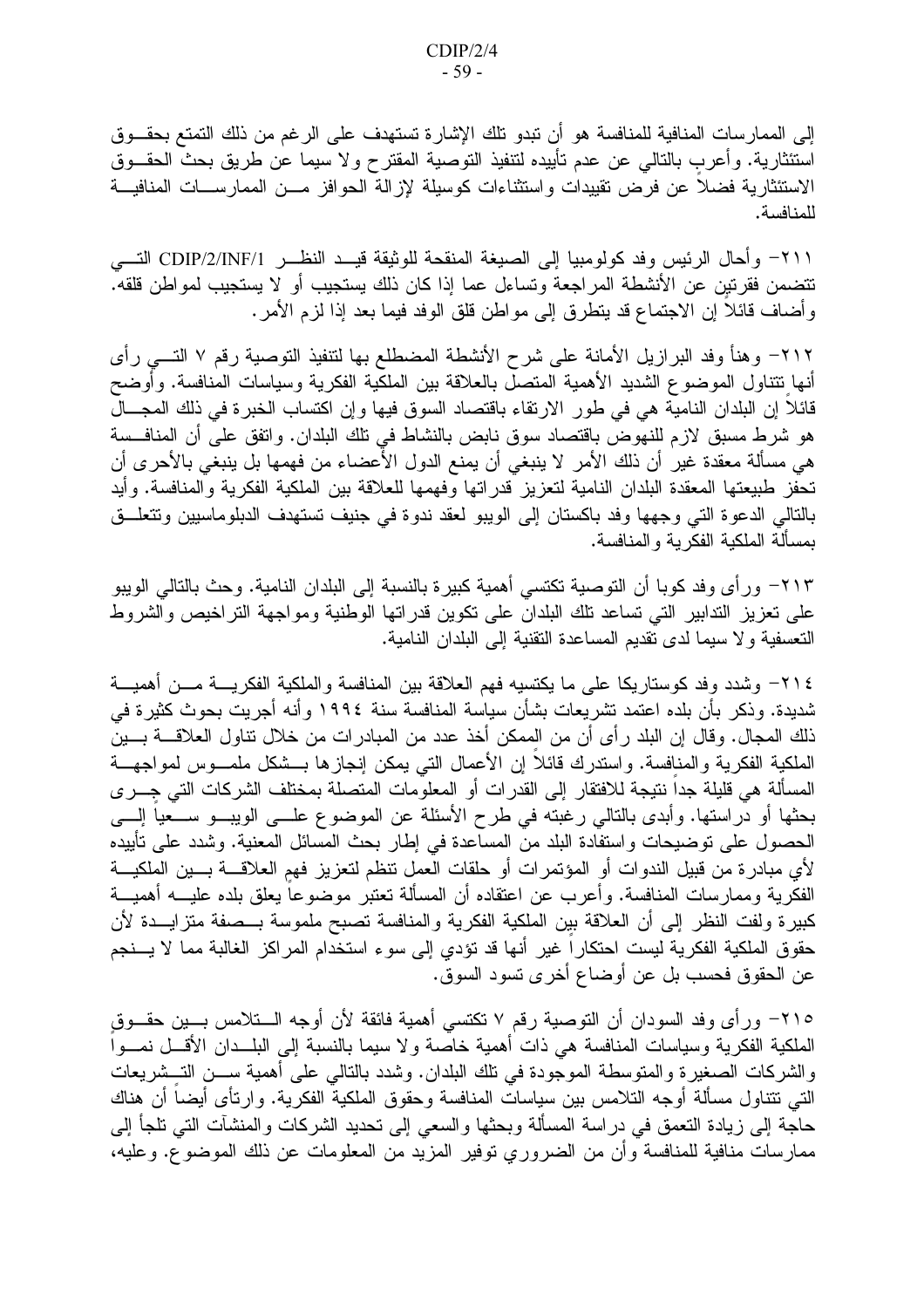اقتر ح تتظيم ندو ة أو حلقة عمل في أي بلد من البلدان الأقل نمواً أو البلـــدان الناميــــة بحيـــث يتـــسنـي الحصول على معلومات إضافية عن مسألة تكتسى في رأيه أهمية حيوية.

٢١٦– وأيد وفد شيلي البيانات التي أدلت بها وفود باكستان وكوستاريكا والسودان وكوبا وكولومبيـــا. وقال إن من الجلي أن نلك البلدان نعلق أهمية حاسمة جدا على العلاقة بين سياسات المنافسة وحقـــوق الملكية الفكرية. ومضـى يقول إنه لا ريب فـى أن البلدان المتقدمة تـهتم أيضـا اهتمـاما شديدا بتلك المسألة وأن لديها مؤسسات متينة تعني بها. وشدد علَّمي أن منظمات دولية أخرى مثل منظمة النعاون والنتميـــة في الميدان الاقتصادي تنظر في تلك المسألة. واستدرك قائلاً إنه لا ينبغي أن يمنع ذلك الويبو من بحث الْمَسْأَلَة أَو أن يحول دون بحِثْهَا لها بدورها نظراً إلى الاتفاق على أن الْمسألة تتـَّـسم بـــشدة تعقيـــدها وتتطلب التحليل. ولفت أيضا النظر إلى أن بعض البلدان المتقدمة اقترحت خـــلال اجتماعـــات ســــابقة مشاطرة خبراتها والبلدان النامية وخاصة فيما يتعلق بنتائج الدراسات التبي أجرتها في مجال المنافسة وحقوق الملكية الفكرية. وأشار إلى أن هناك أربع دراسات جارية في الوقـــت الـصـــالـي مـــن المزمــــع استكمالها قبل نهاية سنة ٢٠٠٨ وأعرب عن رغبته في الاطلاع على نتائج تلك المبادرات التي ينبغي أن نبرز المسألة على نحو إيجابي. وأيد أيضاً عقد ندوةً عن الموصّوع لتمكيّن المندوبين من الـحــصول علمي المزيد من المعلومات.

٢١٧– ور أي وفد نيبال أن ما جرى بحثه هو أمر مهم بالنسبة إلى جميع البلدان. ونظر أ إلـــى أهميـــة الموضوع، أيد الدعوة إلى عقد ندوة تساعد الوفود على فهم المسائل المعقدة المطروحة التي لا ندركها إدراكاً ناماً في الوقت الحالي. ولفت الانتباه إلى أهمية إذكاء الوعي على الصعيد المحلـــي بـــضرورة حقوق الملكية الفكرية وفائدتها بالنسبة إلى البلدان الأقل نمواً مثل نيبسال نظـــراً إلــــى كثـــرة التتـــوع البيولوجي والمعارف النقليدية في عدة بلدان. ولاحظ أيضا أن نهج "القياس الواحد يناسب الجميــــع" لا ينطبق على مثل نلك الحالات وأبدى رغبته في إجراء المناقشات المقترحة بشأن الموضوع في ســـياق إقليمي أو خاص ببلدان معينة. وسعى أيضا إلى الحصول على نوضــــيحات بـــشأن بعـــض جوانـــب التوصيات المقدمة في الصفحة ٦ من النص الإنكليزي مثل طلبات إجراء الدراسات والاستعانة بخبراء خارجيين. وشدد على أهمية نوضيح بعض المسائل وخص بالذكر الإجراءات الشكلية لتقديم الطلبـــات والاستعانة بالخبراء. كما اقترح أخذ الخبرات المحلية في عين الاعتبار لدى التكليــف بـــإجراء نلـــك الدر اسات. وأعرب مجددا عن اعتقاده أن هناك حاجة إلى حماية حقوق الملكية الفكرية بسن نشريعات وطنية ملائمة وتسجيل نلك الحقوق دولياً في ظل البيانات الجغر افية.

٢١٨– وشدد وفد السلفادور على الأهمية القصوى التي تعلقها البلدان الناميــــة علــــي التوصــــية قيـــد الاستعراض. ولذلك أعرب عن تأييده للوفود التي تحدثت قبله وشددت على مـــا لتلــك الأنـــواع مـــن الدراسات والندوات وحلقات العمل وغيرها من الأنشطة التي قد نتظمها الويبو من قيمة مضافة. وطلب بالتالي من الويبو أن نتيح على موقعها الإلكتروني المعلومات عن الدراسات التي أجرتهـــا الويبـــو أو منظمات أخر ي عن الموضوع مما يفضيي إلى إرساء الصلات بجميع المنظمات العاملة في ذلك المجال مثل المنظمات غير الحكومية بغية إجراء دراسات معمقة عن المسائل المطروحة. وأعرب عن اعتقاده أن من شأن ذلك النـهوض بأعمال اللـجنة والمساعدة علـى نوضيح الـعديد من المسائل. واقترح أيضـا أن نتثمل الندوات المقترحة منظمات حكومية دولية ومنظمات غير حكومية أخـــرى اضــــطلعت بأعمــــال مستفيضة في ذلك المجال.

٢١٩– وقال وفد أوروغواي إن بلده يعلق أيضا أهمية شديدة على التوصية رقم ٧ وساند بالتالي الوفود التي تحدثت قبله وأيدت الاقتراح الداعي إلى عقد ندوات وحلقات عمل تبحث أوجه التلامس بين الملكية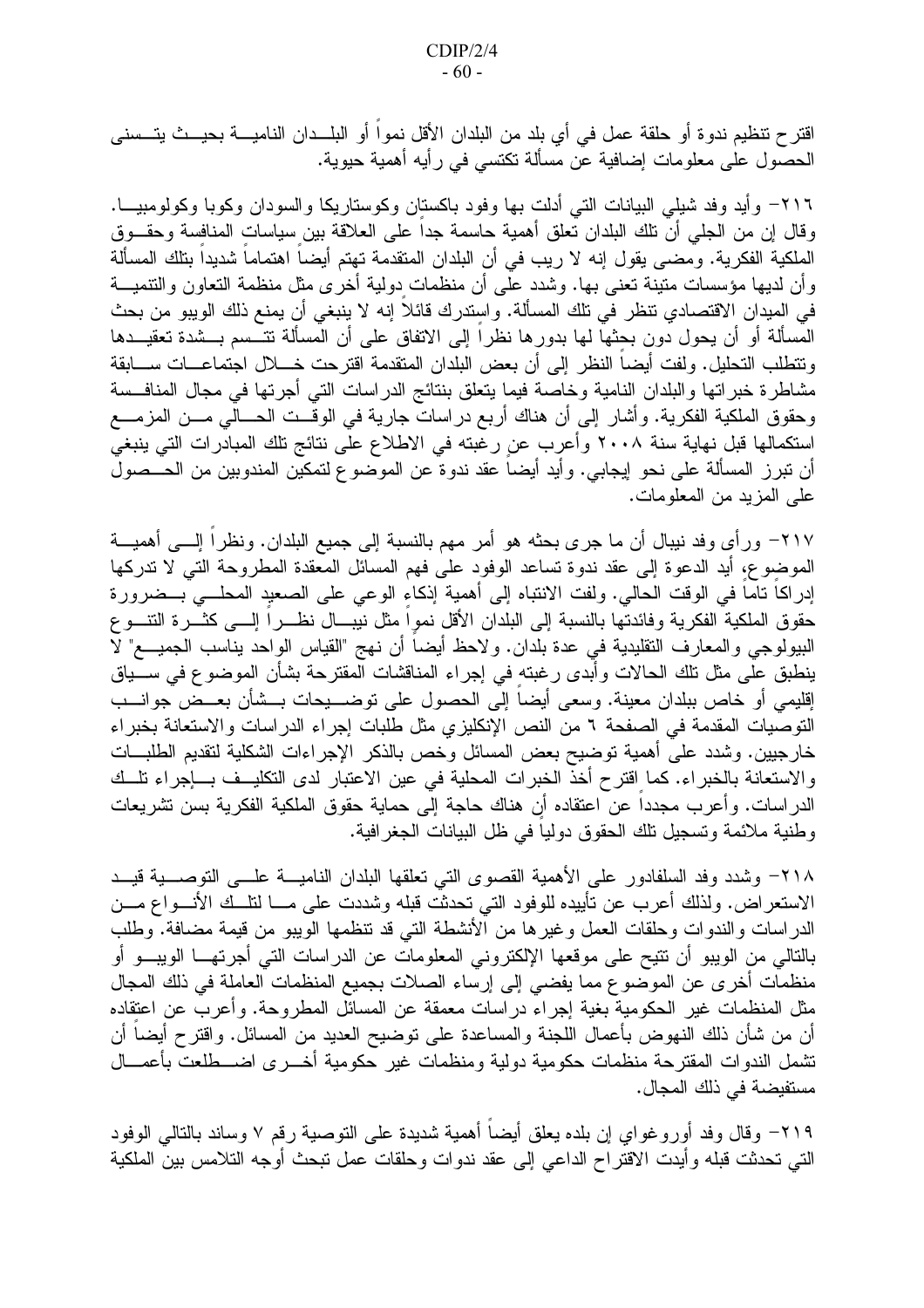الفكرية وسياسة المنافسة. وأضاف قائلاً إنه سينتظر باهتمام شديد المنشور الذي ستصدره الويبو فـــي أواخر سنة ٢٠٠٨ عن الموضوع.

٢٢٠- وأعرب وفد تايلند أيضاً عن تأييده للاقتراح. ورأى أن من الضروري أن تفهم البلدان الناميـــة والبلدان الأقل نمواً النوازن بين الملكية الفكرية وسياسة المنافسة ولفت النظر إلـــي أن الموضـــوع لا يرنبط بقطاع معين في حد ذاته فحسب بل يتعلق أيضا بعدة قطاعات أخرى قد نيسر نقل التكنولوجيـــا على نحو ملائم بين البلدان. وفي الوقت ذاته، أشار إلى ضرورة أن تتـــيح الويبـــو المعلومـــات عـــن الجوانب القانونية للعلاقة بين الملكية الفكرية وسياسة المنافسة للدول الأعصاء. وأيد أيضاً الفكرة النسبي ندعو الويبو إلى نوفير مثل نلك المعلومات على موقعها الإلكتروني.

٢٢١– ورأى وفد فرنسا أن المسألة مهمة وحساسة على السواء. وأعرب بالنالي عن اعتقاده أن مـــن المناسب توضيحها على وجه تام. كما ارتأى أن من الضروري اتباع نهج متباين لضمان إمكانية بحث أي مشكلات قد تظهر على نحو ملائم وجعل الزج قدام السنان والانطلاق بتقديم اقتراحات قـــد تبـــدو مرضية على أنه من المحتمل عدم إدراك مدى تعقيدها على وجه تام في الواقع مما قد يعقــد المــسألة بأكملها. وعليه، رأى أن من الضروري نوضيح جميع جوانب المشكلة قبل اقتراح أي حلول. والتفــت إلى نقطة أخرى نتعلق بطريقة عمل اللجنة واقترح أنه يبدو من المهم أن تأخذ اللجنة المذكرات غيـــر الرسمية التي وزعتها الأمانة في الحسبان وأن من الضروري تحقيقاً لذلك إضفاء الصبغة الرسمية على تلك الوثائق بشكل من الأشكال نظراً إلى إطلاع الوفود على العديد منها. وأشار إلى ضرورة أن تكون الوفود على بينة من وضع الوثائق على الإطلاق. ومضى يقول إنه ينبغي بالتسالي تسصنيف الوثسائق وإضفاء الطابع الرسمي على المذكرات غير الرسمية الموزعة مما يعني أيـــضا أن مـــن الـــضروري نز جمتها إلى لغات عمل اللجنة.

٢٢٢– واستفسر وفد الصين عن الطريقة التي تمكن البلدان النامية والبلدان الأقل نموا مـــن تحـــسين فهمها للعلاقة بين حقوق الملكية الفكرية والمنافسة. ولفت النظر إلى أهمية تكثيف أعمال الويبـــو فــــي إطار أنشطتها القادمة عبر أنشطة مثل عقد الندوات وحلقات العمل.

٢٢٣– وأشارت الأمانة إلى المسائل التي أثارها وفد فرنسا فيما يتصل بوضع المذكرات غير الرسمية الموزعة على الوفود وأوضحت قائلة إن بعض الوثائق التي صدرت للدورة الثانية للجنة هـــي وثـــائق رسمية معدة لتنظر اللجنة فيها وإن بعضها الآخر هو عبارة عن وثائق رسمية قــدمت علـــي ســـبيل الإعلام وشملت الوثائق الإعلامية ١ و٢ و٣ (INF) والمذكرتين غير الرسميتين. واسترسلت قائلة إن الوثيقتين الأخيرتين صنفتا على أنهما مذكرتين غير رسميتين نظرا إلى بحثهما خلال المشاورات غير الرسمية التي جرت في ١٦ أبريل/نيسان ٢٠٠٨ وإنهما ستصبحان وثيقتين رسميتين من وثائق اللجنــــة ونترجمان إلى جميع اللغات الرسمية ونتشران على موقع المنظمة الإلكتروني إذ جــرى فـــي الوقــت الحالي بحثهما أثناء الدورة الرسمية للجنة. وفي ضوء المناقشات التي جـــرت خــــلال نلـــك الــــدورة والاقتراحات المتباينة التي قدمتها الوفود المختلفة، أوضحت أيضاً قائلَّة إنه من المقرر مراجعة الوثائق التبي وزعتها وتضمنت معلومات عن نتفيذ التوصيات بالطريقة نفسها التبي اتبعت لمراجعـــة الوثـــائق السابقة عقب انعقاد الاجتماع الأول للجنة. ومضت نقول إن النص المنقح المتعلق بجميع نلك النوصيات سيضاف إلى الوثيقة CDIP/2/2. وبالنسبة إلى النقطة التي أثارها وفد كولومبيا بشأن التوصية المعتمدة رقم ٧ فيما يتصل بالنص الذي ورد في المذكرة غير الرسمية، ذكرت أنها بينت أنه تمت مراجعة ذلك النص في ضوء المناقشات التي جرت في أبريل/نيسان ٢٠٠٨. واقترحت بالتالي ضرورة إيلاء العناية للنص المنقح الوارد في المذكرة غير الرسمية رقم ١.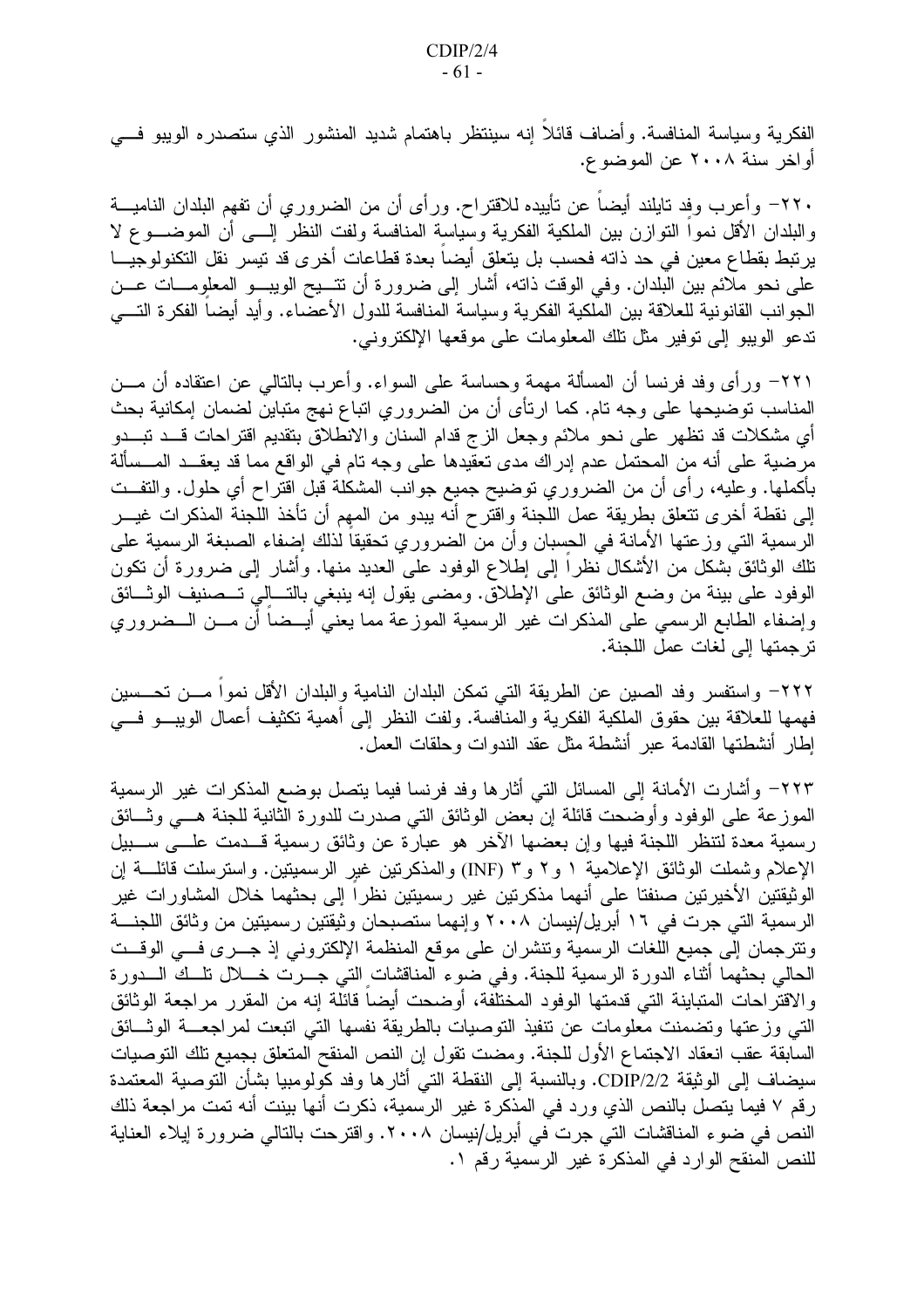٢٢٤– وأعرب وفد تتزانيا عن تأييده للتوصية. كما شاطر تجربة بلده في مجال سياســـات المنافــسة ومسائل الملكية الفكرية. وقال إن بلده أنشأ اللجنة المعنية بالمنافسة المشروعة ومحكمة تجارية ومكتبـــا للملكية الفكرية. وقدم المزيد من النفاصيل عن النظام الراهن وأشار إلى ضرورة نتسبق المعايير التــــي تطبق بمقتضاها ممارسات المنافسة المشروعة في نلك الحالات وتوضيح فهمها وتحديد نطاق مكتــب الملكية الفكرية. واقترح بالتالي نتسيق تلك الأنشطة ربما بمساعدة الويبو.

٢٢٥– وأعرب وفد نيجيريا عن تأييده للتوصية ولفت الانتباه إلى إغفال أمر مهم. وقــال إن تـــوفيرِ المساعدة التقنية لإزالة الممارسات المنافية للمنافسة وسن القوانين أو التشريعات أمران يفترضان عالماً خاليا من المبادئ النوجيهية والقواعد. وشدد على أن المنافسة لا نرنبط بممارســـات الملكيـــة الفكريــــة فحسب بل أنها تتصل بكامل مجموعة الفعاليات الاقتصادية الموجودة في بلــد لأنـــه لا يمكـــن عـــز ل الممارسات النقييدية المتصلة بالملكية الفكرية عن القواعد والقوانين والمبادئ النوجيهية الأخرى التسي تملَّى الطريقة التي يتبعها بلد لتحديد اقتصاده. وأضاف قائلًا إن البلدان النامية لا تعانى وحدها من تلك المشكلات لأن هناك مجموعة كبيرة من القواعد التي لا تشجع المنافسة حتى في البلدان المتقدمة التسي تقدم تلك المساعدة. ومن جهة أخرى، أشار إلى مسألة الإغراق التي تظهر على سبيل المثال إذا أزيلت كل الممارسات التقييدية وممارسات المنافسة وعملت البلدان التبى لديها وسائل إنتاج سلع الملكية الفكرية ببساطة على إغراق تلك السلع في بلدان العالم النامي الذي لا يتمتع حتى بالقدرة على الفصل بين الجيد والسبيئ منها. واستطرد بالنالي قائلا إن المشورة النقنية ليست ضرورية لمجرد إزالة القوانين التقييديـــة التي لا تشجع المنافسة. ورأى أنه يتعين عبر نلك المشورة النطرق إلى الطبقات الاقتصادية نظراً إلــــي تأثير ها في اقتصاد بلد برمته بهدف نتاول المجالات المتعلقة بالتشريعات التسى تحسد مسن المنافسية وعزلـها.

٢٢٦– وأعرب وفد ترينيداد وتوباغو عن تأييده الشديد للبيانات التي أدلى بها وفد نيجيريا. وأشار إلى مجموعة كبيرة من الأعمال المنجزة في بلده فيما يتصل بتناول أوجه التلامس بسين الملكيسة الفكريسة وسياسة المنافسة وقال إن ذلك الأمر يكتسي أهمية شديدة نظرا إلىي محاولة وضــــع تـــشريعات بـــشأن سياسة المنافسة دون نتاول الملكية الفكرية. وأعرب بالنالي عن نأييده الشديد لأي مبـــادرات نأخـــذها الويبو في إطار نلك النوصيات لنتاول المسألة على نحو فعال في السياق الموضـــح فـــي بيـــان وفـــد نيجير يا.

٢٢٧– وأحاطت الأمانة علماً بمواطن قلق الدول الأعضاء وطلباتها وخصت بالذكر الطلب الذي وجهه وفد باكستان وأيده عدد منٍ الوفود الأخرى لتنظيم اجتماع في جنيف يستهدف الدبلوماسيين الموجودين في جنيف. وأشارت أيضا إلى البيان الذي أدلـي بـه وفد الولايات المتحدة الأمريكية وأثار مسألة مـهمـــة. وقالت إنها لن نشرع في مناقشة نقنية ومعقدة عن الموضوع واستدركت قائلة إن المسألة نتعلق بما إذا كان من المناسب رصد العقود بين الأطراف المنتمية إلى القطاع الخاص. وأردفت قائلة إن ذلك الأمر يثير في الواقع القلق لأن الخط الذي يفصل الندخل الحكومي عن الرصد الحكومي هو رفيع للغاية وإن هناك خطر ا متمثلا في احتمال أن يؤدي التدخل الحكومي المفرط في نهاية المطاف إلى إعاقـــة نقـــل النكنولوجيا. ومضت تُقول إنها تشاطر الدول الأعضاء الَّتي استفادت من مشورة الويبو القانونية بشأن المسألة موطن القلق المذكور .

٢٢٨– ولفت الرئيس الانتباه إلى ضرورة نتاول الموضوع بحذر واحتراس نظرا إلى الطبيعة الحساسة والمعقدة التبي تتسم بها المسائل المطروحة. ولفت أيضاً النُّظر إلى أن هناك تأييداً واسع النطاق لفكـــرة مساعدة الويبو البلدان النامية والبلدان الأقل نموا في ذلك المجال لأن من المهم الاضطلاع بذلك. وأشار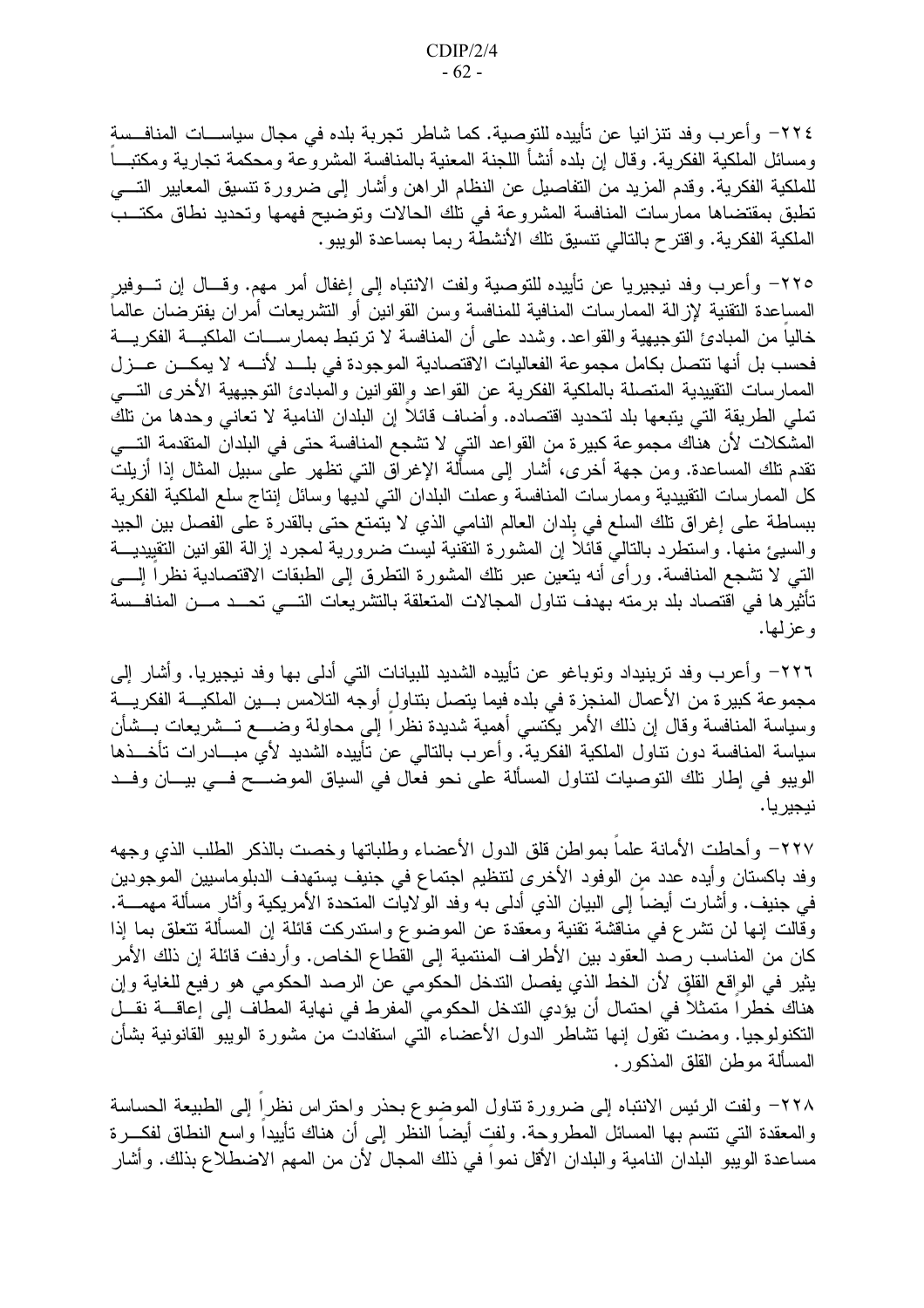إلى النقطــة التـي أثار ها وفد نيجيريـا وقال إن المسألـة ليست مـهمـة فـي حد ذاتـها فحسب بل إن المـجــــالين المذكورين يؤثران أيضا في مصلحة الاقتصاد الأوسع نطاقا. وأعرب أيضا عن ارتياحــــه لمــــا أبدتــــه الأمانة من فهم ونقبل لمواضع الخطوط الرفيعة وندابير الاحتراس والحذر التبي طلــب وفــد فرنـــسا اتخاذها. واختتم بيانه مشيرا إلى قبول جميع الدول الأعضاء للتوصية والأنشطة المقترحة فسي سسياق المناقشة التي جرت.

٢٢٩– وطلب الرئيس بعد ذلك من الأمانة تقديم التوصية رقم ١١ الواردة في قائمة التوصيات التــسع عشر ة.

النظر في التوصية رقم ١١ الواردة في قائمة التوصيات التسع عشرة

٢٣٠– قدمت الأمانة التوصية رقم ١١ التي تتطرق إلى الاستر اتيجيات الرامية إلى تعزيــز كفـــاءات البلدان الوطنية في مجالات الحماية والاختراع والإبداع والابتكار ودعم تطوير البنى التحتية الوطنيــة و العلمية و النكنولوجية في تلك البلدان. و أضافَت قائلة أن هناك نداخلاً بين هذه التوصية و التوصية رقم ١٠. وبالنسبة إلى التوصية رقم ١١، ذكرت أنها حاولت تقديم فكرة عن الطريقة التي تعتزم الويبو من خلالها نتفيذ استراتيجياتها في ذلك المضمار . ومضت نقول إن المجموعة الأولى من الأنشطة تـــرتبط بتنمية الموارد البشرية ومساعدة العلماء المحليين ومؤسسات البحث على حماية نتائج أبحاثهم وتكييسف برامج التدريب حسب الاحتياجات وإن المجموعة الثانية من الأنشطة تتصل بتحـــديث البنــــي التحتيـــة المؤسسية وندعيمها عن طريق إنشاء مكاتب لنقل التكنولوجيا ومراكز إعلامية بشأن الملكية الفكريسة كخدمة استشار بة.

٢٣١ - وطلب وفد باكستان المزيد من المعلومات عن مكاتب نقل التكنولوجيا وطبيعــــة دعـــم الويبـــو المتعلق بتلك المسائل.

٢٣٢– وطلب وفد البرازيل من الأمانة تفصيل مفهومي نقييم ثروات الملكية الفكرية ومراكز الملكيـــة الفكر ية.

٢٣٣– وطلب وفد نيجيريا توفير المزيد من التوضيحات بشأن الدعم المزمع تقديمه لإنشاء منظمـــات للإدارة الجماعية.

٢٣٤– وطلب وفد تايلند توضيحات إضافية عن برامج التدريب المتعلقة بصياغة البراءات.

٢٣٥– وقال وفد نتز انيا إن من الضروري بحث المستويات دون مستويات الشهادات إذا ما أريد بالفعل تكو بن ثقافة الملكبة الفكر بة.

٢٣٦– وأيد وفد الولايات المتحدة الأمريكية مبدأ تعزيز الكفاءات الوطنية في مجالات الحماية والإبداع والابتكار والاختراع نظراً إلى ارتباطه الوثيق برسالة الويبو التي تهدف إلى النهوض بالنظام العـــالمـي للملكية الفكرية في إطار مهمتها. وأضاف قائلا إن الويبو نؤدي نلك الرسالة المهمة وأشار إلى أنـــشطة مثل دعم العلماء المحليين ومؤسسات البحث من أجل حماية حصائل أعمالهم والمساعدة على صـــــياغة البر اءات وتقييم ثروات الملكية الفكرية ومكاتب نقل التكنولوجيا.

٢٣٧– وقالت الأمانة رداً على المسائل التي أثارتها الدول الأعضاء إن الأنشطة والبـــرامج المتاحـــة لدعم مكاتب نقل التكنولوجيا ترتبط أساساً بنتَّمية المهارات وبرامج تدريب المحترفين العاملين في تلــك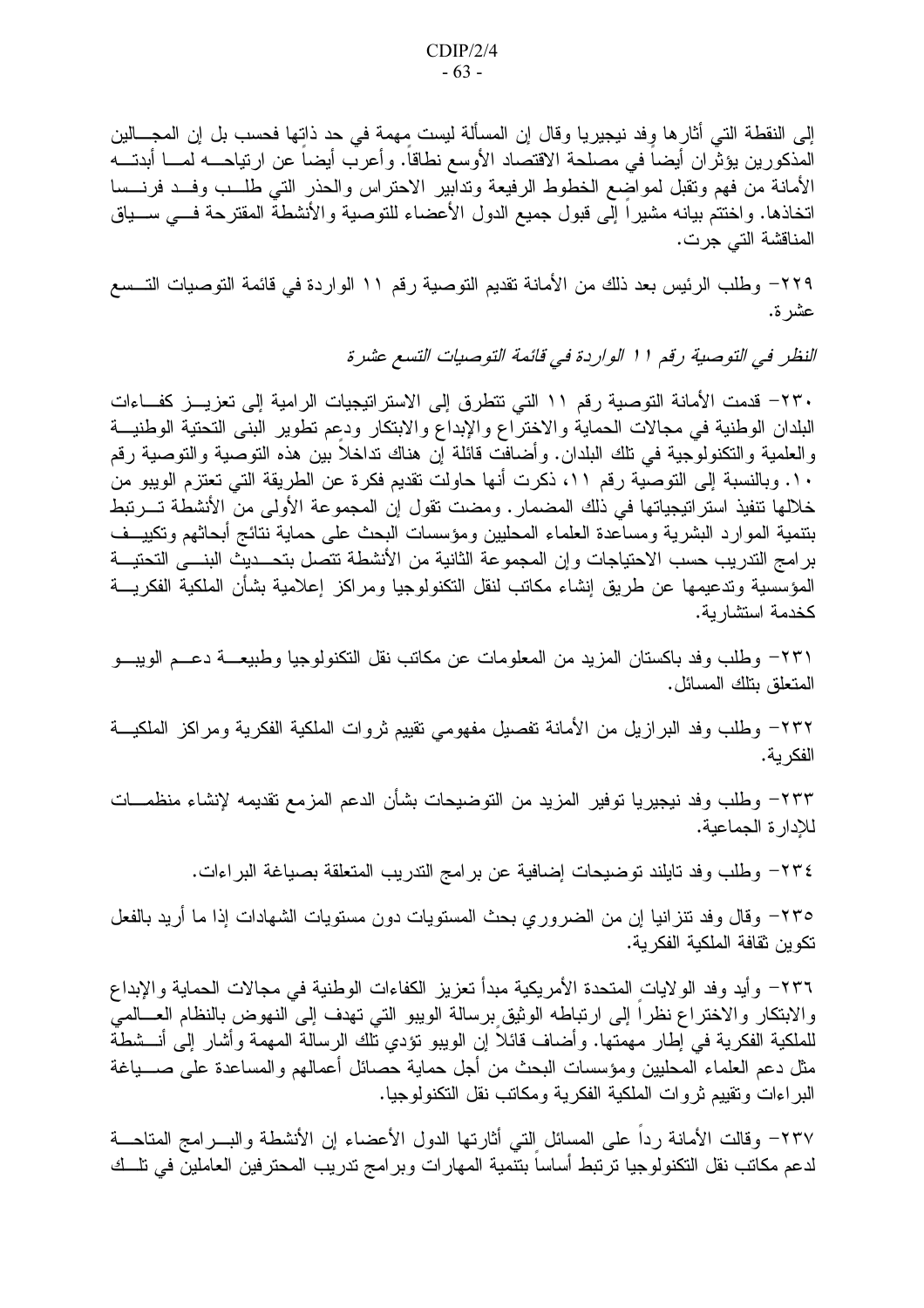المكاتب. ومضت نقول إن برنامج الترخيص يتضمن عنصراً لتقييم ثروات الملكية الفكرية في إطـــار برنامج التدريب لمدة أربعة أيام وإن برنامج صياغة البراءات هو برنامج تدريبي أطول. واسترســـلت قائلة إن برنامج تقييم ثروات الملكية الفكرية هو برنامج جديد. وأفادت بأن عدة بلــدان طلبــت تقيـــيم ثروات الملكية الفكرية بالتحديد وأنه من المقرر بالنالي نوجيه الرسائل إلى معاهد التجارة الرئيسية في العالم للدعوة إلى نقديم الاقتراحات. واستطردت قائلة إن مفهوم مراكز الملكية الفكرية ينطـــوي علــــي إناحة الطرق التي تسمح لكل بلد بتنظيم عملية إنشاء مراكز نقدم الخدمات إلىي أكثر من جامعة واحـــدة أو مؤسسة بحث واحدة على غرار ما تم إنجازه في كولومبيا وأفريقيا الوسطى. وأشارت إلـــي إعـــداد مواد صياغة البراءات باللغة الإنكليزية ونرجمتها إلى اللغات الفرنسية والإسبانية والبرنغاليــة. وفيمـــا يتصل بمنظمات الإدارة الجماعية، قالت إن تلك المنظمات تضطلع بدور حاســـم فـــي دعـــم أنـــشطة المبدعين في مجال حق المؤلف والمجالات التي تقدم الويبو في إطارها الـــدعم الـــذي يـــشمل إســـداء المشورة إلى تلك المنظمات فيما يتعلق بمجموعة الترتيبات المؤسسية المتاحة في ذلك المجال. وأردفت قائلة إن مجال الدعم الثانبي هو نتمية الموارد البشرية. وعلاوة على ذلك، لفتت النظر إلـــي الاســـنعانة بتكنولوجيا المعلومات والاتصالات لدعم تشغيل نلك الكيانات بغية تبسسيط العمليسات وإدارة توزيسع الإتاوات.

٢٣٨– وأبرز وفد فرنسا أهمية تلك التوصية وشجع الأمانة على مواصلة الأنشطة في ذلك المجال.

٢٣٩– وطلب وفد تايلند من الأمانة المزيد من التوضيحات بشأن دورة صياغة البـــراءات وبرنــــامج التعليم عن بعد رقم ٢٠٨ المتعلق بصياغة البراءات.

٤٠- و أو ضبحت الأمانة قائلة إن الدور ة نظمت أو لاَ كدور ة للتدريب المباشر ۖ لمدة سبعة أيام و تلاهـــا برنامج للتعليم عن بعد لمدة شهرين. واستدركت قائلة إن الويبو تستطيع تكييف البرنامج مع احتياجات البلدان. وفيما يتعلق ببرنامج التعليم عن بعد، أوضحت قائلة إن البرنامج ما زال موضع اختبار علــــي أساس تجريبي وإن موعد استهلاله مجهول في الوقت الحالي.

٢٤١– وأعرب الرئيس عن ارتياحه للشرح الذي قدمته الأمانة وأنهى كلمته مشيرا إلى قبول القائمـــة بالأنشطة التي اقتر حتها الأمانة والتعديلات المقتر حة.

٢٤٢– وأحاط الرئيس الحضور علما بأنه أجرى مناقشات مع المنسقين الإقليميين مما ساعد على إزالة بعض المشاغل التبي عبر عنها الأعضاء وتخطيط طريقة المضبي قدماً لرفع التقريـــر إلــــي الـجمعيـــة العامة. وذكر بأن لجنة البرنامج والميزانية نعقد عادة اجتماعها قبل الجمعية العامة واستدرك قائلا إنها ستعقد اجتماعها خلال السنة الجارية بعد اجتماع الجمعية العامة. وشدد بالتالي على ضرورة أن يراعي النقرير الموجه إلى الجمعية العامة وفقا لما يرد في اختصاصات اللجنة المعنية بالنتمية والملكية الفكرية الإجراءات العادية المتبعة في المنظمة لتناول المسائل المالية ويسعى مع ذلك في الوقت ذاته إلى إحراز النقدم في عمل جدول الأعمال بشأن التنمية. وأوضح قائلا إنه طلب إليه إعداد ملخصه الذي يتــضمن بعض العناصر التي تسهم في النقرير الموجه إلى الجمعية العامة وإنه سيضطلع بذلك بحلـول نهايـــة الدورة. وسلم بأن التحدي المقبل الذي يواجهه يتمثل في اعتماد أسلوب يتناول المسائل على نحو يضمن تقدم الأعمال مع مراعاة الإجراءات المتصلة بعمل المنظمة في الوقت ذاته.

٢٤٣– وأعرب وفد سويسرا عن تشوش أفكاره بعض الشيء فيما يتصل بـــالأمور المقبلــــة المزمــــع بحثها. وذكر بأن الرئيس أشار سابقا إلى أنه سيقترح عقد اجتماعات ما بين الدورات مرتبطة بعدد من المسائل الواردة في الفئة ألف. وأعرب عن اعتقاده أنه لم يتخذ أي قرار بشأن عقد أو عدم عقـــد تلـــك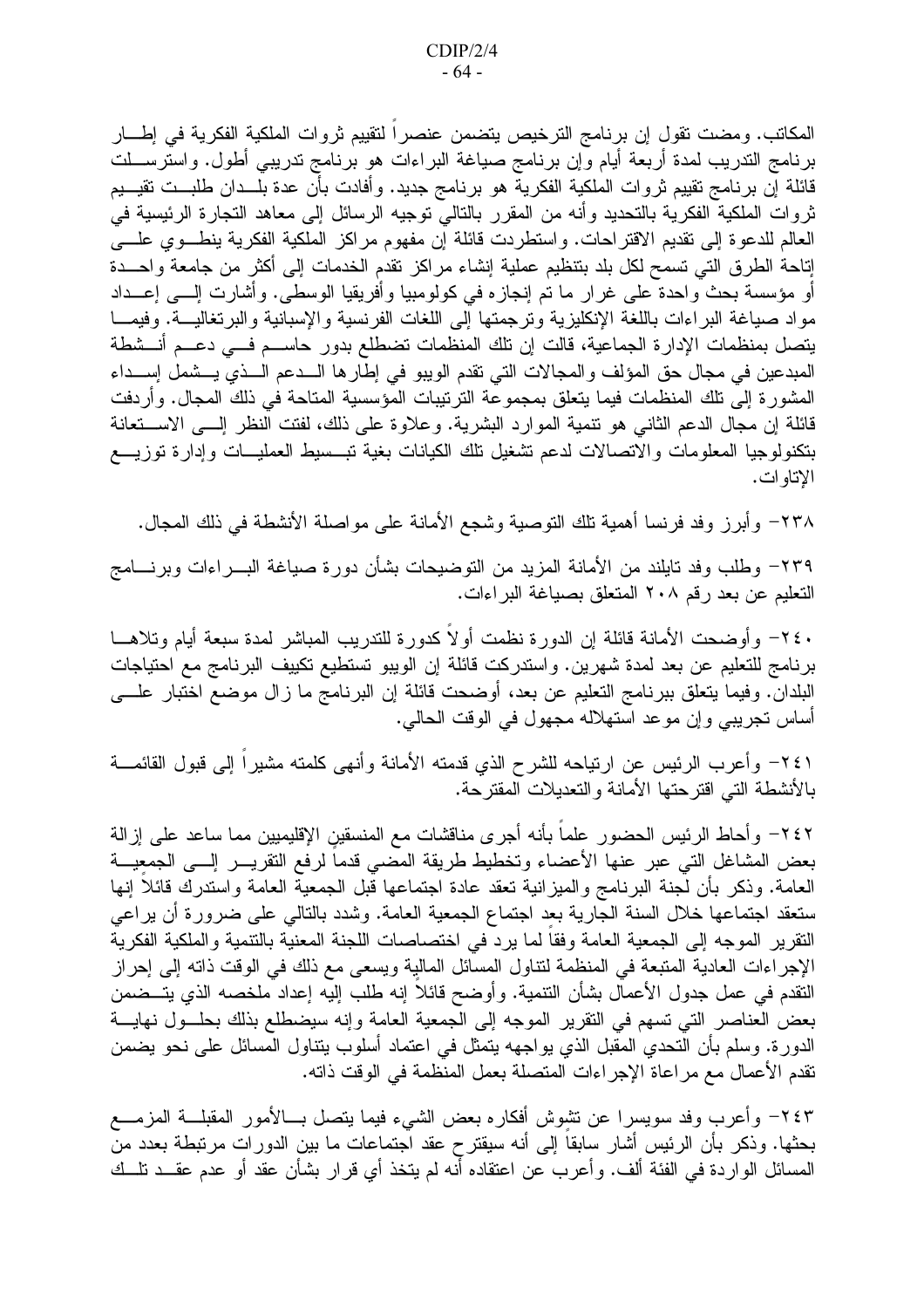الاجتماعات ما بين الدور ات. ولفت انتباه الرئيس إلى المسائل المعلقة الواردة في الفئة ألــف وتــساءل عما إذا ما زال الرئيس يريد الشروع في نتاول الفئة باء. واستفسر بوجه خاص عما إذا كان الــــرئيس يعتزم بحث تلك المسائل في وقت لاحق. وأضاف قائلا إن من المناسب في حال اعتزام الرئيس طرح نلك المسائل خلال اجتماعات ما بين الدورات إجراء مناقشة بشأن ذلك الأمر بين الدول الأعضاء.

٢٤٤- ورد الرئيس قائلاً إنه يفضل نناول الفئة باء ونرك النوصيات الثلاث المعلقة ضمن الفئة ألسف للنطرق إليها في وقت لاحق. وأوضح قائلا إنه سحب الاقتراح الداعي إلى عقد اجتماعـــات مــــا بــــين الدورات عقب المشاورات واقترح الانتقال إلى التوصية رقم ٢٠ الواردة في الفئة باء.

النظر في التوصية رقم ٢٠ الواردة في قائمة التوصيات الست والعشرين

٢٤٥– أوضحت الأمانة قائلة إن التوصية رقم ٢٠ الواردة في الفئة باء ترتبط بدعم ملك عـــام متـــين وإن المعلومات التي أتيحت بخصوص الأنشطة المقترحة تتصل بأربعة قطاعات مختلفة في المنظمـــة. و أضافت قائلة إن المجموعة الأولى نتعلق بالعلامات التجارية والمجموعة الثانية تتصل بحق المؤلسف والحقوق المجاورة والمجموعة الثالثة ترتبط بالبر اءات والمجموعة الرابعة تخص المسسائل المرتبطة بالمعارف التقليدية والموارد الوراثية وإن الموظفين المعنيين سيتولون نقديم جميع الجوانــب الأربعـــة المذكور ة.

٢٤٦ - وقدمت الأمانة الفقر ة الأولى من المر فق الخامس للوثيقة CDIP1/3 الواردة فـــى الـــصفحة ١٠ التبي نتتاول قطاع العلامات التجارية والرسوم والنماذج الصناعية والبيانات الجغرافية. وأوضحت قائلة إن نظام الملكية الفكرية يضمن عموماً بعض الأليات لاستحداث حقوق الملكية في الإشارات المميـــزة عبر العلامات التجارية والبيانات الجغرافية عادة. وأضافت قائلة إن تلك الأنظمة تسمح بتملك بعــض الإشارات التي تذكر المنشأ إلا أنها نبرر أيضاً التملك عن طريق اعتبارات سياسية أخرى مثل حمايــــة المستهلك أو حماية الاستثمار أو الحماية في إطار بعض وظائف التبليغ التي تحققها العلامات التجارية. وسلطت الأضواء على أنه لا يمكن تملك جميع الإشارات وحمايتها عبر نظام العلامات التجارية حتــــي تصبح علامات تجارية وأوضحت قائلة إن بعض الإشارات تستبعد من التملك وإن ذلك أمر مسلم بــــه تماما في نظام العلامات التجارية. وذكرت أن تلك الإشارات تتعلق على سبيل المثال بمجالات تستخدم الإشارات لتحديد بعض خصائص المنتجات وصفاتها ومنشأ المنتجات الجغرافي أو مجالات تعتبـــر أن الإشارات تخالف الأداب أو النظام العام. وقالت إن هناك بعض الأحكام في الإطار القـــانونـي الــــراهن التبي نتص على استبعاد حماية بعض الإشارات أو تملكها مثل المادة ٦(ثالثاً) مـــن اتفاقيـــة بــــاريس. وأردفت قائلة إن هناك على الرغم من ذلك حالات تسجيل تعسفي أو عن سوء نية للإشــــارات ضـــــمن المصطلحات الجغرافية الوصفية أو الإشارات المقدسة على سبيل المثال. ومضت نقول إنه قد يكـــون هناك مجال للاضطلاع ببعض الأعمال أو تعزيز مباشرة الأعمال في مجال تسجيل الإشارات عن سوء نية مثل المصطلحات الوصفية أو الإشارات التبي هي جزء من إرث أو نراث مشترك وفقا لمــــا وردت الإشارة إليه في النشاط المقترح. وأفادت بالعمل المضطلع به في الوقت الحالي في إطار لجنة الويبـــو الدائمة المعنية بقانون العلامات النجارية والرسوم والنماذج الصناعية والبيانات الجغرافية الذي يمكــن ضمنه الإشارة إلى مجالين. واسترسلت قائلة إن المجال الأول يتعلق باستبعاد حماية شـــعارات الــــدول وسائر الإشارات الرسمية الخاصة بالرقابة والضمان التي تتخذها سلطات السدول أو تسسجيلها عبسر العلامات التجارية والإشارات الخاصة ببعض المنظمات الحكومية الدولية التبي استبعدت من التــسجيل أو الانتفاع بها كعلامات تجارية بناء على المادة ٦(ثالثا) من اتفاقية بـــاريس. واســـنطردت قائلــــة إن المجال الآخر الذي يجري في إطاره العمل في الوقت الحالي ضمن اللجنة الدائمة المــذكورة يـــرتبط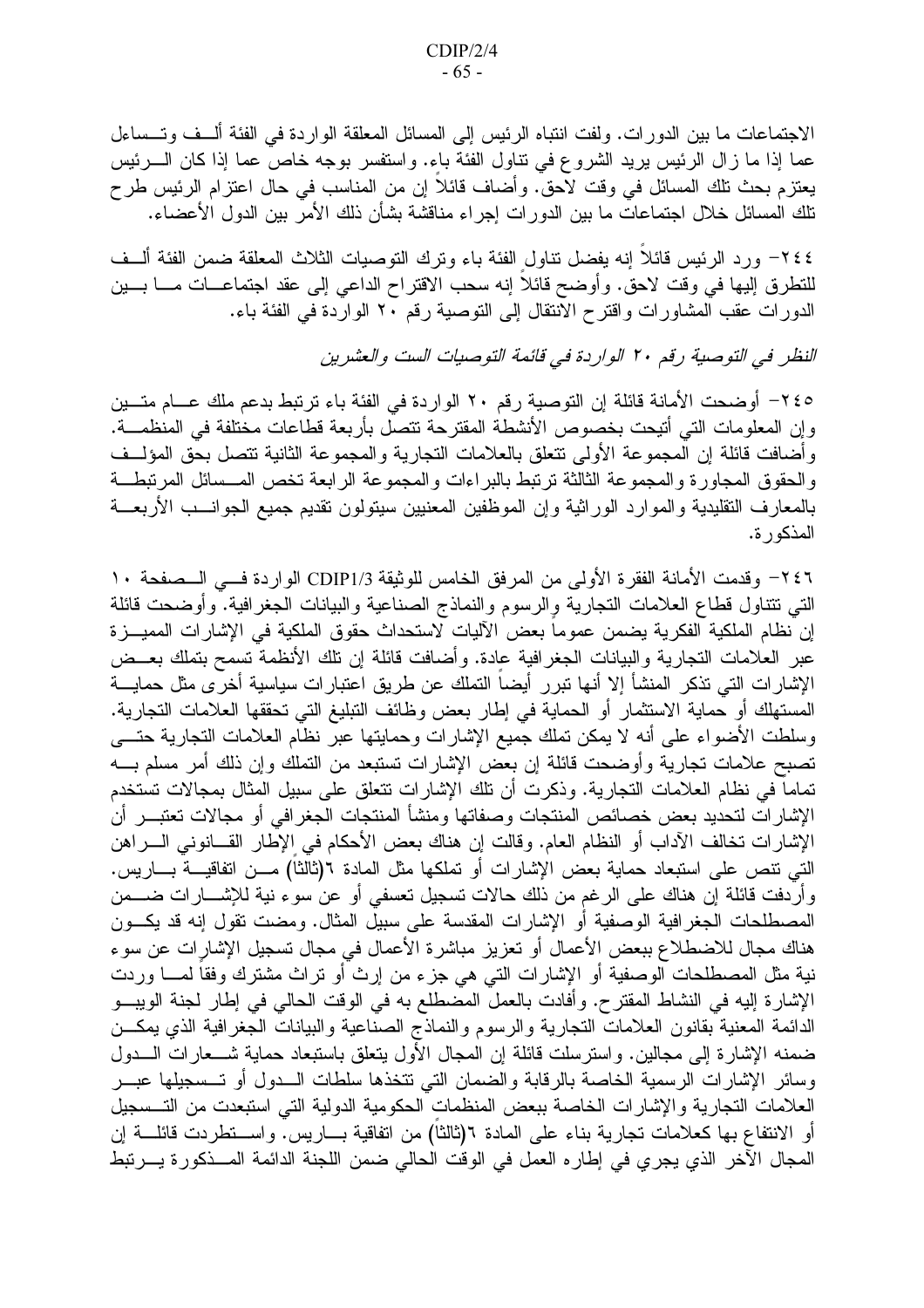بالحماية من التملك غير المشروع للأسماء الدولية غير المسجلة الملكية للمستحضرات الـــصيدلانية أو سوء استخدامها وإن العمل يجري بالنعاون مع أمانة منظمة الصحة العالمية.

٢٤٧– وقالت الأمانة إن مسألة الملك العام من منظور قطاع حق المؤلف والحقوق المجاورة استرعت الانتباه والاهتمام بصفة متزايدة في السنوات الأخيرة نظراً إلى النغير الأساسي الطارئ على وضع حق المؤلف على الصعيد العالمي من حيث موضوع الحماية والنطاق والمدة. وأضافت قائلة إنه يبدو مـــن المناسب بفضل إدراج التوصية رقم ٢٠ بحث بعض السياقات والمسائل الأوسع نطاقاً المتــصلة بحــق المؤلف والملك العام من منظور مجتمعي وثقافي ومن منظور التوازن الثنسائي بسين الحقسوق فسي المصنفات وحمايتها من جهة والنفاذ إلىي المصنفات والانتفاع بها من جهة أخرى السذي لعلسه يكسون أضيق غير أنه يكتسى الأهمية نفسها. وشددت على اقتراح عدد من الطرق التي تمكـــن مـــن إجـــراء التحليل والبحث في المنظمة عن حق المؤلف فيما يتعلق بالملك العام ضمن الوثيقة. ومضت تقـول إن تعريف الملك العام يعد بداية أساسية وإن الملك العام قد يعرف حسب المعنىي التقليدي على أنه موضوع غير مشمول بحماية حق المؤلف مما قد ينتج عن انتهاء مدة الحماية واعتبار المصنفات المعنية غيـــر قابلة للحماية المشمولة بحق المؤلف نظراً إلى عدم نوفر شرط الأصالة المطلوب في السياق الـــوطني المعنىي أو إلىي استبعاد المشرعين بعض فئات المصنفات على غرار الوثائق الرسمية والقـــوانين مـــن الحماية المشمولة بحق المؤلف لبعض الأسباب المتعلقة بالسياسة العامة. وعلى الرغم من ذلك، أشارت إلى المسائل التي ظهرت في الأونة الأخيرة فيما يتصل بالنفاذ إلى المضمون بصرف النظر عمـــا إذا كانت المصنفات المعنية ما زالت مشمولة بحماية حق المؤلف حسب المعنى التقليدي لموضوع الحماية. وفي هذا المضمار، قالت إن هناك حاجة إلى النظر في الطرق الجديدة التي يجري من خلالها ممارسة حق المؤلف والترخيص به وسبل إناحة المصنفات في السياق الرقمي وإن العديد من السنهج الجديسدة المعتمدة للترخيص مستلهمة من الإنترنت والفرص الناتجة عن ذلك لنشر المضمون والانتفاع به على نطاق أوسع علماً بأن المضمون قد يعد على أساس جماعى غير أنه يتاح فيما بعد باستخدام تكنولوجيـــا الاتصالات الجديدة. وأردفت قائلة إن المسائل الأوسع نطاقا المتعلقة بالنفاذ إلى المضمون هـــي ربمــــا شائعة أو عامة بدرجة أكبر فيما يتصل بالملك العام لا تترسخ تماما في الحديث التقليـــدي عـــن حـــق المؤلف إلا أنها مثيرة للاهتمام ومهمة ومحورية بالدرجة نفسها بالنسبة إلى مفهوم النفاذ إلى المعـــارف في مجتمع المعلومات. وأوضحت قائلة إن الويبو لم تضطلع بأعمال تركز بالتحديد على الملــك العـــام خلال السنوات الأخيرة غير أن الأمانة تابعت المسألة عن كثب. ثم أحاطت علما بدراسة استقـــصائية نشرت سنة ٢٠٠٥ عن أنظمة تسجيل حق المؤلف الطوعي وهي وثيقة من إعداد اللجنة الدائمة المعنية بحق المؤلف والحقوق المجاورة تبحث دور أنظمة التسجيل الطوعى العام كمخازن للمعلومات الثقافيـــة تشمل المعلومات عن المصنفات التي تصبح ملكا عاما. وأطلعت الحضور على ندوة عن المعلومـــات المتعلقة بإدارة الحقوق عقدت في جنيف في شهر سبتمبر/أيلول ٢٠٠٧ ونظـــرت فـــي أشـــكال أدوات النعريف الرقمية التي يمكن تطبيقها لتعريف المبدعين والمصنفات الفردية والجماعية وموضوع الحماية والإشارة إلى شروط النفاذ التبي يمكن قراءتها عبر الألات من حيث إتاحة المضمون بصورة مشروعة للمنتفعين في العالم حسب رغبة مصدر المضمون أو مؤلفه وبصرف النظر عما إذا كـــان المـــضمون مشمولاً أم غير مشمول بحماية حق المؤلف. وأضافت قائلة إن أدوات النعريف الرقميــــة هــــى أدوات وجيهة للحفاظ على صحة المعلومات وسلامتها واستمراريتها بصرف النظر عما إذا كانت المعلومسات موضوعا محالا أم غير محال إلى نرخيص حق المؤلف. وشددت على الأعمال الداعية إلــــى النفـــاؤل التبي ننجز عبر قطاعات المعلومات والاتصالات والتكنولوجيا لإعداد أدوات شديدة الثسراء والسملاسة لنعريف المضمون بهدف جعله متاحا على نطاق أوسع. واسترسلت قائلة إن جانب النفاذ إلـــي الملـــك العام يكتسي أهمية فائقة بالنسبة إلى عمل المنظمة وأصحاب المصالح فيها في المـــستقبل. واقترحـــت طريقة محتملة للمضبي قدما نتمثل في بحث وسيلة لتحليل المشكلات وتحديدها في مجال حق المؤلسف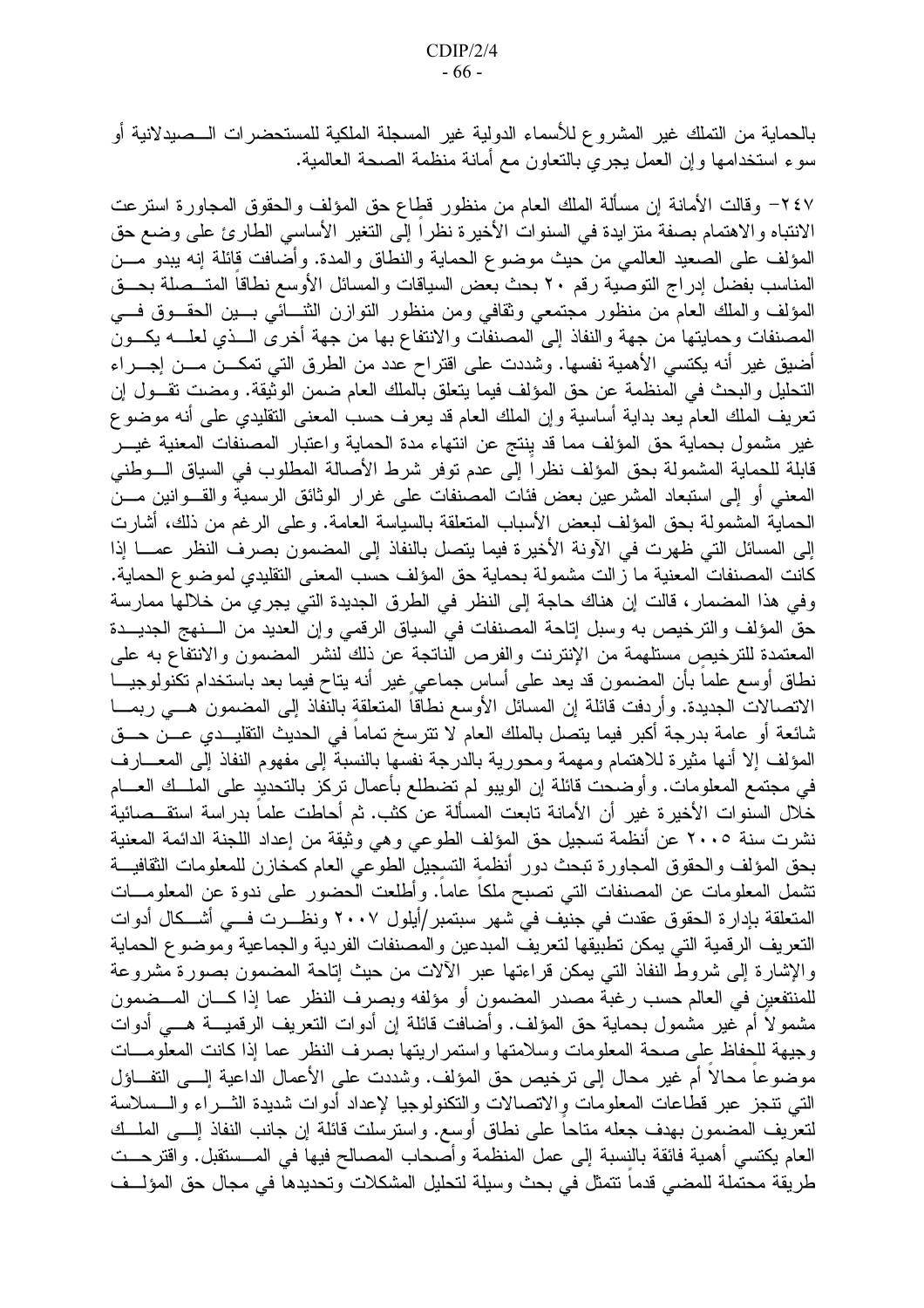المتصل بتحديد مواد الملك العام. وأشارت إلى مسائل مثل المصنفات المجهولة الاسم ودور محركـــات البحث والتكنولوجيا المستخدمة لتحديد المضمون وإتاحته يمكن جمعها في دراسة نتألف مـــن جـــز أين يشير الجزء الأول إلى نهج الموضوع المشمول بحماية حق المؤلف النقليدي المعتمد بالنسبة إلى الملك العام ويتناول الجزء الثانبي المسائل الأكثر شيوعا المنصلة بمواطن القلق المعبر عنها بـــشأن ضــــمان النفاذ إلى ملك عام ثري. واستطردت قائلة إن الجزء الأول من الدراسة قد ينطوي على تحليل مقـــارن للهياكل التشريعية المعتمدة في مختلف الدول الأعضاء لتحديد الملك العام وذكرت على ســـبيل المثـــال بحث طريقة نقسيم الموضوع المشمول بالحماية إلى فئات محمية وفئات منتمية إلى الملك العسام فسي التشريعات الوطنية في بلدانِ مختلفة بناء على سياساتها الوطنية. ومضت تقول إن الجزء الثـــانـي مــــن الدراسة قد يتيح بحثًا وصفيا للأدوات لتحديد موضوع الملك العام الذي يشمل الموضوع الذي يجعلـــه المبدعون الأحياء ملكا عاما بالانتفاع بأدوات جديدة للترخيص في جملة أمور . واختتمت بيانها قائلة إن الدراسة نتناول أيضاً الطريقة التي تسمح لذلك المزيج من الأدوات الجديدة بتحسين خدمــــة المـــصلحة العامة من خلال نوفير النفاذ إلى الملك العام ونعزيزه بالانتفاع بهياكل حق المؤلف.

٢٤٨– وفيما يخص المسائل المرتبطة بالبر اءات والواردة في الفقرة الأولى مـــن الـــصفحة ١١ مـــن المرفق الخامس للوثيقة CDIP/1/3، أوضحت الأمانة قائلة إن نظام البر اءات على غر ار أي سند آخـــر من سندات الملكية الفكرية يشمل أيضـاً عدداً من المسائل أو الآليات المتصلة بالحفاظ على الملك العـــام وإن الوثيقة نشير إلى مسألنين نتعلق المسألة الأولى بنعريف على الــصعيد العـــالمـي لحالــــة النقنيـــة الصناعية السابقة التبي تحول دون التعدي على الملك العام مثل المعارف النقليدية وتتناول المسألة الثانية المستوى الملائم للنشاط الابتكار ي بناء على نظام البر اءات. وشددت على أن النشاط الابتكار ي يكفــل جودة البراءة الممنوحة بحيث تمنح البراءة في الواقع على أساس الاختراعات الابتكارية الفعلية التي لا ينبغي أن نتعدى على الاختر اعات في الملك العام. وإضافة إلى المسائل المطروحة في الوثيقة، أشارت إلى نطور طرأ مؤخرا في مجال البراءات وانبثق عن اللجنة الدائمة المعنية بقـــانون البــــراءات التــــي عقدت من ٢٣ إلى ٢٧ يونيه/حزير ان ٢٠٠٨. وأوضحت قائلة إن اللجنة الدائمة ما ز الت تفتقـــر إلــــي برنامج عمل خاص بها واستدركت قائلة إن الأعضاء وافقوا خلال الدورة المعقودة علـــي عـــدد مـــن العناصر الأساسية التي تمكنهم من العمل من أجل وضع برنامج العمل المذكور . وأضافت قائلة إن أحد العناصر الأساسية المشار إليها هو أن نطلب اللجنة الدائمة من أمانة الويبو إعداد دراسات تمهيدية عن أربع مسائل لدورتها المقبلة. ومضت نقول إن الدراسة الأولى نتعلق بنشر المعلومات عـــن البــــراءات ومسألة إعداد قاعدة بيانات عن نقارير البحث والفحص. وشددت على نطاق الدراسة العام الذي يشمل عددا من جوانب نشر المعلومات عن البراءات وينتاول على الأرجح مسائل مرتبطة بالملــك العـــام. وأردفت قائلة إن بعض الوفود ذكرت أنه ينبغي للأمانة أن تعد الدراسة من منظور نفاذ البلدان الناميـــة والشركات الصغيرة والمنوسطة إلى المعلومات عن البراءات بينما طرحت وفود أخرى فكسرة إعسداد قاعدة بيانات عن الوضع القانوني للبراءات الوطنية حتى يتسنى للجمهور النفاذ إلــي تلــك البيانـــات والنحقق من انتهاء مدة البراءة أو عدم انتهائها بما في ذلك جميع أنواع المعلومات القانونية المتــصلة بالبر اءات.

٢٤٩– وبالنسبة إلى قضايا الملكية الفكرية العالمية، أوضحت الأمانة قائلـــة إن أصــــحاب المعـــارف وأمناءها اعترضوا على افتراض ضرورة أن نكون بعض المعارف النقليدية أو المـــوارد الوراثيــــة أو أشكال التعبير الثقافي جزءا من الملك العام إذ مؤكدين تأكيدا شديدا أنها لا تتتمى إلى الملك العام. وفيما يتعلق بالمعارف التقليدية والموارد الوراثية التبي نتنمى قطعا إلى الملك العام ونتنشر ونتشر على نطاق واسع، لفتت النظر إلى مواطن القلق بشأن احتمال أن نكون موضع مطالب غير مـــشروعة للـحــصول على البراءات وفقًا لما نزد الإشارة إليه بصورة عامة في نظام البراءات. وفي سياق اللجنة الحكوميـــة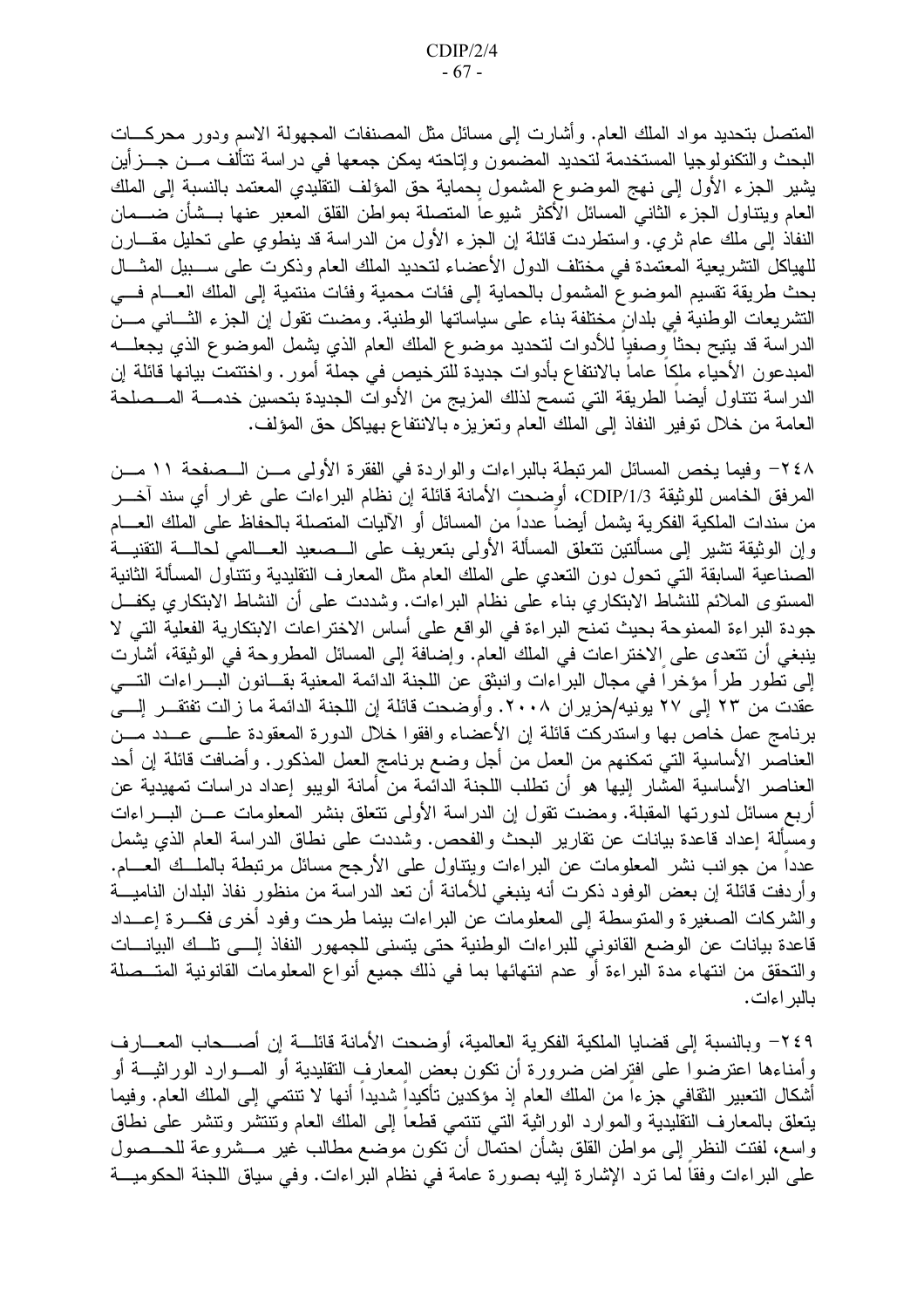الدولية المعنية بالملكية الفكرية والموارد الوراثية والمعارف التقليدية والفولكلور وبرنامج عمل الويبو، أوضحت قائلة إن هناك عددا من المبادر ات العملية الرامية إلى اتخاذ التدابير اللازمة لضمان عدم منح البراءات على نحو غير صحيح فيما يتعلق بالمعارف النقليدية والموارد الوراثية التي تعتبر جزءا مـــن الملك العام وغير مشمولة بحماية البراءات استنادا إلى عدم كونها جديدة أو اختراعات أصلية أو عـــدم كونها في الواقع اختراعات من صنع المخترع المزعوم. ومضت نقول إن تلك التدابير هي ذات طابع منتوع غير أن الغرض منها بصورة عامة هو ضمان ظهور المعلومـــات عـــن المعـــارف التقليديـــة والموارد الوراثية المعنية الفعلى على شاشة فاحص البراءات حتى نؤخذ نلك المسواد فسى الحسسبان بانتظام بدرجة أكبر وفي وقت أبكر في إطار الإجراءات المتعلقة بالبراءات. وأشارت إلـــّي تـــضييق نطاق أي مطالب نضم معارف نقليدية أو موارد وراثية مكشوفاً عنها أو رفض نلك المطالب لاســــتبعاد مثل نلك المسألة على ذلك النحو . واستطردت قائلة إن النشاط العملي بنطوى مثلا على ربـــط أنظمـــة الفحص بقاعدة بيانات ندعى SINGER التي هي عبارة عن قاعدة بيانات دولية عن الموارد الوراثيـــة النباتية تملكها المراكز الدولية المعنية بالموارد الوراثية النباتية. وأوضحت قائلـــة إن تلــك المراكـــز شجعت التعاون مع الويبو لتوضيح الصلات بنظام فحص البراءات بغية استبعاد البراءات التي تـــشمل مثل نلك الموارد الوراثية النباتية. وأردفت قائلة إن ذلك العمل جار وأفادت باننقـــال بوابــــة نجريبيــــة متصلة بقواعد بيانات المعارف التقليدية تم تأييدها وإعدادها بر عاية اللجنة الحكومية الدولية إلى مرحلة عملية بدرجة أكبر بهدف استعانة مكاتب البراءات بتلك المواد بانتظام بدرجة أكبر . كما ذكرت أن ذلك العمل أدى أيضا إلى وضع مسودة مجموعة المبادئ النوجيهية لفحص طلبـــات البــــراءات المتـــصلة بالمعارف النقليدية التي هي بالأحرى في مرحلة منقدمة في إطار عمل اللجنة الحكومية الدولية أي في مرحلة الاختبار في الميدان لمعرفة ما إذا كانت تلك المبادئ التوجيهية مفيدة ونزود مكاتب البـــراءات بما يلزمها في الواقع لأخذ المعارف النقليدية والموارد الوراثية في الحسبان بانتظام بدرجة أكبـــر فـــي عملية فحص البراءات. وقالت إن الأدوات العملية المقدمة نشير أساساً إلى قواعد بيانـــات المعـــارفٌ النقليدية المتوفرة. وشددت على أن ذلك لا يعني تشجيع الناس على نقل المعارف النقليدية إلى الملـــك العام مما لا يرغب فيه العديد من أصحاب المعارف النقليدية بل ينطوى بالأحرى على استرعاء انتبـــاه فاحصبي البراءات إلى المواد التي تنتمي إلى الملك العام بحيث لا تمنح أي براءات غير ملائمة علـــي ذلك الأساس. وفيما يتعلق بوضع نلك المبادئ النوجيهية، استرسلت قائلة إن نلك المبادئ نزود مكانـــب البراءات بخطوات عملية تدرج في إجراءاتها لضمان التقصبي التام لكـــل احتمـــال بحيـــث لا تـــشمل المعارف التقليدية بحماية البراءات بصورة غير صحيحة. وأنهت بيانها مـــشيرة إلــــي عمـــل اللـجنــــة الحكومية الدولية على المسائل المتعلقة بالعلامات التجارية والشواغل الراهنة بخصوص فرض الحقوق المرتبطة بالعلامات النجارية على أشكال النعبير الثقافي النقليدي وأسماء الشعوب الأصلية وما يـــشابه ذلك وفي مجال حق المؤلف.

٢٥٠– ونحدث وفد فرنسا باسم المجموعة الأوروبية والدول السبع والعشرين الأعضاء فيهـــا وعلـــق على الأنشطة المقترحة في ظل هذه التوصية المحددة. وفيما يتصل بحـــق المؤلـــف، رأى أن الوثيقـــة نتضَّمن نقطة أو نقطتين لمَّ ترد بالضرورة الإشارة إليها أو إليهما في البيانات التوضيحية التي أدلى بها ممثلو الأمانة. وفيما يتعلَّق بفكرة إعداد قاعدة بيانات تحتوي على المصنفات الوطنية، أضاف قـــائلا إن من المحتمل مصادفة صعوبة ملازمة لحق المؤلف في حد ذاته تتطوي على كمية لا يستهان بها مــن العمل. كما أعرب عن شكوكه فيما إن لم يكن من الأفضل بحث المسألة قبل المضبي قدما لأنه لا ير ي كيفية الاضطلاع بمهمة تكتسي مثل نلك الأهمية في نلك المرحلة. وأشار إلى مواضيع التحليـــل النــــي ذكرتها الأمانة ورأى أنها في الواقع مثيرة للاهتمام. وشدد على أن النظر الدقيق في نتائج التحليل هـــو فكرة جيدة واستدرك قائلا إنه لا يعتقد أن من الممكن استخلاص الدروس من استخدام التحليل في تلك المرحلة. وأوضح قائلًا إن الوثيقة أشارت إلى بعض الانجاهات التي يمكن انباعهـــا لاســـنخدام نتـــائج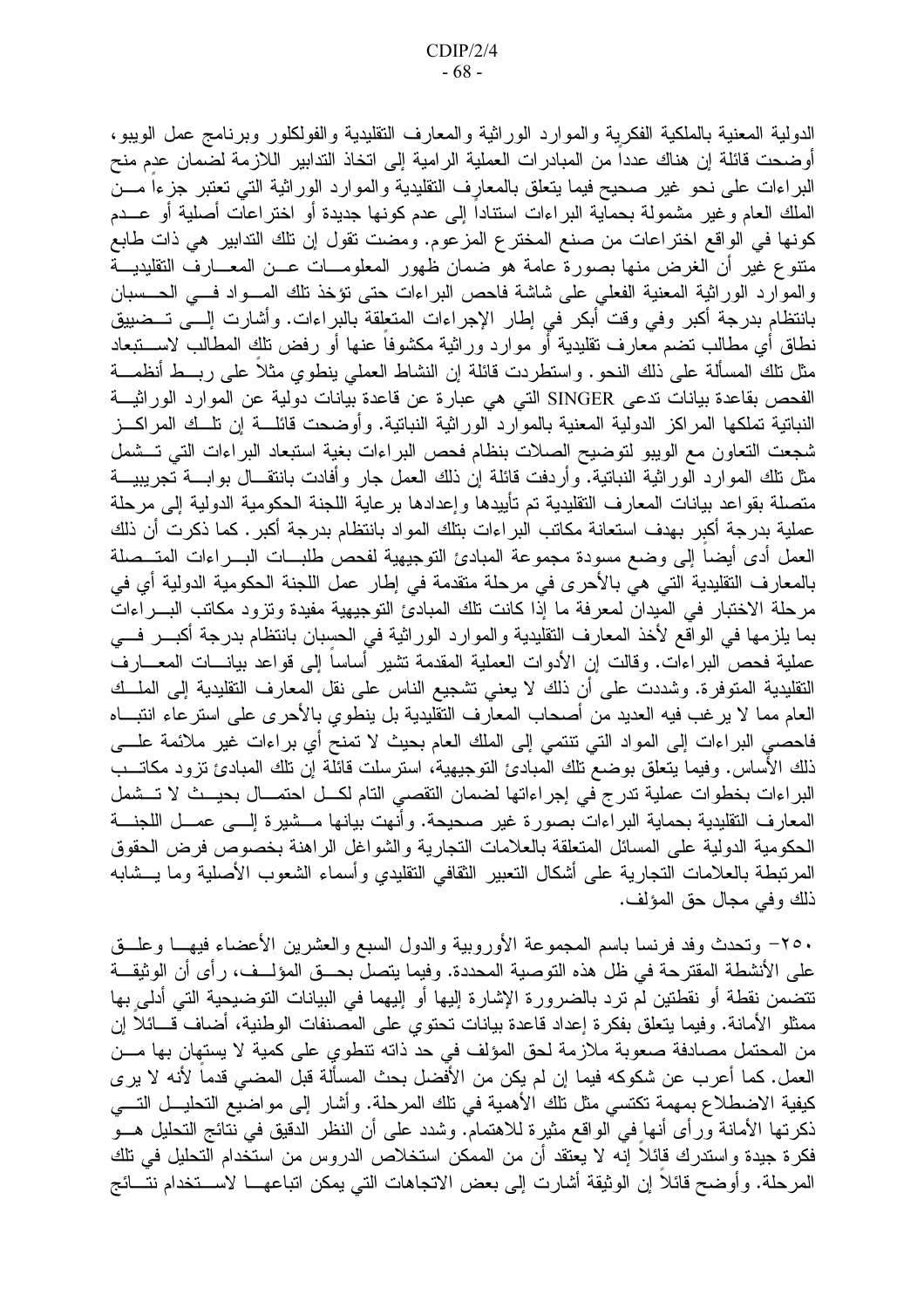التحليل غير أنه أعرب عن اعتقاده أن من الضروري معرفة مضمون التحليل قبل التحـــدث عـــن أي مبادئ نوجيهية. وفي الختام وفيما يتصل بالمعارف النقليدية والموارد الوراثية، قال إن العمل المتوقـــع يتمشى على ما يبدو مع خطوط ما تم بحثه ضمن اللجنة الحكومية الدولية المعنيـــة بالملكيـــة الفكريـــة والموارد الوراثية والمعارف التقليدية والفولكلور واستدرك قائلا إن العبارة "براءات غير قانونية" ليست واضحة تماما بالنسبة إليه. وأضاف قائلا إن البحث الشديد الدقة لمعنى نلك العبارة يعد فكـــرة جيـــدة لتجنب أي سو ء فهم.

٢٥١– وأعلن وفد كولومبيا أنه يفهم الشواغل المتعلقة بالنفاذ إلى قواعد البيانات الخاصة بالمـــصنفات التبي هي جزء من الملك العام. ومع ذلك، شدد علي ضرورة أن تشجع الجهات المستفيدة من اســـتخدام قواعد البيانات المذكورة تلك الأنشطة. وقال حسب فهمه للمسألة وفـــ حــال اضـــطلاع الويبـــو أو الحكومات بذلك العمل إن العمل المذكور لن يعود بالفائدة على المجتمعات المحلية فحسب بـــل علــــى العديد من الوسطاء الذين يمثلون المصالح الخاصة في صفوف المنتفعين بالمصنفات المؤيدة. وأعـــرب عن قلقه فيما يتعلق بالطريقة المعتمدة لتنظيم تلك الأنشطة المزمع الاضطلاع بها في إطـــار التوصــــية رقم ۲۰.

٢٥٢– وأبدى وفد الولايات المتحدة الأمريكية رغبته في تركيز ملاحظاته على مفهوم الملــك العـــام الوارد في التوصية رقم ٢٠ واستدرك قائلا إنه يرغب أيضا في الإشارة إلى التوصية رقم ١٦. وأكــد أن النوصيتين نشددان على أهمية الحفاظ على ملك عام متين في الدول الأعضاء في الويبو . وأعـــرب عن اعتقاده أن التوصية رقم ١٦ المقترح تتفيذها على الفور تدعو إلى إجراء بحث وتحليل في الوقــت القريب يساهمان في تعزيز فهم الدول الأعضاء للمنافع الناتجة عن ملك عام غزير ومفتوح في حين أن التوصية رقم ٢٠ المستهدف نتفيذها في وقت لاحق ندعو إلى إعداد مبادئ توجيهية للويبو نساعد الدول الأعضاء على تحديد مواد الملك العام. ورأى أن الملك العام الذي يضع حــدا فاصــــلا تقليـــديا بـــين المصنفات المحمية وغير المحمية هو جزء لا يتجزأ من نظام الملكية الفكرية. وشدد على أن الحفــاظ على نظام الملكية الفكرية الذي يموّن الملك العام والحفاظ على ملك عام غزير ومتنـــوع همــــا علــــي المستوى الأساسى هدفان مترابطان بينهما قاسم مشترك. ورأى أن تعزيز فهم المنافع الناتجة عن ملك عام غزير ومفتوح هو أمر ذو أهمية بالنسبة إلى جميع الدول الأعضاء في الويبو لأن الملك العام هـــو المصدر الذي يعتمد المؤلفون والمخترعون في العالم عليه لإنجاز المزيــد مـــن الأنـــشطة الإبداعيـــة والابتكارية. ومضـى يقول إن الملك العام هو من اعتبارات السياسة العامة المهمة بالنسبة إلى كل دولة من الدول الأعضاء. وأعرب عن اعتقاده أن من الضروري أن نركز أعمال اللجنة المعنيــــة بالتنميـــة والملكية الفكرية في مجال الملك العام على نكوين فهم أكبر بين الدول الأعضاء لدور الملك العام فـــي تدعيم الملكية الفكرية على الصعيد الوطني. وأضاف قائلا إن اللجنة قد تتقدم في أعمالهـــا فـــي ذلـــك المجال من خلال نعزيز فهم النهج والأنشطة والتكنولوجيا الجديدة التبي نغير إطار نسشر المسصنفات الإبداعية والاختراعات المندرجة في الملك العام. وأيد اقتراح الأمانة الداعبي إلىي الشروع في أنـــشطة تشجع تعزيز فهم المشكلات المرتبطة بتحديد مواد الملك العام في مجال حق المؤلف من خلال تحليـل مقارن للنهج التشريعية القائمة التي نبين الحدود بين المصنفات المحمية وغير المحمية. وأشار أيــضا إلى ما لمفهوم الملك العام من معان عديدة بالنسبة إلى العديد من الناس ومن آثار مختلفة حسب أنظمة الملكية الفكرية المختلفة. ورأى بالتالي أن من المهم تعريف عبارة "الملك العام" بدقة إلى حد ما مع تقدم نتفيذ التوصية إذ ينظر فيها من جوانبها العديدة. وأحاط علما باقتراح الأمانة الداعبي إلى بـــدء العمـــل على إعداد قاعدة بيانات تحدد إن كان الفهم صحيحا المصنفات المشمولة بحماية حق المؤلف ومصنفات الملك العام. وشدد على احتمال أن يكون لمثل ذلك المشروع الطموح بعض المزايا واستدرك قـــائلا إن من الصعب في الواقع التعليق في المرحلة الحالية دون توفر المزيد من التفاصيل عن مدى المشروع.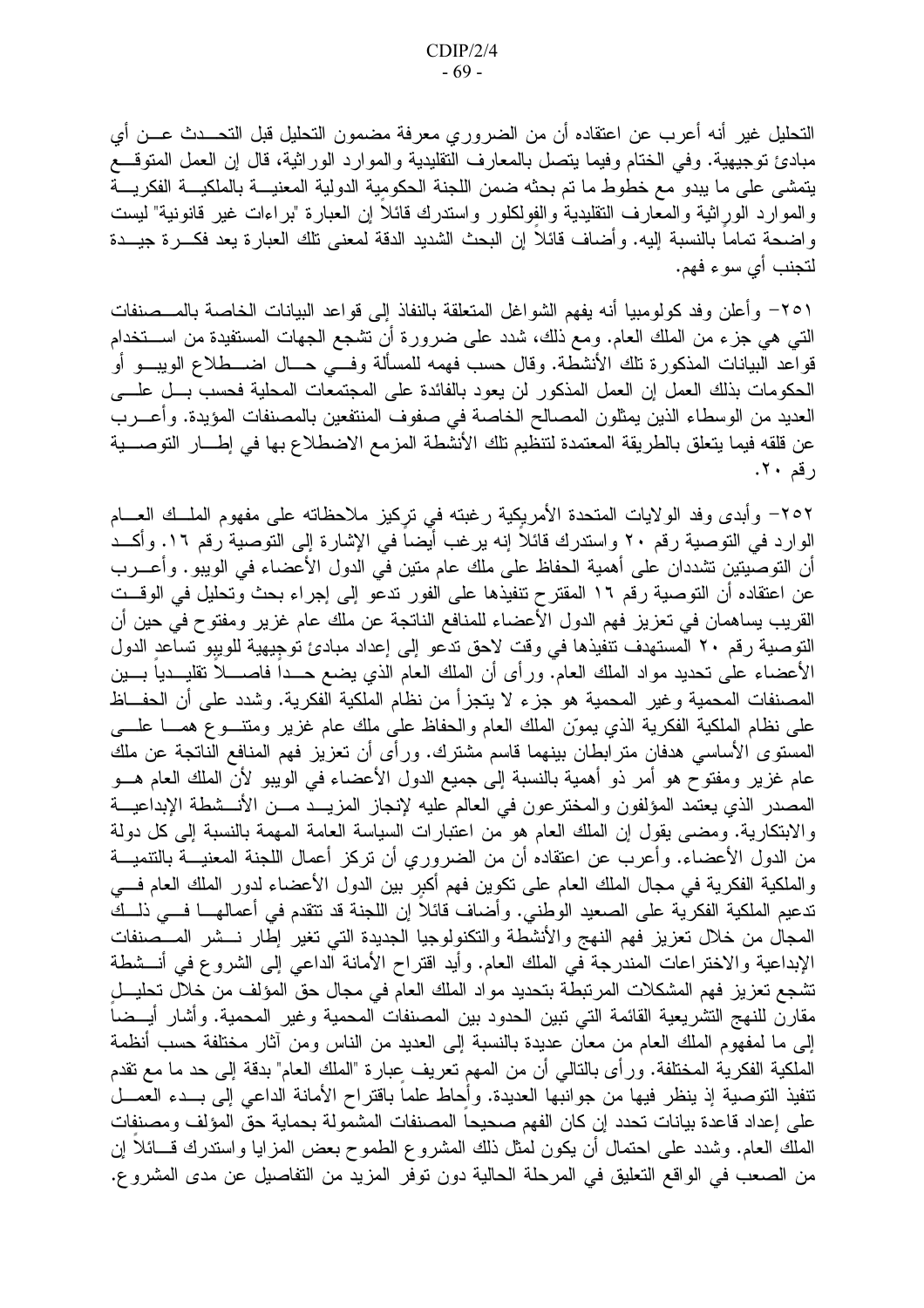وطلب بالتالي زيادة تفصيل ذلك المفهوم. ونساءل بالتحديد عن مضمون قاعدة البيانات الفعلي وكيفيـــة الحفاظ عليها وتحديثها وضمان دقة مضمونها ودعا إلى مناقشة نلك المسائل بصورة غير رسمية ضمن اللجنة. واسترسل قائلاً إنه لاحظ أن نلك النهج نختلف حسب الولايات القــضائية المعنيـــة وأن حـــق المؤلف يتسم بطابعه الإقليمي. ور أي أن ذلك قد يكون محفلا من الممكن أن يحقق خلاله فهم أكبر لذلك الإطار الحدودي. وأيد تأييدا تاما الملاحظات التي أبداها وفد فرنسا وكان مفادها أن قاعـــدة البيانــــات المقترحة حسب المعلومات المتاحة تعد قاعدة بيانات ضخمة مما يغنى عن القول قبل احتمال المسضى قدما بمثل ذلك المشروع الطموح حتى بصورة تمهيدية إن من الـــضروري أن تعـــد الأمانــــة وثيقـــة استكشافية مفصلة عن النشاط في الوقت المناسب تعرض الغرض من قاعدة بيانات من ذلـك القبيــل وهيكلها ووظيفتها ومضمونها ونكاليفها ومنافعها. وأخيرًا، أعرب عن رغبته في النطرق إلى المجـــال العام المتمثل في تعزيز النفاذ إلى الملك العام. وشدد على أن التكنولوجيا الرقمية أتاحت فرصا لم يسبق لـها مثيل للنفاذ إلـى مصنفات الملك الـعام وأن تسخير التكنولوجيا الـجديدة يظل مصدر تفاؤل شديد نيسير ا حتى لنكثيف النفاذ إلى نلك المصنفات ونوسيع نطاقه. وساند الملاحظة التي مفادها أن نلك النطـــورات هي مثيرة للاهتمام بالفعل. وأبدى رغبته في مشاطرة أعضاء اللجنة بعض الأمثلة للشروع فـــي ذلـــك الجزء من أعمالهم على أمل تعزيز عمليات النبادل النام فيما بينهم إذ يمضـي العمل قدما. وأوضـح قائلا إن مكتبة الكونغرس أعدت عام ١٩٩٤ بدعم أولى من الكونغرس الأمريكي سجل محفوظـــات علــــي الإنترنت للموارد والنصوص والصور والمواد السمعية وأفلام الفيديو المندرجة في الملك العام معروفا باسم مشروع الذاكرة الأمريكي الذي هو عبارة عن شراكة بين القطاعين العام والخاص اجتذبت بسين سنتی ١٩٩٤ و ٢٠٠٠ أكثر من ٤٥ مليون دولار أمريكي في شكل تبرعات خاصة وتجاوزت غرضها المنشود المتمثل في إتاحة ٥ ملايين مادة. ومن جانب القطاع الخاص، قال إن الغرض مـــن مـــشروع "غونتبرغ" الطوعي الذي لا يستهدف الربح هو رقمنة مصنفات الملك العام الكاملة وحفظها وتوزيعها. وأردف قَائلاً إن الْمَشروع أسس سنة ١٩٧١ وإن مجموعته تتضمن أكثر من ٢٠٠ ٢٤ مادة ويـــضاف إليها ما يزيد على ١٥ كتاباً إلكترونياً جديداً كل أســـبوع فـــي المتوســـط. وأكـــد أن عـــشرات آلاف المتطوعين أعدوا المجموعة بمن فيهم مئات مصححي الأخطاء الموزعين على الرغم من أن منسسقى المشروع ما زالوا بسعون إلى الحصول على النبرعات. وشدد على أن المشروعات المذكورة هي في عداد بعض المشاريع القديمة واستدرك قائلا إن هناك مشاريع جديدة نظهر بانتظام. وأعرب عن رغبته في الاطلاع على المزيد من المعلومات عن نلك المشاريع ومشاطرة التجارب الوطنية والدولية ضـــمن اللجنة لتحقيق فهم أكبر لكيفية مساهمة الملك العام الذي هو في الواقع نتاج نظام الملكية الفكريــــة فـــي ظهور نوع من النهضة الثانية إذ تسخر التكنولوجيا الرقمية الجديدة وترد تلك المصنفات إلى الجمهور . وأنهى كلمته معبراً عن أمله أن يندرج ذلك الموضوع في المواضيع المثيـــرة للاهتمــــام المطروحـــة للمناقشة ضمن اللجنة وأن نتمكن الوفود من نحديد نتائج معينة ومميزة يمكن نحقيقها وترتقي بتنفيذ هذه التو صبة.

٢٥٣– وشكر وفد سويسرا الأمانة على نوفير معلومات أساسية شاملة وأعرب عـــن نأييـــده لإجــــراء دراسة عن ممارسات نملك الإشارات المميزة عن سوء نية وفرص منع نلك الممارســـات والاقتــــراح الداعبي إلىي استهلال أنشطة نرمي إلىي تعزيز فهم المشكلات بين حق المؤلف وتحديد مواد الملك العسام غير أنه أبدى حذره بشأن قاعدة البيانات ولا سيما بشأن ما إذا كانت قاعدة البيانـــات واقعيـــة وعاليـــة المردودية نظرا إلى نوفر سجل لحق المؤلف في بعض البلدان وعدم توفره في بعضها الآخر . وفيمـــا يتصل بالاقتراح الداعبي إلىي إجراء نحليل مقارن للنهج التشريعية القائمة المتعلقة بالبراءات والمعتمــدة في الدول الأعضاء وعلى الرغم من أن مثل ذلك التحليل يقدم استعراضا عاما جيدا للنهج المعتمدة في بلدان مختلفة، ر أى أنه لا ينبغي أن يؤدي ذلك النشاط إلى فرض برنامج عمل علـــى اللجنــــة الدائمــــة المعنية بقانون البراءات. ونطرق إلى موضوع المعارف النقليدية وأشار إلى اقتراح قدمه سابقا يـــدعو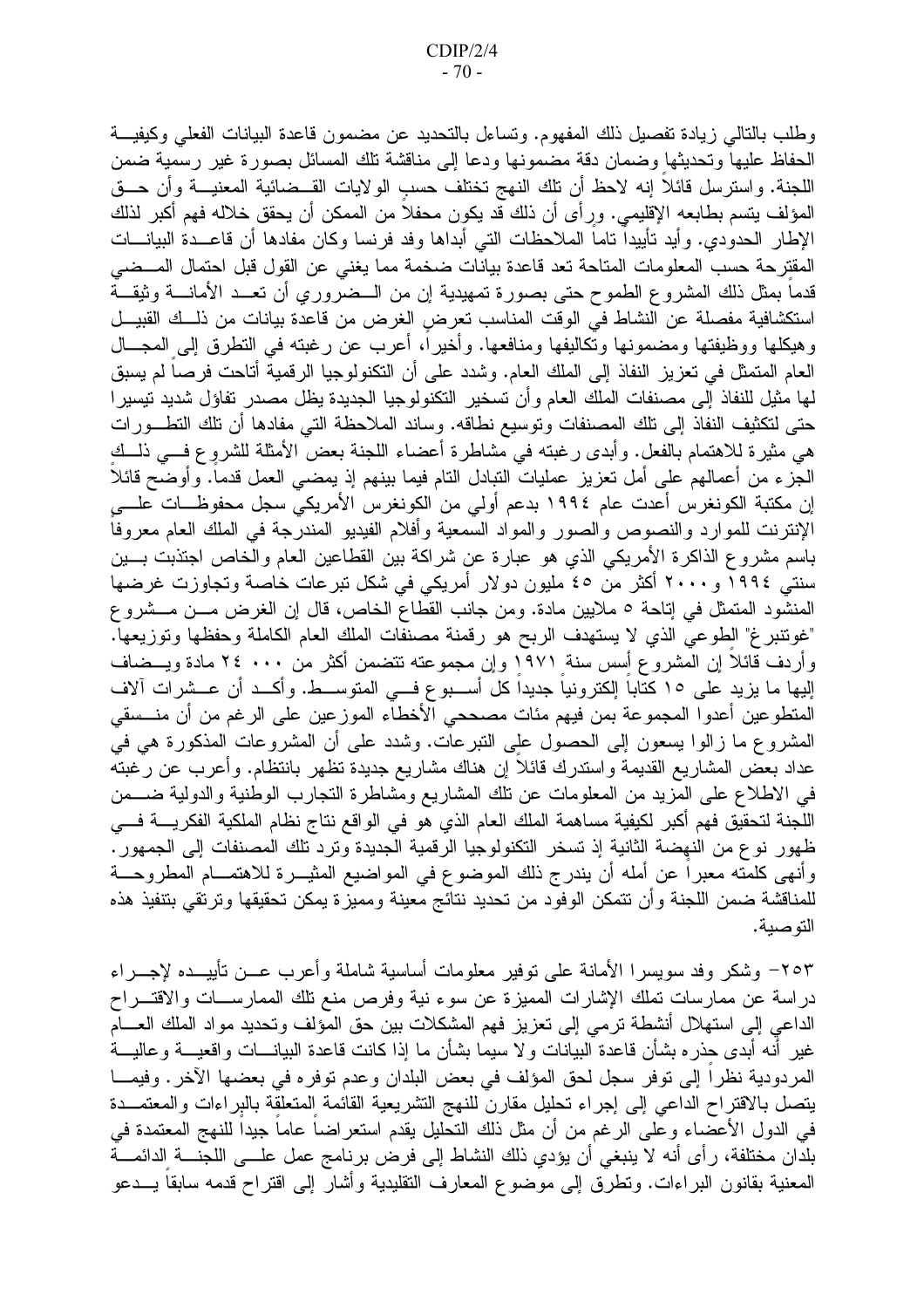إلى إنشاء بوابة دولية للنفاذ إلى المعارف النقليدية نربط قواعد البيانات الراهنة إلكترونياً ونيسر بالنالي النفاذ إلى حالة التقنية الصناعية السابقة مما يحتمل أن يكون في رأيه أداة لمنع مــنح بـــراءات غيـــر مشروعة في مجال المعارف النقليدية. ومع ذلك، قال إنه يشك في قدرة تلك الأدوات على ضـــمان ألا تشمل المعارف النقليدية المنتمية إلى الملك العام ببر اءات غير قانونية أو غير صحيحة وفيما إذا كـــان من الممكن بالتالي استخدام كلمة "ضمان" في ذلك السياق. وفي حال عمل اللجنة فـــي ذلــك المجـــال، مضبي يقول إن من الضرور ي أن تأخذ اللجنة في الحسبان أعمال اللجنة الحكوميـــة الدوليـــة المعنيـــة بالملكية الفكرية والموارد الوراثية والمعارف النقليدية والفولكلور التبي أعدت وثيقة نتضمن نوصـــيات بشأن الطريقة التي نتبعها السلطات المعنية بمنح البراءات لأخذ المعارف النقليدية ومضمونها النقنى في عين الاعتبار في إطار عملية منح البراءات وأن نعتمد على نلك الأعمال.

٢٥٤– وأيد وفد إسبانيا البيان الذي أدلى به وفد فرنسا باسم المجموعة الأوروبية وقال مشيراً بوجـــه خاص إلى سياق المعارف التقليدية إنه لا ينبغي الإحاطة علما بالأعمال المضطلع بها ضمن نلك اللجنة فحسب بل بأعمال لجان أخرى أيضا. وفيما يتعلق بمسألة حالة التقنية الصناعية السابقة، أعـــرب عـــن ر غبته في ربطها بتوصيات أخرى مشيراً على سبيل المثال إلى التوصية رقم ٨ تجنباً للازدواجية.

٢٥٥– وأعرب وفد البرازيل عن اعتقاده أن الحفاظ على الملك العام هـــو مـــن الأهـــداف الرئيـــسية المنشودة في جدولِ الأعمال بشأن التنمية إذ ينهض بالنفاذ إلى المعارف ولا سيما في السياق الرقمـــي. وأكمل بيانهٌ مطلعاً الحضور على أعماله الرامية إلى حماية أسماء نباتات بلده وحيواناته المكتشفة فـــي منطقة الأمازون من تملكها غير المشروع كعلامات تجارية. وذكر على سبيل المثـــال التملـــك غيـــر المشروع لاسم فاكهة "كوكوازو" التبي اكتشفت في منطقة الأمازون كعلامة تجارية في الآونة الأخيـــرة من جانب طرف ثالث مما قد يلحق الأذى أو الضرر بعافية سكان منطقة الأمازون وإمكانيـــاتهم فــــى المستقبل. وفيما يتعلق بالمناقشة بشأن الموار د الور اثية والمعار ف التقليدية، أعر ب عن تقدير ه للجهـــو د التبي نبذلها الويبو لإرساء الروابط بين مكاتب الملكية الفكرية وقواعد البيانات إلا أنــــه رأى أن الحـــل الأكثر فعالية لمشكلة النملك غير المشروع للموارد الوراثية والمعارف التقليدية يتمثل في إدراج شـــرط الكشف الإجبار ي في اتفاق تريبس. وفيما يتصل بالمناقشة بشأن البر اءات، أعرب عن تأييـــده للبيـــان الذي أدلى به وفد سويسرا بخصوص ضرورة عدم ندخل اللجنة في برنامج أعمال لجان أخـــرى فـــي الويبو مشيرًا في تلك الحالة إلى اللجنة الدائمة المعنية بقانون البراءات التي تعمل على ذلك المجال.

٢٥٦– وأعرب وفد شيلي عن إيمانه الراسخ بأهمية مسألة الملك العام وقال إنها نعد من أهم اقتراحات جدول الأعمال بشأن النتمية. ورحب بالنالـي بِالدراسة عن حق المؤلف وبأي جهود نرمـي إلــــي إنـاحــــة المعلومات للجمهور مما يسنح في رأيه فرصا لنمو قطاع الأعمال والتجارة.

٢٥٧– وطلب وفد إندونيسيا من الأمانة توضيح معنى عبارة "منح براءات غير مـــشروعة أو غيـــر صحيحة". وأشار إلى الجملة "ما أن يُكشف عنها بموافقة مالكيها" وأعرب عن قلقه للخطـــر المحتمـــل المتمثل في عدم أخذ مصالح أصحاب الحقوق في الحسبان. وفيما يخص التدخل في أعمال لجان أخر ي في الويبو، قال إنه لا يرى أي ضرر في إخطار اللجان المعنية الأخرى بالبعد الإنمائي المنبثــق عـــن اللجنة.

٢٥٨– وساند وفد باكستان الوفود الأخرى التي تؤكد أن الحفاظ على الملك العام هو عنصر مهم جــداً من حقوق الملكية الفكرية وأيد الدراسات المقترح إجراؤها. كما رأى أن مـــن الـــضروري أن تـــشير أعمال هذه اللجنة إلى الأعمال المنجزة ضمن لجان أخر ي.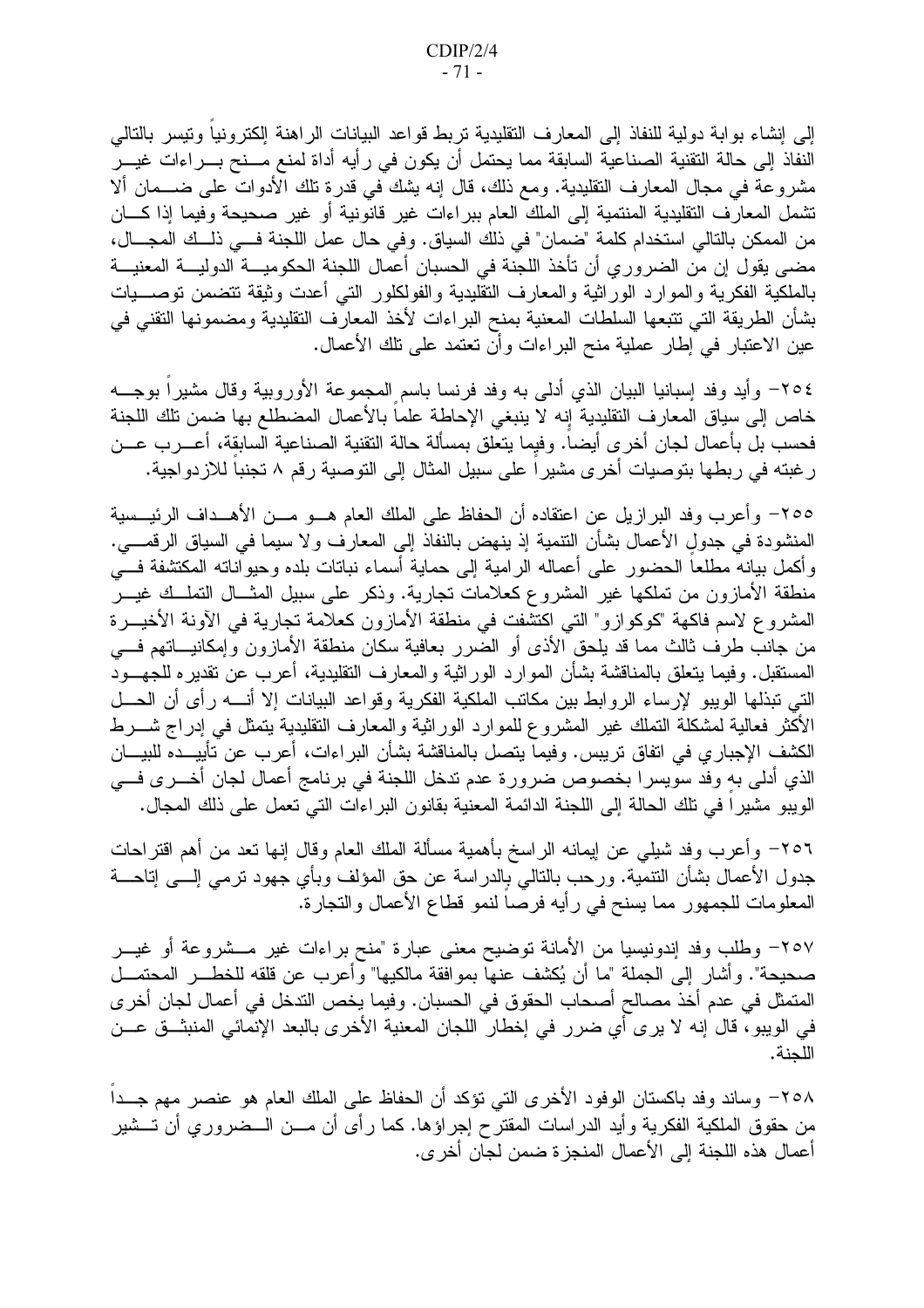٢٥٩- ورأى وفد نتزانيا أنه ينبغي أن نتوفر السبل اللازمة لإبطال بسراءة منحست بسصورة غيسر مشروعة. وقال إن إجراءات الإبطال تمكن من التحقق مما إذا كانت هناك مساهمة فكرية من جانـــب مودع الطلب أو إذا تم الحصول على البراءة على أساس المعلومات المندرجة في الملك العام ببساطة.

٢٦٠- وأكد وفد تونس أنه لا توجد في رأيه أي مشكلة تداخل وتدخل في أعمال لجان أخرى. وقال إن أعمال مختلف اللجان متر ابطة وإن التوصيتين ١٢ و٢٢ نتناولان مفهـــوم إدراج المـــسائل الإنمائيـــة وإدماجها في أعمال الويبو . ورأى بالتالي أنه ينبغي للجنة نقديم توصيتها إلى الجمعية العامة للويبو التي تدعو اللجان الأخر ي إلى أخذ البعد الإنمائي في عين الاعتبار في إطار أعمالها.

٢٦١– ورأى وفد بنن أن الملك العام هو مصدر إلهام للشباب ولجميع المخِترعين والمبدعين في الواقع بصرف النظر عن أعمارهم. واستدرك قائلاً إن الملك العام قد يكونِ أيضاً مصدر نوتر في حال عـــدم تنظيم الانتفاع بمصنفات الملك العام على نحو ملائم. وأضاف قائلا إنه لا يمكن النفاذ إلـــي مـــصنفات الملك العام بصورة صحيحة إلا في حال نتظيم عملية النفاذ على نحو ملائم. واختتم بيانه معربا عـــن تأييده للأنشطة المشار إليها في إطار هذه التوصية.

٢٦٢– ورداً على طلب بعض الدول الأعضاء، أوضحت الأمانة قائلة إن النشاط المقترح فيما يتعلَّــق بقاعدة البيانات بشأن المصنفات والمواد المحمية بما فيها مــصنفات الملــك العـــام أضــــيف نتيجـــة للاقتر احات المحددة المقدمة خلال الدورات السابقة للجنة المؤقتة المعنية بالمقترحات المتعلقة بجسدول أعمال الويبو بشأن النتمية. وشددت على أن جميع مواطن القلق التي عبرت عنها الدول الأعضاء بشأن نطاق قاعدة البيانات وحجمها وأثارها هي في محلها وأن الأمانة ستعمل مع الدول الأعــضاء لتحديــد الطرِّيقة المناسبة للعكوف على نلك المسألَّة على الصعيد الدولي إذ تحظر اتَّفاقية برن فرض الإجراءات الشكلية كشرط لممارسة الحقوق والتمتع بها مما يفسر عدم توفر أنظمة لتسجيل حق المؤلف في جميع البلدان في العالم. واستدركت قائلة إن هناك عدداً من أنظمة التسجيل الطوعي شديدة الكفاءة والفعاليـــة التي ندعم نحديث قواعد بيانات مفيدة ومؤتمتة على وجه نام نتصل بالمواد المحمية المقدمة للتــسجيل. وعلى المستوى الخاص، أضافت قائلة إن عدة منظمات للإدارة الجماعية في العـــالم تحـــدث قواعـــد البيانات المتعلقة بمجموعة المصنفات التي تدير ها. واسترسلت قائلة إن أحد النهج الأوليــــة المحتملــــة يتمثَّل بالتالي وببساطة في إجراء دراسات استقصائية عن قواعد البيانات المذكورة ومقارنتها. وأكـــدت للجنة أنها لن تشرع في إعداد قاعدة بيانات دولية دون نكثيف الأعمال التحــضيرية وتوجيـــه اللجنـــة و أعضائها.

٢٦٣– وانتقلت الأمانة إلى المناقشة بشأن المعارف التقليدية والموارد الوراثية وأوضـــحت قائلـــة إن قولها إنها تسعى إلى "ضمان" أخذ المعارف النقليدية والموارد الوراثية في الحسبان على وجه نام يعبر عن مطامحها ولا يوحى بأن تلك الأنشطة وحدها تحل المشكلات المعنية بل أنها قد تساهم بالأحرى في حلها. وبالنسبة إلى ما يقصد بعبارة "منح براءات غير مشروعة أو غير صحيحة"، أوضحت قائلــــة إن البراءة غير المشروعة هي البراءة التي تمنح عندما يذهب شخص ما إلى بلد ما ويودع طلبا للحصول على براءة عقب مقابلة مع أحد أصحاب المعارف التقليدية بناء على المعارف المكتسبة خــــلال نلـــك المقابلة ويزعم أنه يملك نلك المعارف. ومضت نقول إن من الممكن أيضا منح براءة على نحو غيـــر صحيح أو غير سليم عندما يجد شخص يعمل في مجال المستحــضرات الطبيعيــــة بـــصورة مـــستقلة استخداماً طبياً للأعشاب الطبيعية وينسب إليه النشاط الإبداعي وفائدته في حـــين أن ذلـــك الاســـتخدام معروف في بلد مجاور . واستطردت قائلة إن إيداع طلب براءة من جانب الشخص المعنى قد يكون عن حسن نية إلّا أنه يعتبر غير مناسب ويؤدي إلى منّح براءة غير صحيحة لأن تلك المواد تنـــدرج فـــي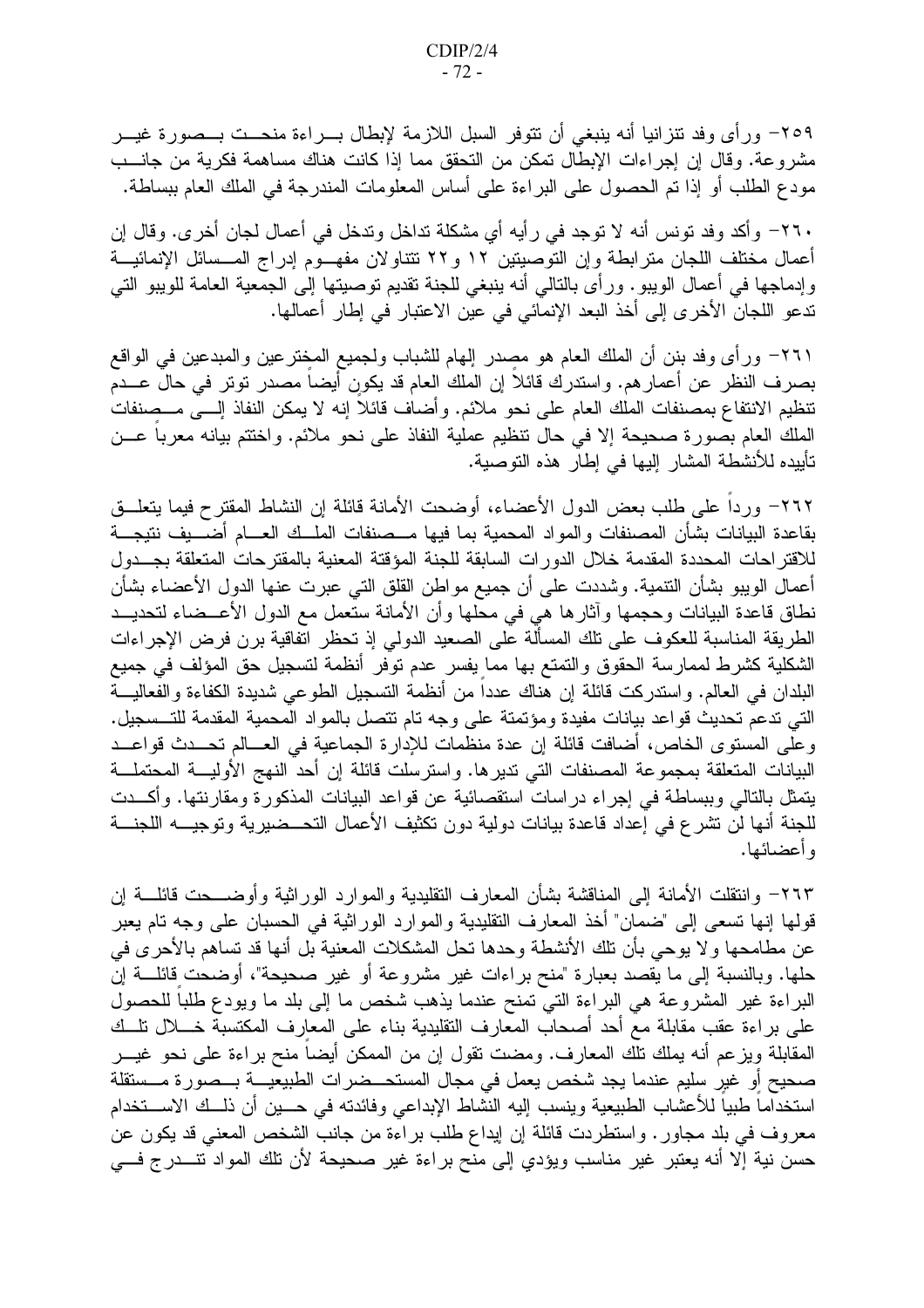الملك العام. وأردفت قائلة إن هناك مجموعة من المشكلات المحتملة وإن هذا الاقتراح لا يواجهها كلها غير أنه يحاول تحديد فئتين رئيسيتين من مواطن القلق. وأنهت الأمانة بيانها بتتـــاول مـــسألة موافقـــة أصحاب الحقوق التي طرحها وفد إندونيسيا وأوضحت قائلة إن الأمر يتعلق بأحد المبادئ المهمة التسى تعكف الأمانة عليها في سياق اللجنة الحكومية الدولية المعنية بالملكيـــة الفكريــــة والمــــوارد الوراثيـــة والمعارف النقليدية والفولكلور.

٢٦٤– وأعرب وفد البرازيل مجدداً عن اعتقاده أن النتمية هي مسألة شاملة وأن البعد الإنمائي يتغلغل في جميع مجالات الملكية الفكرية. وعلى هذا الأساس، قال إنه لا ينبغي قصر بحث البعد الإنمائي على مناقشات اللحنة.

٢٦٥– وقال الرئيس تعقيباً على البيان الذي أدلمي به وفد البرازيل إن التنمية مسألة جامعة شاملة. وإذ ذكر بتعليق وفد باكستان المتصل بضرورة جمع أعمال جميع اللجان علىي نحو ملائم، قال إنه إذا صح القول إن من الضروري في الحقيقة ألا تتدخل أعمال اللجنة في أعمال لجـــان أخـــرى فـــإن المهـــدف الأساسي من جدول الأعمالُ بشأن النتمية هو جامع شامل بالتأكيد وإن عناصر من جـــدول الأعمـــال بشأن التنمية تظهر بالتالي في أعمال لجان أخرى. ومضى يقول إنه لا يرى في ذلك أي تدخل وأعرب عن أمله ألا نرى اللجان الأخرى المذكورة بدورها أي ندخل في ذلك. وأعرب عن اعتقاده أن اللجنــــة قطعت شوطاً كبيراً في إطار ٍ مهمتها باتجاه توضيح تلك المسألة الواسعة النطاق. واســـتطرد قـــائلاً إن المسألة الرئيسية التي يرى أنها نتبثق عن المناقشة نتصل بمواطن القلق المعرب عنها بخصوص قاعدة البيانات المقترحة في مجال حق المؤلف. وطلب من اللجنة أن تتخذ قر ار اُ بشأن ما إذا ينبغـــي رفــض ذلك الاقتراح لأنه يعتبر اقتراحا عسيرا ومعقدا ومكلفا أو ما إذا ترغب اللجنسة فسى الموافقسة علسى الاقتراح بصورة عامة رهنا بالموارد البشرية والمالية المطلوبة.

٢٦٦– وتحدث وفد فرنسا باسم المجموعة الأوروبية والدول السبع والعشرين الأعضاء فيها وأعـــرب عن نأييده العام للاقتراح الداعي إلى إعداد قاعدة بيانات وفقا لما نرد الإشارة إليه شريطة توفير المزيد من المعلومات عن نطاقها وانجاهها والموارد المعنية وطريقة إعدادها.

٢٦٧– وتعقيبا على ما سبق، اقترحت الأمانة إعادة صياغة الاقتراح على نحو مناسب لطرحه علـــي دورة اللجنة المقبلة بحيث يدعو إلى بحث المسائل المرتبطة بأنظمة توثيق حق المؤلف وأنظمة التوثيق الراهنة الخاصة بالمصنفات المحمية التي نشمل المصنفات المندرجة في الملك العام سواء تعلق الأمـــر بأنظمة عامة لتسجيل حق المؤلف الطوعي أو بمبادرات خاصــــة. وذكـــرت بأنهـــا أجـــرت دراســــة استقصائية أولية عن أنظمة تسجيل حق المؤلف الطوعي سنة ٢٠٠٥ باستخدام استبيان أرسل إلى ١١ بلداً فقط. ونظراً إلى وجود عدد من البلدان الأخرى التي لديها أنظمة للتسجيل، قالت إن أحـــد الــــسبل المحتملة للمضبي قدماً يتمثِّل في نوسيع نطاق الدراسة الاستقصائية وتنظيم مرحلة ثانية من الدراسة عن أنظمة التسجيل الطوعي التي لا يقتصر مضمونها على وثائق متعلقة بحق المؤلف فضلا عن احتمـــال إجراء دراسة استقصائية أولية عن أنظمة التوثيق الخاصة أو غير العامــــة المتـــصلة بحـــق المؤلـــف وذكرت على سبيل المثال أنظمة الإدارة الجماعية وأنظمة أخرى تحدد المضمون المحمى أو المنـــدرج في الملك العام.

٢٦٨– وقال وفد الولايات المتحدة الأمريكية إنه لا يرى أن من الممكن تتفيذ ذلك النـــشاط فـــي تلــك المرحلة. وأعرب عن اعتقاده أن من الضروري توفير المزيد من التفاصيل قبـــل أن يتـــسنى للـجنــــة التوصية بذلك النشاط.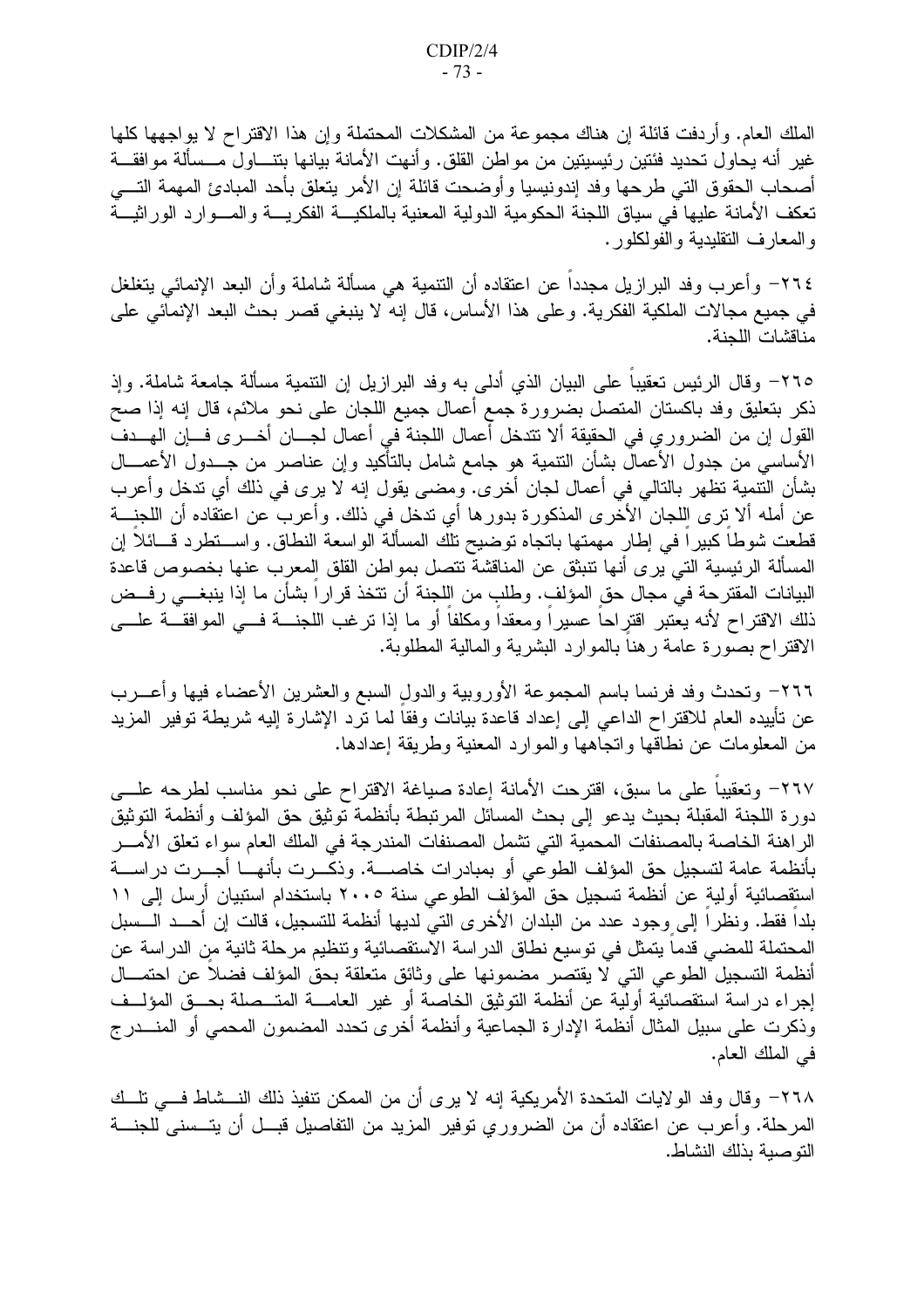٢٦٩– وأوصبي الرئيس بالاستعاضة عن الإشارة الواردة في الاقتراح والرامية إلى دعم إعداد قاعـــدة بيانات بصيغة تشير إلىي بحث المسألة فيما بعد وطرح الأثار البشرية والمالية المرتبطـــة بمثـــل ذلـــك الاقتراح على اللجنة.

٢٧٠– وأكد وفد البرازيل تأييده من حيث المبدأ لاقتراح الرئيس غير أنه اقترح بالأحرى مجرد بحث المسألة واضطلاع الأمانة بعرض مشروع مفصل بدرجة أكبر على اللجنة لنتظر فيه خـــلال دورتهـــا المقلة.

٢٧١– واقترح الرئيس بالتالي أن تقدم الأمانة مذكرة إعلامية لتنظر اللجنة فيها خلال اجتماعها القادم وأن نشير المذكرة إلى جانبي المناقشة وندعو اللجنة إلى انخاذ قرار في ذلك المضمار .

٢٧٢ - و أعر ب و فد سويسر ١ عن تأييده لاقتر اح الر ئيس و استدر ك قائلاً إنه يشاطر أيضناً القلـــق الـــذي أعرب عنه وفدا فرنسا والولايات المتحدة الأمريكية. وأشار إلى أن التوصية بعينها نتـــضمن نـــشاطاً يهدف إلى وضع مبادئ توجيهية قد تساعد الدول الأعضاء المهتمة على تحديد ذلك الموضوع.

٢٧٣– وأشار وفد الولايات المتحدة الأمريكية إلى الفقرة المتعلقة بوضع أدوات عملية "لضمان" الملك العام ورأى أن كلمة "ضمان" قوية إلى حد ما وأن من الضروري إيجاد صيغة أنسب.

٢٧٤ - وأشار وفد فرنسا إلى الفقر ة الأخير ة وطلب إعادة صبياغة عبار ة "بر اءات غير قانونية" لأنهــا تمثِّل مشكلة بالنسبة إلى الجماعة الأوروبية والدول الأعضاء فيها.

٢٧٥– واقترح الرئيس حذف العبارة "غير قانونية" وترك العبارة "مسنح بسراءات غيس صسحيحة". وبالنسبة إلى اقتراح وفد البرازيل الداعبي إلى حذف الإشارة إلى "تعريف على الصعيد العالمي لحالـــة التقنية الصناعية السابقة" و"اتخاذ خطوة تحدد المعيار الابتكاري" الواردة في الفقرة الأولى من الصفحة ١١ من النص الإنكليزي، أعرب عن رغبته في الاستفسار عما إذا كان ذلك يثير قلق وفود أخر ي.

٢٧٦– وأوضحت الأمانة قائلة إن الوثيقة CDIP/1/3 أعدت في مـــارس/آذار ٢٠٠٨ وإنــــه طــــرأت تطورات في اللجنة الدائمة المعنية بقانون البراءات منذ ذلك الحين. وعليه، أشارت إلى النقطـــة التــــي أثارها وفد البرازيل وقالت إنها ستدرج بعض المعلومات الإضافية بأخذ النطورات التبى طرأت خــــلل الدور ة الأخير ة للجنة الدائمة المذكور ة في الحسبان.

٢٧٧– وطلب وفد البر ازيل حذف الإشارة إلى حالة التقنية الصناعية السابقة أو إلى النشاط الابتكار ي ور أي أن الفقرة تفقد معناها وأنه لا بد من إعادة صياغتها في حال حذف العبـــارة "غيـــر قانونيـــة" أو العبار ة "غير صحيحة".

٢٧٨– وأوضح الرئيس قائلا إن من المزمع حذف العبارة "غير قانونية" وتعـــديل كلمـــة "ضـــمان". ومضىي يقول إن الأمانة ستكلف بعد ذلك بمهمة صقل الكلام. وأشار إلى الفقرة الأولى في الصفحة ١١ وطلب حذف الجملة الثانية بناء على طلب وفد البرازيل.

٢٧٩– وأبدى وفد سويسرا رغبته في الاطلاع على ما سيتبقى من النص بخصوص اللجنــــة الدائمــــة المعنية بقانون البراءات. ونساءل عنَّ فائدة ذكر نلك اللجنة أو سببه بينما لا نرد الإشارة إلــــي لجـــان أخرى. كما أكد تأييده لاقتراح وفد البرازيل الداعبي إلى حذف الإشارة إلى "تعريــف علـــي الـــصعيد العالمي لحالة التقنية الصناعية السابقة".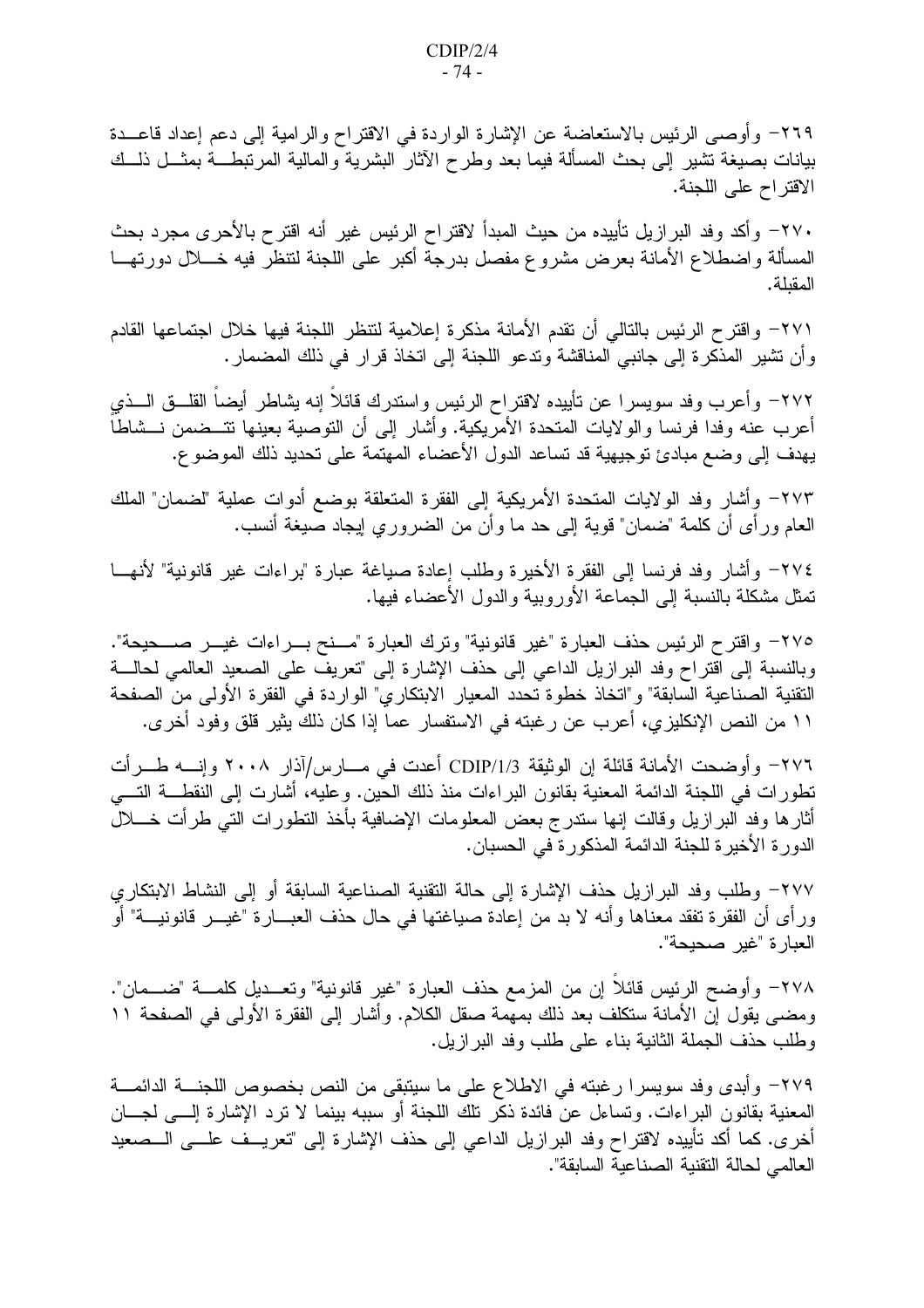٢٨٠- وقال الرئيس إن طريقة نتاول الفقرة الأولى من الصفحة ١١ نتطوي على ما يلي: ( أ ) حذف الجملة الثانية، (ب) وإعادة النظر في الجملتين الأولى والثالثة – اللتين سيحتفظ بهما – فـــي ضـــوء المسائل الأخرى مع تكليف الأمانة بتتقيح الفقرة الأولى بناء على ذلك. وأضاف قائلا إن التتقيح المشار إليه لن يشمل الجملة الثانية. وأعرب عن اعتقاده بأن اللجنة ستتمكن بعدئذ من اعتماد التوصــــية علــــي نطاق واسع ثم الانتقال إلى المرحلة اللاحقة لتقييم الموارد البشرية والمالية.

## ٢٨١– وتم من ثم نتقيح الوثيقة وتعميمها.

٢٨٢– وشدد وفد الولايات المتحدة الأمريكية على أن نهاية الجملة الأولى نتثبير إلى مجال شاسع هـــو الملك العام الذي يضم كل ما هو ليس مشمولا بحماية الملكية الفكرية بل وأكثر مـــن ذلـــك فـــي رأي البعض. ونساءل عما إذا كان ذلك المعنى المقصود بالجملة في الواقع أو إذا كان نطاق الجملة محدودا بالإشارة إلى أولها حيث يرد ذكر معلومات متعلقة بالبراءات أو معلومـــات مـــستخدمة لفائـــدة نظـــام البراءات نتدرج في الملك العام. وشدد على ضرورة إجراء دراسة أولية عن نشر المعلومات المتعلقــة بالبراءات نتتاول النفاذ إلى الملك العام والانتفاع به في جملة أمــور . وطلــب تــوفير المزيـــد مـــن التوضيحات بشأن ما يبدو المعنى الذي تشير إليه نهاية الجملة.

٢٨٣– وأشارت الأمانة إلى آراء بعض الوفود التي نحدثت سابقاً عن القاسم المشترك بين الملك العام والحماية بالبراءة وأوضحت قائلة على سبيل المثال إن النكنولوجيا التي كانت مشمولة بحماية البراءات تدخل في الملك العام بعد انتهاء مدة تلك الحماية وما لم تكن هناك أشكال أخر ي من الحمايــــة. وفيمــــا يتصل بنَّشر المعلومات المتعلقة بالبراءات، رأت أن لنلك المعلومات وظيفتـــين نتمثـــل إحــــداهما فــــي المعلومات عن التكنولوجيا إذا كانت الوثيقة تقنية تتشر معلومات تقنية وترتبط الوظيفة الأخرى ارتباطاً أكبر بالجانب القانوني للوثيقة التي تتصل ضمنها المعلومات المذكورة بنطاق الحماية القــانوني ومــدة حماية التكنولوجيا المعنية وتغطية الحماية الجغرافية. ومضت نقول إن عبـــارة المعلومـــات المتعلقـــة بالبراءات لا نشمل المعلومات النقنية أو النكنولوجيا المكشوف عنها في نلك المعلومات فحسب بل نضم أيضا جميع المعلومات الأخرى التبي نتناول الوضع القانوني للحماية المشمولة بالبراءات. ونتيجة لذلك، قالت إن من الممكن تفسير العبارة الأخيرة "النفاذ إلى الملك العام والانتفاع به" على أنها كل تكنولوجيا متاحة في الملك العام.

٢٨٤– وشكر وفد الولايات المتحدة الأمريكية الأمانة على الشرح الشديد الفائدة الـــذي اعتمـــد عليــــه لاقتراح نص يتمشى مع فهمه. وأشار إلى صياغة الجملة على النحو التالي: "إعداد دراسة أولية عـــن نشر المعلومات المتعلقة بالبراءات نتتاول النفاذ إلى مواد الملك العام المعنية والانتفاع بها فسى جملة أمور". وإذ أشارت الأمانة إلى المواد القانونية والنكنولوجية المتصلة بنظام الابتكار، أوضح قائلا إنــــه يقترح ببساطة النركيز على مواد الملك العام المعنية بدلا من الإشارة إلى ملَّــك عـــام شاســــع وغيــــر تمييزي من أجل النركيز على نلك المواد. وقدم اقتراحه للنظر فيه.

٢٨٥– وأعرب الرئيس عن اعتقاده بأن النعديل المقترح طفيف وبسيط وأن الأمانة والدول الأعضاء لا نزي مانعاً في ذلك علي ما يبدو. وعليه، طلب أن نقبل التوصية المذكورة قبولاً ناماً. وشدد علـــي أن الصيغة المستخدمة في نلك الجملة حظيت بموافقة واسعة النطاق وأن على اللجنة بالتالي الانتقال إلـــي المر حلة التالية.

٢٨٦– وأشار وفد شيلي إلى أنه لا يريد إدخال أي تعديل على الاقتراح واستدرك قائلا إنه يرغب في التعبير عن ارتياحه للمساهمة المقدمة حتى ذلك الحين. وأبدى ر غبته في تسجيل أنه يفهم أن جميع تلك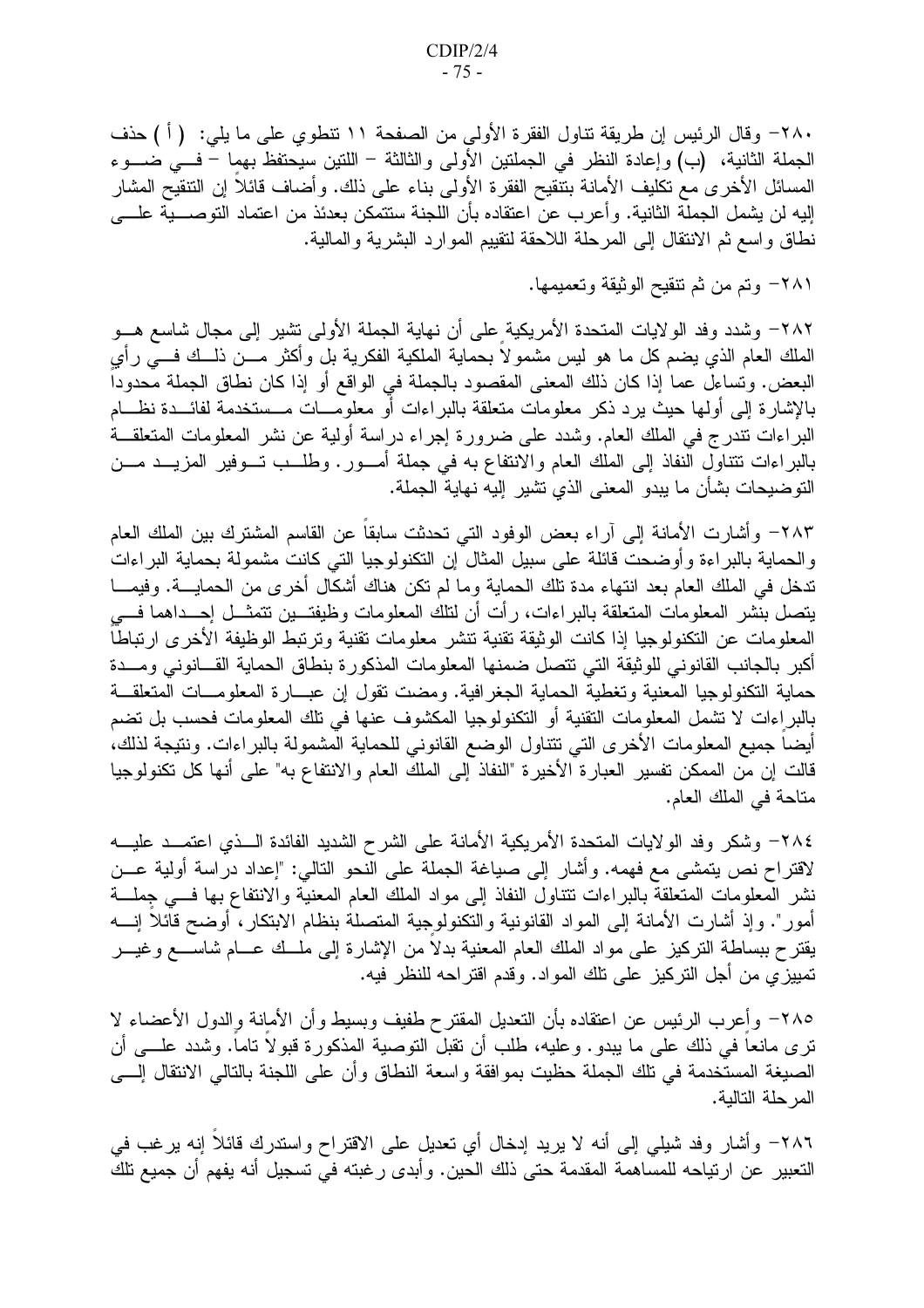الأعمال تعد خطوات تؤدي إلى تحقيق أهداف التوصية المتمثلة في النهوض بأنشطة وضــــع المعــــايير التي نؤيد تدعيم الملك العام. وأعرب عن اعتقاده أنه ينبغي فهم المسائل المطروحة في إطار التوصــــية رقم ٢٠ على أنها تدابير تفضي إلى أخذ الملك العام في الحسبان في أنشطة وضع المعايير مما يـــشمل بدور ه إعداد مبادئ نو جيهية للحفاظ على الملك العام.

٢٨٧– وأحاط الرئيس علماً بتعليق وفد شيلي وقال إنه لا يحدث في اعتقاده أي تغيير في مستوى قبول النوصية إلا أنه يحتمل أن يرتقي به بالأحرى. وقال إن اللجنة اعتمدت التوصية علـــي نطـــاق واســــع وطلب من الأمانة نقييم الموارد البشرية والمالية. وشكر المشاركين على المناقشة المثيرة للاهتمام التبي دارت حول ذلك البند وانتقل إلى التوصية المعتمدة رقم ٢٢.

النظر في التوصية رقم ٢٢ الواردة في قائمة التوصيات الست والعشرين

٢٨٨– قالت الأمانة إن التوصية رقم ٢٢ الواردة في الفئة باء تتقسم إلى جز أين يتصل الجـــز ء الأول بالأنشطة الداعمة للأهداف الإنمائية المتفق عليها في منظومة الأمم المتحدة ويـــرتبط الجـــزء الثـــانـي بوثائق العمل الصادرة عن الأمانة في سياق الاضطلاع بأنشطة وضع القواعد والمعايير ضمن لجـــان الويبو المختلفة. وأضافت قائلة إن الأُنشطة المقترحة المشار إليها في التوصــــية هـــي أيـــضاً أنـــشطة مشتركة بين جميع أجهزة الويبو المختلفة المعنية بوضع القواعد والمعايير وذكرت بأنها تحدثت سابقا عن طريقة تتفيذ بعض تلك الأنشطة وطريقة أخذ هذه التوصية في عين الاعتبار في إطار تتفيذ بعض الأنشطة. وبادئ ذي بدء، قالت الأمانة إنها ستعرض بعض الإجراءات العامة المتبعة في الويبو ضمن اللجان المعنية بوضع القواعد والمعابير ونتيح بعد ذلك نفاصيل محددة متعلقة باللجان الدائمة المعنيـــة بحق المؤلف والعلامات التجارية والبراءات وببعض مسائل اللجنة الحكومية الدولية المعنيـــة بالملكيـــة الفكرية والموارد الوراثية والمعارف النقليدية والفولكلور . وأوضحت أيضاً قائلة إن الجزء الأخير مـــن النص يتطرق إلى سلسلة من الدراسات عن الملكية الفكرية ومسائل المنافسة وإلــي عقــد اجتماعـــات مفتوحة بشأن الملكية الفكرية مما كان موضع نقاش مستفيض خلالٍ بحث التوصية رقم ٧. وردا علــــي اقتراحات وفدي باكستان والبرازيل، قالت إن الويبو ستنظم اجتماعا من ذلك القبيل في جنيــف بهـــدف إتاحة فرصة للدبلوماسيين لحضوره. وعلاوة على ذلك، اقترحت أن يركز الاجتماع على الجزء الأول من النوصية المتعلق بوثائق العمل التي أعدت لأغراض الاضطلاع بأنشطة وضع القواعد والمعـــابير وعلى بعض الإجراءات المتصلة بتلك الاجتماعات المعقودة في جنيف.

٢٨٩– وواصلت الأمانة بيانها وأوضحت قائلة إن اللجان الدائمة هي شديدة التركيــز علـــي الـــدول الأعضاء وفقًا لما سبق نكراره مرارًا في السنوات القليلة الماضية. ولفتت النظر إلـــي كيفيـــة اتخـــاذ قرارات اللجان عادة بما فيها القرارات المتعلقة بنوع المواد التبي ينبغي للأمانة إعدادها. ومـــع ذلـــك، أضافت قائلة إن هناك بعض أوجه الاختلاف بين اللجان. وذكرت بوجه خاص أنها أعدت وما زالــت تعد الوثائق في عدد من اللجان ولا سيما في مجال حق المؤلف بناء على تعليمـــات اللجـــان والــــدول الأعضاء التي لها خصائص مختلفة جداً. واسترسلت قائلة إنه تقرر سنة ١٩٩٥ أن تعتمد اللجان فـــي إطار أعمالها الجارية لإعداد ما أصبح يدعى في نهاية المطاف معاهدة الويبو بـــشأن حـــق المؤلـــف ومعاهدة الويبو بشأن الأداء والتسجيل الصوتبي علىي اقتراحات الحكومات باستخدام أسلوب المعاهـــدات وإن اللجنة الدائمة المعنية بحق المؤلف والحقوق المجاورة اتبعت أسلوب العمل المسذكور منسذ ذلسك الحين. وأشارت إلى عدم استخدام أسلوب المعاهدات في بعض الأحيان واستخدام صيغة عامة بدرجـــة أكبر بالأحرى لنقديم الاقتراحات في المراحل الأولى من العمل على حماية الأداء الـــسمعي البـــصري وقواعد البيانات غير الأصلية وهيئات الإذاعة. واستدركت قائلة إن اقتراحات الحكومات شكلت الجزء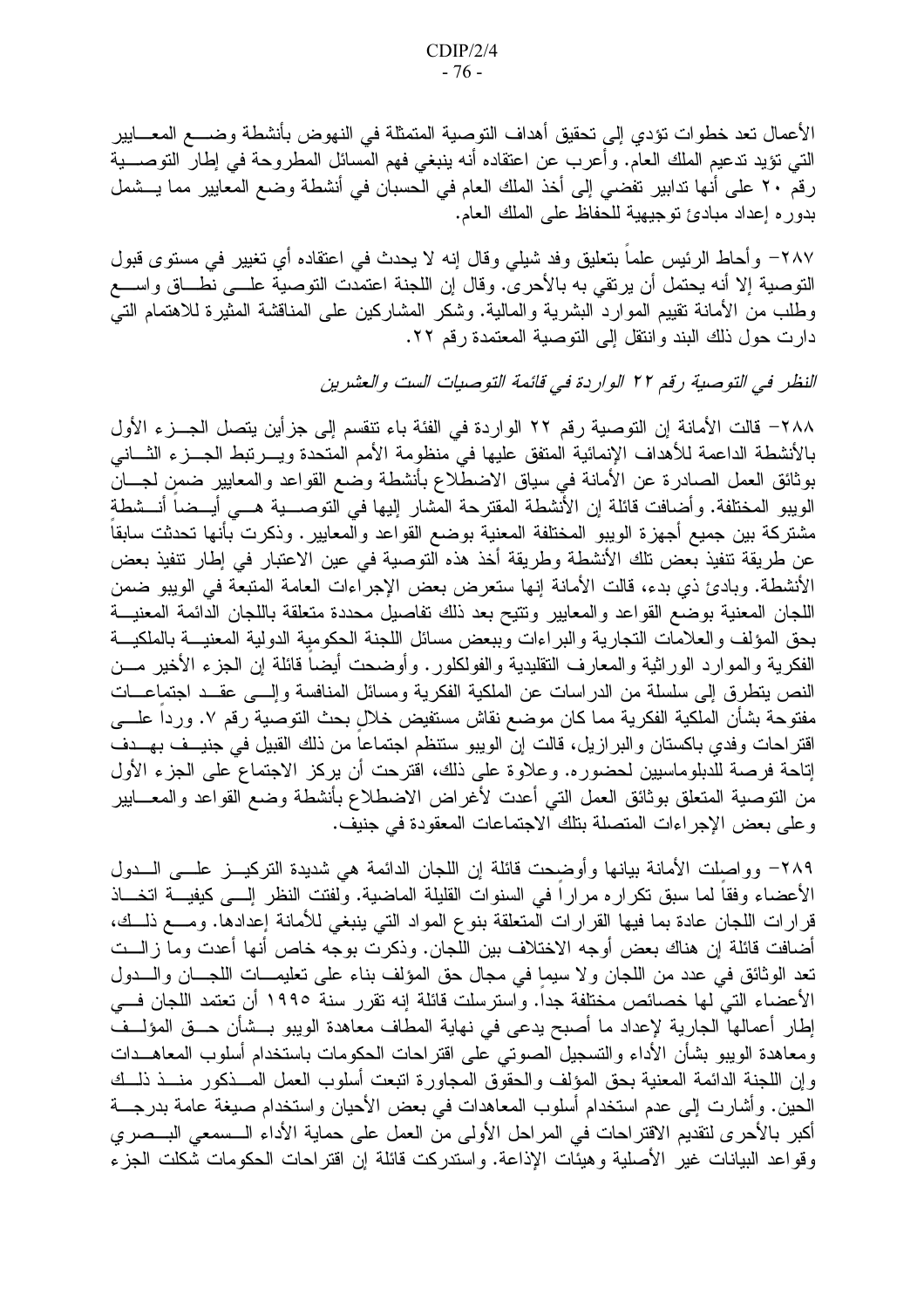الأساسي من وثائق العمل وإن مهمة الأمانة تمثلت أساساً في نرتيب نلك الوثائق وتجميعها في وثيقـــة واحدة تستعرض الوضع. ولفتت الانتباه إلى إدراج مسائل جديدة في جدول الأعمال في الأونة الأخيرة مثل التقييدات والاستثناءات المفروضة على حق المؤلف ولا سيما فيما يتعلـــق بالأشـــخاص ضــــعيفي البصر والمكتبات والمحفوظات وقطاع النزبية والتعليم. وفي إطار نحضير نلك المناقـــشات، مـــضت نقول إنها كلفت خبراء خارجيين بإجراء عدد من الدراسات تهدف أساسا إلى نقل معلومـــات واقعيـــة. وشددت على أن عبارات النقيبم والأراء الواردة في تلك الدراسات تعبر حصرا عن أراء الخبراء الذين أعدوا الدراسات. وفيما يتصل باللجنة الدائمة المعنية بقانون العلامات النجاريــــة والرســـوم والنمــــاذج الصناعية والبيانات الجغرافية، استطردت قائلة إن وثائق العمل تعد في الواقع بناء على طلب اللجنـــة وفي إطار المهمة التي تحددها اللجنة وإن إعداد نلك الوثائق هو عملية متواصلة مما يعني أن اللجنـــة تتابعها على الفور خلال دورتها النالية إذ نتاح لها فرصة لبحث المسودات والنعليق عليها. وأوضـــحت أيضا قائلة إن تلك الممارسة هي الممارسة المتبعة خلال السنتين الماضيتين وإن الـــصيغة الـــصريحة المستخدمة في وثيقة ترتبط ارتباطا شديدا بالهدف الذي تسعى الوثيقة إلى تحقيقه. وأحاطت علما بإعداد وثائق معلومات عامة وإجراء دراسات مستفيضة بالأحرى في حال اللجنة الدائمـــة المعنيـــة بقـــانون العلامات النجارية والرسوم والنماذج الصناعية والبيانات الجغرافية باستخدام استنبيانات قسدمت إلسي اللجنة بعد استكمالها لكي تعلق عليها. كماٍ ذكرت أن هناك بعض وثائق العمل التي أعدت أيضا بنـــاء على طلب اللجنة الدائمة المذكورة وتمشيا مع المهمة التي حددتها ووضعت برمتها في شــكل تقـــارير و أن كل العملية اتسمت بشفافية تامة.

٢٩٠– وفيما يرتبط بأعمال اللجنة الحكومية الدولية المعنية بالملكيـــة الفكريــــة والمـــوارد الوراثيـــة والمعارف النقليدية والفولكلور، قالت الأمانة إنها نرتكز أصلاً على سلسلة من المشاورات في الميـــدان التي ندعى بعثات نقصـي الـحقائق ويرقى تاريخها إلى عشر سنوات نقريباً. وأضــــافت قائلــــة إن نلـــك البعثات نتطوى بالتحديد على مشاورات مع أصحاب المعارف التقليدية وأشارت إلىي الوقت المكـــرس والجهود المبذولة في إطارها للاطلاع على شواغل أولئك الأشخاص واحتياجاتهم وتوقعاتهم. ومـــضت تقول إن النهج الأولى المتبع إذ أنشأت الدول الأعضاء اللجنة الحكومية الدولية كهيئـــة مقـــررة ســـنة ٢٠٠٠ هو الاطلاع على مختلف التجارب الوطنية ولفتت النظر إلى نكريس فتسرة طويلسة لتقسصي الحقائق على المستوى الوطني أيضا بخصوص الآليات والنهج القانونية الوطنية. كما أوضحت قائلة إن أعمال اللجنة تشبه في الآونة الأخيرة إجراءات اللجنة الدائمة التي سبق وصفها. ونتيجة لذلك، أضافت قائلة إن هناك بعض وثائق عمل اللجنة التبي طلبت اللجنة إعدادها وأعدتها الأمانة وأجريــت بـــشأنها مشاورات مستفيضة ضمن اللجنة ذاتها وعبر عدد من الاجتماعات التشاورية معقودة ما بين الـــدورات التبي كانت مفتوحة للمشاركة على جميع الدول الأعضاء والمراقبين بمن فسيهم أصسحاب المعسارف التقليدية المهمين. وفضلاً عن ذلك، أفادت بعقد سلسلة من الندوات الإقليمية والوطنية بناء على طلـــب الدول الأعضاء وقالت إن جزءا كبيرا من أعمال نلك الندوات نمثل فسي اســـنعر اض ونسـائق اللجنــــة الحكومية الدولية وتعزيز فهم أثار الوثائق والنهوض بالمساهمات في الاجتماعات المعقــودة مـــا بـــين الدورات واجتماعات اللجنة الحكومية الدولية. وأشارت إلى جانب آخر مهـــم بالنـــسبة إلـــي اللجنــــة الحكومية الدولية نظراً إلى نداخل أعمالها وأعمال هيئات دولية أخرى مثل الاتفاقيـــة بـــشأن النتــــوع البيولوجي ومنظمة الأمم المتحدة للأغذية والزراعة (الفاو) ومنظمة الأمم المتحدة للتربية والعلم والثقافة (اليونسكو ) يتمثِّل في المشاور ات ضمن نلك الهيئات حيث شاركت أمانة اللجنة الحكومية الدوليــــة فــــي العديد من الأنشطة ونظمت اجتماعات جانبية وشجعت الحوار مع نلك المنظمات. كما استرسلت قائلـــة إن كلما نمت الإشار ة إليه فيما يتصل بلجان دائمة أخرى قد ينطبق أساسا على اللجنة الدائمة المعنيـــة بقانون البراءات. وأوضحت قائلة إن وثائق عمل اللجنة الدائمة المذكورة تعد بناء على طلــب الـــدول الأعضاء ونوجيهها وإن هناك أليات منعددة مثل الدراسات الاستقصائية أو الاستبيانات التسى ينبغسى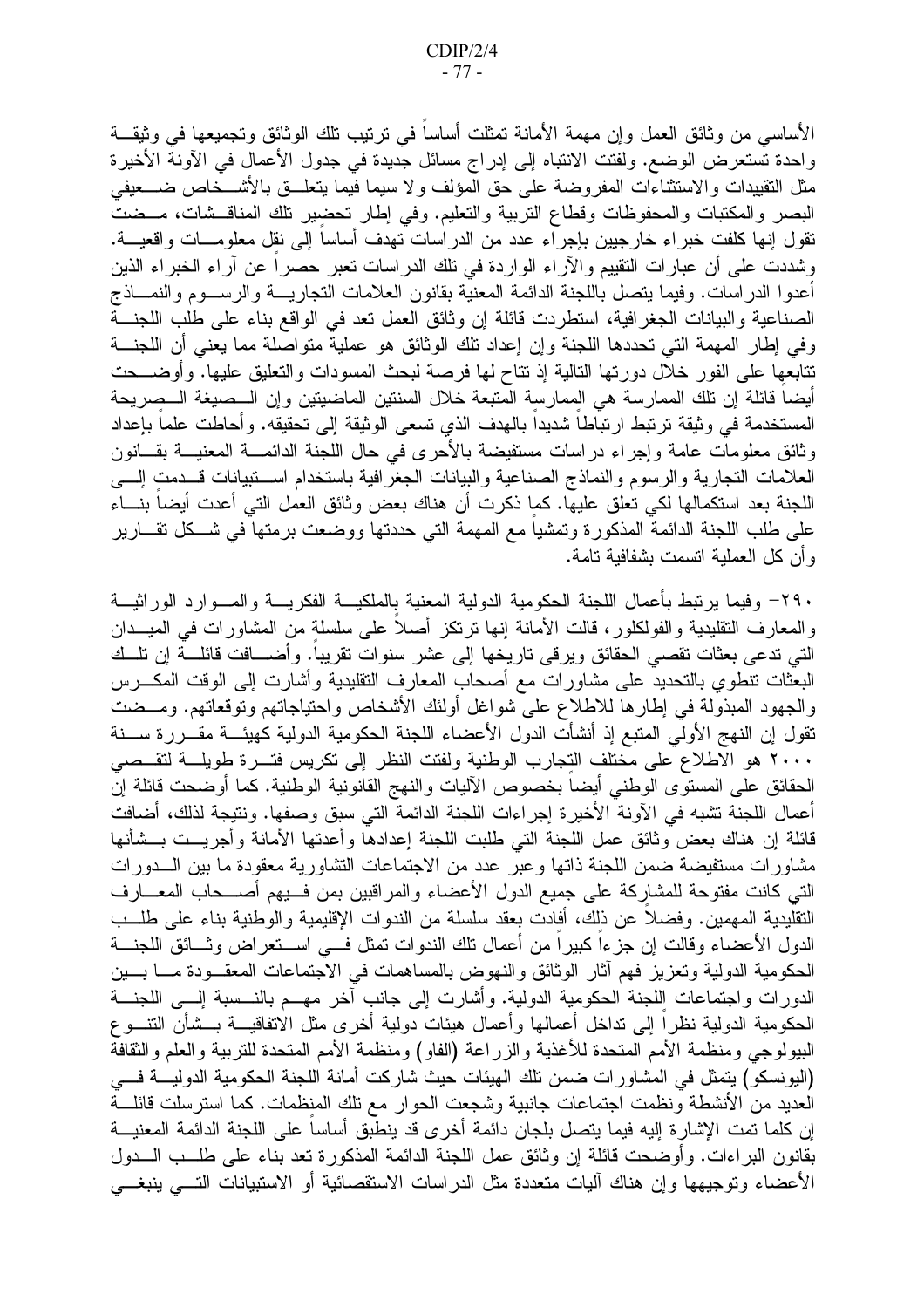للدول الأعضاء استكمالها أو مجموعات تعدها الأمانة لتوفير المعلومـــات أو تحـــديث وثـــائق اللجنــــة الدائمة.

٢٩١– وفي ما يخص تنفيذ التوصية رقم ٢٢، أعرب وفد الأرجنتين عن رغبته فــي الإشـــارة إلـــي الأنشطة التي اقترحتها مجموعة "أصدقاء التنمية". وقال إن من الضروري تتفيذ التوصية ٢٢ في إطار النَّوصية رقم ١٥ (مبادئ أنشطة وضع القواعد والمعايير والتوصـــيات) والتوصـــيات ١٢ و١٧ و ١٩ و ٢١. واقترح الوفد أيضا أن يوجه المدير العام إلى الأمانة رسالة يطالب فيها بتنفيذ تلَّــك التوصـــية. ودعا الأمانة إلى أن تبلغ اللجنة بانتظام عن وثائق العمل المعدة مع مراعاة نلـــك التوصــــية. ورأى أن توجه اللجنة إلى رؤساء اللجان المعنية رسالة تتضمن نص تلك التوصية. كما طلب أن توصية اللجنـــة الجمعية العامة بإر فاق التوصيات ١٥ و ١٦ و ١٧ و ٢١ و ٢٢ بالنظام الداخلي للجنة المعنية.

٢٩٢– ور أي وفد الولايات المتحدة الأمريكية أن من المقلق أن تتدخل اللجنة المعنية بالتتمية والملكيـــة الفكرية في النظام الداخلي للجان أخرى على مستوى أساسي ولا سيما لأن اللجنة حديثة النشأة تـــسعى إلى التعبير عن رأيها. وقال إن اللجنة عملت خلال السنة في إطار المهمة التي أسندتها إليها الجمعيـــة العامة لتتسيق أعمالها مع أعمال لجان أخرى وإنه جرت مناّقشات مستفيضة خُلال الدورة الأولى بشأن العلاقة الأفقية بين اللجنة ولجان أخرى. وأعرب عن قلقه للاقتراح السابق الذي لا يمكن قبوله في تلك المر حلة من المناقشة في ر أيه.

٢٩٣– وأعرب وفد جنوب أفريقيا عن اعتقاده أن النوصية تكتسي أهمية كبيرة في الواقع ورأى أنهـــا تسعى إلى تحقيق نوع من التوازن في نظام الملكية الفكرية بصون أوجه المرونة المتوفرة فسي اتفــاق تريبس أو استحداث بعضها مع الاعتراف بأن البلدان تمر بمراحل إنمائية مختلفة خلال إجراءات وضع معاهدة. وقال إن التوصية هي في رأيه ناتجة عن الاقتراحات التي قدمتها مجموعة البلدان الأفريقيـــة ومجموعة "أصدقاء النتمية". وفي إطار اللجنة الدائمة المعنية بحق المؤلف والحقوق المجاورة، ذكَّر بأن معظم المسائل التبي طرحت كمسائل ضرورية لنحقيق نوازن الاقتراح الأساســـي المتعلـــق بالمعاهـــدة نحيّت وأدرجت فيّ الملحق وأن الأمر نطلب إجراء مشاورات مطولّة لإدماج المّرفق الـــذي يتـــضمن مسائل اقترحتها البلدان النامية لتكون جزءاً من المعاهدة. وأكد مجدداً أنه يعلق أهمية علـــي التوصــــية التي لا يرى أنها تتدخل في أعمال لجان أخرى. وارتأى أن للدول الأعضاء حــق تقــديم أي اقتـــراح ترغب فيه في الاتفاقات الدولية وأنه ينبغي قبول ذلك الحق في النظام المتعدد الأطراف. وأشـــار إلــــي مثال نموذجي تمثل في المؤتمر المعني بأعتماد معاهدة قانون العلامات الذي عقد في سنغافورة ولاقت البلدان النامية خلاله مقاومة شديدة لدى اقتراحها مسائل مماثلة وإلى سعى نلك البلدان بعد ذلــك إلـــي إيجاد حل وسط. وأعرب عن اعتقاده الراسخ أن النوصية هي في الواقع من أهم النوصيات وأنـها نـعود على ذلك الأساس بالفائدة على جميع البلدان والنظام المتعدد الأطراف. واسترسل قائلاً حـــسب فهمــــه للأمور إن المسائل المطروحة للمناقشة ليست مسائل ذات طابع إلزامي لا بد من إدماجها في عمليـــات وضع معاهدة دون اقتراح من دولة عضو . وعلى الدول الأعضاء في رأيه أن نقترح ما نريد في إطار المفاوضات المتعددة الأطراف وما ينبغي التفاوض بشأنه. ومضبي يقول إنه يفهم على ذلك النحو ذلــك الاقتراح المعين الذي تعلق عليه البلدان النامية أهمية كبيرة. ورأى أن إبرام معاهدات لا نرتبط أحيانــــا بالبلدان النامية في الواقع ليس أمرٍا مفيدا. كما أعرب عن اعتقاده أنه ينبغـــي أن تحقـــق المعاهـــدات النوازن بأخذ مستويات النتمية في الحسبان وضمان استفادة كل دولة عضو منها.

٢٩٤– وأعلن وفد البرازيل أن التوصية رقم ٢٢ هي في رأيه من أهم التوصيات لا بل أهم توصــــية في جدول الأعمال بشأن النتمية. وقال إنها تمثل خطوة باتجاه إدماج برنامج عمل الملكية الفكرية فـــي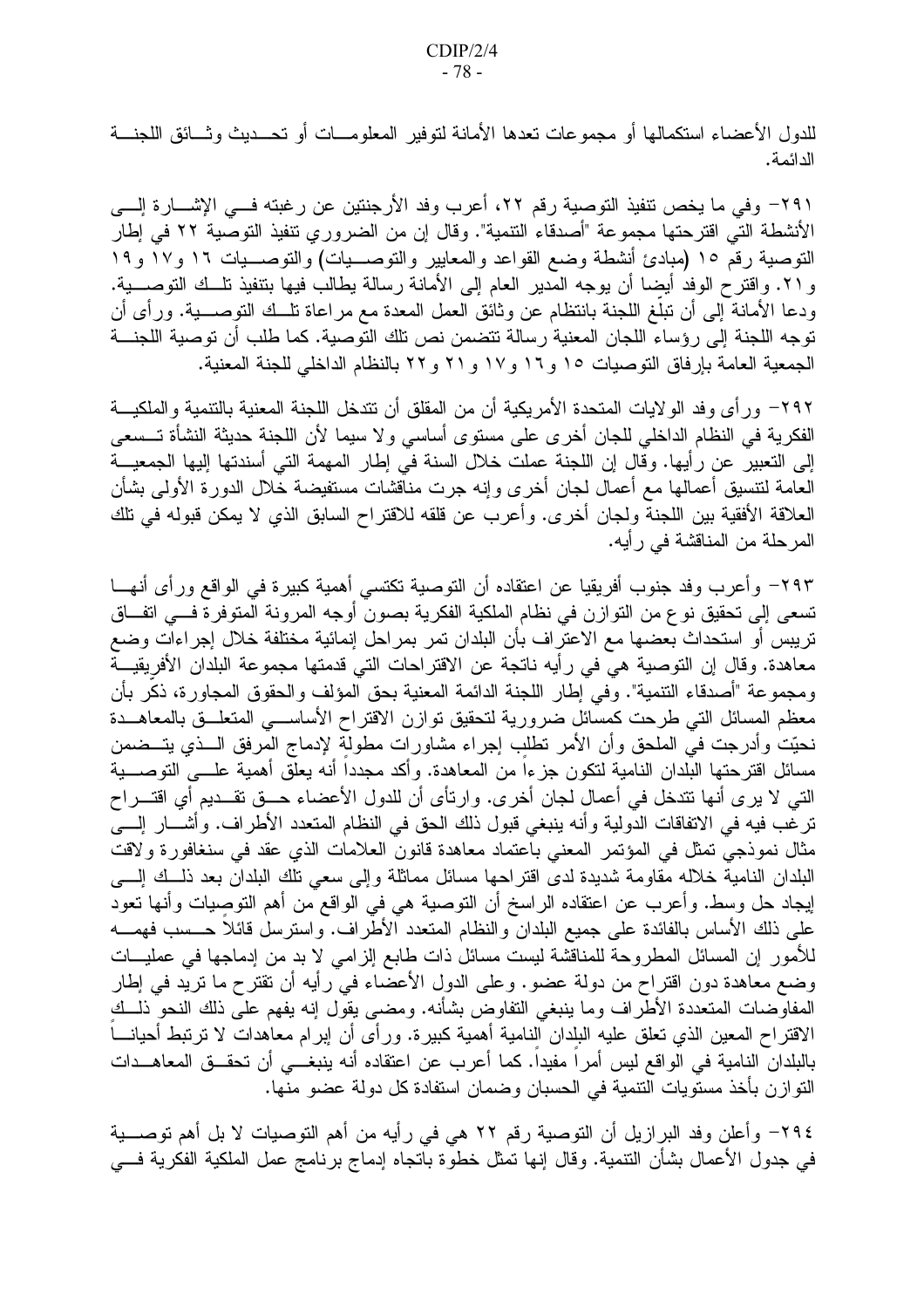صميم منظومة الأمم المتحدة إذ نرسى بعض الروابط بين أهداف الأمم المتحدة الإنمائية وأنشطة الويبو لوضع القواعد والمعايير . ورأى أن النوصية نكتسى أهمية أساسية بالنسبة إلىي البلدان النامية والبلـــدان المتقدمة على السواء. وشدد على اعتقاد بلده الراسخ أن النتمية هي مسألة جامعة شاملة لأنها مـــشتركة بين برنامج عمل الملكية الفكرية برمته ومنظومة الأمم المتحدة بأكملها. كما شدد على أنــــه لا يمكـــن حصر المناقشات بشأن الشواغل المتصلة بالتنمية في اللجنة أو لا ينبغي للجنة أن تطمح إلى الاســـتئثار بالنقاش المتعلق بمواضيع النتمية نظرٍاً إلى كون النتمية موضوعاً جامعاً شاملاً. وفيماً يتعلق بأنـــشطة وضع القواعد والمعايير ، أضاف قائلا إن انباع المبادئ التي قررت اللجنة تجسيدها في التوصية رقــم ٢٢ والنقيد بها يعدان وسيلة فعالة لإدراج البعد الإنمائي في صميم أنشطة الويبو. ومــضـى يقــول إن المبادئ الواردة في التوصية لا تكتسي أهمية أساسية نظراً إلى الأوجه المشتركة بينها وبسين التتميـــة فحسب بل لأنها في حد ذاتها جزء من برنامج عمل الملكية الفكرية. وذكر على سبيل المثال مواضــــيع المرونة والاستثناءات والنقيبدات بالنسبة إلى الدول الأعضاء وسلم بأن لنلك المواضيع جوانب كثيـــرة مشتركة مع التتمية على الرغم من أن بحث تلك المواضيع يندر ج في المناقشة بشأن الملكية الفكريــــة. وأعرب بعد ذلك عن تأييده النام للبيانين اللذين أدلمي بهما وفدا الأرجنتين وجنوب أفريقيا.

٢٩٥– وقال وفد اليابان إنه لا يستطيع مساندة اقتراح مجموعة "أصدقاء التتمية" لأنه يرى أنــــه يجـــب إجراء المناقشة بشأن أنشطة وضع القواعد والمعايير وفقا لما يرد وصفه في التوصية ١٥ ضمن لجان متخصصة متمايزة. واستطرد قائلا إنه ينبغي مناقشة مسألة المرونة المشار إليها في التوصية رقم ١٧ أو بحثها ضمن اللجنة الدائمة المعنية بحق المؤلف والحقوق المجاورة بوصفها الجهاز الرئيسي المعنى بوضع القواعد والمعايير في مجال حق المؤلف والحقوق المجاورة بناء على طلب دولة عضوٌ. ورأى أن اللجنة المعنية بالتنمية والملكية الفكرية ليست في موضع يسمح لها بتوجيه تعليمـــات إلـــي اللجـــان المتخصصة أو إصدار توصيات بشأن إجراءاتها.

٢٩٦– وأعرب وفد الجزائر عن رغبته في الانضمام إلى وفود أخرى شـــددت علـــي أهميـــة نلـــك النوصيات. وقال إن مضمون النوصيات يعطي في رأيه فكرة واضحة عن جوهر جدول الأعمال بشأن التنمية والأهداف التي يتطلع إليها الجميع وخص بالذكر الهدف المتمثل في إدراج البعد الإنمـــائي فـــي صلب جميع أنشطة الويبو . وأوضح قائلا إن المجموعة الأفريقية كانت على علم لـــدى تأييـــدها لـهـــذه النوصية بأن مسألة وضع القواعد والمعايير ونقل التكنولوجيا التبي نتسم بطابعها الإلزامـــي فـــي هـــذه التوصية تكتسى أهمية شديدة بالنسبة إلى القارة الأفريقية ككل بقدر الأهميـــة الكبيـــرة المعلقـــة علــــى المساعدة النقنية في القارة. وأشار إلى بعض العناصر التي نرى المجموعـــة الأفريقيـــة أنــــه يجـــب الاعتراف بها. وقال إن العنصر الأول هو أن الجمعية العامة اعتمدت تلك التوصيات كمجموعة مــن الأفكار والاقتراحات الرامية إلى نتفيذ البعد الإنمائي في الويبو . كما أوضح قائلا إن نتاول النوصـــيات ضمن هذه اللجنة يدل على الحاجة إلى إيجاد محفل من الممكن بحث المسائل في إطار ه. وشدد على أنه تم الاتفاق على تلك التوصيات المندرجة في جدول الأعمال بشأن النتمية منذ البداية وأنهــــا توصــــيات ترتبط بجميع أنشطة الويبو واللجان المختلفة وقال إن على اللجنة أن تبحث طريقة تتفيــذها. وعليـــه، مضـى يقول إن الأعضـاء لا يتجاوزون مـهمة اللجنة باقتراح وجوب أخذ نلك التوصية في الحسبان فـــي مختلف لجان الويبو على الجمعية العامة أو بتوصيتها بذلك بل هم يعملون في إطار نلك المهمة لأنهم لا يوجهون أي نوصية إلى أي لجنة مباشرة بل يوصون بالأحرى الجمعية العامة بضرورة أخذ مضمون تلك التوصية في عين الاعتبار في مختلف شعب الويبو أو لجانها. وأضاف قائلا إن اللجنة ليست معنية بوضع القواعد والمعايير ما لم تعدل مهمتها غير أنها معنية بوسائل نتفيذ نلك التوصيات. وشدد علــــي وجوب أخذ اقتراحات وفود جنوب أفريقيا والبرازيل والأرجنتين في عين الاعتبار على نحو صـــحيح. واسترسل قائلا إن المسألة الرئيسية نتعلق بطريقة نقل ضرورة أخذ البعد الإنمائي في الحـــسبان فـــي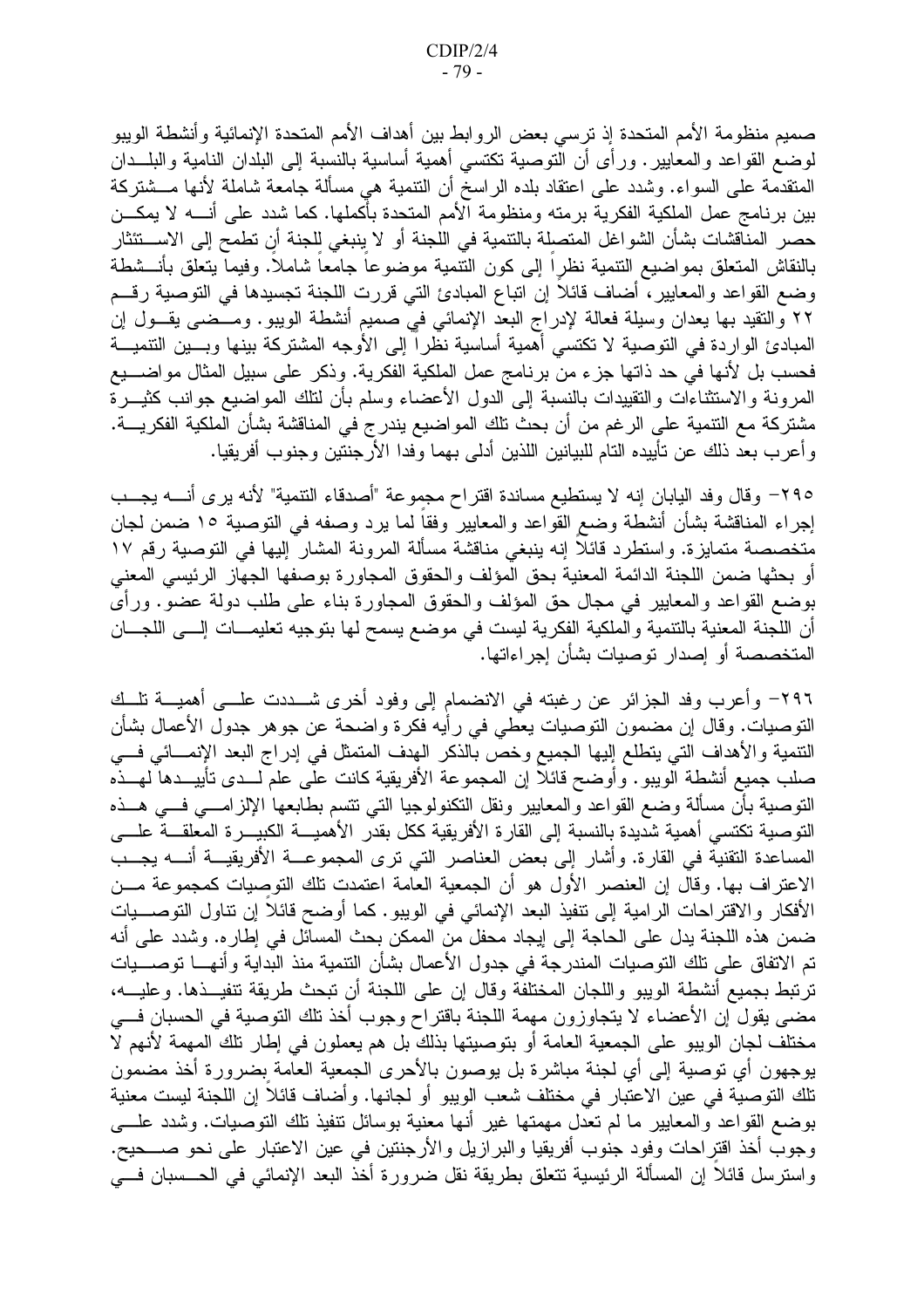إطار أنشطة وضع القواعد والمعابير المضطلع بها ضمن ولاية جميع لجان الويبو المختلفة إلـــي نلـــك اللجان. وختاما، طلب باسم المجموعة الأفريقية تجسيد معتقداته وأفكاره المؤيدة لاعتماد هذه التوصــــية المعينة في النقرير . وأبدى أيضا رغبته في الاطلاع على رسالة واضحة موجهة إلى كل اللجان بـــشأن ضرورة تنفيذ هذه التوصية في إطار أنشطتها المعنية ضمن التوصية أو أي بلاغ قد توجهه اللجنة إلى الجمعية العامة.

٢٩٧– وكرر وفد تونس ما ذكره سابقاً مشيراً بالتحديد إلى أن الاجتماع يعكف على تنفيذ التوصـــيات وأنه ليس في صدد استعراضها أو مراجعتها. وقال إن جميع التوصـــيات الخمـــس والأربعـــين هـــي نوصيات ذات نوازن حساس. وقارن نلك النوصيات بمبنى نتساند جميع حجارته وقال إن المبنى بأسره قد ينهار في حال إزاحة حجر واحد أو مسه. وأعرب عن أمله ألا يكون ذلك حال اللجنة. وشدد علـــي أن إدراج الاعتبارات الإنمائية في أنشطة الويبو الأساسية والنقنية وفي مناقشاتها أمر يقتضى المساهمة والمشاركة النامة من جانب جميع أجهزة الويبو ولجانها وأفرقة عملها. واستدرك قائلا إن من المحتمل ألا نكون نلك الأجهزة على علم نام ومنتظم بتوصيات اللجنة المحـــددة والـــدور الـــذي ينبغـــي لهـــا الاضطلاع به بغية ضمان نتفيذ تلك التوصيات على نحو فعال. وذكر بأنه اقترح سابقاً أن تقدم اللجنـــة توصيات إلى الجمعية العامة نطلب من هيئات الويبو أخذ الجانب الإنمائي في إطار مداولاتها وأنشطتها بعين الاعتبار بدرجة أكبر وبأن وفد الجزائر كرر بدوره ذلك الاقتراح. وشدد على أن التوصية رقـــم ٢٢ هي في رأيه شديدة الأهمية وفقا لما ورد في بيانات وفود جنوب أفريقيا والجزائر والبرازيل.

٢٩٨– وتحدث وفد فرنسا باسم الجماعة الأوروبية والدول السبع والعشرين الأعضاء فيها وأعلن أنسه لا ينبغي إغفال مهمة اللجنة الفعلية لدى أخذ أهمية المسائل المطروحة في هذه التوصية في الحـــسبان. وشدد على أهمية مراعاة اختصاصات اللجنة المذكورة إذ يخشى احتمال التداخل بين مختلف اللجان في الويبو. وأشار إلى أهمية مواصلة المناقشات بشأن نلك المسألة بهدف أخذ نطـــاق التوصــــية رقـــم ٢٢ وطبيعتها في عين الاعتبار .

٢٩٩– ورأى وفد كوبا أن النوصية رقم ٢٢ نكتسى أهمية حاسمة بالنسبة إلى البلدان النامية. وقال إن جدول الأعمال بشأن التتمية يهدف أساسا إلى إدراج البعد الإنمائي في جميع أنـــشطة الويبـــو . وأردف قائلا إن الأمر يتعلق بالتالي بمسألة جامعة شاملة ينبغي أن تنطوي عليها جميع أعمال اللجان الدائمـــة في المنظمة. كما أعرب عن تأييده التام للبيانات التي أدلى بها وفد الأرجنتين باسم مجموعة "أصــــدقاء النتمية".

٣٠٠- وأيد وفد الصين الاقتراح واتفق مع المجموعة الأفريقية ووفد البرازيل. وشدد على أن التنميـــة تمثل بالفعل تحديا رئيسيا نواجهه البلدان النامية وأنها نكتسى أهمية بالنسبة إلى المجتمع الدولمي ككـــل مما يفسر في اعتقاده ضرورة أن نبذل الأمم المتحدة والوكالات النابعة لمها قـــصارى جهودهـــا لحـــل المسألة المتعلقة بطريقة نتاول النتمية. وذكر بأن على المجتمع الدولي أن يكثف جهوده نطلعا إلى سنة ٢٠١٥ التي ينبغي بحلولها تحقيق أهداف الأمم المتحدة الإنمائية للألفية. وفيما يتعلق بمعـــايير وضــــع القواعد، رأى أنه ينبغي أخذ مستويات النتمية المختلفة في البلدان المعنية في الحسبان وتحقيق تـــوازن يرضيي جميع الأطراف ويضمن أهداف نتمية كل بلد مما يسمح للمجتمع الدولي بإتاحة فرص سياســـية للبلدان النامية وأنه ينبغي لجميع أجهزة الويبو ولجانها نناول نلك المسألة بجدية. وشدد على أنه علـــق أهمية كبيرة على المسألة خلال سنوات عديدة بوصفه عضواً في مجموعة البلدان النامية. وفي مجـــال الملكية الفكرية، قال إنه أجر ي أيضا تجارب تسمح بتنمية بلده من الناحيتين الاقتصادية والاجتماعيـــة. وختاما وبالإشارة إلى مجال التتمية الاقتصادية والملكية الفكرية، قال إن أوجه الاختلاف ما زالت قائمة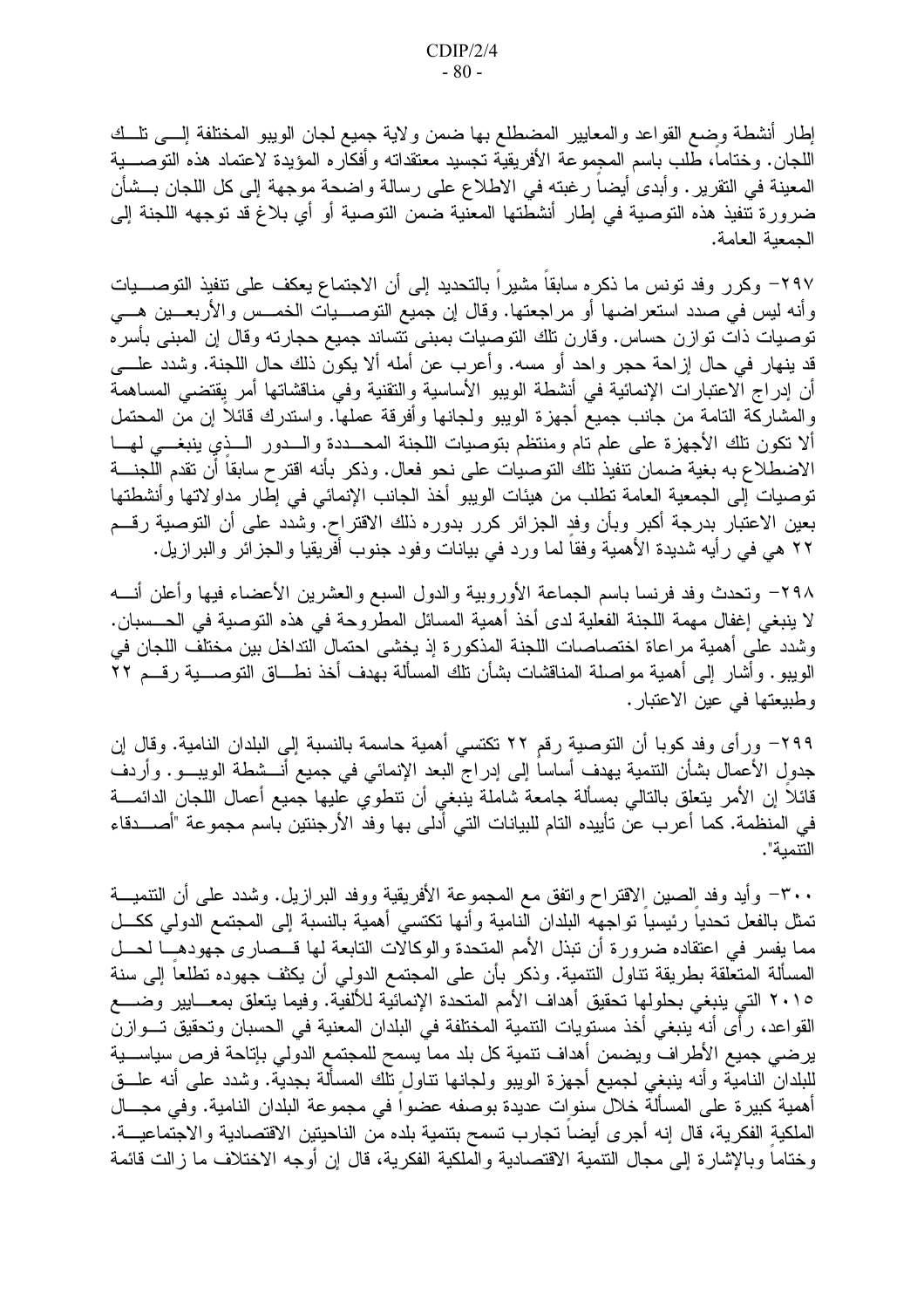بين البلدان النامية وإن تلك البلدان متأخرة مقارنة بالبلدان المتقدمة ورأى أنه ينبغي في ذلــك الـــسياق ضمان إتاحة المزيد من الفرص للبلدان النامية للتصرف في مجال وضع القواعد والمعايير ونتفيذها.

٣٠١– وأعلن وفد جامايكا أن اللجنة هي هيئة فريدة من نوعها لا نبحث مسألة واحـــدة مـــن مـــسائل الملكية الفكرية فحسب على غرار ما تفعل لجان أخرى مثل اللجنة الدائمـــة المعنيـــة بحـــق المؤلـــف والحقوق المجاورة أو اللجنة الدائمة المعنية بقانون العلامات النجارية والرسوم والنمساذج السصناعية والبيانات الجغر افية أو اللجنة الدائمة المعنية بقانون البر اءات بل نتظر بالأحرى فسى التنميسة حسسب معناها الشامل. وفي هذا المضمار، أيد النقطة التي أثارها سابقا وفد البرازيل بخصوص طبيعة التنمية الجامعة الشاملة. وأعرب عن اعتقاده أن أعمال اللجنة نتطرق باستمرار إلى أنشطة لجان أخرى غيـــر أنه لا يرى أنها بذلك نتدخل فيها. وشدد على أن اللجنة تسعى من خلال التوصية رقم ٢٢ إلى النهوض بنهج متسق في مجال النتمية وإلى وضعه في سياق أهداف الأمم المتحدة الإنمائية. وإذ منحت التتميـــة مركز الصدارة، أشار إلى ضرورة الاعتراف بعدم إمكانية تنفيذها على نحو فعال إن لم نتطرق أنشطة اللجنة إلى أنشطة لجان أخرى. وفي هذا السياق، أيد التوصية رقم ٢٢.

٣٠٢– وقال وفد شيلبي إنه يشاطر الروح التبي سادت بيانات مجموعة "أصدقاء التتمية" ووفود البرازيل وجنوب أفريقيا والصين في جملة الوفود. ورأى أنه ينبغي إمداد لجان الويبو المعنية بتلك النوصـــيات وضمان اتساق الأعمال التي نتجزها المنظمة. وأيد جدول الأعمال بـــشأن التتميـــة وأشـــار إلــــي أن الاتفاقات التي تم التوصل إليها هي جامعة شاملة بطبيعتها. ومضى يقول إن المشكلة ترتبط علـــي مـــا يبدو وفقاً لما ذكرته بعض الوفود بمهمة اللجنة التي لا ينبغي لها توجيه تعليمات مباشرة إلـــي لجـــان أخرى بشأن ما ينبغي لمها الاضطلاع به. وأعرب عن اعتقاده أن من الممكن حل المسألة نمـــشيا مــــع الأراء التي عبر عنها وفد تونس بخصوص ذلك. وشدد على أنه ينبغي للدول الأعضاء أن تسعى إلـــي إيجاد أفضل طريقة أو أنسب وسيلة لضمان وصول نلك التوصيات إلى كل لجنة من لجان الويبو وكل جهاز تابع للمنظمة. وأضاف قائلاً إن من المحتمل تحقيق ذلك من خلال توصيات تقدمها اللجنة إلـــي الجمعية العامة التي ترسل بدورها نلك التعليمات إلى لجان الويبو وأجهزتها المعنية.

٣٠٣- وأبدى وفد الولايات المتحدة الأمريكية رغبته في اغتتام الفرصة ليوضح ربما بعض الجوانــب الغامضة التبي استشعرها بالاستماع إلى بيانات وفود أخرى. وأعرب عن اعتقاده أن مهمة اللجنة تتمثل في نتفيذ التوصيات الخمس والأربعين المتفق عليها وبحث الأنشطة المتصلة بها. وفي هذا المـــضمار ، أفصح عن تأييده للملاحظات التي أبداها وفد تونس. وقال إن من الضروري في حال وجود أي انطباع يفيد بأنه لا يوافق نوعا ما على النوِصية رقم ٢٢ أو أنه يعيد بحث تلك المسألة أن يوضح موقفه الذي يخالف ذلك الانطباع. وأوضح قائلاً إنه يريد بالأحرى مواصلة المداولات وتحسين الأنشطة المقترحـــة فيما يتعلق بالنوصية المذكورة. وأعرب عن رغبته في النطرق أولا إلى الجملة الأولى وعن تأييده التام لوجهة النظر التبي مفادها أن على الهيئات المختصة التابعة للدول الأعضاء أن تعد الوثـــائق الأوليـــة لوضع القواعد والمعايير . كما أعلن أنه استمع باهتمام إلى العروض التبي قدمتها الأمانة. واستطرد قائلاً إنه يعتقد أن من الضروري تفضيل صنع السياسات عن علم واستنارة على صنع السياسات عن جهـــل أو سوء اطلاع على الدوام. وفي هذا السياق وبناء على ذلك، أعرب عن نأييده من حيث المبدأ للنشاط المقترح الرامي إلى عقد ندوات ومحافل بهدف تعزيز فهم المسائل المعقدة المطروحة علـــي اللـجنــــة. وشدد على أن النظام العالمي للملكية الفكرية المتصل بحقوق الملكية الفكرية الوطنية وأنــشطة صـــنع السياسات بما في ذلك العمليات السريعة المستمرة والمنزايدة لتكييف مسع التطـورات التكنولوجيـــة والاقتصادية والاجتماعية يعد مسألة شائكة بما فيه الكفاية حتى ضمن الويبو بوصـــفها وكالــــة الأمـــم المتحدة المتخصصة التي طورت الخبرات في ذلك المجال. وأضاف قائلاً إن تعزيز فهم أوجه التلامس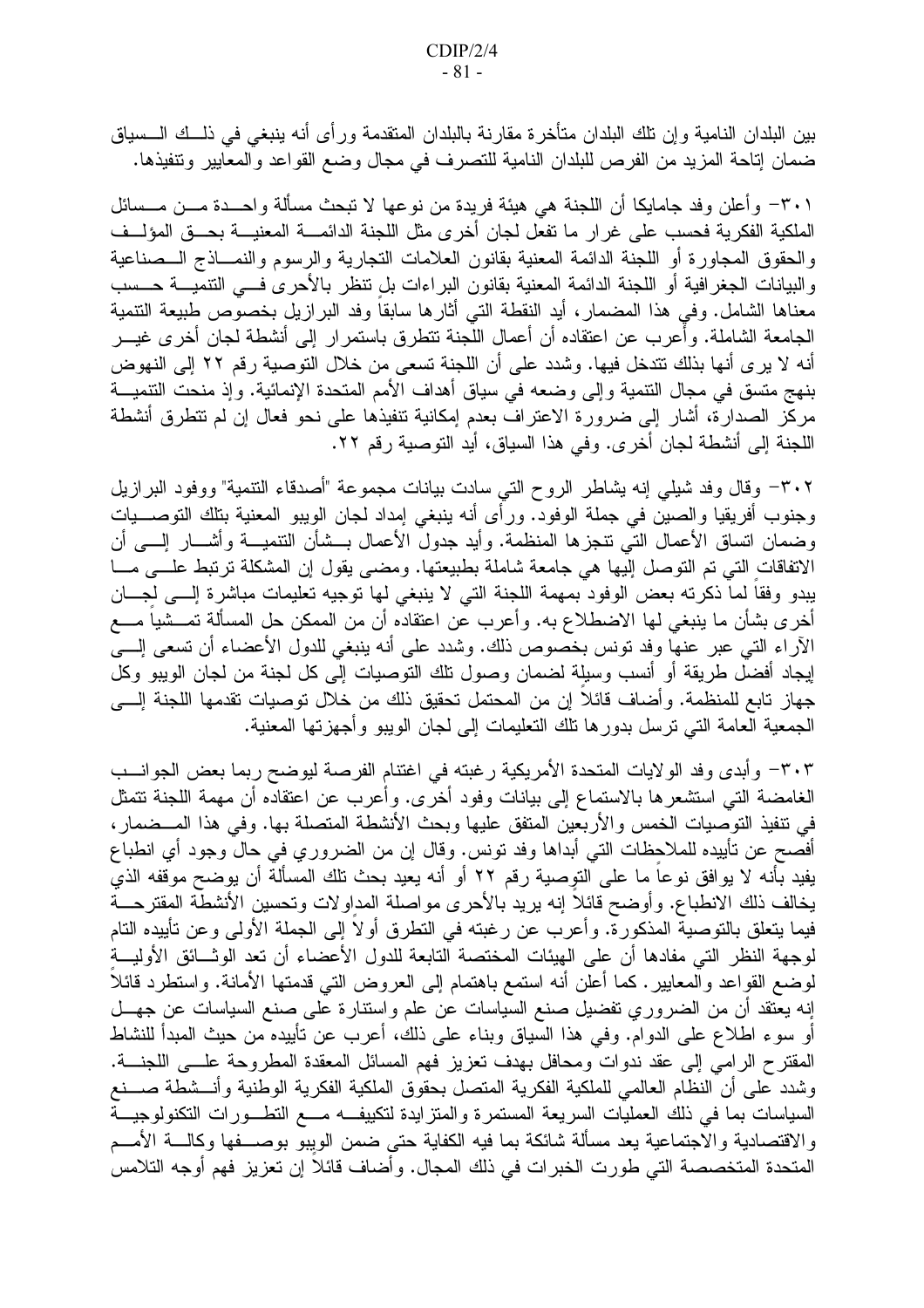بين النظام العالمي للملكية الفكرية والتنمية الاقتصادية هو مهمة شاقة بدرجة أكبر . وذكر بأن إحــدى الطرق المقترحة تتمثَّل في عقد بعض الاجتماعات والندوات والمحافـــل. وأكـــد تأييـــده لمثـــل نلـــك الاجتماعات غير أنه أبدى بعض الملاحظات الداعية إلى الاحتراس. وقال إنه يجب أن ترتكــز تلــك البرامج على معارف جيدة متخصصة وحديثة في المقام الأول وينبغي ضمان توازنهـــا فيمـــا يتـــصل بالعلاقة بين نظام الملكية الفكرية والنتمية الاقتصادية في المقام الثاني ويتعين أن نتسم نلك الاجتماعات بالحياد وتقتصر على الإحاطة علما بعملية صنع السياسات ضمن الهيئات المعنية في الويبــو بهــدف النهوض بالأهداف العامة المطروحة على اللجنة في المقام الثالث. كما أشار إلى الاقْتراح الذي يـــدعو الويبو إلى التكليف بإجراء سلسلة من الدراسات عن مسائل الملكية الفكرية والمنافسة وطلــب نطبيـــق مبادئ الخبرة والنوازن والحياد العامة ذاتها على نلك الدر اسات.

٢٠٤– وأعرب وفد جمهورية إيران الإسلامية عن اعتقاده أن النوصـــية رقـــم ٢٢ هـــي مـــن أهـــم التوصيات. وشدد على أن أنشطة اللجنة لن تحقق أي نتيجة دون بحث أنشطة لجان الويبـــو الأخــــري وأبدى تأييده التام للبيانات التبي أدلت بها وفود الأرجنتين والبرازيل وجنوب أفريقيا والجزائر والصين.

٣٠٥– وأعرب وفد ترينيداد وتوباغو عن اعتقاده أن هذه التوصية هي ربما من الأسباب الرئيسية التي أدت إلى بدء المناقشات المتعلقة بجدول الأعمال بشأن النتمية في المقام الأول. وقال إن جميع الوفـــود وِ افقت خلال المناقشات السابقة على أن البعد الإنمائي هو جامع شامل. ومضبي يقول إنه لا يعتقــد أن اللجنة تعتز م توجيه أعمال اللجان الأخرى في الويبو بل أنها تحاول بالأحرى إيجاد طريقة لإدماج البعد الإنمائي الشامل وأعمالها في أعمال لجان أخرى. وساند البيانات التي أدلت بها وفود البرازيل وتونس و الصين .

٣٠٦– وأعرب وفد تايلند عن تأييده للبيانات السابقة التي أدلت بها الوفود المختلفة المنتمية إلى البلدان النامية والبلدان الأقل نمواً وأبدى رغبته في الإشارة مجدداً إلى النقطة المهمة التي مفادهـــا أن اللجنـــة ليست في صدد النفاوض بشأن الاقتراحات بل هي نتفذ بالأحرى النوصيات الخمس والأربعين بما فيها التوصية رقم ٢٢ التي تعد في رأيه من أهم البنود المدرجة في القائمة. وشدد على أنه يرغب فـــي أن نتفذ نلك النوصية نتفيذاً ناماً وأن نعتمد جميع الشعب النابعة للأمانة البعد الإنمائي.

٢٠٧– وأشار وفد الاتحاد الروسي إلىي أنه يعلق أهمية كبيرة على مسائل النتمية وعلى تحقيق أهــداف الأمم المتحدة الإنمائية للألفية المحددة ضمن منظومة الأمم المتحدة. وأعرب عن اعتقاده أن الدليل على نلك الأهمية هو بالتحديد نص التوصية رقم ٢٢ الذي اتفق عليه الجميع وأن مهمة اللجنة تتمثَّـــل فـــي إيجاد أنسب الطرق وأشدها فعالية لنتفيذ نلك النوصية. وأحاط علماً بأنَّ أحد الضمانات الكفيلة بنجـــاحٌ نتفيذها هو العمل في إطار القواعد السارية مما يعني مراعاة مهمة اللجنة أو اختصاصاتها فسي جملة أمور . وأبدى استعداده بالطبع للبحث عن حلول مقبولة على أساس متبادل فسى إطسار نلسك المهمسة والقواعد السارية. وفيما يتعلق بالاقتراحات، شكر الأمانة على العروض التوضيحية المقدمـــة والـــنـهج المحتمل الذي يمكن اعتماده لتتفيذ التوصية. وقال إنه استمع باهتمام شديد إلى النقاط المفيــدة العديــدة التي أُثيرت في ذلك المضمار ورأى أن أنشطة وضع القواعد والمعايير لا تكتسي أهمية فائقة فحـــسب بل أنها نعتبر أيضا مهمة نقع على عاتق الدول الأعضاء نظرًا إلى كون الدول الجهات المسؤولة عـــن وضع القواعد والمعايير بصفة مباشرة. وذكر بأن هناك بعض الأمثلة الموفقة على نناول مسائل النتمية كجزء من أنشطة وضع القواعد والمعايير ووضع الصكوك الدولية الملائمة. ورأى أن هنـــاك نقطـــة مثيرة للاهتمام ضمن التدابير المقترحة لتتفيذ التوصية رقم ٢٢ تتمثل في فكرة عقد نسدوات ومحافــل مفتوحة مناسبة تسمح بفهم المسائل المختلفة المطروحة وتقييمها على وجه أفضل وبدرجة أكبـــر ممــــا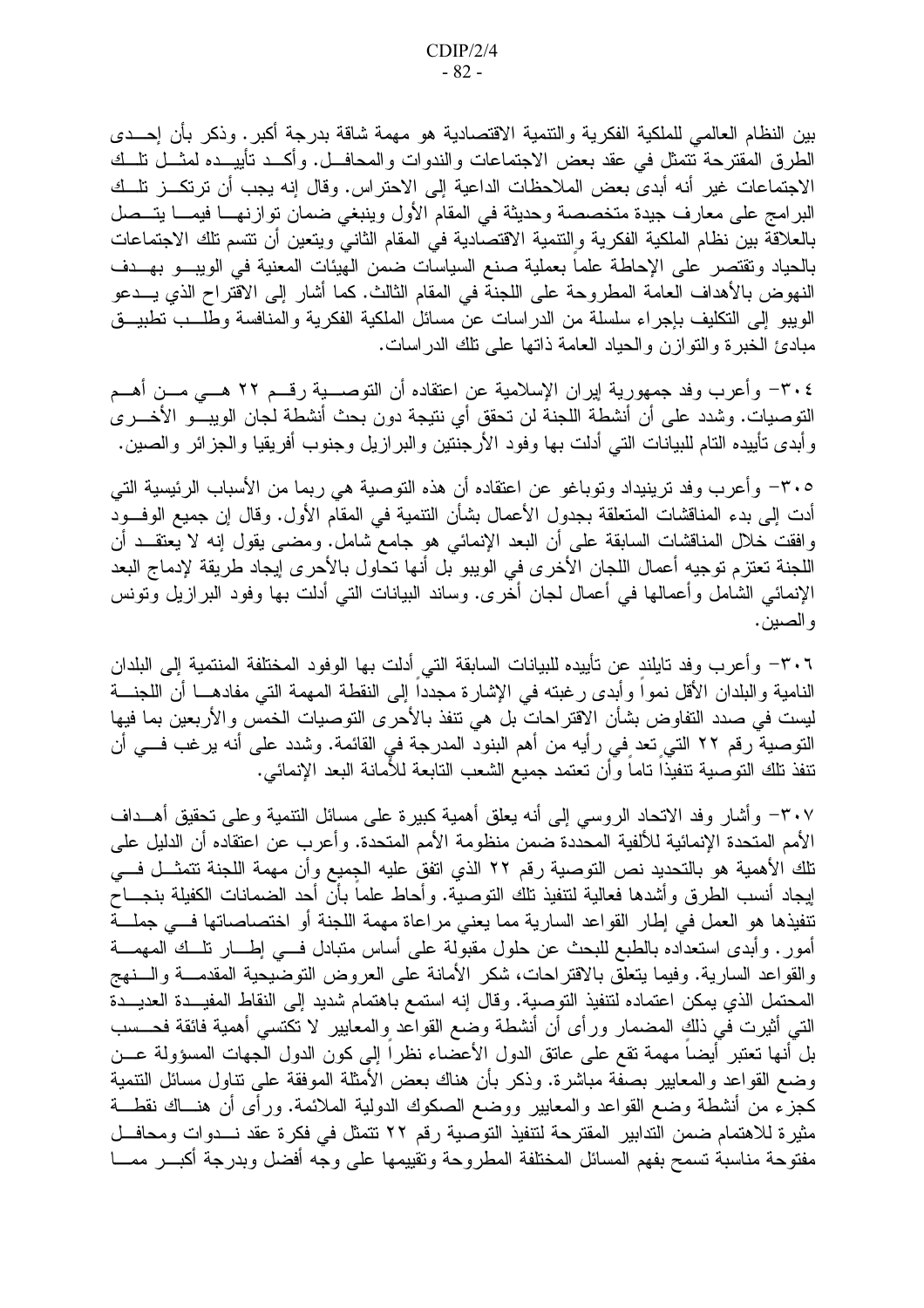يساعد دون شك الوفود على إحراز النقدم بصورة أفضل في إعداد الأنشطة بالنحديد والنوجه بـــاطراد نحو نتفيذ التوصية بتحقيق النجاح.

٣٠٨– وأعرب وفد نيجيريا عن رغبته في تأكيد الأهمية التي يعلقها على التوصية رقــم ٢٢ وعلـــي نكلل جدول الأعمال بشأن النتمية بنجاح عام. كما أبدى رغبته في التشديد على ضرورة اعتراف الويبو بأهمية إدراج مسائل النتمية الجامعة الشاملة في صميم أنشطتها. وبالإشارة إلى مهمة اللجنة أعرب عن اعتقاده الراسخ أن على اللجنة أن تضطلع بتوعية جميع اللجان الأخرى بشأن أهمية مسائل التتمية وأن ذلك الأمر لا يعني على الإطلاق النعدي على مهام نلك اللجان. وأضــــاف قـــائلا إن البلـــدان الناميـــة والبلدان الأقل نموا تعتبر أن تلك النوصية المعينة تتيح لها فرصة لتناول مسائل التنمية. واختتم بيانــــه معربا عن تأييده التام لموقف المجموعة الأفريقية المعبر عنه في البيان الذي أدلى به وفد الجز ائر .

٣٠٩- وأولى وفد إندونيسيا أهمية بالغة للمناقشات المتعلقة بالتتفيذ. ويرى الوفد ضـــرورة أن تعمـــل الدول الأعضاء على ضمان عدم إقصاء لجان الويبو الأخرى البعد الإنمائي أو تهميشه. وأضاف قائلا إن على اللجنة المعنية بالنتمية والملكية الفكرية القيام بدور هام في تغطية مداولات الملكية الفكرية ذات الجوانب الإنمائية داخل اللجان الأخرى. وشدد الوفد بالنالي على أن الوقت قد حــــان بالنــــسبة للوفـــود لضمان احترام الجوانب الإنمائية وتنفيذها بشكل شامل في أية مداولات تجرى في الويبو.

٣١٠- ورغب وفد النرويج في التأكيد مجددا على أهمية احترام ولاية اللجنة المعنية بالتنمية والملكية الفكرية التي وضعتها الجمعية العامة. وقال إنه متفق مع الوفود السابقة أن التوصية ٢٢ كانت إحــدى أهم التوصيات الواردة في جدول الأعمال بشأن التتمية. وقال إنها صيغت بعناية وعكست توافق الآراء الذي توصل إليه أعضاء اللجنة المؤقتة المعنية بالمقترحات المتعلقة بجدول أعمال الويبو بشأن التتمية. وبناء على ذلك، رأى الوفد ضرورة توخي الحذر للمحافظة على الأنشطة المقترحة تحــت البنـــد ٢٢ داخل إطار التوصية. ودعم الوفد نوصيات الأمانة ورأى أن إجراء حوار صـــريح بواســطة نتظــيم تظاهرات وحلقات دراسية مفتوحة سيكون مفيدا للمساهمة في تحسين فهم القضايا المطروحة وأضــــاف أن من شأن ذلك مساعدة الدول الأعضاء أثناء المناقشات المفتوحة في إطار اللجان الدائمة.

٣١١– وأشار وفد أوروغواي أيضا إلىي أن النوصية ٢٢ كانت إحدى أهم النوصيات الواردة في جدول الأعمال بشأن التنمية. وعبر عن اعتقاده الراسخ بأن النص الذي اعتمدته الجمعية العامــــة قـــد حـــدد ضرورة الأخذ بعين الاعتبار الجانب الإنمائي لدى تنفيذ المنظمة للأنشطة. ودعم الوفد بالتالي البيانات التبي أدلت بها وفود الأرجنتين والبرازيل وجنوب أفريقيا والجزائر وغيرها.

٣١٢– واعتبر وفد كولومبيا أنه يجب توخي الحيطة في تتفيذ المقترح على أن يكون من المفهـــوم أن الجهاز النشريعي لكل دولة عضو يجب أن يمكن من نكوين ر أي في مجال الاســـنثناءات والنقييـــدات. وقال إن صكوكا في هذا الصدد مكنت البلدان من التفكير المستقل مع الأخذ بعين الاعتبار واقع "اختبار الخطوات الثلاث" بشأن الاستثناءات والنقييدات الواردة في نلك الصكوك. وبالمثل، عبـــر الوفـــد عـــن رغبته في الإشارة إلى أن المسألة حساسة في سياق الالتزامات المتخذة في إطـــار منظمـــة التجـــارة العالمية والمحافل الأخرى ولفت انتباه اللجنة إلى ضرورة استقلالية الدول بعض الشيء حينما يتعلـــق الأمر بموضوع النقييدات والاستثناءات في مجال حق المؤلف.

٣١٣– وعبر وفد باكستان عن دعمه الكامل للتوصية. وقال إنه شدد مرارا على ضرورة الإبقاء على النتمية في كافة أنشطة الويبو وكان يرى أنه يجب على اللجنة أن توصبي الجمعيـــة العامــــة بإعطــــاء تعليمات إلى اللجان الأخرى لإدماج التنمية في كافة أعمالها.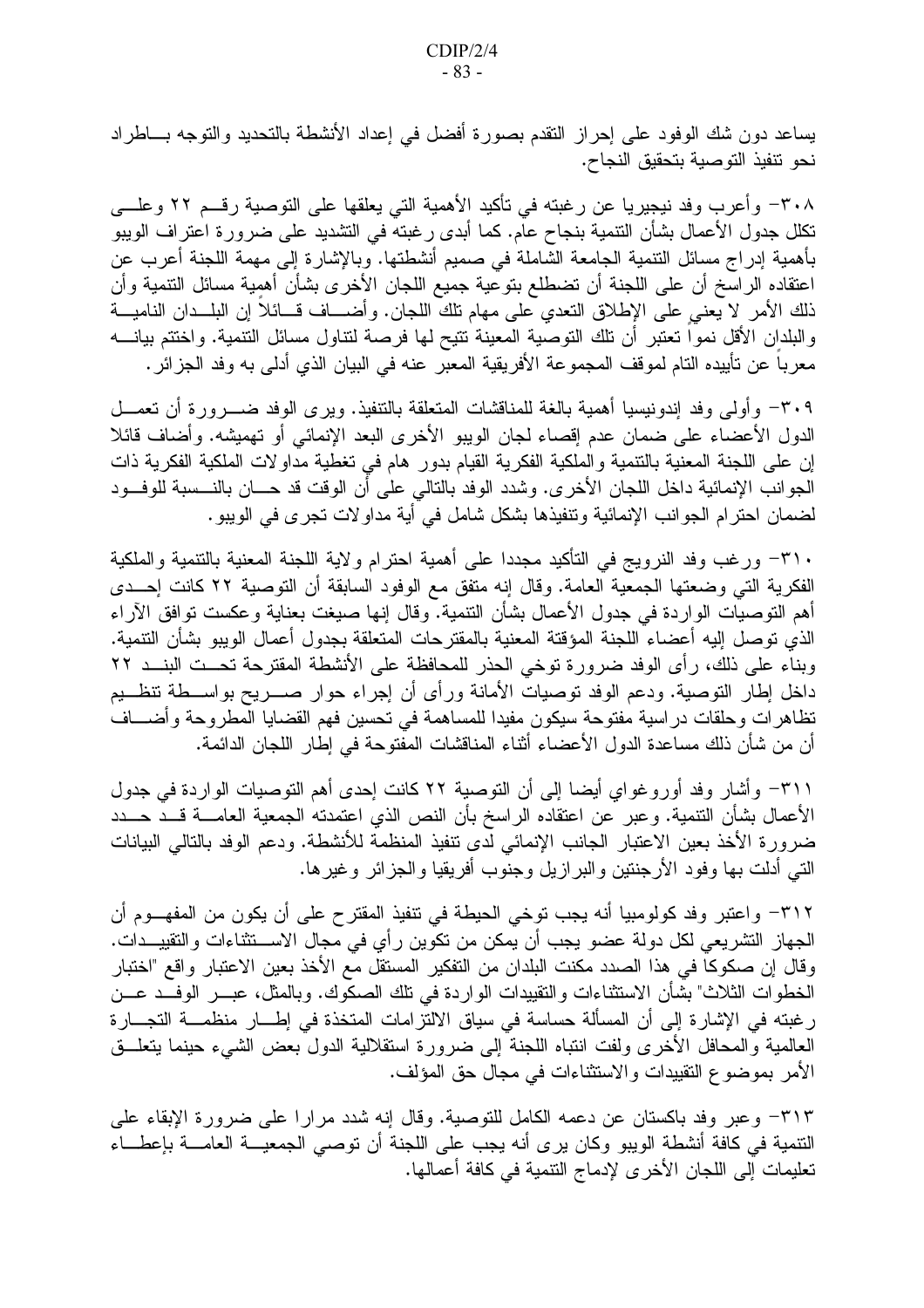٢١٤– وقال وفد مدغشقر إنه يولى أيضا أهمية كبيرة للتوصية رقم ٢٢. وأعرب عن أمله في أن نتفذ من أجل تحقيق أهدافها التنموية.

٣١٥- وبيّن وفد جنوب أفريقيا أن مجموعة البلدان الأفريقية طلبت من الأمانة إعــداد تقريـــر عـــن مساهمة الويبو في تحقيق أهداف الأمم المتحدة الإنمائية للألفية وهي مسألة واردة في التوصية.

٣١٦– وفي معرض تلخيصه للمناقشات، أشار الرئيس إلى أن التوصية المعتمدة رقم ٢٢ تحظي بدعم الوفود التي اتفقت جميعها على أهميتها. وبيّن أن الوفود قد ألقت نظرة على الأنشطة المقترحة وقدمت الأمانة شروحا مطولة حول كيفية القيام ببعض الأنشطة. وقال إنه لا يتذكر ورود أية اعتراضـــات أو وجود أية صعوبات نتعلق بمقترحات الأمانة في تنفيذ التوصية المعتمــدة وبالتـــالي، فـــإن الأنـــشطة المقترحة تبدو مقبولة. وأعلن أن مجموعة "أصدقاء التنمية" اقترحت التراسل مع رؤساء لجان وضــــع القواعد والمعايير ولكنه غير مقتنع بأن ذلك الاقتراح ضروري أو مرغوب فيه. وأفاد أن العديـــد مـــن الوفود نزى ضرورة عمل اللجنة ضمن اختصاصها وأكد الرئيس أنه لا يستطيع العمل إلا فسي إطسار الولاية المذكورة. وقال إنه كلما خرج عن إطار ولاية اللجنة فإنه يتصرف بصَّفته الشخصية. وأضاف أنه عندما يتصرف باسم اللجنة، كأن يكتب رسالة على سبيل المثال، فإنه يؤدي وظائفه في إطار ولاية اللجنة. وبين أنه بحاجة أيضا إلى أن يكون واثقا بأنه يقوم بعمله بموافقة الأعضاء وهـــو لا يظـــن أن كتابة تلك الرسائل يعد تصرفا صائبا في تلك المرحلة. واستدرك قائلا إنه بالإمكان الأخذ بعين الاعتبار مقصد "أصدقاء النتمية" في النقرير الذي سيرفع إلى الجمعية العامة. وأشار الـــرئيس إلـــي أن قــــرار الجمعية العامة الصادر في أيلول/سبتمبر دعا كافة "الدول الأعضاء والأمانة وســائر هيئـــات الويبـــو المعنية إلى ضمان التنفيذ الفوري والفعال لتلك الاقتر احات". وقال إن السدول الأعسضاء فسى الويبسو والأمانة وسائر هيئات الويبو المعنية لا تستطيع نتفيذ المقترحات بفعالية إلا إذا أخذتها بعين الاعتبـــار في أعمالها. واقترح الرئيس على الوفود أن تفعل نفس الشيء بالنسبة للنقرير الذي سيرفع إلى الجمعية العامة لهذه السنة أي أن نطلب من الجمعية العامة دعوة كافة الدول الأعضاء والأمانة وسائر الهيئـــات لضمان التنفيذ "الفعال" لنلك المقترحات ولا يرى الرئيس ضرورة لذكر كلمة "فورى" بما أنها نتثبير إلى التوصيات التسع عشرة. واعتقد الرئيس أن من شأن ذلك تحقيق الهدف من اقتراح "أصدقاء التتميـــة". وأضاف أيضا أن كتابة رسالة قد يقرؤها الآخرون أو لا، أمر يختلف عن رفع توصِّية إلـــي الجمعيـــة العامة بشأن أمر قد نقبل به على الأرجح، وإن كان الأمر كذلك إبلاغ الأمانة وكافة الـــدول الأعـــضاء وكافة هيئات الويبو بضرورة المضبي في التنفيذ الفعال للمقترحات. وذكر أن كافة هذه الأمور جيـــدة. ولكن الأهم هو العمل على إنجاز ذلك الهدف وأشار إلى أن ذلك يتوقف على الوفود التــــى عليهــــا أن تعمل باستمرار وبإصرار من أجل تحقيق ذلك. وقال إن أية رسالة أو أية تعليمات ترســـل إلــــي تلـــك الهيئات بو اسطة الجمعية العامة لن تحقق أهداف جدول الأعمال بشأن التتمية إلا إذا تحر كــت الوفــود بوصفها أعضاء اتفقوا على نلك النوصيات المعتمدة واتفقوا على نلك الأنشطة المقترحة وحملوا معهــم أثناء مداخلاتهم ومناقشاتهم ومشاركتهم في نلك الهيئات روح جدول الأعمال بشأن النتمية إلـــي نلـــك الـهيئات. واعتبر الرئيس أنه بالإمكان رفض مسألة نقديم النعليمات والندخل فـي عمل الـهيئات الأخــــري بوصفها مسألة يصعب تحقيقها. وأشار إلى وجود فارق ضئيل ولكن الأمر يتعلق بكيفية تعامل الــــدول الأعضاء مع تلك القضايا إذ قد يتسم سلوكها بالتدخل في شؤون الغير أو قد لا يكون كــذلك. وخلـــص الرئيس إلى أن المسؤولية تقع على عاتق الوفود في هذا الصدد. وقال في الختام إن الوفود استمعت إلى السيد غوري الذي أعلن عن النز امه بنجاح جدول الأعمال بشأن الننمية وأنه قد قام شخصيا بنرنيبـــات لتعمل اللجنة تحت مراقبته. وبناء على ذلك، عبر الرئيس عن اعتقاده بعدم وجود مخاوف إزاء نجــاح تلك النوصية المعتمدة أو غير ها من النوصيات.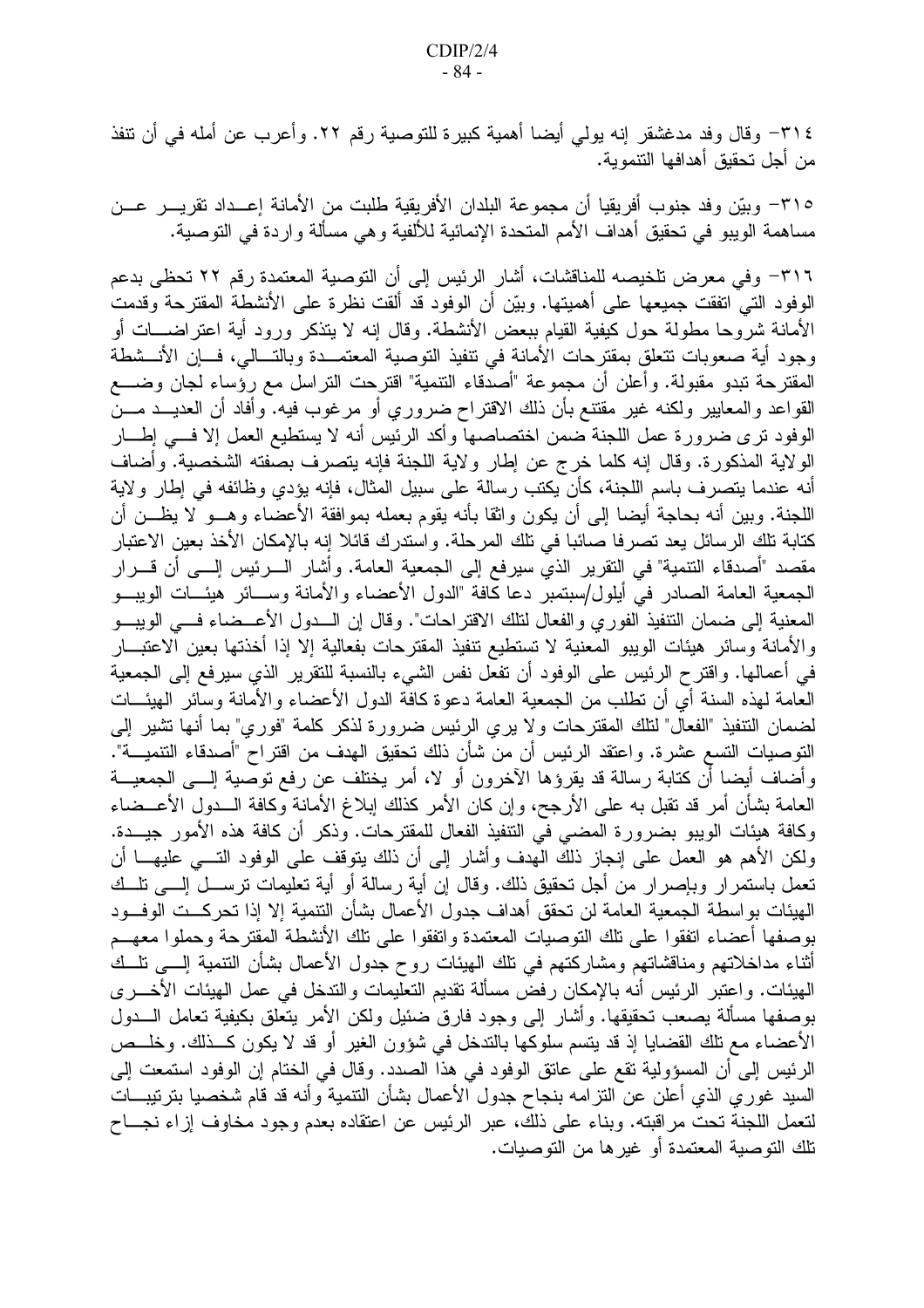٣١٧– وبين وفد تونس أنه يقبل ما اقترحه الرئيس فيما يتعلق بالتنفيذ الفعال للتوصيات ولكنسه شسدد على أنه في مداخلاته السابقة مثلما كان الأمر بالنسبة لمداخلات الوفود الأخرى، قــد ذكــر ضـــرورة الأخذ بعين الاعتبار البعد الإنمائي في أنشطة لجان وهيئات الويبو الأخرى وعملهـــا. وخلـــص إلــــي إمكانية إدراج عبارة "البعد الإنمائي في أنشطة الهيئات الأخرى". وأضاف الوفد أن من شأن ذلــك أن يكون أكثر إنصافا بالنسبة لجميع الوفود.

٣١٨ - وأشار وفد البرازيل إلى أن كافة الوفود قد اتفقت على الأهمية الأساسية التي تكتسيها التوصية المعتمدة رقم ٢٢ وجدد التزامه بتلك التوصية. وقال إن التوصية تدعو إلى اعتماد الويبو "نهجا متــسقا" فيما يتعلق بطبيعة البعد الإنمائي التي تتسم بتداخل القطاعات كما جاء في بيان وفد جامايكا الذي أعلن أنه يجب على الوفود محاولة بناء ذلك المنهج المتسق وتطوير ه. وقال إن هذا بالضبط ما يجــب علــــى الوفود محاولة القيام به سعيا نحو تحقيق مزيد من النتسيق المعزز والمتسق بين لجان الويبــو الدائمـــة والجمعية العامة. ورأى الوفد أن ذلك هو السبب الذي دفع مجموعة "أصدقاء التنمية"، مثلما عبر عـــن ذلك وفد الأرجنتين، إلى اقتراح بأن نكرس اللجنة عملها لوضع سبل وأدوات تجسد كليا طبيعة البعــد الإنمائي التي نتميز بتداخل القطاعات. ولاحظ وفد البر ازيل أنه لدى اطلاعـــه علـــي الأنـــشطة التـــي اقترحتها الأمانة، تخوف من أن تغادر الوفود القاعة خالية الوفاض لأن الاقتراح الذي قدمتــــه الأمانــــة ينقسم إلى شقين يتمثّل أولهما في إجراء سلسلة من الدراسات ويتمثّل الثاني في عقد منتديات مفتوحـــة. ور أي الوفد أن نلك الأنشطة المقترحة وإن كانت لمها إيجابيات فإنها قد وردت بشكل يتسم بكثيـــر مـــن الغموض والتنظير . وأخذا بعين الاعتبار ما صرح به وفد جنوب أفريقيا باسم مجموعة البلدان الأفريقية عندما طالب الأمانة بإعداد در اسة بشأن مساهمة الويبو في تحقيق أهداف الأمـــم المتحـــدة الإنمائيـــة للألفية، رأى الوفد ضرورة محاولة اللجنة اتباع هذا الطريق ووافق على اقتـــراح مجموعـــة البلـــدان الأفريقية بإعداد دراسة تسلم عن قريب. وبناء على ذلك، شدد الوفد على ضرورة بحث اللجنة طريقـــة لإدماج اقتراح مجموعة البلدان الأفريقية في الوثيقة. وعبر الوفد كذلك عن أمله في الذهاب أبعد مـــن ذلك شيئا ما وقال إنه لا يجب على الأمانة إعداد دراسة بشأن أهداف الأمم المتحدة الإنمائيــــة للألفيـــة والملكية الفكرية فحسب، بل يجب عليها أن تدرس كذلك إمكانية عقد ندوة عالمية بشأن الملكية الفكرية والتنمية. وقال الوفد إن هذا الأمر قد يسمح للوفود بالقيام بمحاولة فعلية تجسد طبيعة النتمية التي نتسم بتداخل القطاعات والتبي كانت محور حديثها. وخلص الوفد إلى أنه من شـــأن ذلــك الـــسماح للوفـــود بمغادرة القاعة وهي نعلم بأن الأمانة ستسلم دراسة كاملة وسنعقد ندوة خاصة حول موضوع مهم جدا. وذكر الوفد أنه قد سبق تنظيم تظاهرة مهمة ومفيدة جدا حول مسألة توحيد البراءات في ســـنة ٢٠٠٦، كانت بمثابة ندوة مفتوحة بشأن البراءات واستدرك بأن نلك النظاهرات لا نحدث إلا مرة واحدة في كل فترة وأن ما يقال أثناء التظاهرة يطويه النسيان وأنه يجب النظر في نتظيم الويبو تظاهرة سنوية.

٣١٩– وبين الرئيس أن مداخلة وفد جنوب أفريقيا التي قدمت نقريرا عن مقتـــر ح مجموعــــة البلـــدان الأفريقية، قد نالت قبول الأمانة. وقال إنه فيما يتعلق بفكرة عقد ندوة عالمية حـــول الملكيــــة الفكريــــة والنتمية، فإن الأمانة سنقدم لاحقا تفاصيل التكاليف.

٣٢٠- وقال وفد الأرجنتين إنه لا يعترض على طريقة العمل التي اقترحها الـــرئيس ولكنــــه يرغـــب ببساطة في مشاطرة خاطرة. واسترسل الوفد قائلا إن اللجنة نتاولت مسائل نتعلق بخفــض التكـــاليف وبالتالي فإنه من الضروري إيجاد سبيل يسمح للوفود بالاتصال المباشر مع لجـــان الويبـــو الأخـــري بواسطة مذكرة يرسلها الرئيس أو غيرها من الحلول التبي يمكن اعتمادها وإن كان من الضروري إقامة نو ع من الاتصال المباشر لتمكين اللجنة من القيام بعملها. وبيّن الوفد بالإضافة إلى ذلك، أنه يرغب في إدراج، أو أنه قد أدرج، مسألة تقييم كيفية تتفيذ التوصية في عداد الأنشطة. وقـــال إن بإمكـــان أمانــــة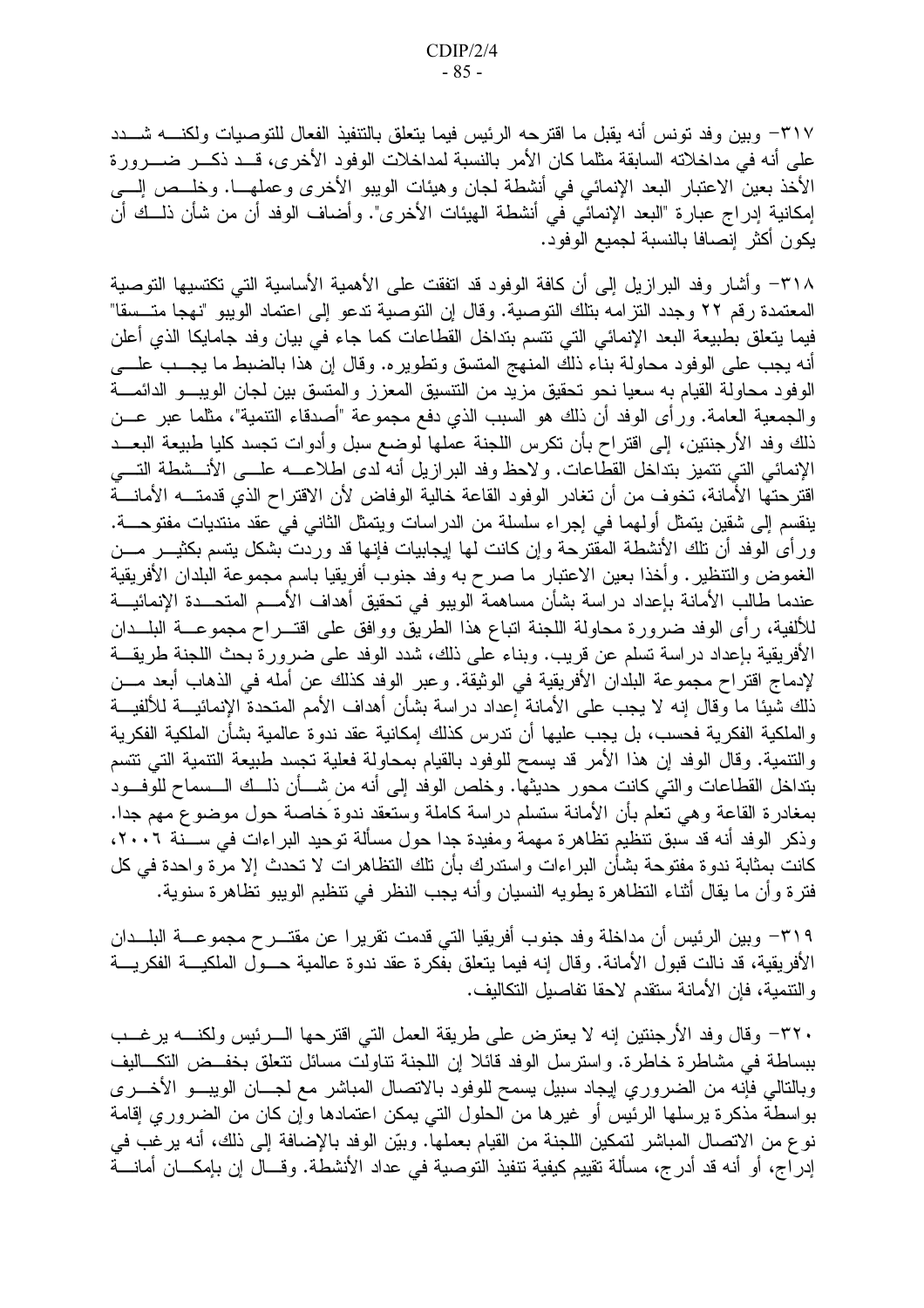اللجنة المعنية بالملكية الفكرية والنتمية أن تطلب من أمانة اللجان المعنية كيف يجرى تتفيــذ التوصــــية و هي ستستلم تقريرًا بشأن نتفيذ التوصية أثناء اجتماعات اللجنة المعنية بالملكية الفكرية والتنمية. وأيـــد الوفد كذلك الاقتراح الذي نقدم به وفد البر إزيل.

٣٢١– وصرح وفد فرنسا باسم الجماعة الأوروبية والدول السبعة والعشرين الأعضاء فيها، بأنه على أتم الاستعداد لدر اسة أفضل طريقة لنتفيذ تلك التوصية الخاصة البالغة الأهمية. وقال إنه اســـتمع إلــــي الاقتراحات المقدمة التي تستحق النظر والاهتمام. واستدرك قائلا إنه من المفيد الـتمكن فسي مرحلـــة لاحقة من إجراء مناقشة بشكل أكثر يسرا حول ما إذا ما وردت الاقتراحات في صيغة جديدة للأنشطة. واقترح إمكانية إدراج أفكار الأمانة أو الأفكار التبي قد تظهر من خلال المناقشات الدائرة بـــشأن تلـــك النقطة وقال إن تلك المناقشات ستكون مفيدة في مساعدة اللجنة على المضبي قدما ناهيك عن مــساعدة الوفد في النتسيق مع الجماعة الأوروبية.

٣٢٢– وقال وفد تنز انيا إنه بالرغم اتفاقه مع ما جاء في البيان الذي أدلى به الرئيس إلا أنه يرغب في التأكيد على قناعته الراسخة وإيمانه بأن فرص تعدي أنشطة اللجنة المعنية بالملكية الفكريــــة والتتميـــة على أنشطة اللجان الأخرى قليلة ورأى أن اللجان قد عملت بشكل منسجم.

٢٢٣– وعبر الرئيس عن رغبته في توضيح نقطتين. وقال إن النقطة الأولى تتعلق بالإقرار بـــالتعليق الذي نقدم به وفد الولايات المتحدة الأمريكية بشأن البرامج والندوات. واسترسل قائلا إنه من المنطقي النوقع بأن نكون المناقشات النبي نعقد في إطار ذلك البند من جدول الأعمال متوازنــــة وتأخــــذ بعــــين الاعتبار كافة وجهات النظر . وقال إن الوفود نرغب بعبارة أخـــرى فـــى الاســـتماع إلـــى الطـــرفين المشاركين في النقاش. ورد الرئيس على مداخلة وفد فرنسا وفق ما فهمه، بتذكير الأعضاء بأنه يسعى فحسب إلى النوصل إلى "انفاق واسع" بشأن الأنشطة المقترحة على أساس المناقشات التبي عقدت وقال إن الوفود ستحصل على محاضر سميكة تسجل أقوال كل شخص بما أن الدورة رسمية. وأضاف أن ما سيَرد على اللجنة هي الصيغة المستحدثة للأنشطة المقترحة برفقة الموارد المالية والبشرية المخصصة للجنَّة من أجل إلقاء نظرة أخيرة عليها والانتقال إلى مرحلة الاتفاق فقط في حال ما إذا كانت مقبولـــة. وبيّن أنه لا يسعى في تلك المرحلة إلى التوصل إلى اتفاق وبالتالي فإنه لا يزال هناك وقــت لإجـــراء المشاورات مع هيئات الوفود. وشرح الرئيس أنه وفقا لطريقة العمل التبي اتفق بشأنها في مارس/آذار ، فقد كان الهدف في نلك المرحلة التوصل إلى اتفاق موسع بناء على التعليقات والمقترحات التي أنصت إليها الكل وأخذوها بعين الاعتبار . وأشار الرئيس إلى أنه راض لأن اللجنة ستتمكن من الاتفاق بـــشأن تلك النوصية بصورة عامة وقال إن الأمانة ستقدم لـها المعلومات المنعلقة بالموارد الإضافية.

٣٢٤– ورأى وفد جنوب أفريقيا أنه قد يكون من المفيد أن نبين الأمانة للوفود آليات التتسيق الـــداخلي في المنظمة من أجل التنفيذ. وأضـاف الوفد أنـه من أجل نتـاول مسألـة رفـع التقارير ، بـإمكـــان الــــرئيس إرسال دعوة من حين إلى آخر إلى رؤساء اللجان الأخرى لإعطاء اللجنة المعنيـــة بالملكيـــة الفكريـــة والنتمية فكرة عامة عما يفعلونه في مجال النتفيذ.

٣٢٥– وأشار الرئيس إلى أن التنسيق الداخلي الذي نقوم به الأمانة ليس واضحا فحسب مـــن خـــلال مشاركة السيدات والسادة الذين كانوا يتحدثون مع اللجنة وتعاملوا مع اللجان الأربع الأخـــرى ولكنــــه ظاهر للعيان أيضا من خلال المقترحات المتعلقة بتنفيذ التوصيات المعتمدة. وأضاف أن هذه الأنـــشطة قد تولت القيام بها شُعب مختلفة في المنظمة وتمثل جهات مختلفة في الأمانة جاءت للتحدث إلى اللجنة. وبناء على ذلك، اعتبر الرئيس التعاون الداخلي فعالا للغاية. واسترسل قائلا إن الاجتمــاع قــد اتفــق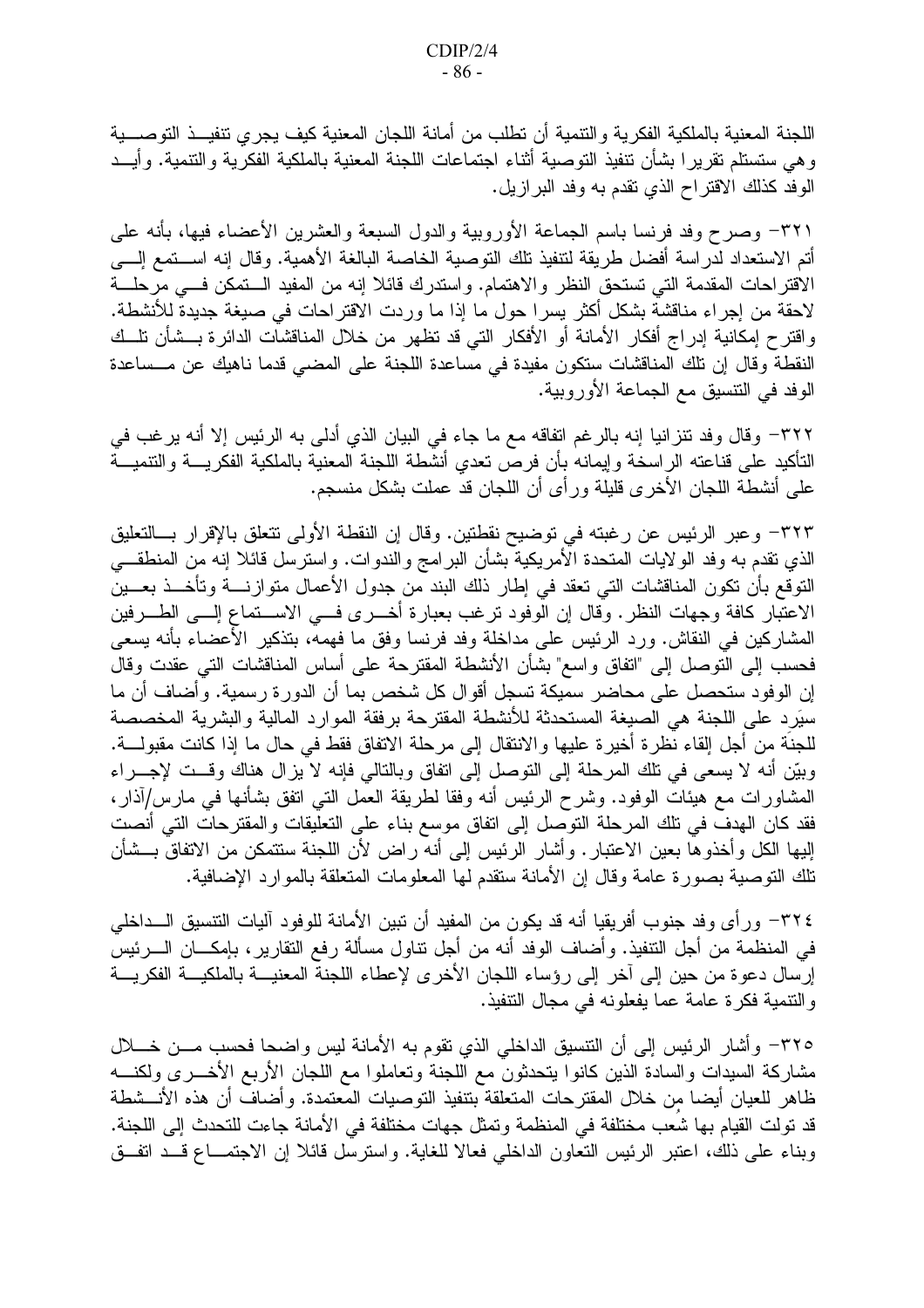بصورة عامة بشأن الأنشطة المقترحة لتتفيذ التوصية ٢٢ وطالب الأمانة بأن تقيم متطلباتها من الموارد البشرية والمالية. وعلى إثر ذلك انتقل الرئيس إلى مناقشة النوصية ٢٣.

النظر في التوصية رقم ٢٣ في قائمة التوصيات الست والعشرين

٣٢٦– بادرت الأمانة إلى فتح نقاش بشأن التوصية رقم ٢٣ في قائمة التوصيات الست والعشرين من الفئة باء مشددة على التركيز بشكل خاص على ممارسات ترخيص الملكية الفكرية التي تـــشجع علــــي النتافس وعلى دلائل النرخيص ونقل النكنولوجيا وانفاقات الامتياز . وذكرت الأمانة فيمًا يتعلـــقّ بحـــق المؤلف بأن الويبو قد نشرت في سنة ٢٠٠٥ دليلا للترخيص يعد أساسا جيدا ينطلق منه للتوجه نحسو تحديد الأنشطة الممكن تنفيذها في المستقبل فيما يتصل بالطرق المختلفة التي ينتهجها أصحاب حقـــوق المؤلف لممارسة حقوقهم من خلال الترخيص. وقد أشرف على تأليف الـــدليل عـــدد مـــن الخبـــراء المرموقين في مجالات مختلفة وتطرق إلى مجموعة من أشكال الإبداع المختلفة المعترف بها في إطار اتفاقية برن وغيرها من معاهدات الويبو. وقالت إن من الممكن المضبي قدما باستضافة اجتماع عـــالمبي بشأن قضايا الترخيص الناشئة في مجال حق المؤلف بالاستناد على الدراسة الاستقصائية التي أتاحهـــا دليل الويبو للترخيص. وبالإضافة إلى ذلك، اقترحت الأمانة الاستمرار في أنشطة إذكاء الوعي الجارية بشأن المناهج المختلفة في عملية ترخيص حق المؤلف التي أتيحت على الإنترنت في السنوات الأخير ة بواسطة أليات السوق والتشريعات والمناهج المنظمة ذاتيا. ونذكر الأمانة أمثلة على الأشكال المطــورة حديثا لترخيص حق المؤلف ومنها نظام حقوق الإبداع التوفيقية والبرمجيات مفتوحة المصدر وإن كان كلاهما متوفرًا في السوق منذ فترة ولم يشكلا بالتالي ظاهرة جديدة. وأضــــافت الأمانــــة بـــأن شـــكلي الترخيص المذكورين لا ينطويان على التنازل عن حق المؤلف أو التخلي عنه ولكنهما يتيحان الانتفاع بالحقوق المتاحة بموجب حق المؤلف. واقترحت في سبيل المضى قدما، فحص مــدى التوافــق بـــين تراخيص حق المؤلف التقليدية وأشكال الترخيص الجديدة بهدف اكتشاف مواطن المشكلات المحتملـــة التي قد تصبح موضوعا لعمل اللجنة في المستقبل. وأوضحت الأمانة بأن البرمجيات مفتوحة المصدر وآليات الإبداع التوفيقية ليستا مثاليتين بالضرورة أو خيارين مستقلين. واسترســـلت الأمانــــة قائلــــة إن أنظمة البر مجيات المختلطة على سبيل المثال أصبحت رائجة أكثر من ذي قبل في الأسواق حيث يستم المزج بين البرمجيات مسجلة الملكية والبرمجيات مفتوحة المصدر في التكنولوجيا أو التطبيقات ذاتهـــا مع ما يخلفه ذلك من انعكاسات على مالكي الحقوق والمبدعين ومهندسي البر امج والشركات التي طلبت ابتكار البرنامج أو مولته من حيث تسويقه وإتاحته والحفاظ عليه وتحديثه. وبينت أيضا أن ممارســـات الترخيص المختلفة تفجر العديد من القضايا التي سيكون من المفيد در استها. وقالت الأمانة إن بعــض التر اخيص الجديدة على سبيل المثال، كانت نهائية مما أثار مسائل متنوعة مثل انعكاسات ذلـــك علــــى مواصلة الإبداع. ورأت الأمانة بالنالي وجود مهمة مفيدة تتمثَّل في جمع الوقائع المتعلَّقـــة بممارســـات ترخيص حق المؤلف المختلفة ووصفها وتحليلها بشكل مفيد للدول الأعضاء. وختمت الأمانة مداخلتها بقولها إن اللجنة المعنية بالملكية الفكرية والنتمية يمكن لها أن تخطو خطوة إلى الأمسام بفــضل هــذا المقترح وذلك بالعمل على جبهتين: وتتمثَّل الأولىي في نتظيم اجتماع عالمي بشأن قضايا نرخيص حق المؤلف الناشئة والثانية في مواصلة إذكاء الوعي بشأن أشكال نرخيص حق المؤلف الجديدة، ولا سيما في مجال التكنولوجيا. وأضافت بأنه من المهم الأخذ في عين الاعتبار بأنه يجـــوز تـــرخيص بعـــض مواضيع حق المؤلف بموجب حقوق الملكية الفكرية الأخرى إلى جانب حــق المؤلــف مثــل بـــرامج الحاسوب التي قد نتطوي على حقوق البراءة فضلا عن حق المؤلف. وقالت الأمانة إنه عند الاقتضاء، لا يجب فحص قضايا الترخيص التي تتعلق بمثل هذه المواضـــيع مـــن وجهـــة نظـــر مفرطـــة فـــي الخصوصية أو ضيقة تركز على مجال واحد في الملكية الفكرية عندما نتعلق القضية بعدة أنواع مـــن حقو ق الملكية الفكر ية.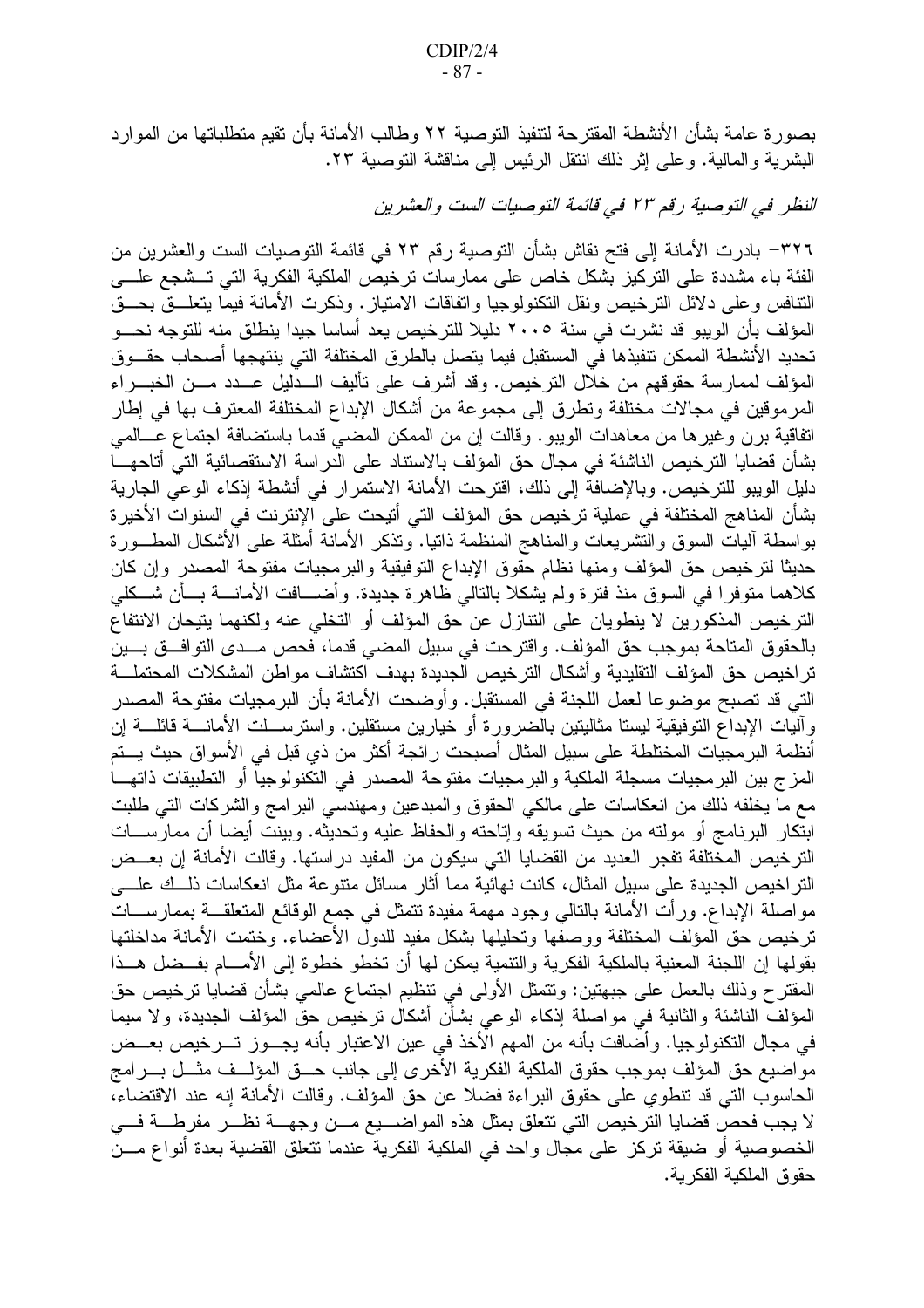٣٢٧– وشرحت الأمانة فيما يتعلق بموضوع أدلة الترخيص وفيما يتعلق بالتحديد باقتراح إنشاء موقع الكتروني من أجل الترخيص الناجح للتكنولوجيا والمشار إليه في الصفحة ١٤، بأن الموقـــع المـــذكور خصص ليستخدمه مدراء أقسام التكنولوجيا وغيرهم من أصحاب المصالح المعنيين وأنه وضع نتيجـــة للطلبات التي تقدم بها المشاركون في برامج التدريب على الترخيص المنظمة بالتعـــاون مــــع الــــدول الأعضاء في أكثر من ٣٠ بلدا والتي استفاد منها ٥٠٠ ١ شخص تقريبا. وذكرت الأمانــــة أن الـهـــدف الرئيسي للموقع هو نيسير نبادل المعلومات بشأن القضايا المتعلقة باتفاقات الترخيص ونقل التكنولوجيا والتي نتعلق أساسا بالبراءات. وأضافت أن الموقع المذكور سيكون بمثابة منتدى لفائدة مـــديري نقـــل النكنولوجيا لتبادل تجاربهم مع بعضهم البعض بشأن عملهم وخاصة فيما يتعلق بهيكـــل مكاتـــب نقـــل التكنولوجيا والتفاوض بشأن العقود ونتمية المهارات في صفوف الآخرين. وقالت إنــــه ســــيتيح أيـــضا وسائل لنشر نموذج عقود الترخيص. وانتقلت الأمانة إلى موضوع حقوق الامتياز موضحة أنه نوجــد طريقتان لإنشاء شركة مستديمة وهما كالنتالي: الشروع في مشروع تجاري جديد محفــوف بالمخـــاطر انطلاقا من فكرة جديدة حيث يباشر صاحب المشروع كل شيء بنفسه والاعتماد على نموذج تجـــاري ناجع طوره وأناحه شخص آخر مثل حق الامتياز . وخلصت اللجنة إلى أنه بدل أن يخـــوض شـــخص مغامرة محفوفة بالمخاطر ويصبح مقاولا مبتدئا، يمكنه أن يستفيد من نموذج تجاري ناجع يحمل اســـما تجاريا ناجحا. وبينت أنه قد أُتيح للمرخِّص بالحق برنامج تدريبي كامل قائم على دليل الأعمال الـــذي يقدم للمستفيد المحتمل من الحق كل ما يحتاجه من معلومـــات لإدارة المـــشروع. وخلـــصت إلــــي أن المستفيد من الحق يملك إمكانية الانتفاع باسم طرف آخر والذي يشمل في المقام الأول والأهم العلامــــة التجارية وأنواع حقوق الملكية الفكرية الأخرى ومنها الأسرار التجارية والدراية العمليـــة. وخـــصّت الأمانة بالذكر أفريقيا حيث خصص مصرف التتمية الأفريقي مبلغا هاما من المالي للنهـــوض بحقـــوق الامتياز في المنطقة. وقالت إن المصرف لم يركز على الملكية الفكرية لدى قيامه بذلك. وأشارت إلـــي أنه لا وجود لحقوق الامتياز بدون نرخيص الملكية الفكرية ولا سيما العلامات التجارية ورأت ضرورة تفادي هذا النقض بإعداد دليل عن قضايا الملكية الفكرية المتصلة بحقوق الامتياز . وقالت إن ذلك الدليل لن يتوجه إلى رجال القانون ولكن إلى رجال الأعمال مع الأخذ في عين الاعتبار الجوانـــب العمليـــة لقطاع الأعمال.

٣٢٨– وأشار وفد البرازيل إلى وجود فهم خاطئ يتمثل في أن البرمجيات مفتوحة المصدر وحقــوق الإبداع التوفيقي نقع خارج نظام الملكية الفكرية وطلب من الأمانة توضيح المسألة.

٣٢٩– وقالت الأمانة إن الحقوق التي تنطوي عليها تراخيص حقوق الإبداع التوفيقي وتراخيص حــق المؤلف في البرمجيات مفتوحة المصدر هي حقوق نتص عليها انفاقية برن ومعاهدة الويبو بشأن حـــق المؤلف ومعاهدة الويبو بشأن الأداء والتسجيل الصوتى وانفاق نريبس والقوانين الوطنيـــة. وبينـــت أن بعض استخداماتها في البداية على الأقل، كانت غير تجارية أو لا يقصد منها جنبي الأرباح. وذكـــرت الأمانة أن العديد منها انتقلت حاليا إلى الاستغلال التجاري. واسترسلت قائلة إن المصنفين في نظام حق المؤلف كان أمامهما خياران وسواء كان الاختيار تجاريا صرفا أم لا فإن ذلك يرجع إلى كيفية ممارسة حق المؤلف.

٣٣٠- وذكر وفد البرازيل أنه سعد بمعرفة أن البرمجيات مفتوحة المصدر نقع ضمن إطـــار نظـــام الملكية الفكرية وأن المفاهيم الخاطئة العديدة في هذا الشأن يمكن أن نترك جانبا. وأضاف الوفــد أنــــه نظر في التوصيات المقترحة ووافق على جميعها.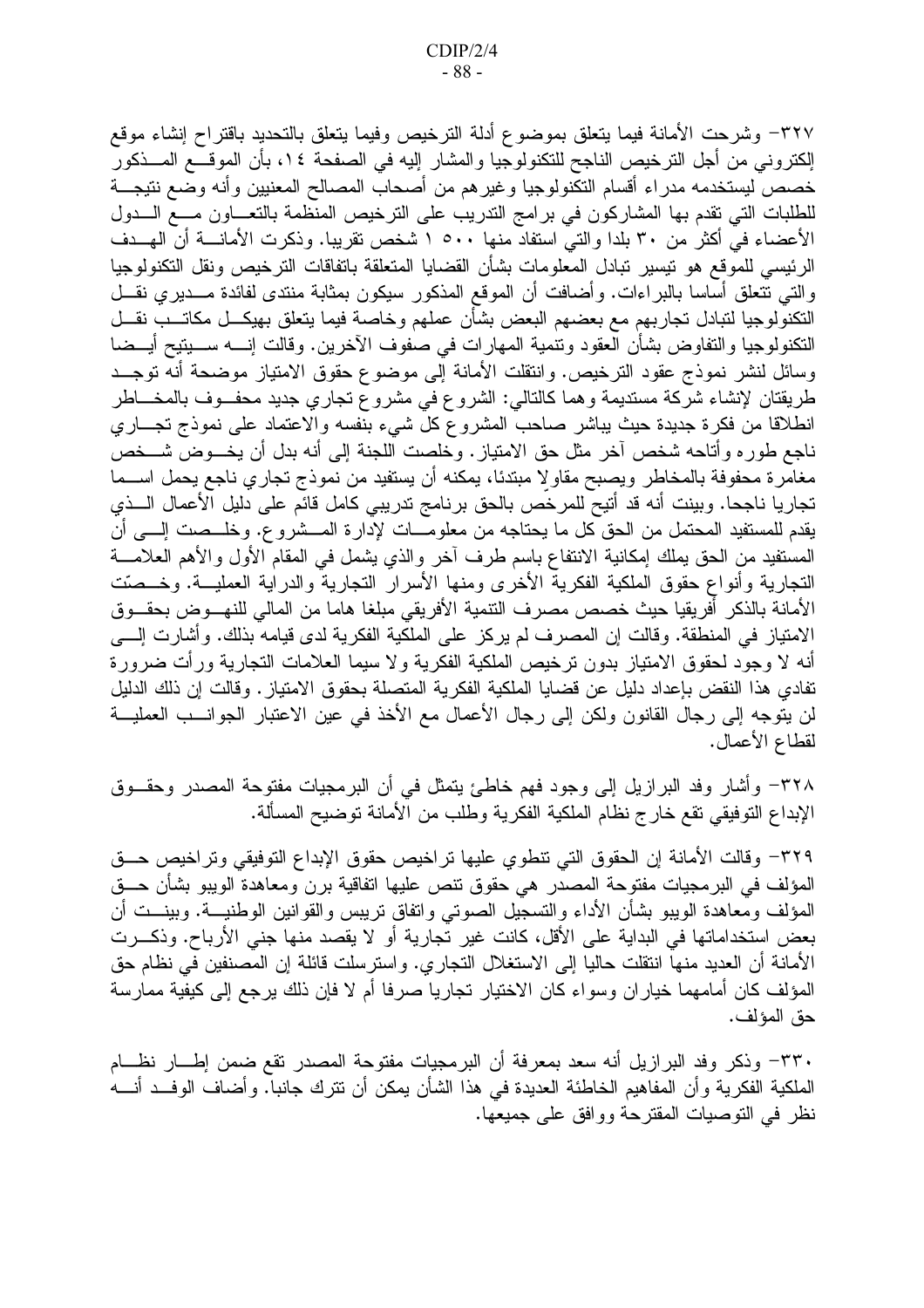٣٣١– وأثنـي وفد شيلـي علـي الأمانـة سبر ها غور المسائل مثل إنـاحـة المنتجـــات الـــصبيدلانية للجميـــع وتحسين النفاذ إلى النكنولوجيا والمعرفة والرعاية الصحية.

٣٣٢- وذكر وفد جنوب أفريقيا أنه بؤيد الأنشطة المتخصصة المذكورة. وقال إنه فهم بــأن حقــوق الامتياز نتطوي على جوانب الملكية الفكرية وأنها مساهمة قيمة جدا.

٣٣٣– وطلب وفد إندونيسيا إدراج كلمة "براءة" أيضا في الفقرنين ٢ و٥ حتى لا نكون مقصورة على تر خيص حق المؤلف فحسب.

٣٣٤– وأكد الرئيس أن اللجنة ستنظر في كافة مجالات الترخيص.

٣٣٥– وذكر وفد النرويج أنه سيؤيد المقترحات بشأن الأنشطة الواردة تحت ذلك البند واقترح التمييز بين الأنشطة التي أنجزت مثل دليل الترخيص بشأن حق المؤلف والحقوق المجاورة والأنشطة المقبلـــة حيث أن ذلك سيكون مفيدا بالنسبة لبيان الأمانة المتعلق بمتطلبات الموارد الإضافية.

٣٣٦- وأكد الرئيس أن هذا الاقتراح مقبول.

٣٣٧– وأكد وفد الصين قبوله للأنشطة المقترحة تحت التوصية رقم ٢٠ وقال إنه يدعم طلــب وفــد إندونيسيا إدراج البراءات في الأنشطة المقترحة في مجال الترخيص.

٣٣٨- وقال وفد الأرجنتين أن من الواجب نتفيذ في التوصية ٢٣ على منسوال التوصسيات ١٥ و١٦ و١٧ و١٩ و ٢١. وفي ما يخص تنفيذ التوصية ٢٣، طلب من الأمانة أن تعد وثيقة تسوفر معلومــات أولية واقترح تبادل التجارب الوطنية ودعوة الخبراء.

٣٣٩– وطلب وفد فرنسا من الأمانة أن تبين الأنشطة المقترحة الجديدة والأنشطة التي تمثـــل امتـــدادا للأنشطة القائمة. واستفسر فيما يتعلق بدراسات قضايا الملكية الفكرية والمنافسة عن وجود علاقة بـــين هذه الدراسات والنوصية رقم ٧. وذكر الوفد أيضا أن المواضيع التي طرحت للنقاش وإن كانت مهمة فإنها في نظره لا تقع ضمن نطاق الملكية الفكرية. واستدل الوفد في هذا الصدد بمثال حق الامتيـــاز . وأشار الوفد إلى أن بعض المواضيع وإن كانت مهمة لبعض البلدان فإنها لا نكتسى القدر ذاتــــه مــــن الأهمية بالنسبة لكافة البلدان وأنه يتعين على الأمانة، عندما نقدم الاقتراحات، اعتماد منهج يتفــق مـــع المناهج الوطنية المختلفة واهتمامات الجميع.

٤٠٣- وذكر وفد الولايات المتحدة أنه من خلال المعلومات الأساسية المتاحة فقد كان مـــن الواضــــح وجود نماذج وتصورات متنافسة لاستغلال حقوق الملكية الفكرية بواسطة نرتيبات النرخيص. وقال إن كافة النماذج والتصورات المتنافسة المذكورة قد استندت إلى مبدأ أساسى ومفــاده أن حقــوق الملكيـــة الفكرية نظام للحقوق الخاصة يقدم للمصنفين والمخترعين وحاملي العلامات التجارية مجموعـــة مـــن الخيارات لممارسة حقوقهم في السوق التي من شأنها أن ندر عليهم وعلى المجتمع عامة بالمنافع. وقال إنه يجب النظر إلى الأنشطة المعدة لنتفيذ التوصية رقم ٢٣ على ذلك الأساس وأنه يجــب أن نكــون الأنشطة قائمة على دراسات حديثة ومتخصصة وأن نتسم بالنوازن وذلك بمراعاة كافة وجهات النظر . وأشار الوفد إلى أنه يجب أن نكون كافة الدراسات والبرامج والأنشطة عموما محايدة ونقتــصر علــــي إتاحة المعلومات من أجل وضع السياسات في إطار هيئات الويبو المناسبة بدلا من فرض إملاءات أو حتى الميل نحو توجه سياسي معين. وطلب الوفد أيضا تقديم المزيد من التوضيحات بشأن ما قصد من اقتراح توفير المشورة القانونية والتقنية للنهوض بالأحكام الخاص بالقدرة التنافسية في الصكوك المعنية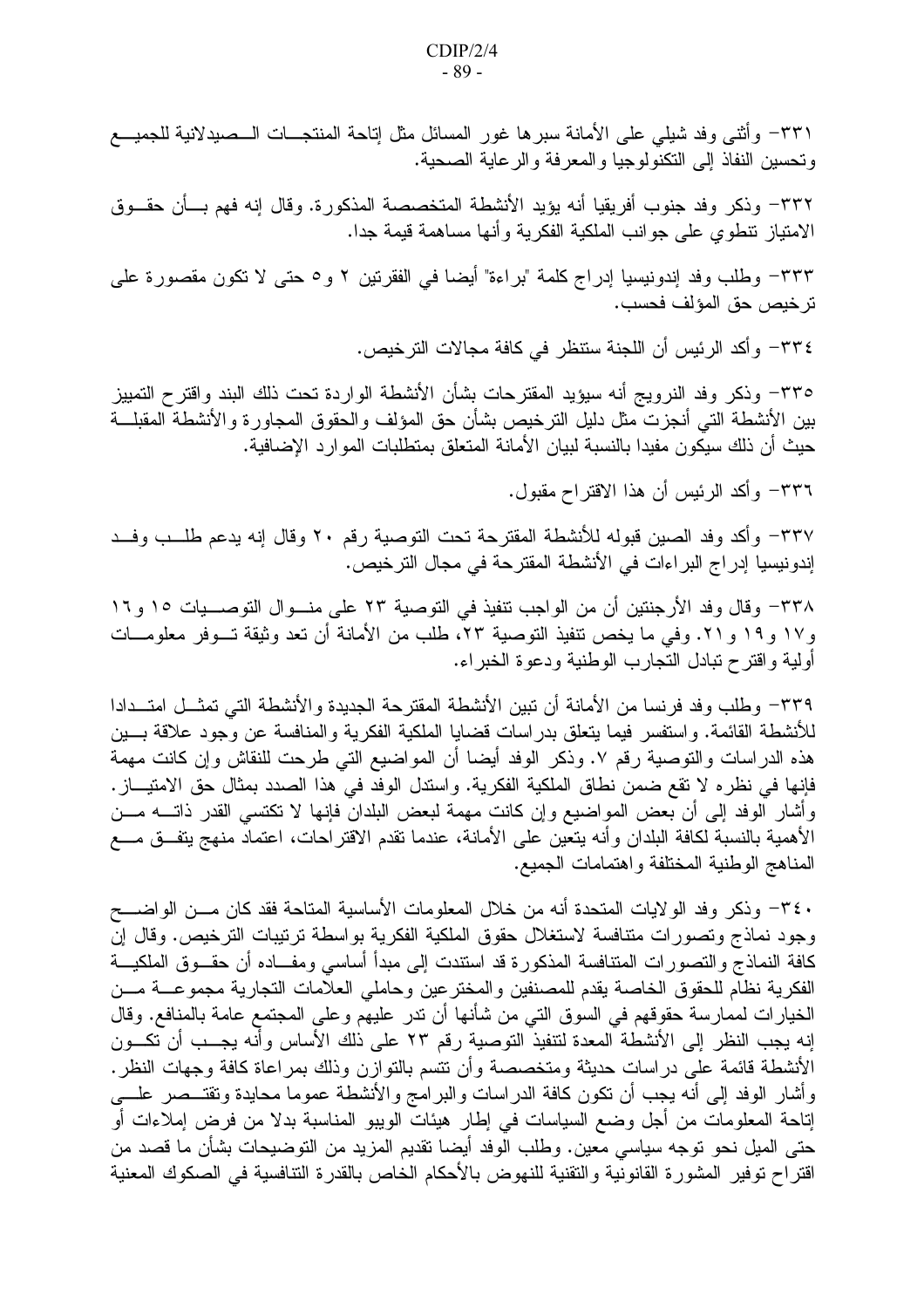بترخيص الملكية الفكرية بالنظر إلى كونها مفاوضات خاصة في إطار السوق. واختتم الوفد بسالتعبير عن تأييده العام للأنشطة مع طلب المزيد من التوضيح.

٣٤١- وإنضم وفد سويسرا إلى عدد من الوفود الأخرى لتأييد الأنشطة المقترحـــة تحــت التوصـــية المذكورة بشكل عام. وفيما يخص النشاط المقترح الأول المتعلق بالاجتمـــاع العـــالمي حـــول قـــضايا الترخيص الناشئة وحق المؤلف، قال الوفد إنه يفضل عقد اجتماع لا يقتصر على حق المؤلف بل يدرج أيضا قضايا الترخيص في مجال البراءات وغيرها. وأضاف أنه سيؤيد الاقتراح إذا أصبح الموضـــوع المحوري للاجتماع أكثر دقة ووضوحا. وأضاف أنه لن يقتصر على دعم فكرة أن تصبح الويبو أكثـــر النزاما بالمناقشات بشأن البرمجيات مفتوحة المصدر وحقوق الإبداعى التوفيقية وتنفيذ أنـــشطة إذكـــاء الوعي في هذه المجالات بل سيدعم التكليف بإعداد در اسات في مجال الملكية الفكرية والمنافسة أيضا. وطلب الوفد فيما يتعلق بقاعدة بيانات نقل النكنولوجيا بتقديم مزيد من التوضيح ولا سيما فيمـــا يتعلـــق بتكلفتها.

٢٤٢– وأعلن وفد بوتسوانا تأييده العام للاقتراحات المطروحة لتنفيذ التوصية ولكنه طلب المزيد مـــن التوضيح في مجال حق الامتياز ونقل التكنولوجيا.

٤٣٣– وقال وفد كولومبيا إنه يرى في مسألة حق المؤلف بأن النموذج الذي كان يجب استحداثه هـــو نموذج يطور بطريقة تراعى بأن مطالبة المؤلفين قبول نقليص سيطرتهم على مصنفاتهم هو طلب غير طبيعي وغير معقول.

٢٤٤- وأوضحت الأمانة بأن الملكية الفكرية في حد ذاتها أداة تتافسية إلا في حــال مـــا إذا حولتهـــا ممارسات فردية أو ثنائية إلى أداة تعيق الننافس. وقالت إنها بالتالي لن تشجع على التدخل في المشاريع الخاصة والعقود الخاصة. وبينت الأمانة أن نصيحتها، التي قد تكون نصيحة قانونية تتعلق بـــالنهوض بالممارسات التنافسية، ستأخذ ببساطة بالأحكام الواردة في الفقرتين ٨ و ٢ من المسادة ٥ مـــن اتفاقيـــة باريس فضلا عن المادتين ٨–٢ و ٤٠ من اتفاق تريبس.

٢٤٥– وأوضحت الأمانة فيما يتعلق بالموقع الإلكتروني المتابع لبرنامج التـــدريب علــــي تــــرخيص النكنولوجيا على وجه ناجع، أن برنامج ترخيص النكنولوجيا على وجه ناجع هو برنامج تدريبي نفذته الويبو وأن الموقع الإلكتروني هو بمثابة منتدى للمشاركين السابقين في البرنسامج التسدريبي لتبــادل تجاربهم والتحدث عن التحديات التي واجهتهم في عملهم اليومي سواء فيما يتعلق بكيفية تنظيم مكاتبهم وكيفية وضع برامج الترخيص وكيفية تدريب المهنيين العاملين معهم وغيرها من التحديات. وأعلنـــت الأمانة أن كلمة "قاعدة بيانات" يمكن إعادة صياغتها حيث كان من المقصود إدراج عدد مــن نمــاذج عقود الترخيص في قاعدة بيانات يستفيد منها مستخدمو الموقع الإلكتروني. وأوضحت الأمانــــة فيمــــا يخص نرخيص الملكية الفكرية وردا على استفسار، دلائل النرخيص المعنونسة "التسرخيص النساجح للنكنولوجيا ونبادل القيمة" يمكن تحميلها من موقع الويبو الإلكتروني. وقالت الأمانة أيـــضا إن شــــعبة الشركات الصغيرة والمنوسطة ساعدت أربعة بلدآن وهي جميعها من البلدان الأقل نموا علــــى إضــــافة فصل وطني إلى الدلائل لضمان تمشي السياسات الحكومية مع ما يجب القيام به لضمان نجساح نقل النكنولوجيا ونرخيصها. وبينت الأمانة أنه أثناء ذلك النشاط لم نكـــن بعـــض الأحكـــام الـــواردة فــــي التشريعات فضلا عن اللوائح التنفيذية مؤاتية لنقل التكنولوجيا وهي تدعو في هذا الصدد إلـــي تقـــديم المشورة السياسية للحكومة. وشددت الأمانة على غياب الندخل في نوايا الجهتين الخاصــــنين لإبــــرام العقود. وذكرت أن في الاقتصاد القائم على المعارف، فإن كل ما يتم ترخيصه هو الملكية الفكرية التي قد تحظى بالحماية بموجب حقوق الملكية الفكرية التقليدية أو لا وإن كانت عامة تتمتع بالحماية بموجب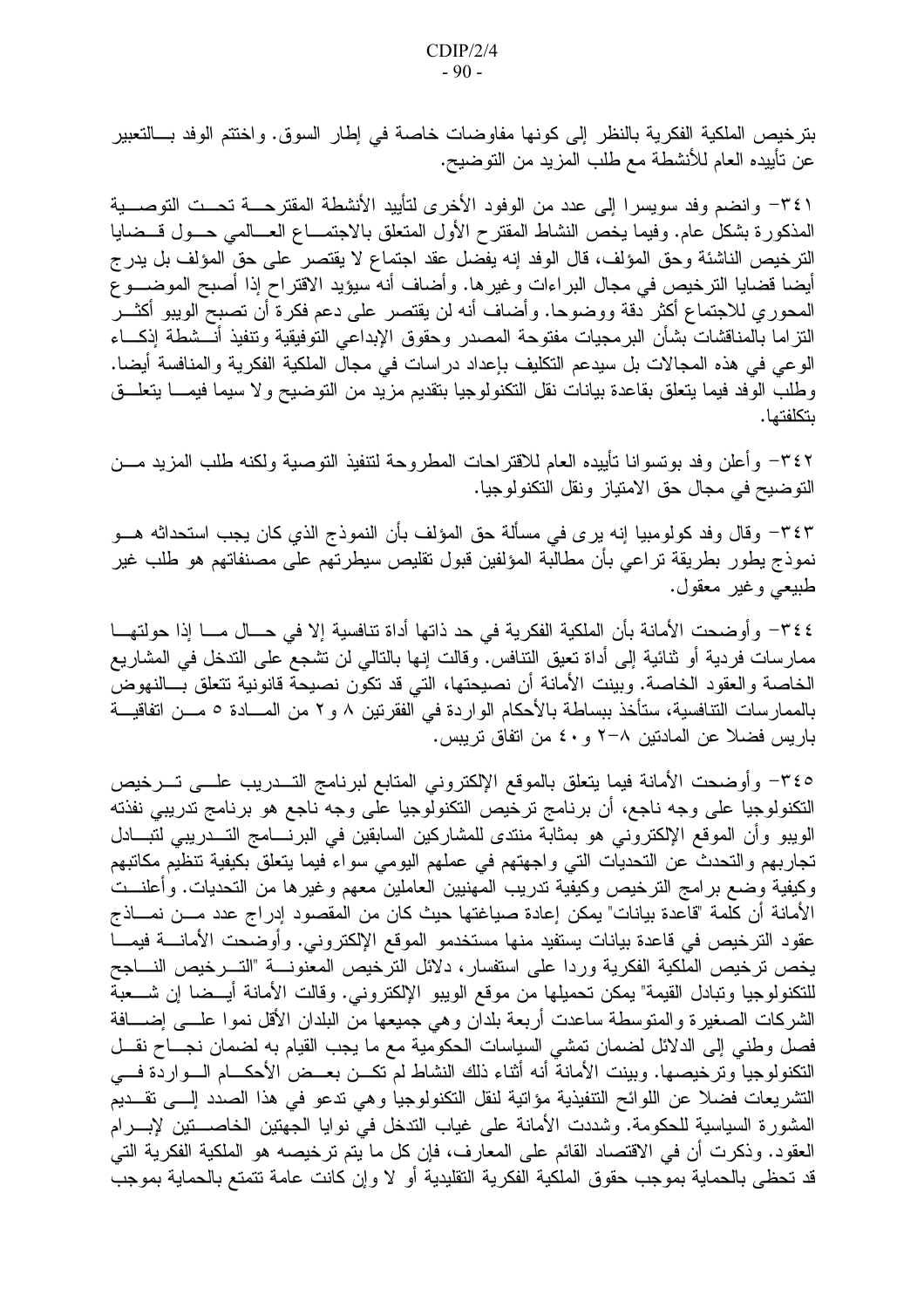حق تقليدي من حقوق الملكية الفكرية. وبينت الأمانة أن هذه الحقوق قد تكون حق المؤلف أو البراءات والغريب في الأمر أنها قد تكون العلامات التجارية أيضا. وخلصت الأمانة إلى أنه مـــن الواضــــح أن صفقات الترخيص والامتياز الخاصة بالعلامة التجارية تشكل جزءا لا يتجزأ مـــن نقـــل التكنولوجيـــا. وذكرت الأمانة في معرض الإشارة إلى اقتراح الاجتماع العالمي حول قضايا الترخيص الناشئة، أنــــه يمكن القيام بخطوة مفيدة إلى الأمام انطلاقا من دليل التــــرخيص المنــــنج بــــالنظر إلـــــي الموضـــــو ع والتصنيفات والاتجاهات الناشئة وأشكال الترخيص الناشئة في طائفة من مواضيع حق المؤلــف مثـــل قضايا الترخيص في النشر في مجال الموسيقى المسجلة وحتى الإدارة الجماعية لمــصنفات الرســـوم البيانية واللوحات الفنية والأفلام السينمائية والمنتجات السمعية البصرية وربما المحتويات التبي يعـــدّها رواد الإنترنت التي أصبحت أداة جديدة للتعاون في مجال التأليف والبر مجيات الحاسوبية.

٢٤٦– وذكر وفد باكستان أنه سيدعم انعقاد اجتماع عالمي حول التسرخيص لا يقتــصـر علـــي حـــق المؤلف ولكنه بالأحرى اجتماع موسع النطاق ليشمل أشكالا أخرى من حقوق الملكية الفكرية. وتساءل الوفد فيما يتعلق بقاعدة بيانات نقل التكنولوجيا فيما إذا كانت قاعدة البيانات تلك نوفر كذلك قائمة بأنواع التكنولوجيا لغرض الترخيص. وطلب الوفد من الأمانة في الختام أن توضح القصد من كلمة "شـــركاء" عندما ذكرت بأنها ستؤسس أيضا "قاعدة بيانات حول نقل النكنولوجيا وستتيح نموذجـــا عـــن اتفاقــــات الترخيص المتعلقة بمختلف الشركاء في عملية نقل التكنولوجيا".

٢٤٧– وأشار وفد شبلي إلى تعليق الأمانة حيث ذكرت بأن الملكية الفكرية هي أداة تنافسية بالضرورة وقال إنه وإن كان لا يعترض على ذلك، فإنه يرى بأن الهدف من التوصية رقم ٢٣ مختلف. واسترسل الوفد قائلا إنه ير ي بأن التوصية لا ترتبط بشكل كلي بالمادة ٥ من اتفاقية باريس أو بأية مواد أخـــر ي واردة في اتفاقية تريبس بشأن التعدي على الحقوق من خلال سوء استغلال عقد الترخيص. وقال إنــــه فهم بأن الهدف من التوصية كان البحث عن طرق جديدة للانتفاع بالملكية الفكريــــة. وذكــــر أن روح التوصية تتلخص في محاولة البحث عن أفضل الطرق للانتفاع بالملكية الفكرية بهدف النهوض بالقدرة التنافسية. وأضـاف أن الـهدف لا يتمثّل في تجنب الممارسات المعيقة للتنافس فحسب بل كذلك النـهوض بالقدر ة النتافسية بو اسطة الملكية الفكر ية.

٣٤٨– وأوضحت الأمانة أن الأمر عندما يتعلق بأحكام الاستنفاد الدولي فإنه يتوقف على كيفية انتفــاع البلدان بها وأنها لا تعد بشكل خاص أدوات لترخيص الملكية الفكرية. وقـــدمت الأمانــــة مزيـــدا مـــن التوضيح قائلة إنها استلمت مؤخرا تقريرا من دولة طرف اعتمدت مقاربة مختلفة تماما لمبدأ الاستنفاد الدولمي. وقالت إن قانون ذلك البلد يذكر بأنه ملتزم بمبدأ الاستنفاد الوطنبي ولكنه في حالات النعدي علمي الحقوق أو الممارسات المعيقة للتنافس أو أية حالة أخرى نتعلق بالصالح العام، قد يقرر البلـــد اعتبـــار الحقوق مستنفدة دوليا. وخلصت الأمانة إلى أن الاستنفاد الدولي لا يبدو في هــذه الحالـــة كتـــرخيص إجباري وإنما كشكل من العقاب على أفعال النعدي. وأضافت الأمانة أن هذه طريقة جديـــدة ومبتكـــرة لفهم مبدأ الاستنفاد الدولي. وأقرت الأمانة في الآن ذاته بأن ذلك لا يمت بصلة إلى اتفاقات تـــرخيص الملكية الفكر ية.

٣٤٩– وعبر وفد شيلي مجددا عن رغبته في التركيز على روح التوصية. وبيّن أن لا حاجة إلى أيـــة توصية إذا كانت الملكية الفكرية أداة تنافسية بالضرورة إذ سيكون كافيا الاقتصار على زيادة مــستوى الحماية للملكية الفكرية حتى نتشأ بيئة نتافسية بشكل طبيعي. ووافق الوفد بأن البعض يعتبـــر الملكيـــة الفكرية في حالة الاستير اد المنوازي ممارسة تعزز القدرة التنافسية.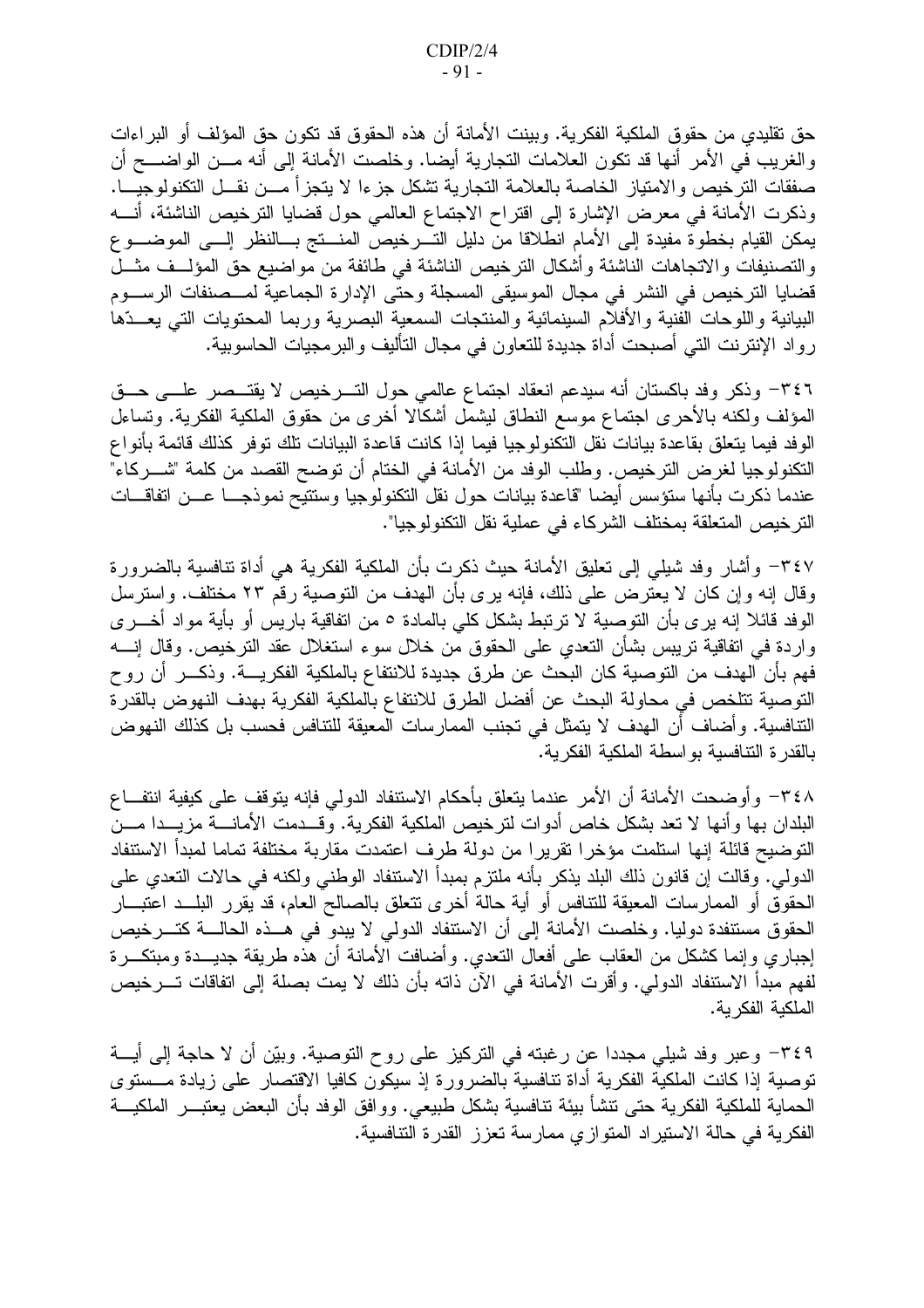٣٥٠- وذكرت الأمانة أن السؤال المطروح يتعلق بإمكانية توسيع نطاق التوصـــية لتــشمل مجـــالات خارجة عن اتفاقات الترخيص. وقالت إنه في حالة الترخيص الإجباري، تقوم الحكومة بـــإجراء إداري ولا يحدث أي نقل للتكنولوجيا. وبينت أن حقُّوق الملكية الخاصة تعزز القدرة التنافسية بالضرورة ولكن بسبب كونها حقوق ملكية خاصة فإنها معرضة للتعدي. وذكرت الأمانة أن التدابير المعـــززة للقـــدرة النتافسية هي بالتالي ندابير جنبت استخدام حقوق الملكية الخاصة ضد الـــسياسات العامــــة والمـــصـالح العامة. وقالت إن المسألة التي أثارتها ظلت متصلة بالتساؤل حول نقليص التوصية أو توسيعها لتشمل مجالات أخرى. وردا على الاستفسار المتعلق بالموقع الإلكتروني المخصص لنقل التكنولوجيا، أجابت الأمانة أنه نم اقتراح موقع يحتوي على معلومات مفيدة لفائدة مديري نقل التكنولوجيا للقيام بعملهم فسي مجال الترخيص ومختلف اتفاقات نقل التكنولوجيا ولكنه لن يكون موقعا لإتاحة التكنولوجيات من أجـــل النرخيص. وأوضحت الأمانة أنها قصدت بعبارة شركاء نقل التكنولوجيا، الإشارة إلى مختلف الجهات الفاعلة مثل الجامعات والشركات المبتدئة والصناعات والشركات الكبرى والصغرى.

٣٥١– وقال الرئيس ملخصا المناقشات إنه قد اتُفِق على ألا يقتصر الترخيص علـــي حـــق المؤلـــف. وطلب الرئيس من الأمانة، فيما يخص بعض الشواغل التي أثارتها بعض الوفود والتي تتعلق بالأساس بمنطلبات الموارد البشرية والمالية فضلا عن ازدواجية الأنشطة، أن نقــدم نوضــــيحا وأن نحـــد مـــن الازدواجية حيثما كان ذلك ممكنا وأن تصوغ متطلبات بشرية ومالية جديدة وفقا للمناقـــشات. وذكـــر الرئيس أن المبادئ عندما يتم الانتفاع بها فإنه يتعين الانتفاع بها بلغة التوصية المعتمدة حتى لا تجـــرّ المبادئ الجديدة إلى أنشطة لم يتفق عليها في التوصيات المعتمدة.

٣٥٢– و عبر وفد الو لايات المتحدة الأمر يكية عن اعتقاده بأن حذف كلمة "حق المؤلف" مـــن الفقـــر ة المتعلقة بالترخيص يفقد نلك الفقرة الكثير من معناها ويجعلها بحاجة إلى إعادة صباغتها. وطلب الوفد من الأمانة اعادة كتابة الفقر ة وفقا لذلك.

٣٥٣– وأوضح الرئيس أن تغييرات وجيهة ستدخل على الفقرة ١ من الصفحة ١٣ على النحو التالي:" ينظم اجتماع عالمي حول قضايا الترخيص الناشئة".

٣٥٤– وأضاف وفد إندونيسيا أنه يرى ضرورة في تغيير الفقرة ٢ أيضا. وقال إنه يعتقد بأن أنـــشطة إذكاء الوعي فيما يتصل بمقاربات الترخيص، لا يجب أن تقتصر على مجال حق المؤلف ولكن يجـــب نوسيع نطاقها لتشمل مجالات الملكية الفكرية الأخر ي.

٣٥٥– وطلب وفد الولايات المتحدة الأمريكية أيضا من الأمانة إعادة صياغة الفقرة ٢ وفقا لذلك.

٣٥٦– واقترحت الأمانة أن نظل الفقرة كما هي وإضافة جملة جديدة نفيد بأن أنشطة إذكـــاء الـــوعي ستشمل مجالات أخرى من الملكية الفكرية ولن تقتصر على حق المؤلف فحسب.

٣٥٧– وذكر وفد الأر جنتين بمداخلته السابقة و طالب الأمانة بتضمين الو ثيقة المعدلة توصيته المتعلقـــة بتبادل التجارب الوطنية ودعوة الخبراء لإجراء مناقشات مع اللجنة.

٣٥٨– وذكر وفد سويسرا أنه يتعين إعادة صياغة الفقرة التبي تشير إلىي قاعدة بيانـــات بـــشأن نقـــل النكنولوجيا وذلك بحذف كلمة "قاعدة بيانات" والاستعاضة عنها بالعبارة المناسبة لإبراز النركيز علسى عقود الترخيص النموذجية.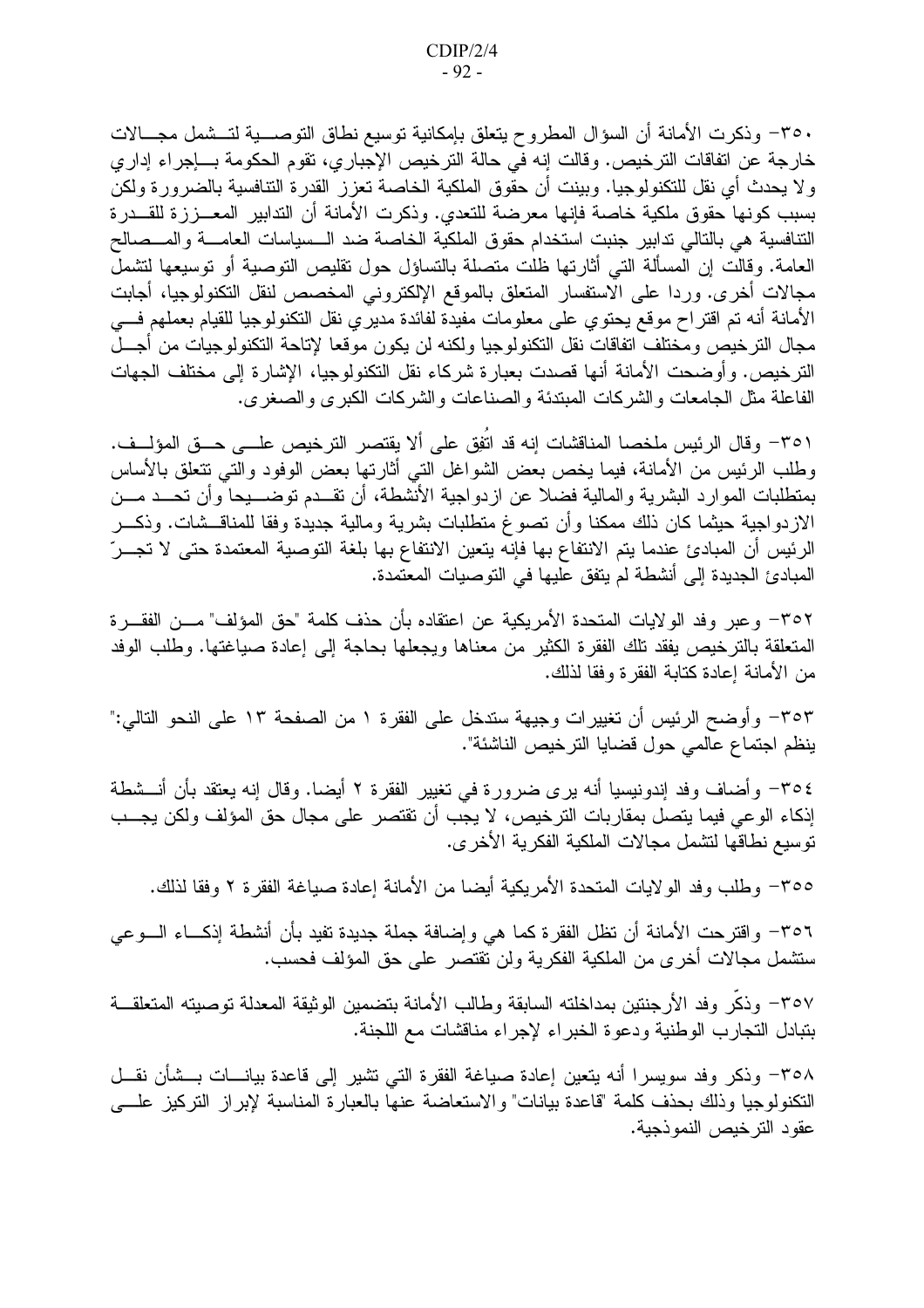٣٥٩- وقال الرئيس على إثر ذلك، إن المجتمعين قد وافقوا بشكل عام على الأنشطة التـــي تخـــضع للتغييرات المقترحة وإن الأمانة ستطالب بتقييم المتطلبات الضرورية من الموارد البشرية والمالية لتنفيذ النوصية. واقترح الرئيس أن يرجع الحاضرون إلى الفئة ألف في قائمــــة التوصــــيات التـــسع عـــشرة المعتمدة ومناقشة التوصيات الثلاثة الأخير ة أي التوصيات رقم ١٢ و١٣ و ١٤ الواردة في الصفحة ١٩ من الوثيقة CDIP/1/3.

النظر في التوصية ١٢ في قائمة التوصيات التسع عشرة

٣٦٠– وأشارت الأمانة إلى أن التوصية رقم ١٢ نناولت مسألة إدماج البعد الإنمائي في أنشطة الويبو الموضوعية بما فيها أنشطة المساعدة النقنية والتي نتاولت طائفة من الأنشطة التي نفذها المكتب الدولمي لدعم البلدان النامية والبلدان المنتقلة إلى اقتصاد السوق والبلدان الأقل نموا. وقالت إن المبـــادئ التـــي ساندت إعادة توجيه أنشطة الويبو فيما يخص إدماج النتمية هي في الأساس المبادئ ذاتها التي ذكـــرت أنفا أي أن نكون الأنشطة موجهة نحو النتمية وقائمة على الطلب ومنفذة بطريقة شفافة وتأخـــذ بعـــين الاعتبار الظروف والأهم من ذلك الأولويات التي تحددها البلدان المعنية. وقالت إن هذا المفهـــوم قـــد انبثق من فكرة عدم وجود "مقاس واحد يناسب الجميع" وبناء على ذلك ظهرت الحاجـــة إلــــى تعـــديل البرامج وتسليمها بحسب ما يناسب خطط النتمية الإقليمية. وأضافت الأمانة أنه كان من المعتزم تنفيــذ تلك البر امج ضمن أطر عمل نتضمن آجالا زمنية محددة ونتميز بعدد من المعايير المتعلقة بالتــصميم وأليات التسليم وعمليات التقييم التي يجب أن تكون خاصة بكل بلد. وقالت أيضا إن تلك الأنشطة غطت طائفة واسعة من المساعدة التي نقدمها الويبو ومن ضمنها المساعدة القانونية. وذكَّرت الأمانة أن عددا من المنتديات نظم بهدف مناقشة الفكر ة الجديدة الخاصة بإدماج النتمية في أنـــشطة المـــساعدة النقنيـــة للمنظمة والتي ورد بعضها في قائمة النص المناح. ولاحظت الأمانة أيضا أن المساعدة فسي المجـــال التشريعي كانت كذلك إحدى المسائل التي درست أثناء الندوات التي نظمتها الويبو وكانت القصد مـــن ذلك هو أن الخيارات القانونية والأحكام المتعلقة بالمرونة يجب أن تناقش في تلك المنتديات التي تنظر في مسائل عامة معينة. وذكرت الأمانة أن المساعدة القانونية التي قدمتها الويبو لم تقتصر على ذلـــك السياق فحسب بل جاءت في سياق طلب مباشر ورد من البلدان مثلما ذكر بوضوح في التوصيتين رقم ١٣ و ١٤. وشددت الأمانة أيضا على أن فقرة وردت في التوصية رقم ١٢ تناولت تنظيم الويبو لندوات استر اتيجية وجاءت نتيجة مبادرة اتخذت منذ سنتين في محاولة لإدماج اعتبارات التنمية في النقاشـــات التي نتظمها الويبو. وأبرزت الأمانة أن الويبو شرعت في اعتماد الشكل الجديد الذي نظمت في إطاره ما يقرب من عشرة ندوات في أجزاء مختلفة من العالم. وقالت إن كافة الندوات التي دامت خمسة أيام قد حضر ها صانعو السياسات في بلدان المنطقة التي نظمت فيها فضلا عن أعضاء السلك الدبلوماســـي في جنيف. وذكرت أن المحاولة تمثلت في إدماج عنصرين في اجتماع واحد: التجارب الوطنية التـــي يتميز بها صانعو السياسيات وخبراء الملكية الفكرية في بلدان المنطقة وحراك المفاوضات العالمية التي نقع في جنيف بشأن الملكية الفكرية حتى يصبح الأشخاص في هذه المناطق واعـــين بكيفيـــة تطـــور المسائل ونقدمها في مختلف المحافل في جنيف. وأضافت أن الأشخاص في جنيــف ســـيعرفون بهـــذه الطريقة كيف تنتفع الصناعات والحكومات في دول مختلفة بالملكية الفكرية لتوظيف قدرتها التتافسية. و أفادت أن العديد من مسائل السياسات العامة خضعت إلى مناقشات مفصلة نوعا ماز وقالت إن الويبو حرصت على نقسيم الاجتماع إلى مجموعات صغيرة للتحدث بشأن بعض مسائل السياسة العامة ونبادل التجارب ومحاولة تقديم بعض الوصفات السياسية التي يمكن للوفود أن تحملها معها في طريق العودة. وأضافت الأمانة أن كافة نلك البرامج قد نظمت على أساس أقاليمي. ورأت أن البرامج لاقــت قـــدرا معقولا من النجاح وأنه كانت هناك في تلك الفقرة ثلاثة طلبات معلقة لاستضافة تلك الندوات في وقــت لاحق من سنة ٢٠٠٨ أو في بداية سنة ٢٠٠٩. وأعلمت الأمانة أيضا أن الويبو قد عملت بنشاط خلال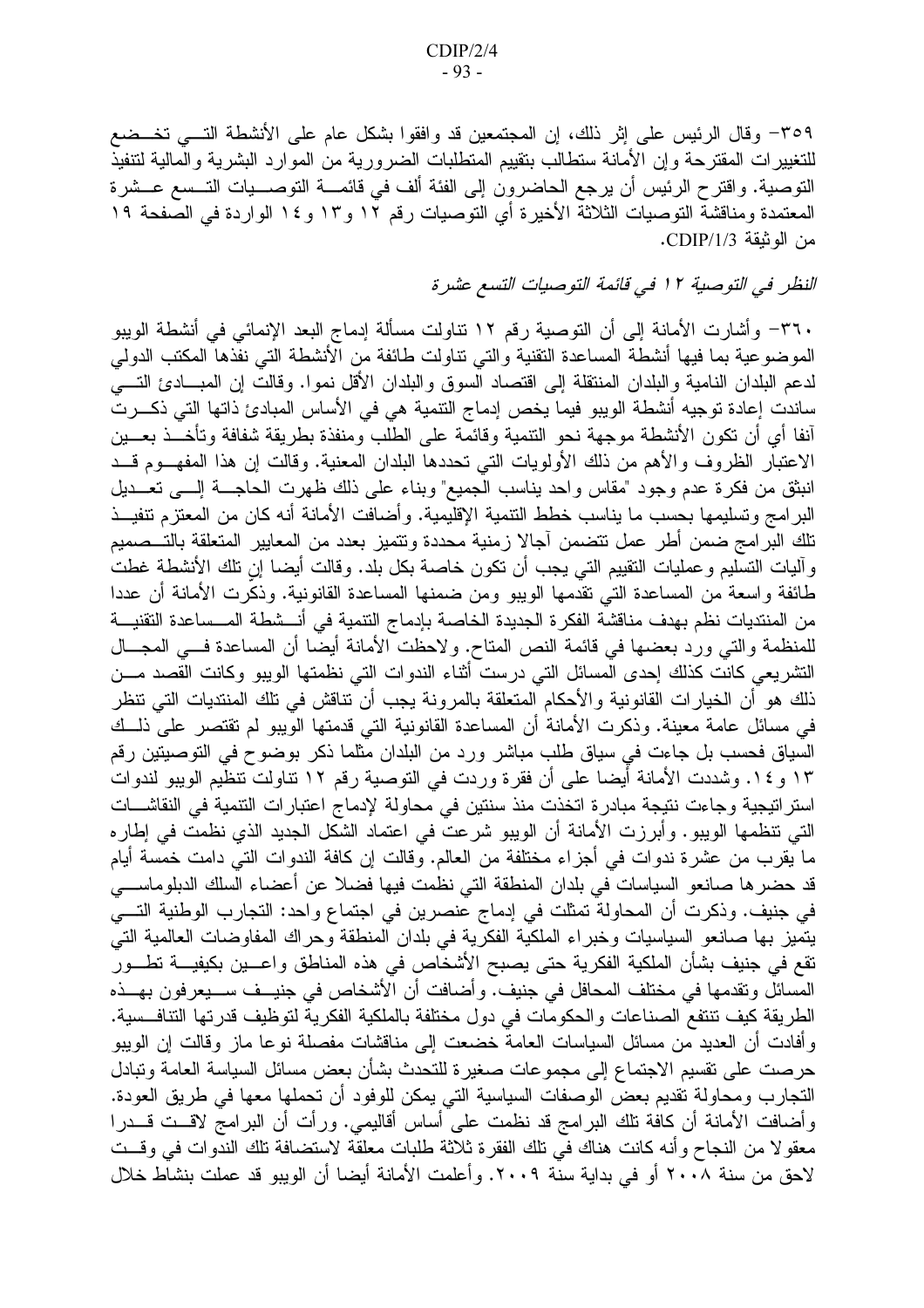السنتين الماضيتين في مجال مواطن المرونة وأنها قصدت إذكاء الوعي وفقا لما ورد فسي التفــويض الذي استلمته في إطار جدول الأعمال بشأن التنمية. ومضت تقول إن الهدف تمثّل بوضوح في عـــدم إقناع البلدان سواء بالانتفاع بمواطن المرونة أو عدم الانتفاع بها ولكن ببناء الوعبي وإبراز الإجراءات الشكلية ومواطن المرونة المختلفة المتاحة في إطار معاهدات الويبو المختلفة واتفاق تريبس. وقالت إن الويبو انكبت على هذه المجالات الثلاثة المختلفة وقدمت المشورة القانونية ف تحديد مواطن المرونة فيما يتعلَّق باكتساب الحقوق مثل تلك التي تتعلَّق بسندات الملكية الصناعية. وبينت أن الويبو قد وضعت أيضا بعض إجراءات مواطن المرونة المتعلقة ببعد الحقوق أو ما يسمى "بالاستثناءات والتقييدات" مـــن جهة، و الخيار ات المضافة على جو انب حقوق الملكية الفكر ية المتصلة بالتجار ة، من جهة أخر ي.و قالت إن المنظمة وضعت بعض إجراءات مواطن المرونة فيما يتعلق بالانتفاع بالحقوق وإنفاذها. وأشـــارت إلى المجال الثاني من الأنشطة التي نفذتها الويبو ويتمثل في نتظيم الاجتماعات والندوات التي تركــز بشكل خاص على مواطن المرونة. وقالت إن أحد هذه الاجتماعات سيعقد في سنغافورة في وقت لاحق من ذلك الشهر وستحضره عشرة بلدان أسيوية وستقدم أثناءه ورقة مناقشة مباشرة للوفــود المـــشاركة للنظر فيها. وأضافت أن اجتماعا وطنيا سيعقد كذلك في تونس بالجمهورية التونسية في أغـــسطس/آب ٢٠٠٨ ويتبعه اجتماع دون إقليمي في مسقط بعمان في ديـــسمبر/كـــانون الأول ٢٠٠٨ وسيخـــصص الاجتماعين أساسا لمناقشة مواطن المرونة. وختمت الأمانة مؤكدة أن الويبو قد شجعت أيــضـا علــــى إعداد بعض الدراسات. وقالت إن الفكرة الأولية من نلك الدراسات لم نكن النكليف بإعدادها من أجـــل نشرها وإنما النماس المشورة النقنية من خبراء حتى نحصل الأمانة على معطيات واقتراحات وأفكـــار مبتكرة بشأن مواطن المرونة الجديدة. واستطردت قائلة إنه بالنظر إلى الطلبات الواردة فـــان إحـــدى الدر اسات التي نتاولت مسألة النفاعل بين الملكية الفكرية وسياسات المنافسة ستتشر .

٣٦١– وشكر وفد نونس الأمانة على هذه المعلومات وطلب بعض النوضيح فيمـــا يتعلـــق بمواصــــلة إدماج اعتبارات النتمية في أنشطة الويبو الموضوعية بما فيها أنشطة المساعدة النقنية. وأشار الوفد إلى وجود نوعين من الأنشطة التبي نتفذها الويبو، الأنشطة الموضوعية والمساعدة التقنية. وأشار كذلك إلىي أن المناقشات في الويبو نتقسم إلى نوعين – رسمي وغير رسمي– ومن ضـــمنها المـــساعدة النقنيـــة. ونساءل الوفد بالنالي عن الطريقة التي سيدمج بها اعتبار النتمية في اجتماعات الويبو الرسمية

٣٦٢– وأشار وفد البرازيل إلى أن التوصية تناولت ضرورة المضبي قدما في عملية تجديــد أنـــشطة الويبو في مجال المساعدة النقنية وإثراءها. ولاحظ أن الويبو قدمت لعدة عقود المساعدة النقنيـــة إلــــي البلدان النامية بطريقة نتميز بالفعالية والكفاءة. ورأى أن جدول الأعمال بشأن التنمية يدعو إلى نوسيع نطاق أنشطة المساعدة النقنية لتشمل مجالات غير نقليدية وجديدة. وبين أن الرسالة المركزية لجـــدول الأعمال بشأن التنمية تمثلت في تمكين البلدان النامية من الانتفاع بالكامل من نظام الملكية الفكرية وأن تعزيز قدرة تلك البلدان على حماية إبداعاتها هي طريقة فعالة لتحقيق ذلك. وقـــال إن نظـــام الملكيـــة الفكرية مثله مثل أي نظام قانونبي أخر يتشكل من قواعد واستثناءات على نلك القواعد وبهـــذا المعنــــي فهي فرصة جيدة للغاية لنعرف من خلال الأمانة أن المساعدة النقنية التي تقدمها تعمـــل أيـــضـا علــــي النـهوض بـالوعـى فـي البلدان النـامية فيمـا يتعلق بـالاستثنـاءات والنقييدات وأحكام المرونـة التـي تعد جـــز ءا لا يتجزأ من نظام الملكية الفكرية. وقال الوفد إنه يوافق على الأنشطة المقترحة في إطـــار التوصــــية وشدد على أنه يولمي أهمية بالغة للفقرة ٣ من النوصية المذكورة. وأعرب الوفد مجـــددا فيمــــا يتعلـــق بالفقرة ١ من التوصية عن اعتقاده بأنه ينبغي أن تقود سلسلة الندوات التي تنظمها الويبـــو والأنـــشطة المماثلة إلى إنشاء منتدى مركزي نتجمع فيه كافة الندوات والحلقات الدراسية لنشكيل نظــاهرة أوســـع مثل منتدى عالمي حول الملكية الفكرية والتتمية.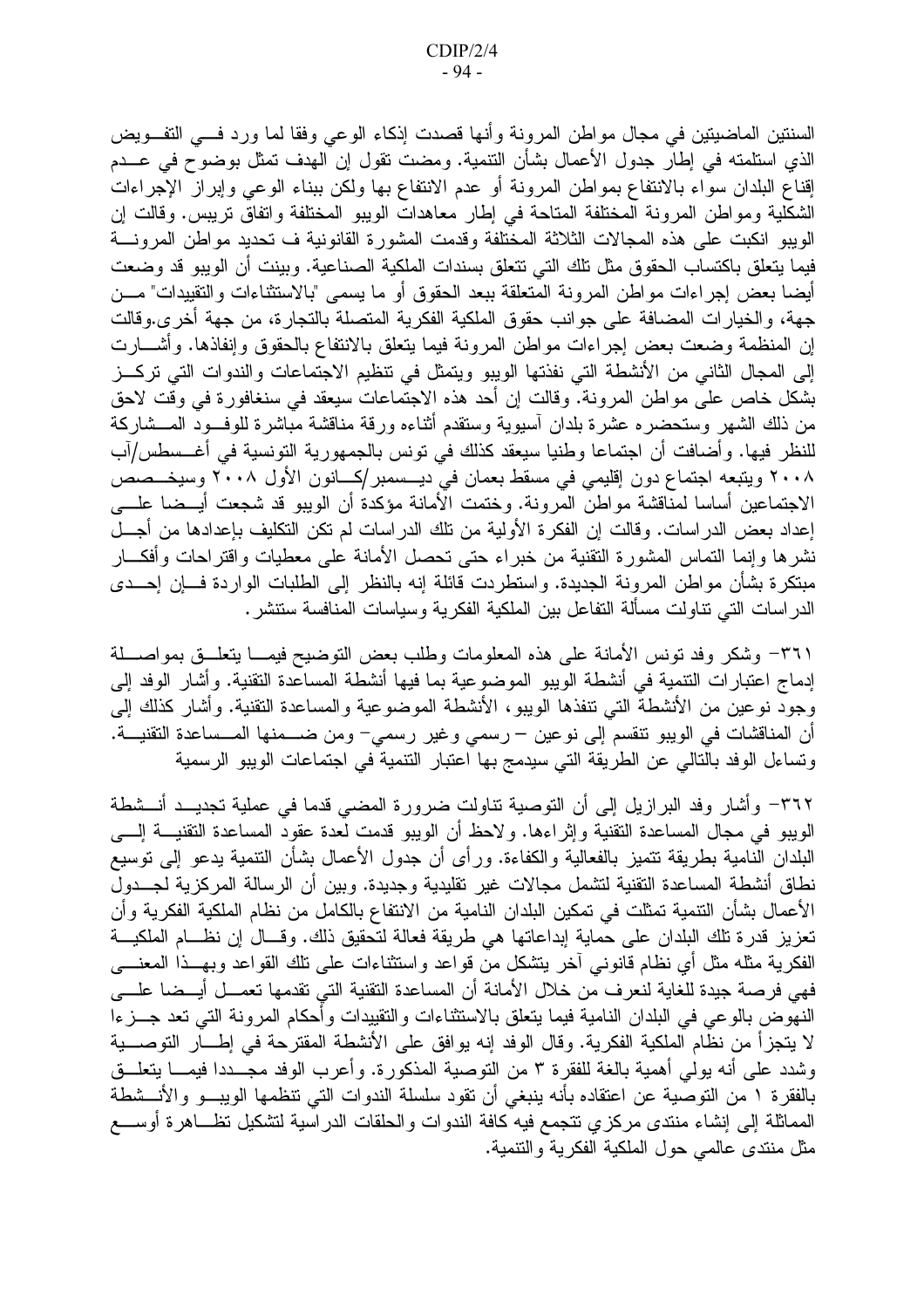٣٦٣– وأبدى وفد الهند اتفاقه مع وفد البرازيل عندما ذكر أن المغزى الأساسى لجدول الأعمال بشأن التنمية هو تحقيق تطلعات البلدان النامية في مجال التنمية. ومضىي يقول إن النوصية رقــم ١٢ تركـــز بالنالبي على جانب النعاون النقنبي الذي يعد أحد أبعاد نطلعات النتمية على شرط أن نكـــون الأنـــشطة المذكور ة مفيدة بالفعل. وذكر الوفد في هذا الصدد ثلاث مسائل تتعلق بتحقيق تلك التطلعات. وأشار في المقام الأول إلى عدم قدرة الدول الأعضاء على فهم النظم القائمة في المجال الذي ينتظر أن يمتثلوا له والحال أنهم وقعوا علىي النظام المطبق وهم ملزمون باحترامه وغير قادرين علىي فهم مواطن المرونــــة والالتزامات والسياسة المتاحة التبي يمكنها استخدامها لتحقيق التطلعات الخاصة بالتنمية. وأشار الوفــد إلىي أن عملية التعليم وإحداث الوعبي والفهم والقدرة مطلوبة وبالنالبي فإن أنشطة مخاطبة الجمهور مثل الندوات والحلقات الدراسية والتظاهرات والمناقشات الرسمية وغير الرسمية ســـواء فـــي جنيـــف أو خارجها، أصبحت وجيهة للغاية. وقال إن ملاحظته الثانية نتعلق بمسألة المساعدة النقنية التسي مكنــت نلك البلدان من نكوين كفاءاتها وإلى أي مدى كانت بعض الأنشطة نموذجية ولربما كيفية بنـــاء هـــذه الكفاءات وإدراجها في القائمة قيد النظر لبيان ما ينبغي القيام به في هذا المجال. ومضى الوفد يقول إن البعد الثالث يتعلق بتمكين الويبو بوصفها هيئة، من إنجاز نلك الأنشطة ولا سيما فيما يتعلـــق بكيفيـــة التفاوض بشأن الصكوك المقبلة وكيفية مراعاة شواغل البلدان النامية. وذكر الوفد أنه إلىي حدود ارتباط المناقشة بهذا البند الخاص والنركيز على اقتراح التعاون التقني، فإن الأنشطة الـواردة فــي القائمـــة المتاحة واضحة وشاملة ويمكن إضافتها على القائمة، إذا ما ظهرت الحاجة إلى ذلك.

٣٦٤– وعبر وفد الولايات المتحدة الأمريكية عن رغبته في ذكر ثلاث نقاط عامة ونقطتين خاصــــتين فيما يتعلق بالتوصية رقم ١٢. وأشار الوفد إلى ضرورة تقديم نصيحة تحذيرية بشأن التوصية المذكورة فضلا عن نتفيذ الأنشطة الأخرى. وقال إنه يرى ضرورة تأسيس الأنشطة على آراء ســـليمة وســـديدة ومتوازنة وتراعى كافة وجهات النظر فضلا عن كونها محايدة إزاء السياسات العامة. ورأى الوفد فيما يتعلق بالنقطتين الخاصنين الواردنين في الفقرة ٣ بشأن المساعدة القانونية، أن نشاطا مقترحا معينا قـــد وضع في غير موضعه. وقال إنه حسب فهم،ه نتاولت التوصية رقم ١٣ مسألة التعـــاون فـــي مجـــال التشريع وليس التوصية ١٢ كما ورد مفيدا أن الفقرة ٣ بدت غير متوازنة بما أنها دعت إلـــي إيــــلاء اهتمام خاص إلىي المساعدة النقنية التبي نركز علىي مواطن المرونة. وأقر الوفد بأهمية مواطن المرونة ولكنه تماشيا مع مبدئه العام في اعتماد منهج متوازن في كافة أنشطته، تساءل فيما يخـــص المـــساعدة النقنية أو القانونية، إذا ما كانت هناك حاجة إلى الأخذ بعين الاعتبار حزمــــة الحقـــوق والالتزامــــات ومواطن المرونة مكررًا قوله إن ذلك سيوافق مبدأ عاماً يدعو إلى اعتماد منهج متـــوازن إزاء كافـــة أنشطة التنفيذ. وأضاف قائلا إن ذلك منطقي للغاية. وبين أن مناقشة مواطن المرونة في غياب ســــياق الحقوق والواجبات القائمة لن نذهب على الأرجح بالاجتماع بعيدا.

٣٦٥– وأعرب وفد جنوب أفريقيا باسم مجموعة البلدان الأفريقية عن رغبته في دعم أغلب الأنـــشطة الواردة في التوصية ١٢ ولا سيما تلك التي تتعلق بأفريقيا والشراكة الجديدة لتنمية أفريقيا، والتي تعــد في نظره مساهمات قيمة. وأضاف الوفد أن بعض الأنشطة نتمثل في بذل جهود تخص مجال الملكيـــة الفكرية الذي يحتاج إلى مساعدة كبيرة.

٣٦٦- وعبر وفد تايلند عن رغبته في التعليق على مسألة الانتفاع "بالمساعدة التقنية" وأشار الوفد إلى وجود سبب جدي يبرر حاجة البلدان النامية إلى المساعدة التقنية حيــث أنهـــا تريـــد فهـــم الحقـــوق والالتزامات الواردة في مختلف الاتفاقيات والمعاهدات. ورأى الوفد بناء على ذلك أن مسألة "التوازن" تطرح وتأتي أيضا بقضية المرونة لمناقشتها فيما بين الدول الأعضاء. وقال إن الوفد يـــدعم الأنـــشطة الواردة في التوصية رقم ١٢ ودعا إلى تتفيذها بالكامل.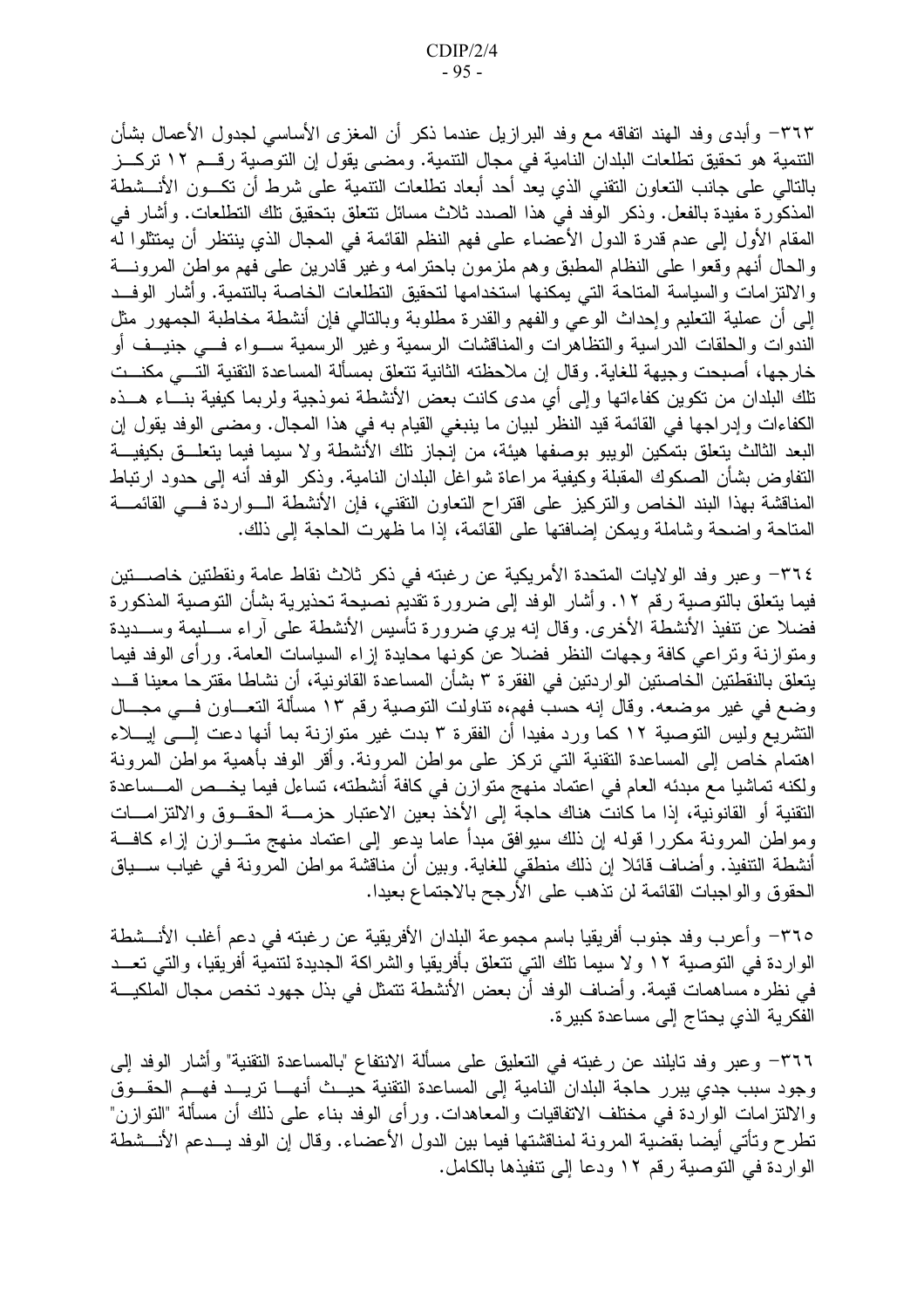٣٦٧– وسأل الرئيس وفد تايلند فيما إذا كانت إشارته إلى البحث عن التوازن بين الحقوق والالتزامات ومواطن المرونة ندل على موافقة الوفد على ما شدد عليه وفد الولايات المتحدة الأمريكية في مداخلته السابقة حيث قال إنه ينبغي جمع هذه القضايا بهدف الحفاظ على التوازن المذكور بين القضايا الـــثلاث قبد النقاش.

٣٦٨– وقال وفد تايلند إنه لا يدعم موقف وفد الولايات المتحدة الأمريكية ولكنه قصد أنه عندما تــنظم مناقشات بشأن مواطن المرونة لفائدة البلدان النامية والبلدان الأقل نموا، فإنه يتعين اتباع منهج متوازن بالكامل عند التنفيذ.

٣٦٩– وذكر وفد الأرجنتين متحدثا باسم مجموعة "أصدقاء التتمية" أن المداولات الخاصة بشأن إدماج اعتبارات التتمية في مناقشات الويبو حول أنشطة المساعدة التقنية ضرورية. وطلب الوفد بنساء علسي ذلك الحفاظ على الفقر ة ٣.

٣٧٠- وذكر الرئيس أنه لا يعتقد بوجود اقتراح يدعو إلى إزالة تلك الفقرة بعينها. ولاحظ أنه فهــم أن وفد الولايات المتحدة الأمريكية كان يشير في مداخلته السابقة إلى موقعها ولم يشر إلى حذفها بالكامل. وبيّن أن النقطتين تعلقتا بموقع الفقرة وتعديل العبارات وأنه يريد طرحهما للرد عليهما. وسأل الــــرئيس وفد الأرجنتين إذا كان يطلب ترك الفقرة في موقعها.

٣٧١– وردا على تعليقات الرئيس، ذكر وفد الأرجنتين أن المساعدة القانونية جزء من المساعدة التقنية وأن وفد الولايات المتحدة الأمريكية كان يتحدث عن النوازن فيما يتعلق بالمرونة ناهيك عن الحقـــوق. وقال الوفد إن مجموعة "أصدقاء التتمية" ترغب فيما يتعلق بتلك التوصية في التأكيد علـــي المرونــــة. وقال إن الويبو قد قدمت المساعدة النقنية لأمد طويل ولكن المجموعة تود التَّركيز على أهميـــة البعـــد الإنمائي بالنسبة للبلدان النامية التي تحظى لديها المرونة بأهمية كبيرة.

٣٧٢– واقترح وفد أستراليا نوسيع نطاق الفقرة ٣ لتضم القدرة على تحليل الآثار المحتملة للمعـــايير المقترحة على اقتصادات البلدان النامية وثقافاتها حتى نتمكن نلك البلدان التي تحتاج إلى المساعدة فسي ذلك المجال من تشجيع نتظيم المزيد من الأنشطة الرامية إلى وضع القواعد والمعـــايير بـــشكل فعـــال ويراعي مصالحها.

٣٧٣– وأيد وفد كوبا البيان الذي أدلمي به وفد الأرجنتين باسم مجموعة "أصــــدقاء التنميــــة" واقتـــر ح الاحتفاظ بالفقرة ٣ كما هي نظرا لكونها تكتسى أهمية بالغة بالنسبة للبلدان النامية.

٣٧٤- وعلق الرئيس مناقشة التوصية رقم ١٢ وطلب من المشاركين في الاجتمــاع التعليــق علـــى ملخص الرئيس الذي قام بتوزيعه.

المناقشات الأولية بشأن ملخص الرئيس

٣٧٥– عبر وفد فرنسا، متحدثًا باسم الجماعة الأوروبية ودولها الأعضاء السبعة والعشرين، عن خيبة الأمل إزاء الملخص حيث أن العديد من الاقتراحات التي تقدمت بها المجموعة باء لم ترد في الوثيقـــة المذكورة. وقال إنه يواجه بعض الصعوبات فيما يتعلق بالسطر الرابع من الفقرة ٨ حيــث جـــاء فيــــه "هناك موافقة وانفاق على بعض الموارد البشرية والمالية". وقال إن لديه تساؤلا بشأن الفقرة ١٢ النـــي تشير إلى التقرير . وأفاد الوفد أنه لم يفهم عن أي تقرير تتحدث الفقرة المذكورة، أهو نفــس التقريـــر المشار إليه في الفقرة ١١ أو هو تقرير مختلف. وطلب الوفد توضيح هذه النقطة. وفيما يتعلق بـــالفقرة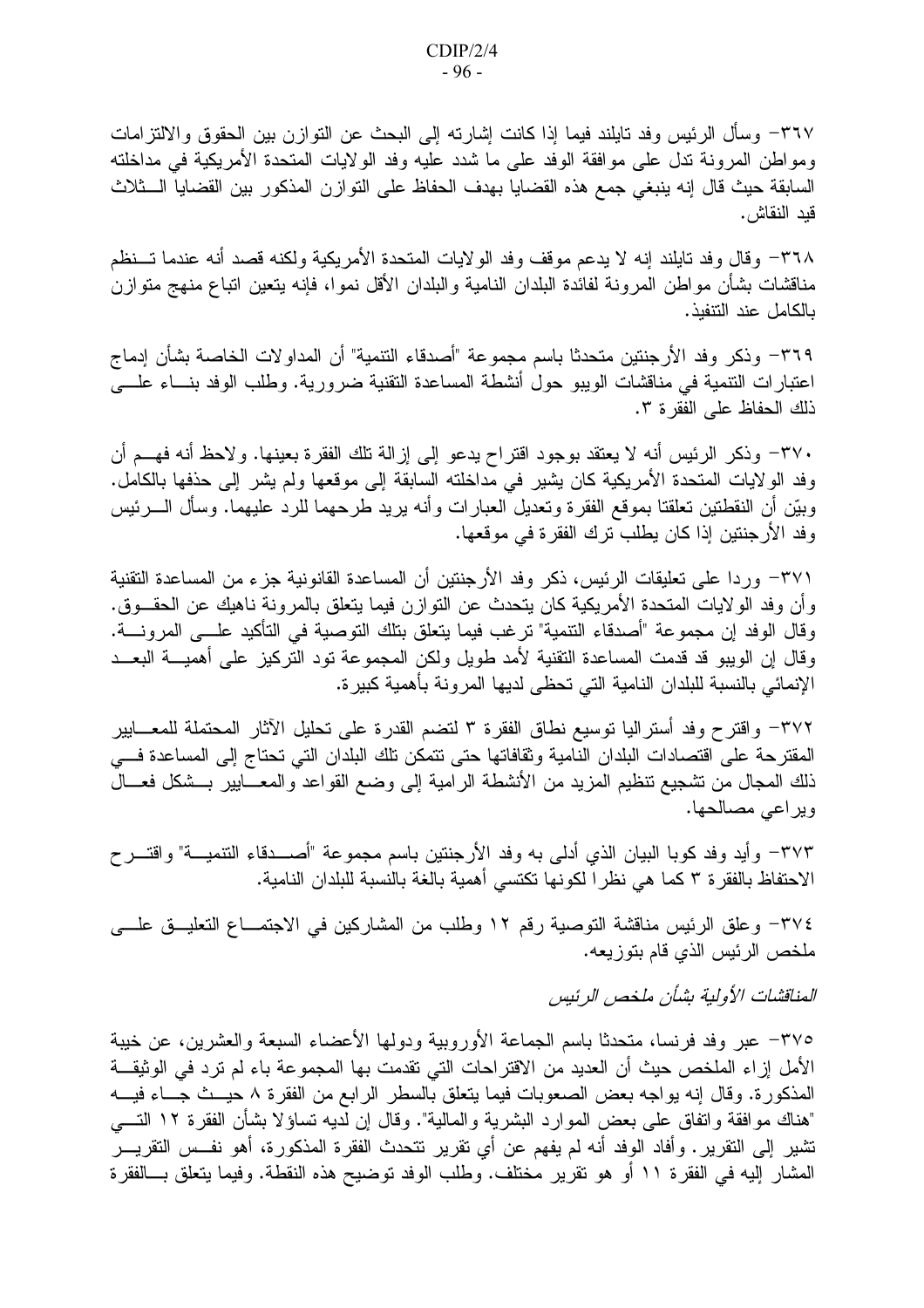١٣، قال إنه يجد صعوبة في فهم الأفكار الكامنة وراء الكلمات. وقال الوفد إنه وجد عناصر مهمة في تلك الفقرة تحتاج إلى مزيد من المناقشة ولكنه رأى في الوقت ذاته أن أية مسألة تتعلق بموافقة الجمعية العامة على المسائل المالية والموارد البشرية والمالية نقع ضمن اختصاص لجنة المبزانية والبرنسامج. ومضـي يقول إن اللائحة المالية الحالية قد حددت تلك المسألة. ورأى ضرورة إعادة صـــياغة الجـــزء الأخير من الفقرة ١٣ على الأقل. وفيما يتعلق بالفقرة ١٤، قال إنه يجد صعوبة في أن يتــصور بـــأن الجمعية العامة لديها عصـا سحرية تمكن من توفير الموارد من فراغ. وعبر الوفد عن خيبة أمل كبيرة لأن الفقرة ١٤ لم نشر إلى الإجراء العادي. وبين أنه لديه الوقت لمناقشة الإجراء الخاص الذي يجـــب تطبيقه في هذه الحالة وأنه لا يمكن له أن يقترح في تلك المرحلة أية صـــياغة ولكنــــه يـــؤمن كثيـــرا بضرورة إحداث تغييرات في الفقرة ١٤. وعبر الوفد في الختام عن رغبته في التعليق على الطريقة التـَّى ستتقل بـها تلك الوثيقة إلـِّي الـجمعية الـعامـة وقال إنـه تصوَّر بأن يوضـع غلاف علـي الوثيقة. وأشار بالتالي إلى أهمية إجراء اللجنة مناقشة بشأن الفقرة الرئيسية المصاحبة للرسالة التي ستتصدر ملخـــص الرئيس المعد للجمعية العامة. بيد أنه أشار إلى أن التعليقات التي أبداها تولدت عن المناقــشات التـــي دارت في مجموعته ذلك الصباح وأنها لربما لم تستنفذ جميع الملاحظات التي لدى أعضاء المجموعة.

٣٧٦– وقال وفد باكستان إن بعد أعضاء مجموعة بلدان آسيا لديهم شواغل بشأن الفقـــرتين ١٣ و ١٤. وشدد على أن بعض أعضاء المجموعة فحسب قد استمرت في نلك المـــشاورات, وبـــين أن هـــؤلاء الأعضاء يرغبون في إدراج الصياغة التالية: "بالنظر إلى الطبيعة الشاملة لنوصيات اللجنـــة المعنيـــة بالتنمية والملكية الفكرية، توجد شواغل بشأن النقاط التالية: (١) عدم وضوح دور مختلــف اللجـــان والشعب في الويبو ومسؤولياتها فيما يتعلق بتوصيات اللجنسة المعنيسة بالتتميسة والملكيسة الفكريسة؛ (٢) وطريقة نتفيذ التوصيات؛ (٣) وطريقة مراقبة وتقييم التوصيات وتقدير تكلفتها. وتحــث اللجنـــة الجمعية العامة على اتخاذ التدابير الضرورية لضمان التنفيذ الفعال لتلك التوصيات". ورأى الوفد أنــــه يمكن إدراج هذه الصياغة بعد الفقرة ١٣.

٣٧٧ - وقال وفد الأرجنتين إن لديه تعليقا على الفقرة ١٣. وأفاد أنه يفضل أن تكون الجملة الأخيـــرة كالنالبي: "موافقة الجمعية العامة على برنامج العمل فيما يتعلق بالمنطلبات الإضافية من الموارد البشرية والمالية لنتفيذ التوصيات." وأشار الوفد إلى ضرورة حذف النص الواقع في الوسط.

٣٧٨– وقال وفد الجزائر باسم مجموعة البلدان الأفريقية، إن وفد جنوب أفريقيا أعلمه بشأن المناقشات التي دارت حول الوثيقة التي اقترحها الرئيس. وبيّن أنه مجموعــــة البلــــدان الأفريقيــــة علــــي غــــرار المجموعات الأخرى، درست نلك الوثيقة بتمعن ورغبت في التعبير عن فكرتها العامة في هذا الصدد. وقال إنه يود في المقام الأول شكر الرئيس على جهوده التي بذلها للتوصل إلـــي توافـــق الأراء بـــين مختلف المجموعات. وبين في البداية أن المجموعة ر أت أن الوثيقة تعبر عن أغلب ما دار أثناء دورتي اللجنة المعنية بالتنمية والملكية الفكرية. وقال إن الوفود كانت نعرف بأن الوثيقة نحتوي على فقـــرتين حساستين. وأفاد أنه أعلم الوفود الأخرى بوجهة نظره حول مدى هشاشة الفقرنين المذكورنين. وبـــين أنه لا يدري إذا كان بالإمكان إجراء تغيير على تلك الوثيقة دون تضمينها التفاصيل. وقال إن مجموعة البلدان الأفريقية رأت أن بعض العناصر قد حازت على توافق الآراء وهي التالية: (١) ضرورة تنفيذ توصيات جدول الأعمال بشأن التتمية في أسر ع وقت ممكن؛ (٢) ويجب على اللجنة إرســـال إشــــار ة واضحة ومفهومة وإيجابية إلى الجمعية العامة المقبلة للشروع في نتفيذ تلك التوصـــيات؛ وإن كانـــت الوثيقة لا تحتوي على إشارة واضحة بمطالبة الجمعية العامة، اتخاذ القـــرار بـــشأن عمليـــة التنفيـــذ المذكورة؛ (٣) ويجب إيجاد الموارد البشرية والمالية وإناحتها من أجل النتفيذ المذكور. وقال الوفد إن لدى المجموعة بعض الشواغل المتعلقة بتلك الموارد وأقر بأن الرئيس حاول معالجة تلك المسألة. وقال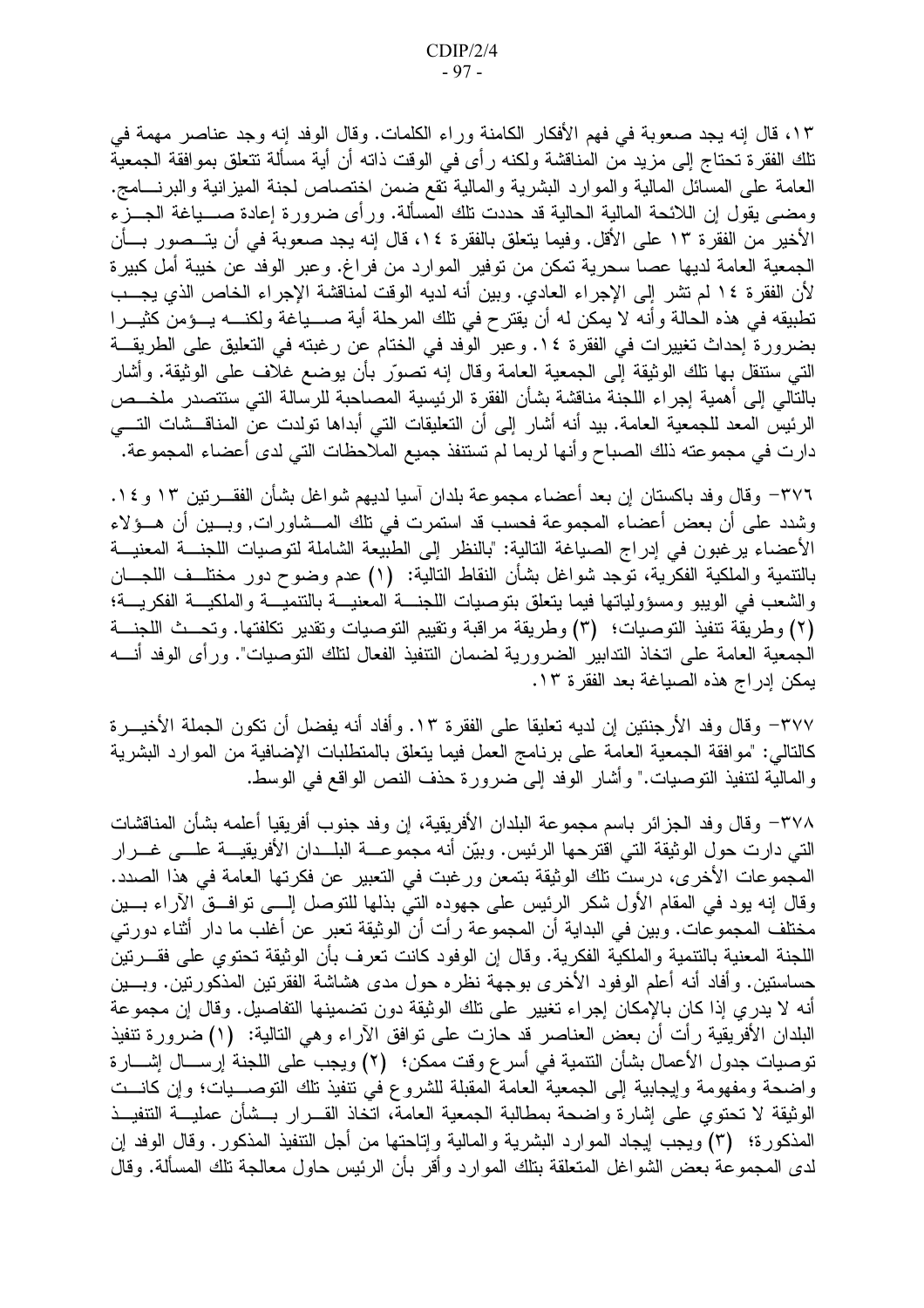إنه لا يدري إذا كان اقتراحه قد ساهم في تحسين الوضع ولكنه في كل الأحوال تفهم موقف الـــرئيس. وقال إنه لا يرغب في أن تعيق أية توصيات القرارات التي تتخذها اللجنة. وأفاد أن مجموعة البلـــدان الأفريقية قد وضحت ضرورة عدم إخضاع قرارات اللجنة إلى أي قرار نتخذه أية لجنة مــن اللجـــان ومنها لجنة البرنامج والميزانية مشيرًا إلى أن هذا الأمر قد حاز على ما يبـــدو علـــي توافـــق الأراء. ومضـي الوفد يقول، إن مجموعة البلدان الأفريقية اتفقت مـع وفود أخرى علـي أن نتنـاول لـجنة البرنـامـج والمبزانية مسألة الموارد البشرية والمالية ولكنه سلم أيضا بأن الأعضاء في وضع استثنائي لأن لجنـــة البرنامج والميزانية ستجتمع بعد انعقاد الجمعيات العامة. وطلب الوفد من الوفود الأخـــرى أن تـــتفهم الوضع. وقال إن الوفود مستعدة للعمل سويا لإيجاد الطريقة الصحيحة لتخطى ذلك الوضع الاستثنائي. وشرح الوفد أن النزام كافة مجموعات الدول والدول الأعضاء فيما يتعلق بالشروع في تنفيذ نوصـــيات جدول الأعمال بشأن النتمية بأسر ع وقت ممكن، يدفعه للتفاؤل. وقال إن ذلك الالتـــزام مثـــل بالنـــسبة لمجموعة البلدان الأفريقية إشار ة ممتاز ة من كافة شر كائها في تلك القضية.

٣٧٩– وقال وفد الاتحاد الروسي إن لديه بعض المشكلات مع محتوى نلك الوثيقة. حيث أشــــار إلــــي عدة مجالات لم يفهمها بالكامل والتي قد يتلقى توضيحات بشأنها في وقت لاحق. بيد أنه أشار إلى نقطة معينة لم ينجح في فهمها بالكامل ونتمثَّل فيما يُعتزم رفعه إلى الجمعية العامة. وهو لم يفهم كــذلك أي تقرير أشير إليه في الفقرة ١٢. وقال إنه يرغب في معرفة فيما إذا كان النقرير وثيقة ثالثــــة لا تـــزال بحاجة إلى صياغةٌ أو أنه جزء فحسب من النقرير المعد حول أعمال اللجنة. وذكر الوفد أنه فهم بأنــــه بالإضافة إلى النقرير حول دورة اللجنة ستكون هناك وثيقة الرئيس. وصرح أنه لا يعلم فيما إذا كانت هناك وثيقة أخرى أم لا. وأضاف أنه يرى، مثلما أشارت إلى ذلك وفود عددٌ من المجموعات الإقليمية، ضرورة إجراء مزيد من المناقشات بشأن الفقرنين ١٣ و ١٤ الواردنين في مسودة ملخــص الـــرئيس. وأعلن أنه على غرار الوفود الأخرى لم يفهم بوضوح نام هانين الفقرنين والطريقة التي ستسوى بهـــا هذه المسائل ولا سيما المسائل المتعلقة بالامتثال إلى قواعد المنظمة مثل الأدوات والممارسات الخاصة بالمسائل المالية. ورأى الوفد أيضا ضرورة إجراء مزيد من المناقشات بشأن عدد من النقاط الأخـــرى ولا سيما نلك التي نتعلق بصياغة الفقرة ١٤.

٣٨٠- وقال وفد الصين إن ملخص الرئيس يعبر بطريقة موضوعية عن عمل اللجنة وشواغل كافة الأطراف وأنها قد نوافق عليه. وأشار إلى أن بعض الدول الأعضاء ومن بينها بعــض المجموعـــات الإقليمية لديها شواغل نتعلق بالملخص. وأفاد أنه لا يرغب في اقتراح أية تغييـــرات علــــي صـــــياغة الملخص حيث أن اللغة الإنكليزية ليست لغته الأم. بيد أنه ر أي على سبيل المثال أن الفقرة ٨ ذكـــرت المنطلبات المنعلقة بالموارد البشرية والمالية ولكنها غير مرنبطة بالبرنامج والمبزانيـــة. وعبـــر عـــن اقتناعه بأن ولاية اللجنة نشمل رفع نقرير إلى الجمعية العامة بشأن منطلبآت الموارد البشرية والماليـــة وقال إن إنجاز نقرير يحظى بقبول الجميع يحتاج إلى تحلي كافة الأطراف بالنعاون البناء والرغبة في النوفيق. وذكر الوفد أنه قدم تعليقاته الأولية وأنه سيواصل النعاون مع كافة الأطراف بهدف النوصـــل إلىي نوافق الأراء بشأن ملخص الرئيس.

٣٨١– وقال وفد الولايات المتحدة الأمريكية إنه يدعم بالكامل البيان الذي أدلمي به وفد الاتحاد الروسي والبيان الذي أدلمي به وفد فرنسا (باسم الجماعة الأوروبية). وأوضح أن ملخص الرئيس خطوة مفيـــدة في عمل اللجنة إلا أنه قلق بشأن جوانب القصور الواضحة في الفقرنين ١٣ و ١٤ مـــن مـــسودة تلـــك الوثيقة. وأكد الوفد مدى أهمية الإشارة إلى الإجراءات العادية لوضع الميزانية والبرنامج في الويبـــو . وأشار إلى أنه عنصر هام للمضبي قدما وجزء ضروري لنتفيذ ٤٥ نوصية معتمدة في إطـــار اللجنــــة المعنية بالملكية الفكرية والتنمية بشكل فعال. وقال إنه بإمكانه تقديم صياغة مفيــدة تتعلـــق بـــالفقرتين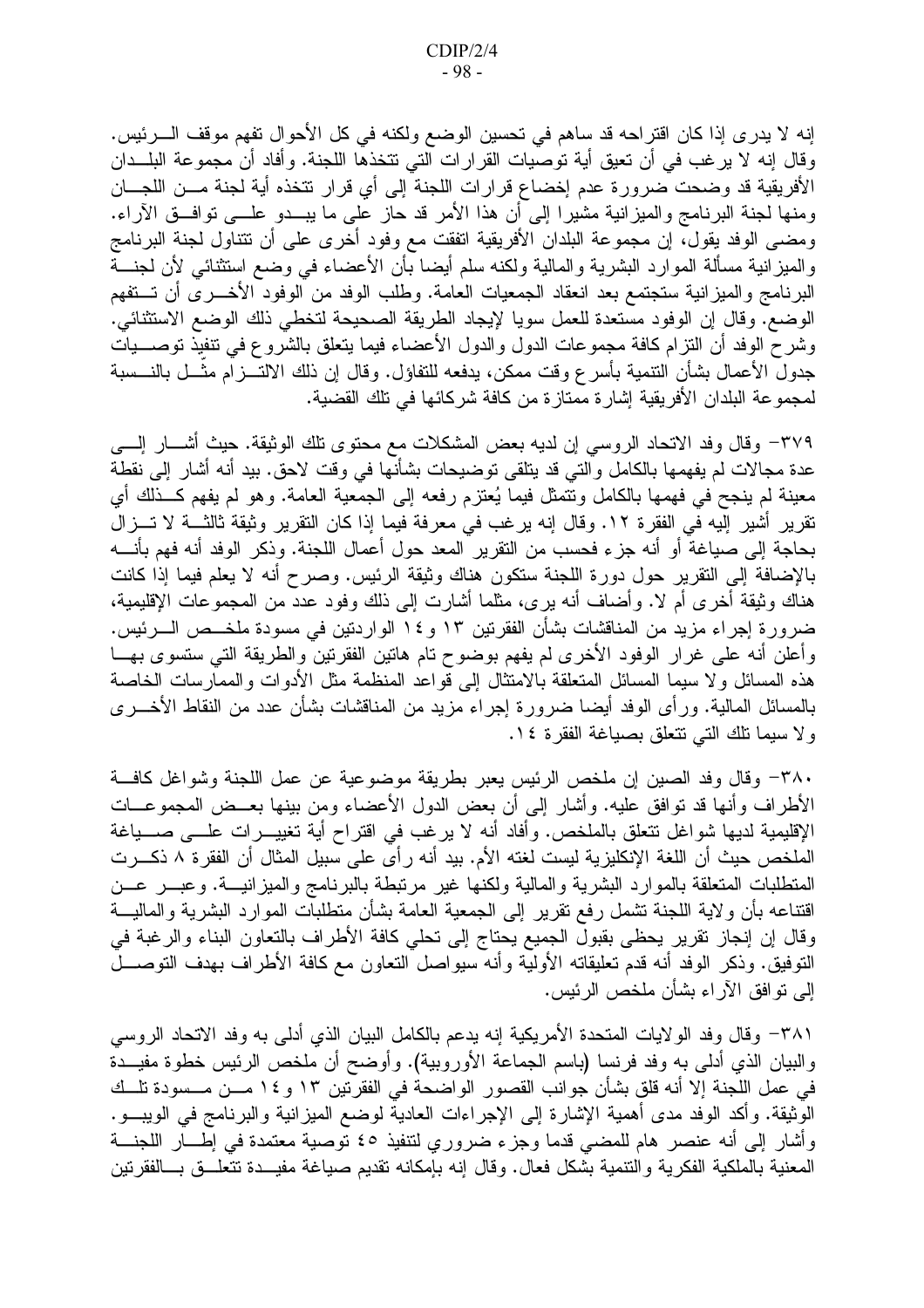المذكورتين للتعبير عن المناقشات التي أجرتها الوفود حول نلك المسائل. وعبر الوفد عن رغبته فسي الحصول على مزيد من الوقت حتى يقدم نلك الصياغة والتعليقات إلى الوفود على أساس توافق الآراء.

٣٨٢– واقترح وفد الولايات المتحدة الأمريكية الصياغة التالية استجابة لطلب السرئيس: "مسن أجسل ضمان التنفيذ الفعال للأنشطة المقترحة لتنفيذ التوصية التي اعتمدتها الجمعية العامة ســـنة ٢٠٠٧ فـــي أقرب وقت ممكن، وتمشيا مع إجراءات الويبو العادية لوضع الميزانية والبرنامج، تحث اللجنة المعنية بالملكية الفكرية والنتمية الجمعية العامة على اعتماد الأنشطة الموصبي بها وبرنامج العمـــل المقتـــرح الوارد في مرفقات هذا النقرير على أن يخضع للتدقيق من قبل لجنة البرنامج والميزانية وتحث اللجنــــة هيئات الويبو الأخرى المعنية على مواصلة عملها لنتفيذ نلك النوصيات بشكل فعال."

٣٨٣- وعبَّر وفد البرازيل عن رغبته في نقديم ردود فعل أولية على الملخص المقتـــرح. وقـــال إن المسألة الأولى نتعلق بالولاية التي أسندت للجنة. وبين أنه فهم من قرار الجمعية العامــــة الــــذي أنـــشأ اللجنة بأنه يوجد عنصر إضافي واحد على الأقل يعد أساسيا في نعريف ولاية اللجنة المعنية بالملكيـــة الفكرية والتتمية وهو البند (و) من الفقرة 0 في الوثيقة A/43/13 Rev. وذكر البند بالأساس أن اللجنة سترفع تقاريرها وتقدم توصياتها إلى الجمعية على أساس سنوى. وقال إنه يود إدراج هذا البنــد فـــي ملخص الرئيس لأنه يكتسى أهمية بالنسبة لما سيرد في الأخير . وفيما يتعلق بمركز نائب المدير العسام السيد فرانسيس غوري، في الفقرة ٧، وتوخيا للدقة، التي تبدو في غاية الأهمية في سياق عمل اللجنة، طلب الوفد أن يتبع التقرير الصياغة المستخدمة في الفقرة ٨٢ من تقريـــر لجنـــة التنــسيق، الوثيقـــة WO/CC/58/4. وقال إنه يعتقد أن التقرير المذكور قد اعتمد في ٢٨ يونيه/حزير ان. وقال إن التقريـــر تحدث عن السيد فرانسيس غوري بوصفه تم ترشيحه من قبل لجنة التنسيق لمنسصب المسدير العسام للويبو . وعبر عن اعتقاده بأن المصطلح المستخدم هو المصطلح الصحيح الذي يجب استخدامه. وطلب الوفد من الرئيس أن يدعو المستشار القانوني لمساعدة اللجنة إذا ما كان هناك شك بشأن تلك النقطـــة. وعبر فيما يتعلق بالفقرة ١٠ عن قلقه إزاء الشرط المرتبط بتنفيذ الأنشطة المتعلقة بقائمـــة التوصـــيات المعتمدة الستة والعشرين وما يتبعها الواردة في المرفق الثاني من الوثيقة المذكورة. وقال إن المعنسي الشرطي نابع من الكلمة "على إثر" في الجملة "فورًا على إثر تخصيص المـوارد البــشرية والماليـــة المطلوبة للتنفيذ". ورأى أنه من غير الضروري تخصيص الموارد البشرية والمالية المطلوبة من أجـــل تنفيذ تلك الأنشطة. وأعرب على رغبته في حذف ذلك الشرط. ولفت النظر إلـــي إمكانيـــة اســـتخدام صياغة أخرى أو تعبير أخر أو استخدام كلمة "فورا" بكل بساطة. ومضىي يقول إنه فيما يتعلق بالموارد المالية الإضافية، فإن الأعضاء يناقشون تلك المسألة في كل الأحوال في إطار الفقرة ١٤. وأفـــاد أنــــه غير متأكد فيما إذا كان يتعين على اللجنة تناول نلك المسألة. وشدد على أنه لن يـــدعم الإبقـــاء علــــي مفهوم يفيد بأن اللجنة لن نقوم بالنتفيذ إلا "على إثر" حصولها رسميا على الموارد البـــشرية والماليـــة المطلوبة. وأشار الوفد إلى الفقرة ١٢ التي ورد فيها أن اللجنة المعنية بالملكية الفكرية والتتمية قررت إرسال نقرير إلى الجمعية العامة يحتوي على معلومات من الواقع حول السدورات. وقسال إن اللجنسة بإمكانها القول في الفقرة ١٣ بالإضافة إلى ذلك، إن اللجنة المعنية بالملكية الفكريــــة والتتميـــة ســـتقدم معلومات للجمعية العامة. وأشار الوفد إلى أن الوثيقة نؤكد كثيرًا على مسألة نزويــد اللجنـــة المعنيـــة بالملكية الفكرية والتتمية الجمعية العامة بالمعلومات. واستدرك قائلا إنه من الواضح أن الولاية التـــي أسندتها الجمعية العامة للجنة المذكورة نتعلق في واقع الأمر برفع توصيات وبالنسالي فإنسه رأى أنسه ينبغي على الوثيقة أن نشير بوضوح إلى النوصيات التي سترفعها اللجنة إلى الجمعية العامة. وبيّن أنه لا يجب على اللجنة المعنية بالملكية الفكرية والنتمية النماس موافقة الجمعية العامة. وعبر الوفــد عــن اعتقاده بأن هذه الطريقة ليست الطريقة الطبيعية التي تخاطب بها لجان الويبو الجمعية العامــــة. ورأى أن الشكل الطبيعي هو أن نرفع اللجان نوصياتها. وبالنالي رأى الوفد أنه إذا كانـــت اللجنـــة المعنيـــة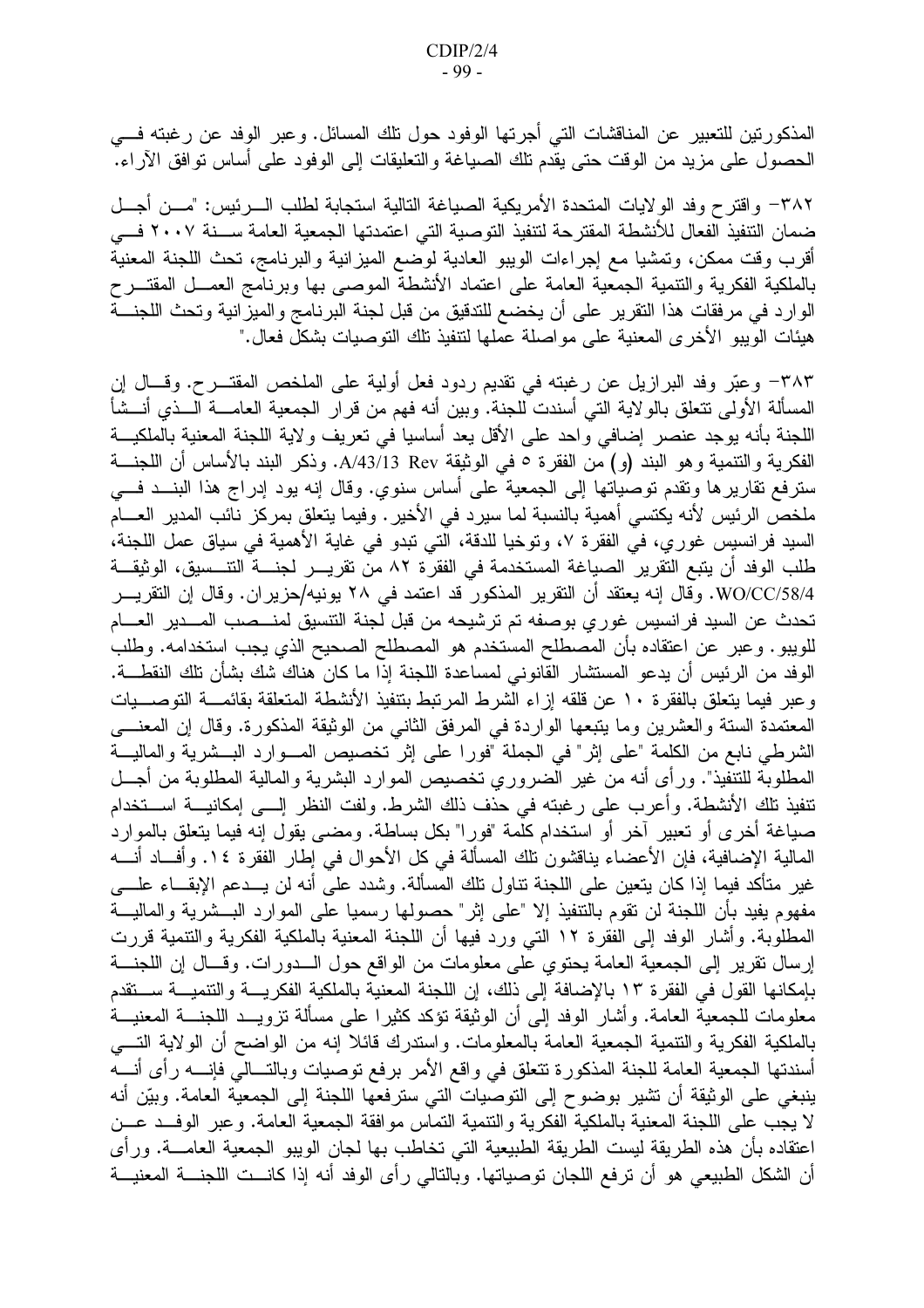بالملكية الفكرية والتنمية ترغب في رفع توصية مهمة فعليها أن نطرحها بوضوح بهذا الأسلوب. وقال فيما يتعلق بالمتطلبات الإضافية من الموارد البشرية والمالية المطلوبسة، إنسه يفسضل خلاف الوفـد الأرجنتين، عدم الربط بين برنامج العمل والموارد المالية الإضافية وقائمة التوصيات الست والعشرين لأن قرار الجمعية العامة لا يميز بينها. وذكر أن برنامج العمل طرح بشكل عام. وأضاف أنه برنــــامج عمل مخصص للتوصيات المعتمدة أي لكافة التوصيات الخمسة والأربعين. وقال إن وفــد الولايـــات المتحدة الأمريكية لم يقرأ النص ولكنه رأى بصفة عامة أنه بإمكانه أن يصل إلى حد الموافقـــة علــــى توصية اللجنة المعنية بالملكية الفكرية والتتمية الجمعية باعتماد الأنشطة المقترحة في المرفق. وفيمـــا يتعلق بمسألة فيما إذا كان يجب على تلك النوصية أن تكون متسقة مـــع الإجـــراءات العاديــــة للجنــــة البرنامج والميزانية، عبر عن اعتقاده بأن هذه المسألة نقدرها الجمعية العامة بنفسها. ومضـى يقول إن اللجنة المعنية بالملكية الفكرية والنتمية من وجهة نظره سترفع توصياتها إلى الجمعية العامة. واسترسل قائلا إنه يرى أن الموارد المالية الإضافية ضرورية. ولفت النظر إلى أنه في حال أدركــت الجمعيـــة العامة أن لهذه التوصيات عواقب مالية يتعين على لجنة البرنامج والميزانية النظر فيها، فإنسه ينبغي إثار ة تلك المسألة في إطار الجمعية العامة وليس في إطار اللجنة المعنية بالملكية الفكريــــة والتنميـــة. وأضاف أن كافة قرارات الجمعية العامة النبي لها عواقب مالية انجهت بشكل أو آخر إلىي إحالتها إلــــي لجنة البرنامج والميز انية. وقال إن لجنة البرنامج والميز انية لا ينتظر منها التدقيق في الأنـــشطة بحـــد ذاتها لأن ولايتها مقيدة بالعواقب المالية للأنشطة. وبيّن الوفد أن الندقيق فسي الأنـــشطة فيمـــا يتعلـــق بتوقيتها ونتفيذها وصلاحيتها من اختصاص اللجنة المعنية بالملكيـــة الفكريـــة والتنميـــة ولـــيس مـــن اختصاص لجنة البرنامج والميزانية. وأفاد أن هذه النقطة قد طرحت بوضوح في قرار الجمعية العامة حيث ذكر أن إحدى وظائف تلك الهيئة هي مراقبة تنفيذ التوصيات المعتمدة وتقييمه ومناقشته. وقال إن الأنشطة التي كانت محل نقاش فيما بين الوفود أشارت إلى طرق نتفيذ التوصيات المعتمــدة. وخلــص إلى أن مهمة المر اقبة من اختصاص اللجنة المعنية بالملكية الفكرية والتنمية ولسيس لجنسة البرنسامج والميز انية. ورأى أن على لجنة البرنامج والميز انية أن نتظر في القضايا المتعلقة بالتمويل والمحاســبة وتقديم الاعتمادات المناسبة من الميزانية بحسب الحاجة. وقال الوفد إن تعليقه الأخير يخــص إشـــار ة وردت في اقتراح الولايات المتحدة الأمريكية بمواصلة الهيئات الأخرى أعمالها من أجل تتفيذ الأنشطة بفعالية. ونظرًا لكون هذه الأنشطة جديدة، تساءل وفد البرازيل حول كيفية مواصلة تلك الهيئات عملها من أجل تتفيذ فعال لأنشطة اعتمدتها الدول الأعضاء قبل ذلك بقليل في إطار اللجنة المعنيـــة بالملكيـــة الفكرية والتنمية ولم تظهر من قبل. وقال إنه لا يستطيع تأييد الفكرة القائلة بأن كافة الأنشطة الـــواردة في المرفق قد شرعت لجان الويبو الأخرى في تنفيذها وهذا ما يوحي به نص وفد الولايات المتحـــدة. ورأى الوفد أن على الويبو الشروع في تنفيذ تلك الأنشطة. وأفاد أن ذلــك هـــو الـــسبب الـــذي دفـــع بالأعضاء لرفع توصية إلى الجمعية العامة لاعتمادها. ومضىي يقول إنه لو كان يجري تتفيــذها، فـــإن اللجنة المعنية بالملكية الفكرية والنتمية لن تحتاج إلى رفع نوصية بشأنها إلى الجمعيـــة العامـــة ولـــن تخصص موارد مالية إضافية لهذا الأمر . ورأى الوفد أن على الويبو الشروع في تنفيذ الأنـــشطة فـــي أسرع وقت ممكن بحسب نوجيهات الجمعية العامة وبالاعتماد على الموارد الإضافية التي نقدمها لجنة البرنامج والميزانية عند الضرورة.

٣٨٤– وسأل وفد الجزائر هل اقترح وفد الولايات الأمريكية تعديل الفقرة ١٤ أو إدراج فقرة جديــدة كاملة. وقال إنه في هذه الحالة يودّ معرفة موقع الفقرة الجديدة.

٣٨٥– وقال وفد سويسرا إنه ينضم إلى وفد فرنسا للتعبير عن خيبة أمله بشأن محتوى ملخص الرئيس حيث أنه لم يستجب لتطلعاته. وأفادٌ أنه يشاطر المشاغل التي عبر عنها الاتحاد الأوروبـــي والاتحـــاد الروسي والولايات المتحدة الأمريكية فيما يتعلق بإدراج جملة بشأن انباع الإجـــراءات العاديــــة النــــي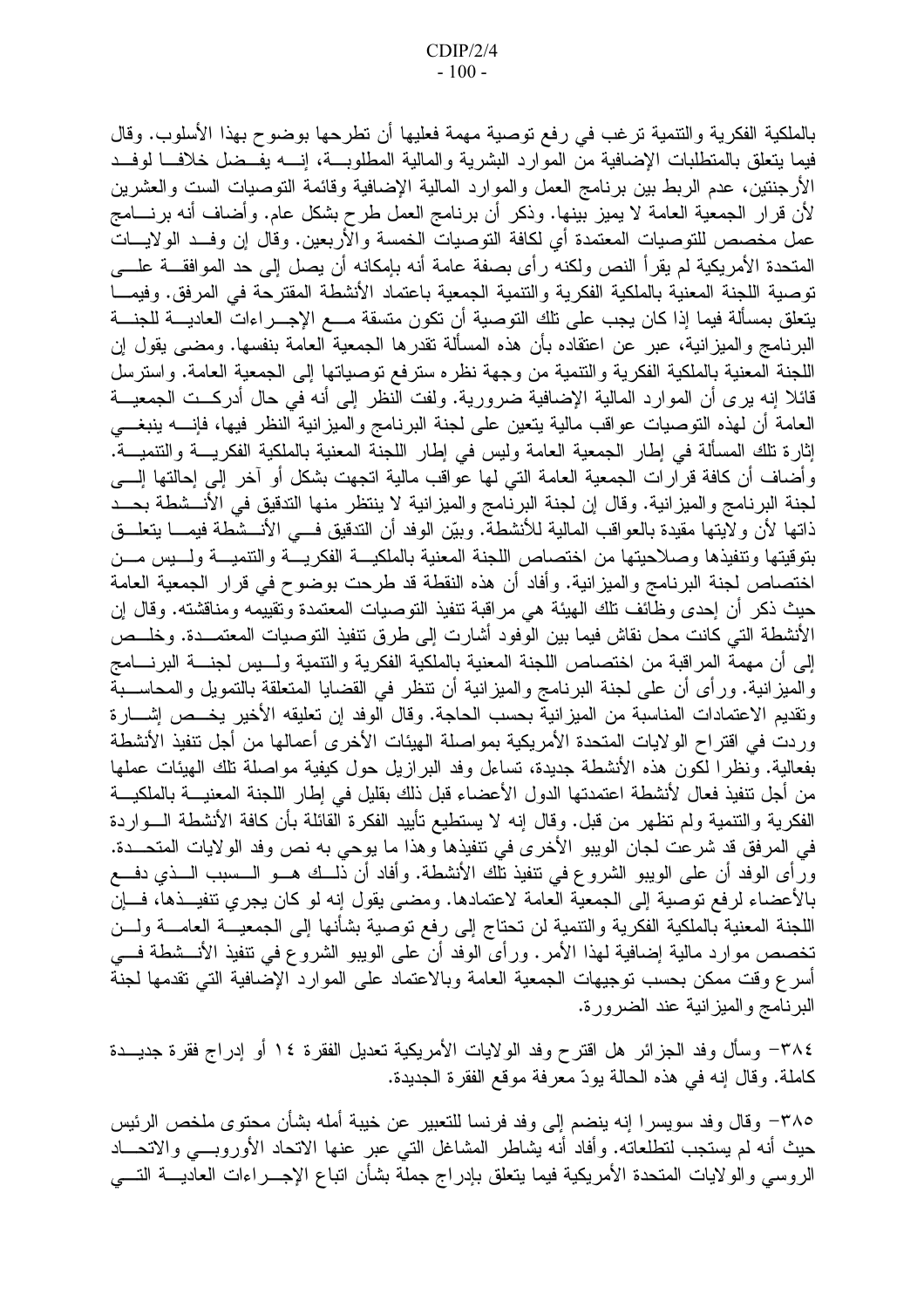تتيحها الويبو فيما يتعلق بالميزانية. وشدد على أهمية مسألة إدراج مثل تلك الجملة بالنسسبة لسويسسرا والمجموعة باء حيث أن الويبو ستشهد سنة استثنائية. وأشار الوفد إلى أنها المرة الأولى التي تقدم فيها اللجنة المعنية بالملكية الفكرية والنتمية نقريرها إلى الجمعية العامة. وأضاف أن اللجنة المعنية بالملكية الفكرية والتنمية هي اللجنة الوحيدة التي أرسلت نقريرها إلى الجمعية العامة وضمنته الميزانية. وخلص إلى أنه ينبغي على اللجنة المذكورة أن توضح في توصياتها المرفوعة إلى الجمعية العامة أن الميزانية النبي أرسلتها تحتوي على أرقام تأشيرية فحسب وهي أرقام خاضعة للمراجعة من قبل الجمعية العامــــة ولجنة البرنامج والميزانية. ورأى الوفد أنه عمل بشكل بناء في إطار توجيهات الرئيس على محتـــوى خطة العمل. وقال إنه مستعد لإرسال خطة العمل المذكورة إلى الجمعية العامة لاعتمادها. وفيما يتعلق بالفقرة ١٣، قال إن الوفد يود أن يذكر دور لجنة البرنامج والميزانية في إطار القواعد العادية المطبقة في الويبو على المسائل المتعلقة بالميزانية. وقال إن الاقتراح الذي تقدم به وفــد الولايـــات المتحـــدة الأمريكية أثار قلقه. وأضاف أنه مستعد للحديث عن صياغة مثل هذا الاقتـــراح لأنــــه رأى أن وفـــد البرازيل على حق إذ ينبغي للجنة البرنامج والميزانية النظر فقط في العواقــب الماليـــة ولـــيس فـــي المحتوى. وذكر أن المسألة محسومة فيما يخص الشواغل التي ذكرها وفد البرازيل والمتعلقة بالجملـــة الأخيرة التـي يـجب أن نشير إلـي بدء العمل عوض الإشارة إلـي مواصلة العمل. وفيما يتعلـــق بــــالفقرة ٤ ١، قال الوفد إنه في حال أشارت اللجنة المعنية بالملكية الفكرية والنتمية إلى المسوارد الإضسافية أو تخصيص الجمعية العامة للموارد، فإنه يجب التوضيح بأن ذلك يتم وفقا للقواعد العاديـــة التـــي تـــنظم برنامج الويبو وميزانيتها. وقال إنه لا يرى أي بأس في ذكر ذلك. وأفاد أن الأعضاء متفقـــون علــــي انتهاج اللجنة المعنية بالملكية الفكرية والنتمية إجراءات الويبو العادية. وفيما يتعلق بالفقرة ١٢، حيــث أشار نقرير الرئيس إلى مشروع نقرير آخر يجب إرساله إلى الجمعية العامة، تساءل الوفد فيما إذا كان يقصد من ذلك أن الرئيس اعتزم إرسال وثيقة أخرى إلى الجمعية العامة. وسأل الوفد عن محتوى ذلك النقرير إذا كان الأمر كذلك. وبين أنه إذا كان الرئيس يعتزم صياغة نقرير آخر للجنة فعليه أن يقـــوم بذلك بالنشاور مع الدول الأعضاء. ولفت الوفد النظر إلى مسألة أخرى أثارها وفد البرازيـــل نتعلـــق بالجملة الثانية من الفقرة ١٠ حيث يذكر أن اللجنة المعنية بالملكية الفكرية والنتمية ستطلب أيضا مــن الأمانة أن نبادر إلى نتفيذ الأنشطة المتعلقة بقائمة التوصيات المعتمدة الستة والعشرين والسواردة فسي المرفق الثانـي من الوثيقة مباشرة بعد تخصيص الموارد البشرية والمالية المطلوبة لعملية التنفيذ. وقال إنه لا يذكر أن اللجنة المعنية بالملكية الفكرية والتنمية قد طلبت ذلك من الأمانة. وأضاف أنه لا يفهــم كيف يمكن أن ترتبط تلك الجملة بما ورد في الفقرتين ١٣ و ١٤. وعبر الوفد أيضا عن قلقه إزاء كلمة "فورا" لأنه ما دامت هناك حاجة إلى تخصيص الموارد البشرية والمالية، فإن على الأعـــضاء النوجــــه إلى لجنة البر نامج و الميز انية. وفيما يتعلق بالفقر ة ٨، قال الوفد إن اللجنة كمـــا ذكــر وافقــت علـــى منطلبات الموارد البشرية والمالية الجديدة. ولكنه رأى من وجهة نظره بأن ذلـــك لــــيس دور اللـجنــــة المعنية بالملكية الفكرية والتنمية. ومضيى يقول إن اللجنة لم نوافق علـــي منطلبـــات المــــوارد الماليـــة والبشرية موضوع الطلب. وبين أنها ببساطة أحاطت علما بالأرقام التي قدمتها الأمانة. ومضىي يقــول إن الأعضاء ناقشوا تلك الأرقام وسيرسلونها إلى الجمعية العامة بوصفها ميزانية مؤقتة وأضاف بـــأن اللجنة لم توافق على مثل تلك الميز انية. وقال الوفد إن اللجنة ليس لديها تفـــويض للموافقـــة علــــي أي ميز انية لأن ذلك من اختصاص الجمعية العامة. وختم الوفد تعليقاته قائلا إنه يود أن تضاف جمل بعــد الْفَقَرَة ٧. وبَيِّن أن الأمانة قد شرحت في بداية الأسبوع إلى الوفود دور لجنــــة البرنــــامج والميزانيـــة والجمعية العامة. ونطلع الوفد إلى نضمين ذلك النقرير بيان الأمانة بعد الفقـــرة ٧. وقـــال إن البيـــان سيظهر في التقرير المعد عن الاجتماع وبالتالي فإنه يرغب في التركيز عليه في ذلك التقريـــر حتــــي يتضح بأن اللجنة كانت تعمل على مر الأسبو ع مستخدمة تلك المعلومات كأساس تنطلق منه.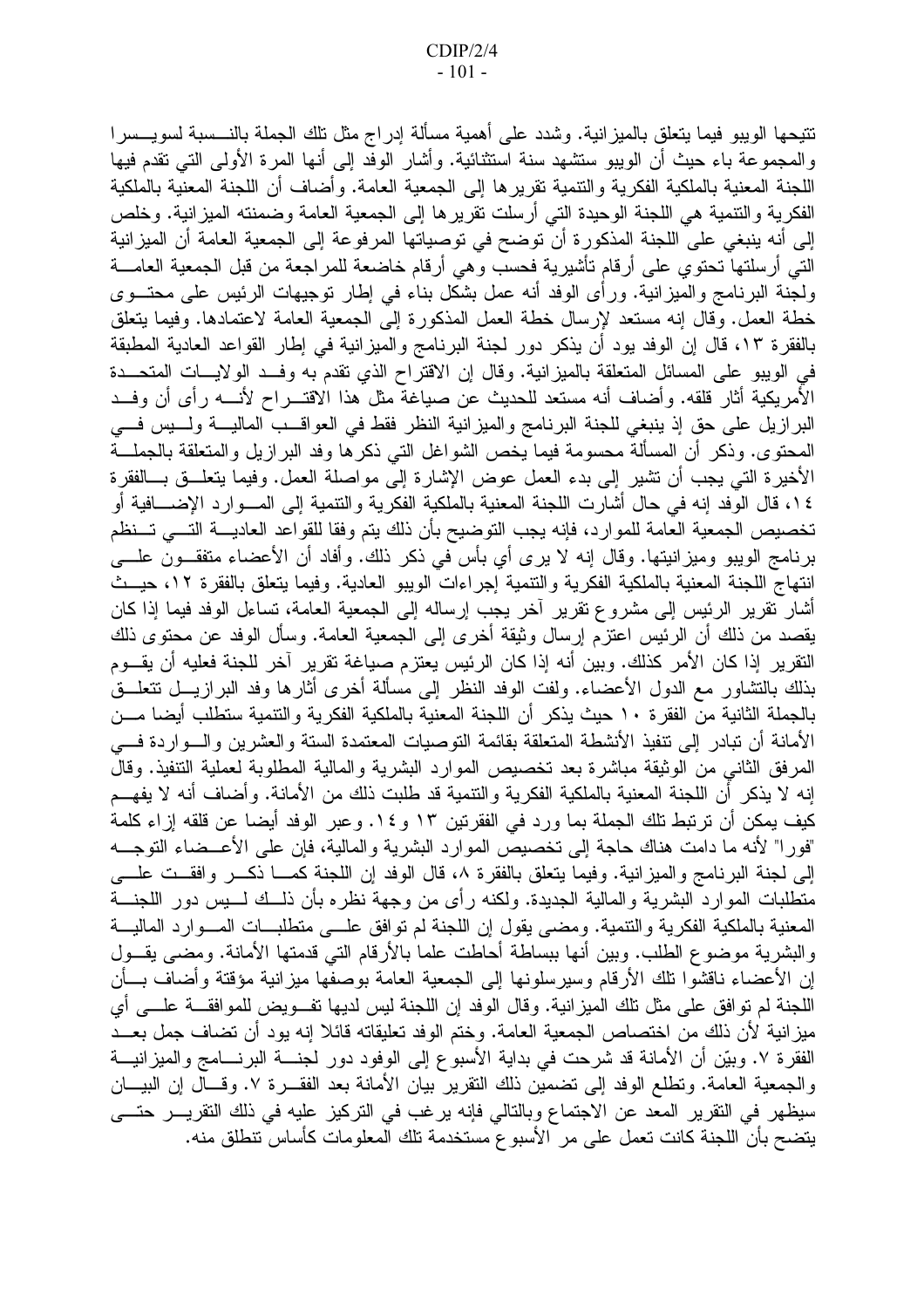٣٨٦– وقال الرئيس إنه فهم مما سمع أنه توجد بعض القضايا التي يتعين تسويتها ولكنه راض لعـــدم وجود مشكلات كبيرة. ورأى أن على اللجنة أن تجد فرصة لحسم هذه الاختلافات. وقـــال إن بعـــض المسائل شديدة الوضوح والبساطة مثل التساؤل حول ضرورة إدراج اللجنة إشارة إلىي لجنة البرنسامج والميز انية. وقال الرئيس إن اللجنة إن فعلت ذلك فإن أصعب قضية ستحتاج إلـــي معالجتهـــا ســـتتعلق باللغة التي يجب استخدامها. وفيما يخص الفقرة ١١، أوضح الرئيس أن التقرير المذكور في الفقرة هو مسودة نقرير الدورة الثانية للجنة المعنية بالملكية الفكرية والنتمية وهو النقرير العـــادي الـــذي تعـــده الأمانة أحيانا في وقت لاحق ثم تعممه. وأشار إلى أن النقرير الحاسم وارد في البنــد ١٢. وقــال إن التقرير المذكور في الفقرة ١٢ مختلف عن تقرير الفقرة ١١. وبيّن أن تقرير الفقرة ١٢ هـــو التقريـــر الذي سيرسل بالفعل إلى الجمعية العامة. وأضاف أن نلك الوثيقة ستحتوي على معلومات مـــن الواقــــع ونقريرًا عما اتفق عليه الأعضاء في ذلك الاجتماع لإرسالها إلى الجمعية العامة في شــكل توصـــيات اعتمادا على ملخص الرئيس. وأفاد أن الأعضاء بحاجة إلى إيجاد فرصة لتحسين الصياغة فضلا عـــن النقاط الواردة في الفقرات ١٢ و١٣ و ١٤ حيث أنه إذا ما جرى تحسينها أثناء المناقشات اللاحقة فإنها ستكون جزءا من النقرير الذي سيرسل إلى الجمعية العامة. وأعرب الرئيس عن أمله أن تكون مداخلته قد أوضحت جزءا من المسائل. وقال إنه سيجتمع مع منسقي المجموعات الإقليميـــة بالإضــــافة إلــــى عضوين أو ثلاثة بهدف محاولة التوصل إلى قرار بشأن الجزء الأصعب والمتمثل حسب نظـــره فــــى الإشارة إلى لجنة البرنامج والميزانية.

٣٨٧– وقال وفد النرويج إن أهم مسألة هي أن توضَّح في الوثيقة ضرورة اتباع الممارسات المؤسسية العادية في الويبو عند تخصيص الاعتمادات في الميز انية لتنفيذ توصيات اللجنة المعنية بالملكية الفكرية والنتمية سواء وردت إشارة إلىي لجنة البرنامج والميزانية أو لم نرد. وقال إنه فهم بأن الممارسة العادية تتمثَّل في أن يمر أي اعتماد للميزانية عبر اللجنة المذكورة وطلب بتوضيح ذلك لتجنب أي سوء فهـــم في مرحلة لاحقة.

٣٨٨- وقال وفد فرنسا إنه بالرغم من النوضيح المقدم فيما يخص النقرير المذكور فسي الفقـــرة ١٢، فإنه من الممم أيضا، ولربما في المستقبل، توخي الدقة عند الإشارة إلى محتوى التقرير . وذكر بأن هذا الأمر ضروري للتأكد من أن الأعضاء لن يضيعوا الوقت في المناقشات التي لا طائل مـــن ورائهـــا. واستطرد قائلًا إنه لا يريد أن ينسى الإشارة إلى موضوع مهم ولكنه يود في الآن ذاته المضيي قدما.

٣٨٩– وقال الرئيس أنه يود حاليا استكمال التوصية ١٢ وطلب من الأعضاء مواصلة مناقشاتهم بشأن ذلك البند.

النظر في التوصية رقم ١٢ في قائمة التوصيات التسع عشرة (تابع)

٣٩٠– قال وفد إندونيسيا إنه بحاجة إلى بعض التوضيحات بشأن التوصية رقــم ١٢ التـــى يعتبر هـــا توصية هامة للغاية. وذكر أن المناقشات السابقة أشارت إلى بعض المبادئ التي يجب تطبيقها في إطار نتفيذ الأنشطة الواردة تحت نلك التوصية. وأفاد، على غرار الرئيس، أن المبادئ تنص على أن نكــون الأنشطة موجهة نحو التنمية وشفافة وقائمة على الطلب. وقال إن وفودا أخرى ذكرت مبــدأ التـــوازن والخبرة السديدة والحياد والانتفاع بمواطن المرونة. وسأل الوفد إذا كان بإمكان الــــرئيس أو الأمانــــة توضيح كيف يمكن إدراج هذه المبادئ وكيف يمكن تطبيقها على مختلف الأنشطة. وأشار إلـــي مثـــال التوصية رقم ١٥ من الفئة باء حيث أن تنفيذها يجب أن يكون شاملا يراعي مستويات التتمية المختلفة وينظر في إقامة توازن بين التكاليف والمنافع. ورأى الوفد أن نتفيذ التوصية سيشمل كافـــة المبــــادئ. ويطلب الوفد بالنالي توضيحا عن كيفية تطبيق هذه المبادئ في إطار كل نشاط.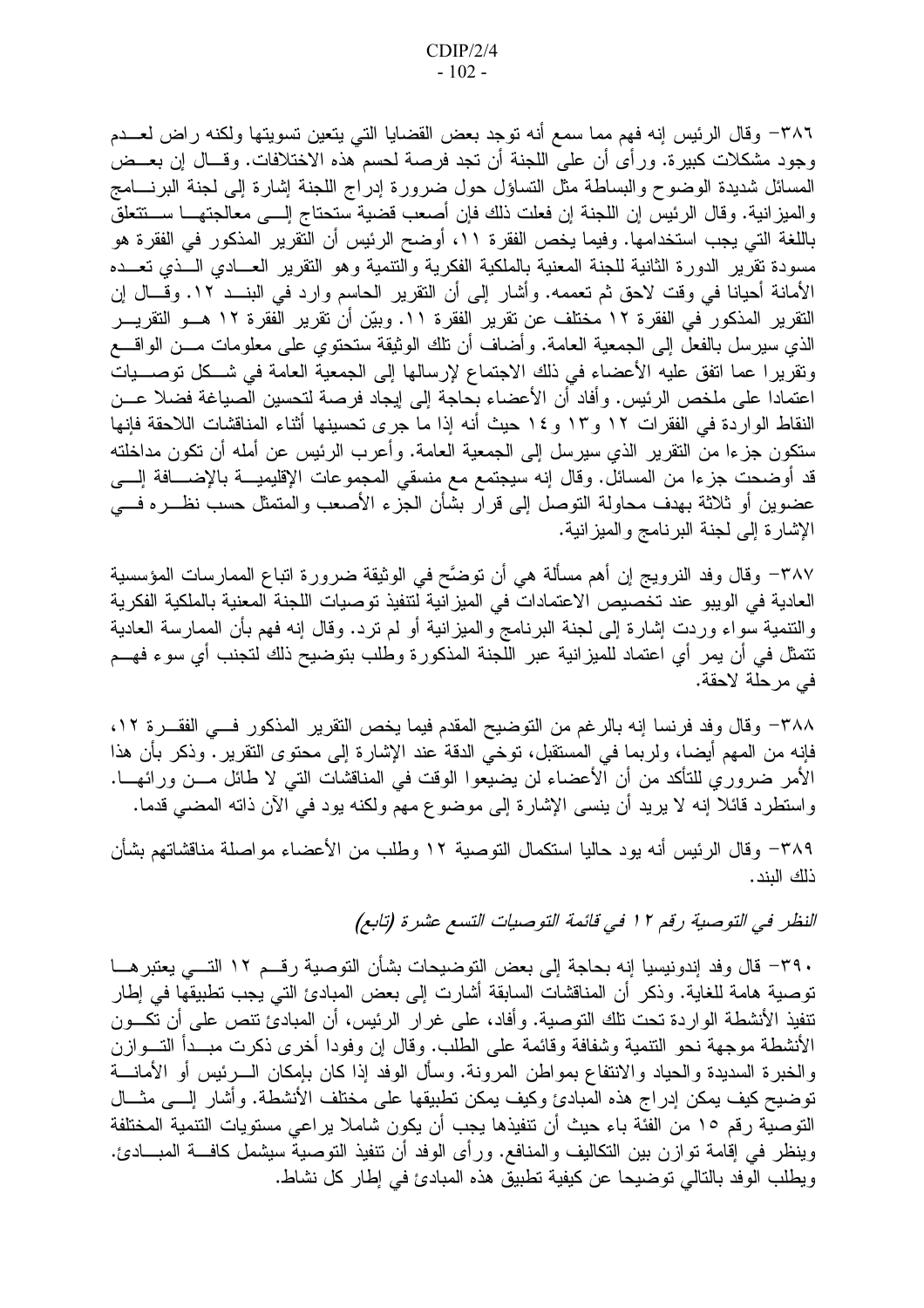٣٩١– وشرح الرئيس بأن التوضيح الوحيد الذي يستطيع تقديمه يقوم على ما جـــاء فـــي المناقـــشات السابقة. ورأى أن الأعضاء قبلوا بأن المبادئ الواردة في النوصيات المعتمدة واضحة. وأشـــار إلــــي إحدى المداخلات التي ذكرت بأن اللجنة عندما تحدثت عن المبادئ فإنه يتعين عليهــــا أن لا تحــــددها. وقال إن اللجنة قد تتفق في معرض المناقشات المقبلة بأن هذه المسألة هامة أو أنها فكرة هامــــة يجـــب القبول بها بوصفها مبدأ من المبادئ وأنه يجب الانتفاع بها بطريقة ما وأضاف أن المبـــادئ المتاحـــة للوفود في هذه المرحلة هي تلك المبادئ الواردة في وثيقة التوصيات المعتمدة.

٣٩٢– وسأل وفد إندونيسيا فيما إذا كانت المبادئ الأساسية هي أن نكون الأنشطة موجهة نحو النتمية وشفافة وقائمة على الطلب عند نتفيذها.

٣٩٣ – وقال الرئيس إن تلك المبادئ قد تكون بعضا منها حيث أن مجموعة "أصدقاء التنمية" قد بينـــت بأنها ليست المبادئ الوحيدة وأشارت إلى النوصيات المعتمدة الأخرى. وصرح بأنــــه لا يمكنــــه إلا أن يفترض بأنه إذا كانت المبادئ الواردة في التوصيات المعتمدة الأخرى وجيهة، فإنها ستكون مقبولـــة. وخلص إلى أن الأمر لا يقتصر على اعتبار ات التنمية.

٣٩٤– واعتبر وفد البرازيل الفقرة الثالثة من الأنشطة المقترحة فقرة رئيسية وطلب بأن تبقـــي علــــي حالها. وقال إن هدفه يتمثل في محاولة ضمان إتاحة الويبو المساعدة التقنية غير التقليديــــة أو الجديـــدة لفائدة البلدان النامية والبلدان الأقل نموا مع التركيز على النوع الجديد من المساعدة التقنية وهو مواطن المرونة والاستثناءات والنقييدات. وقال إنه لا يرغب بالنالمي في إدراج إشارة إلى الحقوق والالتزامات التـي يدرك بأنـها جزء من المساعدة النقنية النقليدية وهو يعتبر أيضـا أن إدراج إذكاء الوعـي بشأن نلــك العنَّاصر الجديدة من المساعدة التقنية أمر مهم. وقال إن ذلك هو السبب الذي يجعله يعتقدٌ في ضرورة المحافظة على الفقرة المذكورة كما هي وأنها نتاسب التوصية رقم ١٢ لأن المــساعدة القانونيـــة هـــي إحدى جو انب أو أبعاد المساعدة التقنية.

٣٩٥– وأيد وفد جنوب أفريقيا الاقتراح الذي نقدم به وفد أستراليا في الفقرة ٣ فيمـــا يتعلـــق بتكـــوين الكفاءات ودراسات وقع العمل. وعبر عن رغبته في تضمين الفقرة المذكورة، في الجزء الذي يتنـــاول تشجيع الاختراعات الصغيرة والإضافية، وإن كانت نبدو واضحة للبعض، جملة نشير إلى نظام نماذج المنفعة من شأنها أن تجعل الفقرة أكثر وضوحا حسب رأيه. وشدد الوفد على أن الفقرة، كما هي عليه، غامضة شيئا ما وأن النركيز على نظام نماذج المنفعة من شأنه أن يوضح المسألة.

٣٩٦– وأشار وفد الولايات المتحدة الأمريكية إلى مسألتين. وتتعلق المسألة الأولى بالموضع حيث أن النوصية رقم ١٣ نتاولت موضوع المساعدة القانونية وموضوع المساعدة القانونيـــة بـــشأن مـــواطن المرونة وبالتالي رأى أنه من الأنسب وضع نلك الفقرة في التوصية المذكورة. وقال إن وفد الأرجنتين محق في الإشارة إلى أن المساعدة القانونية من ذلك النمط تعد مساعدة تقنية وهـــو الموضــــو ع الـــذي تناولته التوصية ١٢ وبين أن فكرة إدراج تلك الفقرة تحت التوصية رقم ١٣ كان الغرض منها تفـــادي الازدواجية ووضعها في المكان الأنسب وإن كان الوفد يتحلى بالمرونة في هذا الصدد. وقال إنسه إذا كانت هناك ضرورة لاستعمال الفقرة في كلي الموضعين فإن "الصياغة لن تكون جميلة" ولكنها ستكون مقبولة لديه. وأشار إلى أن النقطة الثانية تتعلق بتوازن الفقرة حيث يتضح أن المساعدة القانونية بـــشأن الانتفاع بمواطن المرونة أو بشأن مواطن المرونة في العموم نتعلق بالحقوق والالتزامات. وأفـــاد أنــــه ليس لديها أية قيمة في حد ذاتها في غياب ذلك العنصر . وخلص إلى ضرورة إشارة الفقرة إلى الحقوق والالنز امات ومواطن المرونة حتى نقرأ بشكل صحيح ونتسم بالنوازن.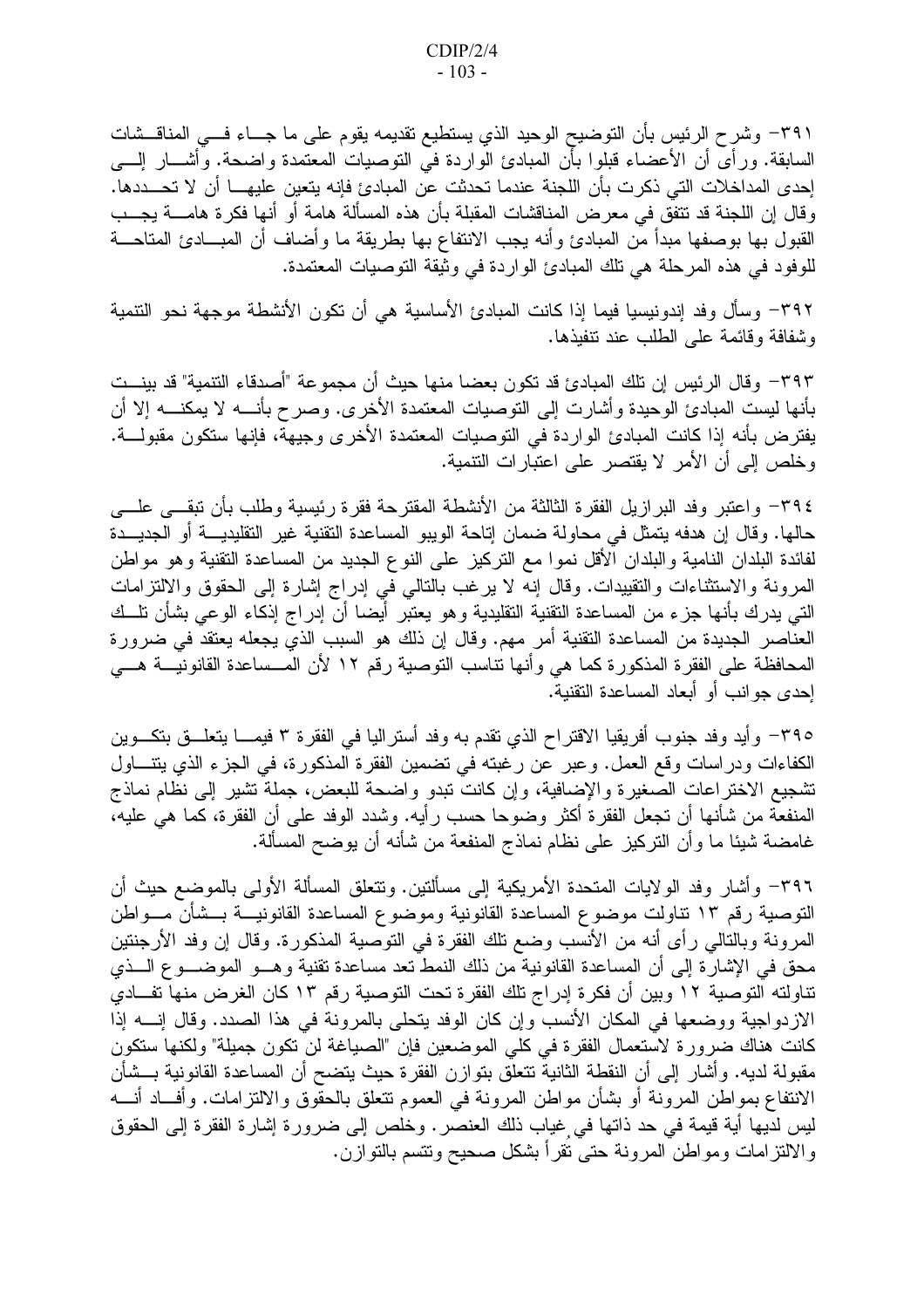٣٩٧– وأعرب وفد فرنسا عن رغبته في الإشارة إلى أن الفقرة بالفعل تشير إلى الأنشطة القانونيـــة، الأنشطة التي يمكن إحالتها إلى توصيات أخرى عديدة واستطرد قائلا إن الأمر المهم هـــو أن تعــــرف الوفود الجهات المسؤولة وما نقوم به من أعمال وأن يتم تجنب الازدواجية والتشابك. ونبه الوفد إلــــي أنه يحرص على عدم ذكر اللجنة الشيء ذاته في موقعين مختلفين وقال إنه متأكــد مـــن أن الأمانــــة ستتمكن من نقديم معلومات واضحة حول نلك النقطة. ورأى الوفد فيما يتعلق بـــالمحتوى وبـــالأخص مسألة المرونة وإقامة توازن مناسب على مستوى الصياغة، ضرورة اتباع مـــنهج عملـــي. وقـــال إن المرونة لا نكون ذات دلالة إلى في سياق معين وإنه يتعين النظر إلى الصورة كاملة مـــن أجـــل فهـــم معنى المرونة في سياق خاص. وقال الوفد إنه لا يرى ضرورة مضاعفة التركيز على ذلك وإن المنهج الشامل هو المنهج المناسب وهو منهج يمكن من فهم الإطار الكامل الذي نوجد فيه مواطن المرونة.

٣٩٨– وقال وفد جامايكا إنه يفهم قلق وفد البرازيل. وبيّن أن معظم الفقرة ٣ كانــت حـــول مـــواطن المرونة حيث أنها، كما هو الشأن بالنسبة للحقوق والالتزامات، جزء لا يتجزأ مـــن اتفاقـــات الملكيـــة الفكرية وحيث أن مواطن المرونة، في إطار إدراج التنمية، تحتل جزءا كبيرا من تلك الفقرة. وذكر أن العديد من البلدان مثل جامايكا لم ندرج أحكام المرونة في تشريعاتها عند نطبيـــق اتفاقيــــات الملكيـــة الفكرية ويتعين عليها الآن اتخاذ خطوات لتصويب ذلك الخطأ. وبين أن بلاده بحاجـــة إلـــي إجـــراء تغييرات على قوانينها لتضمينها مواطن المرونة التي تعتبر جزءا لا يتجزأ من اتفاقات الملكية الفكرية. وصرح بالنتالي أنه يتفق مع وفد البرازيل بأن النركيز يقع على مـــواطن المرونــــة ولــــيس الحقـــوق والالتزامات بحد ذاتها ولا سيما أن العديد من البلدان مثل جامايكا لم تدرج أحكام المرونة في قوانينها. واستدرك قائلا إنه من الضروري التعبير عن جانب آخر كذلك لا يتمثّل فحسب في تنفيــذ الــسياسات العامة بل في وضع السياسات أيضا لأن السياسات إذا لم توضع فإنه لا يمكن تنفيــذها. ورأى بالتـــالـي ضرورة التعبير عن ذلك الجانب أيضا.

٣٩٩– وقال وفد شيلبي إنه برغب بكل بساطة في الإشارة، على غرار ما فعلت وفود أخــــرى، إلــــي الفقرة ٣ التـي ينبغـي لـها بالفعل التأكيد علـي جوانب المرونـة. وأفاد بـأن منظمـة الصـحـة الـعالميـة اعتمدت منذ بضعة أشهر استراتيجية عالمية وخطة عمل نتعلق بالصحة العامة والملكية الفكريـــة والابتكـــار . ومضى يقول إنه كلما أشارت الوفود إلى "جوانب المرونة" في إطار الملكية الفكرية، تــدعى منظمـــة الصحة العالمية لتتظيم أنشطة مشتركة مع الويبو في ذلك المجال. ولهذا السبب، ر أي الوفد ضــــرورة إبراز جوانب المرونة وعدم الاكتفاء بالإشارة إلىي الحقوق والالتزامات كلما أثيـــرت مـــسألة مــــواطن المر ونة.

٤٠٠ - وأشارت الأمانة إلى وجود عدة مقاربات مختلفة إزاء مصطلح "مواطن المرونة" وقالــت إنـــه يتعين وضع مصطلح مواطن المرونة في ذلك السياق على غرار ما ذكره وفــد فرنـــسا. وبينـــت أن المصطلح استخدم في سياقات مختلفة دون نوضيح المعنى وبالتالي فإن استخدام المصطلح في سياقات مختلفة دون نوضيح المعنى يؤدي إلى نتائج مختلفة. وذكرت أن وفد البرازيل في الدورة الأولى للجنة قد بين بوضوح أن مواطن المرونة تعني بالنسبة له الاستثناءات والتقييدات فحسب. ولفتت النظر إلــــي أن وفد الولايات المتحدة الأمريكية قد صرح سابقا أنه نوجد حقوق والنز امات ومجموعـــة ثالثــــة مـــن المؤسسات القانونية ألا وهي مواطن المرونة. وقالت إن اتفاق نريبس أشار إلى مواطن المرونــــة فــــي إطار الفترة الانتقالية وهو سياق مختلف تماما. وأضافت أن إعلان الدوحة قد أشار أيضا إلى مـــواطن المرونة في الفقرنين ٤ و ٥ وقدم أربعة أمثلة ي هذا الصدد. وقالت إن المثال الأول أشار إلى إمكانيـــة تفسير القانون الدولي وفقا لأهداف البلد وغرضه. وخلصت الأمانة إلى أن ذلك السياق مختلف تمامـــا. ور أت أن من الممكن وضع مقاربة نشمل كافة المقاربات الأخرى. وأشارت إلى أنها مقاربـــة مختلفـــة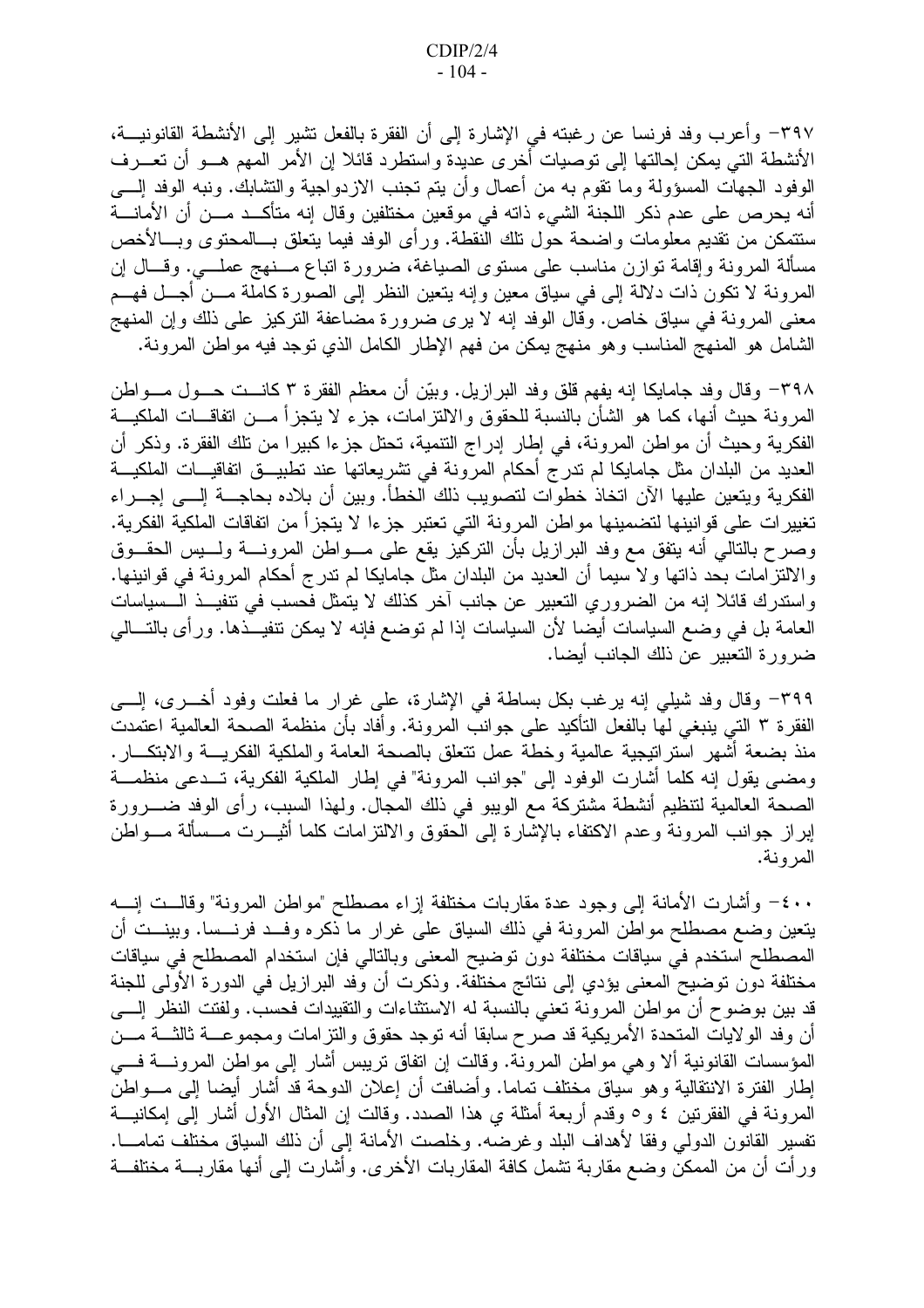ولكنها لا نتعارض مع المقاربات الأخرى وهي مقاربة نستخدمها الأمانة التي نعتبر مصطلح مـــواطن المرونة بوصفها الطريقة القصوى التي يمكن بواسطتها نرجمة النزامات اتفاق نريبس إلىي قانون وطنبي من أجل مراعاة المصـالح الوطنية والامتثال مـع ذلك لأحكام اتفاق نريبس ومبادئه. وخلصت الأمانـة إلـي أن الأمر لا يتعلق باقتراح مجموعة ثالثة من المؤسسات القانونية. وقالت إنه يتعلق فحـــسب بــــاقتراح تحديد مواطن المرونة والحقوق والالتزامات التبي قد يعتمدها واضعو القوانين على الصعيد السوطنبي. وأضافت أن تعليق وفد أستراليا صائب من حيث أن المجتمع يتيح في بعض الأحيان تجارب قانونيـــة دون معرفة وقع نلك الندابير القانونية بدقة وأشارت إلى أن انفاق نريبس يتضمن مثال النظام الخـــاص الذي يطبق علىّ النصاميم الطباعية والذي أدرجته العديد من البلدان في قوانينها ولكنها استخدمته بقلـــة نظرًا لتفطنها إلى أنه لا يفيد بالقدر الذي كانت تعتقده في البداية. ولفتت النظر إلى وجود نظم قانونيـــة أخرى يمكن استخدامها لذلك الغرض. واستدركت الأمانة مشيرة إلىي وجود نوصـــية أخـــرى نتتــــاول در اسات وقع العمل ولربما أشار وفد أستر اليا إلى هذا النمط من التدبير .

٤٠١ - واقترح الرئيس محاولة الأعضاء إيجاد حل بالنسبة للفقرة ٣. وقال إن الحقــوق والالتزامـــات مسائل أساسية في عمل الويبو ويجري النقاش بشأنها مع البلدان النامية في إطـــار بــــرامج المــــساعدة النقنية. وبيّن أن البلدان النامية نقول إن المساعدة النقنية المتصلة بمواطن المرونة هي قــضية محـــددة ترغب في معالجتها. وأضاف أنه إذا ما أدرجت مواطن المرونة والحقوق والالتزامات في تلك الفقـــرة ونركت الحرية للبلدان النامية لاختيار المساعدة التقنية التي نريدها، فإنها ستطلب المساعدة التقنية فسي مجال يتصل بمو اطن المر ونة.

٤٠٢ - وأعرب وفد الولايات المتحدة الأمريكية عن اتفاقه مع الرئيس وقال إنه فهـــم بـــأن المـــساعدة النقنية قائمة على أساس الطلب وبالنالي فإن الطلبات التي قد نزد قد نتضمن طلبـــات خاصـــــة حـــول مواطن المرونة. وقال إن النوازن مطلب نسعى إليه الدول الأعضاء النبي نرغب فـــي الـحفـــاظ علــــي المفهوم الأساسبي ومفاده أن لا قيمة لمواطن المرونة بدون الحقوق والالتزامات وهو مفهوم لا ينبع من فراغ. وأضاف الوفد أن وجهة نظر الرئيس مهمة لأن الأعضاء عندما تحدثوا عن المساعدة القانونيـــة التي من شأنها نطوير أنظمة أو تعديلها أو نطبيقها لسن قوانين حقوق الملكيـــة الفكريــــة فــــى الــــدول الأعضاء، فإن نلك الأنظمة ستنفذ وتصاغ في حدود المرونة المسموح بها في إطار النظــام الـــدولي. وقال إن التعبير عن ذلك في هذا الاجتماع يكتسى أهمية لتقديم صورة شاملة عن المناقشات الدائرة.

٤٠٣ - وقال وفد جنوب أفريقيا إنه لا يعتقد بأن الفقرة ٣ لا تتسق مع التوصية رقم ١٤.

٤٠٤ - واقترح وفد فرنسا الاحتفاظ ببداية الجملة التالية "والمساعدة القانونية حول الانتفــاع بمـــواطن المرونة المتاحة في الإطار الدولي" حيث أن الصياغة تتسم بالمرونة.

١٠٥÷ وقال وفد النرويج إنه سيطلب من الأمانة أن تشرح بطريقة موضوعية إلىي الـــدول الأعـــضاء كيفية تنفيذ الاتفاقات الدولية ومن بينها الالتزامات والاستثناءات الممكنة فيما يُحمِّلها مـــسؤولية إيجـــاد النَّوازن المناسب في إطار أنظمتها القانونية والاقتصادية الخاصة بها. وأضاف مـــشيرا إلــــي إمكانيـــة توجيه الأعضاء بشأن مختلف الإمكانيات في تنفيذ الاتفاقات الدولية ومنها الالتز امـــات والاســـتثناءات الممكنة والتوقف عند هذا الحد لتجنب أي تدخل من الأمانة في الطريقة التي تتبعها الـــدول الأعـــضاء المختلفة لتحقيق التوازن في ظل أنظمتها الخاصبة بها.

٤٠٦ - ورأى وفد الولايات المتحدة الأمريكية أن مقترح الوفد الفرنسي مفيد حيث أنه يتقدم بهم خطوة تقربهم من الـهدف. واقترح، في ظل غموض الإطار الدولي، الاستفادة من نشاط ما لتتفيذ التوصية ١٣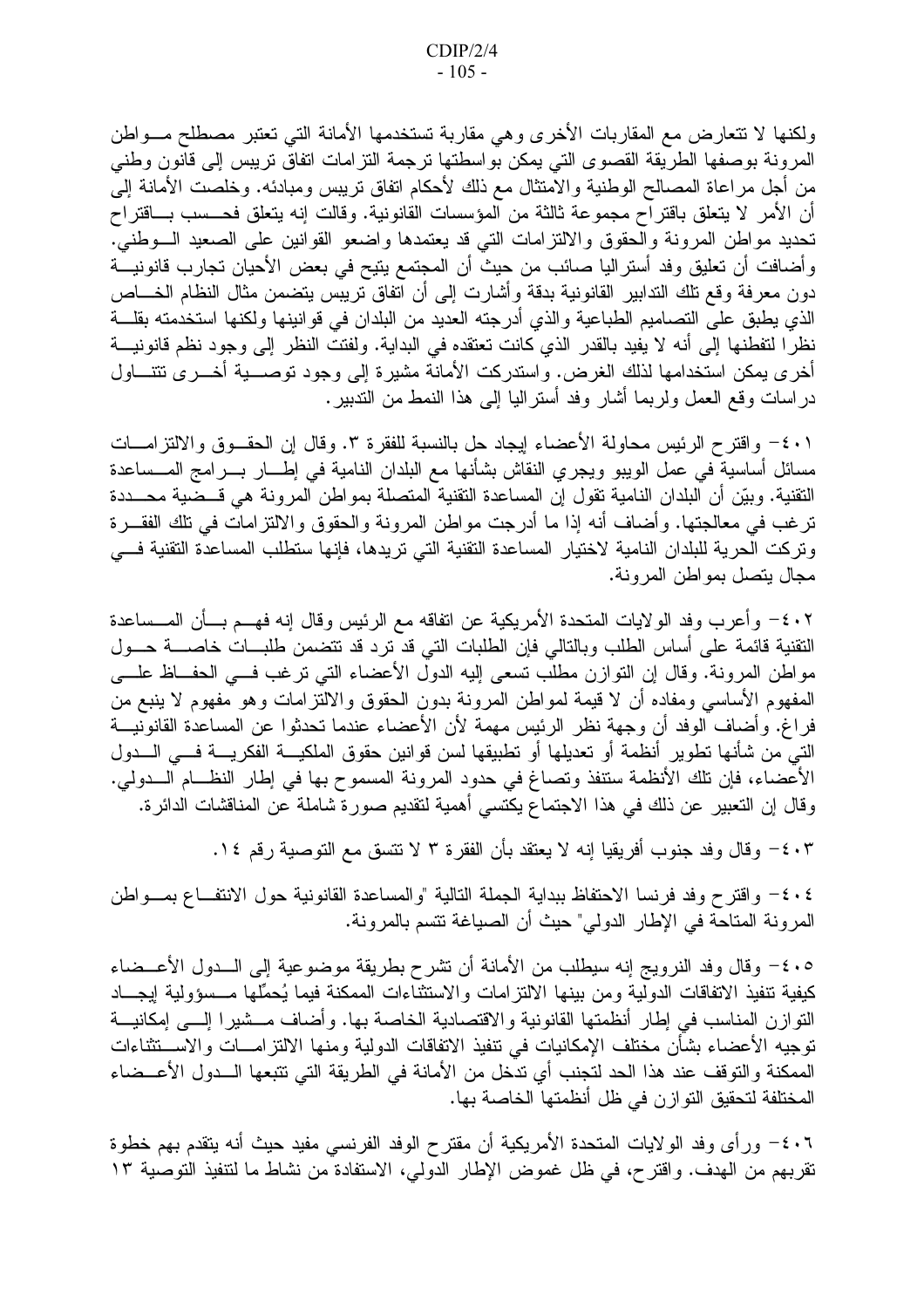التي تشير إلى اتخاذ قرارات مستنيرة بشأن الانتفاع بالخيارات القانونية ومواطن المرونة المتاحة فسي الإطار القانوني الدولي. وأضاف بأن الصياغة المشار إليها وردت في الجملة الثانية من الفقرة الأولـــي الخاصة بالأنشطة – "تمكن مثل هذه المساعدة". ورأى الوفد بأنها قوية نوعا ما حيث أنها نركز علـــي وضع السياسات على المستوى الوطنبي.

٤٠٧ - وقال وفد كوبا إن مقترح وفد فرنسا قد أثار بعض الشواغل فيما يتعلق بعبارة "مواطن المرونة المتاحة في الإطار الدولي". وأشار إلى إمكانية ظهور مواطن مرونة أخرى على مر الزمن وبالتـــالـي يجب الإشارة إلى مواطن المرونة المتاحة في وقت صياغة الوثيقة.

٤٠٨ = وقال وفد فرنسا إن من الأفضل استخدام كلمة "إطار" وأضاف بأنه استلهم من الفقرة ١٣.

٤٠٩ و عبر الرئيس عن موافقته على الاقتراح وقال إنه بإمكانهم استخدام العبارة الواردة في الجــزء المتعلق بأنشطة التوصية رقم ١٣، في الفقرة الأولى في منتصف الجملة الثانية التـــي تقـــول "اتخـــاذ قرارات مستنيرة بشأن الانتفاع بالخيارات القانونية ومواطن المرونة المتاحة فسى الإطسار القسانونى الدولي". وبين إمكانية إدراج تلك العبارة بشكل مناسب في الفقرة ٣ من التوصية ١٢.

٤١٠ - وعبر وفد البرازيل عن موافقته على مقترح الرئيس ولكنه أضاف أن الفكرة التي عبرت عنها الفقرة مهمة وهي مسألة المساعدة القانونية التي نعد نشاطا خاصا نقدمه الأمانة إلى الدول الأعــضاء. و أضباف أنه يمكنهم الإبقاء عليها بالشكل التالي: "المساعدة القانونية بشأن الخيار ات القانونية ومسو اطن المرونة المتاحة في الإطار الدولي لتتفيذ السياسات العامة" ثم مواصلة الجملة كما هي.

٤١١ - وقال الرئيس إن الفقرة ستبدأ كالتالي: "المساعدة القانونية بشأن الانتفــاع بمـــواطن المرونــــة لمساعدة البلدان النامية على اتخاذ قرارات مستنيرة "، على أن تظل بقية الفقرة ٣ كما هي عليه.

٤١٢- وتساءل وفد جامايكا فيما إذا كان إدراج كلمة "من ضمنها" أو "خاصــــة" علــــى إثـــر عبـــارة "المساعدة القانونية" في مجالات عديدة من ضمنها "الانتفاع بمواطن المرونة"، طريقة أسهل للتعبير عن الشواغل. وأضاف أنه إذا قيل في النص عبارة "ضمن سياق الإطار القانوني الدولي" وإذا كانت هــذه العبارة تستبعد كافة مواطن المرونة، فهل ستظل مندرجة ضمن الإطار القانوني الدولي. وضرب على ذلك مثال اتفاق تريبس الذي سمح للدول الأعضاء بسن أنظمة خاصة لحماية الأصناف النباتيـــة علــــى سبيل المثال. وأشار الوفد إلى أن الأوبوف إطار قانوني دولي ونساءل عن العواقب المترنبة عن رغبة بعض البلدان في الانتفاع بأطر خاصة بها. وطلب الوفد من الأمانة أن توضح ذلك.

٤١٣ - وقالت الأمانة إن اتفاق تريبس سمح بهذا النوع من المرونة وبالتالي فإنه إذا لم يرغب بلد مـــا في نطبيق نظام البر اءات بالنسبة للأصناف النباتية، بإمكانه اعتماد نظام خاص فـــي هـــذا المجـــال أو مزيجا فعالا بين النظامين. وذكر الوفد أيضا بأن مواطن المرونة المتاحة للدول الأعضاء، مثلما خلص إلى ذلك وفد جامايكا، لا تقتصر على المواطن المذكورة صراحة في الاتفاقات الدولية. ومضت تقـول إن أغلب مواطن المرونة نظل في الواقع في إطار السيادة الوطنية التي نتطبق عندما لا تقيــدها أيـــة معاهدات دولية. ودعت الأمانة بالنالـي إلـي نوخـي الـحذر فيما يتعلق بالصياغة التـي قد تفسر بأنـها نقصـر النوصية بمواطن المرونة "المتاحة في الإطار الدولي" إذ من شأن ذلك أن يقــصـي مـــواطن المرونــــة الأخرى المتاحة في إطار السيادة الوطنية.

١٤- ورأى الرئيس أنهم قد اقتربوا من الاتفاق حول المسألة. وقال إن اســـتخدام عبـــارة "الإطــــار القانونـي الدولـي" مثلما قال وفد جاميكا، لا يقصـي إمكانية الانتفاع بأي نو ع من مواطن المرونـة وخلص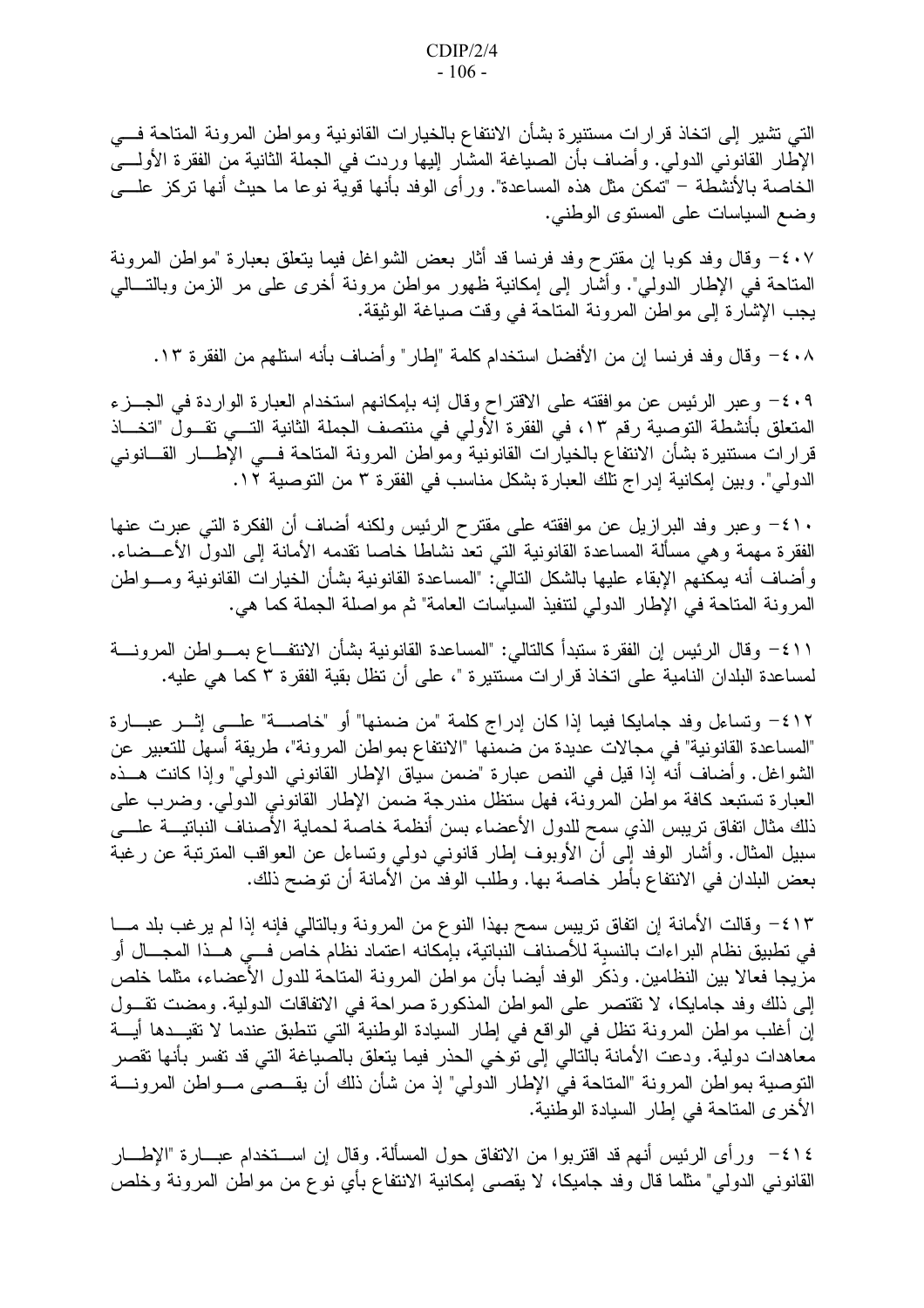إلى أن الأعضاء سيتمكنون من النوصل إلى انفاق إذا قبلت عبارة "الإطار القانونـي الدولـي" علـي أساس أنها لا تقصبي أي نظام خاص.

١٥٪ - وقال وفد جامايكا إن إضافة كلمة "من ضمنها" بحيث نكون العبارة "من ضمنها فـــي الإطــــار الدولمي"، بشكل لا يقصـي أيـة مواطن أخرى من المرونـة، من شأنـه أن يتيح للدول مساحـة كـافيـة للبحـــث عن أنواع أخر ي من المرونة لم تجدها في ذلك الإطار .

٤١٦ - وطلب وفد شيلي من الأمانة أن تشرح الفرق بين "الخيارات القانونية" و"مواطن المرونة" حيث أنه بشعر أن الأعضاء لا يميزون بينهما. وأضاف أن الأمانة تفسر "مواطن المرونة" بوصفها إحــدى الخيارات المنتوعة ومن ضمنها إمكانية الانتفاع بالمعايير الخاصة كذلك. وقال الوفد إن البلدان عنـــدما تفاوضت بشأن اتفاق الدوحة المتعلق بجوانب حقوق الملكية الفكرية المتصلة بالتجارة والصحة العامة، فإنه لم يدرك أنها فسرت مواطن المرونة كخيارات تتمثل في تطبيق معـــايير خاصــــة واســـتراتيجيات عالمية على الصحة العامة والملكية الفكرية.

٤١٧ - وقالت الأمانة إنها عندما نشير إلى مصطلح "مواطن المرونة" الذي اقتبسته من مداخلـــة وفـــد فرنسا فإنها تقصد الطرق المتنوعة التي تسلكها الحكومات الوطنية للبحث عن آليسات مختلفـــة لتتفيـــذ الالتز امات الدولية بشكل يمكنها من تحقيق المصالح الوطنية. و أفادت من جهة أخــــر ي أن "الخيــــار ات القانونية" تستخدم لتحقيق المصالح الوطنية ومصالح السياسات العامة. وقالت إنه إذا لم يكن المقــصود بها "مواطن مرونة" فإن الأمانة ستكون قد أخلت بواجبها في تقديم تفسير لعواقب ذلك البعد الأكبر إلى بعض الدول الأعضاء التي نرغب في رفع مستوى الحماية لديها. وأضافت أن أفضل حل ربما يكمـــن في ترك كل دولة عضو تفسر الصياغة بنفسها.

٤١٨ - وقال وفد الولايات المتحدة بأن مصطلح "المرونة" بحسب رأيه، هو نطاق متاح توجد ضــــمنه خيارات قانونية. وخلص إلى أنهما شيئان مختلفان وأن البلدان بحاجة إلى معرفة النطاق الكامل لمواطن المرونة المتاحة لهم.

٤١٩- وقال وفد شيلبي إنه حسب ما فهم فإن الإشارة إلى الانتفاع بمواطن المرونــــة تعنــــي الانتفـــاع بالاستثناءات والنقييدات وعبر عن اقتناعه بأن هذا هو المعنى المعتمد في عدة منظمات. وأضاف الوفد أن على الأعضاء اعتماد وجهة نظر أفسح لفهم روح النوصية التـي بعثت بـها إليهم الـجمعية العامة وأفاد أنه يوجد عدد قليل فقط ممن يظن أن الويبو عندما نقدم المساعدة النقنية والقانونيــــة بـــشأن "مــــواطن المرونة"، فإن الأمر يتعلق بالمعايير والقواعد.

٤٢٠ - وعبر وفد البرازيل عن موافقته على مداخلة وفد شيلي بشأن مفهوم مصطلح "مواطن المرونة". وقال إنه ليس مصطلحا قانونيا بحد ذاته مضيفا أنه تستهويه فكرة تقديم اقتراح بشأن التفكير في البديل الآخر الذي قدمه وفد الولايات المتحدة الأمريكية الذي يتمثل في التأكيد علـــي أن مـــواطن المرونــــة مرنبطة بالحقوق والالتزامات وغير موجودة في الفراغ. ومضـي يقول، إن ذلك الوضـع يعنـي إمــــا أن النظام الدولي لم ينظم مجالا بعينه أو أن مجالا قد ترك مفتوحا للبلدان لتحدده بنفسها وفقـــا لــــسياساتها الوطنية. وقال إن ذلك قد يعني أيضا أن المعاهدات الدولية قد أتاحت خيارات قانونيـــة. وأضــــاف أن الخيارات القانونية ومواطن المّرونة بالنسبة له أمران مختلفان. وذكر أنه توجد أحكام تتـــيح خيـــارات قانونية للدول الأعضاء التي لها خيار صياغة قاعدة من قواعــد الحمايـــة أو إدراج أحكـــام مختلفـــة بمستويات مختلفة. وقال الوفد إن كلمة "المرونة" بالنسبة له هي كلمة نظرية إلى جانب غياب المعـــايير الدولية وبالتالي أنيحت للبلدان المرونة لتنظيم هذا المجال بالأساليب المختلفة التي نراها صالحة لهسا.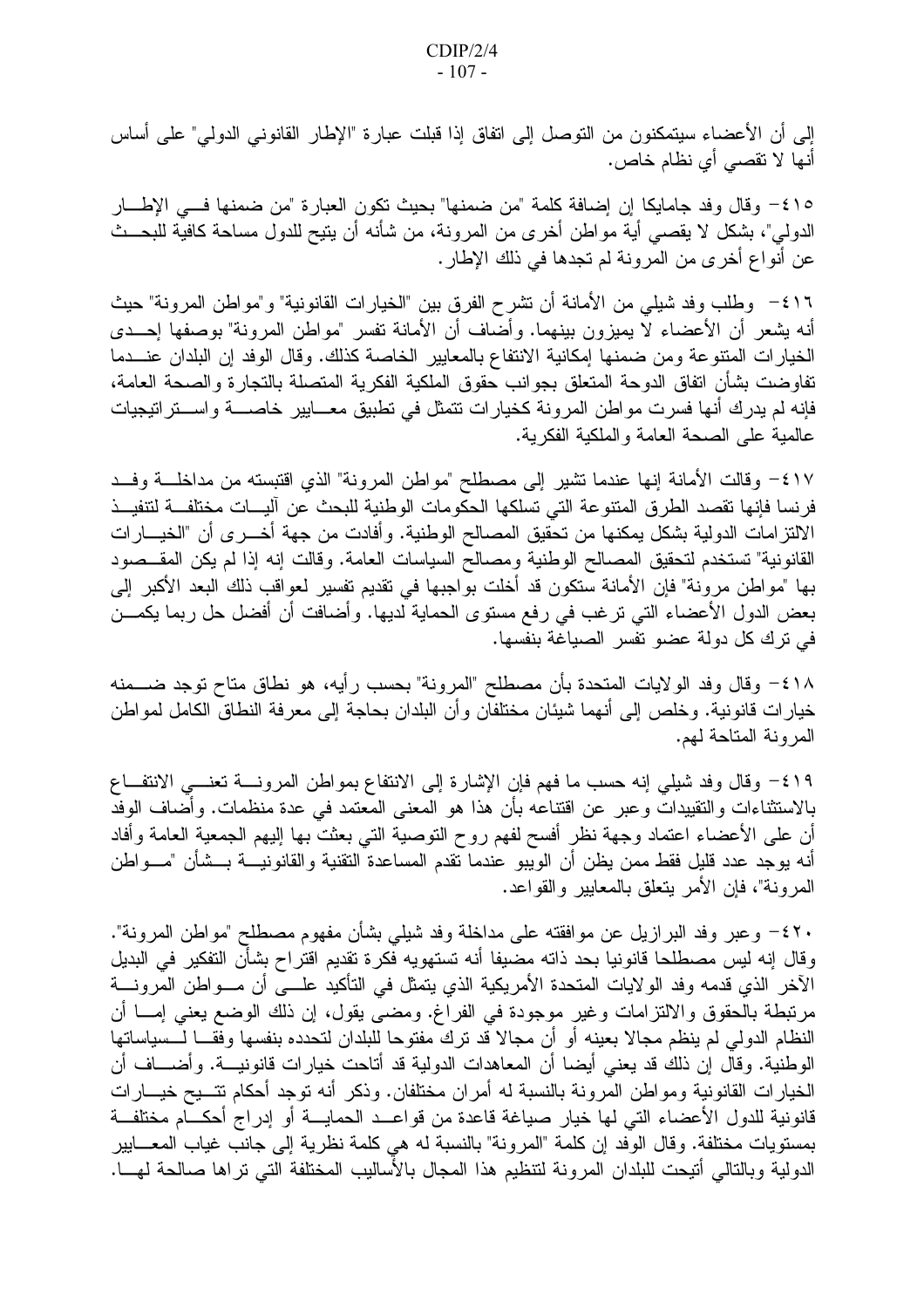وأضاف الوفد أن مصطلح "مواطن المرونة" يستمد معناه مما هو معرف ومما هو غير معـــرف فــــي النظام الدولمي وهو ينعلق أساسا بالحقوق والالنتز امات.

٤٢١ - وشرح الرئيس أن الفقرة التي تتناول مواطن المرونة يمكنها أن تضم عبارة "في إطار الحقوق والالتزامات" بين فاصلنين ثم يتم إدراج مقترح وفد أستراليا على إثرها. واعتبـــر أن بإمكـــان اللجنـــة التوصل إلى اتفاق موسع حول الأنشطة المقترحة لتنفيذ التوصية رقم ١٢ بفضل هذه التعــديلات ومـــا اتفق حوله من تعديلات. وقال إن الأمانة ستعمل على تحديث الصياغة وتهذيبها وإحالتها على اللجنـــة للموافقة عليها. وذكر الرئيس أنه سيلتقى مع مجموعة المنسقين والدول الأعضاء المهتمة بشكل غيـــر رسمي وأنه سيعود إلىي الجلسة العامة لاحقا في فترة بعد الظهر ، بعد إجراء المشاورات.

البند ٥ من جدول الأعمال: العمل المقبل

٤٢٢ - شكر وفد الهند الرئيس وقال إن وفد بلده شعر بالحاجة إلى مناقشة دور ومسؤولية كل لجنة من اللجان في مجال نتفيذ التوصية المعتمدة وكذلك طرق مراقبة نتفيــذ التوصـــيات المعتمــدة وتقييمهـــا ونقدير ها نظرًا لطبيعة مختلف التوصيات التي تتميز بتداخل المجالات. وقال إن المهمة الأكبر تتمثَّــل في وضع منهج توافقي حول دور ومسؤولياتٌ مختلف اللجان فيما يتعلق بالتوصيات المنتظرة ونتمثـــل كذلك في در اسة المنهج التي يجب اتباعه فيما يخص طرق نقييم نتفيذ تلك التوصيات وتقــدير ها بغيـــة وضع الآليات المؤسسية وتفادي إضاعة وقت اللجنة في مناقشة دورها ومسؤولياتها.

٤٢٣ - وعبر وفد باكستان عن انفاقه مع وفد الهند وقال إنه بالأساس المقترح الذي قدمتـــه مجموعـــة بلدان آسيا في هذا الصباح. وأشار إلى ضرورة النظر في طرق نتفيذ النوصيات التي نقدمت بها اللجنة المعنية بالملكية الفكر ية و التنمية و اللجان الأخر ي.

٢٤٢ - وشكر الرئيس الوفود وقال إن الأطراف ستناقش المسألة من جديد عند اعتماد الملخص.

٤٢٥– وذكر الرئيس أن عمل اللجنة المقبل سيسترشد ببرنامج عملها وسيركز أيضا علـــي مواصــــلة النظر في التوصيات المعتمدة العالقة ناهيك عن التقارير الواردة عن الأمانة بشأن قائمــــة التوصــــيات التسع عشرة التـي سبق مناقشتها. وشرح أن اللجنة ستسلم قرار الـجمعية العامة فـي دورتـها المقبلة الذي بين على الأقل كيف سيجرى العمل المقبل بالنسبة للمتطلبات من الموارد البشرية والمالية. وأعلن عن تنظيم دورتين للجنة المعنية بالملكية الفكرية والتنمية في سنة ٢٠٠٩ وأن الأمانة ستقتر ح تواريخ لعقــد الدورنين المذكورتين في الوقت المناسب. وفيما يتعلق بالبيانات العامة، قال إن اللجنة ستقرر فيمـــا إذا كانت ترغب في الاستمرار فيها وستقيِّم أيضا مدى القيمة التي تضفيها على المداولات التي تنظر فـــي برنامج العمل حول النوصيات المعتمدة. وقال الرئيس إنه لا يرغب في التعبير عن أية وجهــــة نظـــر بشأن البيانات العامة ملاحظا وجود خيارين في هذا المجال. واسترسل قائلا إن الخيار الأول يتمثل في إلغاء البيانات العامة في الوقت الحاضر أو الموافقة على الإدلاء ببيانات مقتضبة في دقيقتين أو ثلاثـــة دقائق ونقديم النص الكامل إلى الأمانة لتسجيله ونشره. وأوضح أنه مهتم فقط بتـــشجيع اللجنــــة علــــي التفكير في أن تتتفع من الساعات المتاحة خلال الأسبو ع خير انتفاع.

٤٢٦ - وأعرب وفد جنوب أفريقيا عن انفاقه مع الرئيس فيما يتعلق بأهمية المسألة وتساءل عن إمكانية استغناء الاجتماع عن البيانات الفردية مبدئيا ومناقشة مسألة وضع برنامج العمل. وأضــــاف أن عنـــد الانتهاء من تلك النقطة، يمكن للدول الأعضاء الإدلاء ببيانات فردية وإنتهاز الفرصة لتقديم اقتراحــات بشأن بنود جدول الأعمال التي ستناقش في المستقبل.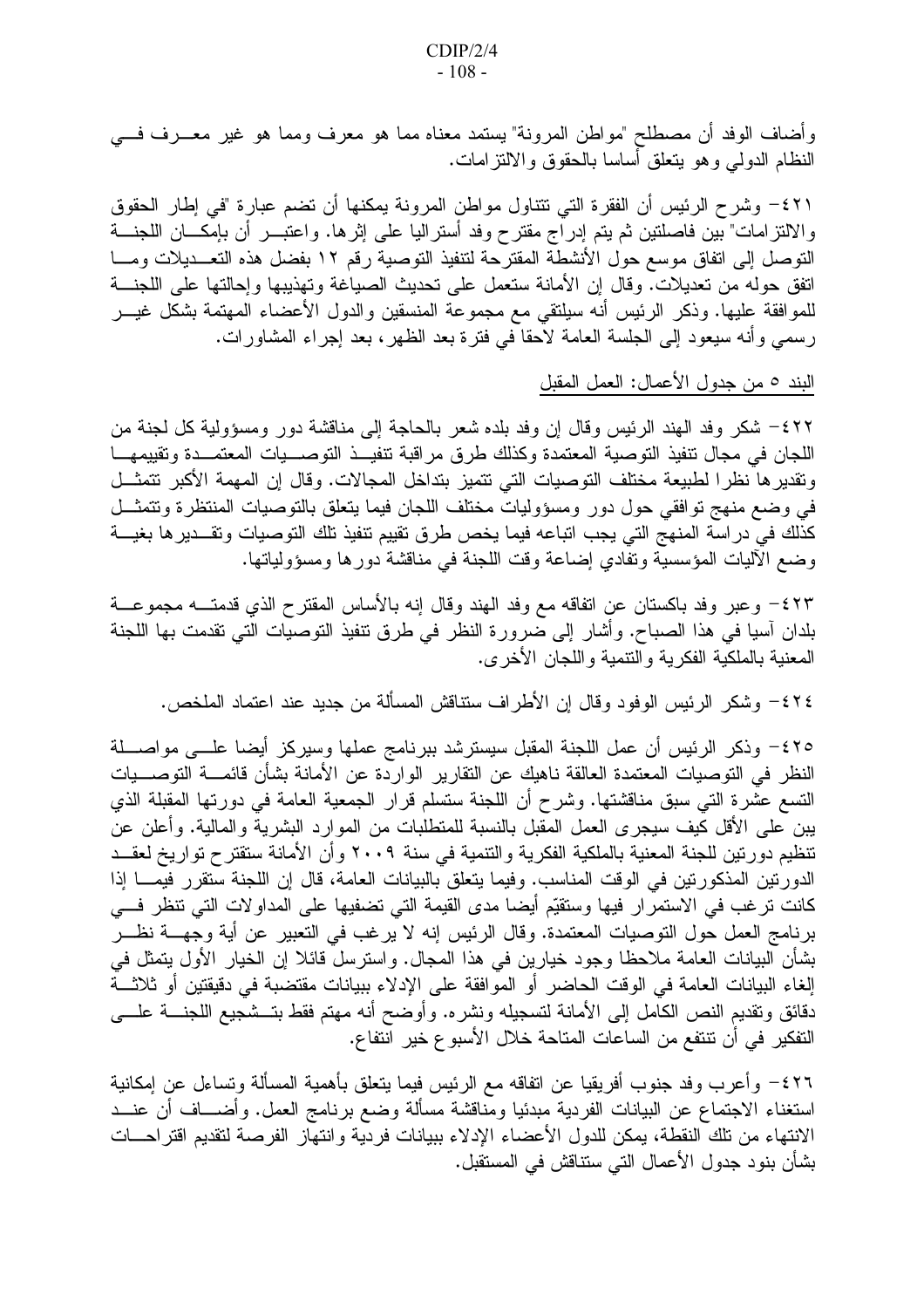٤٢٧ - وقال الرئيس إنه ليس في وضع يسمح له بحسم هذه المسألة ولا يسعه إلا أن يشجع الوفود على تطبيق ما سبق أن قاله من حيث الانتفاع الإيجابي بالوقت المتاح لها.

البند ٦ من جدول الأعمال: ملخص الرئيس

٤٢٨ - ثم دعا الرئيس الوفود إلى نقديم تعليقاتها على مشروع الملخص الذي أتيحت لها نسخ منه.

٤٢٩– وطلب وفد إندونيسيا من الرئيس تقديم توضيح بشأن الفقرة ١٠ التـــي ورد فيهـــا أن اللجنــــة "أشارت إلى ضرورة إجراء نقاش …" وبشأن الجملة الأخيرة التـى ورد فيها أن اللجنة قررت بالتـــالـى إجراء مناقشة بشأن هذه المسائل في الدورة الثالثة للجنة المعنية بالملكية الفكرية والتتمية. وتساءل عما إذا جرى تحديد إطار زمني لمثل هذه المناقشات. وقال إنه من الضروري تحديد إطار زمني فيما يتعلق بالنتفيذ. وطلب الوفد من الجمعية العامة فيما يتعلق بالصفحة الأخير ة (الفقـــر ة ١٢د) إتاحــــة المــــوار د للأمانة بطريقة نتسجم مع إجراءات الويبو المتعلقة بالبرنامج والمبزانية. ونساءل فيما إذا كانت نوجــد طريقة لا تتسجم مع إجرَّاءات الويبو المتعلقة بالبرنامج والمِّيزانية التي تمكن الجمعية العامة من إتاحة تلك الموارد إلى الأمانة. وأشار إلى أنه لا وجود لمثل هذه الطريقة وبالنالي فإنه يود أن يعرف ســـبب ذكر ذلك.

٤٣٠ - وأجاب الرئيس على النقطة الثانية قائلا إن من الضروري في بعض الأحيان ذكر ما هو بديهي في الخطابات الدولية وشرح أنه عندما يكون ما هو بديهي قد نتج عن التوفيق بين الاختلافات القائمـــة بين المجموعات أو بين الأطّراف، فإنه يصبح من الأهمية بمكانّ ذكر ما هو بديهي. وقال إنه يتفق مع الوفد أن اللجنة لن نطلب من الجمعية العام القيام بأي شيء لا ينسجم مع البرنامج وهو يحث الوفد في ذات الوقت على اعتبار هذه النقطة نتيجة توافق الآراء الصروري الذي علقت عليه اللجنــــة بعبـــاراتٌ بديهية. وقال فيما يتعلق بالمسألة الأخرى التبي أثارها الوفد، إنه سيكتفي بالإشارة إلىي ضــــرورة إدارة الوقت بفعالية لمناقشة المسألة وأخذ قرار بشأن الإجراءات في أقرب وقت ممكن.

٤٣١ - وتساءل وفد فرنسا عما إذا كان في إمكان الرئيس التأكيد بأن قائمة الوثائق الواردة في الفقـــرة ٨ والوثائق الإعلامية التبي جرى تعميمها في بداية الاجتماع، ستضم الملخص المالبي. وأعرب الوفــد أيضا عن رغبته في تذكير الاجتماع بأنه شديد الحرص على أن تتاح هذه الوثائق باللغـــات المناســـبة لنمكين الوفود من اتخاذ قراراتها بطريقة ملائمة وصائبة. وشرح أن من شأن ذلك أن يجنب الوقوع في سوء فهم يتراكم بسبب استخفاف بعض المندوبين باللغات التبي لا يتقنونها تماما. وعبـــر الوفـــد عـــن سعادته لأن الوفود تمكنت من إدراج تغييرات هامة على الملخص. وقال إنه يشعر أن النتيجة المنجزة لاقت الترحيب وعقد الأمل، من أجل نيسير العمل في المستقبل، على أن نتمكن الوفود مـــن مناقـــشة الفقر ات الختامية للملخصات بكافة لغات العمل حيث أنه من شأن ذلك حتما نيسير مشاركة الجميع.

٤٣٢- وشكر الرئيس وفد فرنسا وقال إن الوثائق الرسمية التي يجري إعدادها قبل ذلــك الاجتمـــاع، ورِ دت بكافة اللغات غيرٍ أن ملخص الرئيس الذي استكمل للتو متاح حاليا باللغـــة الإنكليزيــــة فقـــط. وأضاف أنه لسوء الحظ، ستنظر الوفود في ذلك النص. وقال إنه لا يسعه إلا أن يطلب من الأمانــــة أن تواصل القيام بكل ما في وسعها لإتاحة الوثائق بمختلف اللغات. وفيما يتعلق بالوثائق الإعلامية الواردة في الصفحة ٨، ذكر الرئيس بوجود وثيقتين اقترحت اللجنة تحويلهما إلى وثيقتين رسميتين وأن اللجنة و افقت علمي ذلك و أن هذا ما سبتم إنجاز ه.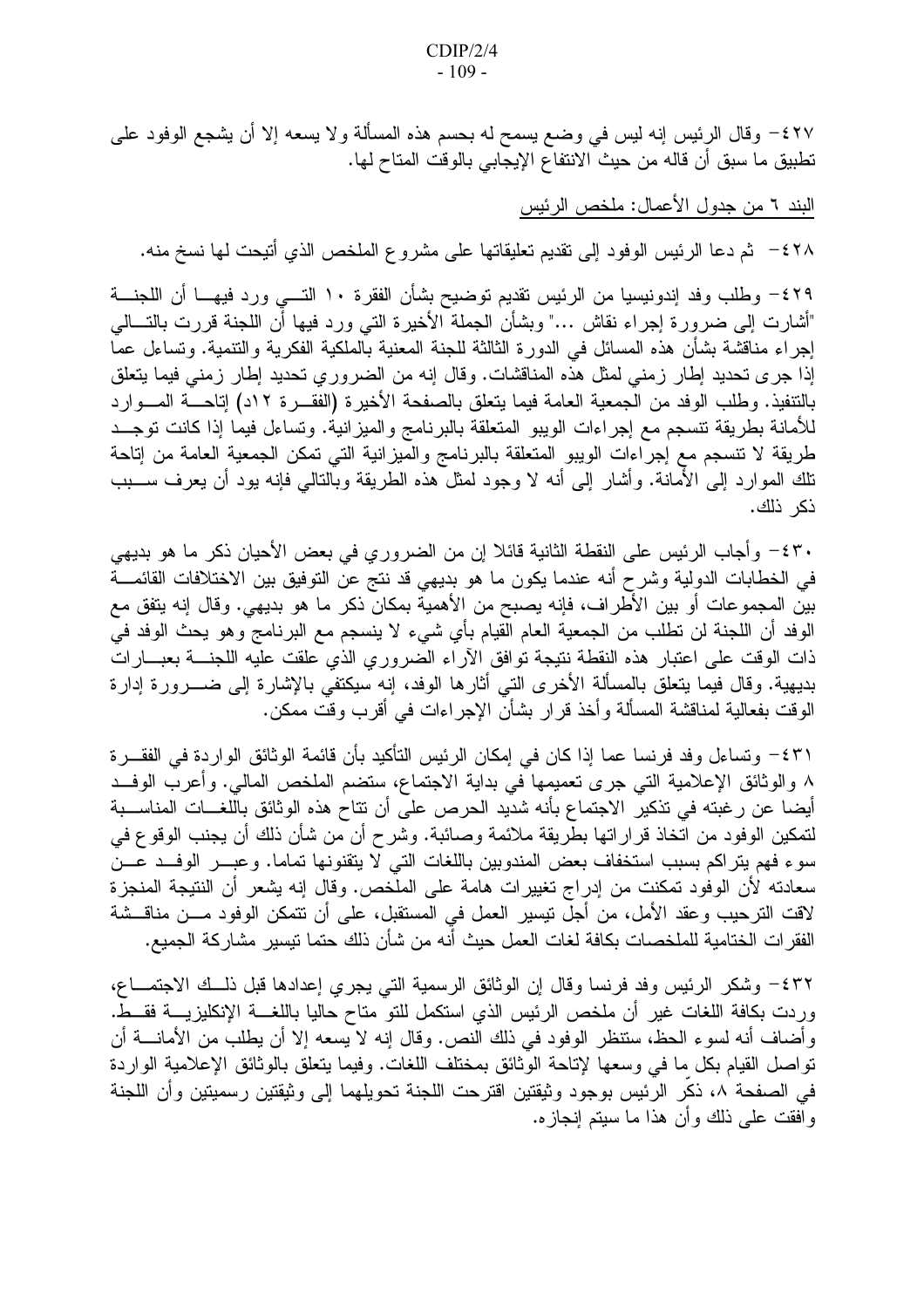٤٣٣ - وشكر وفد الجزائر الرئيس على قيادته والنجاح في إخراج الوثيقة بفضل إرشـــاده وحكمتـــه. وقال إنه لن يدعو زملاءه في مجموعة البلدان الإفريقية، كما كانت العادة، إلى أخذ الكلمــــة والنعليـــق علي المسألة الراهنة، بل دعاهم إلى العكس من ذلك لأن النقاش قد دار لساعات ثــــلاث، ولــــم يكــــن الأفضل بل المستطاع إليه سبيلا إبان مفاوضات نبادل فيها المتفاوضون الاحترام والتزمـــوا مـــصلحة جميع الفرقاء.

٢٤- وشكر وفد البرازيل الرئيس وأشار إلى بعض الملاحظات التحريرية في السطر الثـــاني مـــن الفقرة ٨. وقال إنه يجب نغيير عبارة "قائمة الست والعشرين" لتكــون كالتـــالى "فحـى قائمـــة الـــست والعشرين". وأضاف فيما يتعلق بالفقرة ٩ التي ورد فيها : "ووفقا لذلك وافقت اللجنة علمي أن الأنشطة المقترحة والمعدلة على النحو المناسب للمناقشات التي دارت، ستحال إلى الأمانة لتقدير المتطلبات من الموارد البشرية والمالية وستبلغ بها الدول الأعضاء قبل انعقاد الدور الثالثة للجنسة المعنيسة بالملكيسة الفكرية والنتمية"، أنه غير واثق من محتوى الفقرة وأن المسألة تتعلق بدقة التعبير فحسب. وعبر الوفد عن شكره العميق للرئيس على ما بذله من جهود في إدارة الاجتماع واللقاءات غير الرسمية. وقال إنها الخطوة الهامة الأولى في طريق نتفيذ التوصية.

٤٣٥ - وبيّن وفد إندونيسيا أنه حريص على ذكر الأطر الزمنية في الفقرة ١٠ للملخــص لأن الوفــود ترغب في أن يتم تتفيذ جدول الأعمال بشأن النتمية في إطار اللجنة المعنية بالملكية الفكريــــة والنتميـــة واللجان الأخرى أيضا.

٤٣٦ - وقال الرئيس إن بالإمكان تعديل الجملة الأخيرة والقول إن المناقشات التي تناولت تلك المسائل ستبدأ في الدورة الثالثة وأن تقريرا سيرسل إلى الجمعية العامة في سنة ٢٠٠٩.

٤٣٧- وأعرب وفد فرنسا عن رغبته في معرفة أية صعوبات قد تحول دون تعميم الوثيقة مـــصحوبة بملخص الموارد المالية الضرورية.

٤٣٨ - وأكد الرئيس أن النسخ القليلة المتاحة ستعمَّم على الوفود، قبل مغادرتها الاجتماع.

٤٣٩ - وشكر وفد الولايات المتحدة الأمريكية الرئيس على قيادته كامل الأســـبوع وعلــــى جهـــوده المضنية التي بذلها للتوصل إلى نتائج. وأضاف أنه يعتبر الجملة في الفقرة ١٢ خطوة نحـــو الخلــف وليس خطوة إلى الأمام. وقال موضحا إن الجملة الواردة في الفقرة ١٢ د يجب تعديلها لتكون كالتالي: "لضمان نتفيذ سريع وصارم لبرنامج العمل" بدل الإشارة إلى جدول أعمال الويبو بشأن النتمية.

٤٤٠ - وأعرب وفد شيلي عن رغبته في الإقرار بمساهمات ممثلي وفود الجزائر والبرازيـــل والهنـــد والولايات المتحدة الأمريكية أي السادة ماهي وبتريونا وغروفر ومورفزي، تباعا، الـــذين ســــيغادرون جنيف عن قريب والذين اضطلعوا بدور نشط في المناقشات التي دارت حول جدول الأعمـــال بـــشأن النتمية وقاموا بدور قيادي كبير في إطار مجموعاتهم الإقليمية وقدموا مساهماتهم مما مكن الوفود مـــن النوصل إلى جدول أعمال موضوعي بشأن النتمية.

٤٤١ - وقال الرئيس إنهم بالفعل قد ساهموا بشكل ملحوظ في عمل اللجنة المعنية بالملكيـــة الفكريـــة والتنمية واللجنة المؤقتة المعنية بالمقترحات المتعلقة بجدول أعمال الويبو بشأن التنمية. ولفت الــــرئيس النظر إلىي وجود أطراف أخرى قدمت مساهمات قيمة وقال إن هؤلاء الأربعة كانوا مـــن بـــين أكبـــر المساهمين منذ أن بدأ العمل. وعبر ٍ عن حزنه لمغادرة هؤلاء واستدرك قـــائلا اِن الـــسيد كريـــستيانو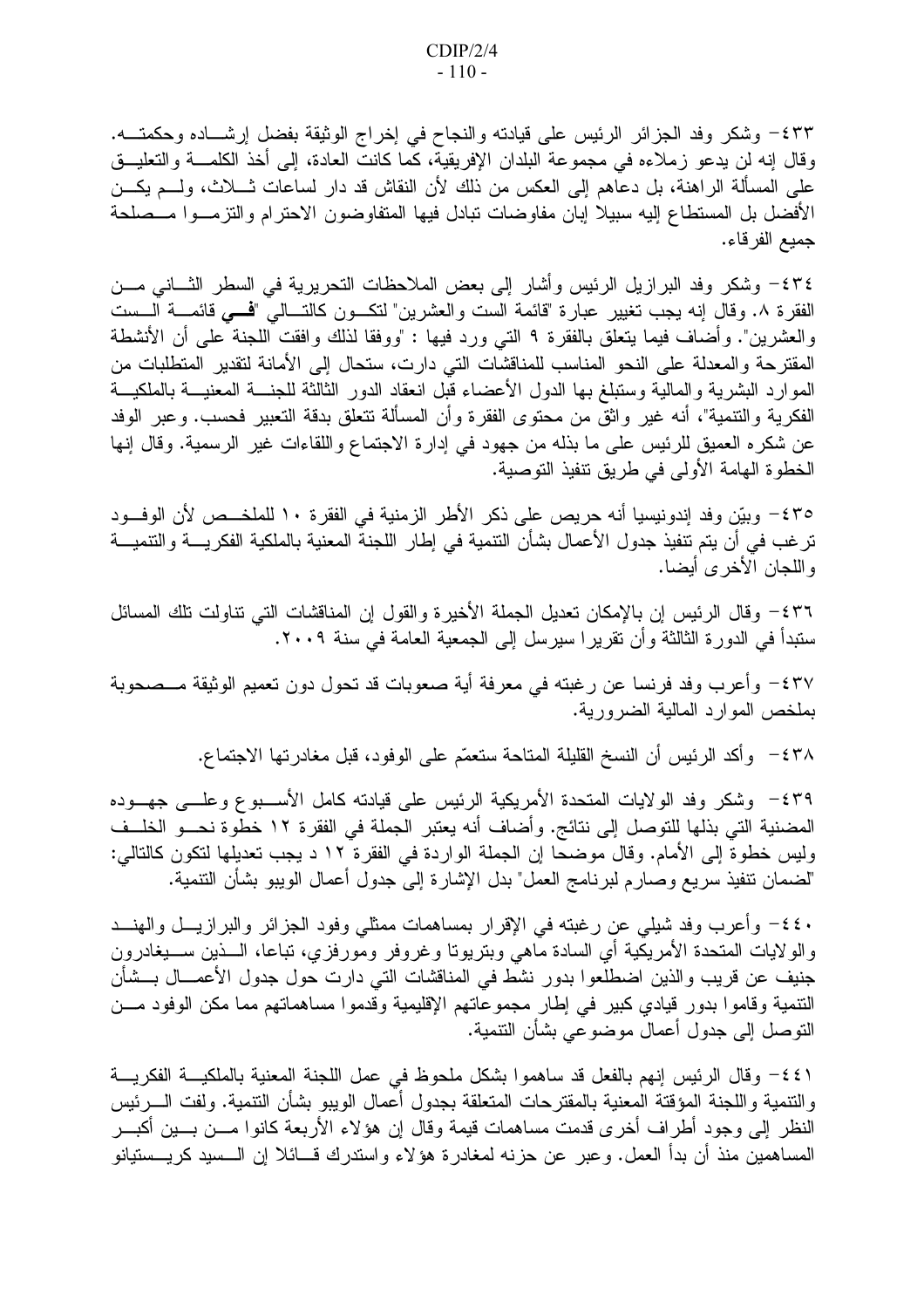فرانكو بيربرت من وفد البرازيل قد استلم المهمة بشكل جيد ناهيك عن السيدة لاشلـي–جونسون من وفد الولايات المتحدة الأمريكية وعبر عن تطلعه للقاء الممثلين الجديدين لوفدي الجزائر والهند.

٤٤٢ و عبر وفد البر تغال عن رغبته في انتهاز الفرصة لإدراج اسم زميله من وفد فرنسما، السسيد بارييه الذي سيغادر الأسبوع المقبل بوصفه أحد الأشخاص الذين ساهموا في نجاح هذه الدورة ومسار اللجنة المؤقتة المعنية بالمقترحات المتعلقة بجدول أعمال الويبو بشأن التتمية أيضا.

٤٤٣ - وأعرب الرئيس عن استغرابه إزاء مدى تأثير المسؤولية في بعــض الأشـــخاص. وقـــال إن إسهامات السيد بارييه قد تضاعفت منذ أن تقلدت فرنسا منصب رئاسة الاتحاد الأوروبي. وأفاد أنه لـــم يقصد بأنه لم يساهم في الماضـي ولكنه قصد أن أداءه أثناء هذا الاجتماع تقدم بشكل ملحوظ. واعتبـــر الرئيس أن لديه القدرة على ملاحظة الأشياء التي لا يراها غيره، على غرار السيد باتريوتا مـــن وفـــد البرازيل. وأنْنسي الرئيس على السيد كوبو من وفد جنوب أفريقيا الذي سيغادر أيضا.

٤٤٤ - وأشار وفد مصر إلى زميله السيد الأتريبي الذي كان يغطي المسائل المتعلقة بسالويبو خـــلال الأربع سنوات الماضية وإلى ما قدمه من إسهامات. وقال إنه يقدر مساهماته وإنه واثق مـــن أن بقيـــة أعضاء اللجنة بشاطرون ر أيه.

٤٤٥= وأعرب وفد باكستان باسم مجموعة بلدان أسيا، عن رغبته في شكر الرئيس علـــي توجيهـــه وقيادته للمضبي بالمسار قدما. وقال الوفد إنه يشعر أن جدول الأعمال بشأن التتمية قد أحـــرز تقـــدما كبيرا وأن الاختبار الحقيقي يتمثّل في التنفيذ المبكر . وأضاف باسم مجموعة بلدان آسيا، أنه يتمنى كل الخير للزملاء المغادرين وحظا سعيدا في جهودهم المقبلة.

٤٤٦- وشكر وفد البرازيل كافة الوفود الأخرى التي ذكرت السيد بانريوتـــا. واقتـــرح فيمـــا يتعلـــق بالنعديل الأخير الذي نقدم به وفد الولايات المتحدة الأمريكية، إجراء نعديل طفيف على النص ليكـــون كالتالي: "تنفيذ برنامج عمل جدول أعمال الويبو بشأن التنمية"، مضبفا أنه في آخر الفقرة نقطة ينبغـــي وضعها.

٤٤٧ - وقال وفد الولايات المتحدة الأمريكية إنه يريد أن نكون الصياغة كالتالي: "برنامج عمل لجنــــة الويبو المعنية بالتنمية والملكية الفكرية". وشدد الوفد علـــي أنهـــم تخطـــوا اللجنــــة الموقتـــة المعنيـــة بالمقترحات المتعلقة بجدول أعمال الويبو بشأن النتمية وصياغاتها وأنهم في عهد جديد لتنفيذ الأنـــشطة في إطار للجنة المعنية بالنتمية والملكية الفكرية.

٤٤٨– وعبر وفد الهند، ممثلاً في السيد غروفر، عن رغبته أولاً في شكر وفد شيلبي علـــي عباراتــــه الرقيقة والرئيس على مشاعره النبيلة التبي عبر عنها. وقال إنه يتمنسى النجـــاح للـــزملاء المغـــادرين الأخرين في وفود البرازيل والولايات المُتحدة الأمريكية والبرنغال وفرنسا ومصر . وقال إنه عبر فسي السابق عن نقديره العميق للرئيس وعن امتنانه الشخصبي له لما تحلي به من ســماحة وكـــرم ووقـــار وحكمة منذ أن نولمي عمله في إطار مداولات اللجنة الموّقتة المعنية بالمقترحات المتعلقة بجدول أعمال الويبو بشأن النتمية. وأضافٌ أن الرئيس قدم لهم منظورا مهنيا ومكنهم من التصرف وتحقيق النجـــاح. وعبر الوفد عن تمنياته للرئيس بالنجاح الكبير في جهوده لتوجيه مداولات اللجنة وتمنياته له بالنجــاح في السنوات المقبلة. وقال الوفد إنه يتطلع إلى لقائهم مرة أخرى في أماكن مختلفة.

٤٤٩ - وشدد وفد الولايات المتحدة ممثلا بالسيد مورفازي، على أنهم قد أسسوا قاعدة متينة واكتفـوا بنقل الحجارة بينما قام الرئيس بدور المهندس المعماري. وأضاف أن عمله لا يقدر بثمن وأنه لم يكـــن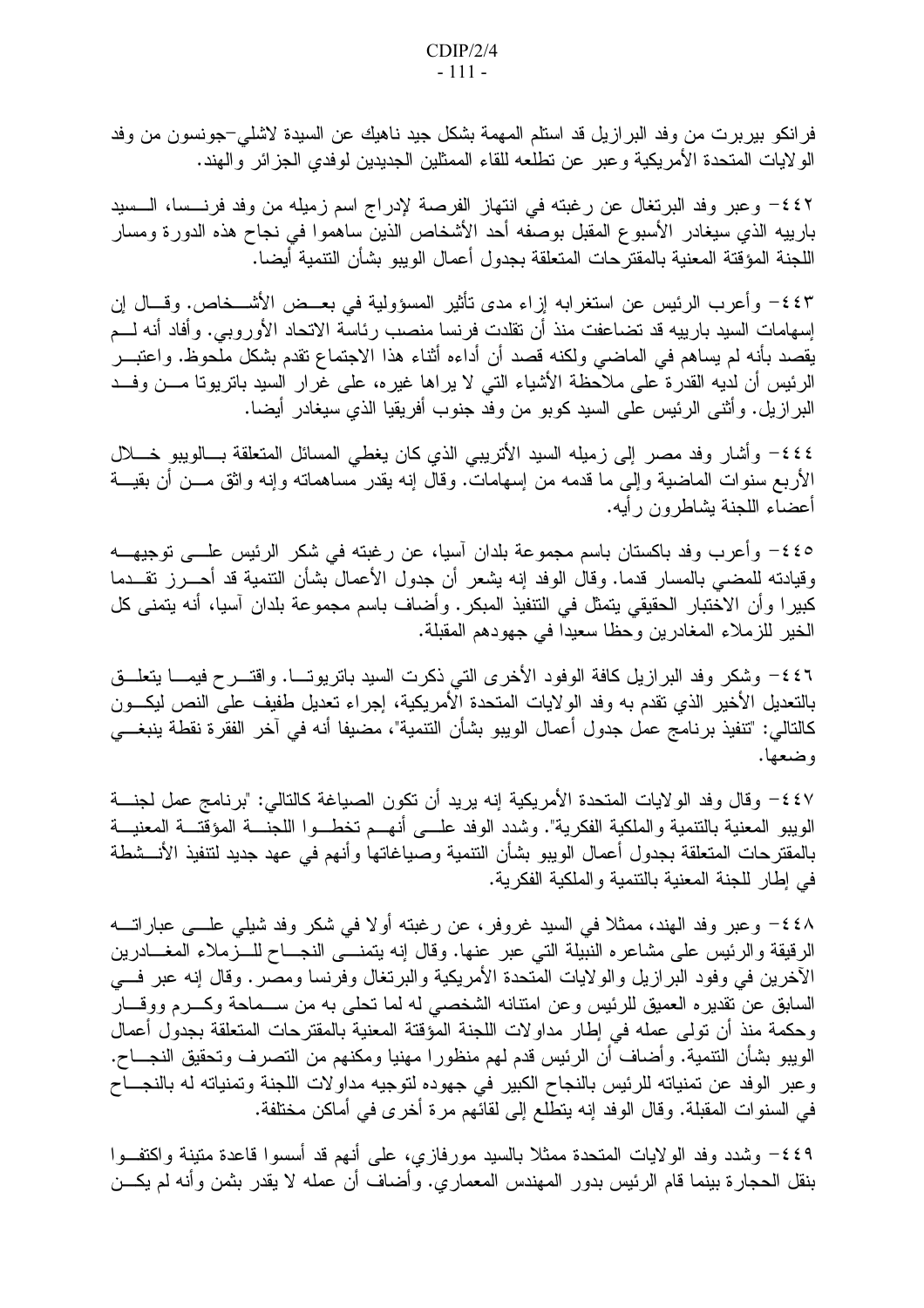بإمكانهم إنجاز أي شيء بدونه. وقال إنه يقدر كثيرًا كافة جهود الرئيس والأمانة في هذا المسار . وشدد الوفد على أنهم سيخسرون بعض القدرات في اللجنة ولكنهم لن يخسروا أصدقاء وأنه يتطلع بالتالي إلىي ر ؤيتهم مر ة أخر ي في القريب.

٤٥٠- ونقدم وفد الـجزائر ممثلا بالسيد ماهي، بأطيب تمنياته للزملاء الأخرين وشكرهم جميعا علــــي عبار اتهم الرقيقة. وشكر وفد شيلي على كلماته الطيبة كما شكر الرئيس على ما تفضل به من عبارات. وشدد الوفد على أنه بالرغم من المفاوضات والوقت المخصص فقد نوصل الأعضاء إلىي بناء منتدى أو ناد يعملون فيه في الاتجاه نفسه. وقال إن الرئيس ساهم في بناء الثقة والنوصل إلى النتائج التي تحققت في إطار اللجنة. وشكر الوفد مجموعة البلدان الأفريقية على الدعم الحار الذي قدمته له علـــي الـــدوام أثناء مباشرته لعمله ناهيك عن الزملاء الأخرين من البلدان النامية ولا سيما السيد سانتا كروز من وفد شيلبي والسيد بانريونا من وفد البرازيل علي ما قدموه له من نصائح قيمة ورائعة التبي كان دوما يستلهم منها. وعبر وفد الجزائر عن امتنانه أيضا للسيد مورفازي من وفد الولايات المتحدة الأمريكية والأمانة وأخرين لا يتذكر أسماءهم في الوقت الحاضر .

٤٥١ - وأعرب وفد فرنسا ممثلاً بالسيد بارييه، عن رغبته في الثناء بحرارة على الرئيس على أسلوبه الذي اتبعه لتوجيه عملهم. وشدد على أن تحلَّى الرئيس بالتوازن والبصيرة فضلاً عن قدرته على بنـــاء مناخ الثقة حيث كان يلجأ إلى تلك الثقة عندما تنفذ حججه، كان عنصر ا حاسما. و أضاف أن الوفود قد أقرت بحسن نية الرئيس عندما وصلت إلى الحدود القصوى للمناقشات إذ لو كانت حسن نيتـــه محـــل تساؤل لما تمكن الأعضاء من مواصلة العمل. ورأى الوفد أن الرئيس هو القوة الدافعة التـــي حركــت عملهم وأن النقدم الذي أحرزوه يعود الفضل فيه كثير ا إلى صفاته الإيجابية. وشكر السيد بارييه الوفود على كلماتها الطيبة قائلا إنه لا ير ي أنه يستحق مثل تلك التعليقات.

٤٥٢– وأنثني وفد نيجيريا على السيد ماهي من وفد الجزائر تعبيره عن أراء أفريقيا طيلة الاجتمـــاع. وشدد على أن الزملاء المغادرين قد قاموا بعمل جيد وأن الأعضاء الأخرين يقدرون ذلـــك. وقـــال إن البصمات التي خلفوها لن نتدثر ذلك أن المعايير المرتفعة التي وضعوها تعد هدفا بالنسبة لمن بقي من الأعضاء. وقال إن من سيخلفهم لن يضيعوا خطة عمل جدول الأعمال بشأن التنمية. ومضىي يقول إنهم سيلتقون بهم مرة أخر ي في أحد المنتديات نظر ا لتجربتهم الطويلة في العمل. وشكر الوفد أيضا الرئيس على ما نحلي به من حكمة وطيبة ساعدنا على بناء محيط جعلهم يشعرون بالعمل في إطـــار عـــائلـي. ونوقع الوفد من الأمانة أن نواصل دعمها الهادئ للرئيس. وعبر الوفــد مـــرة أخـــرى عـــن امتنانــــه للسيد ماهي من وفد الجزائر .

٤٥٣- وقال وفد البرازيل ممثلا بالسيد بانريونا إنه في إطار مداخلته الأخيرة لن يؤكد على أية نقطـــة قد تتسبب في عرفلة التوافق. وشكر ممثل البرازيل كافة الزملاء على "الثلاث سنوات ونصف الرائعة" التي قضاها في العمل مع الويبو وقضاياها ولجانها المتعددة. وخص بالذكر السيد سعد اللــــــــه والــــسيد ر اي فضلا عن أعضاء أمانة الويبو الآخرين لما بذلوه من عمل شاق حيث أدرك منذ أن تولى رئاســـة لجنة البرنامج والمبز انية مدى صعوبة إرضاء الدائرة الواسعة من الأعضاء. وأعرب الوفد عن رغبته في النتويه بكافة الزملاء الذين سيغادرون. وأنثني كذلك على كافة الأصدقاء في مجموعة بلدان أمريكـــا اللانتينية والكاريبي وخاصة السيدة فاستام من وفد الأرجنتين والسيد سانتا كروز من وفد شيلي وغيرهم فضلا عن كافة الأصدقاء من البلدان النامية والمجموعات الإقليمية ولا سيما السيد مـــاهي مـــن وفـــد الجزائر الذي كان منسقا رائعا لمجموعة البلدان الأفريقية ومثل الإقليم بكل اعتزاز واحترام وقدر كبير من الفعالية. وشكر الوفد أيضا المجموعة باء فضلا عن السيد أوغوستو الذي كان منسقا هاما للغاية في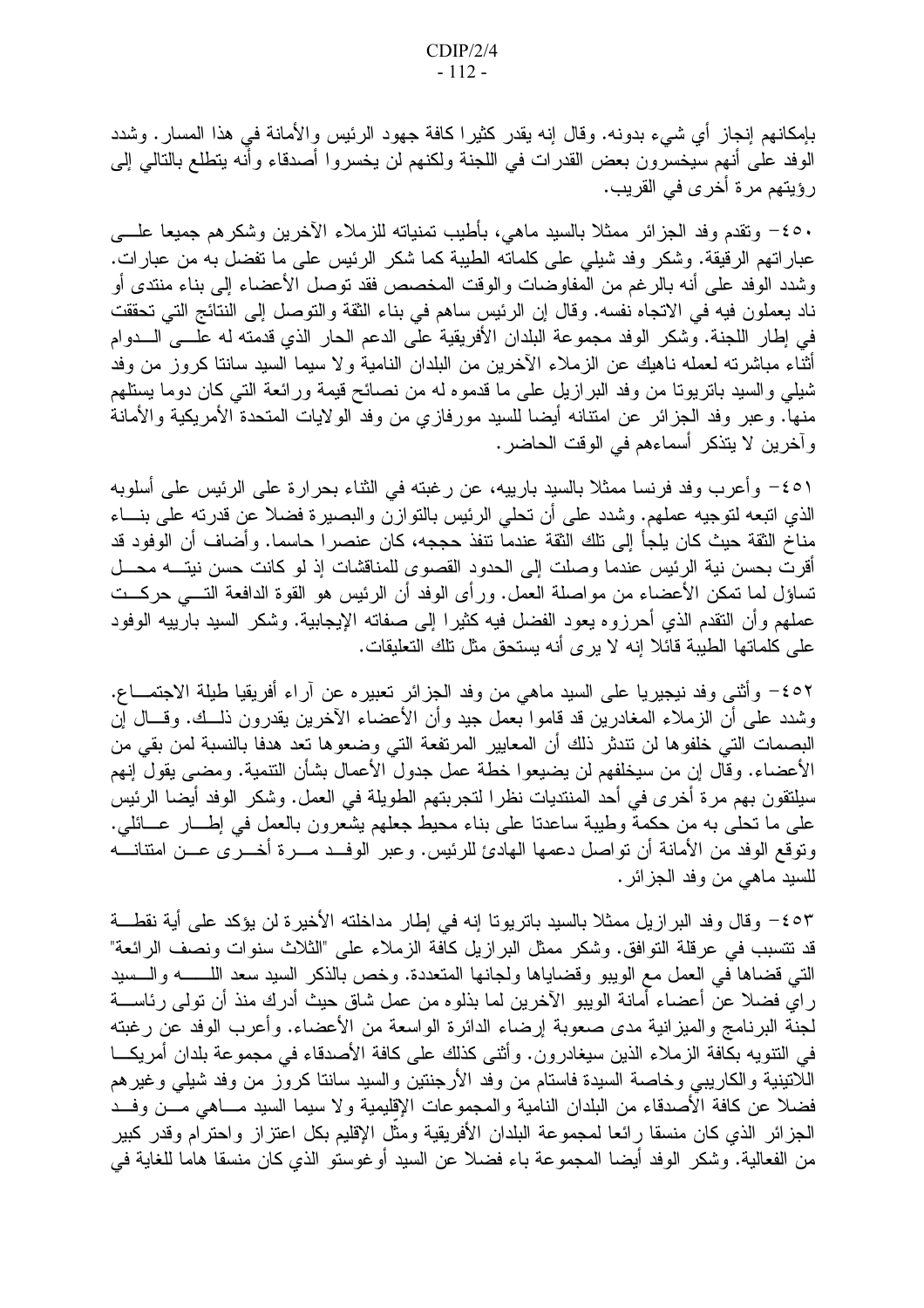إطار جدول الأعمال بشأن النتمية وكافة الزملاء عموما الذين عملوا معا في هذه القاعة لمدة طويلــــة. وختم الوفد مداخلته عاقدا الأمل على إنجاز عمل جيد في المنظمة خلال السنة المقبلة.

٤٥٤– وأكد الرئيس أن ملخص الرئيس أصبح جاهزا لاعتماده. وذكَّر أن تعديلا تقدم به وفد البرازيل في الجملة الثانية قد قبل وذلك بإدراج كلمة "في" قبل عبارة "قائمــــة التوصــــيات الـــست والعـــشرين". وأضاف أن وفد إندونيسيا اقتر ح إجراء تعديل على الفقرة ١٠ للقول إن اللجنة تشر ع في ذلك عمل في الدورة الثالثة وسترفع تقريرها آلِي الجمعية العامة في سنة ٢٠٠٩ وبذلك يحصل الوفد علـــي الإطــــار الزمني الذي طالب به. وأضاف الرئيس أن الفقرة ١٢(د)، نتيجة للتفاعل بين وفدي الولايات المتحـــدة الأمريكية والبرازيل ستتنهى بعبارة "تنفيذ برنامج عمل اللجنة المعنية بالملكية الفكرية والتنمية" وقـــال الرئيس إن بالإمكان اعتماد الملخص إثر إجراء التعديلات وموافقة الوفود (وارد في الفقرة ٤٥٥).

البند ٧ من جدول الأعمال: اختتام الدورة

٤٥٥ - لدى انتقاله إلى البند ٧ من جدول الأعمال، شكر الرئيس الأمانة على دعمها وتوجيهها للجنسة من خلال تلك الأنشطة ناهيك عن الموظفين عامة الذين دعموا اللجنة في القاعة وخارجها. وعبر باسم اللجنة عن امتنانه للمترجمين الفوريين وعقد الأمل على أن يتطلعوا إلى العمل معهم في السنة المقبلة. وشكر الرئيس أيضا الدول الأعضاء فضلا عن المنظمات الحكومية الدولية والمنظمات غير الحكومية على مساهماتها في هذا الجهد خلال هذا الأسبوع. وقال الرئيس إنه سيقدم طلبا بإعادة انتخابه في السنة القادمة وسيظل ر هن إشارة الدول الأعضاء إذا احتاجت إلى مزيد من الوقت للتفكير في المسألة. وقال إنه يتطلع إلى رؤيتهم في السنة القادمة سواء كان مكانه على المنصة أو بين صفوف المتــدخلين. ثــم أعلن عن اختتام هذه الدور ة.

٤٥٦ - ووافق الاجتماع على الملخص النالبي الذي أعده الرئيس:

قرّرت الجمعية العامة، في دورتها التي انعقدت في سبتمبر/أيلول – أكتـــوبر/تـــشرين  $-1"$ الأول ٢٠٠٧، اعتماد النوصيات الرامية إلى اتخاذ ندابير كما وردت في الاقتراحات الخمسة والأربعين والعمل على النتفيذ الفوري للاقتراحات التسعة عشر التبي حددها رئيس اللجنة المؤقتة، بالتــشاور مـــع الدول الأعضاء والأمانة. وقررت الجمعية العامة أيضا إنشاء لجنة معنية بالنتميـــة والملكيـــة الفكريـــة (اللجنة) للاضطلاع بما يلي:

( أ ) وضع برنامج عمل لنتفيذ التوصيات المعتمدة؛

(ب) ورصد تنفيذ جميع التوصيات المعتمدة وتقييم تنفيذها ومناقشته ورفع تقـــارير عنــــه والتتسيق مع الهيئات المعنية في الويبو لذلك الغرض؛

(ج) وبحث القضايا المرتبطة بالملكية الفكرية والنتمية كما اتفقت عليهـــا اللجنـــة وكـــذلك القضايا التي تحددها الجمعية العامة.

ونقرر أيضا أن ترفع اللجنة تقريرا سنويا مع أي توصيات قد ترغب في تقديمها إلى الجمعيـــة العامة.

وانعقدت الدورة الأولى للجنة في الفترة الممتدة من ٣ إلـــي ٧ مــــارس/أذار ٢٠٠٨.  $-\tau$ واعتمدت اللجنة نظامها الداخلي الوارد في الوثيقة CDIP/1/2 وناقشت وثيقة العمل الأولية التي أعــدها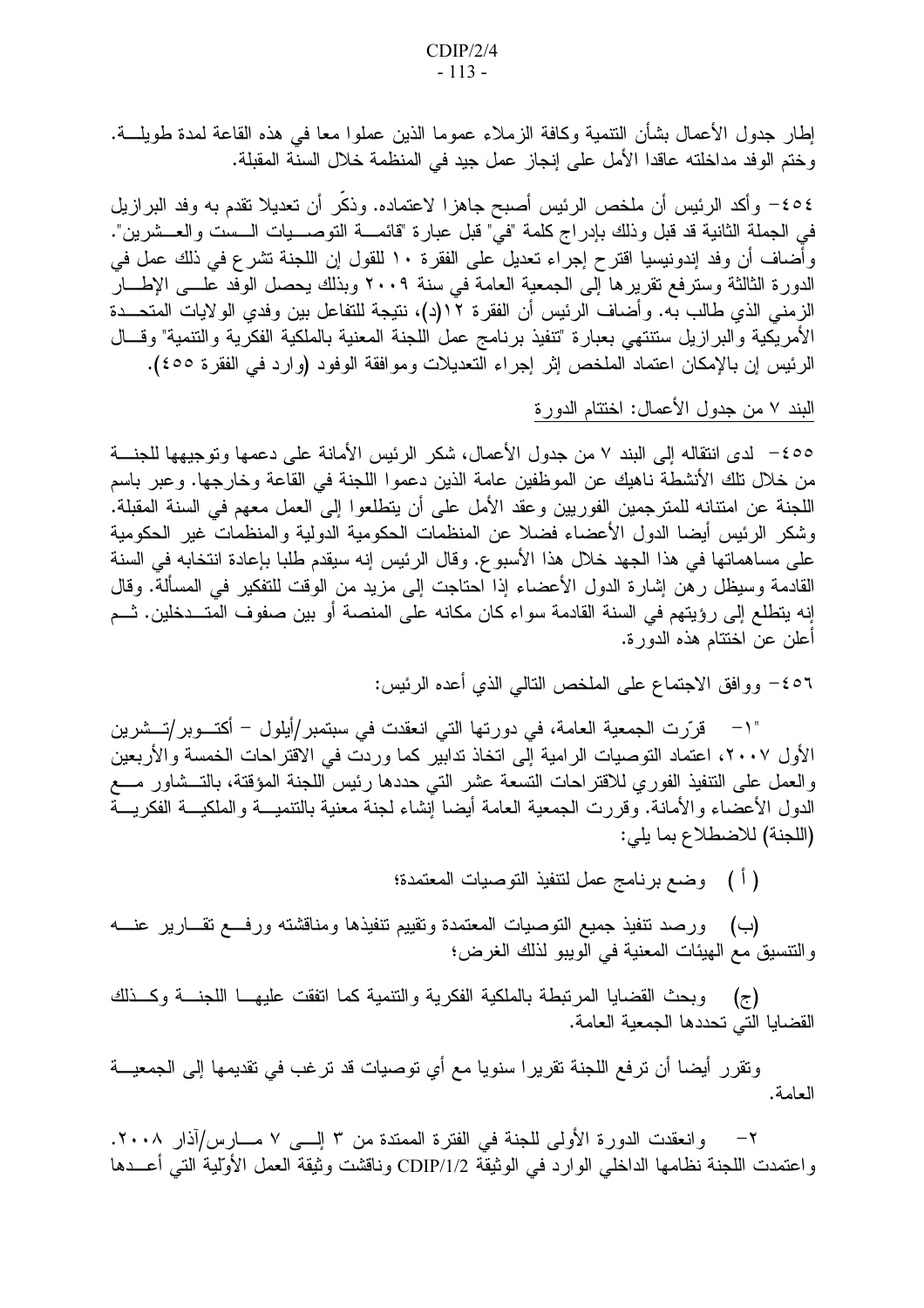رئيس اللجنة المؤقتة بالتشاور مع منسقى المجموعات الإقليمية والدول الأعضاء وأمانة الويبو، وقررت استخدامها كوثيقة من وثائق عملها (CDIP/1/3). وناقشت الوفود أنشطة ترمي إلىي تنفيــذ النوصـــيات المعتمدة رقع ٢ و ٥ و ٨ و ٩ و ١٠ في قائمة التوصيات الست والعشرين واتفقت علمي توجيسه قائمـــة بالأنشطة المقترحة بعد تعديلها وفقا للمناقشات، إلى الأمانة لتقييم متطلباتهـــا إلــــى المـــوارد البـــشرية والمالية، قبل انعقاد دورة يوليه/تموز ٢٠٠٨. وبالإضافة إلى ما سبق، استعرضت اللجنة الأنشطة قيــد النتفيذ بناء على التوصية رقم ١ المعتمدة في قائمة الاقتراحات التسعة عشر وعلَّقت عليها واقترحت بعض التغييرات ونظرت في أنشطة جديدة. وتم الاتفاق على أن تجري الأمانة ما يلـــزم مـــن تعـــديل وترفع نقريرًا مرحلياً بشأن التوصيات المعتمدة في قائمة الاقتراحات التسعة عشر إلى اللجنة في دورة يوليه/تموز ٢٠٠٨. واتفقت اللجنة أيضا على أن ينظم الرئيس مشاورات غير رســـمية بـــين دورتـــي اللجنة الأولى والثانية، بغية مواصلة النظر في برنامج عمل لتتفيذ التوصيات المعتمدة.

٣– وعقدت اللجنة دورتها الثانية في الفترة من ٧ إلى ١١ يوليه/تموز ٢٠٠٨. وشـــاركت فيها ١٠١ دولة عضو و٨ منظمات حكومية دولية و٣٧ منظمة غير حكومية.

٤– وقرَّرت اللجنة أن تقبل، بصفة مؤقتة، منظمة غير حكومية وغير معتمدة هي اللجنـــة الدولية للشعوب الأصلية في الأمريكتين (INCOMINDIOS) من غير أن يؤثر ذلك في مركز ها في أي اجتماعات مقبلة نتظمها الوبيو .

- واعتمدت اللجنة مشروع جدول الأعمال كما هو مقترح في الوثيقة CDIP/2/2 Prov .  $-\circ$ 
	- واعتمدت اللجنة تقرير الدورة الأولى الوارد في الوثيقة CDIP/1/4 Prov .  $-7$

ونوجه رئيس اللجنة، السفير تريفور كلارك، إلى السيد فرانسيس غوري الذي رشحته  $-\mathsf{V}$ مؤخرا لجنة الويبو للتتسيق كي يصبح المدير العام المقبل للويبو، ودعاه إلى الإدلاء بكلمة أمام اللجنة. وأكد السبد غورى على النز امه بتنفيذ جدول أعمال الويبو بشأن النتمية تنفيذاً فعلياً وتعهــد بالإشـــراف شخصيا في المستقبل على هذه المبادرة المهمة. وقال إنه ينبغي مراعاة البعد التنمـوي علــي جميـــع مستويات المنظمة. واختتم بيانه قائلا إن جدول الأعمال بشأن النتمية فرصة كبيرة لنتاول دور الملكية الفكرية في النتمية ومساهمتها في تضييق الفجوة المعرفية والفارق الرقمي. وطمـــأن الـــسيد غـــوري الوفود أن الموارد الكافية ستكون متاحة من الميزانية لدعم نتفيذ المقترحات الواردة في جدول أعمـــال النتمبة.

٨– وناقشت اللجنة الوثيقة CDIP/2/2 التي تحتوى على النص المعدّل للأنشطة المقترحـــة لأغراض نتفيذ التوصيات المعتمدة رقم ٢ و٥ و٨ و٩ و١٠ في قائمة التوصـــيات الـــست والعـــشرين والمتطلبات إلى الموارد البشرية والمالية الإضافية المتصلة بتلك التوصيات. ووافقت اللجنة على النص المعدل مع بعض النعديلات كما وافقت على الأرقام النأشيرية بشأن المنطلبـــات إلــــى المــــوارد النـــــى اقترحتها الأمانة لأغراض تنفيذ التوصيات كما وردت في المرفق الثاني لهذه الوثيقة. وفي سياق تلـــك النوصيات أيضا، أحاطت اللجنة علما بالمعلومات الواردة في الوثائق CDIP/2/INF/1 وCDIP/2/INF/2 و CDIP/2/INF/3 . وناقشت اللجنة أيضا التوصية رقم ١ المعتمدة في قائمة التوصيات التسمع عــشرة ووافقت على الأنشطة المقترحة في الوثيقة CDIP/2/2 مع بعض التعديلات كما هي واردة في المرفــق الأول لهذه الوثيقة. وبالإضافة إلى ما سبق، ناقشت اللجنة الأنشطة الرامية إلى نتفيذ التوصيات المعتمدة رقم ٣ و ٤ و ٦ و ٧ و ١١ ووافقت على الأنشطة المقترحة كما هي واردة في المرفق الأول. وسبق وأن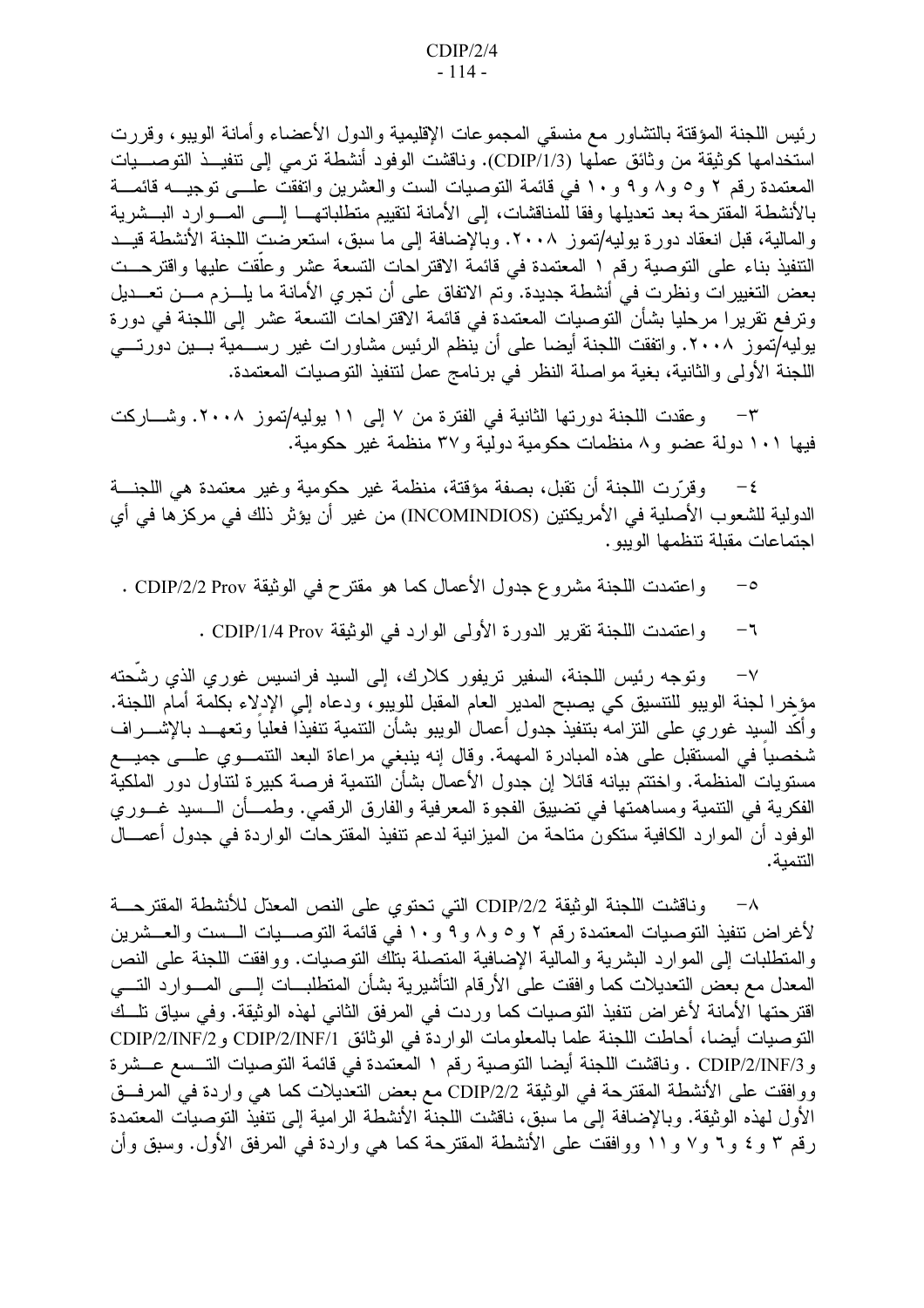نوقشت تلك التوصيات في إطار المشاورات غير الرســمية التـــي نظمهـــا الـــرئيس فـــي ١٦ و١٧ أبر يل/نيسان ٢٠٠٨.

٩- وبحثت اللجنة الأنشطة الرامية إلى نتفيذ التوصيات المعتمدة رقم ٢٠ و ٢٢ و ٢٣ مـــن الفئة باء في قائمة التوصيات الست والعشرين، عملا بالإجراء ذاته الذي اتبعته خلال دورتها الأولـــي. وهكذا، وافقت اللجنة على أن تحال الأنشطة المقترحة إلى الأمانة، بعد تعديلها في ضوء المناقــشات، بغية نقدير المتطلبات من حيث الموارد البشرية والمالية وتبليغها للدول الأعضاء، قبــل انعقــاد دورة اللجنة الثالثة. واستعرضت اللجنة أيضا أنشطة يجري نتفيذها في ظل التوصية المعتمدة رقم ١٢ فــي قائمة النسع عشرة وعلقت عليها واقترحت تغييرات ونظرت في أنشطة جديدة. واتفق المجتمعون على أن تجرى الأمانة التعديلات الضرورية وترفع تقريرا مرحليا عن التوصية المعتمدة في قائمـــة التـــسع عشرة إلى اللجنة المنعقدة في دورتها الثالثة.

١٠− وأشارت اللجنة إلىي الحاجة إلى مناقشة الآليات الضرورية لنتسبق أعمالهـــا وأعمـــال هيئات معنية أخرى في الويبو عند تنفيذ التوصيات المعتمدة وكذلك آليات الرصد والتقييم والتبليغ بشأن نتفيذ التوصيات. وبناء على ما سبق، قررت اللجنة بدء مناقشات حول هذه القضايا في دورتها الثالثـــة ورفع تقرير بتلك المناقشات إلى الجمعية العامة للويبو المنعقدة سنة ٢٠٠٩.

١١– وأشارت اللجنة إلى أن الأمانة ستتولى إعداد مشروع تقرير الدورة الثانيـــة وتبليغـــه للبعثات الدائمة للدول الأعضاء. وسيُتاح مشروع النقرير أيضاً في شكل الكتروني على موقـــع الويبـــو على الإنترنت للدول الأعضاء والمنظمَّات الحكَّومية الدولية والمنظمات غير الحكومية. وينبغي إرسال النعلُّبقاتُ على مشروع النقرير كتابياً إلى الأمانة في غضون ثلاثة أسابيع بعـــد صــــدوره. وســــيُطرح مشروع النقرير المعدَّل بعد ذلك على اللجنة لتعتمده في بداية دورتها الثالثة.

١٢– وقرَّرت اللجنة، نتفيذا لولايتها، أن ترفع تقريرا إلى الجمعية العامة للويبو لسنة ٢٠٠٨، يتضمن ما يلي:

( أ ) معلومات عن دورتي اللجنة الأولى والثانيـــة (المنعقـــدتين فـــي مــــارس/آذار ٢٠٠٨ ويوليه/تموز ٢٠٠٨)؛ وعن المشاورات غير الرسمية (التي أجريت في أبريل/نيسان ٢٠٠٨)؛ والوثائق التي نوقشت خلال تلك الاجتماعات بما في ذلك النظام الداخلي المعتمد للجنة.

(ب) وتقرير بالأنشطة التي يتعين أن تنجزها الويبو فيما يتــصل ببرنــــامج العمـــل لتتفيـــذ التوصيات المعتمدة الواردة في المرفق الأول لهذه الوثيقة. وتتدرج تلَّــك التوصـــيات ضـــمن قائمـــة النوصيات النسع عشرة وقد نوقشت خلال دورتي اللجنة الأولى والثانيـــة. أمـــا الأنـــشطة المتـــصلة بالنوصيات المتبقية في قائمة النوصيات التسع عشرة فقد بدأت الويبو نتفيذها وستستعرضها اللجنة فسي دور تها الثالثة.

(ج) وتوصية ببرنامج العمل بشأن التوصيات المعتمدة، كما هو وارد في المرفق الثاني لهذه الوثيقة مع ما يلزم من تسويات في النص المعدل لوثيقة البرنامج والميزانية لـــسنة ٢٠٠٩ لأغـــراض إضـافة الموارد البشرية والمـالية الصرورية لنتفيذ نلك النوصـيات.

(د) وحث الجمعية العامة على ضمان إناحة نلك الموارد للأمانـــة بطريقــة تتــسجم مـــع إجراءات الويبو المتعلقة بالبرنامج والميزانية وتكفل تنفيذا سريعا وصارما لبرنامج عمل اللجنة.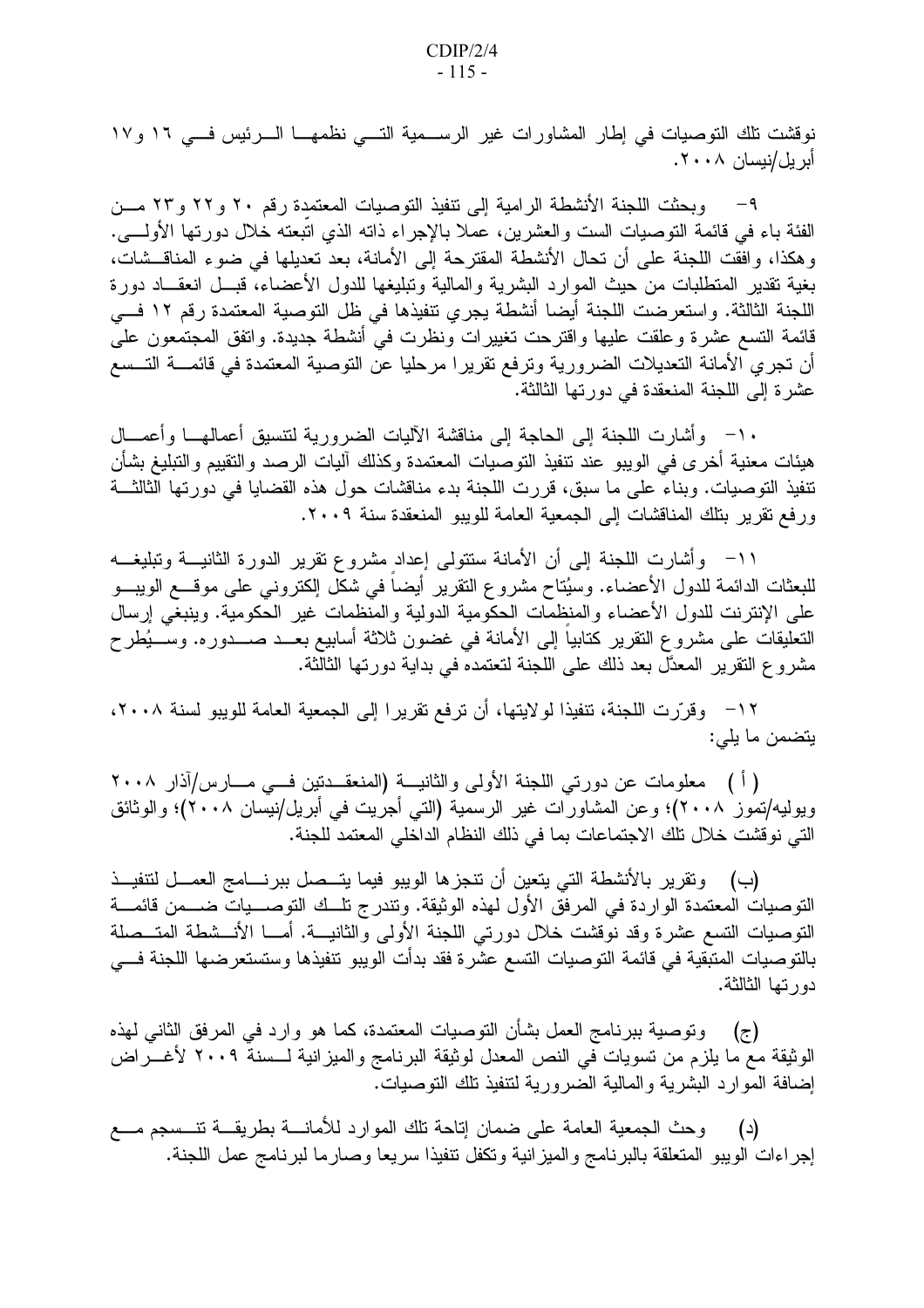(ه) وحث الجمعية العامة على تشجيع جميع الدول الأعضـاء والأمانـة وسائر هيئات الويبـــو<br>المعنية علـي تنفيذ التوصـيات المعتمدة تنفيذا فعليا."

[تلي ذلك المرفقات]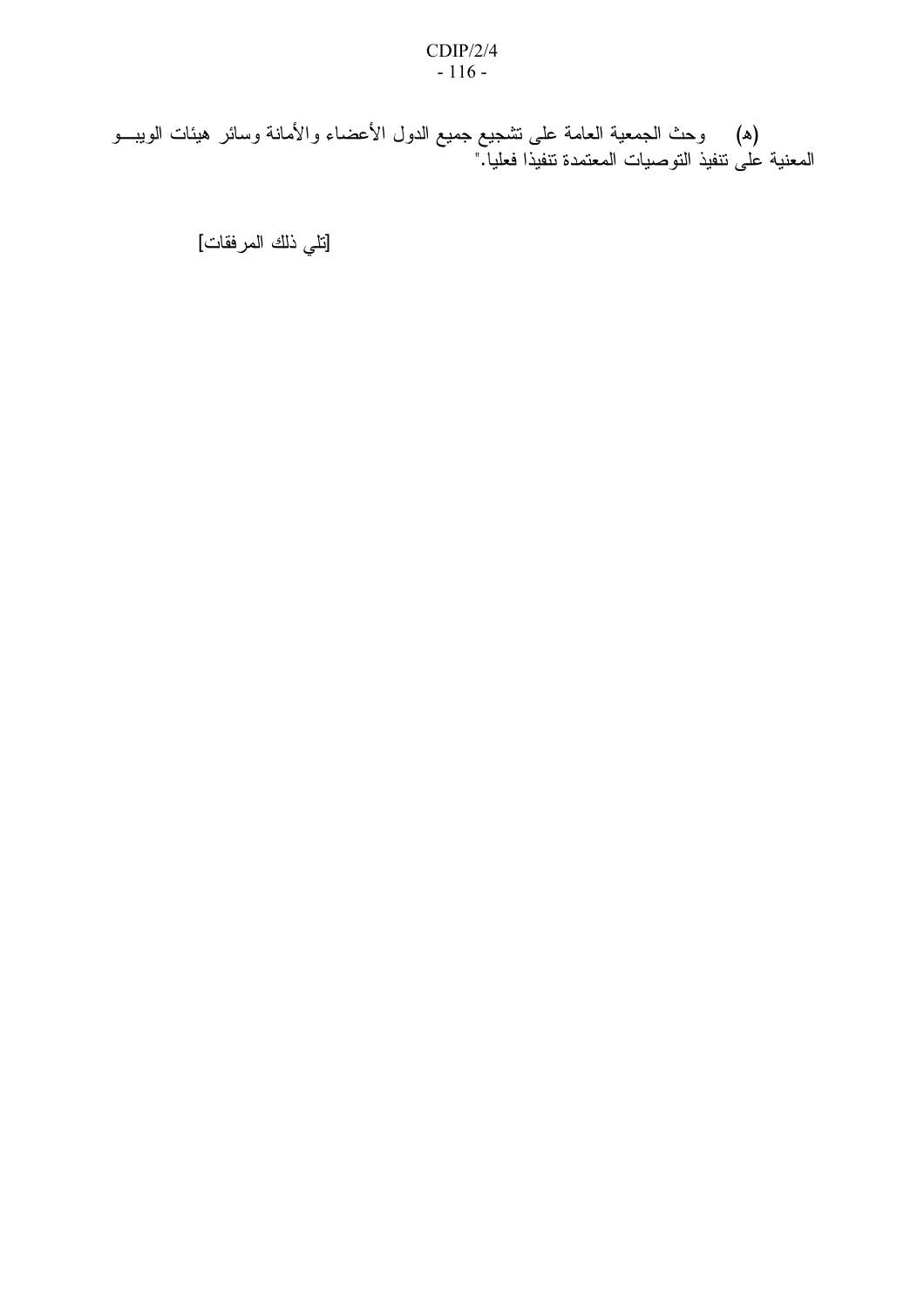## CDIP/2/4 Prov.  $2$

# **ANNEX I**

# المرفق الأول

# جدول أعمال الويبو بشأن التنمية<br>معلومات عن الأنشطة المتعلقة بتنفيذ ١٩ توصية معتمدة'''

|                                                                                                                                                                                                                                                                                                                                                                                                                                                                                                                                                                                                                                                                                                                                                                                                                                                                                                                                                                                                                                                                                                                                                                                                                                                                                                                                                                                                                                                                                                                                   | الفئة ألف:                                                                                                                                                                                                                                                                                                                                                                                                                                                                                                         |      |
|-----------------------------------------------------------------------------------------------------------------------------------------------------------------------------------------------------------------------------------------------------------------------------------------------------------------------------------------------------------------------------------------------------------------------------------------------------------------------------------------------------------------------------------------------------------------------------------------------------------------------------------------------------------------------------------------------------------------------------------------------------------------------------------------------------------------------------------------------------------------------------------------------------------------------------------------------------------------------------------------------------------------------------------------------------------------------------------------------------------------------------------------------------------------------------------------------------------------------------------------------------------------------------------------------------------------------------------------------------------------------------------------------------------------------------------------------------------------------------------------------------------------------------------|--------------------------------------------------------------------------------------------------------------------------------------------------------------------------------------------------------------------------------------------------------------------------------------------------------------------------------------------------------------------------------------------------------------------------------------------------------------------------------------------------------------------|------|
| معلومات عن الأنشطة الرامية إلى نتفيذ التوصيات المعتمدة                                                                                                                                                                                                                                                                                                                                                                                                                                                                                                                                                                                                                                                                                                                                                                                                                                                                                                                                                                                                                                                                                                                                                                                                                                                                                                                                                                                                                                                                            | المساعدة التقنية وتكوين الكفاءات                                                                                                                                                                                                                                                                                                                                                                                                                                                                                   |      |
| الاستر اتيجية العامة<br>تضطلع الويبو ببرامج وأنشطة المساعدة التقنية بطلب من الدول الأعضاء ، وتصمم هذه البرامج والأنشطة وتصاغ وتنفــذ<br>بالتشاور والنعاون الوثيقين مع البلدان المعنية من أجل استيفاء احتياجاتها الخاصة بما يتمشى وأولوياتها التنموية.<br>وما انفكت الويبو تعيد توجيه برامجها وأنشطتها عن طريق مراعاة احتياجات البلد الخاصة وأولوياتـــه ومـــستوى تتميتـــه،<br>بصفة دائمة وشاملة، ولا سيما الاحتياجات الخاصة للبلدان الأقل نموا. وعملا بوثيقة البرنامج والميزانيـــة للفتـــرة ٢٠٠٨–<br>٢٠٠٢، يتم هذا عن طريق مساعدة البلدان على صياغة خطط واستر انيجيات وطنية التركيز في مجال الملكية الفكرية بعــد<br>نقييم احتياجاتها الخاصة بعناية ومراعاة المتطلبات الخاصة بالتنمية في كل بلد وإشراك جميع أصحاب المصالح. وســـوف<br>يعاد النظر في نقييم الاحتياجات ومطالب البلدان مع البلد وتعدَّل الخطة وفقا لذلك كل سنتين. وستوضع أليات نتمـــشي مـــع<br>الخطط الوطنية ونتدرج فيها. ومع مرور الزمن، سيتسنى للويبو نوحيد إطار العمل لتصميم المشروعات على نحــو يكفــل<br>تعريفا ووصفا كاملا لكل مشروع مع رقابة على الجودة وإجراءات للموافقة وتحديد الأهــداف ورصـــد تحقيقهـــا وتحديــد<br>المخاطر وإدارتها وتعريف الأداء والنتائج وتقييمه. وستخضع البرامج للتقييم وفقا لسياسة الويبو بـــشأن التقيـــيم المعتمـــدة<br>مؤخرا (والمرفوعة إلى الجمعية العامة للويبو في دورة ٢٠٠٧).<br>وضمانا لمزيد من الشفافية في مجال المساعدة التقنية، من المقترح أن تسعى المنظمة إلى إناحة المزيد من المعلومات عن أنشطة<br>المساعدة التقنية للدول الأعضاء، على أن يتم ذلك عن طريق قاعدة البيانات الوارد وصفها تحت التوصية ٥ بصفة خاصة. | يجب أن نتميز أنشطة الويبو فـــي مجـــال المـــساعدة<br>النقنية بعدة ميزات ومنها أنها موجهة نحـــو النتميـــة<br>وقائمة على الطلب وشفافة وهي نأخذ بعين الاعتبـــار<br>الأولويات والاحتياجات الخاصسة بالبلسدان الناميسة<br>والبلدان الأقل نموا على وجه الخصوص فضلا عـــن<br>مختلف مستويات التنمية المدركة في الدول الأعضاء،<br>وينبغي إدراج الأنشطة في أطـــر زمنيـــة لاســـنكمال<br>البرامج. وفي هذا الصدد، ينبغي أن يكـــون تـــصميم<br>برامج المساعدة التقنية وأليسات تسسليمها وعمليسات<br>تقييمها خاصة بكل بلد. | $-1$ |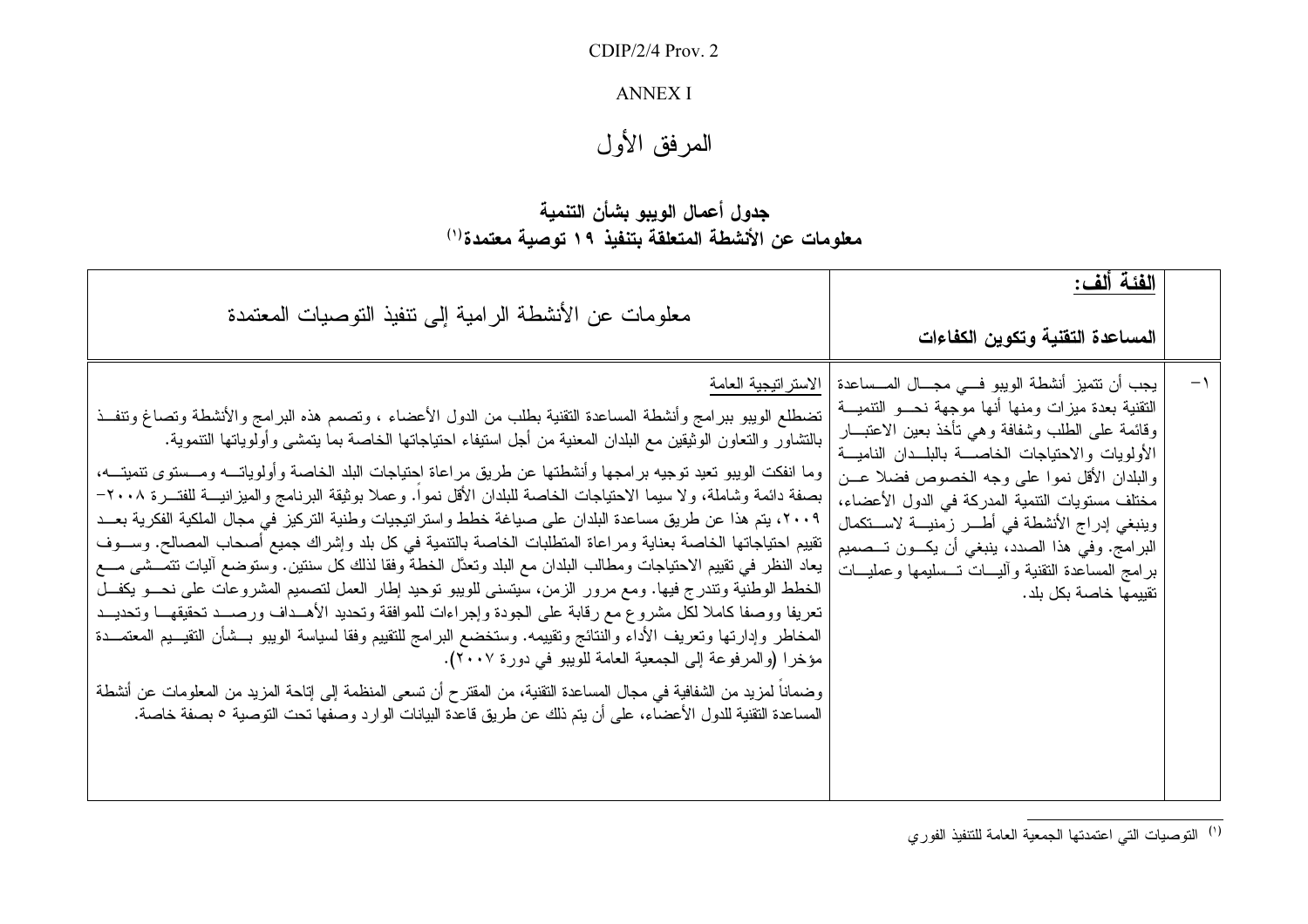| معلومات عن الأنشطة الرامية إلى تنفيذ التوصيات المعتمدة                                                                                                                                                                                                                                                                                                                                                                                                                                                                                                                                                                                                                                                                                                                                                                                                                                                | الفئة ألف:<br>المساعدة التقنية وتكوين الكفاءات                                                                                                                                                                                                                |         |
|-------------------------------------------------------------------------------------------------------------------------------------------------------------------------------------------------------------------------------------------------------------------------------------------------------------------------------------------------------------------------------------------------------------------------------------------------------------------------------------------------------------------------------------------------------------------------------------------------------------------------------------------------------------------------------------------------------------------------------------------------------------------------------------------------------------------------------------------------------------------------------------------------------|---------------------------------------------------------------------------------------------------------------------------------------------------------------------------------------------------------------------------------------------------------------|---------|
| مبادئ الترشيد<br>ضماناً لتطبيق المبادئ الواردة تحت هذه التوصية وتوصيات أخرى (مثل التوصيتين ١٣ و١٥) تطبيقا مناسبا ورشيدا فـــي<br>أنشطة المنظمة، من المقترح ما يلي:                                                                                                                                                                                                                                                                                                                                                                                                                                                                                                                                                                                                                                                                                                                                    |                                                                                                                                                                                                                                                               |         |
| ( أ )     إصدار تعميم داخلي على جميع موظفي الويبو وخبرائها الاستشاريين يدعوهم إلى التزام المبادئ الواردة<br>في هذه النوصية وغيرها من النوصيات المشابهة؛                                                                                                                                                                                                                                                                                                                                                                                                                                                                                                                                                                                                                                                                                                                                               |                                                                                                                                                                                                                                                               |         |
| وضمان إيلاء الاعتبار المناسب لإدراج تلك المبادئ في وثائق السياسة العامة المقبلة التي ترســم الاتجـــاه<br>(ب)<br>الاستراتيجي للمنظمة على الأجل المتوسط والبعيد (مثل وثيقة البرنامج والميزانية ووثائق المنظور الاستراتيجي وما إلى ذلك)؛<br>وضمان أن يأخذ أي دليل جديد بشأن المساعدة التقنية يعد في المستقبل بالمبادئ الواردة في هذه التوصية أيضا.<br>$(\tau)$                                                                                                                                                                                                                                                                                                                                                                                                                                                                                                                                          |                                                                                                                                                                                                                                                               |         |
| وستحرص الأمانة أيضا على إدراج المعلومات المنعلقة بجدول أعمال النتمية والمبادئ الواردة فيها (بما في ذلك المبسادئ<br>التي تشملها هذه التوصية) في منشورات ومواد إعلامية أخرى تصف عمل المنظمة (مثل الطبعة المقبلة لمنشور الويبو رقم<br>1007A بشأن استعراض أعمال الويبو).                                                                                                                                                                                                                                                                                                                                                                                                                                                                                                                                                                                                                                  |                                                                                                                                                                                                                                                               |         |
|                                                                                                                                                                                                                                                                                                                                                                                                                                                                                                                                                                                                                                                                                                                                                                                                                                                                                                       |                                                                                                                                                                                                                                                               |         |
| النهوض بثقافة الملكية الفكرية الموجهة للتنمية وحفز اهتمام الجمهور بالملكية الفكرية<br>لا يزال إذكاء الوعي في قطاعات المجتمع كافة بأهمية دور الملكِية الفكرية في التتمية الوطنية، وتعزيز النقـــاش والحـــوار<br>المستنير والمتوازن حول مواضيع الملكية الفكرية يشكلان جزءا لا يتجزأ من برامج الويبو وأنـــشطتها. وتـــشجع الويبـــو<br>اشتراك جميع أصـحاب المصـالح الوطنيين عبر أنشطتها وبرامجها المختلفة باعتبار أن ذلك يشكل جزءا من عملية التعريف<br>بثقافة الملكية الفكرية الموجهة للتتمية. وتعد برامج معينة خصيصا للمؤسسات العامة ولأصحاب المصالح في مجال الملكية<br>الفكرية وللمنتفعين بها، وتستهدف هذه البرامج قطاعات مجتمعية مختلفة، منها الجامعات ومراكـــز الأبحـــاث والـــشركات<br>الصغيرة والمتوسطة والصناعات الإبداعية والجهاز القضائي والصحافة والمجتمع المدني. ومن المقترح أن يصبح جـــدول<br>أعمال النتمية عنصرا أيضا من عناصر البرامج الرامية إلى إذكاء وعي الجمهور بالملكية الفكرية. | زيادة ما يخصص من أموال وموارد بشرية لبـــرامج<br>المساعدة النقنية في الويبو للنهوض بجملة أمور، منها<br>ثقافة الملكية الفكرية الموجهة للتنمية مع التأكيد علـــي<br>إدراج الملكية الفكرية في مختلف المستويات التعليمية<br>وحفز اهتمام الجمهور بالملكية الفكرية. | $-\tau$ |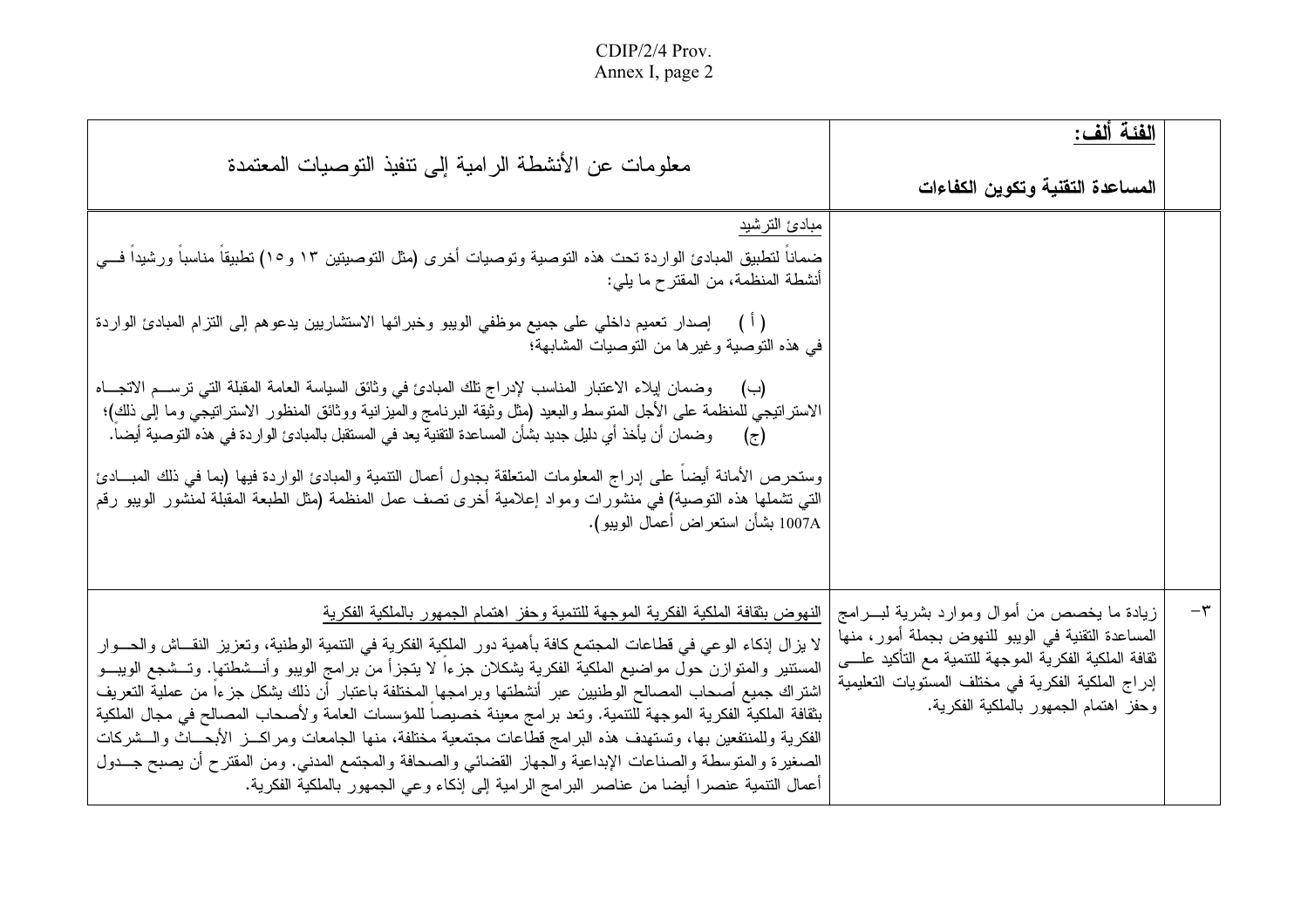| وتحسينا للمعلومات المفيدة في النقاش الآخذ في الاتساع حول الملكية الفكرية والمضبي في النهوض بدور المنظمة باعتبارها مصدرا<br>أولا للمعلومات المتعلقة بالملكية الفكرية ستبتكر منتجات إعلامية جديدة شكلا ونوعا ومنتوعة للاستجابة لاحتياجات جمهور واســـع.<br>وسيكون أحد التحديات الرئيسية تعزيز الاستفادة من موقع الويبو على الإنترنت باعتباره أكثر وسائل الويبو فعالية من حيث التكلفـــة<br>في نشر المعلومات في العالم قاطبة. ولا بد من إصدار منتجات إعلامية جديدة أكثر اختصاصا أو تستهدف شــــرائح محــــددة مــــن<br>الجمهور، بالاستعانة بأدوات الاتصالات الشتبي. ولا بد أيضا من استرانيجية معززة للتواصل مع وسائل الإعلام لتوســـيع الــــروابط<br>معها ونوصيل المزيد من المعلومات إلىي الجمهور بشرائحه العامة والخاصة. وسيطور النعاون الوثيق مع الدول الأعضاء باستعمال<br>الأدوات الإعلامية لدى الويبو وبتصميم حملات لمخاطبة الجمهور في بلدان محددة مع ما يصحب تلك الحملات من منتجات.<br>ومن نلك الأنشطة إعداد أدلة لحملات مخاطبة الجمهور ضمن منشورات الويبو نحتوي على أمثلة من مختلف بلدان العالم،<br>واتخاذ نصميم جديد لمجلة الويبو ونضمينها مؤخرا مقالات بشأن قضايا التنمية الرئيسية، وإنتاج بـــرامج توثيقيـــة مرئيـــة<br>لإطلاع الجمهور على دور الملكية الفكرية في الحياة اليومية والنهوض بأسباب الاحترام والتشجيع المعزز لفائدة المبــدعين<br>والمخترعين بتوضيح عملهم وقيمته للمجتمع، وزيادة الوعي بنظام الملكية الفكرية باعتباره عنصرا أساسيا للتتمية البشرية.<br>وعند نتفيذ خطط العمل وطنية التركيز ستعد مواد إعلامية مهيأة خصيصا للبلد المعنبي بلغاته المحلية وستحتوي منـــشورات<br>الويبو المعدة في هذا السياق دراسات وأدلة وأقراص مدمجة مصممة خصيصا لذلك البلد. وستسمح مراعـــاة الاحتياجـــات<br>الخاصة بالبلد المعنى في مجال الملكية الفكرية من زيادة فعالية تلك الجهود. وسيتسع نطاق المستفيدين لينسحب على جميع<br>شرائح المجتمع مع مراعاة احتياجاتها ومصالحها الخاصة.<br><mark>تعليم الملكية الفكرية على جميع المستويات ال</mark> در اسية<br>لما كانت الويبو تسعى إلى النهوض بتدريس الملكية الفكرية في الجامعات ورفع مستوى الموارد البشرية في هذا المجـــال،<br>كما يتضح من وثيقة البرنامج والميزانية للفترة ٢٠٠٨-٢٠٠٩، فإنها ستقدم برامج مشتركة مع مؤسسات تعليميـــة رياديـــة<br>تتتهي بمنح شهادات أو درجات. وستواصل تطوير شراكاتها الاستراتيجية مع المؤسسات التعليمية في البلدان النامية والبلــدان<br>ذات الاقتصاديات المنتقلة بوجه خاص. وستشمل الشراكات مع المؤسسات التعليمية إعداد مواد دراسية وتدريبية ومقررات | معلومات عن الأنشطة الرامية إلى نتفيذ التوصيات المعتمدة                                                        | الفئة ألف:<br>المساعدة التقنية وتكوين الكفاءات |
|-----------------------------------------------------------------------------------------------------------------------------------------------------------------------------------------------------------------------------------------------------------------------------------------------------------------------------------------------------------------------------------------------------------------------------------------------------------------------------------------------------------------------------------------------------------------------------------------------------------------------------------------------------------------------------------------------------------------------------------------------------------------------------------------------------------------------------------------------------------------------------------------------------------------------------------------------------------------------------------------------------------------------------------------------------------------------------------------------------------------------------------------------------------------------------------------------------------------------------------------------------------------------------------------------------------------------------------------------------------------------------------------------------------------------------------------------------------------------------------------------------------------------------------------------------------------------------------------------------------------------------------------------------------------------------------------------------------------------------------------------------------------------------------------------------------------------------------------------------------------------------------------------------------------------------------------------------------------------------------------------------------------------------------------------------------------------------------------------------------------------------------------------------------------------------------------------------------------------------------------------------------------------------------------------------------------------------------------|---------------------------------------------------------------------------------------------------------------|------------------------------------------------|
|                                                                                                                                                                                                                                                                                                                                                                                                                                                                                                                                                                                                                                                                                                                                                                                                                                                                                                                                                                                                                                                                                                                                                                                                                                                                                                                                                                                                                                                                                                                                                                                                                                                                                                                                                                                                                                                                                                                                                                                                                                                                                                                                                                                                                                                                                                                                         |                                                                                                               |                                                |
|                                                                                                                                                                                                                                                                                                                                                                                                                                                                                                                                                                                                                                                                                                                                                                                                                                                                                                                                                                                                                                                                                                                                                                                                                                                                                                                                                                                                                                                                                                                                                                                                                                                                                                                                                                                                                                                                                                                                                                                                                                                                                                                                                                                                                                                                                                                                         |                                                                                                               |                                                |
| وستنظم الويبو ، في مضمار  استر انيجيتها لتعزيز  التدريس و التدريب في مجال الملكية الفكرية، ندوات وطنية بشأن التعلــيم<br>والبحث في مجال الملكية الفكرية وستعقد تلك الندوات في عدد من البلدان. وستوفر مشورة خبرائها لمكاتب الملكية الفكرية                                                                                                                                                                                                                                                                                                                                                                                                                                                                                                                                                                                                                                                                                                                                                                                                                                                                                                                                                                                                                                                                                                                                                                                                                                                                                                                                                                                                                                                                                                                                                                                                                                                                                                                                                                                                                                                                                                                                                                                                                                                                                               | بشأن الملكية الفكرية، مع تركيز خاص على تضمين تلك البر امج المزيد من الجوانب التتموية في نظام الملكية الفكرية. |                                                |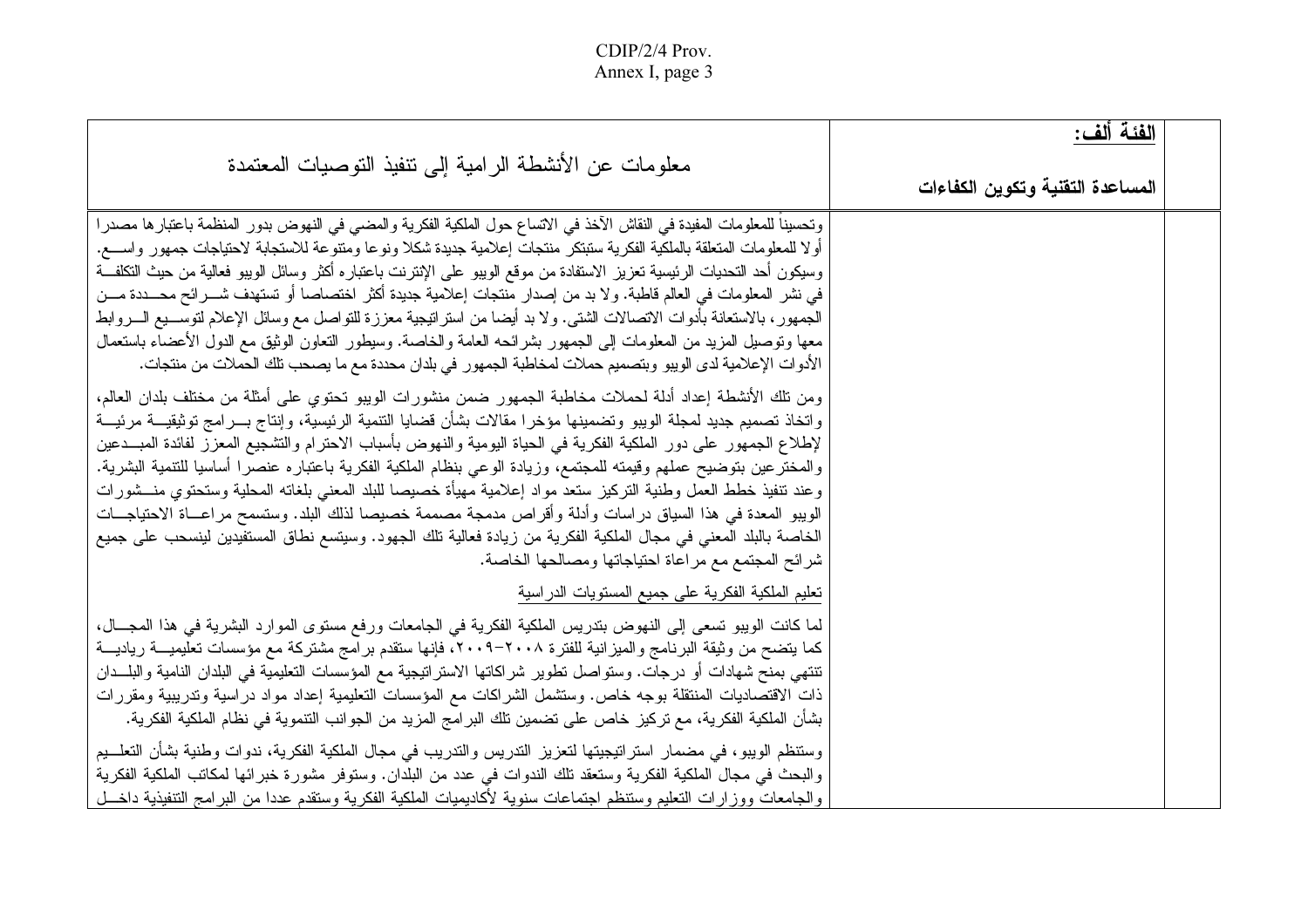| معلومات عن الأنشطة الرامية إلى نتفيذ التوصيات المعتمدة<br>جنيف وخارجها وستنشئ شبكة من الأساتذة المتخصصين في موضوع إدارة الملكية الفكرية من مختلف معاهــد الأعمـــال<br>وقطاع الصناعة وشركات الاستشارات في شؤون الإدارة. ومن أمثلة نلك الأنشطة المنجزة مؤخرا، ندوة دون إقليمية للويبو                                                                                                                                                                                                                                                                                                                                                                                                                                                                                                                                                                              | الفئة ألف:<br>المساعدة التقنية وتكوين الكفاءات                                                                                                                                                                                                           |  |
|-------------------------------------------------------------------------------------------------------------------------------------------------------------------------------------------------------------------------------------------------------------------------------------------------------------------------------------------------------------------------------------------------------------------------------------------------------------------------------------------------------------------------------------------------------------------------------------------------------------------------------------------------------------------------------------------------------------------------------------------------------------------------------------------------------------------------------------------------------------------|----------------------------------------------------------------------------------------------------------------------------------------------------------------------------------------------------------------------------------------------------------|--|
| بشأن التدريس والتدريب والبحث في مجال الملكية الفكرية، وبرنامج ماجستير مشترك مع جامعة تورين الإيطالية للنهوض<br>بكفاءات الموارد البشرية في مجال الملكية الفكرية في البلدان النامية والبلدان المنتقلة إلى الاقتصاد الحـــر والبلـــدان الأقـــل<br>نموا، ودورات للنعليم عن بعد مهيأة خصيصا لأساتذة الجامعات ومنفذة في إطار برنامج تدريب المدرب الـــذي ســـيحظى<br>بعنصر جديد هو التدريب المباشر، بالإضافة إلى ندوات حول الملكية الفكرية بالاشتراك مع منظمة التجارة العالمية لفائـــدة<br>الأساتذة والمعلمين من البلدان النامية والبلدان ذات الاقتصاديات المنتقلة.                                                                                                                                                                                                                                                                                                  |                                                                                                                                                                                                                                                          |  |
| يندرج دعم الشركات الصغيرة والمتوسطة ومؤسسات البحث والصناعات الإبداعية وصياغة استراتيجيات وطنيـــة بـــشأن<br>الملكية الفكرية ضمن مجالات العمل الرئيسية المبيّنة في وثيقة البرنامج والميزانية المعتمدة للفتـــرة ٢٠٠٨–٢٠٠٩. وقـــد<br>شهدت هذه المجالات أيضا زيادة في الموارد المالية المخصصة لها استجابة للطلب المتسار ع من الدول الأعـــضاء. ويـــرد<br>في ما يلي بيان الاستر اتيجيات الرئيسية لتلك المجالات الأربعة:<br>استراتيجية الويبو للشركات الصغيرة والمتوسطة                                                                                                                                                                                                                                                                                                                                                                                             | التأكيد بشكل خاص على احتياجات الشركات الصغيرة<br>والمنوسطة والمؤسسات التي نعمل في مجال البحث<br>العلمـــي والـــصناعات الثقافيـــة، ومـــساعدة الـــدول<br>الأعضاء، بطلب منها، علىي وضـــع الاســـتراتيجيات<br>الوطنية المناسبة في مجال الملكية الفكرية. |  |
| ما انفكت الويبو توسع المساعدة التقنية لتعزيز قدرة الشركات الصغيرة والمتوسطة والمؤسسات الداعمة لها في مختلف المنسلطق<br>والبلدان، وسوف نواصل نركيزها على الأنشطة الملموسة والعملية بمساهمة من القطاعات الخاصة ولا سيما الشركات الصغيرة<br>والمنوسطة ذات الإمكانيات الكبيرة لتكوين أصول الملكية الفكرية والاستفادة منها. وسيستمر إقامة شراكات مع مكاتــب الملكيـــة<br>الفكرية الوطنية والمؤسسات الداعمة للشركات الصغيرة والمتوسطة بهدف نكوين كفاءاتها أو تعزيزها لأداء خدماتها المرنبطة<br>بالملكية الفكرية لفائدة تلك الشركات. وستقيم الويبو شراكات أيضا مع مؤسسات مالية بهدف نعزيز قدرتها على مراعاة أصـــول                                                                                                                                                                                                                                                     |                                                                                                                                                                                                                                                          |  |
| الملكية الفكرية في تقييم خطط الأعمال التي يتقدم بها المقاولون والشركات الصغيرة والمتوسطة. وسيستمر إعداد منتجات جديدة<br>عن الملكية الفكرية لفائدة قطاع الأعمال وستعمم من خلال الموقع الإلكتروني المخصص لنلك الشركات إلى جانب نشرة الأخبار<br>الشهرية والمنشورات المكيفة بشأن الملكية الفكرية لصالح نلك الفئة من الشركات، بما فيها المنشورات المعدة لبعض القطاعـــات<br>المحددة. وفي مضمار استراتيجية ترمي إلى نكوين الكفاءات في صفوف طلاب الأعمـــال والمقـــاولين والـــشركات الـــصغيرة<br>والمنوسطة والمؤسسات الداعمة لها، سيستمر أيضا نطوير مواد ندريبية وجمع أفضل الممارسات والدراسات الإفرادية ونعميمها.<br>ومن الأنشطة المستهلة مؤخرًا عدد من الاتفاقات المعقودة لترجمة أدلة الملكية الفكرية لقطاع الأعمال أو نكييفها وفقا لمواصفات<br>البلد المعنـي، وحلقات عمل بشأن دور الأموال غير الملموسة كأداة لجمع الأموال وبشأن النفاذ إلى أسواق رأس المال، ومشروع |                                                                                                                                                                                                                                                          |  |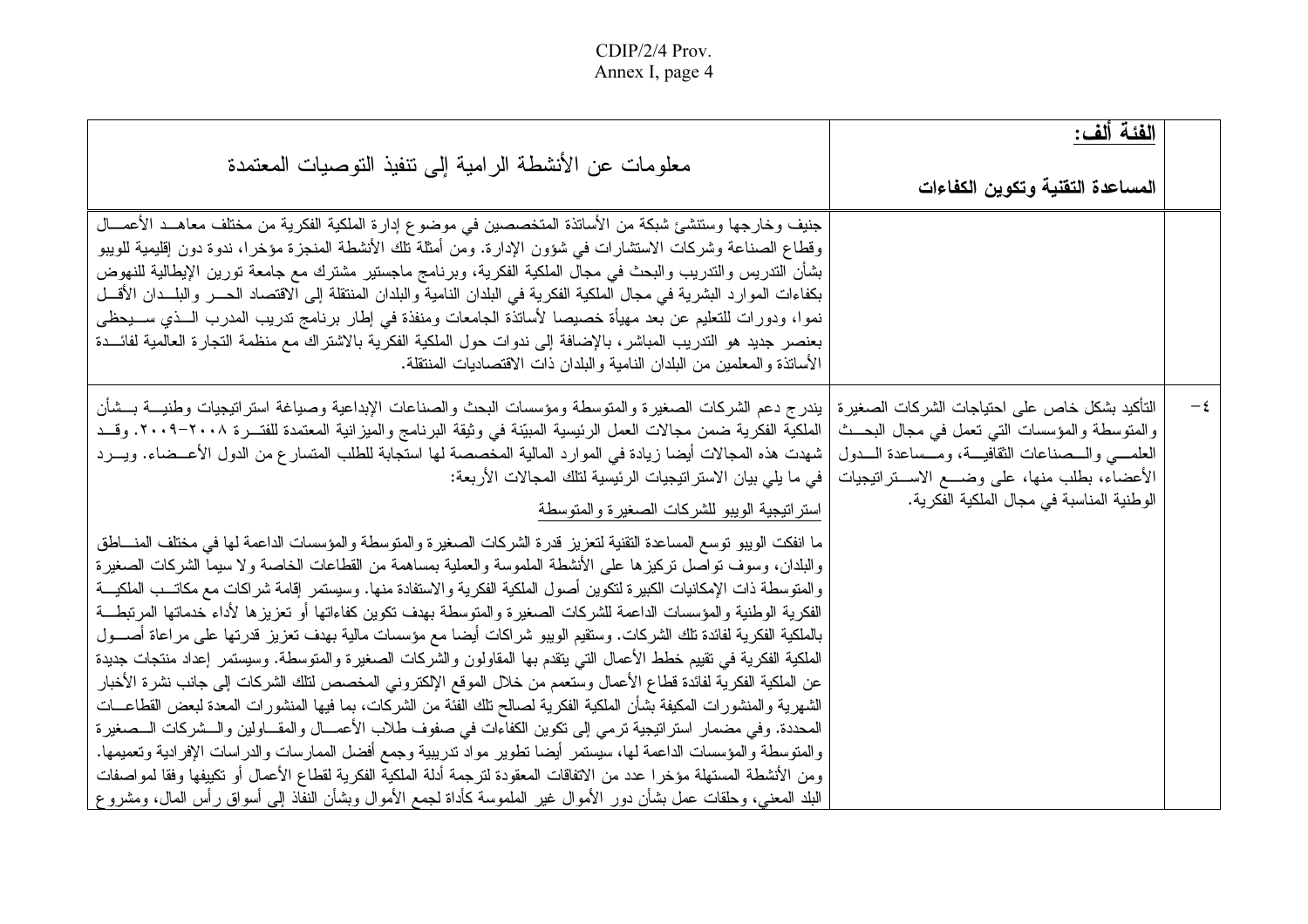| معلومات عن الأنشطة الرامية إلى نتفيذ التوصيات المعتمدة                                                                                                                                                                                                                                                                                                                                                                                                                                                                                                                                                                                                                                                                                                                                                                                                                                                                                                                                                                                                                                                                                                                | الفئة آلف:<br>المساعدة التقنية وتكوين الكفاءات |
|-----------------------------------------------------------------------------------------------------------------------------------------------------------------------------------------------------------------------------------------------------------------------------------------------------------------------------------------------------------------------------------------------------------------------------------------------------------------------------------------------------------------------------------------------------------------------------------------------------------------------------------------------------------------------------------------------------------------------------------------------------------------------------------------------------------------------------------------------------------------------------------------------------------------------------------------------------------------------------------------------------------------------------------------------------------------------------------------------------------------------------------------------------------------------|------------------------------------------------|
| وطني بدأ بهدف دعم الانتفاع بالإشارات المميزة في الشركات الصغيرة والمتوسطة العاملة في قطاع الأغذية الزراعية.                                                                                                                                                                                                                                                                                                                                                                                                                                                                                                                                                                                                                                                                                                                                                                                                                                                                                                                                                                                                                                                           |                                                |
| استراتيجية الويبو للصناعات النقافية والإبداعية                                                                                                                                                                                                                                                                                                                                                                                                                                                                                                                                                                                                                                                                                                                                                                                                                                                                                                                                                                                                                                                                                                                        |                                                |
| إن أحد العناصر الرئيسية في استراتيجية الويبو المنعلقة بالصناعات الإبداعية هو دراسة إسهام القطاع الإبــداعي وإبـــراز<br>إمكانياته كأحد المكونات المهمة في دعم عملية صياغة السياسات. وتحقيقا لذلك ستستند الويبو إلى النتائج المحققة في الفترة<br>٢٠٠٦–٢٠٠٧ وتستهل مشروعات جديدة على أساس ردود الفعل الواردة من المنتفعين بمختلف الأدوات التسبي ســـبق وأن<br>أعدتها. وستسعى إلى إقامة شراكات مع الحكومات والمنظمات الدولية المهتمة بهذا الموضوع وستختبر المنتجات الجديـــدة<br>قبل نعميم تطبيقها على النطاق الوطني. وستستحدث أدوات عملية لقطاعات إبداعية مختـــارة تـــستجيب لاحتياجـــات نلـــك<br>القطاعات. ومن الأنشطة المنجزة مؤخرا دراسات بشأن المساهمة الاقتصادية للصناعات القائمة على حق المؤلــف ودليــل<br>عملي بشأن إدار ة الملكية الفكرية في قطاع النشر .                                                                                                                                                                                                                                                                                                                                                                                                   |                                                |
| استراتيجية الويبو للجامعات ومؤسسات البحث                                                                                                                                                                                                                                                                                                                                                                                                                                                                                                                                                                                                                                                                                                                                                                                                                                                                                                                                                                                                                                                                                                                              |                                                |
| تكثفت أنشطة الويبو الداعمة لمؤسسات البحث العلمي (بما فيها الجامعات) مؤخرا نتيجة لتزايد الطلبات الواردة من السدول<br>الأعضاء. وسيستمر الدعم بالتركيز على ثلاثة أنواع رئيسية من الأنشطة: أولا، ســـتحظى مؤســـسات البحـــث والتطـــوير<br>والجامعات بالدعم لصياغة سياسات مؤسسية بشأن الملكية الفكرية نيسيرا لإدارة أصول الملكيـــة الفكريــــة وفقـــا لمهامهـــا<br>وولايتها. وثانيا، ستدعم الويبو إنشاء شبكات تضم مؤسسات البحث والتطوير ومرافئ للملكية الفكرية (أو خدمات مـــشتركة<br>بشأنها) تستفيد منها الدول الأعضاء لإنشاء بني تحتية للابتكار نكون فعالة من حيث التكلفة. ويعتبر ذلك سبيلا يساهم فسي<br>الاستفادة إلى أقصبي حد من الموارد المهنية والمالية لأداء خدمات متخصصة في حماية الملكية الفكرية وتسويقها. وثالثــا،<br>ستقدم الويبو برامج تدريبية عملية ومكيفة حسب الاحتياجات في مجال تراخيص التكنولوجيا وتقيــيم البـــراءات وصــــياغة<br>البر اءات وإدارة التكنولوجيا والتسويق لفائدة مؤسسات البحث والتطوير والجامعات، بناء على طلب الدول الأعضاء. ومــن<br>نلك الأنشطة برامج ندريبية لفائدة الجامعات ومؤسسات البحث في أحد المجالات الأربعة الوارد وصفها أعلاه، ونقديم الدعم<br>في صياغة سياسات الملكية الفكرية لفائدة الجامعات ومؤسسات البحث والنطوير . |                                                |
| استر اتيجية الويبو لدعم صياغة استر اتيجيات وطنية بشأن الملكية الفكرية<br>ستظل الدول الأعضاء تحظي بالدعم في إدماج استر اتيجيات الملكية الفكرية ضمن تخطيطها للتنمية الاقتـــصادية الوطنيـــة.<br>وسيشمل ذلك الدعم إعداد أدوات عملية تركز على أهمية الخيارات الوطنية في صــــياغة اســـتراتيجيات الملكيـــة الفكريـــة                                                                                                                                                                                                                                                                                                                                                                                                                                                                                                                                                                                                                                                                                                                                                                                                                                                   |                                                |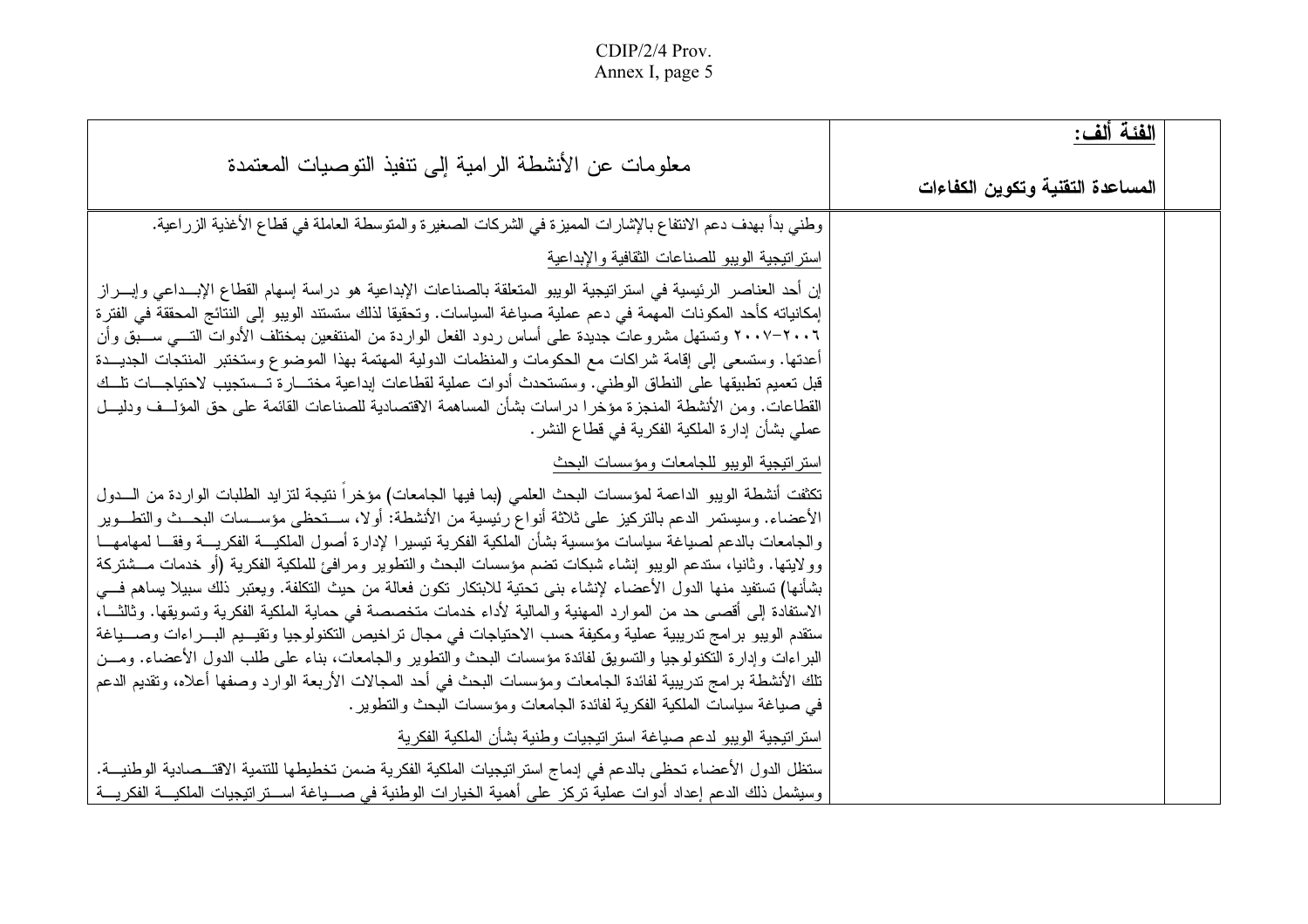| معلومات عن الأنشطة الرامية إلى نتفيذ التوصيات المعتمدة                                                                                                                                                                                                                                                                                                                                                                                                                                                                                                                                                                                                                                                                                                                                                                                                                                                                                                                                                                                      | الفئة ألف:<br>المساعدة التقنية وتكوين الكفاءات                                                                                                                                                                                                                                                                                                             |               |
|---------------------------------------------------------------------------------------------------------------------------------------------------------------------------------------------------------------------------------------------------------------------------------------------------------------------------------------------------------------------------------------------------------------------------------------------------------------------------------------------------------------------------------------------------------------------------------------------------------------------------------------------------------------------------------------------------------------------------------------------------------------------------------------------------------------------------------------------------------------------------------------------------------------------------------------------------------------------------------------------------------------------------------------------|------------------------------------------------------------------------------------------------------------------------------------------------------------------------------------------------------------------------------------------------------------------------------------------------------------------------------------------------------------|---------------|
| ونتفيذها. وأحد المنهجيات المطبقة حاليا كخطوة أولى في نصميم الاسترانيجيات هو الدراسة الصادرة بشأن الجرد الحسابي<br>للملكية الفكرية. وقد ترتب عامة على صياغة استرانتيجيات وطنية بشأن الملكية الفكرية إدراجهـــا فـــي ســـياق الـــسياسات<br>الوطنية في مجالات عدة، منها التعليم والصحة والزراعة والعلوم والنكنولوجيا والابتكار والتمويل والتجارة الدولية. ونركز<br>الاستراتيجيات على نعريف الأهداف والآليات والسياسات والتدابير الضرورية لإنشاء المعرفة والتكنولوجيا والنفاذ إليهمـــا،<br>بما يعزز قدرة المؤسسات المحلية على حماية حقوق الملكية الفكرية والنهوض بأنشطة التسويق والتعميم الواسع للتكنولوجيا<br>والأعمال الإبداعية. وبإمكان الويبو أن تكثف تلك الأنشطة بناء على الطلب وندعم الدول الأعضاء أثناء المـــشاور ات بـــين<br>مختلف القطاعات والمؤسسات عند صياغة استراتيجيات وطنية بشأن الملكية الفكرية. ومن الأنشطة المنجزة مؤخرا دعـــم<br>عملية صياغة استرانيجيات وطنية بشأن الملكية الفكرية، بدءا بجرد حسابي لأصول الملكية الفكرية على الصعيد الوطنبي ثم<br>إجراء مشاورات داخلية شارك فيها عدد كبير من المؤسسات وأصحاب المصالح. |                                                                                                                                                                                                                                                                                                                                                            |               |
| أقرت الدول الأعضاء معايير السلوك في الخدمة المدنية الدولية التي وضعتها الأمم المتحدة <http: csd.asp="" icsc.un.org="">،<br/>وأدخلتها في نظام موظفي الويبو ولائحته، وتعتبر تلك المعايير مُلزمة لجميع موظفي الويبو . وضمانا لتطبيق المعايير ذاتها<br/>على أجراء الويبو من الخبراء الاستشاريين أيضا، سيضاف بند صريح يشير إلى معايير السلوك التي تطبقها الأمم المتحدة<br/>في اتفاقات الخدمة الخاصة التي تبر مها الويبو مع خبر ائها الاستشاريين.<br/>وقد أدرج العمل المتعلق بتعزيز أنظمة الأخلاقيات والنزاهة في مشروع التحسينات المؤسسية ضمانا لحسن التتــسيق مـــع<br/>النطورات المنعلقة بإدارة الموارد البشرية وغيرها من المسائل المنعلقة بالأداء المؤسسي. وسنطلع الويبو الدول الأعــضاء<br/>بانتظام على أحدث النطور ات المتعلقة بهذه المسائل في المحافل المناسبة.</http:>                                                                                                                                                                                                                                                                     | على موظفى الويبو وخبرائها الاستشاريين العـــاملين<br>في مجال المساعدة التقنية الاستمرار في التزام الحياد<br>والقابلية للمساءلة بإيلاء أهمية خاصة لمدونة أخـــلاق<br>المهنة القائمة وتجنب ما قد يحدث من تضارب فسي<br>المصالح. ويتعين على الويبو إعداد لائحة بسالخبراء<br>الاستشاريين لسديها فسى مجسال المسساعدة التقنيسة<br>والنعريف بهم لدى الدول الأعضاء. | $-\mathbf{y}$ |
| وينتقى الخبراء الاستشاريون الذين يساهمون في أنشطة المساعدة النقنية حسب احتياجات المنظمة ومتـــي احتاجـــت اإلـــيهم<br>للاستجابة إلى طلبات الدول الأعضاء الراغبة في الاستفادة من المساعدة التقنية. ويتم الانتقاء على أساس خبرتهم وتجربتهم<br>المثبتة ويقيِّمون تقييما دقيقا على أساس أدائهم ونتائج الممهمات الموكلة إليهم.<br>ويجري حاليا إعداد قائمة الخبراء الاستشاريين المشار إليها في هذه التوصية.                                                                                                                                                                                                                                                                                                                                                                                                                                                                                                                                                                                                                                      |                                                                                                                                                                                                                                                                                                                                                            |               |
| نقدم الويبو عند الطلب وفي حدود ولايتها واختصاصها، المساعدة والمشورة التشريعية الهادفة إلى التـــصدي للممارســـات<br>المنافية للمنافسة المشروعة في مجال الملكية الفكرية أو إلى وضع حد لها. ويشمل هذا الأمر مراعـــاة النطـــاق المناســـب<br>لمحقوق الملكية الفكرية الاستئثارية بما في ذلك الاستثناءات والتقييدات الملائمة المفروضة على هذه الحقــوق ناهيــك عــن                                                                                                                                                                                                                                                                                                                                                                                                                                                                                                                                                                                                                                                                            | التشجيع على اتخاذ تدابير من شأنها مساعدة البلـــدان<br>على التصدي للممارسات المنافية للمنافسة المشروعة<br>من خلال مد البلدان النامية ولا سيما البلـــدان الأقـــل                                                                                                                                                                                          | $-\vee$       |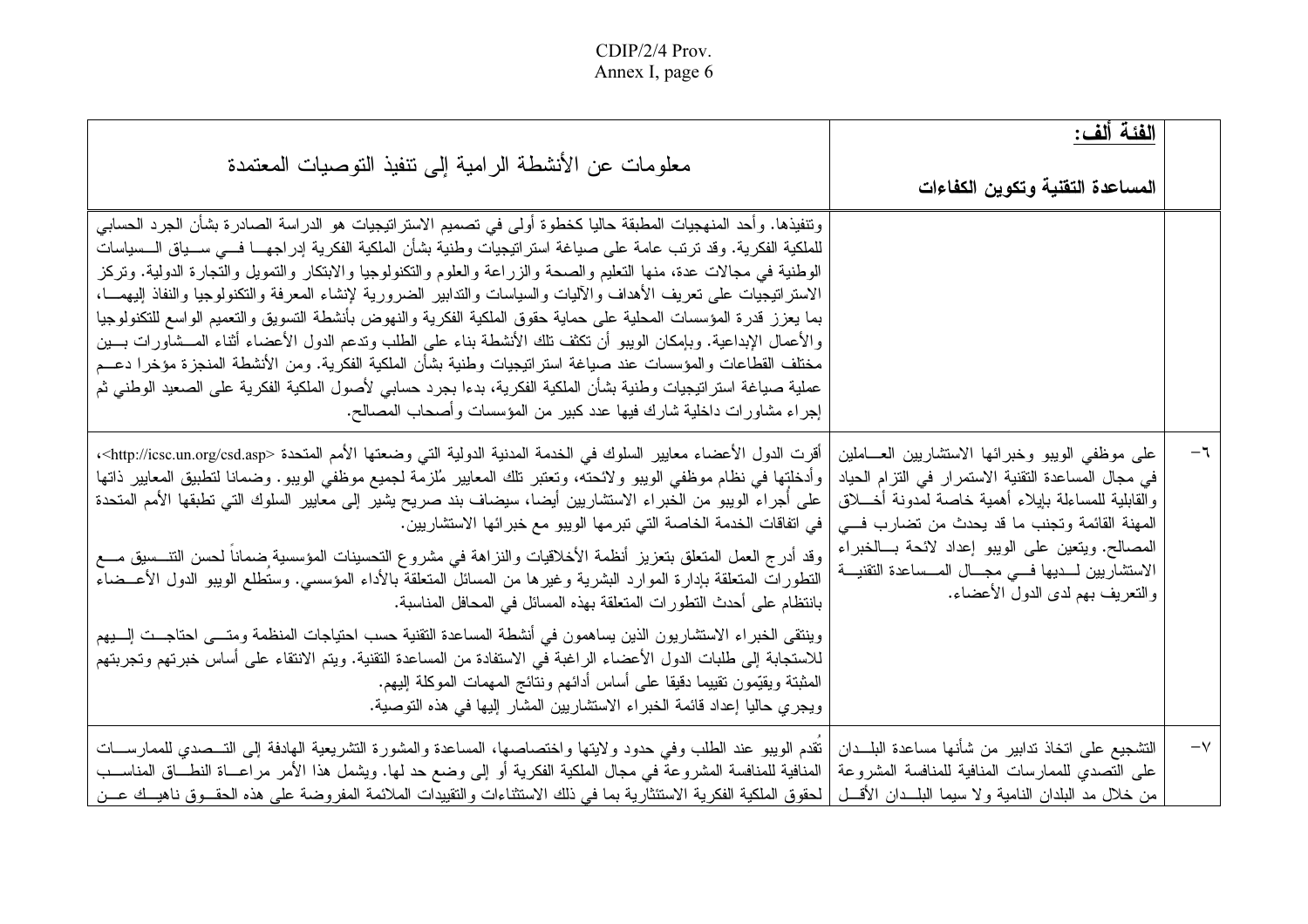| معلومات عن الأنشطة الرامية إلى نتفيذ التوصيات المعتمدة                                                                                                                                                                                                                                                                                                                                                                                                                                                                                                                                                                                                                                                                                                                                                                                                | الفئة ألف:<br>المساعدة التقنية وتكوين الكفاءات                                                                               |  |
|-------------------------------------------------------------------------------------------------------------------------------------------------------------------------------------------------------------------------------------------------------------------------------------------------------------------------------------------------------------------------------------------------------------------------------------------------------------------------------------------------------------------------------------------------------------------------------------------------------------------------------------------------------------------------------------------------------------------------------------------------------------------------------------------------------------------------------------------------------|------------------------------------------------------------------------------------------------------------------------------|--|
| اللجوء إلى الخيارات القانونية من قبيل التراخيص الإجبارية وغير ذلك من التدابير المسموح بها في إطار المعايير الدولية.<br>  ونقدم المشورة أيضا عند الطلب في مسائل ذات صلة بالبنود التجارية التقييدية وغير ذلك من مضامين عقود الترخيص في<br>مجال الملكية الفكرية التي قد يكون لها أثر سلبي في المنافسة. وسيستمر هذا العمل عند الطلب. وستنظر الويبو في مـــدى<br>الحاجة إلى تأجير خبراء من الخارج للاستجابة لطلبات محددة حسب كل حال.                                                                                                                                                                                                                                                                                                                                                                                                                       | نموا بالمساعدة التقنية بطلب منها، لتحقيق فهم أفضل<br>لأوجه النلامس ببن حقوق الملكية الفكرية وسياســـات<br>المنافسة.          |  |
| وستعد مذكرة إعلامية نتضمن المزيد من المعلومات عن الأنشطة التي أنجزتها الويبو في هذا المجال والمبادرات التي ربما<br>تستهلها في المستقبل بطلب من الدول الأعضاء، وسترفع المذكرة إلى اللجنة في دورتها المنعقدة في يوليه/تموز .                                                                                                                                                                                                                                                                                                                                                                                                                                                                                                                                                                                                                            |                                                                                                                              |  |
| 1١–   مساعدة الدول الأعضاء على تعزيز كفاءاتها الوطنية   تدعم الويبو البلدان النامية من أجل مساعنها المحليين ومؤسسات الأبحاث فيها على حماية نتائج أبحاثهم عن طريــق<br>لحماية أعمال الإبداع والابتكــار والاختـــراع علـــى  وضع برامج تدريبية مُكيفة حسب احتياجات تلك البلدان، من قبيل صياغة البراءات وتراخيص التكنولوجيا الناجحة وتسويق<br>  الملكية الفكرية وتقييمها. وتدعم الويبو أيضا نتظيم مكانب نقل التكنولوجيا. فخبرة الويبو في إنشاء مراكز الملكية الفكريـــة<br>  نبر هن على أنه يمكن تحسين مختلف شروط التدريب والإدارة في مجال الملكية الفكرية بقدر كبير إذا مــــا نظـــم اســـتخدام<br>الاستر اتيجيات وتطبيقها على أساس النموذج التعاوني لشبكات الملكية الفكرية. ويرد ذكر ما يمكن تنفيذه من اســـتراتيجيات<br>وبرامج وأنشطة لتنفيذ هذه التوصية في المذكرة الإعلامية الخاصة بالتوصية ١٠/٢٦ وفي النص المعد لأغراض التوصـــية<br>۱۹/٤ أعلاه. | الصعيد المحلي ودعم تطويرِ البني التحتية الوطنية في<br>مجال العلوم والنكنولوجيا كلما كان ذلك مناسبا ووفقا<br>لاختصاص الويبو . |  |
| ونقدم الويبو المساعدة النقنية أيضا لتشجيع الإبداع المحلي في المحيط الرقمي وحمايته. كما نقدم الدعم لإنـــشاء منظمـــات<br>الإدارة الجماعية لتمكين المبدعين المحليين من تحقيق مصالحهم المشروعة.                                                                                                                                                                                                                                                                                                                                                                                                                                                                                                                                                                                                                                                         |                                                                                                                              |  |

[يلي ذلك المرفق الثاني]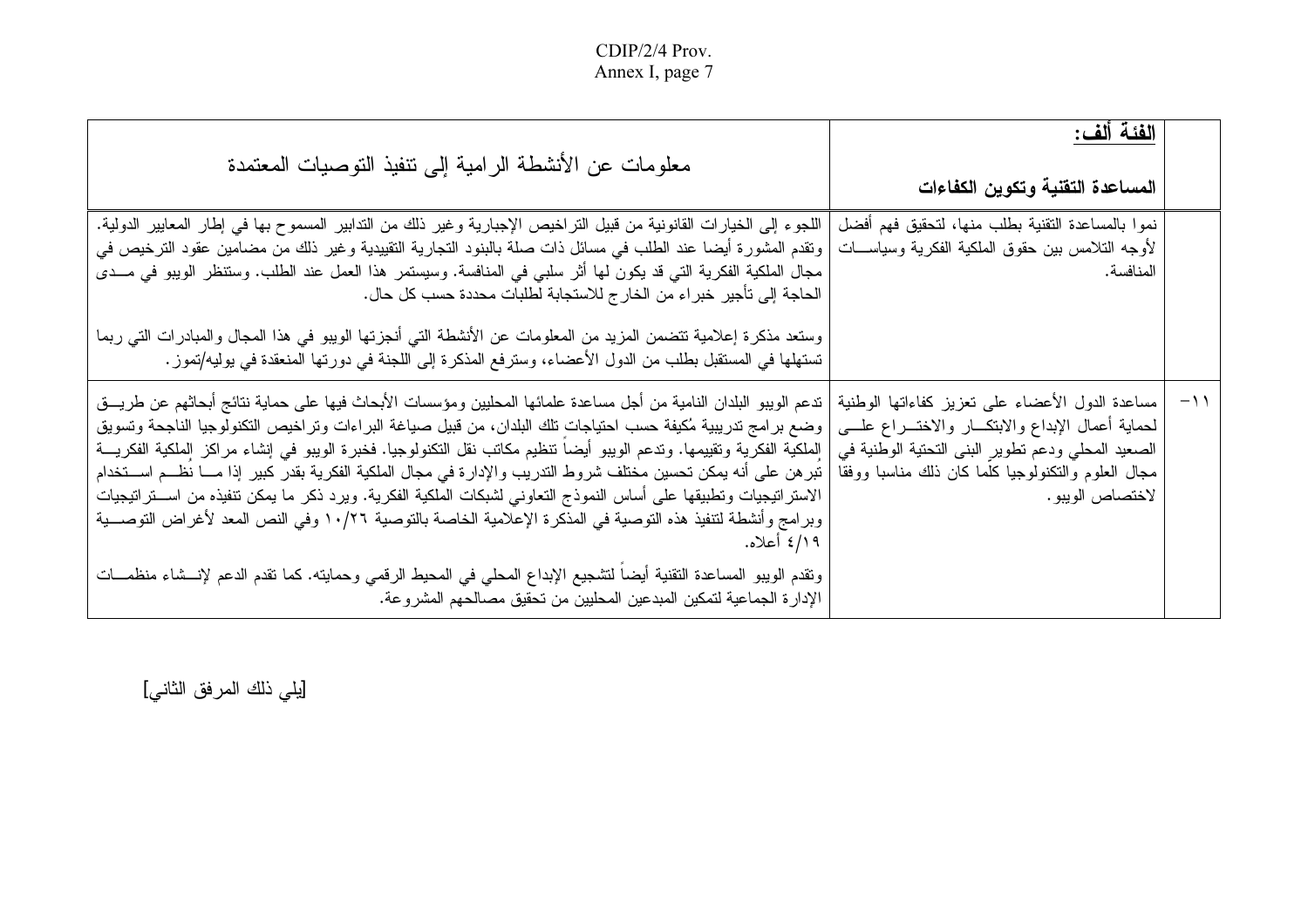### CDIP/2/4 Prov. 2

# **ANNEX II**

# المرفق الثاني

# برنامج عمل لتنفيذ التوصيات المعتمدة'')

| متطلبات إضافية من الموارد،<br>إن وجدت                                                      |             | أنشطة مقترحة                                                                                                                                                                                                                                                                                                                                                                                                                                                                                                                                                                                                                                                                                                                                                                                                                                                                                                                                                                                                                                                                                                                                                                                                                                                                                                     | <u>الفئة ألف:</u>                                                                                                                                                                                                                                                                                                                                                                                                                                                           | رقم     |
|--------------------------------------------------------------------------------------------|-------------|------------------------------------------------------------------------------------------------------------------------------------------------------------------------------------------------------------------------------------------------------------------------------------------------------------------------------------------------------------------------------------------------------------------------------------------------------------------------------------------------------------------------------------------------------------------------------------------------------------------------------------------------------------------------------------------------------------------------------------------------------------------------------------------------------------------------------------------------------------------------------------------------------------------------------------------------------------------------------------------------------------------------------------------------------------------------------------------------------------------------------------------------------------------------------------------------------------------------------------------------------------------------------------------------------------------|-----------------------------------------------------------------------------------------------------------------------------------------------------------------------------------------------------------------------------------------------------------------------------------------------------------------------------------------------------------------------------------------------------------------------------------------------------------------------------|---------|
| موارد مالية                                                                                | موارد بشرية |                                                                                                                                                                                                                                                                                                                                                                                                                                                                                                                                                                                                                                                                                                                                                                                                                                                                                                                                                                                                                                                                                                                                                                                                                                                                                                                  | المساعدة التقنية<br>وتكوين الكفاءات                                                                                                                                                                                                                                                                                                                                                                                                                                         |         |
| إيفاد بعثات إلى البلدان<br>والمنظمات المانحة<br>۰۰۰ ۵۰ فرنك<br>سويسري<br>(نفقة لمرة واحدة) |             | قدمت بعض البلدان المتقدمة والنامية بالفعل نبرعات مالية للويبو من أجـــل نتظـــيم<br>برامج لصالح البلدان النامية والبلدان الأقل نموا. وترحب الويبو بتقــديم المـــانحين<br>  المزيد من النبر عات تحقيقا لهذا الغرض، بما في ذلك الصناديق الائتمانية أو غير ها<br>  من صناديق التبر عات المخصصة تحديدا للبلدان الأقل نموا، و هي تعطي في الوقت<br>ذاته أولوية كبرى لتمويل أنشطة في أفريقيا من أجل تحـــسين مـــستوى المـــساعدة<br>المقدمة.<br>وكخطوة أولى نحو نتفيذ هذه النوصية وبعد المناقشات في الدورة الأولـــي للجنـــة<br>المعنية بالتنمية والملكية الفكرية، ستعد الأمانة ورقة ترفعها إلى اللجنة في دورتهـــا<br>الثانية لتزودها بمعلومات إضافية وتستطلع الخيارات المتاحـــة أمامهـــا. وستتقــسم<br>الورقة إلى ثلاثة أجزاء. يستكمل الجزء الأول المعلومات المناحة في وثيقة البرنامج<br>والمبزانية للفترة ٢٠٠٨–٢٠٠٩ ويحدِّثها، وهــذه المعلومـــات تتعلَّــق بــصناديق<br>النبر عات وصناديق الأموال الائتمانية الموجودة ونتعلق كذلك بطريقة إدارة الأمانة<br>للموارد من خارج الميزانية. ويستعرض الجزء الثانبي من الورقة الجهود المبذولـــة<br>لتتسيق عمل الويبو في هذه المجال وحشد المزيد من النبر عات عن طريق إجـــراء<br>مناقشات مع الجهات المانحة الثنائية والمتعددة الأطراف ومع المؤسسات الخيريــــة.<br>وسيتناول الجزء الثالث من الورقة مقترحات الأنشطة المقبلة الهادفة إلـــي زيـــادة<br>أموال النبر عات. | تقديم مساعدة إضـافية للويبو<br>من خلال تبر عات المانحين<br>وإنشاء صناديق ائتمانية أو<br>صناديق أخرى للتبر عسات<br>داخل الويبو لفائدة البلـــدان<br>الأقل نمسوا علسى وجسه<br>الخصوص، مع الاستمرار<br>في إعطاء أوليـــة كبـــرى<br>لتمويل الأنشطة في أفريقيا<br>بفضل الموارد من داخـــل<br>ومــــــن خــــــــار ج المميز انيــــــة<br>للنهوض بعــدة مجـــالات،<br>منهـــا الانتفـــاع القـــانوني<br>والتجـــاري والاقتـــصادي<br>بالملكية الفكرية في البلدان<br>المذكور ة. | $-\tau$ |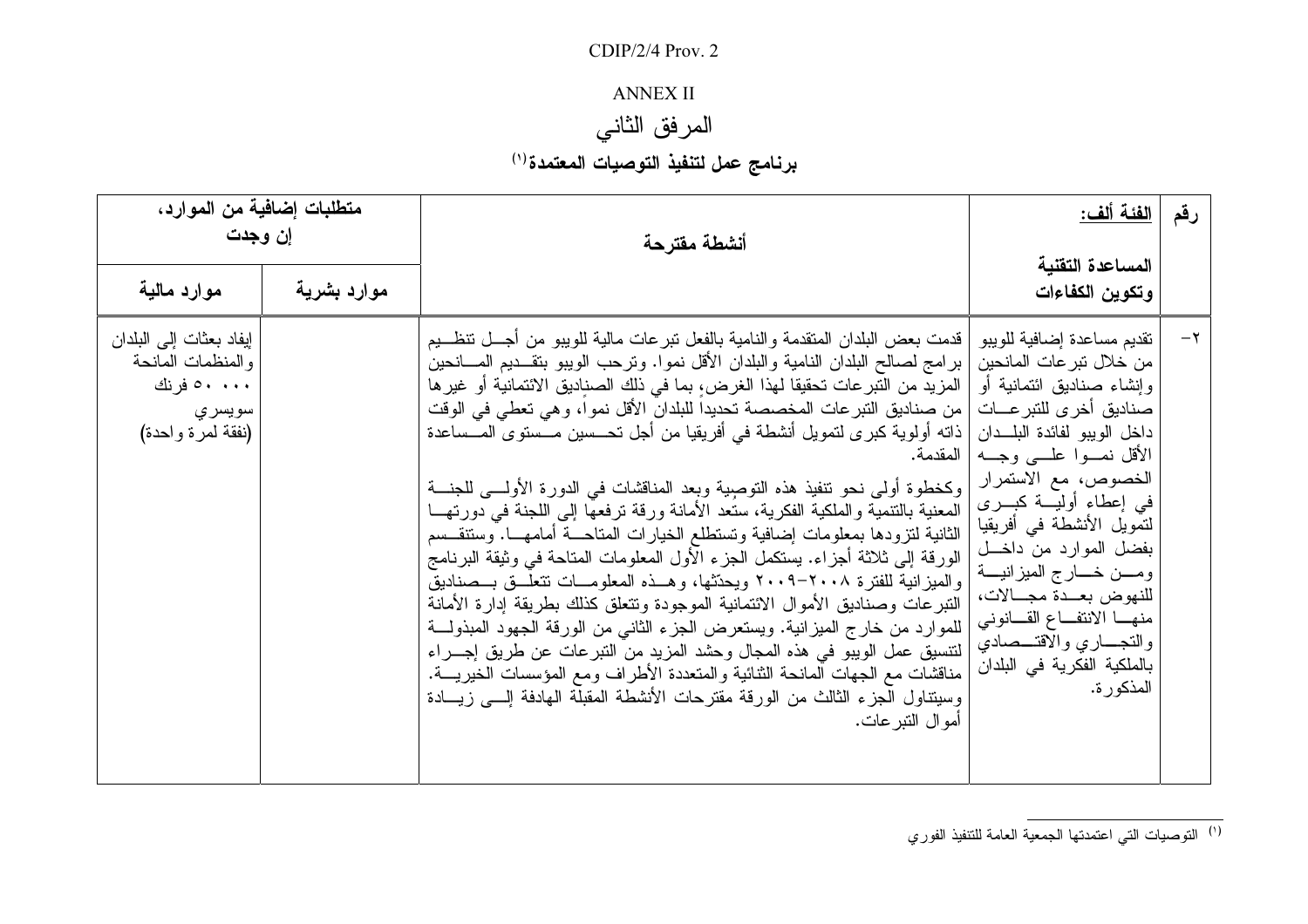| متطلبات إضافية من الموارد،<br>إن وجدت                                                                                                                            |                                                           | أنشطة مقترحة                                                                                                                                                                                                                                                                                                                                                                                                                                                                                                                                                                                                                                                                                                                                                                                                                                                                                                                                                                                                                                  | <u>الفئة ألف:</u>                                                                                                                                                                                               | رقم      |
|------------------------------------------------------------------------------------------------------------------------------------------------------------------|-----------------------------------------------------------|-----------------------------------------------------------------------------------------------------------------------------------------------------------------------------------------------------------------------------------------------------------------------------------------------------------------------------------------------------------------------------------------------------------------------------------------------------------------------------------------------------------------------------------------------------------------------------------------------------------------------------------------------------------------------------------------------------------------------------------------------------------------------------------------------------------------------------------------------------------------------------------------------------------------------------------------------------------------------------------------------------------------------------------------------|-----------------------------------------------------------------------------------------------------------------------------------------------------------------------------------------------------------------|----------|
| موارد مالية                                                                                                                                                      | موارد بشرية                                               |                                                                                                                                                                                                                                                                                                                                                                                                                                                                                                                                                                                                                                                                                                                                                                                                                                                                                                                                                                                                                                               | المساعدة التقنية<br>وتكوين الكفاءات                                                                                                                                                                             |          |
| مؤتمر المانحين:<br>۱٤۰ ۰۰۰ فرنك<br>سويسري (تشمل<br>تمويل مشاركة عدد<br>من الممثلين عن<br>البلدان النامية (انظر<br>الوثيقة<br>(CDIP/2/INF/2)<br>(نفقة لمرة واحدة) |                                                           | وستبحث الورقة أيضا مجال عمل مؤتمر المانحين وشكله، ومن الممكن تنظيمه في<br>فترة السنتين ٢٠٠٨-٢٠٠٩، وسيكون فرصة لإطلاع المانحين علــي التوصـــيات<br>المعتمدة في إطار جدول أعمال الويبو بشأن التنمية. وستحلل الورقة أليات التشاور<br>القائمة مع الوكالات المانحة لمناقشة مسألة التمويل وصوغ البر امج والمشاريع على<br>المستوى الإقليمي ودون الإقليمي والوطنبي، والنظر في الطرائق الكفيلة بتحسين نلك<br>البرامج والمشاريع عند الاقتضاء. وستبحث الورقة إمكانية إرساء اليسات رصسد<br>لإدارة صناديق التبرعات مع الانتباه إلى ألا تمنع تلك الأليات والمبادئ في حد ذاتها<br>المانحين من تقديم تبر عاتهم.<br>ولن تركَّز الورقة على إمكانية إنشاء صناديق تبرعات جديدة في الويبو فحسب، بلِ<br>أيضا على العمل مع المانحين والبلدان الشريكة والمنظمات الدولية والإقليمية فضلا<br>عن البنك الدولمي والمصارف الإقليمية لنتفيذ مشاريع خاصـــة للمـــساعدة النقنيـــة<br>ونكوين الكفاءات في البلدان الأعضاء بما يتمشى مع المبادئ المعتمدة فسي إطـــار<br>جدول أعمال الويبو بشأن النتمية.<br>ومن المعتزم رفع اقتراح مفصلٌ عن مؤتمر المانحين إلى الجمعية العامة. |                                                                                                                                                                                                                 |          |
| ۳۰۰ ۰۰۰ فرنك<br>سويسري (نفقة لمرة<br>واحدة)<br>تكاليف عادية <sup>(*)</sup>                                                                                       | خبیر ان استشاریان<br>المتنفيذ المشروع<br>  مهنى واحد لمسك | من المقترح بدء العمل في مشروع لتصميم قاعدة بيانات موحدة مخصصة لأنشطة<br>  المساعدة النقنية ومن ثم إعدادها وتحديثها بانتظام. وسيتيح موقع الويبو الإلكتروني<br>معلومات عامة عن هذه الأنشطة، بينما سترد معلومات مستفيضة عن أنشطة محددة<br>بعد الحصول على النصريحات اللازمة. وستعتمد قاعــدة البيانـــات الجديـــدة علــــي<br>معلومات عن أنشطة الويبو للنعاون الإنمائي المتوفرة حاليا علـــي موقـــع الويبـــو<br>الإلكترونــــــــــــــــــــــــــالى: -http://www.wipo.int/export/sites/www/ip<br>development/en/pdf/wipo_eds_inf_1_rev.pdf). وستضم نلك المعلومات أســـماء   قاعدة البيانات                                                                                                                                                                                                                                                                                                                                                                                                                                                  | علــــي الويبــــــو أن تنـــــشر<br>معلومات عامة حول كـــل<br>أنشطة المساعدة التقنية على  <br>موقعها الإلكتروني وعليها<br>أن نقدم، بطلب من الــــدول<br>الأعضاء، تفاصـــيل عـــن<br>أنشطة محددة بموافقة الدولة | $-\circ$ |

(\*) تحسب بتكلفة قدر ها ٧٠٠ × ١٧٨ فرنك سويسر ي في المتوسط كل سنة.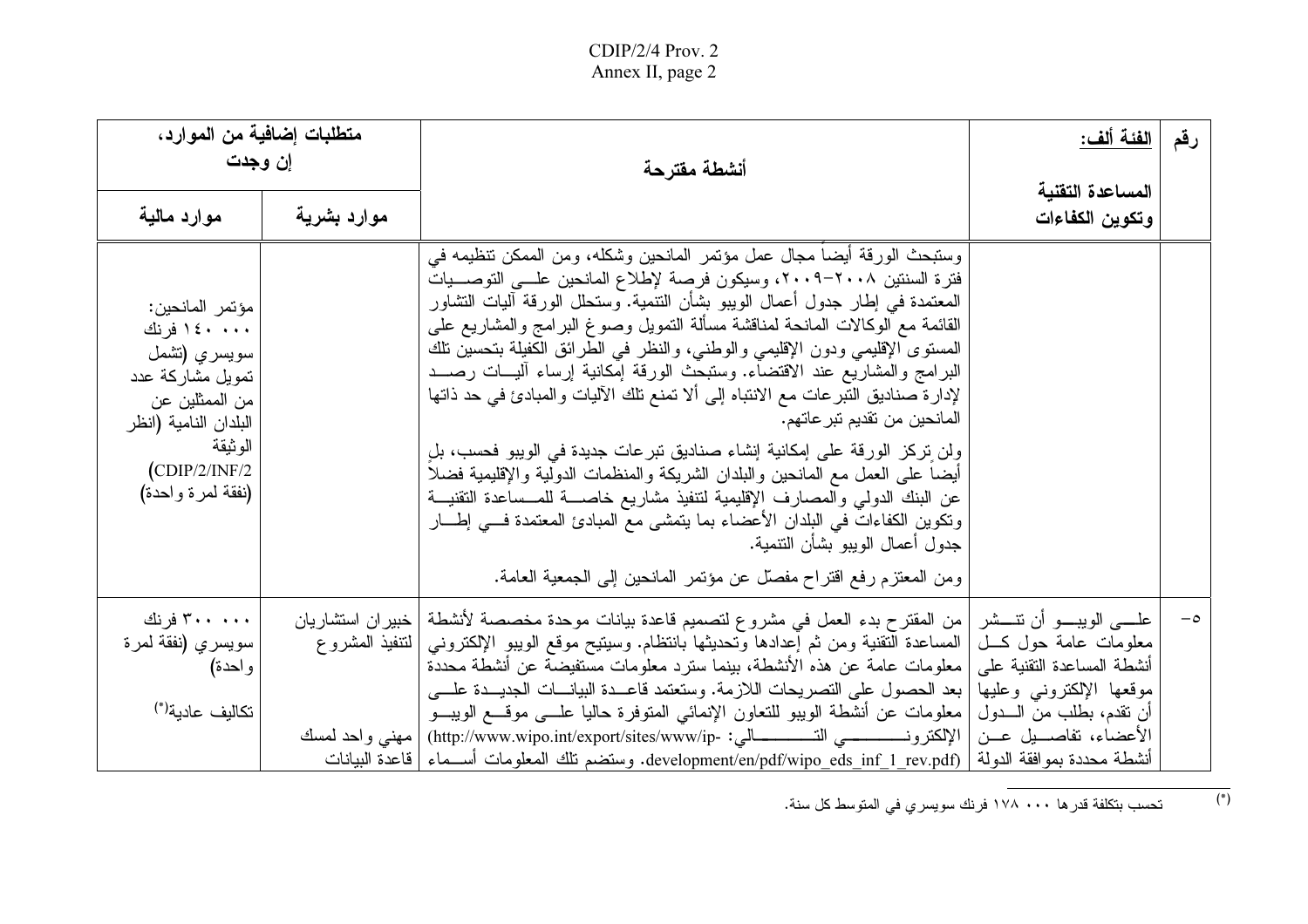| إن وجدت                                                                                                                                                       | متطلبات إضافية من الموارد،                                                                                                  | أنشطة مقترحة                                                                                                                                                                                                                                                                                                                                                                                                                                                                                                                                                                                                                                                                                                                                                                                                                                                                                                                                                                                                                                                                                                                                                                                                                                                                                                                                                                                                                                         | <u>الفئة ألف:</u>                                                                                                                                                                                                                                                                                                                  | رقم        |
|---------------------------------------------------------------------------------------------------------------------------------------------------------------|-----------------------------------------------------------------------------------------------------------------------------|------------------------------------------------------------------------------------------------------------------------------------------------------------------------------------------------------------------------------------------------------------------------------------------------------------------------------------------------------------------------------------------------------------------------------------------------------------------------------------------------------------------------------------------------------------------------------------------------------------------------------------------------------------------------------------------------------------------------------------------------------------------------------------------------------------------------------------------------------------------------------------------------------------------------------------------------------------------------------------------------------------------------------------------------------------------------------------------------------------------------------------------------------------------------------------------------------------------------------------------------------------------------------------------------------------------------------------------------------------------------------------------------------------------------------------------------------|------------------------------------------------------------------------------------------------------------------------------------------------------------------------------------------------------------------------------------------------------------------------------------------------------------------------------------|------------|
| موارد مالية                                                                                                                                                   | موارد بشرية                                                                                                                 |                                                                                                                                                                                                                                                                                                                                                                                                                                                                                                                                                                                                                                                                                                                                                                                                                                                                                                                                                                                                                                                                                                                                                                                                                                                                                                                                                                                                                                                      | المساعدة التقنية<br>وتكوين الكفاءات                                                                                                                                                                                                                                                                                                |            |
|                                                                                                                                                               |                                                                                                                             | المانحين والخبراء الاستشاربين ونكساليف المسشروعات (بعسد الحــصول علـــي  وتحديثها<br>التصريحات اللزرمة). وسيحكم هذا المشروع مبدأ الشفافية ويا حبذا لو أن الجهات<br>المانحة والمستفيدة تسمح للويبو بتوفير أكبر قدر مـــن المعلومـــات عـــن أنـــشطة<br>المساعدة التقنية.                                                                                                                                                                                                                                                                                                                                                                                                                                                                                                                                                                                                                                                                                                                                                                                                                                                                                                                                                                                                                                                                                                                                                                             | العضو (الدول الأعــضاء)<br>أو الجهـــــــات الأخـــــــــــرى<br>المستفيدة من النشاط.                                                                                                                                                                                                                                              |            |
| ٤٠٠٠٠ فرنك<br>سويسري (نفقة لمرة<br>واحدة)<br>ميز انية سفر لإعداد<br>الو ثيقة<br>۰۰۰ ، ۵ فرنك<br>سويسري<br>(انظر الوثيقة<br>(CDIP/2/INF/3<br>(نفقة لمرة واحدة) | خدمات إعلامية عن<br>  المبر اءات وعن<br>  الإحصاءات المتعلقة<br>  بالملكية الفكرية<br>  خبير استشاري واحد<br>لإعداد الوثيقة | مطالبسة الويبسو بوضسع   إعداد دراسة لتتفيذ هذه التوصية<br>تقدم الويبو حاليا معلومات عن البراءات عن طريق نظام ركن البــــراءات، وهــــو<br>قاعدة بيانات تسمح بإجراء بحث كامل عن الطلبات الدولية للبراءات، وتقدم الويبو<br>كذلك هذه المعلومات عن طريق خدمات الويبو الإعلامية عن البـــراءات للبلـــدان<br>النامية والبلدان الأقل نموا. وللتعرف على مختلف الخيارات المتاحة لتتفيــذ تلــك<br>التوصية، من المقترح الشروع في دراسة الهدف منها تحديد قواعد البيانات المفيدة<br>وغير ذلك من الموارد ومراعاة حقوق الملكية المتصلة بقواعد البيانات المتخصصة<br>واقتراح خيارات لمنح التراخيص أو السماح بأي شكل أخر بنفاذ مكاتــب الملكيـــة<br>الفكرية و/أو عامة الناس إلى قواعد البيانات هذه لا سيما في البلدان النامية.<br> وثمة مسائل أخرى في هذه الدراسة نشمل إمكانية استحداث عقود نموذجيـــة لنفـــاذ<br>مكاتب الملكية الفكرية إلى قواعد بيانات البراءات واستخدام طرائق كفيلة بنوســيع<br>نطاق النفاذ إلى قواعد بيانات الويبو (بما في ذلك عن طريق ضم قواعد البيانـــات<br>هذه إلى بوابات الإنترنت الشعبية) وتنظيم منتدى يجمع أصحاب قواعــد البيانـــات<br>وتحسين نظام ركن البراءات ®PATENTSCOPE لكي يتسع لمزيد من المعلومات<br>عن طِلباتِ معاهدة النُّعاون بشأن البراءات في المرحلة الوطنية. وستشمل الدراســــة<br>أيضا نقييما لتأثر الإمكانيات البشرية والموارد المالية بمختلف خيارات نفاذ مكاتـــب<br>الْمَلَكِية الْفَكَّرِية إلى قواعد بيانات البراءات على العامة والخاصة. وســـتعد الأمانــــة<br>مواصفات الدراسة للدورة المقررة في يوليه/تموز ٢٠٠٨. | اتفاقات مع معاهد البحـــث<br>والشركات الخاصة بهدف<br>مساعدة المكاتب الوطنيـــة<br>في البلدان النامية ولا سيما<br>البلدان الأقل نموا، فــضلا<br>عن منظماتهـــا الإقليميـــة<br>ودون الإقليميــــة المعنيــــة<br>بالملكية الفكرية، على النفاذ<br>إلــــــى قواعـــــد بيانــــــات<br>متخصــــصة لأغـــــراض<br>البحث في البر اءات. | $-\lambda$ |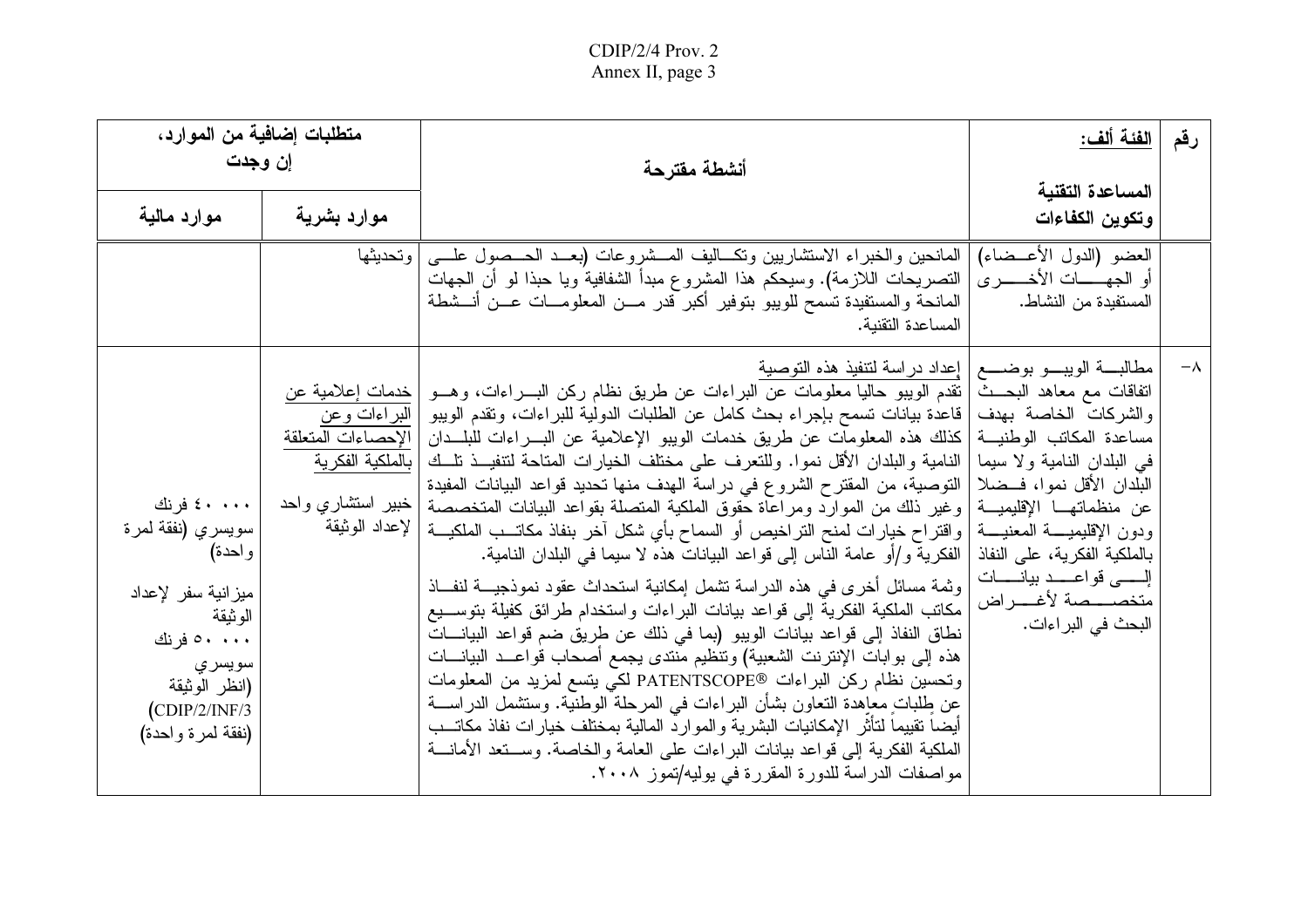|                                                                                                                   | متطلبات إضافية من الموارد،                                                                               |                                                                                                                                                                                                                                                                                                                                                                                                                                                                                                                                                                                                                                                                                                                                                                                                                                                                                                                                                                                                                                                                                                                                                                                                                                                                                                                                                                                                                                                                                                                                                    | ا <u>لفئة ألف:</u> | رقم |
|-------------------------------------------------------------------------------------------------------------------|----------------------------------------------------------------------------------------------------------|----------------------------------------------------------------------------------------------------------------------------------------------------------------------------------------------------------------------------------------------------------------------------------------------------------------------------------------------------------------------------------------------------------------------------------------------------------------------------------------------------------------------------------------------------------------------------------------------------------------------------------------------------------------------------------------------------------------------------------------------------------------------------------------------------------------------------------------------------------------------------------------------------------------------------------------------------------------------------------------------------------------------------------------------------------------------------------------------------------------------------------------------------------------------------------------------------------------------------------------------------------------------------------------------------------------------------------------------------------------------------------------------------------------------------------------------------------------------------------------------------------------------------------------------------|--------------------|-----|
|                                                                                                                   | إن وجدت                                                                                                  | أنشطة مقترحة                                                                                                                                                                                                                                                                                                                                                                                                                                                                                                                                                                                                                                                                                                                                                                                                                                                                                                                                                                                                                                                                                                                                                                                                                                                                                                                                                                                                                                                                                                                                       | المساعدة التقنية   |     |
| موارد مالية                                                                                                       | موارد بشرية                                                                                              |                                                                                                                                                                                                                                                                                                                                                                                                                                                                                                                                                                                                                                                                                                                                                                                                                                                                                                                                                                                                                                                                                                                                                                                                                                                                                                                                                                                                                                                                                                                                                    | وتكوين الكفاءات    |     |
| تكاليف عادية<br>تكاليف عادية(**)<br>۱۰۰۰ ۱۵۰ فرنك<br>سويسري<br>(نفقة لمرة واحدة)<br>أنشطة: ٧٠٠ ٧٠٠<br>فرنك سويسري | قطاع المساعدة التقنية<br>ونكوين الكفاءات<br>  موظف من الفئة<br>المهنية<br>وموظف من فئة<br>الخدمات العامة | استر انتبجيات تحسين النفاذ إلىي قواعد بيانات البر اءات واستخدامها<br>من المقترح أيضاً نحسين النهج القائم وإقامة نهج جديدة لتعميم معلومـــات الملكيـــة<br>الفكرية لا سيما المعلومات والوثائق المنعلقة بالبراءات لصالح قطـــاع الابتكـــارات<br>ومؤسسات البحــث والنطــوير والمؤســسات الأكاديميـــة والـــشركات الـــصغيرة<br>والمتوسطة. ومن بعض الاستراتيجيات الرئيسية المرعية في هذا الصدد ما يلي:<br>( أ )     اتخاذ مبادر ات رياديــــة لتحــــسين حـــصول مؤســـسات البحـــث<br>والمجموعات الصناعية على المعلومات المتعلقة بالبراءات وتقاسمها وعلـــم غيـــر<br>ذلك من المعلومات التجارية والتقنية في مجال الملكية الفكرية. فعلى سبيل المثـــال،<br>يسير  هذا المشروع في بلدان مختارة من المنظمة الأفريقية للملكية الفكريــــة ومـــن<br>الممكن إدخاله إلى مناطق أخر ي؛<br>(ب)       دراسة إمكانية إطلاق مشروع رائد (مشاريع رائـــدة) فــــى البلـــد<br>المختار (البلدان المختار ة) من أجل دعم إنشاء مراكز إعلامية في مجـــال الملكيــــة   وخبير استشار ي<br>الفكرية في مؤسسات البلد العلمية والبحثية من أجل تحسين حماية نتائج أبحاث ذاك<br>البلد والاستفادة من عائداتها النجارية.<br>(ج)     التشجيع على إنشاء قواعد بيانات دون إقليمية أو إقليمية أو أقاليمية<br>للبحث في المعلومات المتعلقة بالملكية الفكرية. ومن شأن ذلــك أن بيـــسِّر عمليـــة<br>البحث والفحص في إجراءات منح حقوق الملكيـــة الفكريـــة وأن يُحـــسِّن تكـــوين<br>الكفاءات الإقليمية ودون الإقليمية والوطنية.<br>(د)     نقديم ما يلزم من ندريب متخصص عن طريق ورشـــاتٍ عصــل<br>إقليمية ودون إقليمية ووطنية حول استخدام البلدان النامية والبلدان الأقل نموا لقواعد |                    |     |

 $(*)$ تحسب بتكلفة قدر ها ۱۱۰ × ۱۱٦ فرنك سويسري في المتوسط كل سنة.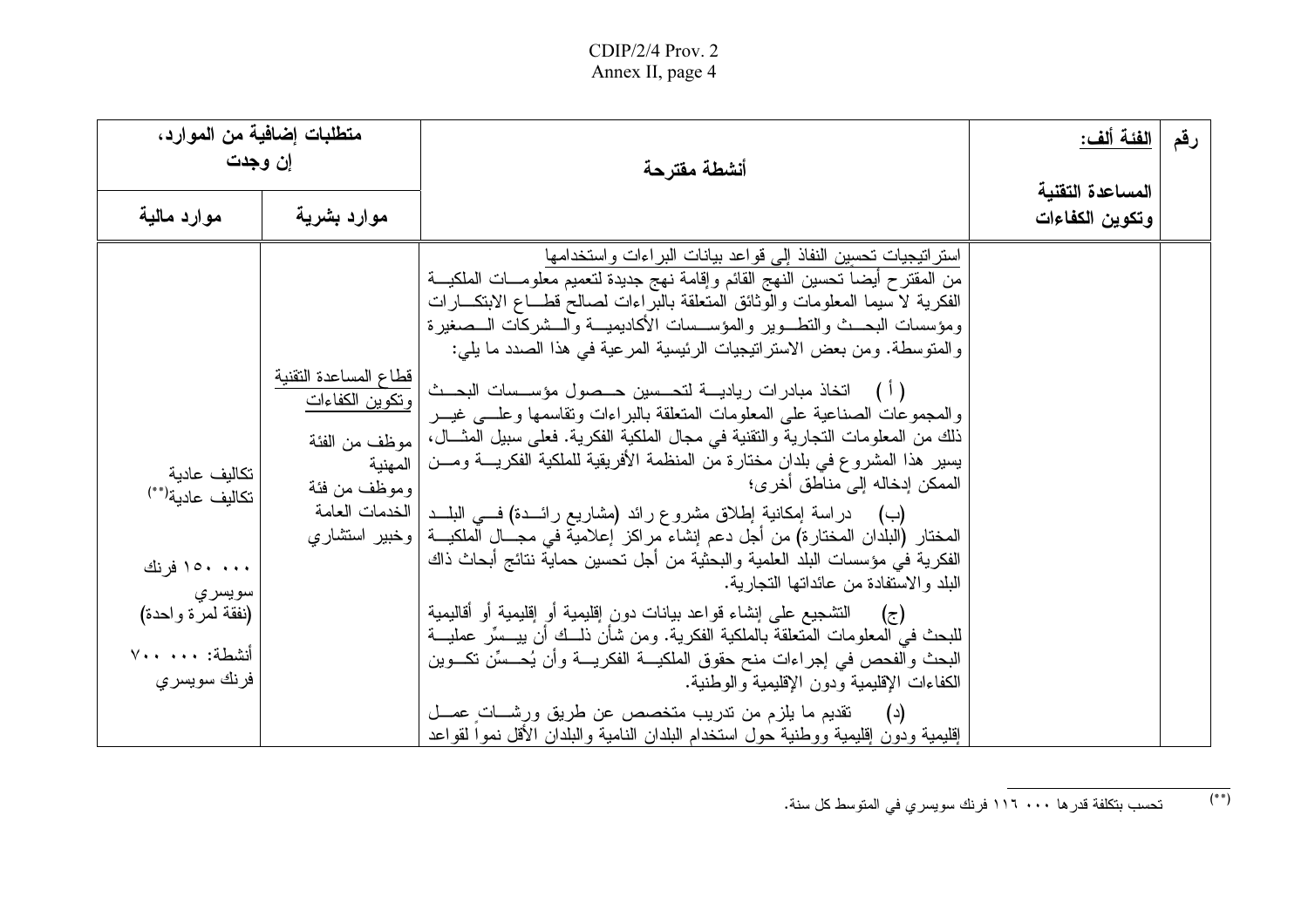|                                                               | متطلبات إضافية من الموارد،<br>إن وجدت | أنشطة مقترحة                                                                                                                                                                                                                                                                                                                                                                                                                                                                                                                                                                                                    | <u>الفئة ألف:</u>                                                                                                                                                                                                                                                             | رقم  |
|---------------------------------------------------------------|---------------------------------------|-----------------------------------------------------------------------------------------------------------------------------------------------------------------------------------------------------------------------------------------------------------------------------------------------------------------------------------------------------------------------------------------------------------------------------------------------------------------------------------------------------------------------------------------------------------------------------------------------------------------|-------------------------------------------------------------------------------------------------------------------------------------------------------------------------------------------------------------------------------------------------------------------------------|------|
| موارد مالية                                                   | موارد بشرية                           |                                                                                                                                                                                                                                                                                                                                                                                                                                                                                                                                                                                                                 | المساعدة التقنية<br>وتكوين الكفاءات                                                                                                                                                                                                                                           |      |
|                                                               |                                       | بيانات البراءات وحول استراتيجيات البحث فيها.<br>(ه)     وضع أليات مخصصة للبلدان الأقل نموا لتقاسم النفاذ إلى قواعــد<br>البيانات ونتائج البحث فيها.<br>تقديم خدمات استشارية وإنشاء مراكز إعلامية للملكية الفكرية لا سيما في البلــدان<br>الأقل نمو ا.                                                                                                                                                                                                                                                                                                                                                           |                                                                                                                                                                                                                                                                               |      |
| ۱۹۰ . ۱۹۰ فرنك<br>سويسري (نفقة لمرة<br>واحدة)<br>تكاليف عادية | (۱۲ شهرا)<br>موظف من الفئة<br>المهنية | من المقترح وضـع تدابير تفاعلية لتقييم الاحتياجات التتموية للبلدان فـي مـجال الملكية   منسق/خبير استشاري<br>الفكرية بما يتمشى مع اقتراحات جدول الأعمال بشأن التتميـــة، ولوضــــع أليــــات<br>للنتسيق ونبادل المعلومات. ومن المقترح أيضا إعداد أليات نعاونية لجمع المعلومات<br> بصفة منتظمة عن المانحين والشركاء المنتظرين فضلا عـــن أمـــوالـهم وخبــــرتـهم<br>المتاحة للويبو من أجل تلبية تلك الاحتياجات الخاصة. وستشمل هذه الآليات أيـــضا<br>  إنشاء نظام لرصد النقدم المحرز وتقييمه.                                                                                                                     | مطالبة الويبو بإنشاء قاعدة<br>بيانات بالنتسيق مع السدول<br>الأعضاء لنلبية احتياجسات<br>النتمية المحددة في مجـــال<br>حقسوق الملكيسة الفكريسة<br>بالموارد المتاحة مما بوسع<br>من نطاق برامجها المتعلقة<br>بالمساعدة النقنية والراميسة<br>إلى ردم الهوة الرقمية.                | $-9$ |
|                                                               |                                       | حرصا من الويبو على استمرار دعمها للكفاءات المؤسسية الوطنيـــة فـــى مجـــال<br>  الملكية الفكرية فإنها ستركز على تحسين الفعالية عن طريق برامج التدريب الخاص<br>في الإدارة المؤسسية، ونُبسيط الإجراءاتِ الإدارية والأدوات العملية في منظمـــات<br>الملكية الصناعية والإدارة الجماعية فضلا عن أتمتة مكاتب الملكية الفكريــــة عـــن<br>طريق استعمال برنامج الويبو الحاسوبي المتعلق بإدارة حق المؤلــف (أفريكـــوس)<br> ونظام أتمنة الملكية الصناعية (إيباس) المخصص لإدارة الملكية الصناعية. وسوف<br>تركز أنشطة الويبو في المستقبل تركيزًا كبيرًا على الحاجة إلى وضع مصالح عامة<br>الناس في الحسبان في هذا المجال. | ١٠–   مساعدة الدول الأعضاء علمي<br>تطوير كفاءاتها المؤســسية<br>الوطنية في مجــــال الملكيــــة<br>الفكرية وتحسينها من خلال<br>المضبي في نطـــوير البنــــي<br>التحتية وغيرها من المرافق<br>بهدف جعل مؤسسات الملكية<br>الفكرية أكثر فعالية والنهوض<br>بتوازن عادل بسين حمايسة |      |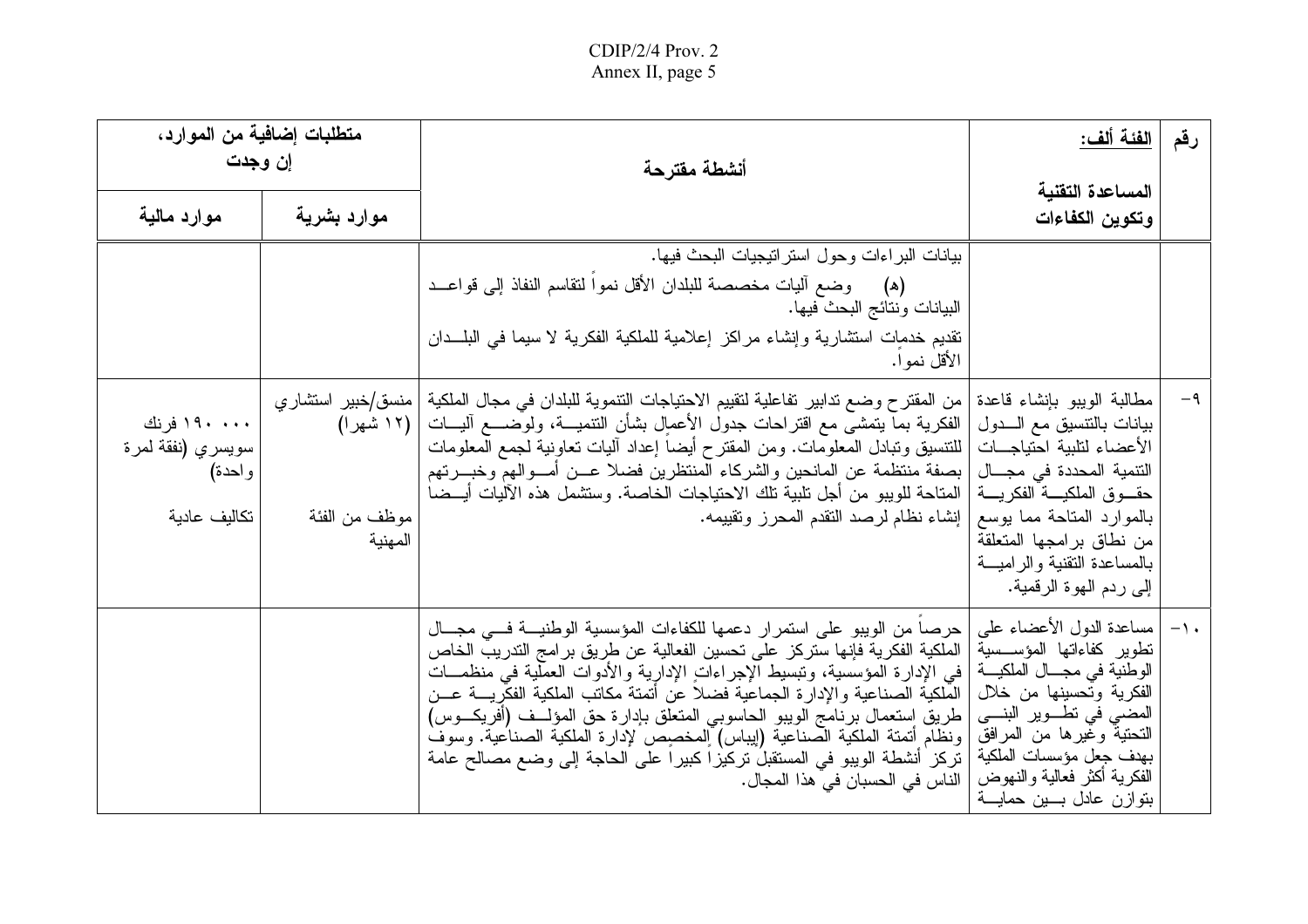| متطلبات إضافية من الموارد،<br>إن وجدت                           |                                                                                        | أنشطة مقترحة                                                                                                                                                                                                                                                                                                                                                                                                                                                                                                                           | الفئة ألف:                                                                                                                                                                        | رقم |
|-----------------------------------------------------------------|----------------------------------------------------------------------------------------|----------------------------------------------------------------------------------------------------------------------------------------------------------------------------------------------------------------------------------------------------------------------------------------------------------------------------------------------------------------------------------------------------------------------------------------------------------------------------------------------------------------------------------------|-----------------------------------------------------------------------------------------------------------------------------------------------------------------------------------|-----|
| موارد مالية                                                     | موارد بشرية                                                                            |                                                                                                                                                                                                                                                                                                                                                                                                                                                                                                                                        | المساعدة التقنية<br>وتكوين الكفاءات                                                                                                                                               |     |
| تكاليف عادية<br>تكاليف عادية<br>أنشطة<br>۸۰۰ ۸۰۰ فرنك<br>سويسري | اكاديمية الويبو<br>٣ موظفين من الفئة<br>المهنية<br> وموظفان من فئة<br>ا الخدمات العامة | وستستمر الويبو أيضا في تقديم التدريب المتخصص لموظفي مكاتب الملكية الفكرية<br>من أجل تحسين قدرتهم على أداء المهام الموكلة إليهم من خلال بـــرامج التـــدريب<br>المتوسط والمتقدم في أكاديمية الويبو . ونشمل دورات الندريب المخصصة لفاحصبي<br>البراءات والعلامات التجارية تحديدا جلسات الندريب التطبيقي في مكاتب الملكيــة<br>الفكرية الوطنية والإقليمية من أجل نحسين نوعية فحــص البـــراءات والعلامـــات.<br>وستثابر الويبو على تشجيع التدريس والتدريب في مجـــال الملكيـــة الفكريــــة فــــي<br>الجامعات وغيرها من المؤسسات المعنية. | الملكية الفكرية والمسصلحة<br>العامة. وينبغي أن نتـــسحب<br>هذه المساعدة النقنية أيسضا<br>على المنظمـــات الإقليميـــة<br>ودون الإقليميــــــة المعنيــــــة<br>بالملكية الفكر ية. |     |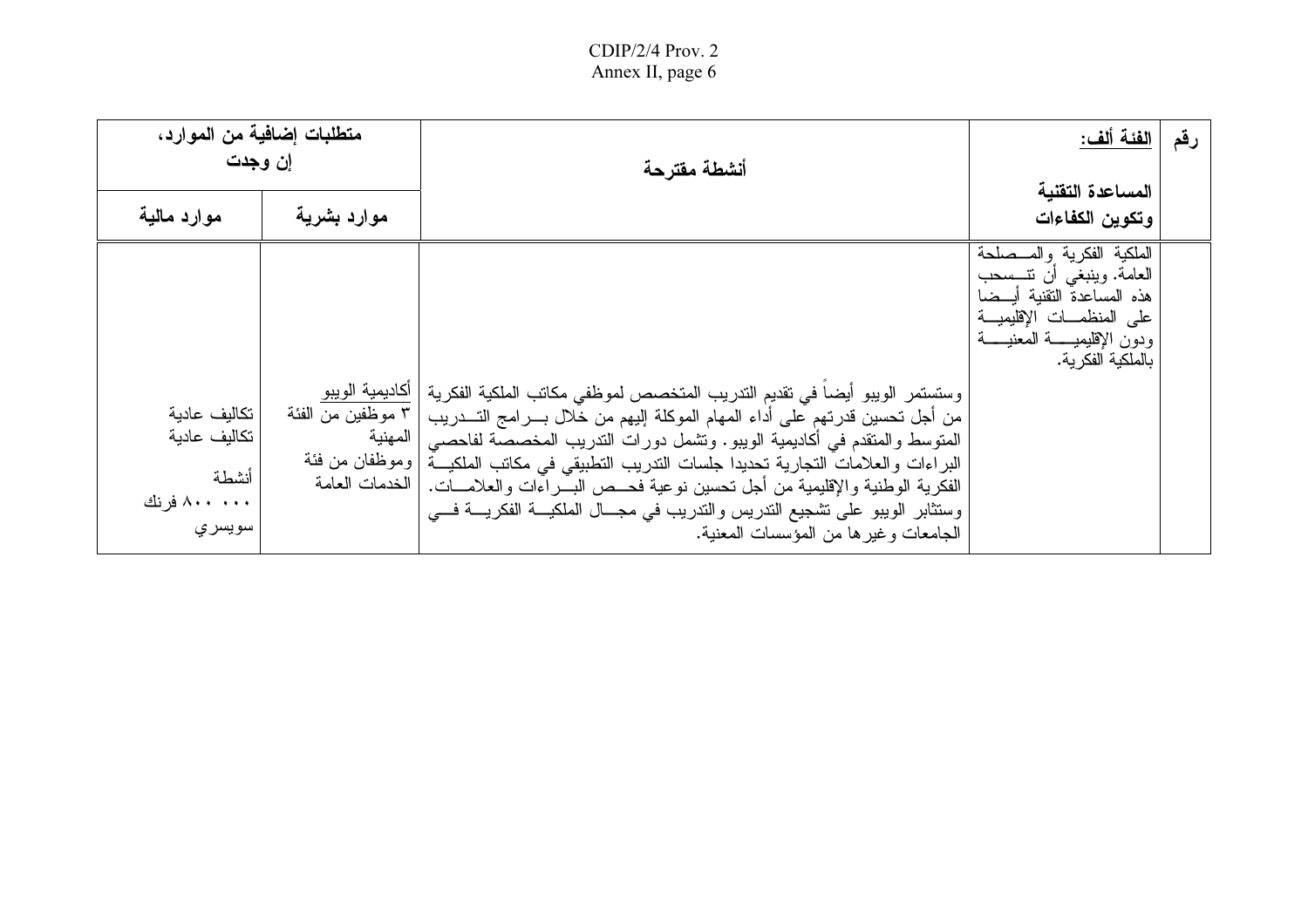| متطلبات إضافية من الموارد،<br>إن وجدت                                                         |                                                                                                                                              | أنشطة مقترحة                                                                                                                                                                                                                                                                                                                                                                                                                                                                                                                                                                                                                                                                                                                                                                                                                                                                                                                                      | <u>الفئة ألف:</u>                   | رقم |
|-----------------------------------------------------------------------------------------------|----------------------------------------------------------------------------------------------------------------------------------------------|---------------------------------------------------------------------------------------------------------------------------------------------------------------------------------------------------------------------------------------------------------------------------------------------------------------------------------------------------------------------------------------------------------------------------------------------------------------------------------------------------------------------------------------------------------------------------------------------------------------------------------------------------------------------------------------------------------------------------------------------------------------------------------------------------------------------------------------------------------------------------------------------------------------------------------------------------|-------------------------------------|-----|
| موارد مالية                                                                                   | موارد بشرية                                                                                                                                  |                                                                                                                                                                                                                                                                                                                                                                                                                                                                                                                                                                                                                                                                                                                                                                                                                                                                                                                                                   | المساعدة التقنية<br>وتكوين الكفاءات |     |
| تكاليف عادية<br>تكاليف عادية<br>۱۰۰۰ ۱۵۰ فرنك<br>سويسر ي<br>أنشطة<br>۰۰۰ ۱۰۰ ۱ فرنك<br>سويسري | قطاع المساعدة التقنية<br><u>  ونكوين ال</u> كفاءات<br>٣ موظفين من الفئة<br>المهنية<br>  و ۳ موظفین من فئة<br>الخدمات العامة<br>وخبير استشاري | وبالإضافة إلى ذلك، سنواظب الويبو على نقديم دعم ثابت للمكاتب الوطنية للملكية<br>الفكرية فضلا عن منظمات الملكية الفكرية الإقليمية ودون الإقليمية لتزويد المنتفعين<br>بخدمات ذات قيمة مضافة، ومنها الخدمات الفعالة في مجال منح حقــوق الملكيـــة<br>الفكرية واستحداث أصول الملكية الفكرية واستغلالها نجاريا بما في ذلك اســـتحداث<br>أنظمة للتبادل الشبكي، والمعلومات المتصلة بالملكية الفكرية وشبكات المعلومسات<br>والخدمات الاستشارية وبرامج النوعية والندريب ومعارض الاختراعــات للنــساء<br>والطلاب مما يعزز الأواصر مع المنتفعين ومحفل المهنبين.                                                                                                                                                                                                                                                                                                                                                                                                |                                     |     |
| ۸٤ ۰۰۰ فرنك<br>سويسري<br>أنشطة<br>۵۱۸ م فر نك<br>سويسري                                       | خبير تكنولوجيا<br>المعلو مات<br>  (خبیر استشاری،<br>نفقة لمرة واحدة)                                                                         | ولن ينسحب الدعم المؤسسي الذي نقدمه الويبو على المكاتــب الوطنيـــة للملكيـــة   صياغة البراءات<br>الفكرية وحسب، بل على المؤسسات الأخرى التي تشجع على الأنشطة الابتكاريـــة   وتقييمها<br>والإبداعية، من قبيل مكاتب الترخيص بالتكنولوجيا في الجامعات ومعاهــد تعزيـــز  والاستراتيجيات<br>النكنولوجيا وجمعيات الإدارة الجماعية ومؤسسات دعــم الـــصناعات الإبداعيـــة.   الوطنية للملكية الفكرية<br>وتهدف الأنشطة أيضا إلىي تعزيز قدرة المؤسسات الداعمـــة للـــشركات الـــصغيرة والترخيص والتسويق<br>والمتوسطة في الملكية الفكرية (من قبيل شـــبكات مراكــــز الابتكـــار وحاضــــنات   وسياسات الملكية<br>المشروعات التجارية ومعاهد البحث والنطوير في الجامعات والجمعيـــات المهنيـــة   الفكرية في الجامعات<br>وغرف النجارة والمؤسسات المالية والشركاء النجاريين ومكاتب الملكية الفكريـــة)<br>عن طريق ما يلي تحديدًا:  (١) استحداث مواد محلية لإذكاء الـــوعي والتــــدريب<br>(٢) ونطوير الموارد البشرية والكفاءات (ورشات عمل ودورات ندريبية). |                                     |     |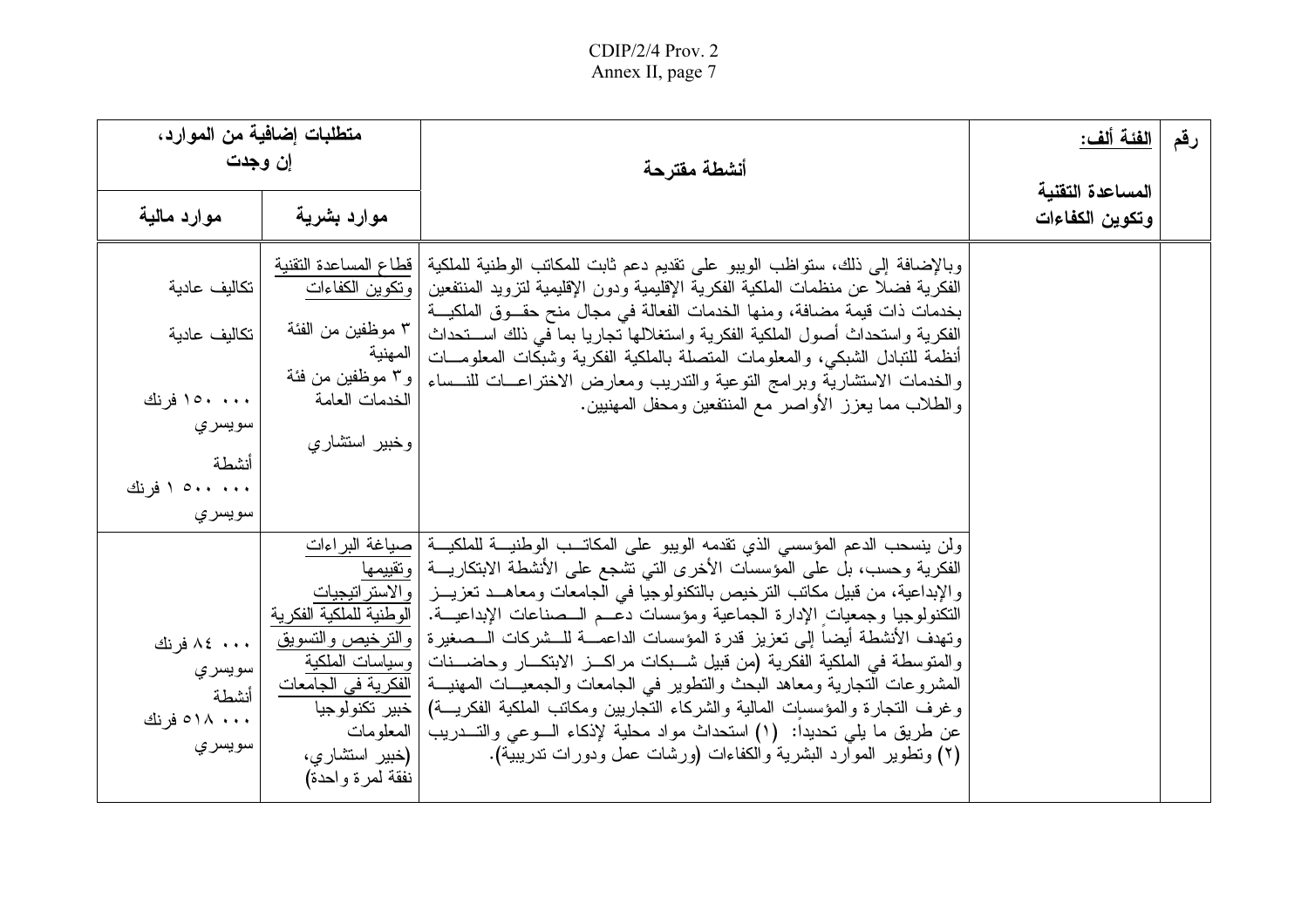| متطلبات إضافية من الموارد،<br>اِن وجدت                          |                                                                                       | أنشطة مقترحة                                                                                                                                                                                                                                                                                                                     | الفئة ألف:                          | رقم |
|-----------------------------------------------------------------|---------------------------------------------------------------------------------------|----------------------------------------------------------------------------------------------------------------------------------------------------------------------------------------------------------------------------------------------------------------------------------------------------------------------------------|-------------------------------------|-----|
| موارد مالية                                                     | موارد بشرية                                                                           |                                                                                                                                                                                                                                                                                                                                  | المساعدة التقنية<br>وتكوين الكفاءات |     |
| تكاليف عادية<br>أنشطة<br>۲٤۰ . ۲٤ فرنك<br>سويسري                | صناعات إبداعية<br>  موظف من فئة<br>الخدمات العامة                                     | وقد جمعت الأمانة مزيدًا من المعلومات حول هذه التوصية، كما طلب منهـــا فــــى<br>دورة اللجنة المعنية بالتنمية والملكية الفكرية في مارس/أذار ، وهي نرد في الوثيقة<br>CDIP/2/INF/1 التي تحتوي على معلومات إضافية في شكل "قائمـــة بالخيـــارات"<br>المتعلقة بالبر امج/الأنشطة التي يمكن أن تطلبها الدول الأعضاء لتنفيذ هذه التوصية. |                                     |     |
| تكاليف عادية<br>تكاليف عادية<br>أنشطة<br>۰۰۰ ۶۰۰ فرنك<br>سويسري | شركات صغير ة<br>ومتوسطة<br>موظف من الفئة<br>المهنية<br>وموظف من فئة<br>الخدمات العامة |                                                                                                                                                                                                                                                                                                                                  |                                     |     |

[يلي ذلك المرفق الثالث]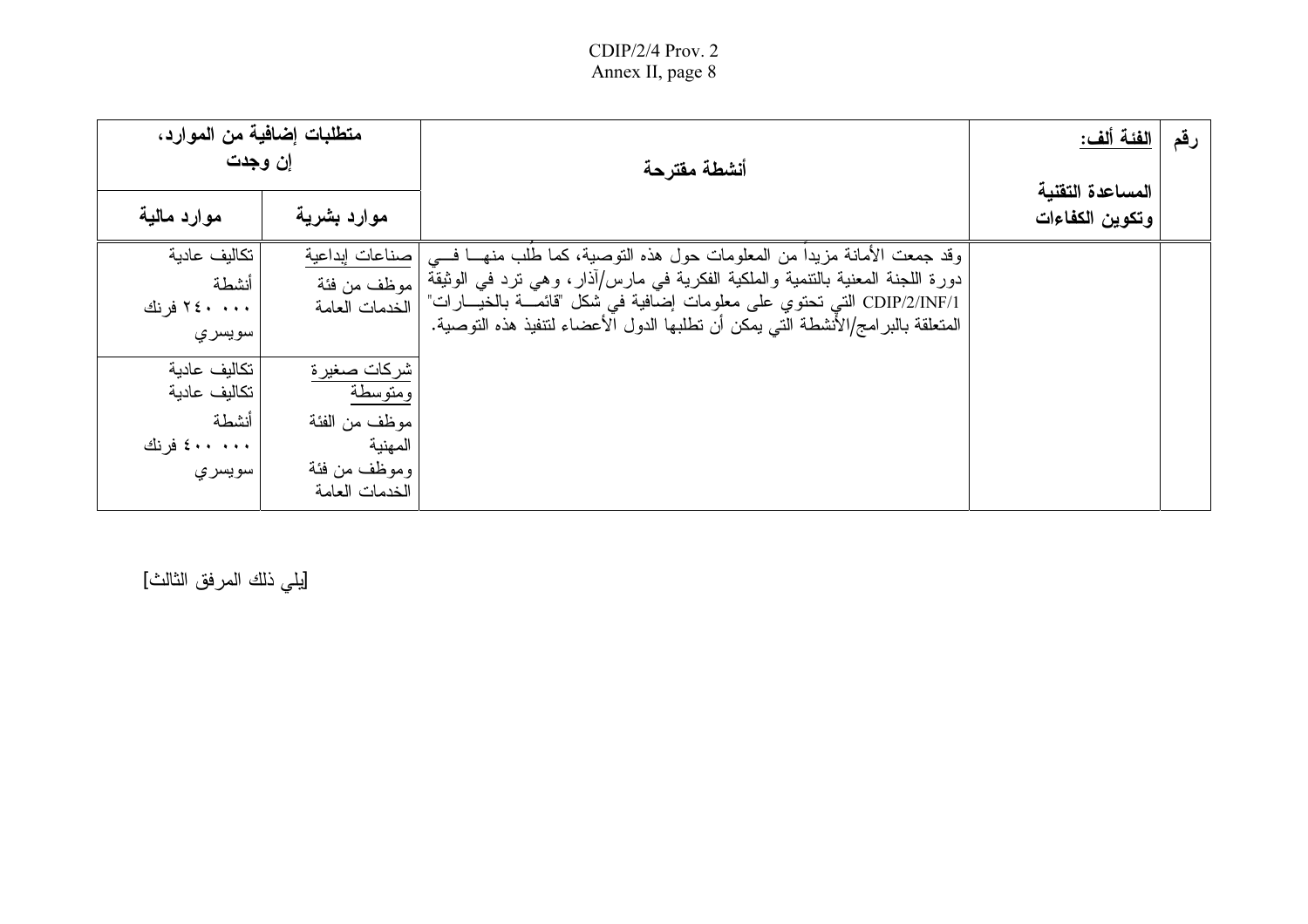CDIP/2/4 Prov.

## ANNEX III

# المرفق الثالث

# I. ÉTATS/STATES

(dans l'ordre alphabétique des noms français des États)/ (in the alphabetical order of the names in French of the States)

#### AFGHANISTAN

Abdullah FROGH, General Director, Legal and Regulatory Department, Ministry of Commerce and Industry, Kabul

Akhshid JAVID, Third Secretary, Permanent Mission, Geneva

#### AFRIQUE DU SUD/SOUTH AFRICA

Weaver Simpiwe NCWANA, Deputy Director, Intellectual Property, Department of Trade and Industry (DTI), Pretoria

Johan VAN WYK, Counsellor, Permanent Mission, Geneva

Simon QOBO, First Secretary, Permanent Mission, Geneva

#### ALBANIE/ALBANIA

Miranda PISTOLI (Miss), Second Secretary, Permanent Mission, Geneva

#### ALGÉRIE/ALGERIA

Belkacem ZIANI, directeur général, Institut national algérien de propriété industrielle (INAPI), Alger

Mustapha BERREKIA, chef de département, Institut national algérien de propriété industrielle (INAPI), Alger

Boumédiene MAHI, premier secrétaire, Mission permanente, Genève

#### ALLEMAGNE/GERMANY

Li-Feng SCHROCK, Head of Division, Trade Mark and Unfair Competition, Federal Ministry of Justice, Berlin

Udo FENCHEL, Counsellor, Permanent Mission, Geneva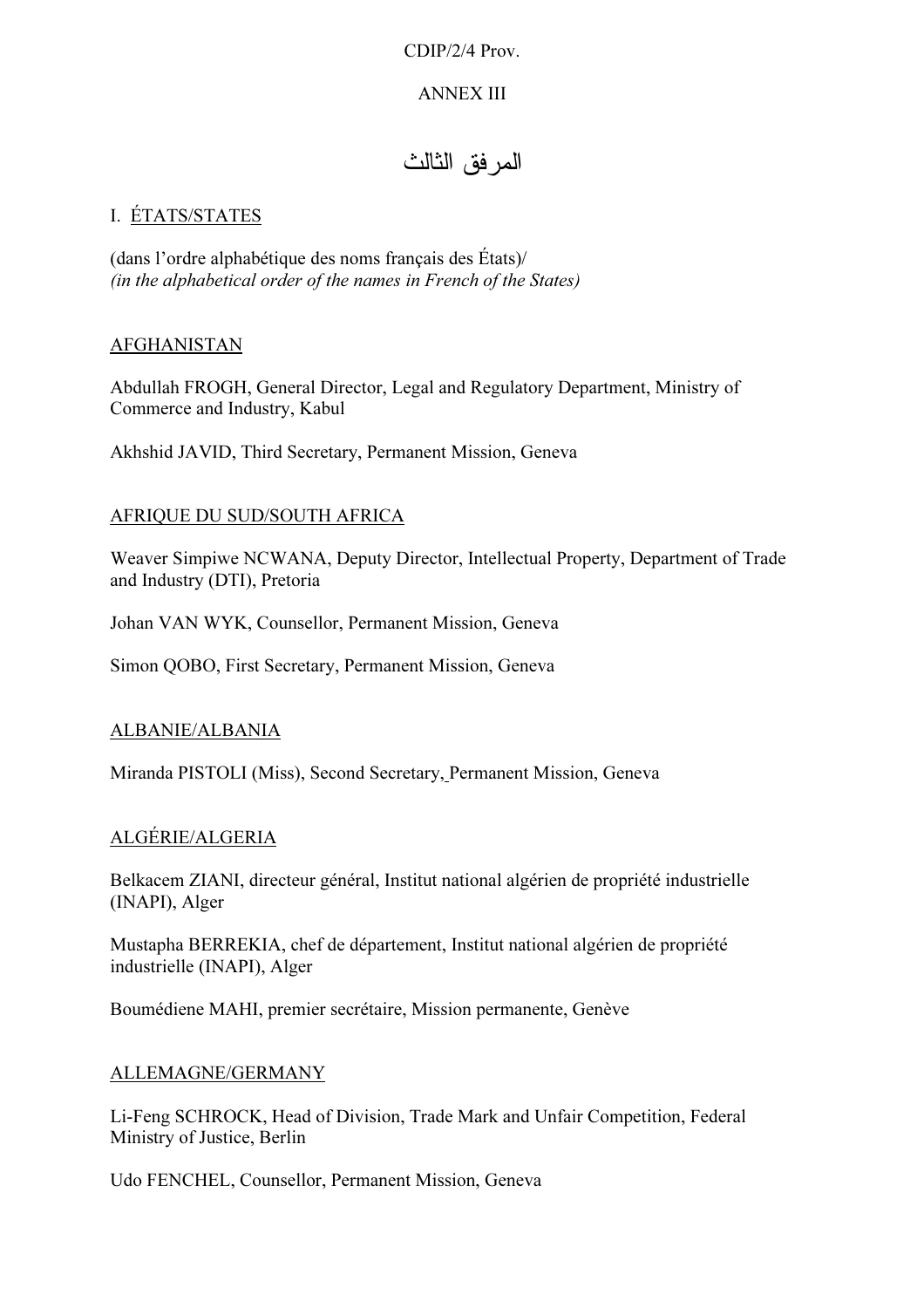#### CDIP/2/4 Prov. 2 Annex III  $-2-$

#### ARABIE SAOUDITE/SAUDI ARABIA

Sami Ali ALSODAIS, Patent Specialist, Director General Assistant for the Technical Affairs, General Directorate of Industrial Property, King Abdulaziz City for Science and Technology, Riyadh

#### ARGENTINE/ARGENTINA

Alberto J. DUMONT, Embajador, Representante Permanente, Misión Permanente, Ginebra

Ernesto MARTÍNEZ GONDRA, Ministro, Representante Permanente Alterno, Misión Permanente, Ginebra

Inés Gabriela FASTAME (Srta.), Primer Secretario, Misión Permanente, Ginebra

#### ARMÉNIE/ARMENIA

Andranik KHACHIKYAN, Deputy Head, Intellectual Property Agency, Yerevan

#### AUSTRALIE/AUSTRALIA

Ian GOSS, General Manager, Business Development and Strategy, IP Australia, Woden ACT

Edwina LEWIS (Ms.), Assistant Director, International Policy Section, IP Australia, Woden ACT

Tegan BRINK (Ms.), Second Secretary, Permanent Mission, Geneva

#### AUTRICHE/AUSTRIA

Johannes WERNER, Deputy Head, Department of International Relations, Austrian Patent Office, Vienna

Markus WEIDINGER, Second Secretary, Permanent Mission, Geneva

#### BANGLADESH

Debapriya BHATTACHARYA, Ambassador and Permanent Representative, Permanent Mission, Geneva

Mustafizur RAHMAN, Minister, Permanent Mission, Geneva

Muhammed Enayet MOWLA, Counsellor, Permanent Mission, Geneva

Andalib ELIAS, First Secretary, Permanent Mission, Geneva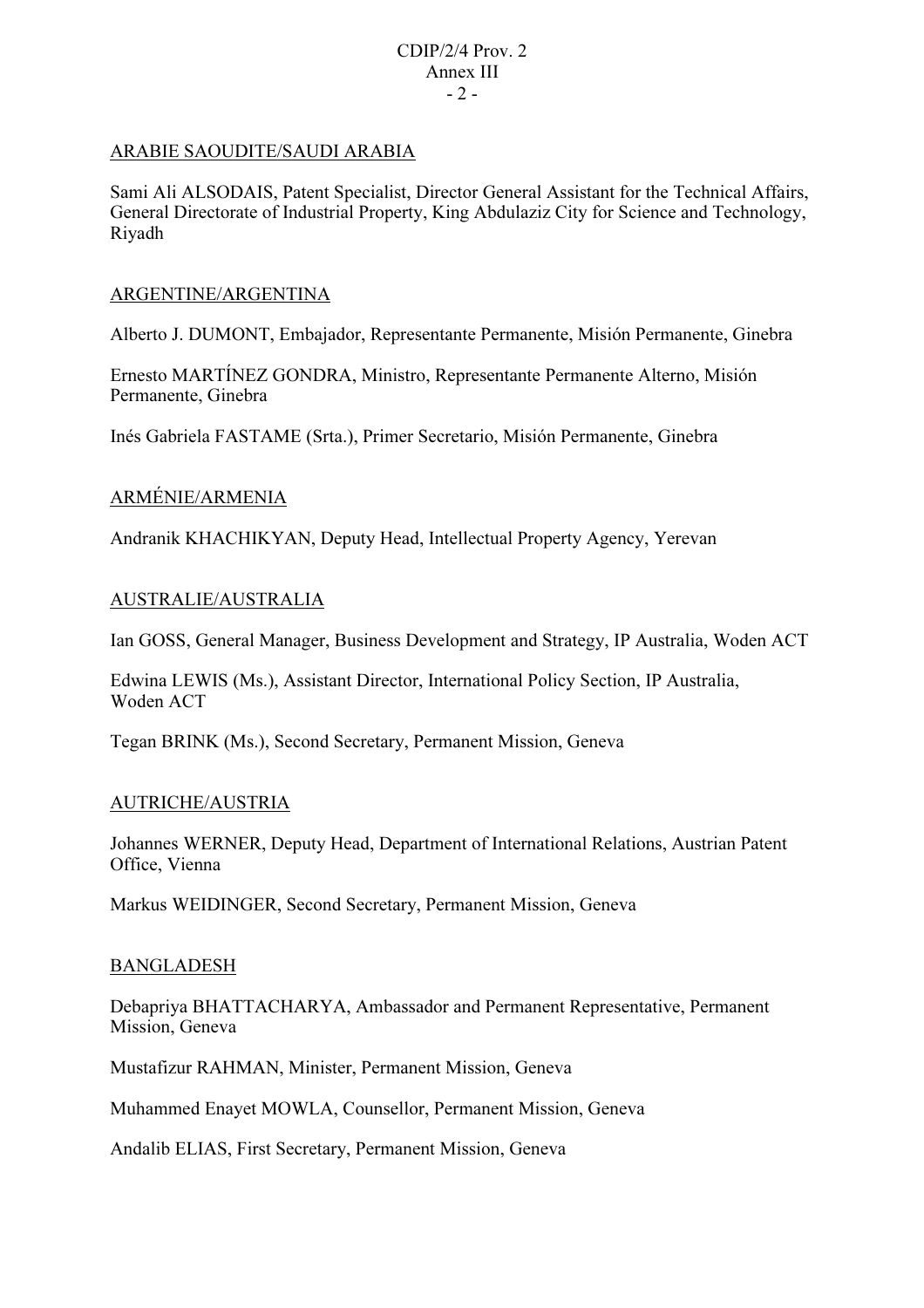#### BARBADE/BARBADOS

C. Trevor CLARKE, Ambassador, Permanent Representative, Permanent Mission, Geneva

Corlita BABB-SCHAEFER, Counsellor, Permanent Mission, Geneva

#### BÉLARUS/BELARUS

Siarhei SHABEKA, Deputy Head, Department of Law and International Treaties, National Center of Intellectual Property, Minsk

#### BELGIQUE/BELGIUM

Mélanie GUERREIRO RAMALHEIRA (Mlle), attaché, Office de la propriété intellectuelle, SPF économie, P.M.E., classes moyennes et énergie, Bruxelles

#### BÉNIN/BENIN

Samuel AHOKPA, directeur, Bureau béninois du droit d'auteur (BUBEDRA), Ministère de la culture, de l'artisanat et du tourisme, Cotonou

François Miton ADANDE, directeur, Centre national de la propriété industrielle (CENAPI), Ministère de l'industrie et du commerce et des petites et moyennes entreprises, Cotonou

#### BHOUTAN/BHUTAN

Chhimi LHAZIN (Miss), Trademark Examiner, Intellectual Property Division, Ministry of Economic Affairs, Thimphu

#### BOSNIE-HERZÉGOVINE/BOSNIA AND HERZEGOVINA

Mirza PINJO, Minister Counsellor, Permanent Mission, Geneva

Anesa KUNDUROVIĆ (Miss), First Secretary, Permanent Mission, Geneva

#### BOTSWANA

Ikanyeng L.R. MOSHABI, Commercial Officer II, Industrial Property, Department of the Registrar of Companies, Trade Marks, Patents and Designs, Ministry of Trade and Industry, Gaborone

Mabedi MOTLHABANI (Mrs.), First Secretary, Permanent Mission, Geneva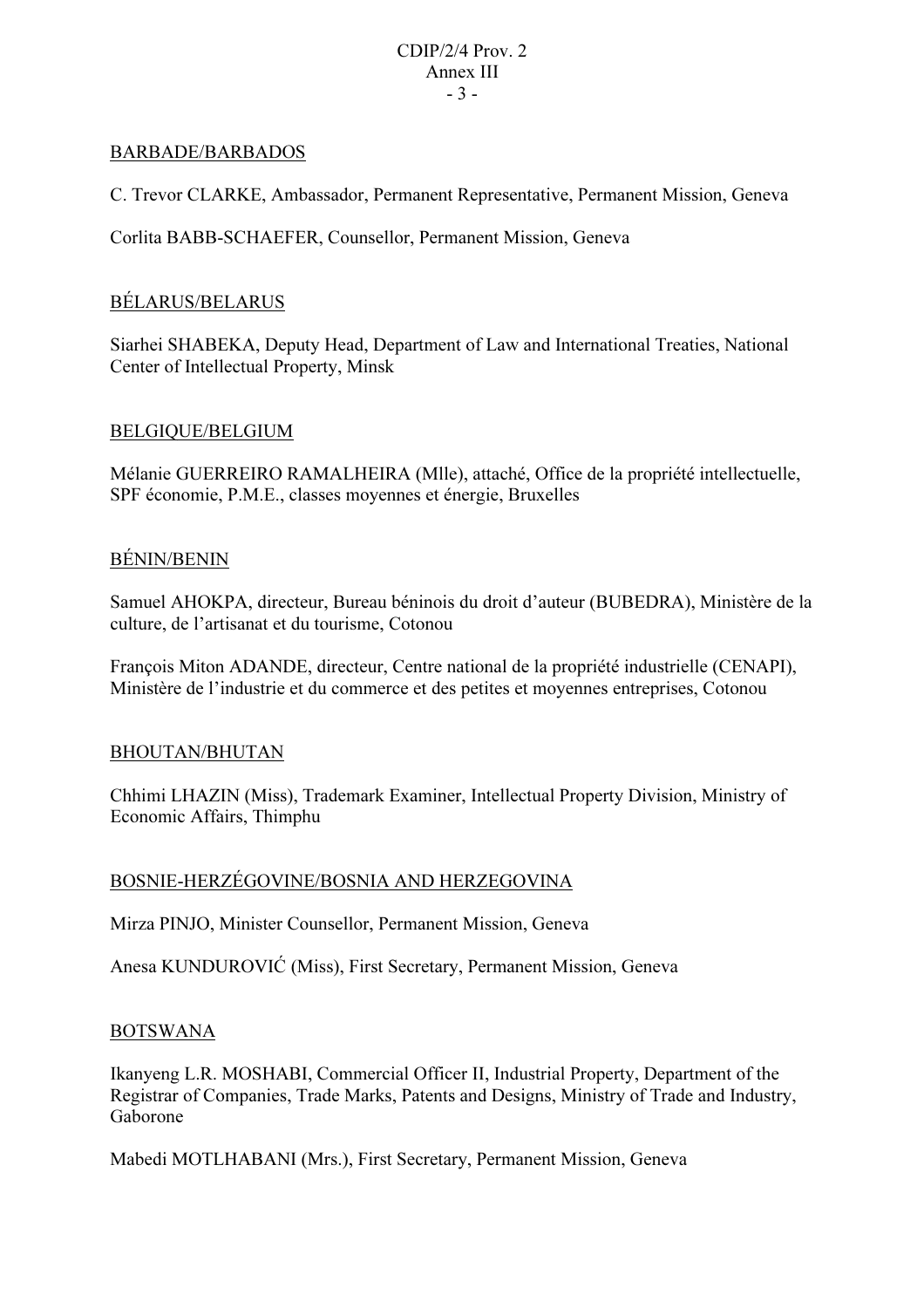### BRÉSIL/BRAZIL

José Carlos Calvacanti DE ARAÚJO FILHO, Foreign Trade Analyst, Inter-Ministerial Group of Intellectual Property, Secretary for Industrial Technology, Ministry of Development, Industry and Foreign Trade, Brasilia

Erika MATTOS DA VEIGA (Ms.), Specialist, National Agency of Health Surveillance (ANVISA), Ministry of Health, Rio de Janeiro

Marcus Vinicius DUDKIEWICZ, Coordination of International Cooperation, National Institute of Industrial Property (INPI), Rio de Janeiro

Fabio ALVES SCHMIDT DA SILVA, Ministry of External Relations, Rio de Janeiro

Guilherme PATRIOTA, Minister Counsellor, Permanent Mission, Geneva

Cristiano FRANCO BERBERT, Second Secretary, Permanent Mission, Geneva

### BULGARIE/BULGARIA

Petko DRAGANOV, Ambassador, Permanent Representative, Permanent Mission, Geneva

Panteley SPASSOV, Ambassador, Head of Department, Ministry of Foreign Affairs, Sofia

Dessislava PARUSHEVA (Mrs.), Second Secretary, Permanent Mission, Geneva

Vladimir YOSSIFOV, Advisor, Geneva

#### BURKINA FASO

Judith Léa ZERBO (Mme), attachée, Mission permanente, Genève

#### CAMEROUN/CAMEROON

Eugène Désiré EFAGA, directeur, Développement technologique et de la propriété industrielle, Ministère de l'industrie, des mines et du développement technologique, Yaoundé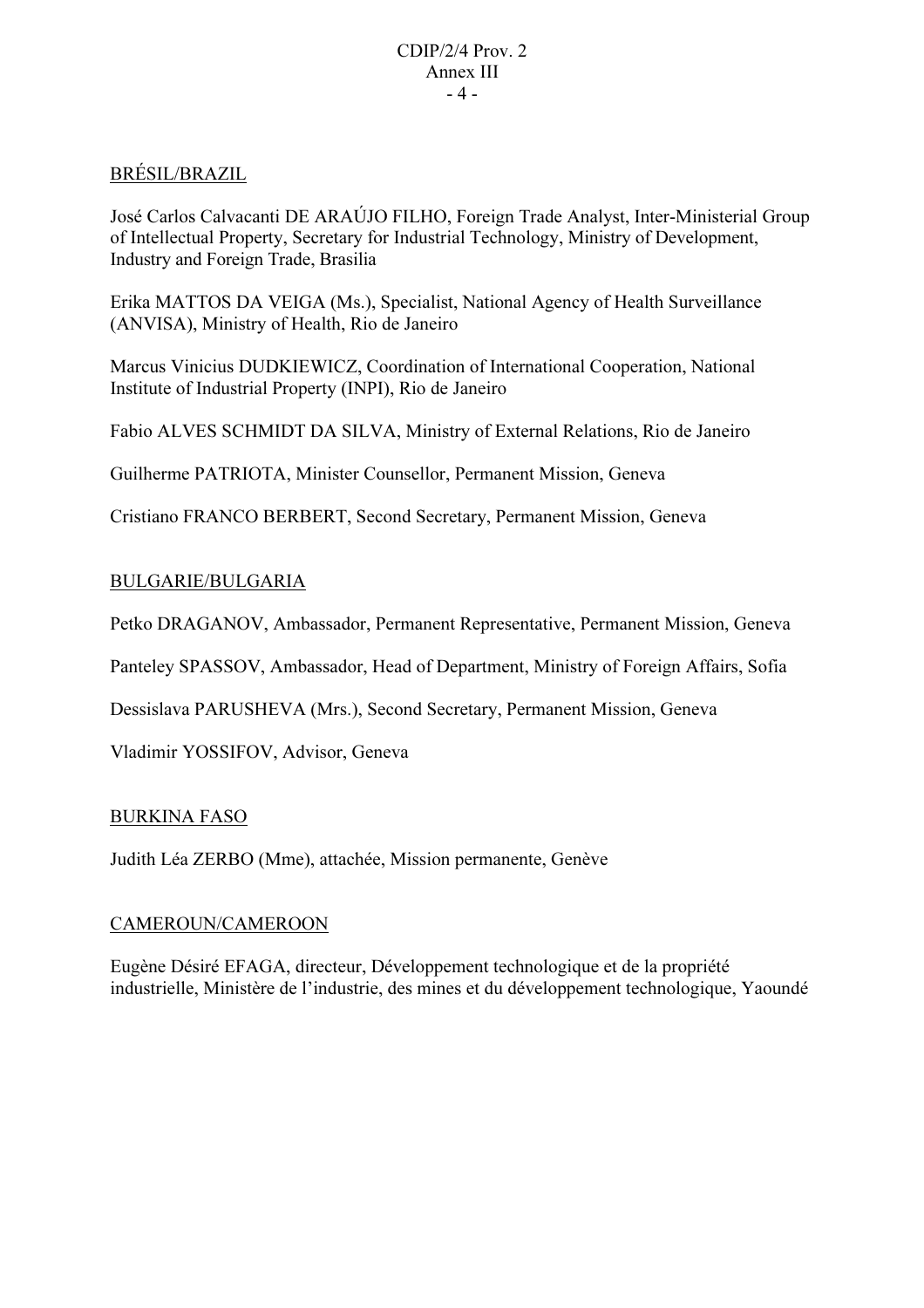## CANADA

Stéfan BERGERON, Policy Analyst, International and Regulatory Affairs Branch, Canadian Intellectual Property Office (CIPO), Department of Industry Canada, Gatineau, Quebec

David NORRIS, Trade Policy Officer, Information and Technology Trade Policy Division, Department of Foreign Affairs and International Trade, Ottawa

Darren SMITH, Second Secretary, Permanent Mission, Geneva

#### CHILI/CHILE

Maximiliano SANTA CRUZ, Consejero, Misión Permanente, Ginebra

Carolina BELMAR (Srta.), Jefe, Departamento de la Propiedad Intelectual, Ministerio de Relaciones Exteriores, Santiago

#### CHINE/CHINA

LU Guoliang, Director General, International Cooperation Department, State Intellectual Property Office (SIPO), Beijing

MENG June (Mrs.), Deputy Director General, International Cooperation Department, State Administration for Industry and Commerce (SAIC), Beijing

ZHANG Yaning (Mrs.), Project Administrator, International Organizations Division, International Cooperation Department, State Intellectual Property Office (SIPO), Beijing

DENG Yuhua (Ms.), National Copyright Administration of China (NCAC), Beijing

DUAN Yuping (Mrs.), Director, Information Division, Copyright Department, National Copyright Administration, Beijing

WU Jianping (Mrs.), Director, General Office, State Trademark Office, Beijing

WANG Xiaoying, First Secretary, Permanent Mission, Geneva

LIU Hua, Counsellor, Permanent Mission, Geneva

#### CHYPRE/CYPRUS

Maria SOLOGIANNI (Mrs.), Advisor, Permanent Mission, Geneva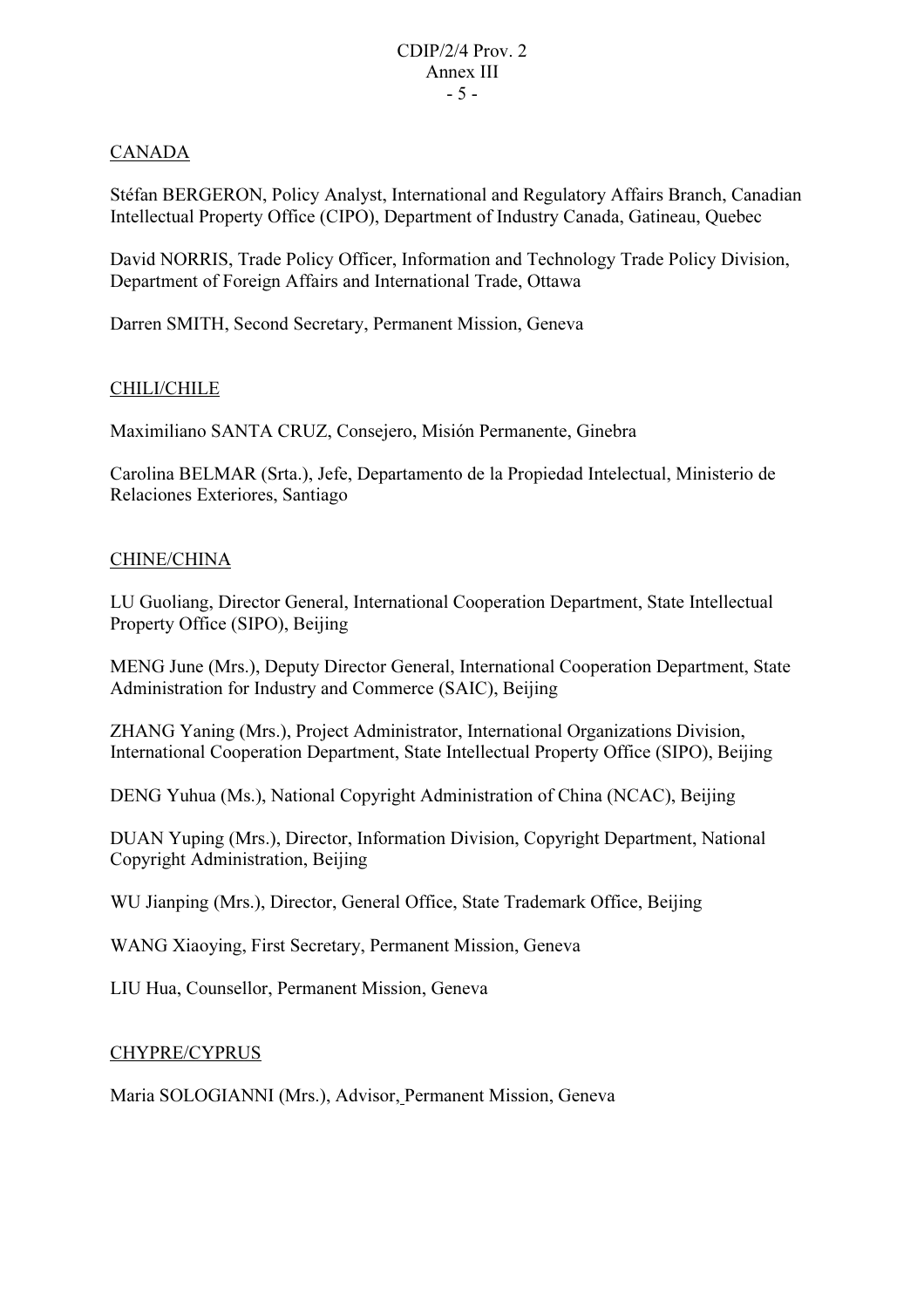#### COLOMBIE/COLOMBIA

Clemencia FORERO UCROS (Sra.), Embajadora, Representante Permanente, Misión Permanente, Ginebra

Carlos Alberto ROJAS CARVAJAL, Jefe de la División Legal, Dirección Nacional de Derecho de Autor (DNDA), Bogotá

Martha Irma ALARCÓN LÓPEZ (Sra.), Ministra Consejera, Misión Permanente, Ginebra

Andrea ISAZA GUEVARA (Miss), Attachée, Misión Permanente, Ginebra

#### **CONGO**

Claure KOMBO, directeur, Antenne nationale de la propriété industrielle, Structure nationale de liaison du Congo avec l'Organisation Africaine de la Propriété Intellectuelle (OAPI), Brazzaville

#### COSTA RICA

Laura THOMPSON (Sra.), Embajadora, Representante Permanente, Misión Permanente, Ginebra

Randall SALAZAR SOLÓRZANO, Coordinador, Registro Nacional, Comisión Nacional de la Propiedad Intelectual, Ministerio de Justicia y Gracia, San José

Carlos GARBANZO, Ministro Consejero, Misión Permanente, Ginebra

#### CÔTE D'IVOIRE

Tiémoko MORIKO, conseiller, Mission permanente, Genève

Patrice KIPRE, deuxième secrétaire, Mission permanente, Genève

#### CUBA

María de los Ángeles SÁNCHEZ TORRES (Sra.), Directora General, Oficina Cubana de la Propiedad Industrial (OCPI), La Habana

Alina ESCOBAR DOMÍNGUEZ (Sra.), Tercera Secretaria, Misión Permanente, Ginebra

#### DANEMARK/DENMARK

Majbritt M.D. VESTERGAARD (Ms.), Special Legal Advisor, International Affairs, Danish Patent and Trademark Office, Ministry of Economics and Business Affairs, Taastrup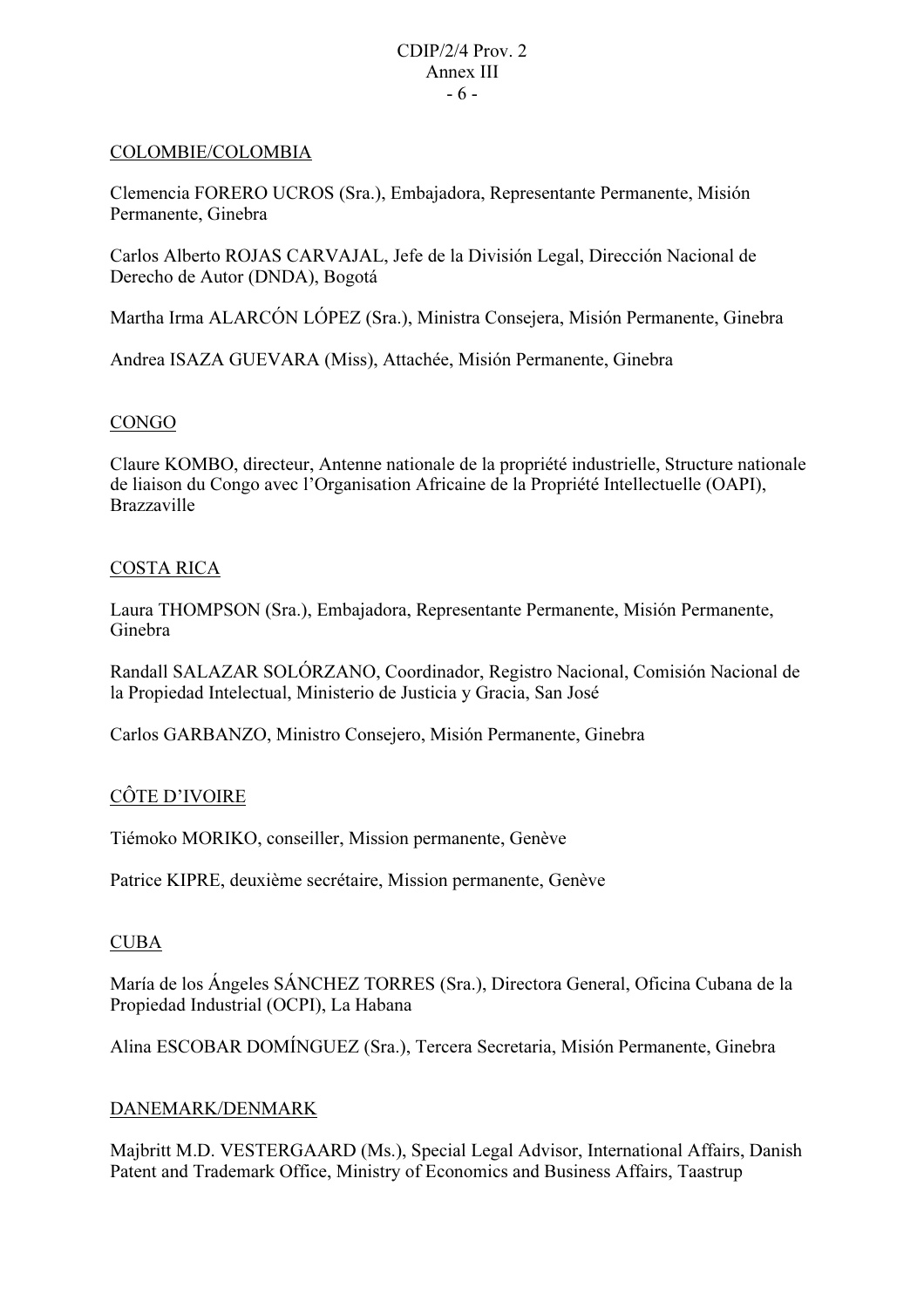### DJIBOUTI

Djama MAHAMOUD ALI, conseiller, Mission permanente, Genève

## ÉGYPTE/EGYPT

Menerva Mourad ABDEL HAMID (Mrs.), Manager, Training Department, Egyptian Patent Office, Academy of Scientific Research and Technology (ASRT), Cairo

Mohamed GAD, First Secretary, Permanent Mission, Geneva

### EL SALVADOR

Martha Evelyn MENJIVAR CORTEZ (Sra.), Consejera, Misión Permanente, Ginebra

### ÉQUATEUR/ECUADOR

Alfredo CORRAL PONCE, Presidente y Representante Legal, Instituto Ecuatoriano de la Propiedad Intelectual (IEPI), Quito

Carmen VIVAR (Sra.), Tercera Secretaria, Misión Permanente, Ginebra

#### ESPAGNE/SPAIN

Javier Alfonso MORENO RAMOS, Subdirector General, Departamento de Coordinación Jurídica y Relaciones Internacionales, Oficina Española de Patentes y Marcas (OEPM), Ministerio de Industria, Turismo y Comercio, Madrid

Jaime JIMÉNEZ LLORENTE, Consejero Técnico, Departamento de Coordinación Jurídica y Relaciones Internacionales, Oficina Española de Patentes y Marcas (OEPM), Ministerio de Industria, Turismo y Comercio, Madrid

Patricia FERNÁNDEZ-MAZARAMBROZ (Srta.), Consejero Técnico, Departamento de la Propiedad Intelectual, Oficina Española de Patentes y Marcas (OEPM), Ministerio de Industria, Turismo y Comercio, Madrid

#### ESTONIE/ESTONIA

Katrin SIBUL (Mrs.), Third Secretary, Permanent Mission, Geneva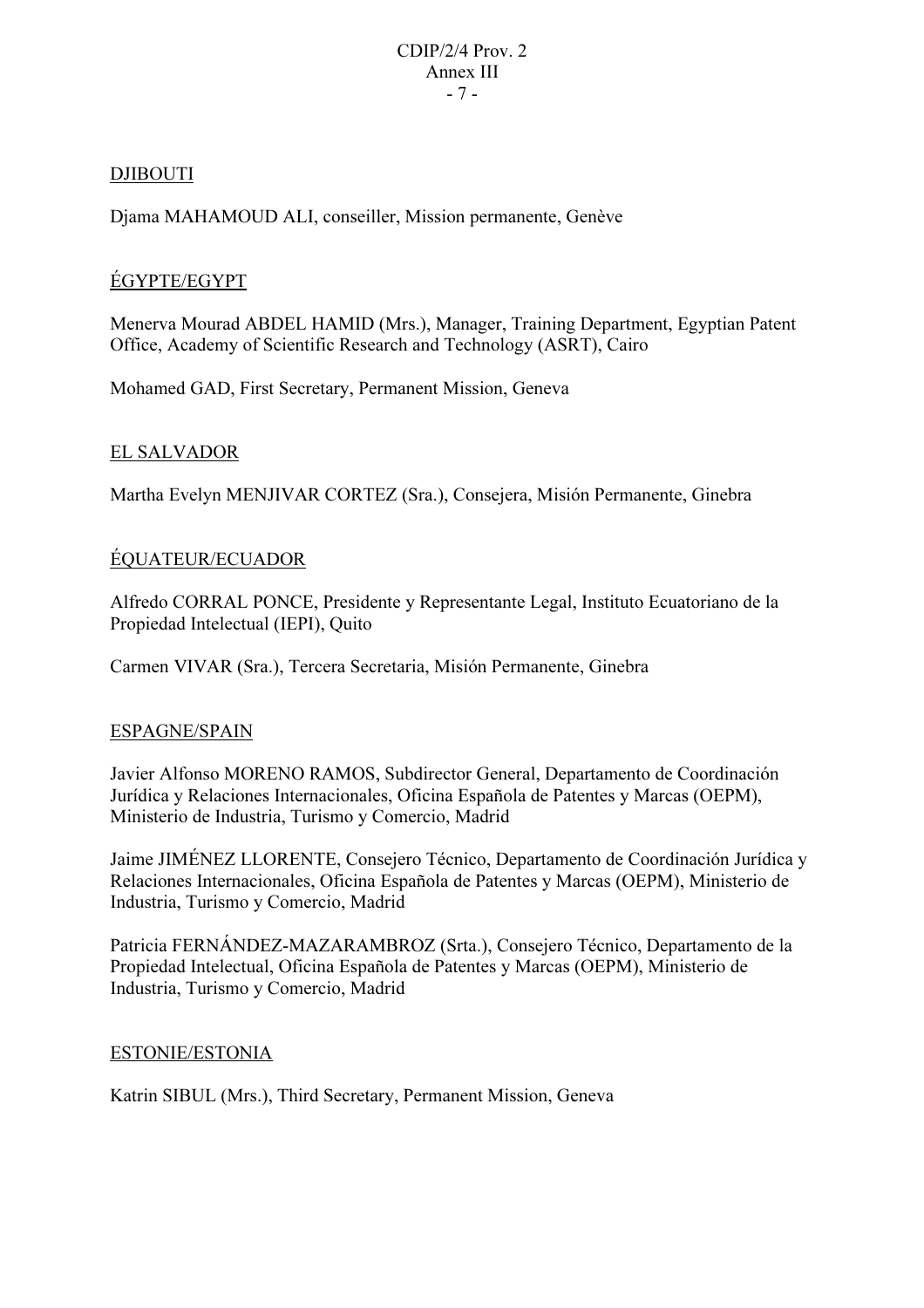#### CDIP/2/4 Prov. 2 Annex III - 8 -

#### ÉTATS-UNIS D'AMERIQUE/UNITED STATES OF AMERICA

Michael SHAPIRO, Attorney-Advisor, Office of Intellectual Property, Policy and Enforcement, United States Patent and Trademark Office, Department of Commerce, Alexandria, Virginia

Neil GRAHAM, Attorney Advisor, United States Patent and Trademark Office, Department of Commerce, Alexandria, Virginia

Deborah LASHLEY-JOHNSON (Mrs.), Intellectual Property Attaché, Permanent Mission, Geneva

David MORFESI, Attorney Advisor, Office of Intellectual Property and Enforcement, United States Patent and Trademark Office, Department of Commerce, Alexandria, Virginia

Lisa CARLE (Ms.), Counsellor for Economic Affairs, Permanent Mission, Geneva

#### ÉTHIOPIE/ETHIOPIA

Ayalew HABTEWOLD, Director, Copyright Directorate, Ethiopian Intellectual Property Office, Addis Ababa

#### EX-RÉPUBLIQUE YOUGOSLAVE DE MACÉDOINE/THE FORMER YUGOSLAV REPUBLIC OF MACEDONIA

Bajram AMETI, Director, State Office of Industrial Property (SOIP), Skopje

Irena JAKIMOVSKA (Mrs.), Head, Patent and Technology Watch Department, State Office of Industrial Property (SOIP), Skopje

#### FÉDÉRATION DE RUSSIE/RUSSIAN FEDERATION

Zaurbek ALBEGONOV, Deputy Head of Division, International Cooperation Department, Federal Service for Intellectual Property, Patents and Trademarks (ROSPATENT), Moscow

Elena KULIKOVA (Ms.), Head of Division, Legal Department, Ministry of Foreign Affairs, Moscow

Ilya GRIBKOV, Third Secretary, Permanent Mission, Geneva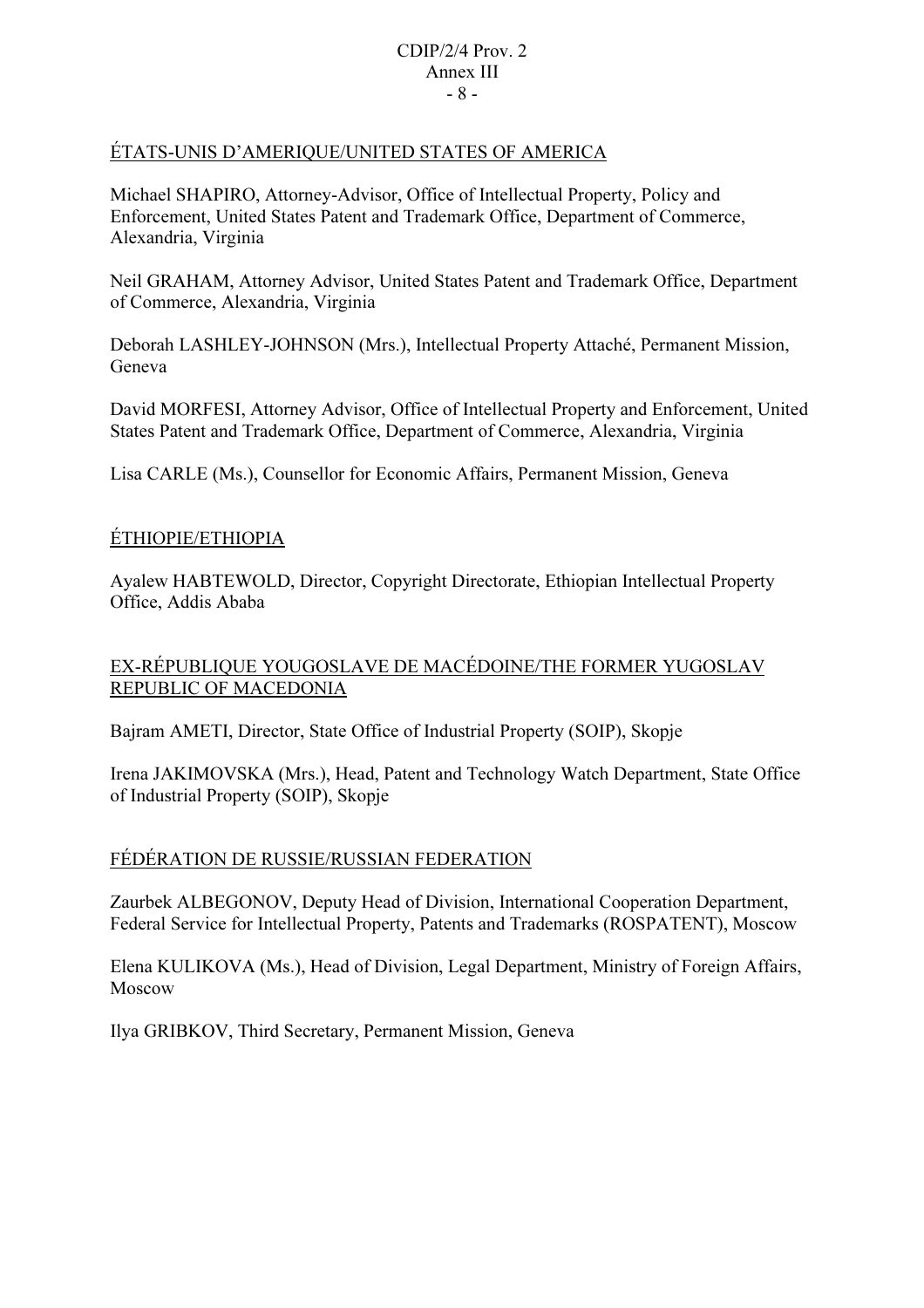#### CDIP/2/4 Prov. 2 Annex III - 9 -

#### FINLANDE/FINLAND

Riitta LARJA (Ms.), Coordinator, International and Legal Affairs, National Board of Patents and Registration of Finland, Helsinki

Mikko HUUSKONEN, Counsellor, Ministry of Employment and Economy, Helsinki

Marko RAJANIEMI, Senior Advisor, Ministry of Education and Culture, Helsinki

#### FRANCE

Louise BURDLOFF (Mme), Sous-direction des affaires économiques, Direction des Nations Unies et des organisations internationales, Ministères des affaires étrangères et européennes, Paris

Jacques VERONE, chargé de mission, Institut national de la propriété industrielle (INPI), Paris

Gilles BARRIER, premier secrétaire, Mission permanente, Genève

Delphine LIDA (Mme), conseillère, Mission permanente, Genève

#### GHANA

Loretta ASIEDU (Mrs.), First Secretary, Permanent Mission, Geneva

#### GRÈCE/GREECE

Franciscos VERROS, Ambassador, Permanent Representative, Permanent Mission, Geneva

Andreas CAMBITSIS, Minister-Counsellor, Permanent Mission, Geneva

Stella KYRIAKOU (Mrs.), Attaché, Permanent Mission, Geneva

Nikolaos BEAZOGLOU, Direction of Commercial and Industrial Property, General Secretariat of Commerce, Ministry of Development, Athens

Evangelia GKRIMPA (Ms.), Direction of Commercial and Industrial Property, General Secretariat of Commerce, Ministry of Development, Athens

#### GUINÉE-BISSAU/GUINEA-BISSAU

Alfa DJALÓ, directeur général, Direction générale de la culture, Ministère de la culture, de la jeunesse et des sports, Bissau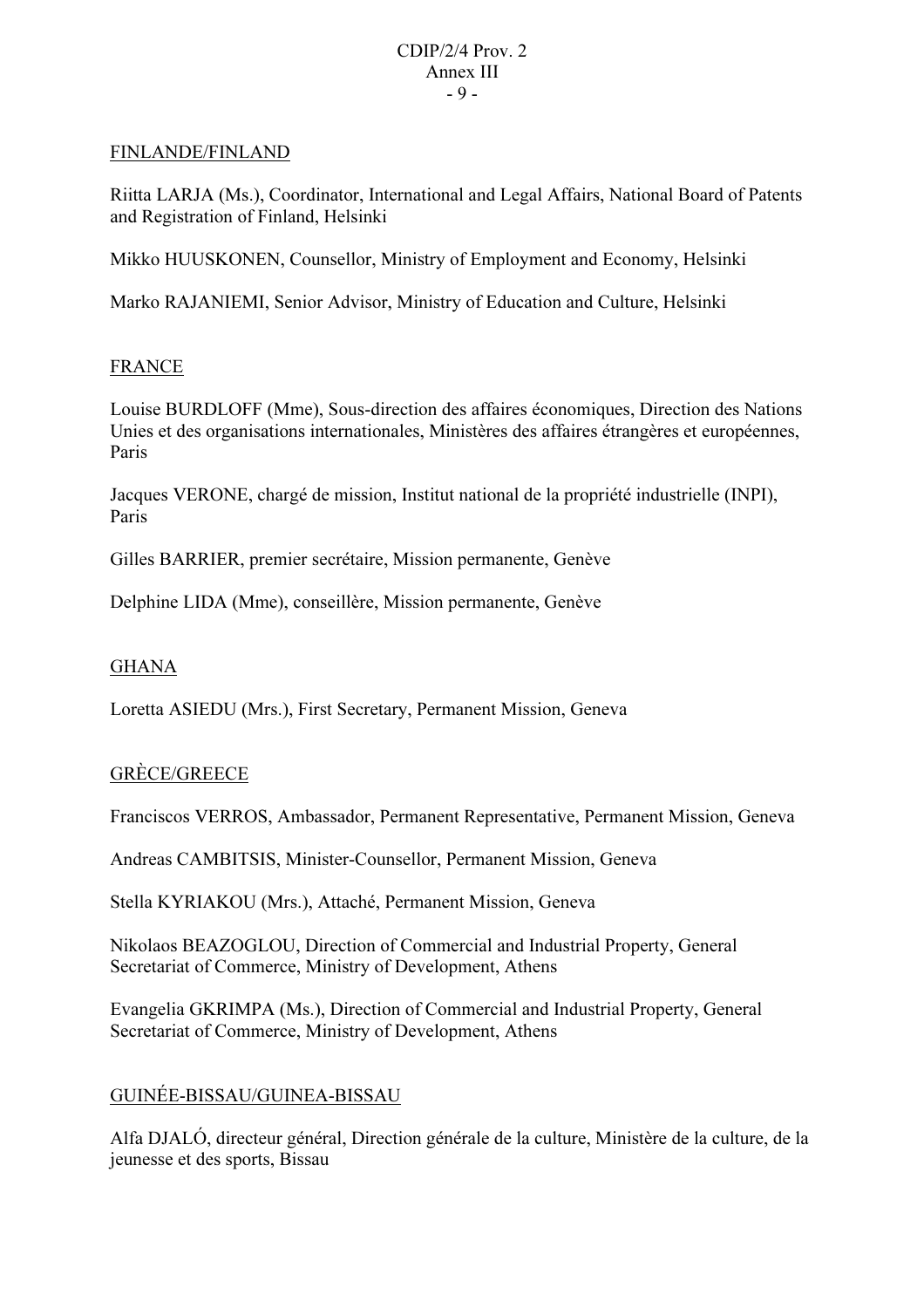#### CDIP/2/4 Prov. 2 Annex III - 10 -

#### GUINÉE ÉQUATORIALE/EQUATORIAL GUINEA

Aarón MITOGO NTUTUMU, Técnico, Consejo de Investigaciones Científicas y Tecnológicas (CICTE), Malabo

### HAÏTI/HAITI

Pierre Mary Guy SAINT-AMOUR, conseiller, Mission permanente, Genève

Gladys FLORESTAL (Mme), premier secrétaire, Mission permanente, Genève

#### INDE/INDIA

Mohinder S. GROVER, Deputy Permanent Representative, Permanent Mission, Geneva

### INDONÉSIE/INDONESIA

I. Gusti Agung Wesaka PUJA, Ambassador, Deputy Permanent Representative, Permanent Mission, Geneva

Jose A. M. TAVARES, Counsellor, Permanent Mission, Geneva

Abraham LEBELAUW, Second Secretary, Directorate of Trade, Industry, Investment and Intellectual Property Rights, Department of Foreign Affairs, Jakarta

Yasmi ADRIANSYAH, Second Secretary, Permanent Mission, Geneva

#### IRAN (RÉPUBLIQUE ISLAMIQUE D')/IRAN (ISLAMIC REPUBLIC OF)

Alireza MOAIYERI, Ambassador, Permanent Representative, Permanent Mission, Geneva

Abass Ali RAHIMI ESFAHANI, Advisor to the Minister of Justice, Ministry of Justice, Tehran

Yazdan NADALIZADEH, Second Counsellor, Permanent Mission, Geneva

Hassan SOLEIMANI, Legal Expert, Legal Section, Ministry of Foreign Affairs, Tehran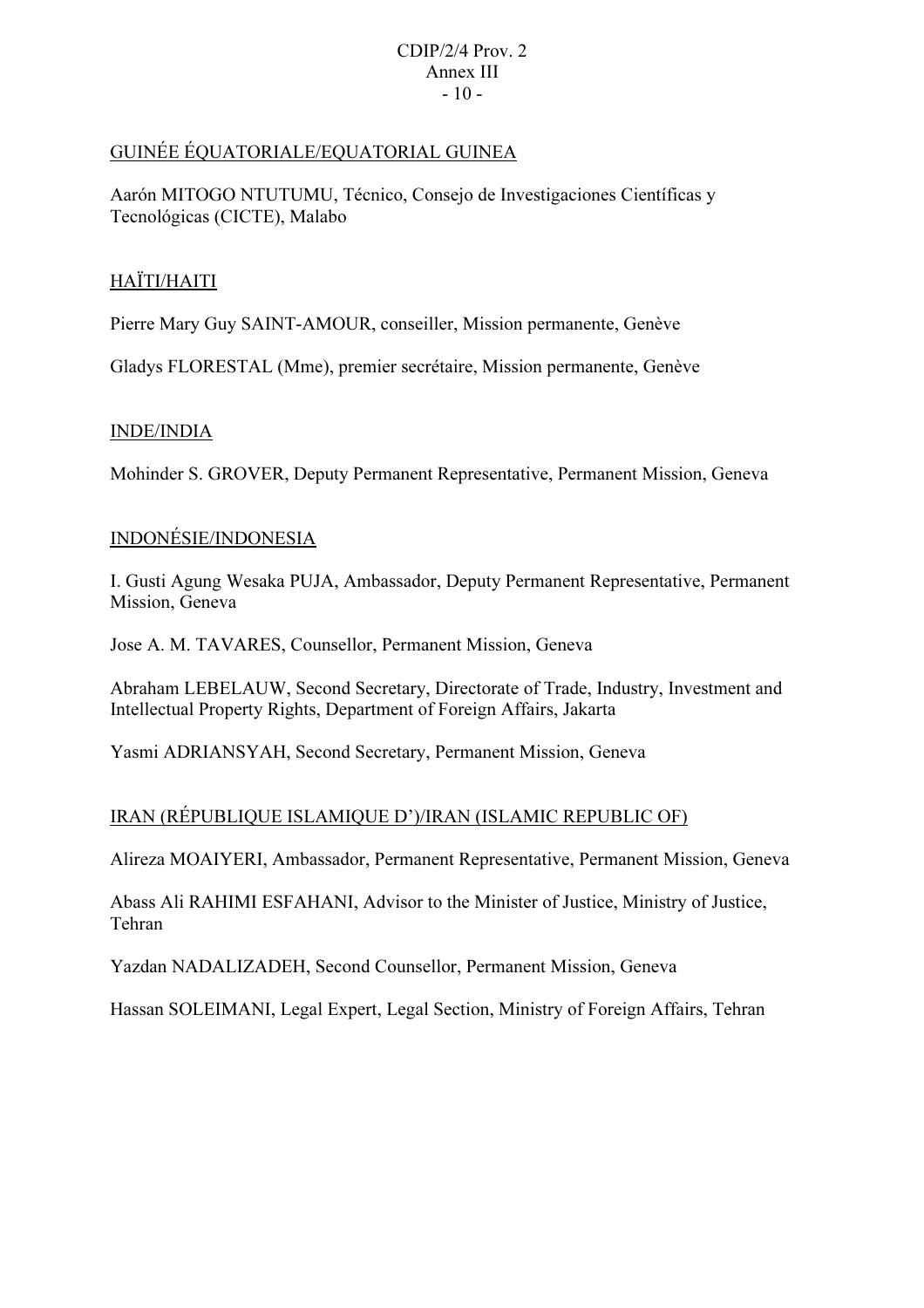### IRAQ

Alaa Abo Alhassan ESMAIL, Director General, Head, Intellectual Property Committee, Ministry of Culture, Baghdad

Ahlam AL-GAILANI (Mrs.), Chargé d'affaires, Permanent Mission, Geneva

Ahmed AL-NAKASH, Third Secretary, Permanent Mission, Geneva

#### IRLANDE/IRELAND

Anna PERRY (Ms.), Intellectual Property Unit, Department of Enterprise, Trade and Employment, Dublin

#### ISRAËL/ISRAEL

Noa FURMAN (Ms.), Counsellor, Permanent Mission, Geneva

#### ITALIE/ITALY

Ivana PUGLIESE (Mrs.), Coordinator, Patent Examination Division, and Specialist in Legal Affairs, Italian Patent and Trademark Office, Ministry of Economic Development, Rome

#### JAMAÏQUE/JAMAICA

Symone BETTON (Miss), Foreign Service Officer, Ministry of Foreign Affairs and Foreign Trade, Kingston

Richard BROWN, First Secretary, Permanent Mission, Geneva

#### JAPON/JAPAN

Shintaro TAKAHARA, Director, Multilateral Policy Office, International Affairs Division, General Affairs Department, Japan Patent Office (JPO), Tokyo

Harumi WATANABE, Senior Cultural Policy Analyst, Policy Planning and Coordination Division, Agency for Cultural Affairs, Tokyo

Atsushi SHIOMI, Deputy Director, International Affairs Division, General Affairs Department, Japan Patent Office (JPO), Tokyo

Kenichiro NATSUME, First Secretary, Permanent Mission, Geneva

Kiyoshi SAITO, First Secretary, Permanent Mission, Geneva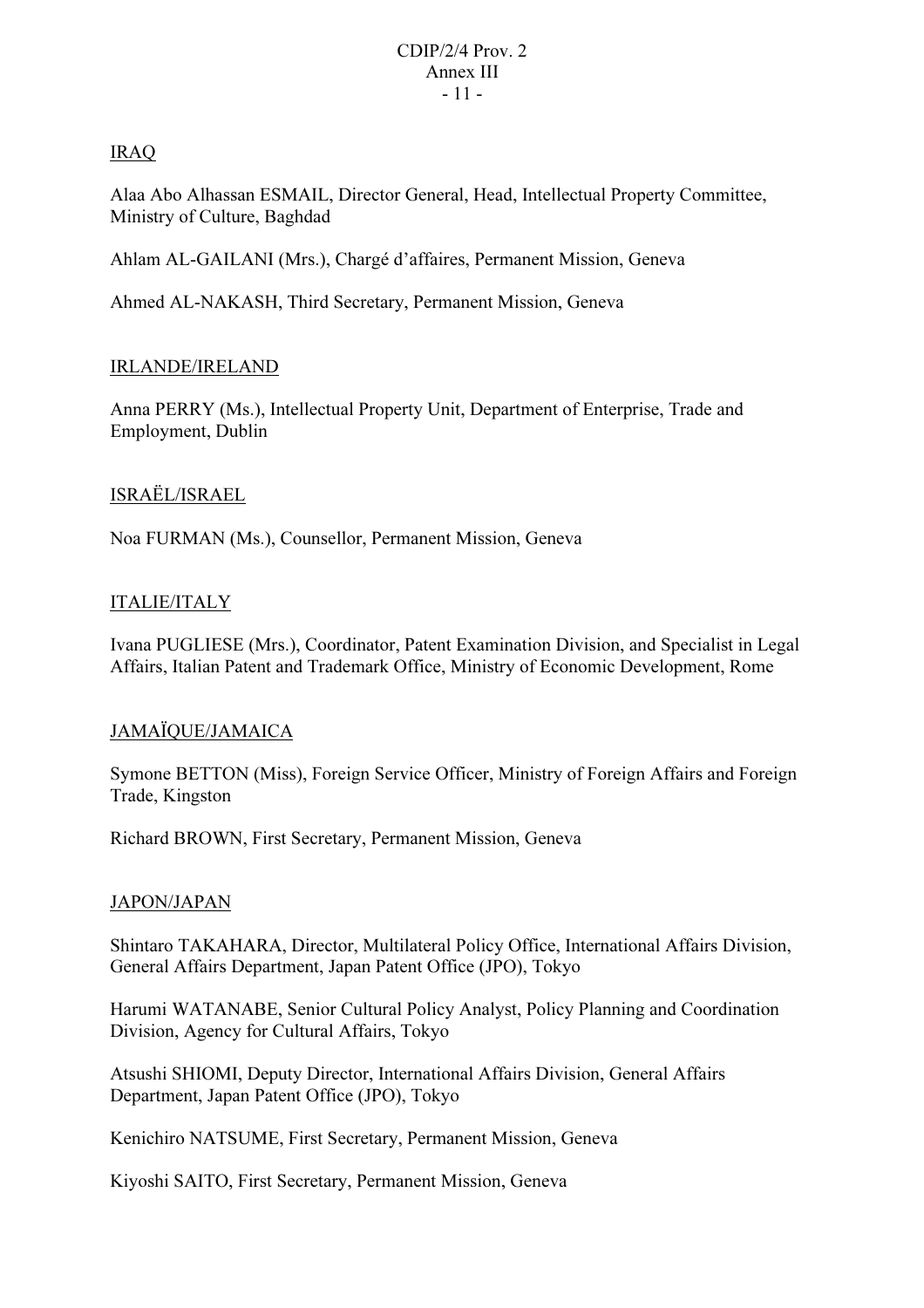## KENYA

Nilly KANANA, First Secretary, Permanent Mission, Geneva

## KIRGHIZISTAN/KYRGYZSTAN

Muratbek AZYMBAKIEV, Deputy Permanent Representative, Permanent Mission, Geneva

#### LESOTHO

Mampoi TAOANA (Ms.), Crown Attorney, Ministry of Law and Constitutional Affairs, Maseru

#### LETTONIE/LATVIA

Zigrids AUMEISTERS, Director, Patent Office of the Republic of Latvia, Riga

Guntis RAMĀNS, Deputy Director, Patent Office of the Republic of Latvia, Riga

Ieva DREIMANE (Mrs.), First Secretary, Permanent Mission, Geneva

#### LITUANIE/LITHUANIA

Paulius GRICIŪNAS, State Secretary, Ministry of Justice, Vilnius

#### LUXEMBOURG

Christiane DALEIDEN DISTEFANO (Mme), représentant permanent adjoint, Mission permanente, Genève

#### **MADAGASCAR**

Jocellin ANDRIANIRIANAZAKA, directeur général, Office malgache de la propriété industrielle (OMAPI), Ministère de l'économie, du plan, du secteur privé et du commerce, Antananarivo

Olgatte ABDOU (Mme), conseillère, Mission permanente, Genève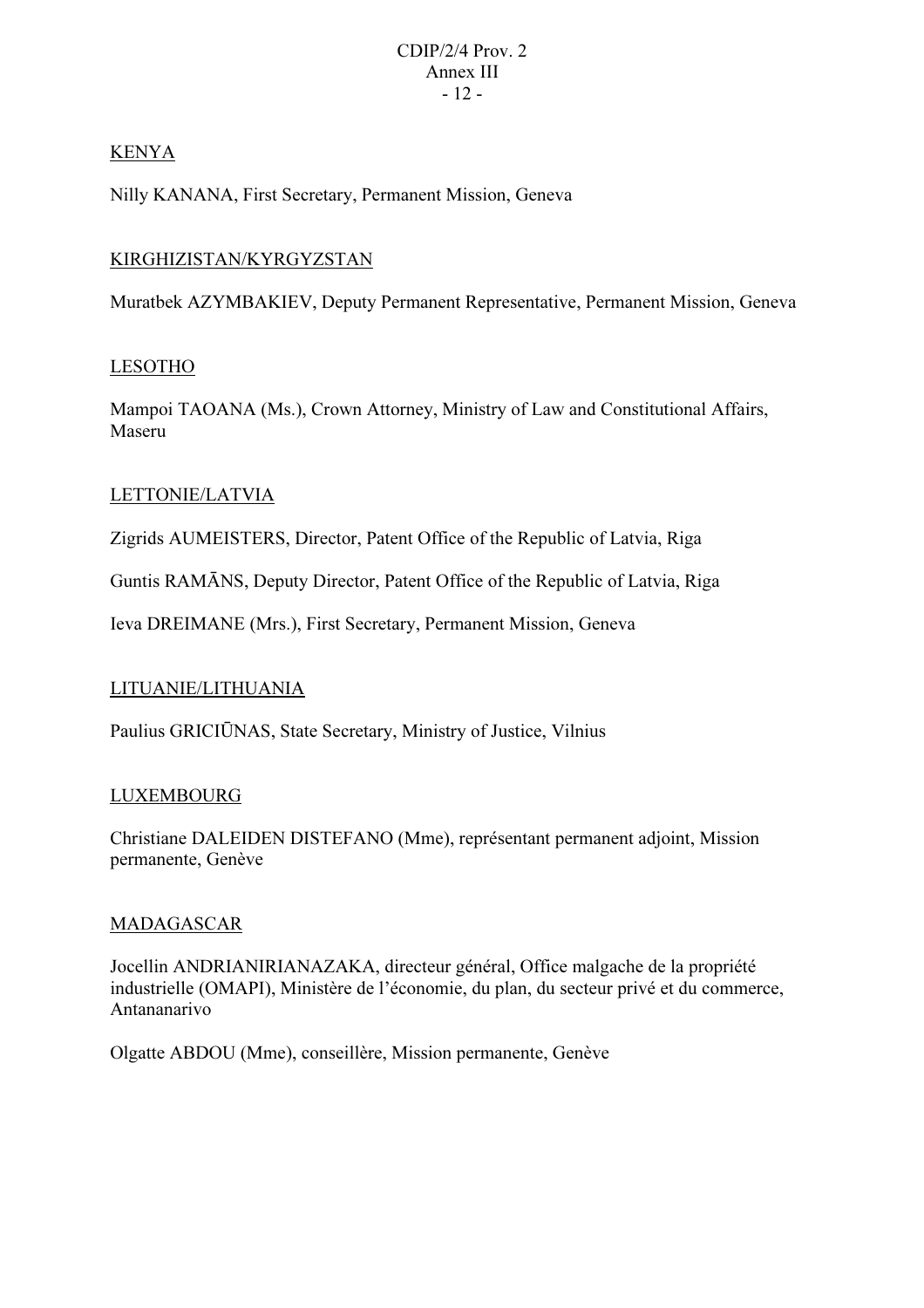#### MALAISIE/MALAYSIA

Siti Eaisah binti MOHAMAD (Mrs.), Director, Planning and Corporate Services Unit, Intellectual Property Corporation of Malaysia (MyIPO), Kuala Lumpur

Rahamatthunnisa binti MOHAMED NIZAMUDDIN (Mrs.), Legal Officer, Intellectual Property Corporation of Malaysia (MyIPO), Kuala Lumpur

Azwa Affendi BAKHTIAR, First Secretary, Permanent Mission, Geneva

### MAROC/MOROCCO

Dounia EL OUARDI (Mme), chef, Service "Système d'informations", Office marocain de la propriété industrielle et commerciale (OMPIC), Casablanca

#### MEXIQUE/MEXICO

Mabel del Pilar GÓMEZ OLIVER (Sra.), Embajadora, Representante Permanente Alterna, Misión Permanente, Ginebra

Miguel CASTILLO PÉREZ, Subdirector, Asuntos Multilaterales y Cooperación Internacional, Instituto Mexicano de la Propiedad Industrial (IMPI), México

Gustavo TORRES CISNEROS, Asesor, Misión Permanente, Ginebra

#### MYANMAR

Myo Min HTWE, Assistant Director, Intellectual Property Section, Ministry of Science and Technology, Yangoon

#### NÉPAL/NEPAL

Dinesh BHATTARAI, Ambassador, Permanent Representative, Permanent Mission, Geneva

Ravi BHATTARAI, Deputy Permanent Representative, Permanent Mission, Geneva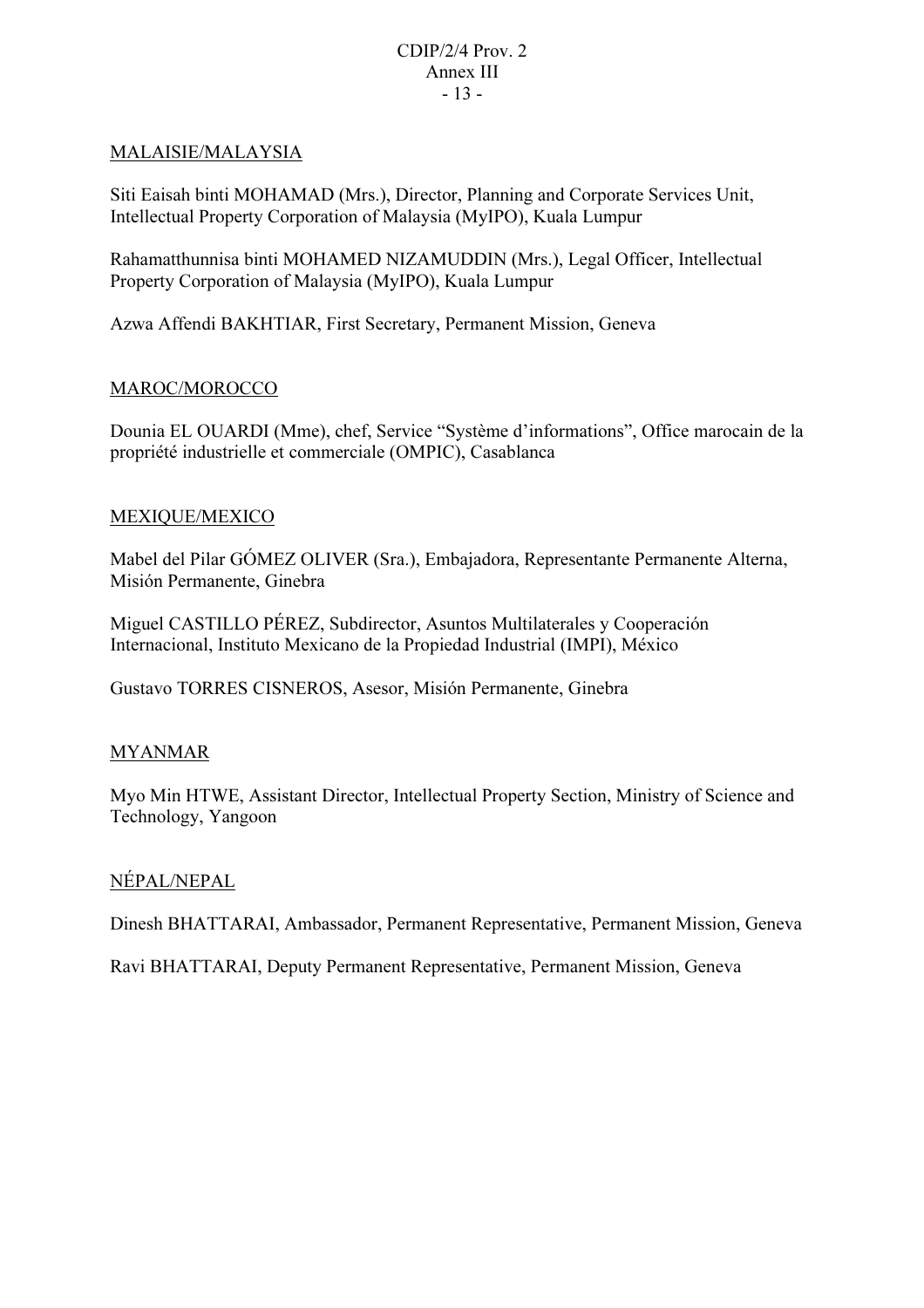#### CDIP/2/4 Prov. 2 Annex III - 14 -

# NIGÉRIA/NIGERIA

Adebambo ADEWOPO, Director-General, Nigerian Copyright Commission, Abuja

Olusegun Adeyemi ADEKUNLE, Director, Nigerian Copyright Commission, Abuja

Jamila Kande AHMADU-SUKA (Ms.), Registrar, Trademarks, Patents and Designs, Federal Ministry of Commerce and Industry, Abuja

O. ANEADU, Minister, Permanent Mission, Geneva

Ola KUNLE, Personal Assistant to the Director-General, Legal Matters, Nigerian Copyright Commission, Abuja

G. BUBA, Counsellor, Permanent Mission, Geneva

### NORVÈGE/NORWAY

Gry Karen WAAGE (Mrs.), Counsellor, Permanent Mission, Geneva

#### OMAN

Fatima AL-GHAZALI (Mrs.), Counsellor (Economic Affairs), Permanent Mission, Geneva

Yahya Bin Issa AL-RIAMI, Intellectual Property Expert, Directorate General of Organizations and Commercial Relations, Ministry of Commerce and Industry, Muscat

#### PARAGUAY

Rigoberto GAUTO VIELMAN, Embajador, Representante Permanente, Misión Permanente, Ginebra

#### PAYS-BAS/NETHERLANDS

Frank VAN DER ZWAN, Senior Policy Advisor, Ministry of Economic Affairs, The Hague

Jeroen RIJNIERS, Senior Policy Advisor, Ministry of Foreign Affairs, The Hague

Irene KNOBEN (Ms.), First Secretary, Permanent Mission, Geneva

#### PHILIPPINES

Maria Teresa C. LEPATAN (Mrs.), Minister, Permanent Mission, Geneva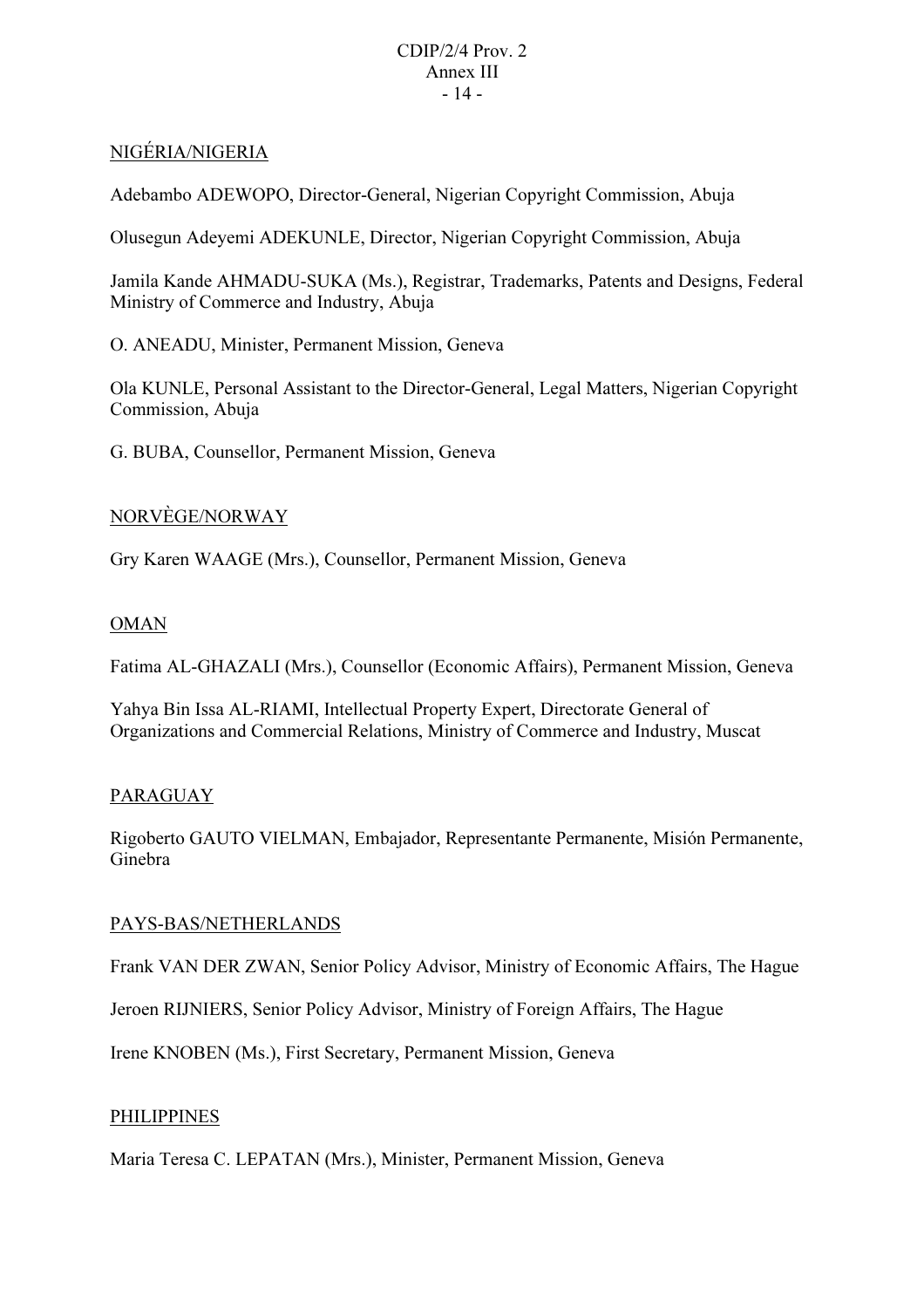# PORTUGAL

José GUEDES DE SOUSA, First Secretary, Permanent Mission, Geneva

Maria Luisa ARAÚJO (Ms.), Head, International Relations Department, National Institute of Industrial Property (INPI), Ministry of Justice, Lisbon

# QATAR

Ahmed Yousef AL-JEFAIRI, Head, Industrial Property Office, Commercial Affairs Department, Ministry of Economy and Commerce, Doha

Noura Fahad SHAREEF (Mrs.), Trademark Examiner, Industrial Property Office, Commercial Affairs Department, Ministry of Economy and Commerce, Doha

# RÉPUBLIQUE ARABE SYRIENNE/SYRIAN ARAB REPUBLIC

Yasser SÁADA, Deputy Director, Directorate of Commercial and Industrial Property, Ministry of Economy and Trade, Damascus

Souheila ABBAS (Mme), Second Secretary, Permanent Mission, Geneva

# RÉPUBLIQUE DE CORÉE/REPUBLIC OF KOREA

In-Sun CHOI, Senior Deputy Director, International Organization Team, Korean Intellectual Property Office (KIPO), Daejeon

Young-Min KIM, Deputy Director, International Organization Team, Korean Intellectual Property Office (KIPO), Daejeon

# RÉPUBLIQUE DÉMOCRATIQUE DU CONGO/DEMOCRATIC REPUBLIC OF THE CONGO

Fidèle Khakessa SAMBASSI, ministre conseiller, Mission permanente, Genève

# RÉPUBLIQUE-UNIE DE TANZANIE/UNITED REPUBLIC OF TANZANIA

Hakiel OMBENI MGONJA, Assistant Registrar, Intellectual Property Division, Business Registrations and Licensing Agency (BRELA), Ministry of Industry and Trade, Dar-es-Salaam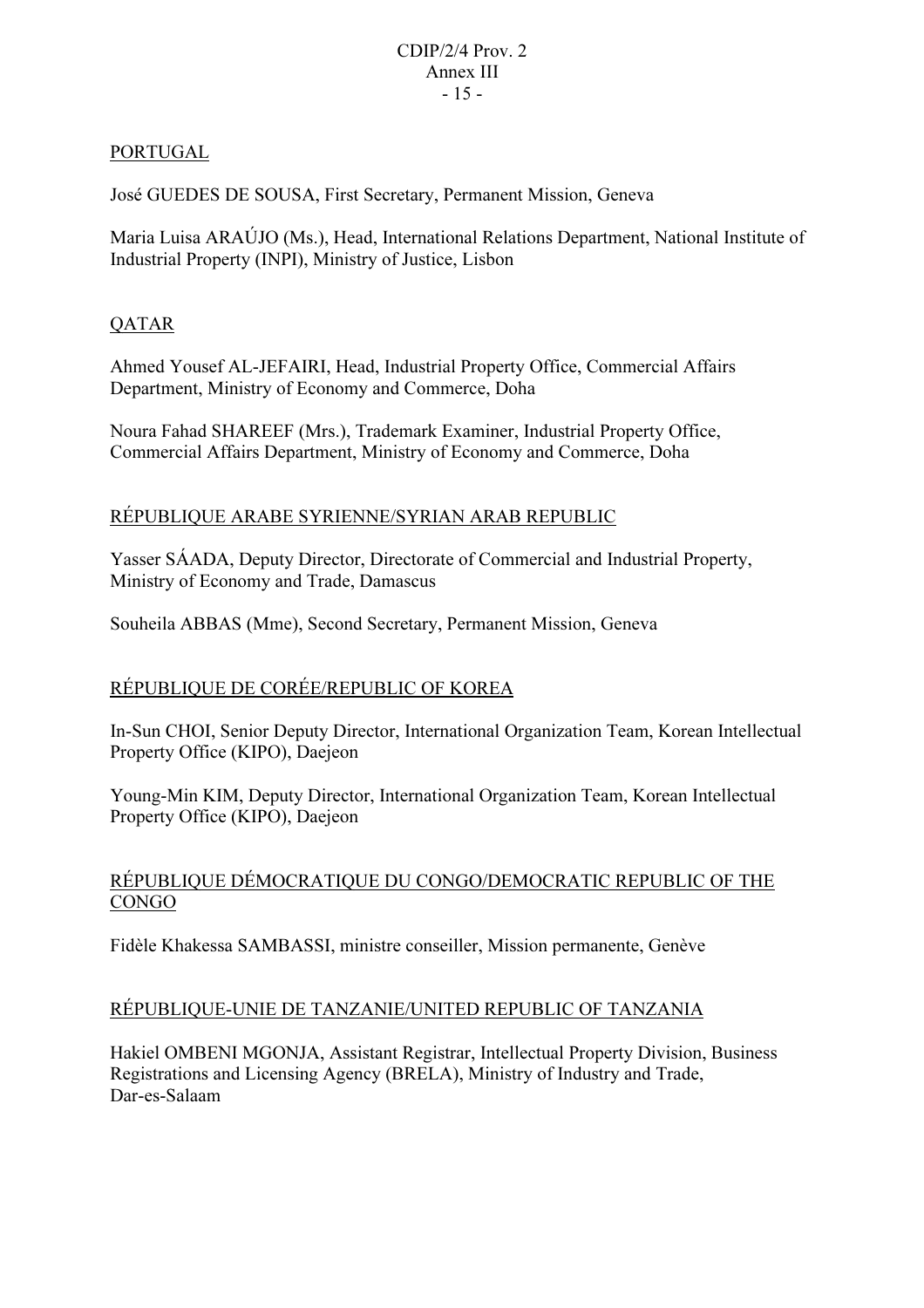#### CDIP/2/4 Prov. 2 Annex III - 16 -

# RÉPUBLIQUE TCHÈQUE/CZECH REPUBLIC

Lucie TRPÍKOVÁ (Miss), Lawyer, International Department, Industrial Property Office, Prague

Kristina MAGDOLENOVÁ (Ms.), Copyright Department, Ministry of Culture, Prague

Andrea PETRÁNKOVÁ (Ms.), Third Secretary, Permanent Mission, Geneva

# ROUMANIE/ROMANIA

Rodica PÂRVU (Mrs.), Director General, Romanian Office for Copyright (ORDA), Bucharest

Liviu BULGAR, Director, Legal and International Cooperation Department, State Office for Inventions and Trademarks (OSIM), Bucharest

Daniela BUTCĂ (Mrs.), Head, International Cooperation Bureau, State Office for Inventions and Trademarks (OSIM), Bucharest

Livia PUSCARAGIU (Miss), Second Secretary, Permanent Mission, Geneva

# ROYAUME-UNI/UNITED KINGDOM

Clare BOUCHER (Ms.), Head, International Institutions, The UK Intellectual Property Office, Newport

Andrew FELDON, Intellectual Property Policy Directorate, The UK Intellectual Property Office, Newport

# RWANDA

Cynthia Liliane KAMIKAZI (Ms.), Multilateral Officer, Permanent Mission, Geneva

# SAINT-SIÈGE/HOLY SEE

Silvano M. TOMASI, nonce apostolique, observateur permanent, Mission permanente d'observation, Genève

Anne-Marie COLANDRÉA (Mlle), membre, Mission permanente d'observation, Genève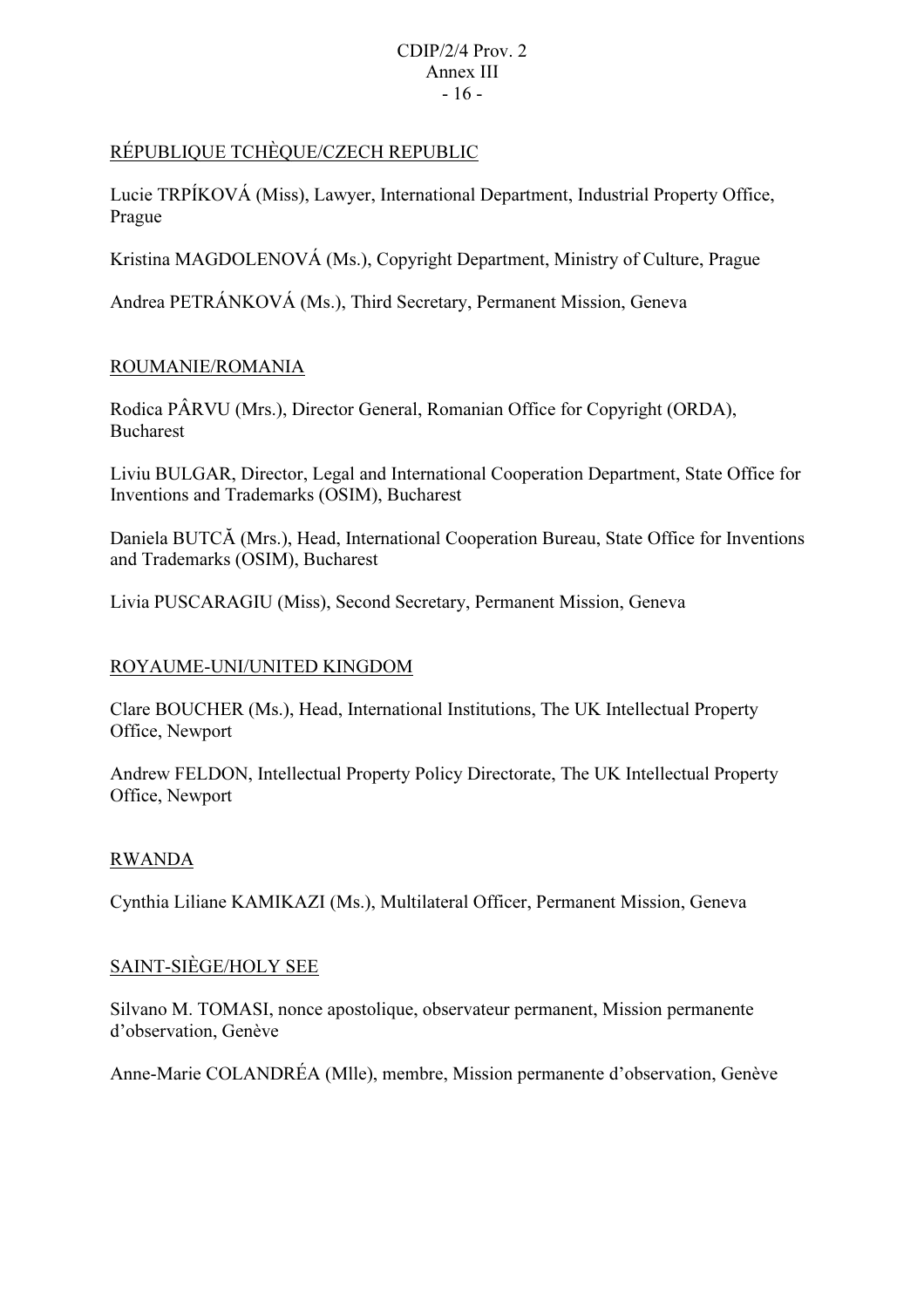#### CDIP/2/4 Prov. 2 Annex III - 17 -

#### SINGAPOUR/SINGAPORE

Jaya RATNAM, Deputy Permanent Representative, Permanent Mission, Geneva

LIEW Li Lin (Ms.), Second Secretary, Permanent Mission, Geneva

#### SLOVAQUIE/SLOVAKIA

Anton FRIC, First Secretary, Permanent Mission, Geneva

# SLOVÉNIE/SLOVENIA

Boštjan RAČIČ, Senior Adviser, Legal Department, Slovenian Intellectual Property Office (SIPO), Ministry of Economy, Ljubljana

Andrej PIANO, Counsellor, Permanent Mission, Geneva

#### SOUDAN/SUDAN

Omer Mohamed Khir MOHAMED, Director, Literary and Artistic Works, Office of Nile State, Khartoum

Yasser MUSA ADAM KABBASHI, Coordinator of the states council, Federal Council for Literary and Artistic Work, Ministry of Culture, Youth and Sports, Khartoum

Ebtisam Awad AHMED IDRIS, Legal Advisor, Trademarks Division – Intellectual Property Office, Registrar General of Intellectual Property, Ministry of Justice, Attorney General's Chambers, Khartoum

Osman Abdel RAHMAN OSMAN, Copyright Advisor, Ministry of Culture, Youth and Sports, Khartoum

Mohamed Hassan KHAIR, First Secretary, Permanent Mission, Geneva

#### SRI LANKA

Manori K. MALLIKARATCHY (Mrs.), Second Secretary, Permanent Mission, Geneva

#### SUÈDE/SWEDEN

Maria WESTMAN-CLÉMENT (Ms.), Special Advisor, Division for Intellectual Property and Transport Law, Ministry of Justice, Stockholm

Henry OLSSON, Special Government Advisor, Division for Intellectual Property and Transport Law, Ministry of Justice, Stockholm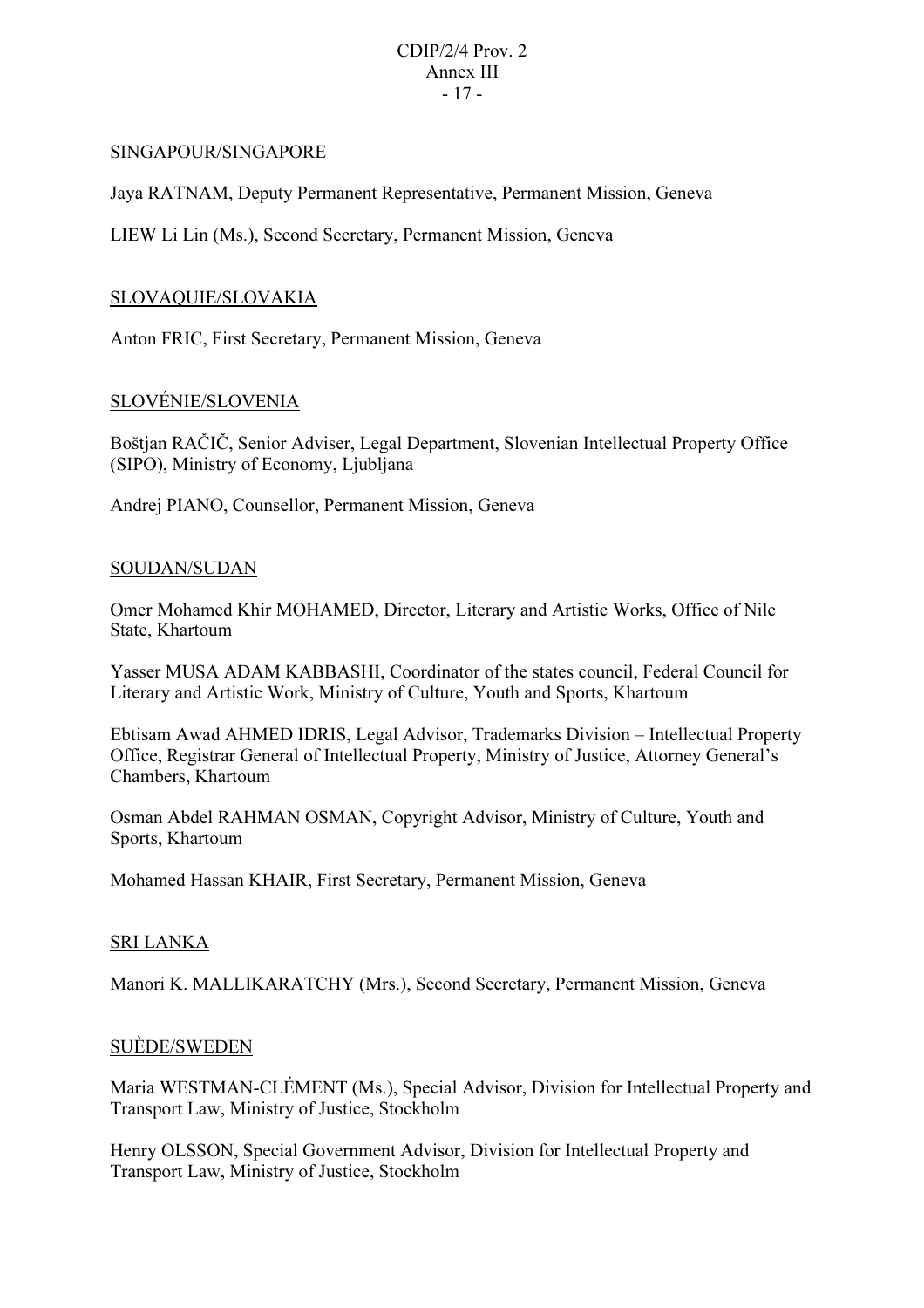## SUISSE/SWITZERLAND

Peter BEYER, conseiller juridique, Division droit et affaires internationales, Institut fédéral de la propriété intellectuelle (IPI), Berne

Alexandra GRAZIOLI (Mme), conseillère juridique, Division droit et affaires internationales, Institut fédéral de la propriété intellectuelle (IPI), Berne

Kathrin WILI (Miss), Legal Advisor, Institut fédéral de la propriété intellectuelle (IPI), Berne

# THAÏLANDE/THAILAND

Sihasak PHUANGKETKEOW, Ambassador, Permanent Representative, Permanent Mission, Geneva

Vijavat ISARABHAKDI, Ambassador, Deputy Permanent Representative, Permanent Mission, Geneva

Kajit SUKHUM, Director, Promotion and Development of Intellectual Property, Department of Intellectual Property, Ministry of Commerce, Bangkok

Supavadee CHOTIKAJAN (Ms.), First Secretary, Permanent Mission, Geneva

Vowpailin CHOVICHIEN (Miss), Third Secretary, Division of International Economic Policy, Department of International Economic Affairs, Ministry of Foreign Affairs, Bangkok

# TRINITÉ-ET-TOBAGO/TRINIDAD AND TOBAGO

Mazina KADIR (Ms.), Controller, Intellectual Property Office, Ministry of Legal Affairs, Port of Spain

Myrna HUGGINS (Ms.), First Secretary, Permanent Mission, Geneva

Simone YOUNG (Mrs.), First Secretary, Permanent Mission, Geneva

# TUNISIE/TUNISIA

Mokhtar HAMDI, sous-directeur, Département de la propriété industrielle, Institut national de la normalisation et de la propriété industrielle (INNORPI), Tunis

Mohamed Abderraouf BDIOUI, conseiller, Mission permanente, Genève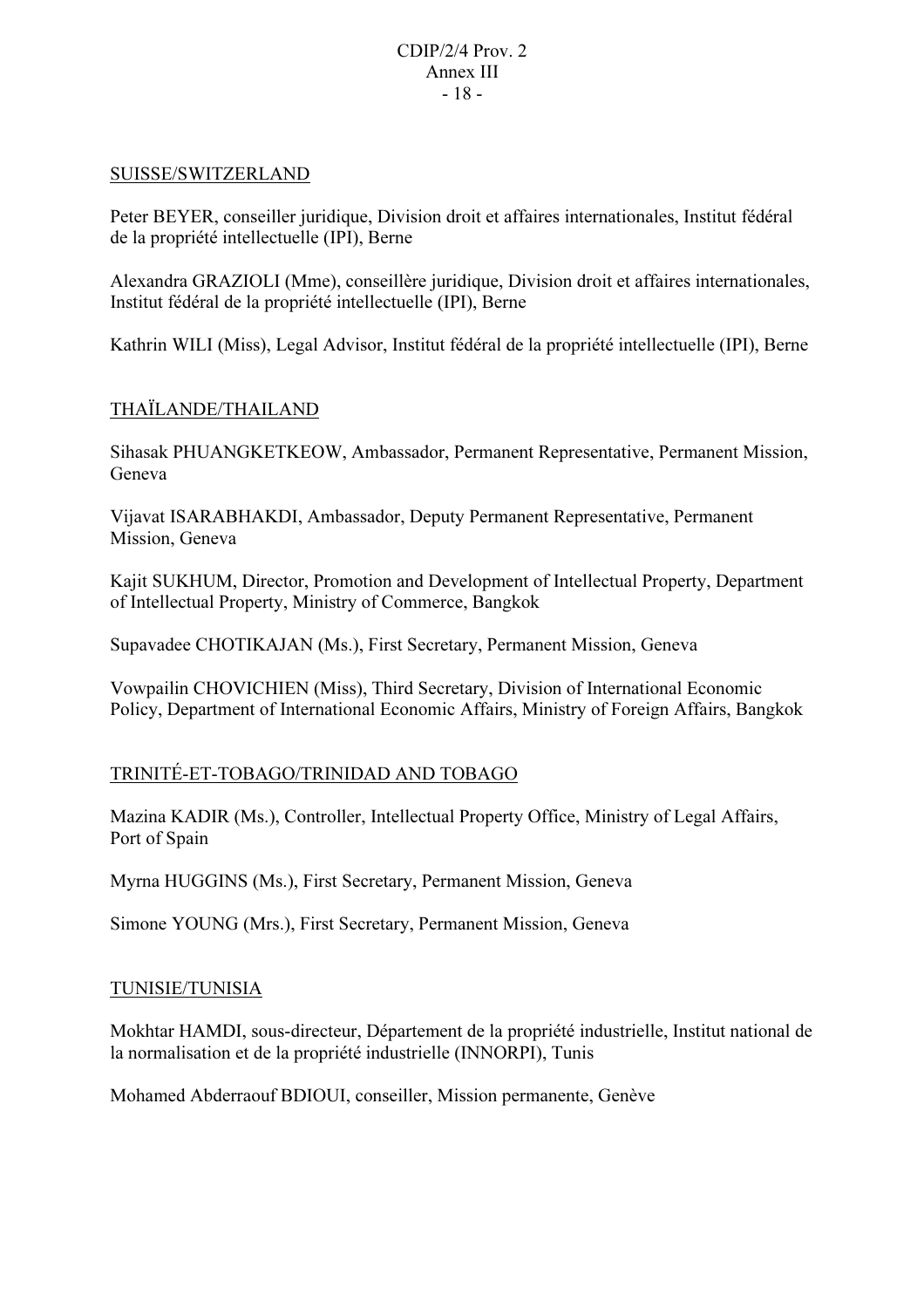#### CDIP/2/4 Prov. 2 Annex III - 19 -

### TURQUIE/TURKEY

Füsun ATASAY (Ms.), Director, International Affairs Department, Turkish Patent Institute, Ankara

Ye□im BAYKAL, Legal Advisor, Permanent Mission, Geneva

### UKRAINE

Olena SHCHERBAKOVA (Mrs.), Head, European Integration and International Cooperation Division, State Department of Intellectual Property (SDIP), Ministry of Education and Science, Kyiv

Natalya UDOVYTSKA (Mrs.), Head, Financial-Administrative Division, State Department of Intellectual Property (SDIP), Ministry of Education and Science, Kyiv

Roksolyana GUDZOVATA (Ms.), Chief Specialist, European Integration and International Cooperation Division, State Department of Intellectual Property (SDIP), Ministry of Education and Science, Kyiv

### URUGUAY

Lucia TRUCILLO (Sra.), Representante Permanente Adjunto, Misión Permanente, Ginebra

Alfredo José SCAFATI FALDUTI, Presidente, Consejo de Derecho de Autor, Ministerio Educación y Cultura, Montevideo

Luis Alberto GESTAL, Encargado de División de Marcas, Dirección Nacional de la Propiedad Industrial (DNPI), Montevideo

# YÉMEN/YEMEN

Fawaz AL-RASSAS, Third Secretary, Permanent Mission, Geneva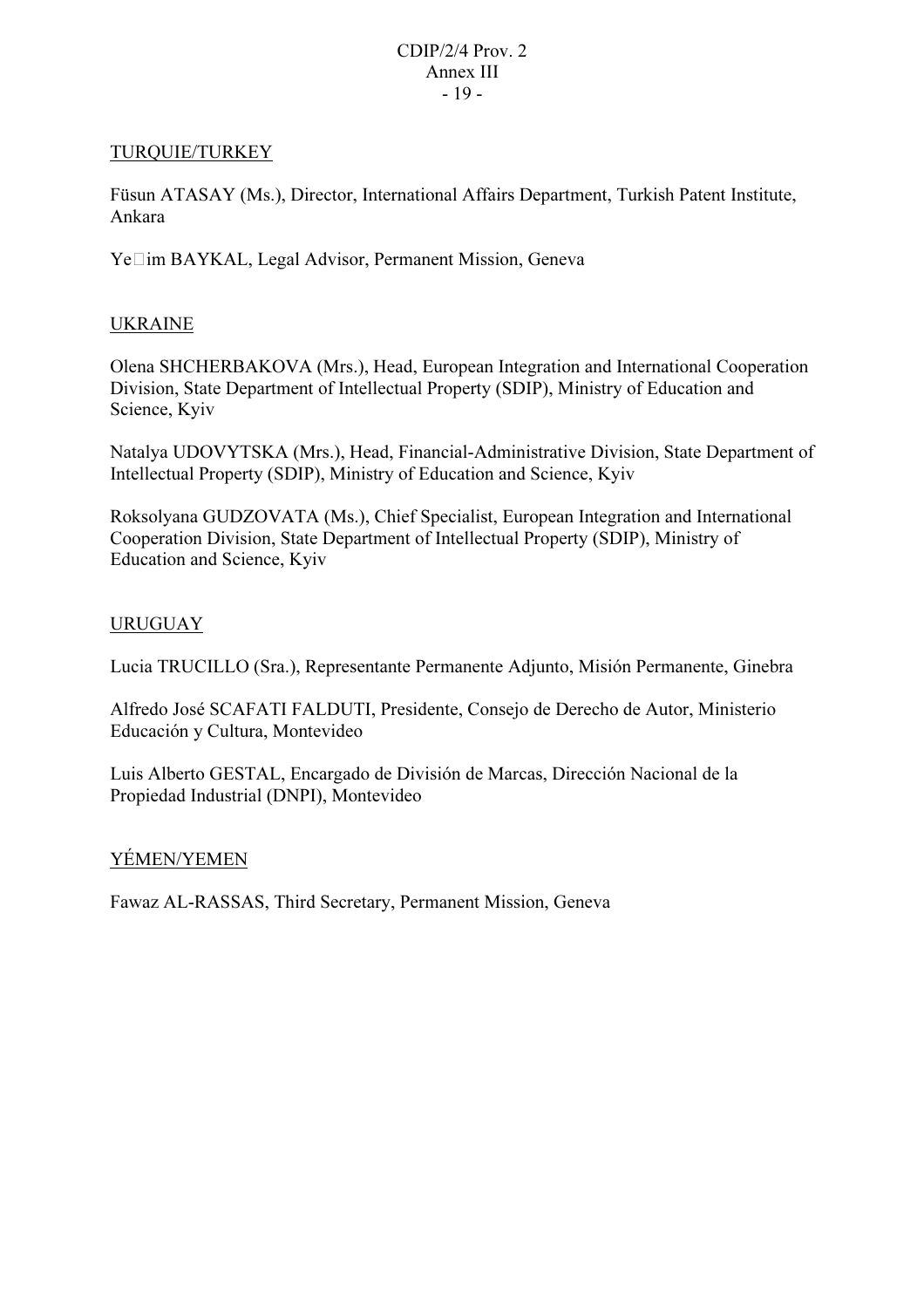### CDIP/2/4 Prov. 2 Annex III - 20 -

## II. ORGANISATIONS INTERNATIONALESINTERGOUVERNEMENTALES/ INTERNATIONAL INTERGOVERNMENTAL ORGANIZATIONS

# ORGANISATION DES NATIONS UNIES (ONU)/UNITED NATIONS (UN)

## CONFERENCE DES NATIONS UNIES SUR LE COMMERCE ET LE DEVELOPPEMENT (CNUCED)/UNITED NATIONS CONFERENCE ON TRADE AND DEVELOPMENT (UNCTAD)

Kiyoshi ADACHI, Legal Officer, IP-Team, Policy Implementation Section, Geneva

Christine HOHL (Miss), Intern, IP-Team, Policy Implementation Section, Geneva

# COMMISSION EUROPÉENNE (CE)/EUROPEAN COMMISSION (EC)

Sergio BALIBREA SANCHO, Counsellor, European Communities Delegation, Geneva

Claudia COLLA (Ms.), Legal and Policy Affairs Officer, Industrial Property, Internal Market and Services Directorate General, Brussel

Mariane LAMBERT (Miss), Advisor, European Communities Delegation, Geneva

ORGANISATION DE LA CONFÉRENCE ISLAMIQUE (OCI)/ORGANIZATION OF THE ISLAMIC CONFERENCE (OIC)

Babacar BA, Ambassador, Permanent Observer, Geneva

# OFFICE EUROPÉEN DES BREVETS (OEB)/EUROPEAN PATENT OFFICE (EPO)

Konstantinos KARACHALIOS, Director, Relations with International Intergovernmental Organisations and Institutions, Munich

# ORGANISATION MONDIALE DU COMMERCE (OMC)/WORLD TRADE ORGANIZATION (WTO)

Jayashree WATAL (Mrs.), Counsellor, Intellectual Property Division, Geneva

Josefita PARDO DE LEÓN (Mrs.), Legal Affairs Officer, Intellectual Property Division, Geneva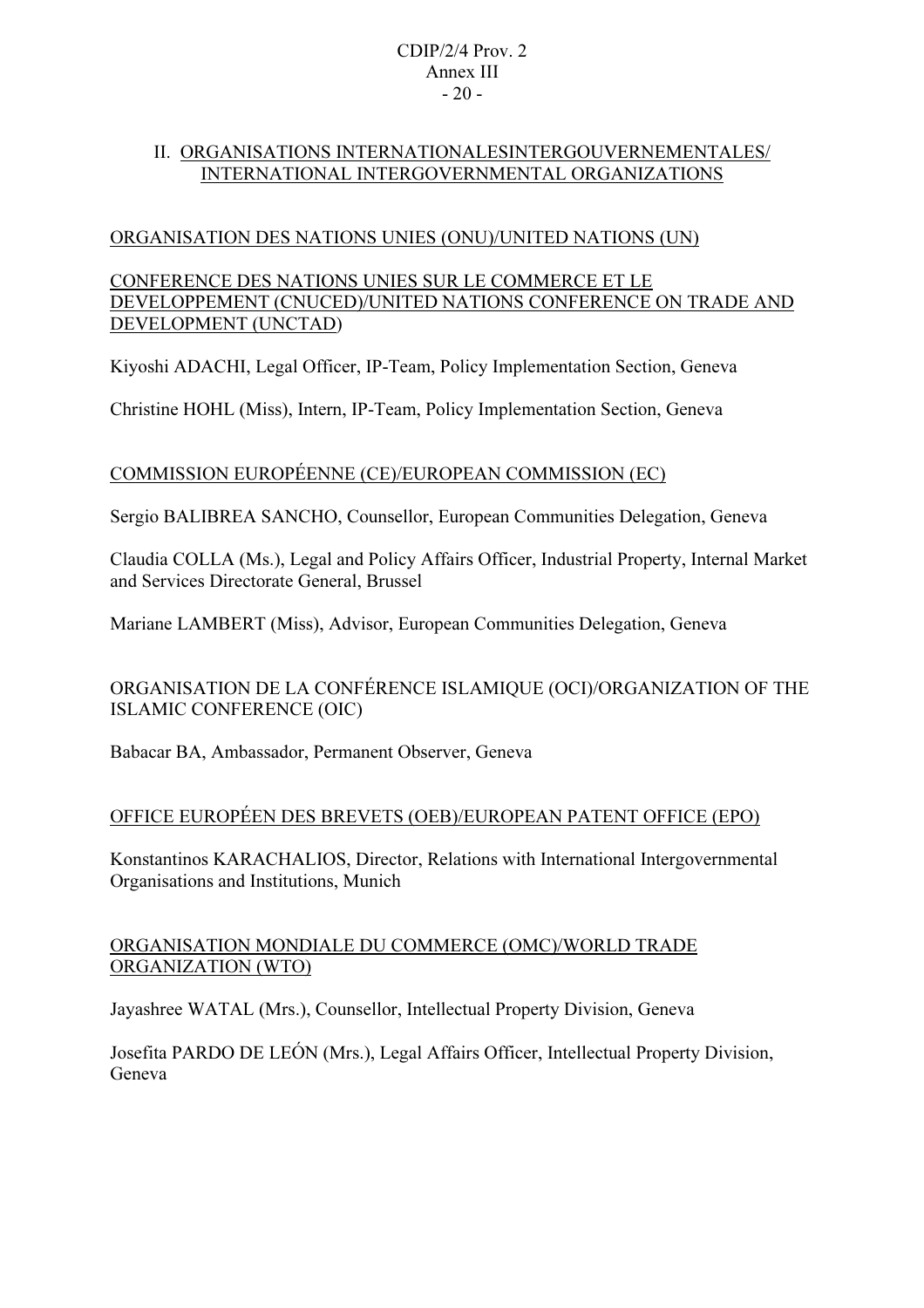# SOUTH CENTRE

Viviana Munoz Tellez (Ms.), Programme Officer, Innovation and Access to Knowledge

Nneka Linda IKELIONWU (Miss), Intern, Geneva

Yogesh Anand PAI, Intern, Geneva

# UNION AFRICAINE (UA)/AFRICAN UNION (AU)

Georges-Rémi NAMEKONG, conseiller, Délégation permanente, Genève

## ORGANISATION ISLAMIQUE POUR L'EDUCATION, LES SCIENCES ET LA CULTURE (ISESCO)/ISLAMIC EDUCATIONAL, SCIENTIFIC AND CULTURAL ORGANIZATION (ISESCO)

Mohamed GHEMARI, Director, External Relations and Cooperation, Rabat

Ahmed Saïd OULD BAH, Head of the Cabinet of the Director General, Rabat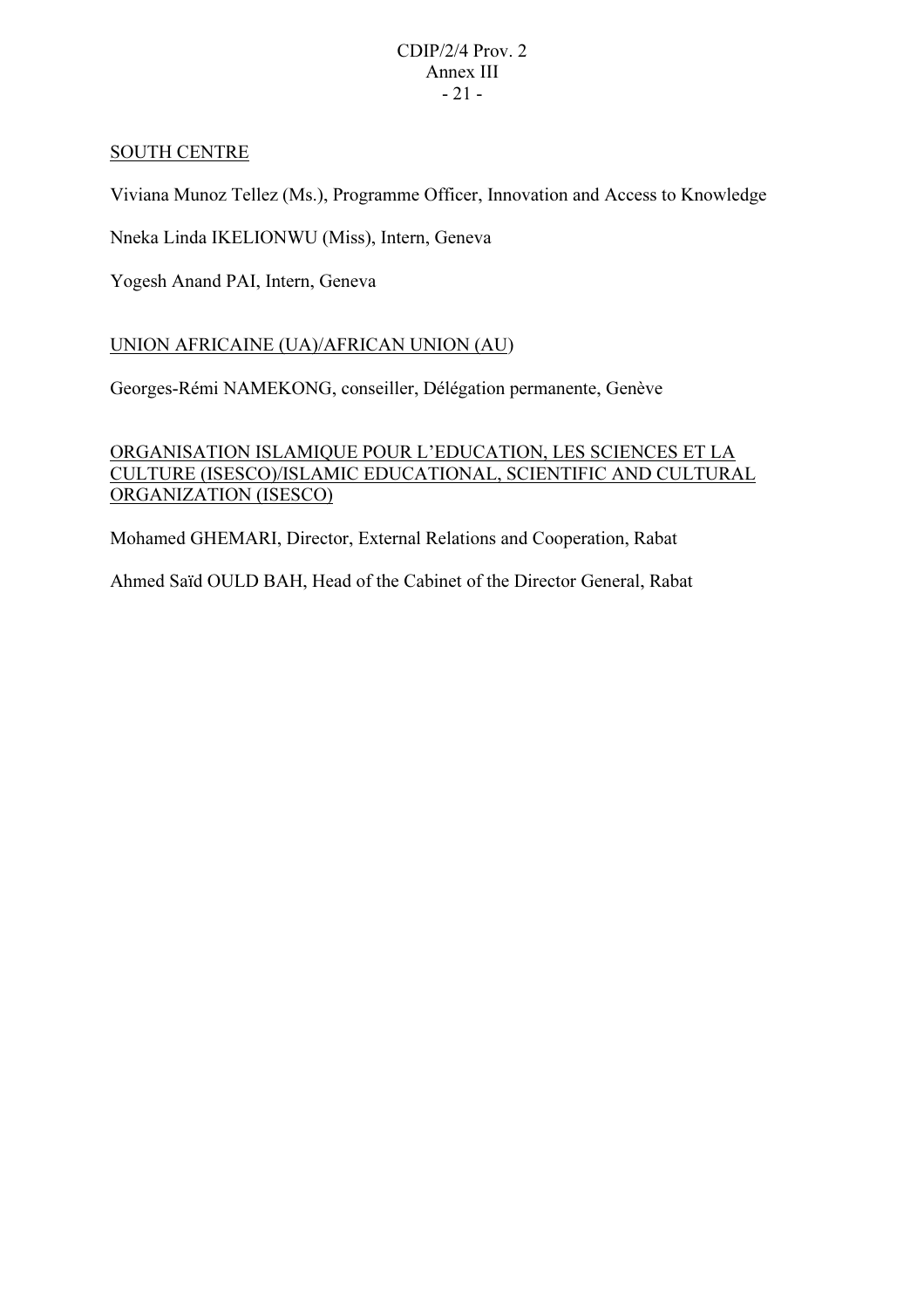# III. ORGANISATIONS INTERNATIONALES NON GOUVERNEMENTALES/ INTERNATIONAL NON-GOVERNMENTAL ORGANIZATIONS

Association international du barreau (IBA)/International Bar Association (IBA) Thomas LEGLER (WIPO Liaison Officer, IBA Intellectual Property and Entertainment Law Committee, Geneva); Nicolas CANDAUX (Representative, Geneva)

Association internationale pour la promotion de l'enseignement et de la recherche en propriété intellectuelle (ATRIP)/International Association for the Advancement of Teaching and Research in Intellectual Property (ATRIP) François CURCHOD (représentant permanent auprès de l'OMPI, Genolier)

Association latino-américaine des industries pharmaceutiques (ALIFAR)/Latin American Association of Pharmaceutical Industries (ALIFAR) Mirta LEVIS (Sra.), Directora Ejecutiva, Buenos Aires

Association littéraire et artistique internationale (ALAI)/International Literary and Artistic Association (ALAI) Victor NABHAN (président, Ferney-Voltaire)

Centre d'études internationales de la propriété industrielle (CEIPI)/Centre for International Industrial Property Studies (CEIPI) François CURCHOD (représentant permanent auprès de l'OMPI, Genolier)

Centre de recherche en droit international de l'environnement (IELRC/International Environmental Law Research Centre (IELRC) Alexandre DUFRESNE (Programme Associate, Geneva)

Centre international de commerce et de développement durable (ICTSD)/International Center for Trade and Sustainable Development (ICTSD) Pedro ROFFE (Senior Fellow, Geneva); David VIVAS (Deputy Programmes Director, Geneva); Ahmed ABDEL LATIF (IPRs and Technology Programme Manager); Fleur CLAESSENS (Ms.) (IPRs Programme Officer, Geneva); Margaret CHON (Ms.) (Adviser, Geneva); Camille Latoya RUSSEL (Ms.) (Representative, Geneva)

Centre pour le droit international de l'environnement (CIEL)/Centre for International Environment Law (CIEL)

Dalindyebo SHABALALA (Director, Project on Intellectual Property and Sustainable Development, Geneva); Caroline TWISS (Ms.) (Intern, Geneva); René URUENA (Fellow, Geneva)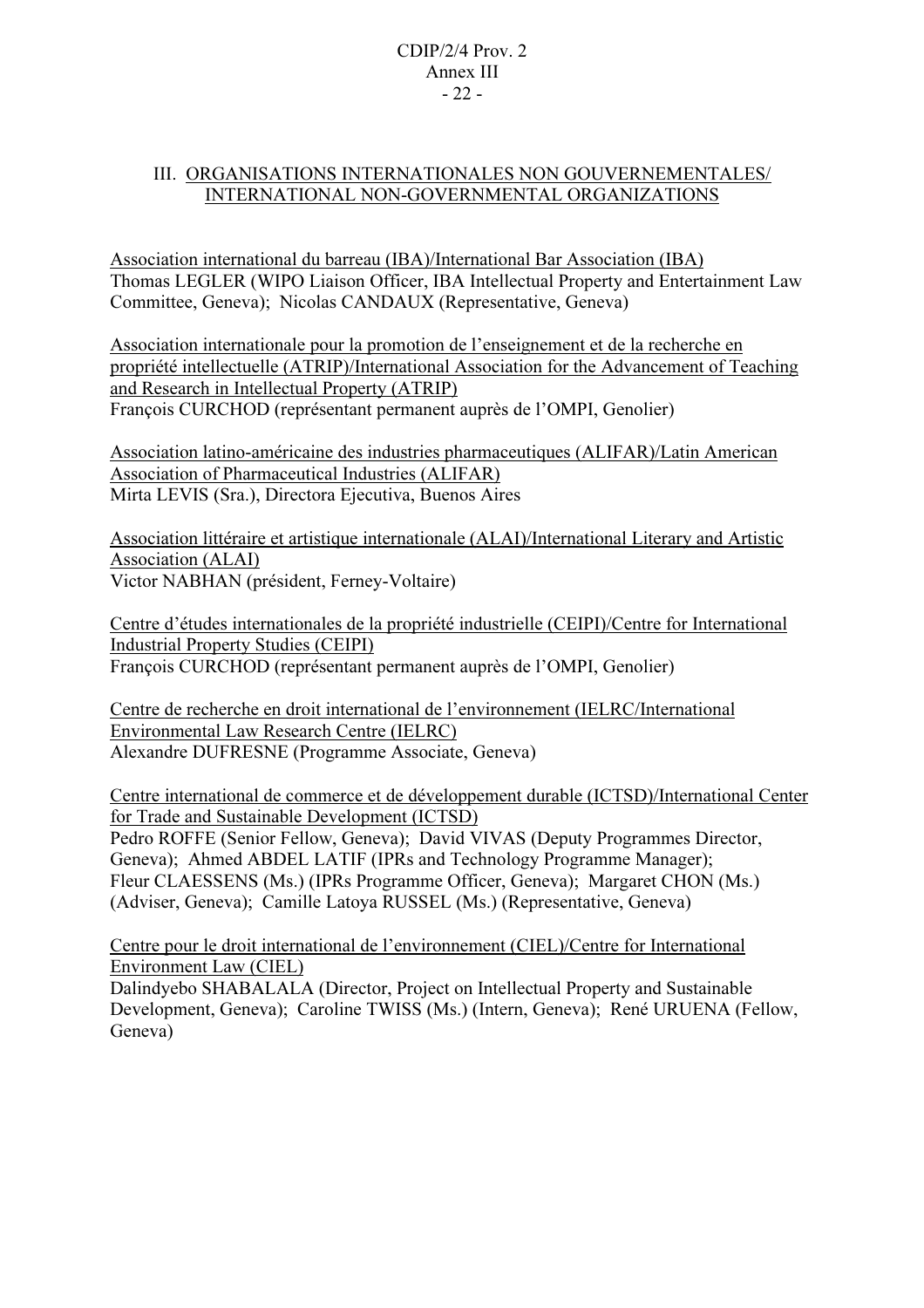Chambre de commerce internationale (CCI)/International Chamber of Commerce (ICC) Ivan HJERTMAN (European Patent Attorney, IP Interface AB, Stockholm); Richard WILDER (Associate General Counsel for Intellectual Property Policy, Microsoft, Washington, D.C.); Daphne YONG-D'HERVÉ (Mrs.) (Senior Policy Manager, Intellectual Property and Competition, International Chamber of Commerce (ICC), Paris); Jacqueline COTÉ (Mrs.) (Permanent Representative, Geneva)

Civil Society Coalition (CSC) Nick ASHTON-HART (Adviser, Geneva)

Comité "acteurs, interprètes" (CSAI)/Actors, Interpreting Artists Committee (CSAI) Abel MARTIN VILLAREJO (Director General, Madrid)

CropLife International Michelle M. DAVEY (Ms.), (Representative, Geneva); Tatjana SACHSE (Ms.) (Representative, Geneva); Justine BLANCHET (Ms.) (Representative, Geneva)

Fédération ibéro-latino-américaine des artistes interprètes ou exécutants (FILAIE)/ Ibero-Latin-American Federation of Performers (FILAIE) Luis COBOS (Presidente, Madrid); Miguel PÉREZ SOLÍS (Asesor Jurídico, Madrid); Carlos LÓPEZ SÁNCHEZ (Asesor Jurídico, Madrid); Paloma LÓPEZ PELÁEZ (Sra.) (Asesora Jurídica, Madrid); José Luis SEVILLANO (Asesor Jurídico, Madrid)

Fédération internationale des associations de bibliothécaires et des bibliothèques (FIAB)/ International Federation of Library Associations and Institutions (IFLA) Victoria OWEN (Ms.) (Representative, Toronto)

Fédération internationale des associations de distributeurs de films (FIAD)/International Federation of Associations of Film Distributors (FIAD) Antoine VIRENQUE (secrétaire général, Paris)

Fédération internationale des associations de producteurs de films (FIAPF)/International Federation of Film Producers Associations (FIAPF) Bertrand MOULLIER (Representative, Paris)

Fédération internationale de l'industrie phonographique (IFPI)/International Federation of the Phonographic Industry (IFPI) Eva LEHNERT (Ms.) (Legal Adviser, Global Legal Policy, London)

Fédération internationale de la vidéo (IVF)/International Video Federation (IVF) Scott M. MARTIN (Representative, Hollywood)

Fédération internationale de l'industrie du médicament (FIIM)/International Federation of Pharmaceutical Manufacturers Associations (IFPMA) Richard KJELDGAARD (Representative, Washington, D.C.); Madeleine ERIKSSON (Ms.) (Policy Analyst, Geneva); Guilherme CINTRA (Research Assistant, Geneva)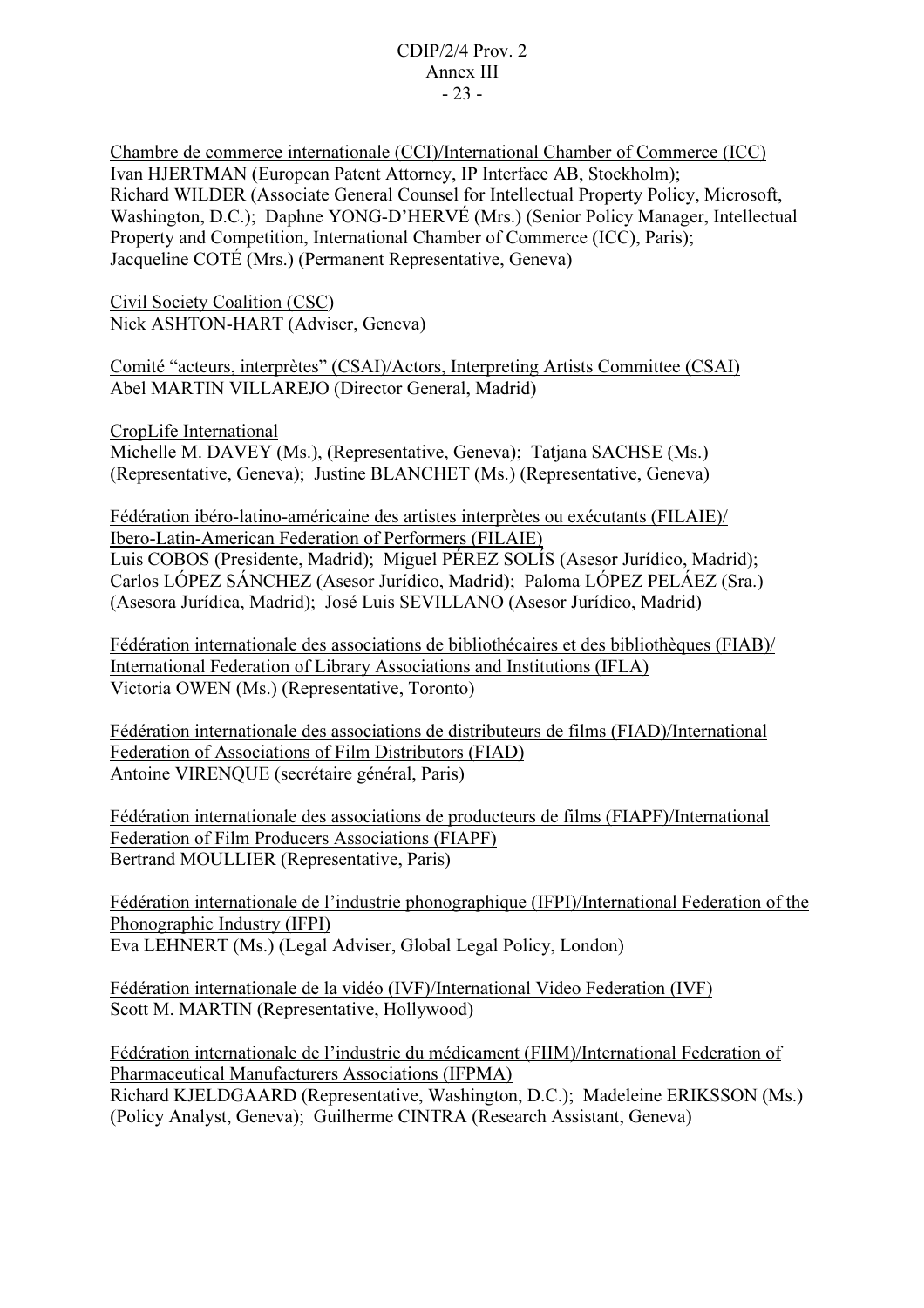#### CDIP/2/4 Prov. 2 Annex III - 24 -

Indigenous ICT Taskforce (IITF) Ann-Kristin HÅKANSSON (Ms.) (Representative, Stockholm)

Ingénieurs du Monde (IdM) François ULLMANN (président, Genève)

Institute for Policy Innovation (IPI) Tom GIOVANETTI (President, Texas); Erin HUMSTON (Mrs.) (Representative, Texas)

International Policy Network (IPN) Alec VAN GELDER (Network Director, London)

International Trademark Association (INTA) Bruno MACHADO (Geneva Representative)

Knowledge Ecology International (KEI) Thiru BALASUBRAMANIAM (Geneva Representative); Sisule MUSUNGU (Fellow, Geneva); Fiona LE DIRAISON (Representative, Geneva)

Médecins sans frontières (MSF) Ellen't HOEN (Ms.) (Director Policy Advocacy, Paris)

Public Interest Intellectual Property Advisors (PIIPA) Chew Chin WONG (Research Coordinator, Washington, D.C.)

The Federalist Society for Law and Public Policy Studies (the Federalist Society) Mark SCHULTZ (Representative, Washington, D.C.)

The International Committee for the Indigenous Peoples of the Americas (INCOMINDIOS) Sari Päivi MIETTINEN (Ms.) (Project Manager, Zurich); Eliane SCHEIBLER (Ms.) (Project Assistant, Zurich)

Third World Network (TWN) Riaz Khalid TAYOB (Researcher, Geneva); Kappoori GOPAKUMAR (Representative, Geneva); Sanya REID SMITH (Ms.) (Representative, Geneva)

Union internationale des éditeurs (UIE)/International Publishers Association (IPA) Jens BAMMEL (Secretary General, Geneva)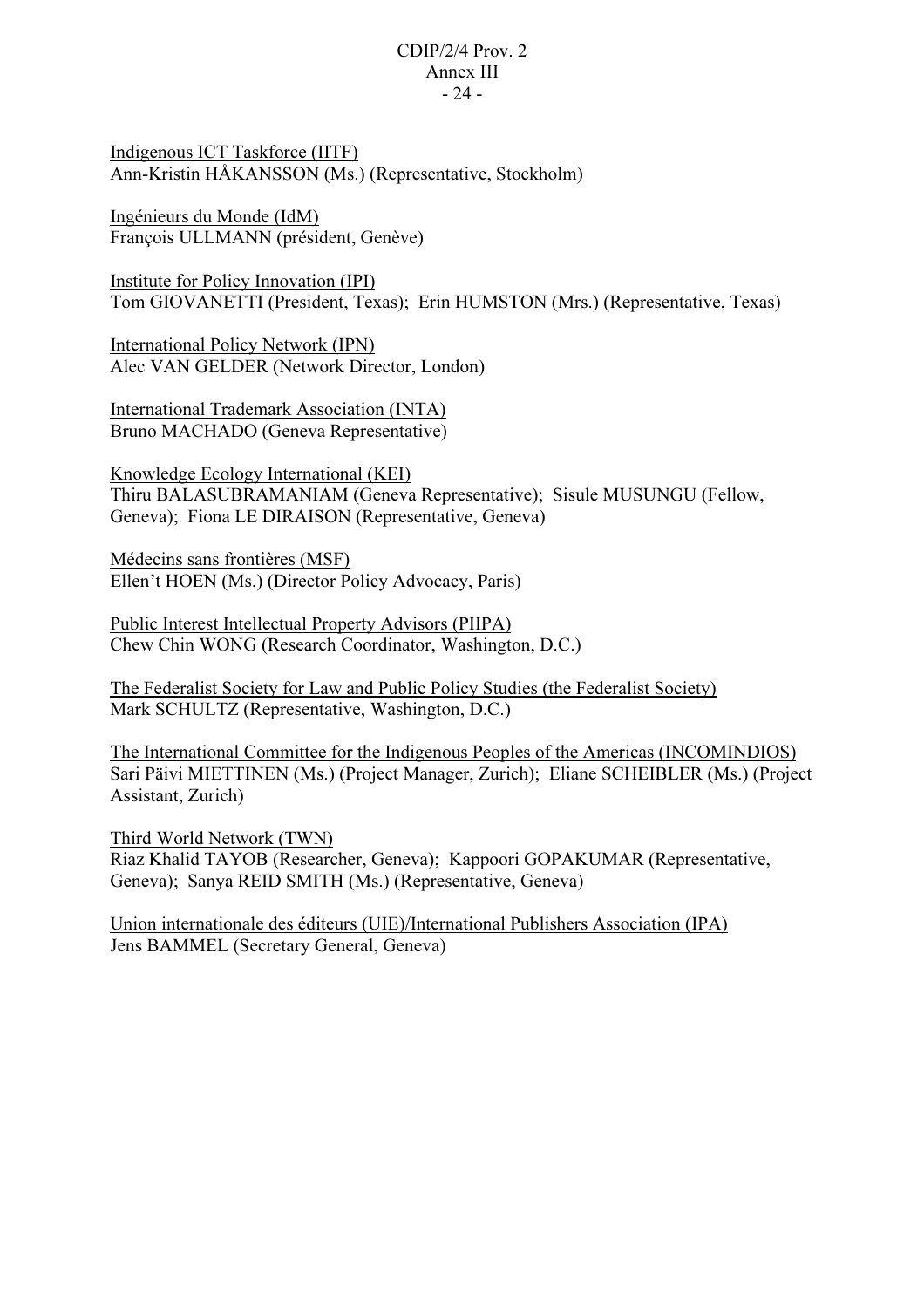#### CDIP/2/4 Prov. 2 Annex III - 25 -

### IV. ORGANISATIONS NATIONALES NON GOUVERNEMENTALES/ NATIONAL NON-GOVERNMENTAL ORGANIZATIONS

American BioIndustry Alliance (ABIA)

Susan K. FINSTON (Ms.) (Executive Director, Washington, D.C.); Thaddeus BURNS (Representative); Uwe HIRSCH (Representative)

Association internationale de l'hôtellerie et restauration (IHRA)/International Hotel and Restaurant Association (IHRA) Ghassan AIDI (President, Geneva); Abraham ROSENTAL (Director General, Geneva); Thalis Haris PAPADOPOULOS (Director, Industry Affairs, Geneva)

Electronic Frontier Foundation (EFF) Gwen HINZE (Ms.) (Director, International Policy, San Francisco)

Fundaçao Getulio Vargas (FGV) Pedro PARANAGUÁ (Líder de Projeto, Rio de Janeiro)

Library Copyright Alliance (LCA) Janice T. PILCH (Ms.) (Representative, Washington, D.C.)

Société portugaise d'auteurs (SPA)/Portuguese Author's Society/Sociedade Portuguesa de Autores (SPA) José Jorge LETRIA (Vice-President, Lisbon)

# V. BUREAU/OFFICERS

Président/Chair: C. Trevor CLARKE (Barbade/Barbados)

Vice-Présidents/Vice Chairs: Muratbek AZYMBAKIEV (Kirghizistan/Kyrgyzstan)

Javier Alfonso MORENO RAMOS (Espagne/Spain)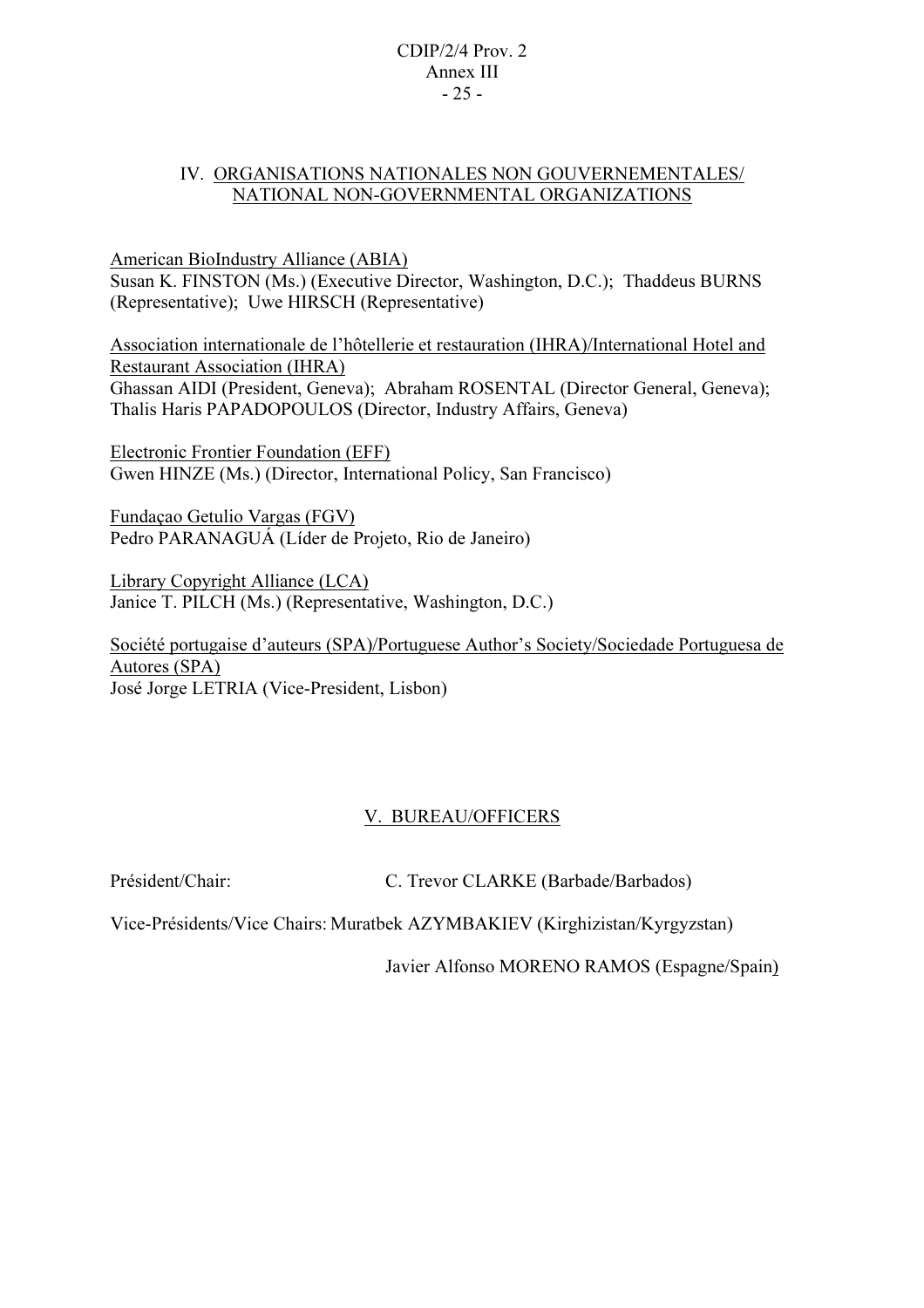#### CDIP/2/4 Prov. 2 Annex III - 26 -

# VI. SECRÉTARIAT DE L'ORGANISATION MONDIALE DE LA PROPRIÉTÉ INTELLECTUELLE (OMPI)/ SECRETARIAT OF THE WORLD INTELLECTUAL PROPERTY ORGANIZATION (WIPO)

Sherif SAADALLAH, directeur exécutif, Bureau de l'utilisation stratégique de la propriété intellectuelle pour le développement/Executive Director, Office of Strategic Use of Intellectual Property for Development

Yo TAKAGI, directeur exécutif, Bureau de la planification stratégique et du développement des politiques et de l'Académie mondiale de l'OMPI / Executive Director, Office of Strategic Planning and Policy Development, and the WIPO Worldwide Academy

Edward KWAKWA, conseiller juridique / Legal Counsel

Herman NTCHATCHO, directeur principal, Bureau de l'assistance technique et du renfercement des capacités pour l'Afrique / Senior Director, Technical Assistance and Capacity Building Bureau for Africa

Svein ARNEBERG, sous-directeur, Département de la gestion des ressources humaines/Deputy Director, Human Resources Management Department

Jorgen Savy BLOMQVIST, Directeur, Division du droit d'auteur, Secteur du droit d'auteur et des droits connexes / Director, Copyright Law Division, Copyright and Related Rights Sector

Octavio ESPINOSA, Directeur, Division des avis législatifs et juridiques, Division des services d'appui aux offices de propriété intellectuelle / Director, Legislative and Legal Advice Division, Technical Assistance and Capacity Building Sector

Guriqbal Singh JAIYA, directeur, Division des petites et moyennes entreprises (PME), Bureau de l'utilisation stratégique de la propriété intellectuelle pour le développement / Director, Small and Medium-Sized Enterprises (SMEs), Office of Strategic Use of Intellectual Property for Development

Richard OWENS, Directeur, Division des techniques et de la gestion du commerce électronique, Secteur du droit d'auteur et des droits connexes / Director, Copyright E-Commerce Technology and Management Division, Copyright and Related Rights Sector

Pushpendra RAI, directeur par intérim, Division de la propriété intellectuelle et du développement économique, Bureau de l'utilisation stratégique de la propriété intellectuelle pour le développement / Acting Director, Intellectual Property and Economic Development Division, Office of Strategic Use of Intellectual Property for Development

Nicholas TREEN, directeur, Division de l'audit et de la supervision interne / Director, Internal Audit and Oversight Division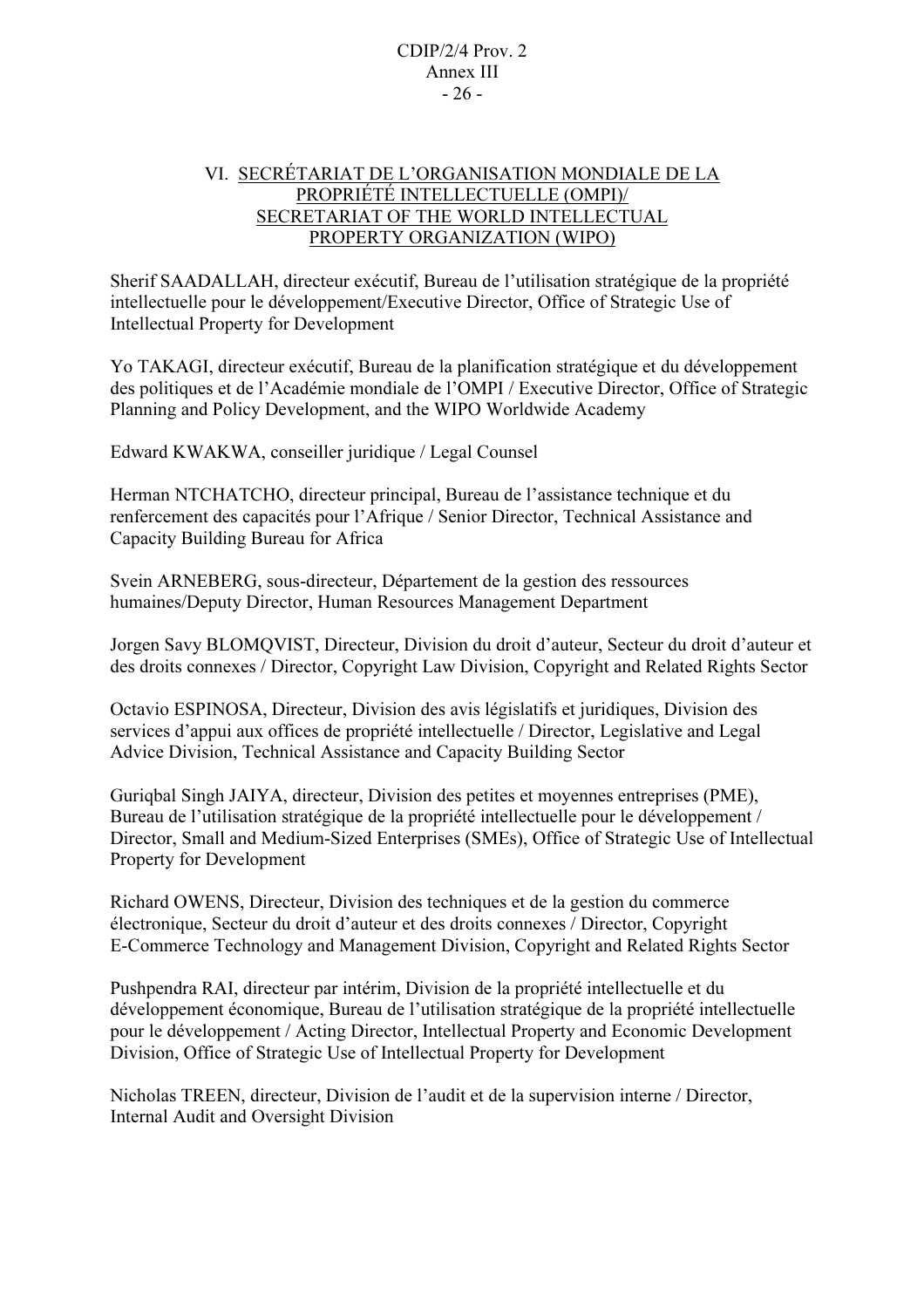Maria Beatriz AMORIM PASCOA BORHER (Mme/Mrs.), Administratrice chargée de la division, Division de la propriété intellectuelle et des nouvelles technologies, Bureau de l'utilisation stratégique de la propriété intellectuelle pour le développement / Officer-in-charge, Intellectual Property and New Technologies Division, Office of Strategic Use of Intellectual Property for Development

Magdolna BONA (Mme/Mrs.), chef, Section du budget, Bureau du contrôleur / Head, Budget Section, Office of Controller

Christine CASTRO HUBLIN (Mme/Mrs.), chef, Section des affaires juridiques et statutaires, Bureau du Conseiller juridique / Head, Legal and Constitutional Affairs Section, Office of Legal Counsel

Dimiter GANTCHEV, directeur par intérim, Division des industries de la création, Bureau de l'utilisation stratégique de la propriété intellectuelle pour le développement / Acting Director, Creative Industries Division, Office of Strategic Use of Intellectual Property for Development

Marcus HÖPPERGER, Directeur par intérim, Division du droit et des classifications internationales, Département des enregistrements internationaux, Acting Director, Law and International Classifications Division, Sector of Trademarks, Industrial Designs and Geographical Indications

William MEREDITH, chef, Service de l'information en matière de brevets et des statistiques de propriété industrielle, PCT et Brevets, Centre d'arbitrage et de médiation et questions mondiales de PI / Head, Patent Information and IP Statistics Service, PCT and Patents, Arbitration and Mediation Center, and Global IP issues

Tomoko MIYAMOTO (Mme/Ms.), Conseillère principale, Section du droit des brevets, PCT et Brevets, Centre d'arbitrage et de médiation et Quest. mond. de P.I. / Senior Counsellor, Patent Law Section, PCT and Patents, Arbitration and Mediation Center, and Global I.P. Issues

Nuno PIRES DE CARVALHO, directeur par intérim, Division de la politique générale et du développement, Bureau de l'utilisation stratégique de la propriété intellectuelle pour le développement / Acting Director, Division for Public Policy and Development, Office of Strategic Use of Intellectual Property for Development

Antony TAUBMAN, directeur par intérim, Division des questions mondiales de propriété intellectuelle, PCT et Brevets, Centre d'arbitrage et de médiation et Quest. mond. de P.I. / Acting Director and Head, Global IP Issues Division, PCT and Patents, Arbitration and Mediation Center, and Global I.P. Issues

Joseph BRADLEY, conseiller, Section de la mobilisation des ressources extrabudgétaires, Secteur de la coordination concernant les relations extérieures, le monde de l'entreprise, les communications et la sensibilisation du public / Head, Section for Mobilization of Extrabudgetary Ressources, Coordination Sector for External Relations, Industry, Communication and Public Outreach